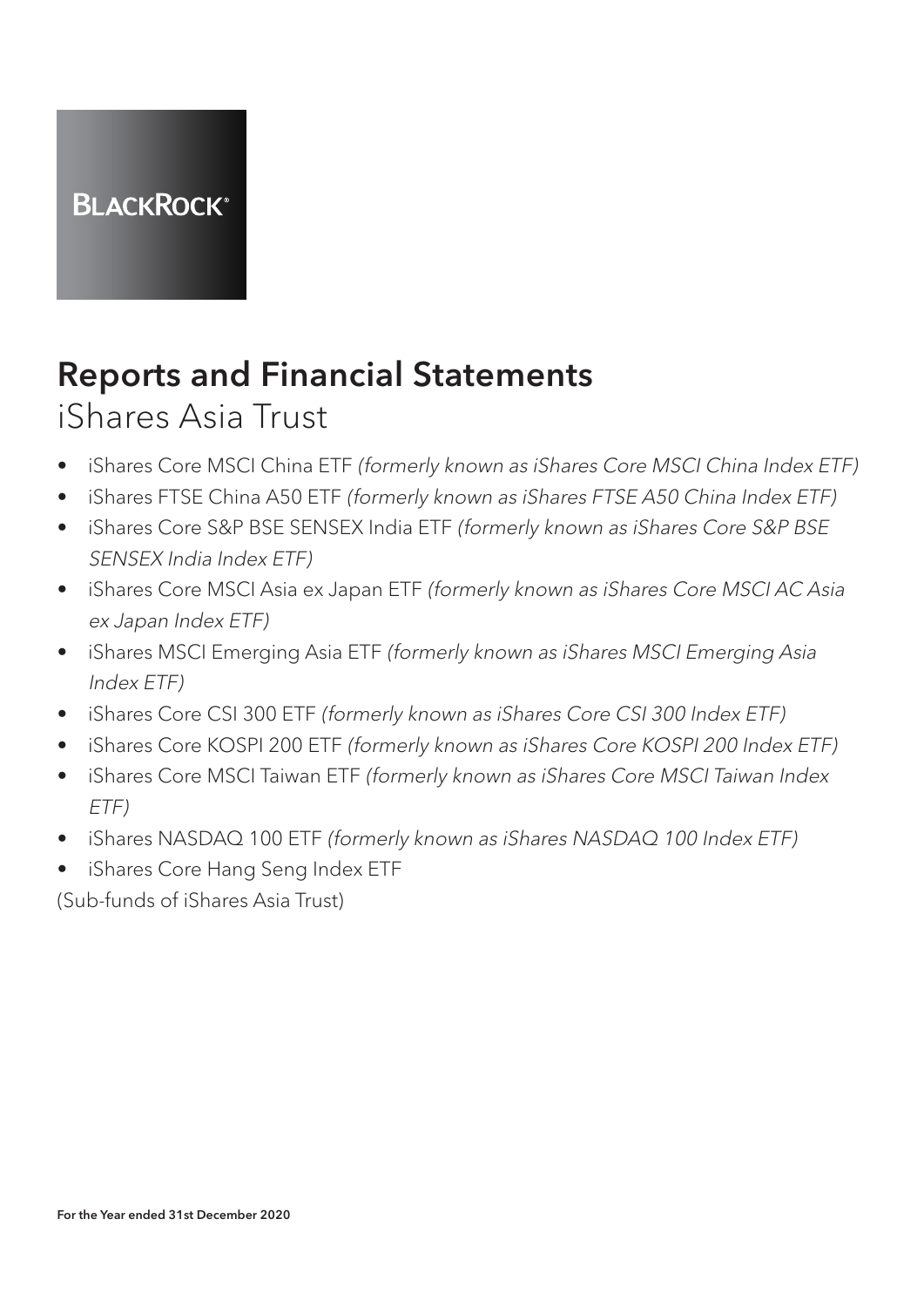### **Contents**

| Report of the Manager to the Unitholders                                                                                                                                                                                                                                                                                                                                                                      | 3   |
|---------------------------------------------------------------------------------------------------------------------------------------------------------------------------------------------------------------------------------------------------------------------------------------------------------------------------------------------------------------------------------------------------------------|-----|
| Report of the Trustee to the Unitholders                                                                                                                                                                                                                                                                                                                                                                      | 5   |
| Statement of Responsibilities of the Manager and the Trustee                                                                                                                                                                                                                                                                                                                                                  | 6   |
| <b>Independent Auditor's Report</b>                                                                                                                                                                                                                                                                                                                                                                           | 7   |
| <b>Statement of Financial Position</b>                                                                                                                                                                                                                                                                                                                                                                        | 11  |
| <b>Statement of Comprehensive Income</b>                                                                                                                                                                                                                                                                                                                                                                      | 14  |
| Statement of Changes in Net Assets Attributable to Unitholders                                                                                                                                                                                                                                                                                                                                                | 17  |
| <b>Statement of Cash Flows</b>                                                                                                                                                                                                                                                                                                                                                                                | 20  |
| <b>Notes to the Financial Statements</b>                                                                                                                                                                                                                                                                                                                                                                      | 23  |
| iShares Core MSCI China ETF (formerly known as iShares Core MSCI China Index ETF)<br>- Investment Portfolio (unaudited)<br>- Details in Respect of Financial Derivative Instruments (unaudited)<br>- Information on Exposure Arising from Financial Derivative Instruments (unaudited)<br>- Statement of Movements in Investment Portfolio (unaudited)<br>- Performance Record (unaudited)                    | 62  |
| iShares FTSE China A50 ETF (formerly known as iShares FTSE A50 China Index ETF)<br>- Investment Portfolio (unaudited)<br>- Information on Exposure Arising from Financial Derivative Instruments (unaudited)<br>- Statement of Movements in Investment Portfolio (unaudited)<br>- Performance Record (unaudited)                                                                                              | 71  |
| iShares Core S&P BSE SENSEX India ETF (formerly known as iShares Core S&P BSE SENSEX India Index ETF)<br>- Investment Portfolio (unaudited)<br>- Investment Portfolio of iShares BSE SENSEX Mauritius Company (unaudited)<br>- Statement of Movements in Investment Portfolio (unaudited)<br>- Performance Record (unaudited)                                                                                 | 75  |
| iShares Core MSCI Asia ex Japan ETF (formerly known as iShares Core MSCI AC Asia ex Japan Index ETF)<br>- Investment Portfolio (unaudited)<br>- Details in Respect of Financial Derivative Instruments (unaudited)<br>- Information on Exposure Arising from Financial Derivative Instruments (unaudited)<br>- Statement of Movements in Investment Portfolio (unaudited)<br>- Performance Record (unaudited) | 79  |
| iShares MSCI Emerging Asia ETF (formerly known as iShares MSCI Emerging Asia Index ETF)<br>- Investment Portfolio (unaudited)<br>- Details in Respect of Financial Derivative Instruments (unaudited)<br>- Information on Exposure Arising from Financial Derivative Instruments (unaudited)<br>- Statement of Movements in Investment Portfolio (unaudited)<br>- Performance Record (unaudited)              | 91  |
| iShares Core CSI 300 ETF (formerly known as iShares Core CSI 300 Index ETF)<br>- Investment Portfolio (unaudited)<br>- Statement of Movements in Investment Portfolio (unaudited)<br>- Performance Record (unaudited)                                                                                                                                                                                         | 101 |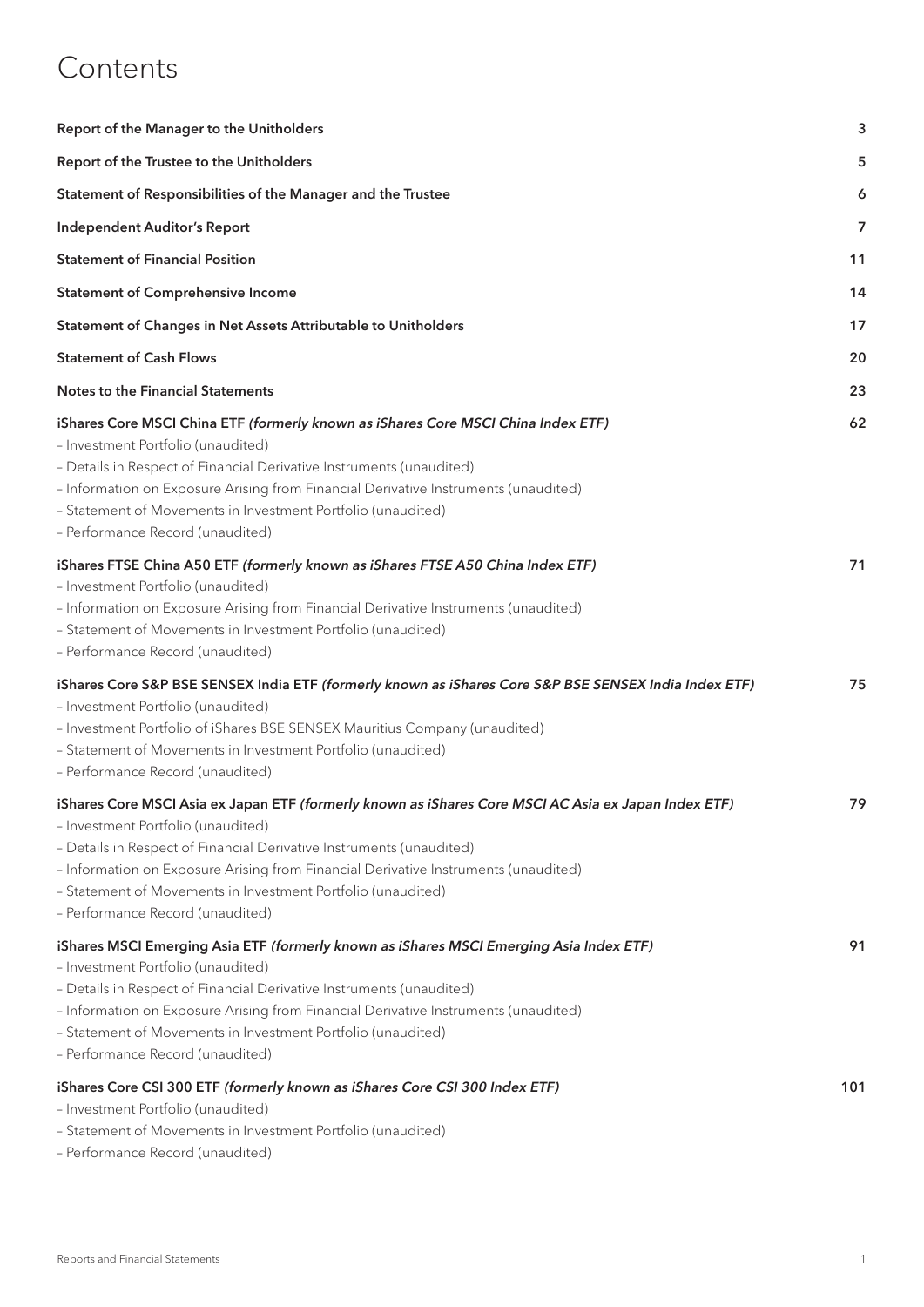| iShares Core KOSPI 200 ETF (formerly known as iShares Core KOSPI 200 Index ETF)     | 106 |
|-------------------------------------------------------------------------------------|-----|
| - Investment Portfolio (unaudited)                                                  |     |
| - Details in Respect of Financial Derivative Instruments (unaudited)                |     |
| - Information on Exposure Arising from Financial Derivative Instruments (unaudited) |     |
| - Statement of Movements in Investment Portfolio (unaudited)                        |     |
| - Performance Record (unaudited)                                                    |     |
| iShares Core MSCI Taiwan ETF (formerly known as iShares Core MSCI Taiwan Index ETF) | 112 |
| - Investment Portfolio (unaudited)                                                  |     |
| - Details in Respect of Financial Derivative Instruments (unaudited)                |     |
| - Information on Exposure Arising from Financial Derivative Instruments (unaudited) |     |
| - Statement of Movements in Investment Portfolio (unaudited)                        |     |
| - Performance Record (unaudited)                                                    |     |
| iShares NASDAQ 100 ETF (formerly known as iShares NASDAQ 100 Index ETF)             | 117 |
| - Investment Portfolio (unaudited)                                                  |     |
| - Statement of Movements in Investment Portfolio (unaudited)                        |     |
| - Performance Record (unaudited)                                                    |     |
|                                                                                     |     |
| iShares Core Hang Seng Index ETF                                                    | 120 |
| - Investment Portfolio (unaudited)                                                  |     |
| - Details in Respect of Financial Derivative Instruments (unaudited)                |     |
| - Information on Exposure Arising from Financial Derivative Instruments (unaudited) |     |
| - Statement of Movements in Investment Portfolio (unaudited)                        |     |
| - Performance Record (unaudited)                                                    |     |
| <b>Management and Administration</b>                                                | 125 |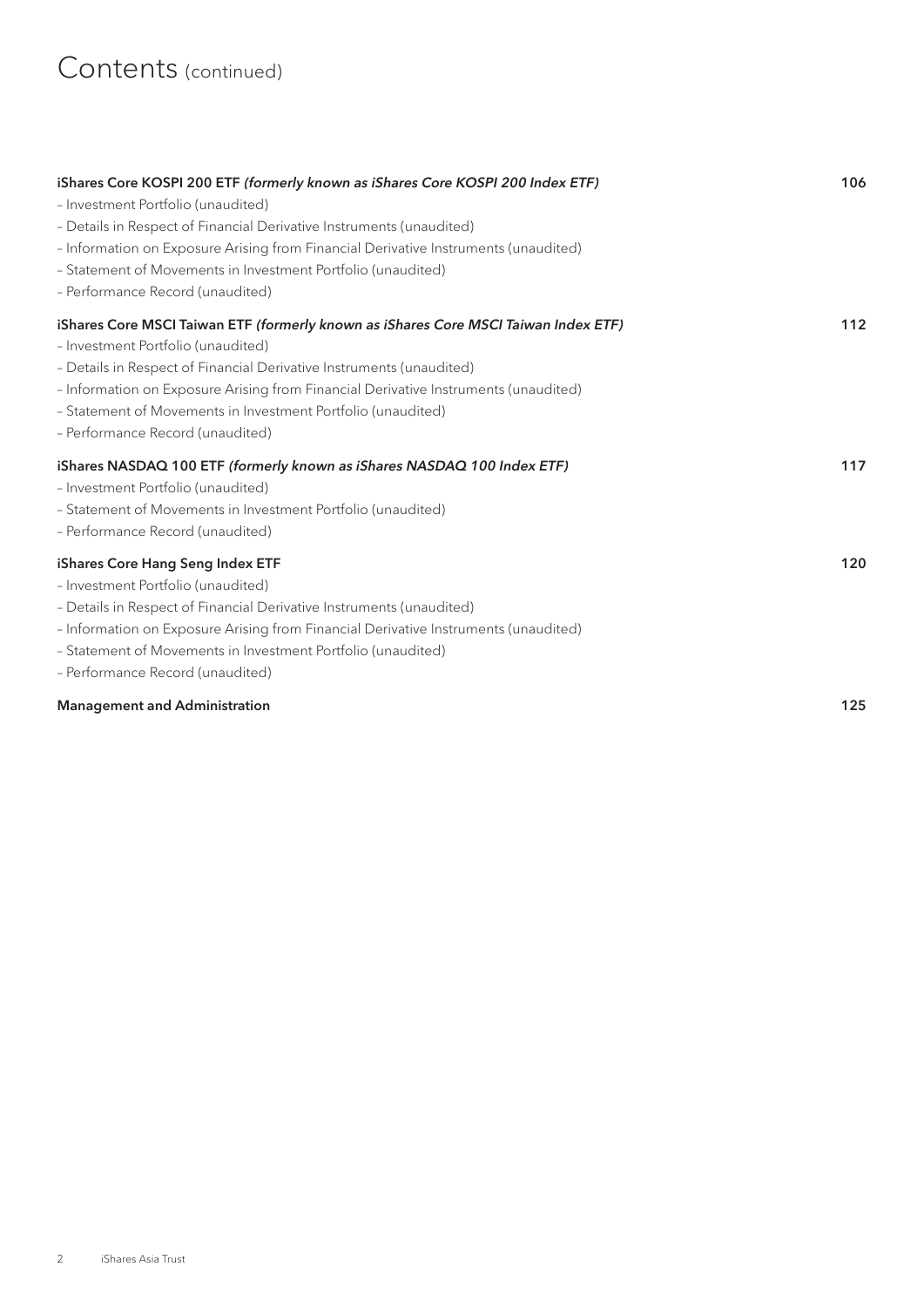## Report of the Manager to the Unitholders iShares Asia Trust

iShares Asia Trust (the "Trust") is an umbrella unit trust governed by its Trust Deed dated 16th November 2001, as amended, (the "Trust Deed") and authorized by the Securities and Futures Commission of Hong Kong (the "SFC") pursuant to Section 104(1) of the Securities and Futures Ordinance.

#### iShares Core MSCI China ETF (formerly known as iShares Core MSCI China Index ETF)

The iShares Core MSCI China ETF (formerly known as iShares Core MSCI China Index ETF) (the "MSCI China ETF"), a subfund of the Trust, was launched on 23rd November 2001 and commenced trading under the stock code 2801 on the Stock Exchange of Hong Kong Limited (the "SEHK") on 28th November 2001. The MSCI China ETF is benchmarked against the MSCI China Index.

#### iShares FTSE China A50 ETF (formerly known as iShares FTSE A50 China Index ETF)

The iShares FTSE China A50 ETF (formerly known as iShares FTSE A50 China Index ETF) (the "China A50 ETF"), a sub-fund of the Trust, was launched on 15th November 2004 and commenced trading under the stock codes 2823 for the HKD counter on 18th November 2004 and 82823 for the RMB counter on 7th July 2017 on the SEHK. The China A50 ETF is benchmarked against the FTSE China A50 Index.

#### iShares Core S&P BSE SENSEX India ETF (formerly known as iShares Core S&P BSE SENSEX India Index ETF)

The iShares Core S&P BSE SENSEX India ETF (formerly known as iShares Core S&P BSE SENSEX India Index ETF) (the "SENSEX India ETF"), a sub-fund of the Trust, was launched on 31st October 2006 and commenced trading under the stock code 2836 for the HKD counter on 2nd November 2006, under the stock codes 9836 for the USD counter and 82836 for the RMB counter on 14th October 2016 on the SEHK. The SENSEX India ETF is benchmarked against the S&P BSE SENSEX Index.

#### iShares Core MSCI Asia ex Japan ETF (formerly known as iShares Core MSCI AC Asia ex Japan Index ETF)

The iShares Core MSCI Asia ex Japan ETF (formerly known as iShares Core MSCI AC Asia ex Japan Index ETF) (the "MSCI Asia ex Japan ETF"), a sub-fund of the Trust, was launched on 12th March 2009 and commenced trading under the stock code 3010 for the HKD counter on 23rd April 2009, under the stock codes 9010 for the USD counter and 83010 for the RMB counter on 14th October 2016 on the SEHK. The MSCI Asia ex Japan ETF is benchmarked against the MSCI All Country Asia ex Japan Index.

#### iShares MSCI Emerging Asia ETF (formerly known as iShares MSCI Emerging Asia Index ETF)

The iShares MSCI Emerging Asia ETF (formerly known as iShares MSCI Emerging Asia Index ETF) (the "MSCI Emerging Asia ETF"), a sub-fund of the Trust, was launched on 12th March 2009 and commenced trading under the stock code 2802 on the SEHK on 23rd April 2009. The MSCI Emerging Asia ETF is benchmarked against the MSCI EM Asia Index.

#### iShares Core CSI 300 ETF (formerly known as iShares Core CSI 300 Index ETF)

The iShares Core CSI 300 ETF (formerly known as iShares Core CSI 300 Index ETF) (the "CSI 300 ETF"), a sub-fund of the Trust, was launched on 12th November 2009 and commenced trading under the stock code 2846 on 18th November 2009, under the stock codes 9846 for the USD counter and 82846 for RMB counter on the SEHK on 28th February 2017. The CSI 300 ETF is benchmarked against the CSI 300 Index.

#### iShares Core KOSPI 200 ETF (formerly known as iShares Core KOSPI 200 Index ETF)

The iShares Core KOSPI 200 ETF (formerly known as iShares Core KOSPI 200 Index ETF) (the "KOSPI 200 ETF"), a sub-fund of the Trust, was launched on 22nd June 2016 and commenced trading under the stock codes 83170 for the RMB counter, 9170 for the USD counter and 3170 for the HKD counter on the SEHK on 29th June 2016. The KOSPI 200 ETF is benchmarked against the KOSPI 200 Capped 30% Net Total Return USD Index (formerly known as the KOSPI 200 Net Total Return USD Index).

#### iShares Core MSCI Taiwan ETF (formerly known as iShares Core MSCI Taiwan Index ETF)

The iShares Core MSCI Taiwan ETF (formerly known as iShares Core MSCI Taiwan Index ETF) (the "MSCI Taiwan ETF"), a sub-fund of the Trust, was launched on 22nd June 2016 and commenced trading under the stock codes 83074 for the RMB counter, 9074 for the USD counter and 3074 for the HKD counter on the SEHK on 29th June 2016. The MSCI Taiwan ETF is benchmarked against the MSCI Taiwan 20/35 Index.

From 27th November 2019, the underlying index changed from MSCI Taiwan Index to MSCI Taiwan 20/35 Index.

#### iShares NASDAQ 100 ETF (formerly known as iShares NASDAQ 100 Index ETF)

The iShares NASDAQ 100 ETF (formerly known as iShares NASDAQ 100 Index ETF) (the "NASDAQ 100 ETF"), a sub-fund of the Trust, was launched on 22nd June 2016 and commenced trading under the stock codes 82834 for the RMB counter, 9834 for the USD counter and 2834 for the HKD counter on the SEHK on 29th June 2016. The NASDAQ 100 ETF is benchmarked against the NASDAQ 100 Index.

#### iShares Core Hang Seng Index ETF

The iShares Core Hang Seng Index ETF (the "Hang Seng ETF"), a sub-fund of the Trust, was launched on 18th November 2016 and commenced trading under the stock codes 83115 for the RMB counter, 9115 for the USD counter and 3115 for the HKD counter on the SEHK on 23rd November 2016. The Hang Seng ETF is benchmarked against the Hang Seng Index (net total return version).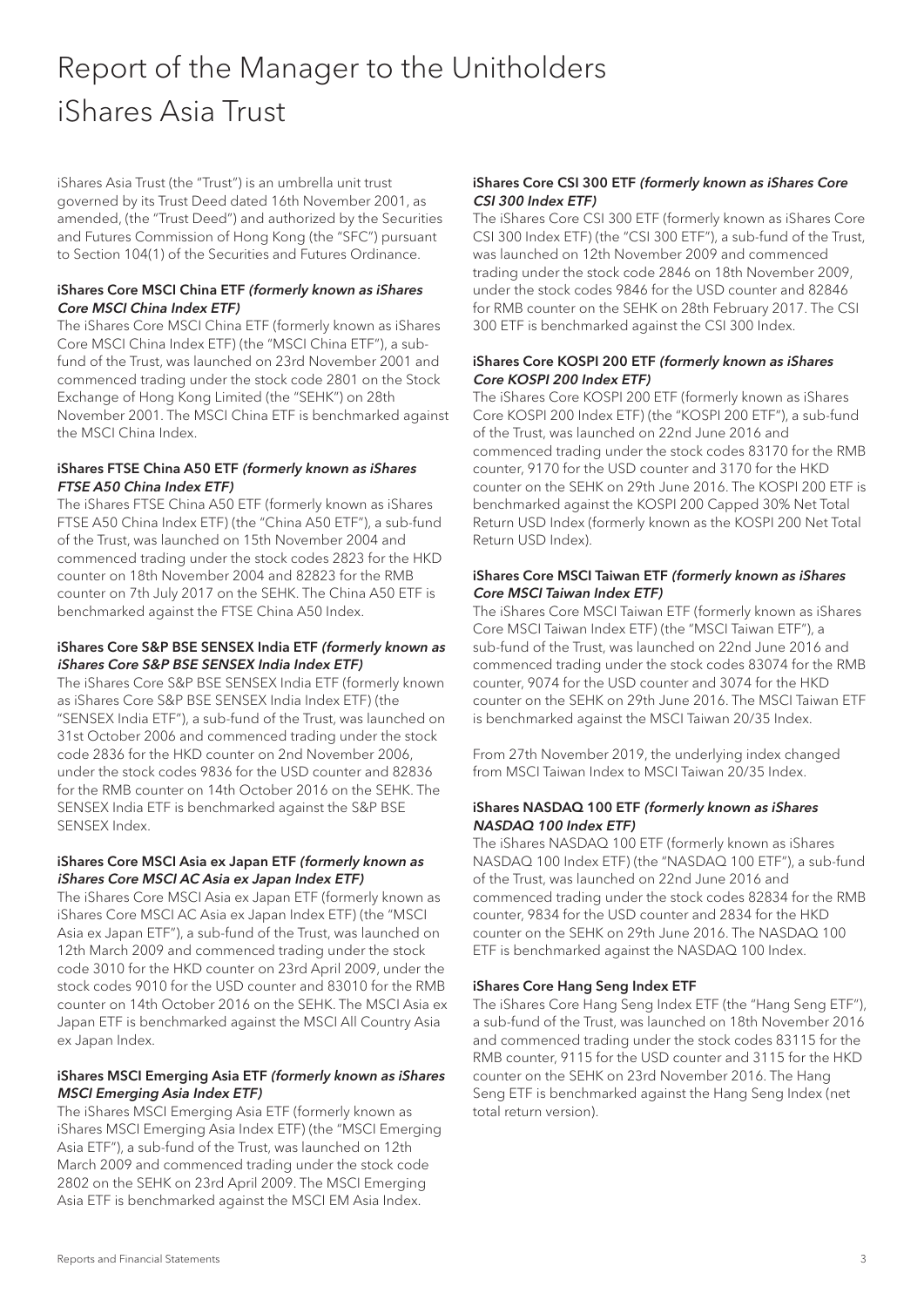## Report of the Manager to the Unitholders iShares Asia Trust

#### Outbreak of COVID-19

An outbreak of an infectious respiratory illness caused by a novel coronavirus known as COVID-19 was first detected in China in December 2019 and has now developed into a global pandemic. The impact of this significant event on the Funds financial risk exposure is disclosed in Note 12(a)(i).

The Manager has assessed the impact of market conditions arising from the COVID-19 outbreak on the Funds ability to meet its investment objectives. Based on the latest available information, the Funds continues to be managed in line with its investment objectives, with no disruption to the operations of the Company and the publication of net asset values.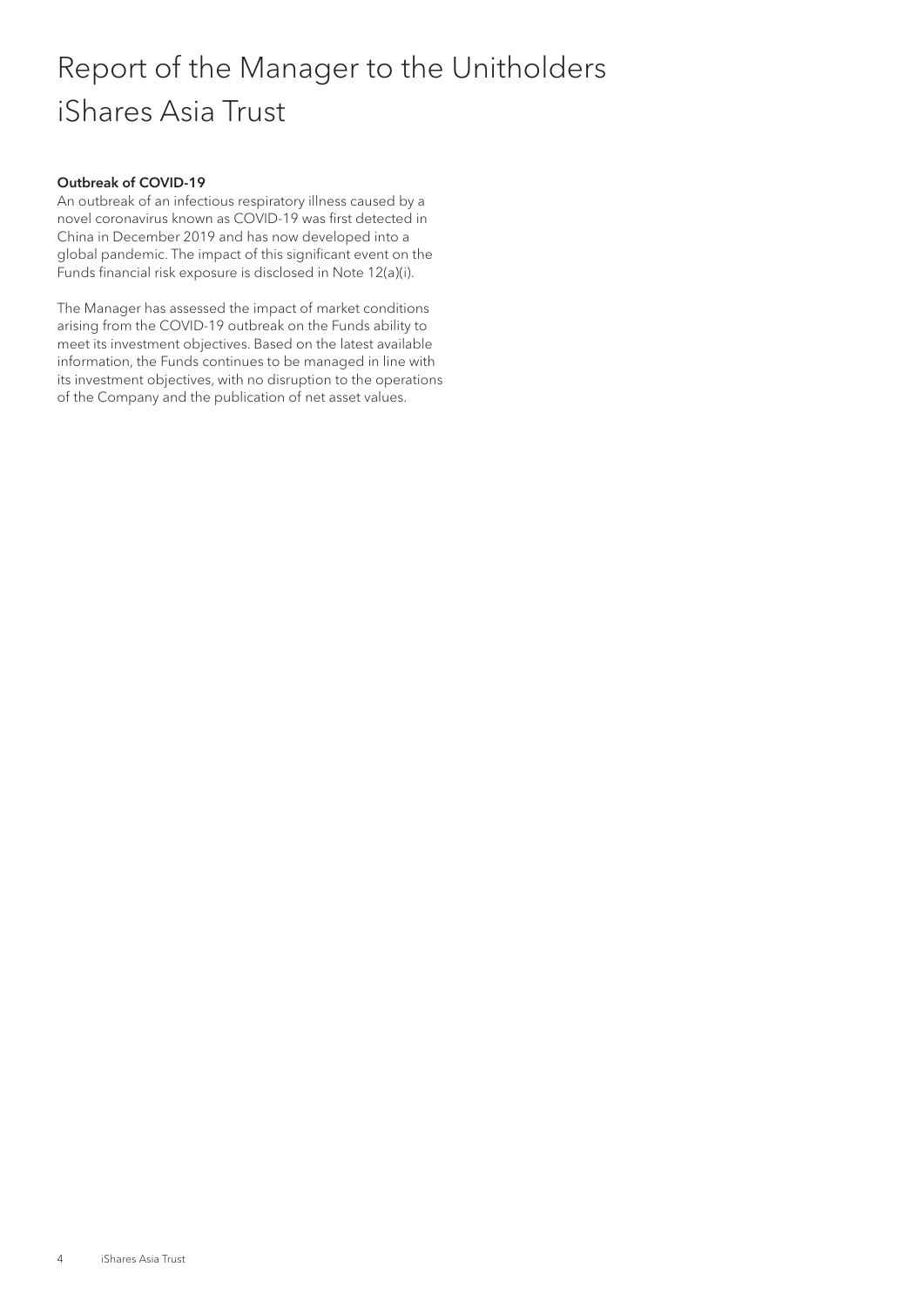## Report of the Trustee to the Unitholders iShares Asia Trust

We hereby confirm that, in our opinion, the Manager of iShares Core MSCI China ETF (formerly known as iShares Core MSCI China Index ETF), iShares FTSE China A50 ETF (formerly known as iShares FTSE A50 China Index ETF), iShares Core S&P BSE SENSEX India ETF (formerly known as iShares Core S&P BSE SENSEX India Index ETF), iShares Core MSCI Asia ex Japan ETF (formerly known as iShares Core MSCI AC Asia ex Japan Index ETF), iShares MSCI Emerging Asia ETF (formerly known as iShares MSCI Emerging Asia Index ETF), iShares Core CSI 300 ETF (formerly known as iShares Core CSI 300 Index ETF), iShares Core KOSPI 200 ETF (formerly known as iShares Core KOSPI 200 Index ETF), iShares Core MSCI Taiwan ETF (formerly known as iShares Core MSCI Taiwan Index ETF), iShares NASDAQ 100 ETF (formerly known as iShares NASDAQ 100 Index ETF) and iShares Core Hang Seng Index ETF (the "Sub-Funds") has, in all material respects, managed the Sub-Funds in accordance with the provisions of the Trust Deed dated 16th November 2001, as amended, for the year ended 31st December 2020.

HSBC Institutional Trust Services (Asia) Limited 26th April 2021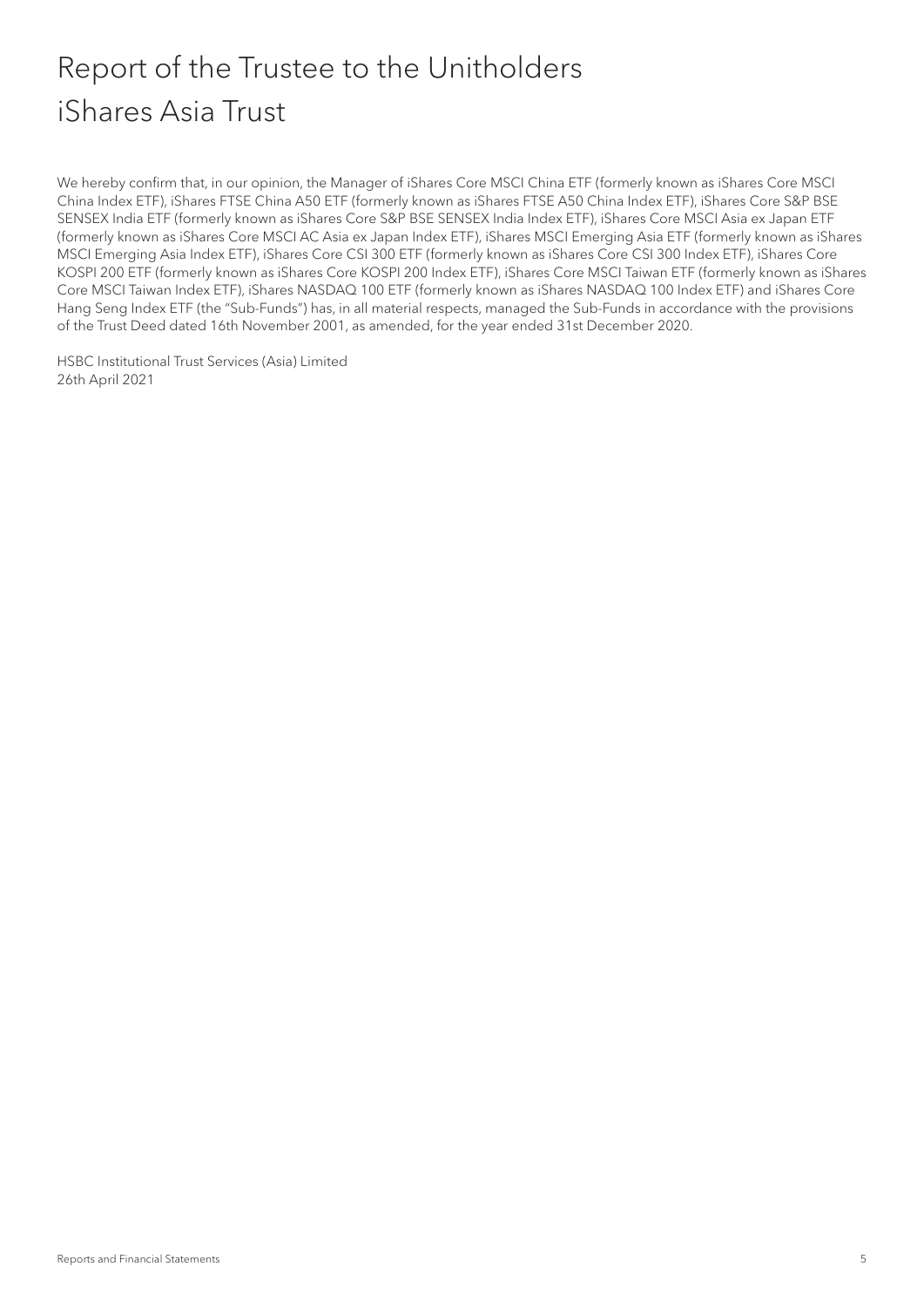## Statement of Responsibilities of the Manager and the Trustee iShares Asia Trust

#### Manager's Responsibilities

The Manager of iShares Core MSCI China ETF (formerly known as iShares Core MSCI China Index ETF), iShares FTSE China A50 ETF (formerly known as iShares FTSE A50 China Index ETF), iShares Core S&P BSE SENSEX India ETF (formerly known as iShares Core S&P BSE SENSEX India Index ETF), iShares Core MSCI Asia ex Japan ETF (formerly known as iShares Core MSCI AC Asia ex Japan Index ETF), iShares MSCI Emerging Asia ETF (formerly known as iShares MSCI Emerging Asia Index ETF), iShares Core CSI 300 ETF (formerly known as iShares Core CSI 300 Index ETF), iShares Core KOSPI 200 ETF (formerly known as iShares Core KOSPI 200 Index ETF), iShares Core MSCI Taiwan ETF (formerly known as iShares Core MSCI Taiwan Index ETF), iShares NASDAQ 100 ETF (formerly known as iShares NASDAQ 100 Index ETF) and iShares Core Hang Seng Index ETF (the Sub-Funds of iShares Asia Trust) (the "Sub-Funds") is required by the Code on Unit Trusts and Mutual Funds issued by the Securities and Futures Commission of Hong Kong and the Trust Deed dated 16th November 2001, as amended (the "Trust Deed"), to prepare financial statements for each annual accounting period which give a true and fair view of the financial position of the Sub-Funds at the end of that period and of the transactions for the period then ended. In preparing these financial statements the Manager is required to:

- select suitable accounting policies and then apply them consistently;
- make judgments and estimates that are prudent and reasonable; and
- prepare the financial statements on the basis that the Sub-Funds will continue in operation unless it is inappropriate to presume this.

The Manager is also required to manage the Sub-Funds in accordance with the Trust Deed and take reasonable steps for the prevention and detection of fraud and other irregularities in relation to the Sub-Funds.

iShares Asia Trust (the "Trust") is an umbrella unit trust governed by its Trust Deed. As at 31st December 2020, the Trust has established twelve sub-funds, namely iShares Core MSCI China ETF (formerly known as iShares Core MSCI China Index ETF), iShares FTSE China A50 ETF (formerly known as iShares FTSE A50 China Index ETF), iShares Core S&P BSE SENSEX India ETF (formerly known as iShares Core S&P BSE SENSEX India Index ETF), iShares Core MSCI Asia ex Japan ETF (formerly known as iShares Core MSCI AC Asia ex Japan Index ETF), iShares MSCI Emerging Asia ETF (formerly known as iShares MSCI Emerging Asia Index ETF), iShares Core CSI 300 ETF (formerly known as iShares Core CSI 300 Index ETF), iShares Core KOSPI 200 ETF (formerly known as iShares Core KOSPI 200 Index ETF), iShares Core MSCI Taiwan ETF (formerly known as iShares Core MSCI Taiwan Index ETF), iShares NASDAQ 100 ETF (formerly known as iShares NASDAQ 100 Index ETF), iShares Core Hang Seng Index ETF,

iShares MSCI Emerging Markets ETF (HK) and iShares Hang Seng TECH ETF. The financial information about the iShares MSCI Emerging Markets ETF (HK) and iShares Hang Seng TECH ETF have not been included in this annual report but will be included in the semi-annual report for 2021.

#### Trustee's Responsibilities

The Trustee of the Sub-Funds is required to:

- ensure that the Sub-Funds in all material respects are managed in accordance with the Trust Deed and that the investment and borrowing powers are complied with;
- satisfy itself that sufficient accounting and other records have been maintained;
- safeguard the property of the Sub-Funds and rights attaching thereto; and
- report to the Unitholders for each annual accounting period should the Manager not managing the Sub-Funds in accordance of the Trust Deed.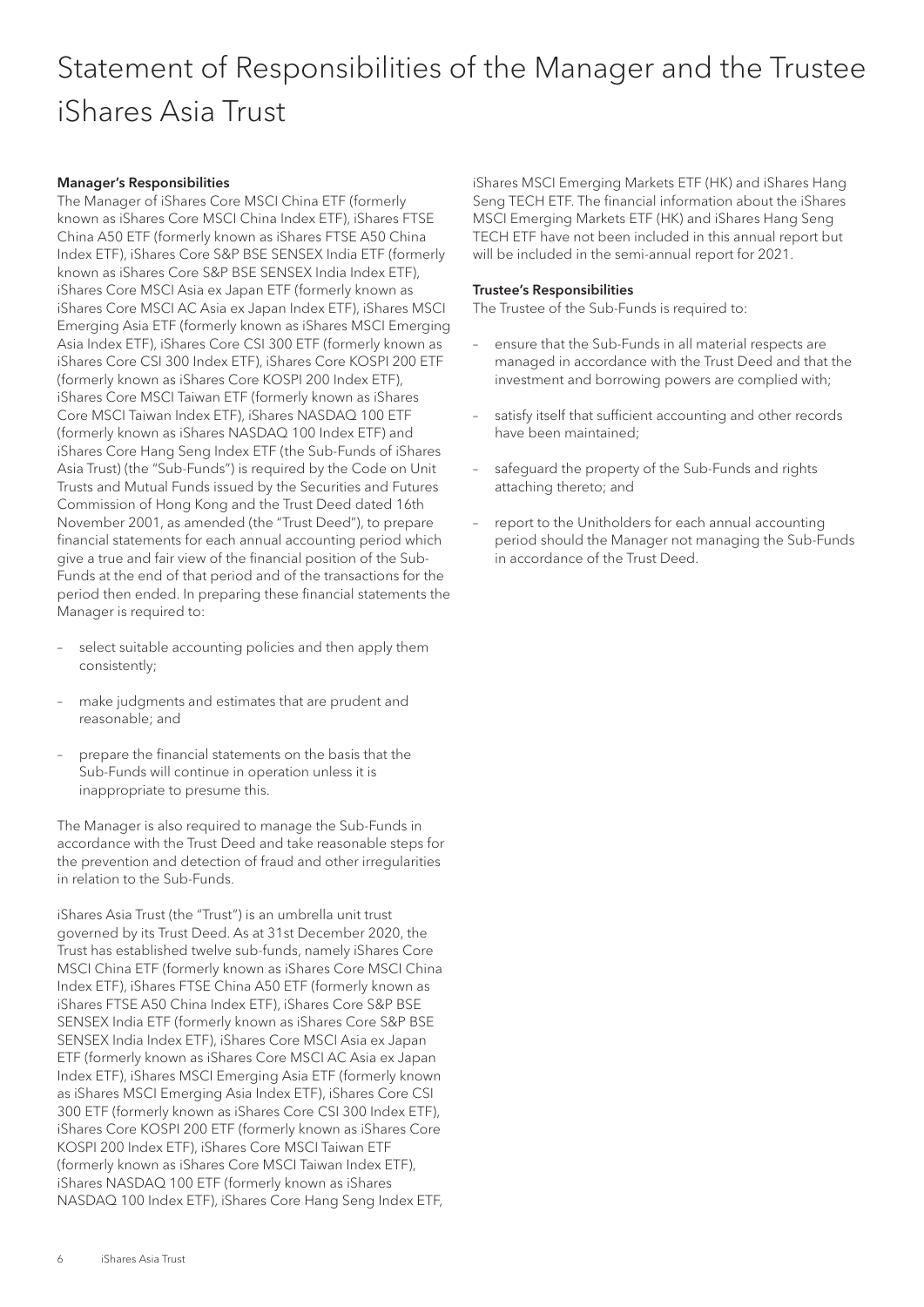To the Unitholders of iShares Core MSCI China ETF (formerly known as iShares Core MSCI China Index ETF), iShares FTSE China A50 ETF (formerly known as iShares FTSE A50 China Index ETF), iShares Core S&P BSE SENSEX India ETF (formerly known as iShares Core S&P BSE SENSEX India Index ETF), iShares Core MSCI Asia ex Japan ETF (formerly known as iShares Core MSCI AC Asia ex Japan Index ETF), iShares MSCI Emerging Asia ETF (formerly known as iShares MSCI Emerging Asia Index ETF), iShares Core CSI 300 ETF (formerly known as iShares Core CSI 300 Index ETF), iShares Core KOSPI 200 ETF (formerly known as iShares Core KOSPI 200 Index ETF), iShares Core MSCI Taiwan ETF (formerly known as iShares Core MSCI Taiwan Index ETF), iShares NASDAQ 100 ETF (formerly known as iShares NASDAQ 100 Index ETF) and iShares Core Hang Seng Index ETF

#### Report on the Audit of the Financial Statements

#### Opinion

#### What we have audited

The financial statements of iShares Core MSCI China ETF (formerly known as iShares Core MSCI China Index ETF), iShares FTSE China A50 ETF (formerly known as iShares FTSE A50 China Index ETF), iShares Core S&P BSE SENSEX India ETF (formerly known as iShares Core S&P BSE SENSEX India Index ETF), iShares Core MSCI Asia ex Japan ETF (formerly known as iShares Core MSCI AC Asia ex Japan Index ETF), iShares MSCI Emerging Asia ETF (formerly known as iShares MSCI Emerging Asia Index ETF), iShares Core CSI 300 ETF (formerly known as iShares Core CSI 300 Index ETF), iShares Core KOSPI 200 ETF (formerly known as iShares Core KOSPI 200 Index ETF), iShares Core MSCI Taiwan ETF (formerly known as iShares Core MSCI Taiwan Index ETF), iShares NASDAQ 100 ETF (formerly known as iShares NASDAQ 100 Index ETF) and iShares Core Hang Seng Index ETF (each a separate sub-fund of the iShares Asia Trust and referred to individually or collectively as the "Sub-Funds") set out on pages 11 to 61, which comprise:

- the Statement of financial position as at 31st December 2020;
- the Statement of comprehensive income for the year then ended;
- the Statement of changes in net assets attributable to unitholders for the year then ended;
- the Statement of cash flows for the year then ended; and
- the notes to the financial statements, which include a summary of significant accounting policies.

#### Our opinion

In our opinion, the financial statements give a true and fair view of the financial position of each of the Sub-Funds as at 31st December 2020, and of each of their financial transactions and their cash flows for the year then ended in accordance with International Financial Reporting Standards ("IFRSs").

#### Basis for Opinion

We conducted our audit in accordance with International Standards on Auditing ("ISAs"). Our responsibilities under those standards are further described in the Auditor's Responsibilities for the Audit of the Financial Statements section of our report.

We believe that the audit evidence we have obtained is sufficient and appropriate to provide a basis for our opinion.

#### Independence

We are independent of the Sub-Funds in accordance with the International Code of Ethics for Professional Accountants (including International Independence Standards) issued by the International Ethics Standards Board for Accountants ("IESBA Code"), and we have fulfilled our other ethical responsibilities in accordance with the IESBA Code.

#### Key Audit Matters

Key audit matters are those matters that, in our professional judgement, were of most significance in our audit of the financial reports for the current period. These matters were addressed in the context of our audit of the financial reports, and in forming our opinion thereon, and we do not provide a separate opinion on these matters.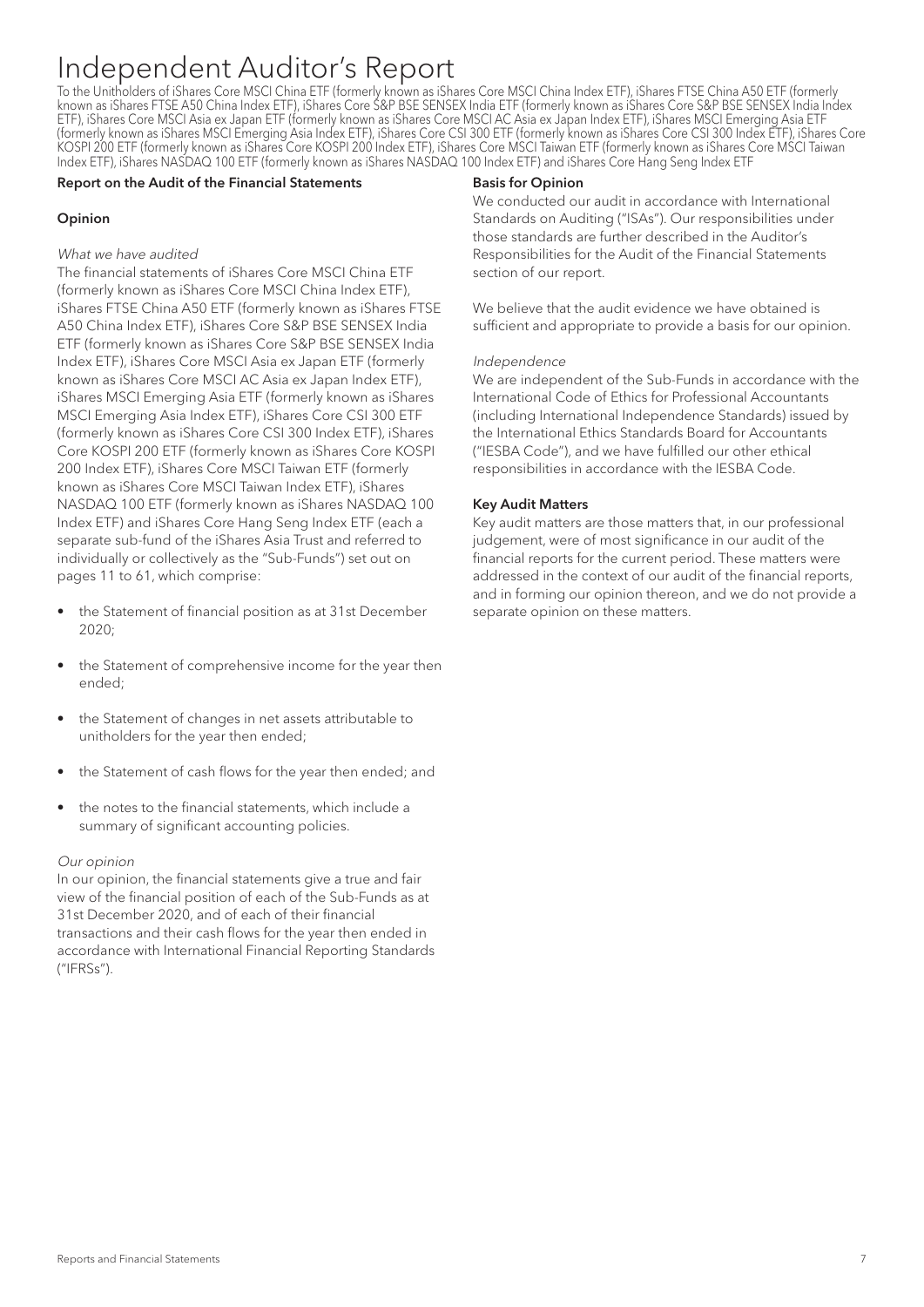To the Unitholders of iShares Core MSCI China ETF (formerly known as iShares Core MSCI China Index ETF), iShares FTSE China A50 ETF (formerly known as iShares FTSE A50 China Index ETF), iShares Core S&P BSE SENSEX India ETF (formerly known as iShares Core S&P BSE SENSEX India Index ETF), iShares Core MSCI Asia ex Japan ETF (formerly known as iShares Core MSCI AC Asia ex Japan Index ETF), iShares MSCI Emerging Asia ETF (formerly known as iShares MSCI Emerging Asia Index ETF), iShares Core CSI 300 ETF (formerly known as iShares Core CSI 300 Index ETF), iShares Core KOSPI 200 ETF (formerly known as iShares Core KOSPI 200 Index ETF), iShares Core MSCI Taiwan ETF (formerly known as iShares Core MSCI Taiwan Index ETF), iShares NASDAQ 100 ETF (formerly known as iShares NASDAQ 100 Index ETF) and iShares Core Hang Seng Index ETF (continued)

#### Existence and valuation of investments

The investments held by each of the Sub-Fund's investments as at 31st December 2020 mainly comprised of (i) equities, and (ii) an investment fund, in their respective financial statements, which were valued:

| iShares Core MSCI China ETF (formerly<br>known as iShares Core MSCI China | Listed equities:<br>HK\$5,283,959,356 |
|---------------------------------------------------------------------------|---------------------------------------|
| Index ETF)                                                                |                                       |
| iShares FTSE China A50 ETF (formerly                                      | Listed equities:                      |
| known as iShares FTSE A50 China                                           | RMB16,189,341,117                     |
| Index ETF)                                                                |                                       |
| iShares Core S&P BSE SENSEX India                                         | Investment funds:                     |
| ETF (formerly known as iShares Core                                       | US\$93,069,773                        |
| S&P BSE SENSEX India Index ETF)                                           |                                       |
| iShares Core MSCI Asia ex Japan ETF                                       | Listed equities:                      |
| (formerly known as iShares Core                                           | US\$2,126,329,635                     |
| MSCI AC Asia ex Japan Index ETF)                                          |                                       |
| iShares MSCI Emerging Asia ETF                                            | Listed equities:                      |
| (formerly known as iShares MSCI                                           | HK\$260,964,912                       |
| Emerging Asia Index ETF)                                                  |                                       |
| iShares Core CSI 300 ETF (formerly                                        | Listed equities:                      |
| known as iShares Core CSI 300                                             | RMB245,141,704                        |
| Index ETF)                                                                |                                       |
| iShares Core KOSPI 200 ETF (formerly                                      | Listed equities:                      |
| known as iShares Core KOSPI 200                                           | US\$6,350,405                         |
| Index ETF)                                                                |                                       |
| iShares Core MSCI Taiwan ETF                                              | Listed equities:                      |
| (formerly known as iShares Core                                           | US\$79,517,720                        |
| MSCI Taiwan Index ETF)                                                    |                                       |
| iShares NASDAQ 100 ETF (formerly                                          | Listed equities:                      |
| known as iShares NASDAQ 100                                               | US\$36,009,739                        |
| Index ETF)                                                                |                                       |
| iShares Core Hang Seng Index ETF                                          | Listed equities:                      |
|                                                                           | HK\$253,648,105                       |

We focused on the existence and valuation of the investments because the investments represented the principal element of the Sub-Fund's net asset value as at 31st December 2020. In addition, we also focus on the valuation of listed equities that have been suspended for trading as at 31st December 2020 because the judgement made by the Manger in determining their fair values involved a higher degree of subjectivity.

Refer to note 12 to the financial statements.

#### Key Audit Matter **How our audit addressed the Key Audit Matter** How our audit addressed the Key Audit Matter

Our work included an assessment of the key controls of the trustee and its affiliates, as applicable, over the existence and valuation of the investments, which included the following:

- 1. We developed an understanding of the control objectives and related controls by obtaining the reports provided by the trustee setting out the controls in place at that trustee and its affiliates, as applicable, and that included an independent service auditor's assurance report over the design and operating effectiveness of those controls.
- 2. We evaluated the tests undertaken by the service auditor and the results of the tests undertaken and the opinions formed by the service auditor on the design and operating effectiveness of the controls, to the extent relevant to our audit of the Sub-Funds.

We also performed the following tests:

- 1. We tested the existence of investments by obtaining direct confirmations from the Sub-Funds' custodians and agreeing the Sub-Funds' holdings of investments to those confirmations. No material exceptions were identified from our testing.
- 2. For the marketable listed equities held by each of the Sub-Funds, we agreed their valuations by comparing the pricing used by the Sub-Funds to external pricing sources as at 31st December 2020. No material exceptions were identified from our testing.
- 3. For any suspended listed equities held by the Sub-Funds, where material, we (i) obtained an understanding of how management have fair valued the investments, (ii) performed independent research on the company and industry, (iii) assessed the underlying assumptions and valuation input for each suspended stock valuation and (iv) evaluated the reasonableness of the assumptions and inputs. No material exceptions were identified from our testing.
- 4. For the investment fund, we agreed the valuation to the net asset value per unit as reported by the administrator of the investment fund. No material exceptions were identified from our testing.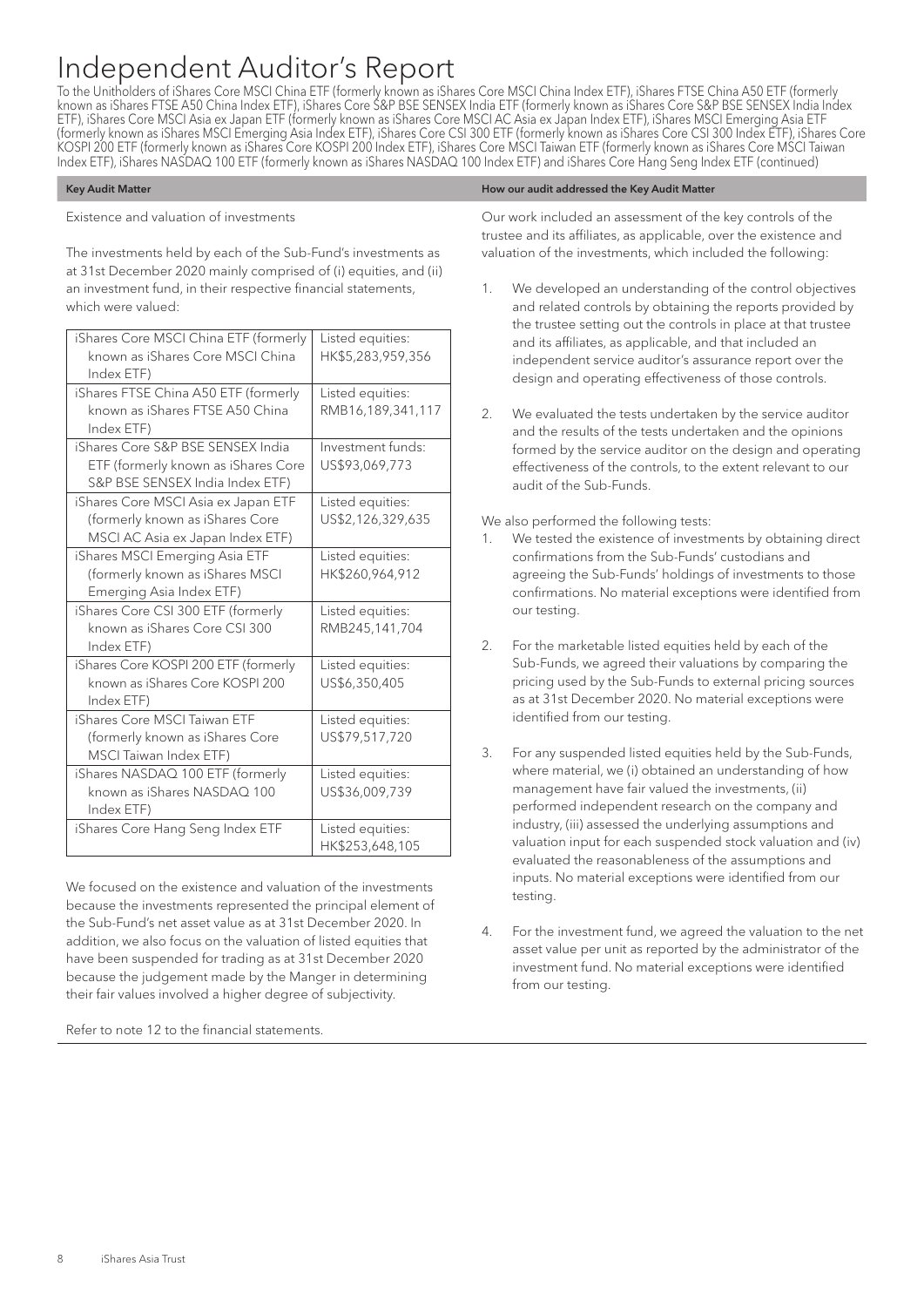To the Unitholders of iShares Core MSCI China ETF (formerly known as iShares Core MSCI China Index ETF), iShares FTSE China A50 ETF (formerly known as iShares FTSE A50 China Index ETF), iShares Core S&P BSE SENSEX India ETF (formerly known as iShares Core S&P BSE SENSEX India Index ETF), iShares Core MSCI Asia ex Japan ETF (formerly known as iShares Core MSCI AC Asia ex Japan Index ETF), iShares MSCI Emerging Asia ETF (formerly known as iShares MSCI Emerging Asia Index ETF), iShares Core CSI 300 ETF (formerly known as iShares Core CSI 300 Index ETF), iShares Core KOSPI 200 ETF (formerly known as iShares Core KOSPI 200 Index ETF), iShares Core MSCI Taiwan ETF (formerly known as iShares Core MSCI Taiwan Index ETF), iShares NASDAQ 100 ETF (formerly known as iShares NASDAQ 100 Index ETF) and iShares Core Hang Seng Index ETF (continued)

#### Other Information

The Manager and the Trustee (the "Management") of the Sub-Funds are responsible for the other information. The other information comprises all of the information included in the annual report other than the financial statements and our auditor's report thereon.

Our opinion on the financial statements of the Sub-Funds does not cover the other information and we do not express any form of assurance conclusion thereon.

In connection with our audit of the financial statements, our responsibility is to read the other information and, in doing so, consider whether the other information is materially inconsistent with the financial statements or our knowledge obtained in the audit or otherwise appears to be materially misstated.

If, based on the work we have performed, we conclude that there is a material misstatement of this other information, we are required to report that fact. We have nothing to report in this regard.

#### Responsibilities of Management for the Financial Statements

The Management of the Sub-Funds is responsible for the preparation of the financial statements that give a true and fair view in accordance with IFRSs, and for such internal control as the Management determines is necessary to enable the preparation of financial statements that are free from material misstatement, whether due to fraud or error.

In preparing the financial statements, the Management of the Sub-Funds is responsible for assessing the Sub-Funds' ability to continue as a going concern, disclosing, as applicable, matters related to going concern and using the going concern basis of accounting unless the Management either intends to liquidate the Sub-Funds or to cease operations, or has no realistic alternative but to do so.

In addition, the Management of the Sub-Funds is required to ensure that the financial statements have been properly prepared in accordance with the relevant disclosure provisions of the Trust Deed dated 16th November 2001, as amended ("Trust Deed") and the relevant disclosure provisions of Appendix E of the Code on Unit Trusts and Mutual Funds issued by the Hong Kong Securities and Futures Commission (the "SFC Code").

#### Auditor's Responsibilities for the Audit of the Financial **Statements**

Our objectives are to obtain reasonable assurance about whether the financial statements as a whole are free from material misstatement, whether due to fraud or error, and to issue an auditor's report that includes our opinion. We report our opinion solely to you, as a body, and for no other purpose. We do not assume responsibility towards or accept liability to any other person for the contents of this report. Reasonable

assurance is a high level of assurance, but is not a guarantee that an audit conducted in accordance with ISAs will always detect a material misstatement when it exists. Misstatements can arise from fraud or error and are considered material if, individually or in the aggregate, they could reasonably be expected to influence the economic decisions of users taken on the basis of these financial statements. In addition, we are required to assess whether the financial statements of the Sub-Funds have been properly prepared, in all material respects, in accordance with the relevant disclosure provisions of the Trust Deed and the relevant disclosure provisions of Appendix E of the SFC Code.

As part of an audit in accordance with ISAs, we exercise professional judgment and maintain professional scepticism throughout the audit. We also:

- Identify and assess the risks of material misstatement of the financial statements, whether due to fraud or error, design and perform audit procedures responsive to those risks, and obtain audit evidence that is sufficient and appropriate to provide a basis for our opinion. The risk of not detecting a material misstatement resulting from fraud is higher than for one resulting from error, as fraud may involve collusion, forgery, intentional omissions, misrepresentations, or the override of internal control.
- Obtain an understanding of internal control relevant to the audit in order to design audit procedures that are appropriate in the circumstances, but not for the purpose of expressing an opinion on the effectiveness of the Sub-Funds' internal control.
- Evaluate the appropriateness of accounting policies used and the reasonableness of accounting estimates and related disclosures made by the Management.
- Conclude on the appropriateness of the Management's use of the going concern basis of accounting and, based on the audit evidence obtained, whether a material uncertainty exists related to events or conditions that may cast significant doubt on the Sub-Funds' ability to continue as a going concern. If we conclude that a material uncertainty exists, we are required to draw attention in our auditor's report to the related disclosures in the financial statements or, if such disclosures are inadequate, to modify our opinion. Our conclusions are based on the audit evidence obtained up to the date of our auditor's report. However, future events or conditions may cause the Sub-Funds to cease to continue as a going concern.
- Evaluate the overall presentation, structure and content of the financial statements, including the disclosures, and whether the financial statements represent the underlying transactions and events in a manner that achieves fair presentation.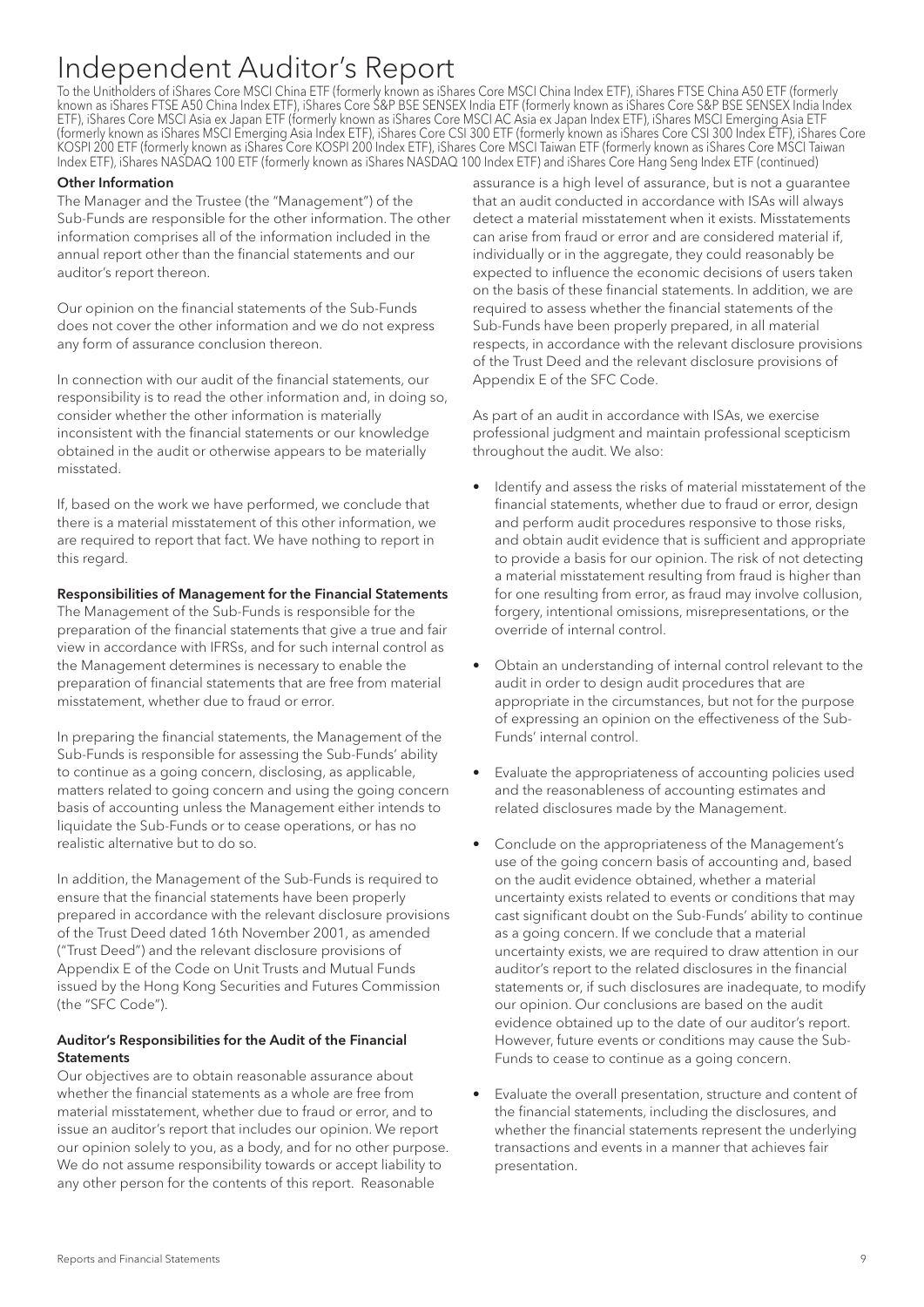To the Unitholders of iShares Core MSCI China ETF (formerly known as iShares Core MSCI China Index ETF), iShares FTSE China A50 ETF (formerly known as iShares FTSE A50 China Index ETF), iShares Core S&P BSE SENSEX India ETF (formerly known as iShares Core S&P BSE SENSEX India Index ETF), iShares Core MSCI Asia ex Japan ETF (formerly known as iShares Core MSCI AC Asia ex Japan Index ETF), iShares MSCI Emerging Asia ETF (formerly known as iShares MSCI Emerging Asia Index ETF), iShares Core CSI 300 ETF (formerly known as iShares Core CSI 300 Index ETF), iShares Core KOSPI 200 ETF (formerly known as iShares Core KOSPI 200 Index ETF), iShares Core MSCI Taiwan ETF (formerly known as iShares Core MSCI Taiwan Index ETF), iShares NASDAQ 100 ETF (formerly known as iShares NASDAQ 100 Index ETF) and iShares Core Hang Seng Index ETF (continued)

We communicate with the Management regarding, among other matters, the planned scope and timing of the audit and significant audit findings, including any significant deficiencies in internal control that we identify during our audit.

We also provide the Management with a statement that we have complied with relevant ethical requirements regarding independence, and to communicate with them all relationships and other matters that may reasonably be thought to bear on our independence, and where applicable, actions taken to eliminate threats or safeguards applied.

From the matters communicated with the Management, we determine those matters that were of most significance in the audit of the financial statements of the current period and are therefore the key audit matters. We describe these matters in our auditor's report unless law or regulation precludes public disclosure about the matter or when, in extremely rare circumstances, we determine that a matter should not be communicated in our report because the adverse consequences of doing so would reasonably be expected to outweigh the public interest benefits of such communication.

#### Report on matters under the relevant disclosure provisions of the Trust Deed and the relevant disclosure provisions of Appendix E of the SFC Code

In our opinion, the financial statements of the Sub-Funds have been properly prepared, in all material respects, in accordance with the relevant disclosure provisions of the Trust Deed and the relevant disclosure provisions of Appendix E of the SFC Code.

The engagement partner on the audit resulting in this independent auditor's report is Paul John Walters.

PricewaterhouseCoopers Certified Public Accountants

Hong Kong, 26th April 2021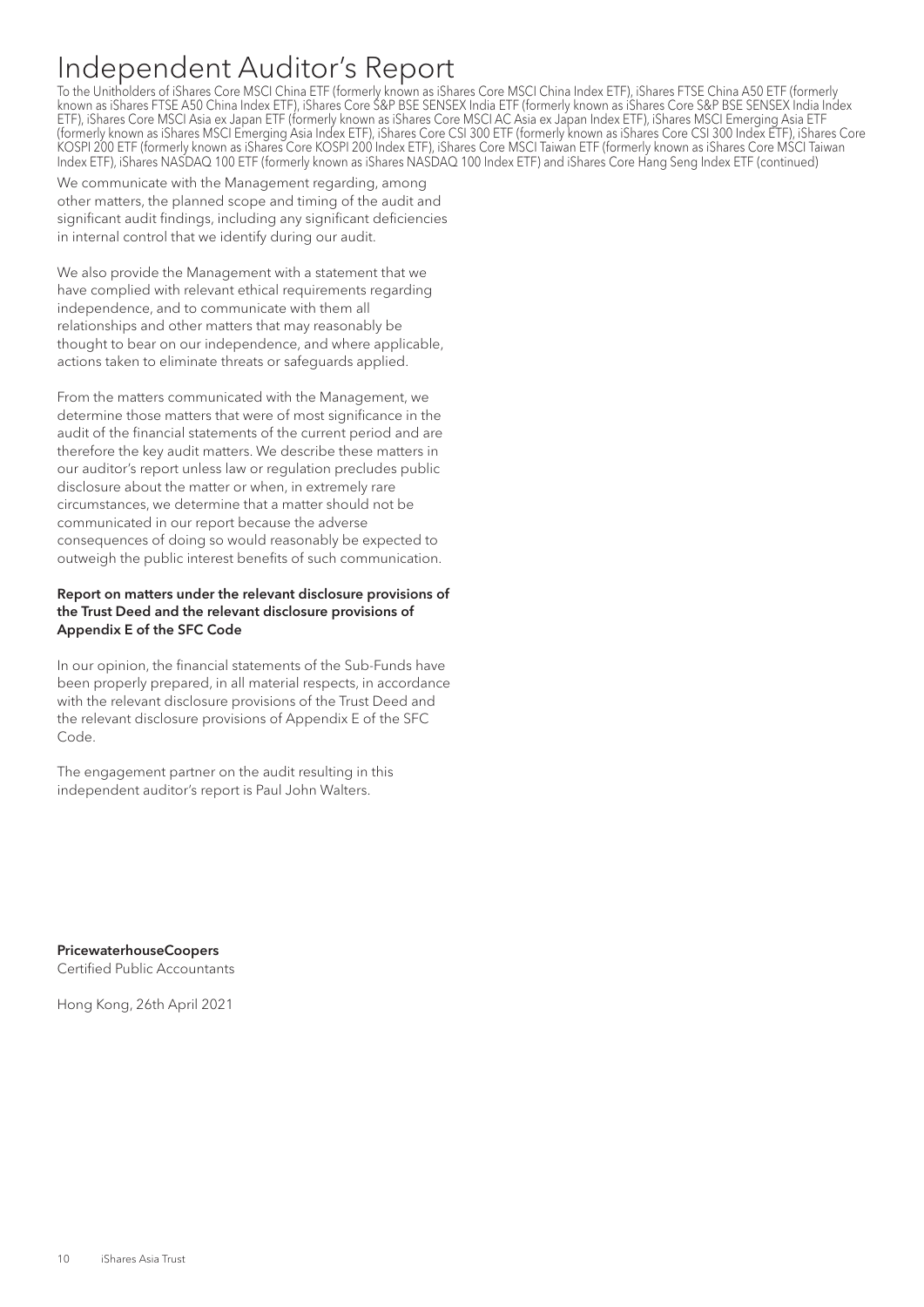## Statement of Financial Position

### As at 31st December 2020

|                                                                                                                                                           |                                  | iShares Core MSCI China ETF<br>(formerly known as iShares Core MSCI<br>China Index ETF) |                                | iShares FTSE China A50 ETF<br>(formerly known as iShares FTSE<br>A50 China Index ETF) |                    |
|-----------------------------------------------------------------------------------------------------------------------------------------------------------|----------------------------------|-----------------------------------------------------------------------------------------|--------------------------------|---------------------------------------------------------------------------------------|--------------------|
|                                                                                                                                                           | <b>Note</b>                      | 2020<br>HK\$                                                                            | 2019<br>HK\$                   | 2020<br><b>RMB</b>                                                                    | 2019<br><b>RMB</b> |
| Assets<br><b>Current Assets</b>                                                                                                                           |                                  |                                                                                         |                                |                                                                                       |                    |
| Financial assets at fair value through profit or loss<br>Dividends receivable<br>Interest receivable                                                      | 12(a)                            | 5,284,220,822<br>973,204<br>19                                                          | 6,029,485,021<br>551,193<br>71 | 16,189,341,117                                                                        | 20,517,284,720     |
| Amounts due from brokers<br>Margin deposits<br>Bank balances                                                                                              | 12(b)<br>12(b)<br>$8(d)$ , 12(b) | 4,610,625<br>705,058<br>10,246,641                                                      | 337,709<br>12,976,912          | 26,412,775                                                                            | 15,031,057         |
| <b>Total assets</b>                                                                                                                                       |                                  | 5,300,756,369                                                                           | 6,043,350,906                  | 16,215,753,892                                                                        | 20,532,315,777     |
| <b>Liabilities</b><br><b>Current Liabilities</b><br>Amounts due to unitholders for repayment of subscription<br>Margin deposits<br>Management fee payable | $8(e)$ , 12(b)<br>8(c)           | 872,453                                                                                 | 1,007,786                      | 4,263,419<br>459,322<br>12,907,948                                                    | 17,085,714         |
| <b>Total liabilities</b>                                                                                                                                  |                                  | 872,453                                                                                 | 1,007,786                      | 17,630,689                                                                            | 17,085,714         |
| Net assets attributable to unitholders                                                                                                                    |                                  | 5,299,883,916                                                                           | 6,042,343,120                  | 16,198,123,203                                                                        | 20,515,230,063     |

|                                                       |             | iShares Core S&P BSE SENSEX India ETF<br>(formerly known as iShares Core S&P<br><b>BSE SENSEX India Index ETF)</b> |              | iShares Core MSCI Asia ex Japan ETF<br>(formerly known as iShares Core MSCI<br>AC Asia ex Japan Index ETF) |                |
|-------------------------------------------------------|-------------|--------------------------------------------------------------------------------------------------------------------|--------------|------------------------------------------------------------------------------------------------------------|----------------|
|                                                       | <b>Note</b> | 2020<br>US\$                                                                                                       | 2019<br>US\$ | 2020<br>US\$                                                                                               | 2019<br>US\$   |
| <b>Assets</b>                                         |             |                                                                                                                    |              |                                                                                                            |                |
| <b>Current Assets</b>                                 |             |                                                                                                                    |              |                                                                                                            |                |
| Financial assets at fair value through profit or loss | 12(a)       | 93,069,773                                                                                                         | 109,938,081  | 2,126,596,843                                                                                              | 381,466,345    |
| Dividends receivable                                  |             |                                                                                                                    |              | 3,454,054                                                                                                  | 745,468        |
| Interest receivable                                   |             |                                                                                                                    |              | 2                                                                                                          |                |
| Amounts due from brokers<br>Other accounts receivable | 12(b)       |                                                                                                                    |              | 701,124<br>38                                                                                              | 380,605<br>616 |
| Margin deposits                                       | 12(b)       |                                                                                                                    |              | 47,160                                                                                                     |                |
| Current tax recoverable                               | 7           |                                                                                                                    |              | 129,819                                                                                                    | 90,926         |
| <b>Bank balances</b>                                  | 8(d), 12(b) | 3,894                                                                                                              | 48,189       | 5,525,618                                                                                                  | 280,429        |
| <b>Total assets</b>                                   |             | 93,073,667                                                                                                         | 109,986,270  | 2,136,454,658                                                                                              | 382,964,392    |
| <b>Liabilities</b>                                    |             |                                                                                                                    |              |                                                                                                            |                |
| <b>Current Liabilities</b>                            |             |                                                                                                                    |              |                                                                                                            |                |
| Amounts due to brokers                                |             |                                                                                                                    |              |                                                                                                            | 431,730        |
| Management fee payable                                | 8(c)        | 26,948                                                                                                             | 35,145       | 487,884                                                                                                    | 95,225         |
|                                                       |             |                                                                                                                    |              |                                                                                                            |                |
|                                                       |             | 26,948                                                                                                             | 35,145       | 487,884                                                                                                    | 526,955        |
| <b>Non-Current Liabilities</b>                        |             |                                                                                                                    |              |                                                                                                            |                |
| Deferred tax liabilities                              | 7           |                                                                                                                    |              | 3,849,085                                                                                                  | 484,945        |
| <b>Total liabilities</b>                              |             | 26,948                                                                                                             | 35,145       | 4,336,969                                                                                                  | 1,011,900      |
| Net assets attributable to unitholders                |             | 93,046,719                                                                                                         | 109,951,125  | 2,132,117,689                                                                                              | 381,952,492    |

Approved by the Trustee and the Manager on 26th April 2021.

HSBC Institutional Trust Services (Asia) Limited as Trustee of the Trust.

BlackRock Asset Management North Asia Limited as Manager of the Trust.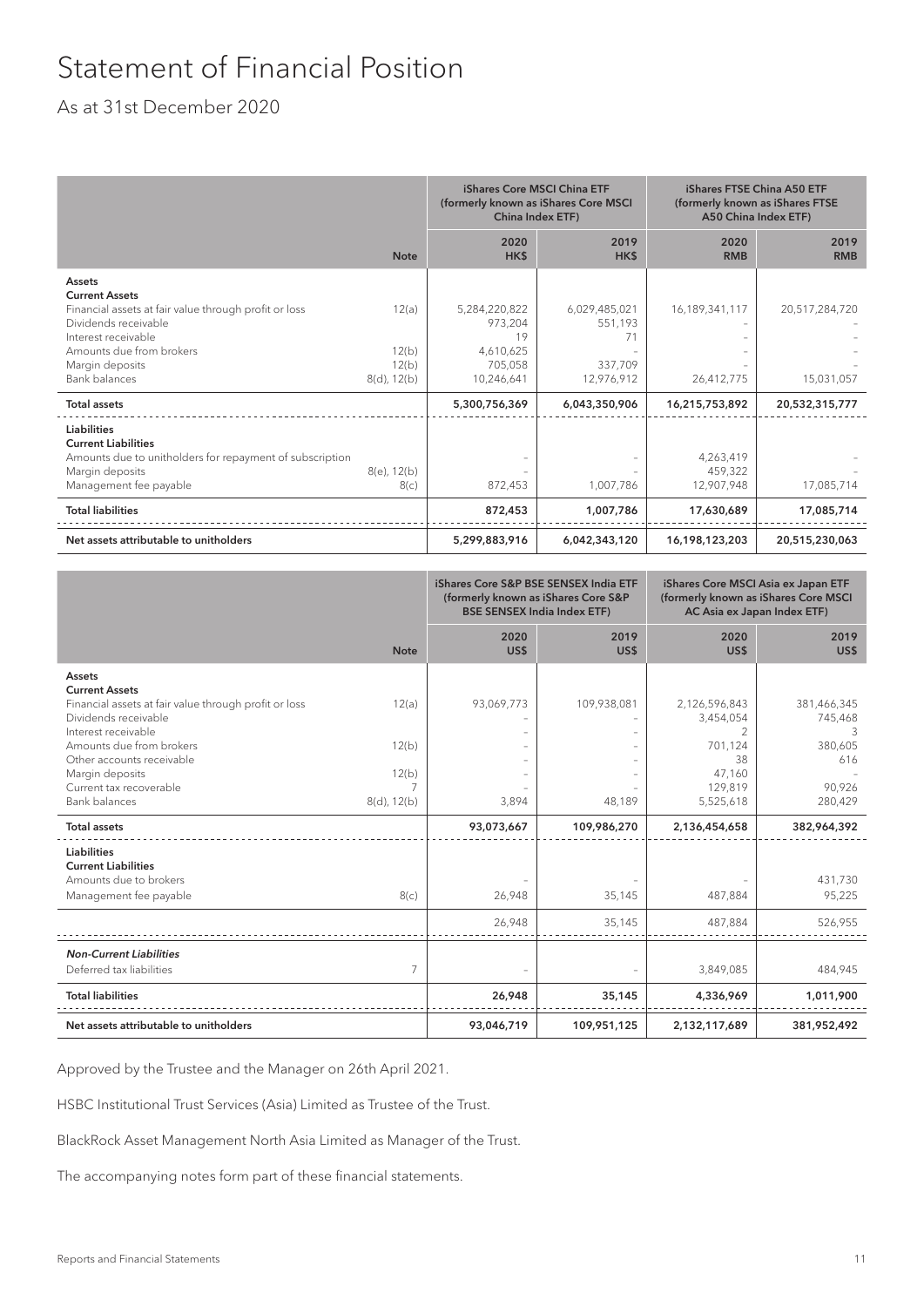### Statement of Financial Position (continued)

### As at 31st December 2020

|                                                                                                      |                | iShares MSCI Emerging Asia ETF<br>(formerly known as iShares MSCI<br><b>Emerging Asia Index ETF)</b> |                        | iShares Core CSI 300 ETF<br>(formerly known as iShares Core<br>CSI 300 Index ETF) |                    |
|------------------------------------------------------------------------------------------------------|----------------|------------------------------------------------------------------------------------------------------|------------------------|-----------------------------------------------------------------------------------|--------------------|
|                                                                                                      | <b>Note</b>    | 2020<br>HK\$                                                                                         | 2019<br>HK\$           | 2020<br><b>RMB</b>                                                                | 2019<br><b>RMB</b> |
| <b>Assets</b><br><b>Current Assets</b>                                                               |                |                                                                                                      |                        |                                                                                   |                    |
| Financial assets at fair value through profit or loss<br>Dividends receivable<br>Interest receivable | 12(a)          | 260,970,998<br>452,623                                                                               | 208,268,682<br>445,202 | 245,141,704                                                                       | 205,638,705        |
| <b>Bank balances</b>                                                                                 | $8(d)$ , 12(b) | 152,878                                                                                              | 296,888                | 143,614                                                                           | 106,970            |
| <b>Total assets</b>                                                                                  |                | 261,576,499                                                                                          | 209,010,772            | 245,285,318                                                                       | 205,745,676        |
| <b>Liabilities</b><br><b>Current Liabilities</b><br>Management fee payable<br>Other accounts payable | 8(c)           | 110,363                                                                                              | 92,421<br>4            | 77,450                                                                            | 66,809             |
| <b>Total liabilities</b>                                                                             |                | 110,364                                                                                              | 92,425                 | 77,450                                                                            | 66,809             |
| Net assets attributable to unitholders                                                               |                | 261,466,135                                                                                          | 208,918,347            | 245,207,868                                                                       | 205,678,867        |

|                                                                               |                         | iShares Core KOSPI 200 ETF        | (formerly known as iShares Core<br>KOSPI 200 Index ETF) |                      | <b>iShares Core MSCI Taiwan ETF</b><br>(formerly known as iShares Core<br><b>MSCI Taiwan Index ETF)</b> |
|-------------------------------------------------------------------------------|-------------------------|-----------------------------------|---------------------------------------------------------|----------------------|---------------------------------------------------------------------------------------------------------|
|                                                                               | <b>Note</b>             | 2020<br>US\$                      | 2019<br>US\$                                            | 2020<br>US\$         | 2019<br>US\$                                                                                            |
| Assets<br><b>Current Assets</b>                                               |                         |                                   |                                                         |                      |                                                                                                         |
| Financial assets at fair value through profit or loss<br>Dividends receivable | 12(a)                   | 6,351,672<br>51,861               | 5,263,679<br>59,396                                     | 79,521,640<br>92,840 | 64,434,964<br>128,914                                                                                   |
| Margin deposits<br><b>Bank balances</b>                                       | 12(b)<br>$8(d)$ , 12(b) | $\overline{\phantom{m}}$<br>5,035 | 3,251                                                   | 1,868<br>45,081      | 24,509                                                                                                  |
| <b>Total assets</b>                                                           |                         | 6,408,568                         | 5,326,326                                               | 79,661,429           | 64,588,387                                                                                              |
| <b>Liabilities</b><br><b>Current Liabilities</b><br>Management fee payable    | 8(c)                    | 1,536                             | 1,356                                                   | 19,564               | 16,914                                                                                                  |
| <b>Total liabilities</b>                                                      |                         | 1,536                             | 1,356                                                   | 19,564               | 16,914                                                                                                  |
| Net assets attributable to unitholders                                        |                         | 6,407,032                         | 5,324,970                                               | 79,641,865           | 64,571,473                                                                                              |

Approved by the Trustee and the Manager on 26th April 2021.

HSBC Institutional Trust Services (Asia) Limited as Trustee of the Trust.

BlackRock Asset Management North Asia Limited as Manager of the Trust.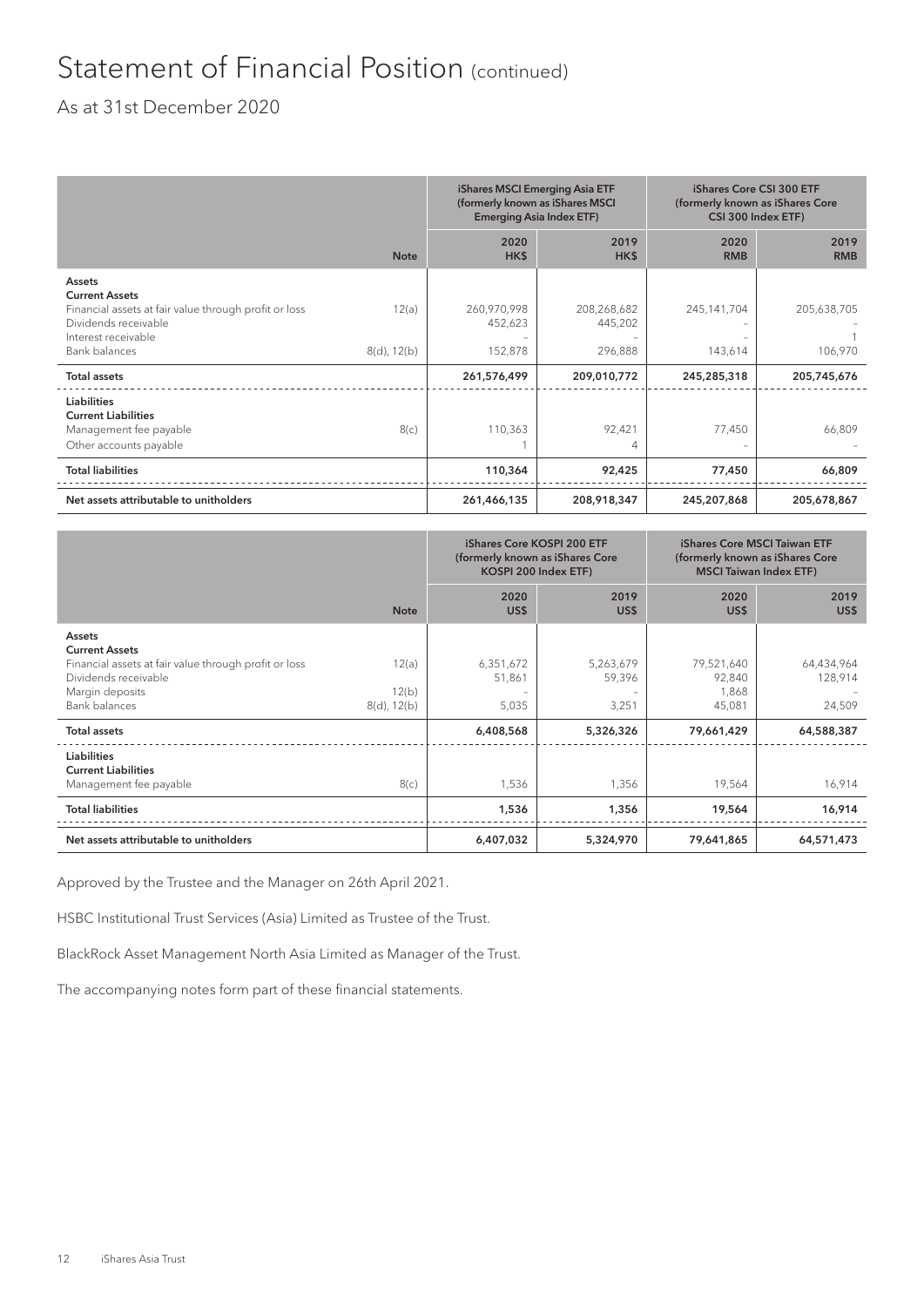## Statement of Financial Position (continued)

### As at 31st December 2020

|                                                                                                        |                         | iShares NASDAQ 100 ETF<br>(formerly known as iShares<br>NASDAQ 100 Index ETF) |                                   | <b>iShares Core</b><br><b>Hang Seng Index ETF</b> |                   |
|--------------------------------------------------------------------------------------------------------|-------------------------|-------------------------------------------------------------------------------|-----------------------------------|---------------------------------------------------|-------------------|
|                                                                                                        | <b>Note</b>             | 2020<br>US\$                                                                  | 2019<br>US\$                      | 2020<br>HK\$                                      | 2019<br>HK\$      |
| Assets                                                                                                 |                         |                                                                               |                                   |                                                   |                   |
| <b>Current Assets</b><br>Financial assets at fair value through profit or loss<br>Dividends receivable | 12(a)                   | 36,009,739<br>6,246                                                           | 13,007,987<br>3,540               | 253,658,145                                       | 297,104,150       |
| Margin deposits<br><b>Bank balances</b>                                                                | 12(b)<br>$8(d)$ , 12(b) | $\overline{\phantom{0}}$<br>7,329                                             | $\overline{\phantom{0}}$<br>2,665 | 19,901<br>295,688                                 | 52,510<br>893,381 |
| <b>Total assets</b>                                                                                    |                         | 36,023,314                                                                    | 13,014,192                        | 253,973,734                                       | 298,050,041       |
| <b>Liabilities</b>                                                                                     |                         |                                                                               |                                   |                                                   |                   |
| <b>Current Liabilities</b>                                                                             |                         |                                                                               |                                   |                                                   |                   |
| Management fee payable                                                                                 | 8(c)                    | 8,374                                                                         | 3,122                             | 18,826                                            | 23,275            |
| <b>Total liabilities</b>                                                                               |                         | 8,374                                                                         | 3,122                             | 18,826                                            | 23,275            |
| Net assets attributable to unitholders                                                                 |                         | 36,014,940                                                                    | 13,011,070                        | 253,954,908                                       | 298,026,766       |

Approved by the Trustee and the Manager on 26th April 2021.

HSBC Institutional Trust Services (Asia) Limited as Trustee of the Trust.

BlackRock Asset Management North Asia Limited as Manager of the Trust.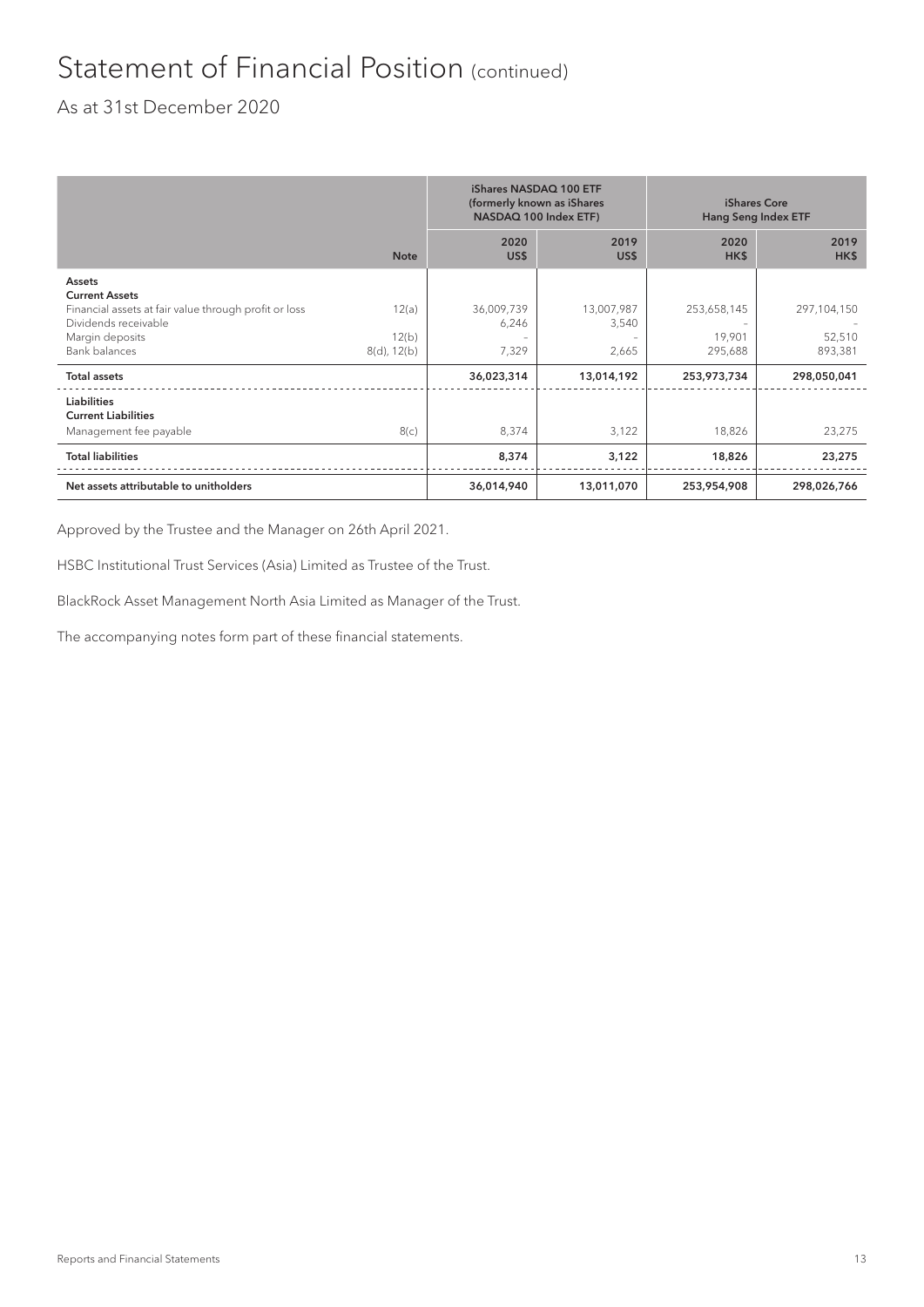## Statement of Comprehensive Income

For the year ended 31st December 2020

|                                                                                                                                                               |                 | iShares Core MSCI China ETF<br>(formerly known as iShares Core MSCI<br>China Index ETF) |                                                   | iShares FTSE China A50 ETF<br>(formerly known as iShares FTSE<br>A50 China Index ETF) |                                                  |
|---------------------------------------------------------------------------------------------------------------------------------------------------------------|-----------------|-----------------------------------------------------------------------------------------|---------------------------------------------------|---------------------------------------------------------------------------------------|--------------------------------------------------|
|                                                                                                                                                               | <b>Note</b>     | 2020<br>HK\$                                                                            | 2019<br>HK\$                                      | 2020<br><b>RMB</b>                                                                    | 2019<br><b>RMB</b>                               |
| Income<br>Dividend income<br>Bank interest income<br>Net gain on financial assets at fair value through profit or<br>loss<br>Net foreign currency gain/(loss) | 8(d)<br>5       | 84,178,881<br>28,783<br>785,579,750<br>(227)                                            | 67,286,892<br>37,848<br>763,456,245<br>(117, 885) | 505,701,609<br>441,569<br>3,502,164,153<br>(16, 763)                                  | 590,631,211<br>519,634<br>7,264,956,608<br>3,310 |
| Total net income                                                                                                                                              |                 | 869,787,187                                                                             | 830,663,100                                       | 4,008,290,568                                                                         | 7,856,110,763                                    |
| <b>Expenses</b><br>Management fee<br>Transaction costs on financial assets at fair value through<br>profit or loss                                            | 8(c)<br>6, 8(i) | (10, 474, 708)<br>(11, 564, 701)                                                        | (12, 722, 804)<br>(3, 133, 933)                   | (172, 507, 308)<br>(27, 303, 903)                                                     | (212,627,963)<br>(22, 279, 553)                  |
| <b>Total operating expenses</b>                                                                                                                               |                 | (22,039,409)                                                                            | (15,856,737)                                      | (199, 811, 211)                                                                       | (234,907,516)                                    |
| <b>Operating profit</b><br><b>Finance Costs</b><br>Interest expense                                                                                           |                 | 847,747,778<br>(2,203)                                                                  | 814,806,363                                       | 3,808,479,357                                                                         | 7,621,203,247                                    |
| Profit before taxation<br>Taxation                                                                                                                            | $\overline{7}$  | 847,745,575<br>(6,059,492)                                                              | 814,806,363<br>(4,766,129)                        | 3,808,479,357<br>(50, 722, 759)                                                       | 7,621,203,247<br>(59, 260, 655)                  |
| Total comprehensive income                                                                                                                                    |                 | 841,686,083                                                                             | 810,040,234                                       | 3,757,756,598                                                                         | 7,561,942,592                                    |

|                                                                                                                                                               |                | iShares Core S&P BSE SENSEX India ETF<br>(formerly known as iShares Core S&P<br><b>BSE SENSEX India Index ETF)</b> |                     | iShares Core MSCI Asia ex Japan ETF<br>(formerly known as iShares Core MSCI<br>AC Asia ex Japan Index ETF) |                                                   |
|---------------------------------------------------------------------------------------------------------------------------------------------------------------|----------------|--------------------------------------------------------------------------------------------------------------------|---------------------|------------------------------------------------------------------------------------------------------------|---------------------------------------------------|
|                                                                                                                                                               | <b>Note</b>    | 2020<br>US\$                                                                                                       | 2019<br>US\$        | 2020<br>US\$                                                                                               | 2019<br>US\$                                      |
| Income<br>Dividend income<br>Bank interest income<br>Net gain on financial assets at fair value through profit or<br>loss<br>Net foreign currency gain/(loss) | 8(d)<br>5      | 33<br>8,090,241                                                                                                    | 1,204<br>11,441,573 | 16,849,821<br>1,204<br>281,034,542<br>(1,644,394)                                                          | 14,380,052<br>76,562<br>149,408,544<br>(622, 167) |
| Total net income                                                                                                                                              |                | 8,090,274                                                                                                          | 11,442,778          | 296,241,173                                                                                                | 163,242,991                                       |
| <b>Expenses</b><br>Management fee<br>Transaction costs on financial assets at fair value through<br>profit or loss                                            | 8(c)<br>6      | (268, 560)                                                                                                         | (373, 194)          | (2,065,033)<br>(2,470,835)                                                                                 | (1,890,045)<br>(2,031,862)                        |
| <b>Total operating expenses</b>                                                                                                                               |                | (268, 560)                                                                                                         | (373, 194)          | (4,535,868)                                                                                                | (3,921,907)                                       |
| <b>Operating profit</b><br><b>Finance Costs</b><br>Interest expense                                                                                           |                | 7,821,714                                                                                                          | 11,069,584          | 291,705,305<br>(123)                                                                                       | 159,321,084                                       |
| Profit before taxation<br>Taxation                                                                                                                            | $\overline{7}$ | 7,821,714                                                                                                          | 11,069,584          | 291,705,182<br>(6,077,505)                                                                                 | 159,321,084<br>(2,250,826)                        |
| Total comprehensive income                                                                                                                                    |                | 7,821,714                                                                                                          | 11,069,584          | 285,627,677                                                                                                | 157,070,258                                       |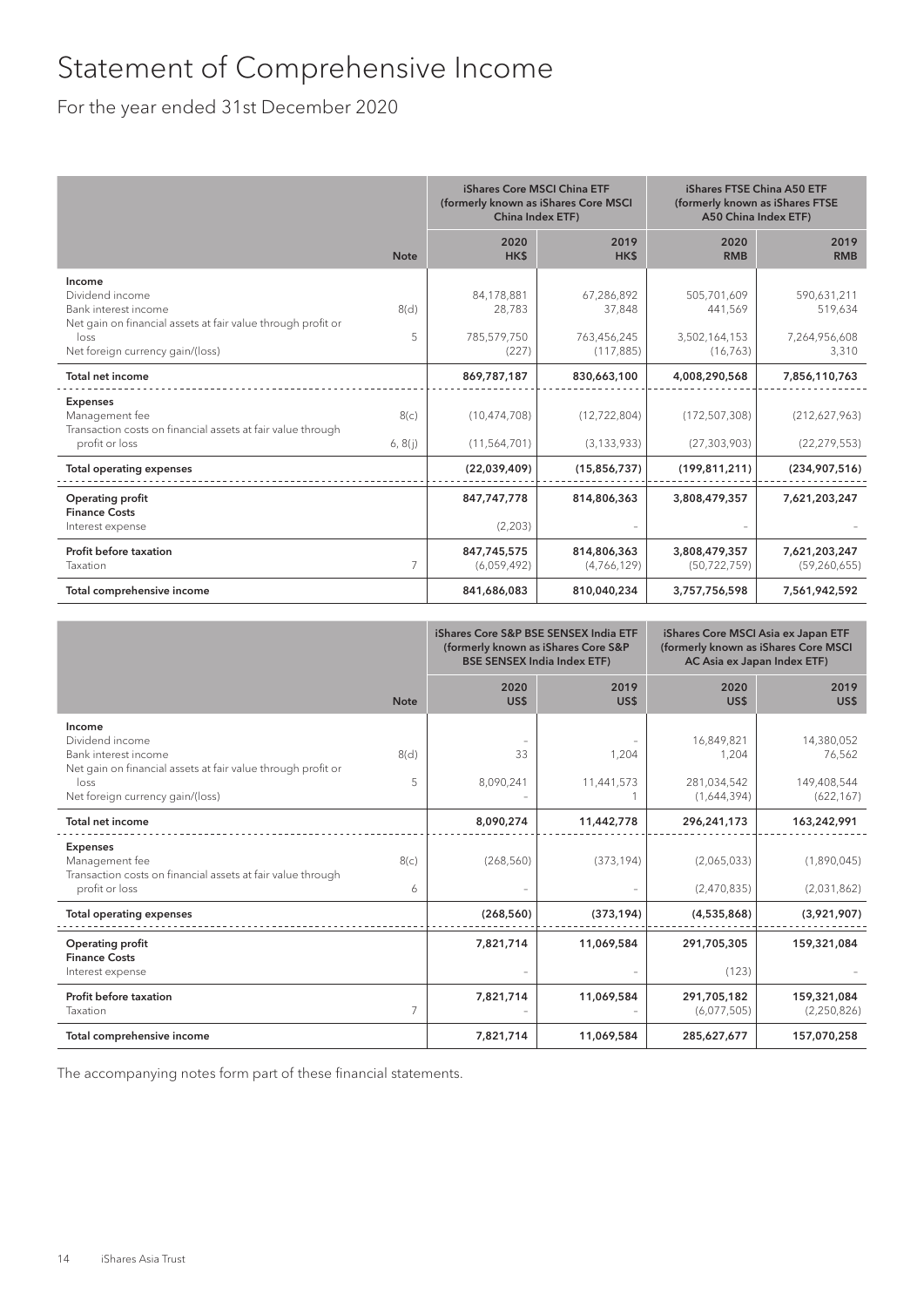### Statement of Comprehensive Income (continued)

For the year ended 31st December 2020

|                                                                                                                           |             | iShares MSCI Emerging Asia ETF<br>(formerly known as iShares MSCI<br><b>Emerging Asia Index ETF)</b> |                                | iShares Core CSI 300 ETF<br>(formerly known as iShares Core<br>CSI 300 Index ETF) |                                  |
|---------------------------------------------------------------------------------------------------------------------------|-------------|------------------------------------------------------------------------------------------------------|--------------------------------|-----------------------------------------------------------------------------------|----------------------------------|
|                                                                                                                           | <b>Note</b> | 2020<br>HK\$                                                                                         | 2019<br>HK\$                   | 2020<br><b>RMB</b>                                                                | 2019<br><b>RMB</b>               |
| Income<br>Dividend income<br>Bank interest income<br>Net gain on financial assets at fair value through profit or<br>loss | 8(d)<br>5   | 4,165,745<br>114<br>59,252,745                                                                       | 4,772,916<br>518<br>27,235,958 | 4,734,714<br>4,164<br>57,164,262                                                  | 4,005,089<br>2,858<br>43,996,499 |
| Net foreign currency gain/(loss)<br>Total net income                                                                      |             | (107, 343)<br>63,311,261                                                                             | (77, 546)<br>31,931,846        | (22)<br>61,903,118                                                                | 985<br>48,005,431                |
| <b>Expenses</b><br>Management fee<br>Transaction costs on financial assets at fair value through<br>profit or loss        | 8(c)<br>6   | (1,069,242)<br>(220, 515)                                                                            | (971, 239)<br>(86, 169)        | (857, 458)<br>(201, 622)                                                          | (632,006)<br>(103, 387)          |
| <b>Total operating expenses</b>                                                                                           |             | (1, 289, 757)                                                                                        | (1,057,408)                    | (1,059,080)                                                                       | (735, 393)                       |
| Profit before taxation<br>Taxation                                                                                        |             | 62,021,504<br>(556, 646)                                                                             | 30,874,438<br>(664, 890)       | 60,844,038<br>(475, 588)                                                          | 47,270,038<br>(401, 868)         |
| Total comprehensive income                                                                                                |             | 61,464,858                                                                                           | 30,209,548                     | 60,368,450                                                                        | 46,868,170                       |

|                                                                                                                                                                               |             | iShares Core KOSPI 200 ETF<br>(formerly known as iShares Core<br>KOSPI 200 Index ETF) |                                       | iShares Core MSCI Taiwan ETF<br>(formerly known as iShares Core<br><b>MSCI Taiwan Index ETF)</b> |                                               |
|-------------------------------------------------------------------------------------------------------------------------------------------------------------------------------|-------------|---------------------------------------------------------------------------------------|---------------------------------------|--------------------------------------------------------------------------------------------------|-----------------------------------------------|
|                                                                                                                                                                               | <b>Note</b> | 2020<br>US\$                                                                          | 2019<br>US\$                          | 2020<br>US\$                                                                                     | 2019<br>US\$                                  |
| Income<br>Dividend income<br>Bank interest income<br>Net gain on financial assets at fair value through profit or<br>loss<br>Net foreign currency gain/(loss)<br>Other income | 8(d)<br>5   | 93,687<br>3<br>1,870,143<br>(2,428)                                                   | 134,047<br>115<br>259,846<br>(5, 452) | 2,110,948<br>312<br>21,212,704<br>(10, 943)<br>1,300                                             | 2,643,752<br>5,601<br>13,226,188<br>(23, 427) |
| <b>Total net income</b>                                                                                                                                                       |             | 1,961,405                                                                             | 388,556                               | 23,314,321                                                                                       | 15,852,114                                    |
| <b>Expenses</b><br>Management fee<br>Transaction costs on financial assets at fair value through<br>profit or loss                                                            | 8(c)<br>6   | (13,699)<br>(3,535)                                                                   | (19, 194)<br>(11, 389)                | (180, 412)<br>(120, 894)                                                                         | (151, 599)<br>(68, 264)                       |
| <b>Total operating expenses</b>                                                                                                                                               |             | (17, 234)                                                                             | (30, 583)                             | (301, 306)                                                                                       | (219, 863)                                    |
| Operating profit<br><b>Finance Costs</b><br>Interest expense                                                                                                                  |             | 1,944,171                                                                             | 357,973                               | 23,013,015<br>(10)                                                                               | 15,632,251                                    |
| Profit before taxation<br>Taxation                                                                                                                                            | 7           | 1,944,171<br>(20, 416)                                                                | 357,973<br>(31, 369)                  | 23,013,005<br>(463, 165)                                                                         | 15,632,251<br>(568, 333)                      |
| Total comprehensive income                                                                                                                                                    |             | 1,923,755                                                                             | 326,604                               | 22,549,840                                                                                       | 15,063,918                                    |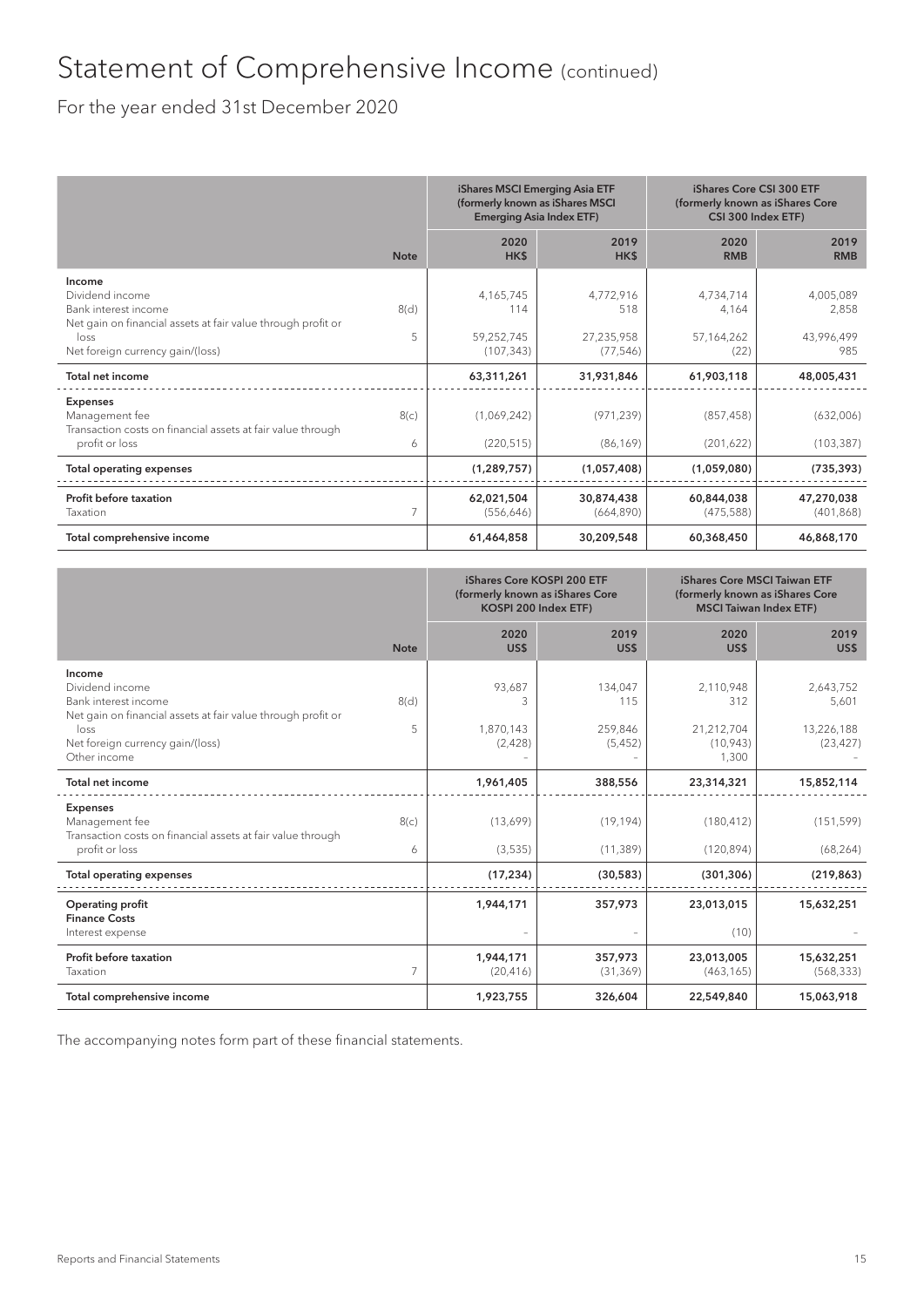## Statement of Comprehensive Income (continued)

For the year ended 31st December 2020

|                                                                                                                           |             | (formerly known as iShares<br>NASDAQ 100 Index ETF) | iShares NASDAQ 100 ETF      | iShares Core<br>Hang Seng Index ETF |                                  |
|---------------------------------------------------------------------------------------------------------------------------|-------------|-----------------------------------------------------|-----------------------------|-------------------------------------|----------------------------------|
|                                                                                                                           | <b>Note</b> | 2020<br>US\$                                        | 2019<br>US\$                | 2020<br>HK\$                        | 2019<br>HK\$                     |
| Income<br>Dividend income<br>Bank interest income<br>Net gain on financial assets at fair value through profit or<br>loss | 8(d)<br>5   | 238,036<br>5<br>12,895,997                          | 120.909<br>160<br>3,436,106 | 7,153,248<br>36<br>(10, 436, 626)   | 9,920,249<br>1,661<br>24,283,663 |
| Net foreign currency gain/(loss)                                                                                          |             |                                                     |                             | (45)                                | (3,306)                          |
| Total net income                                                                                                          |             | 13,134,039                                          | 3,557,176                   | (3, 283, 387)                       | 34,202,267                       |
| <b>Expenses</b><br>Management fee<br>Transaction costs on financial assets at fair value through                          | 8(c)        | (75, 240)                                           | (31, 224)                   | (211, 244)                          | (254, 734)                       |
| profit or loss                                                                                                            | 6           | (1, 296)                                            | (144)                       | (173, 575)                          | (54,064)                         |
| <b>Total operating expenses</b>                                                                                           |             | (76, 536)                                           | (31, 368)                   | (384, 819)                          | (308, 798)                       |
| Operating profit<br><b>Finance Costs</b>                                                                                  |             | 13,057,503                                          | 3,525,808                   | (3,668,206)                         | 33,893,469                       |
| Interest expense                                                                                                          |             |                                                     |                             | (177)                               |                                  |
| Profit/(loss) before taxation<br>Taxation                                                                                 | 7           | 13,057,503<br>(70, 860)                             | 3,525,808<br>(35,766)       | (3,668,383)<br>(389, 976)           | 33,893,469<br>(433, 073)         |
| Total comprehensive income                                                                                                |             | 12,986,643                                          | 3,490,042                   | (4,058,359)                         | 33,460,396                       |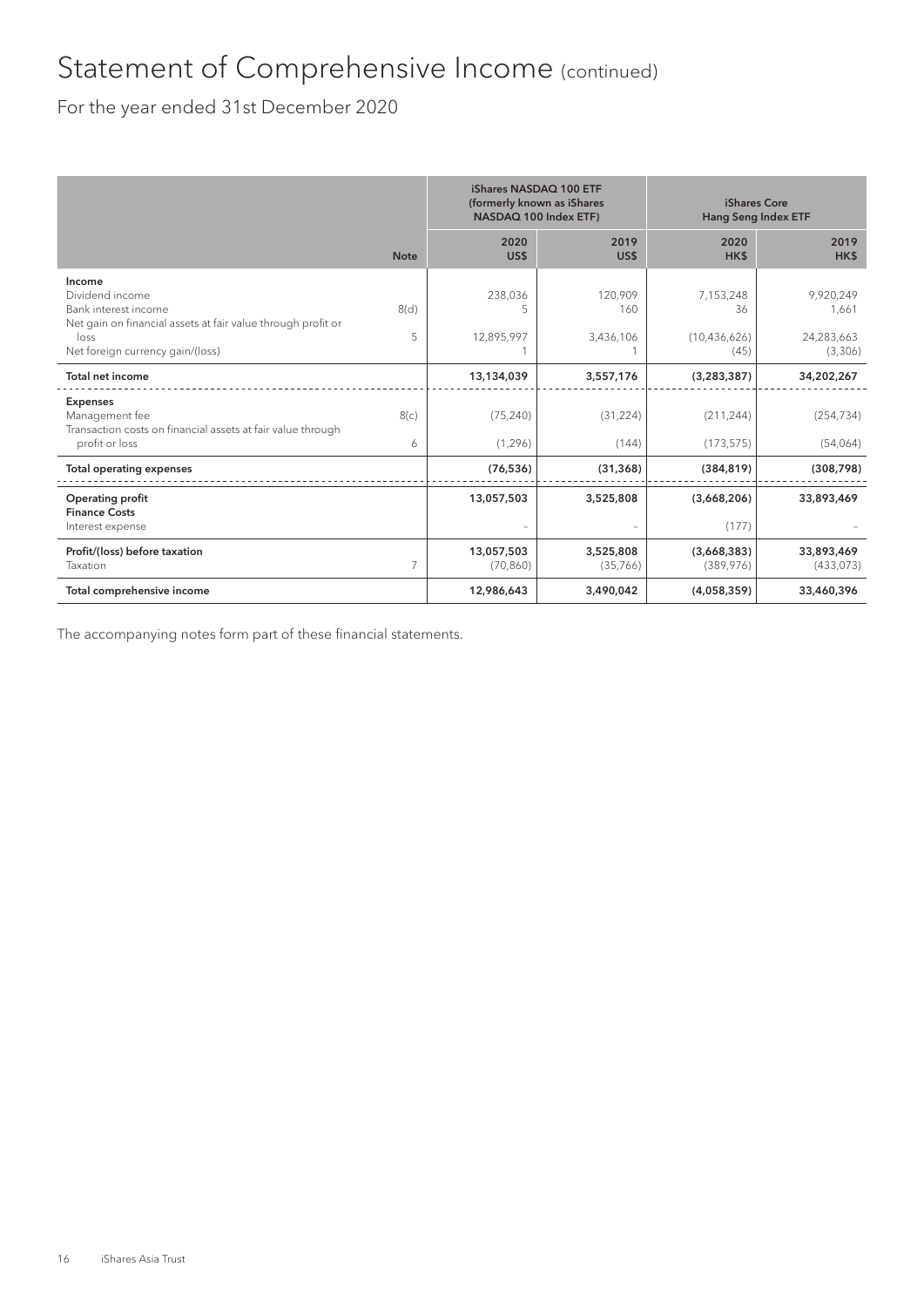### Statement of Changes in Net Assets Attributable to Unitholders

### For the year ended 31st December 2020

|                                                                                                                                   |             | iShares Core MSCI China ETF<br>(formerly known as iShares Core MSCI<br><b>China Index ETF)</b> |                                                 | <b>iShares FTSE China A50 ETF</b><br>(formerly known as iShares FTSE<br>A50 China Index ETF) |                                  |
|-----------------------------------------------------------------------------------------------------------------------------------|-------------|------------------------------------------------------------------------------------------------|-------------------------------------------------|----------------------------------------------------------------------------------------------|----------------------------------|
|                                                                                                                                   | <b>Note</b> | 2020<br>HK\$                                                                                   | 2019<br>HK\$                                    | 2020<br><b>RMB</b>                                                                           | 2019<br><b>RMB</b>               |
| Net assets attributable to unitholders at 1st January                                                                             |             | 6,042,343,120                                                                                  | 2,898,831,067                                   | 20,515,230,063                                                                               | 20,828,995,045                   |
| Proceeds on issue of units<br>- in-kind<br>- cash component and cash subscription<br>Payments on redemption of units<br>- in-kind | 4,9<br>4,9  | 98,852,644<br>5,168,787,426<br>(103, 343, 975)                                                 | 1,379,978,405<br>2,315,664,915<br>(862,760,761) | 3,160,179,839                                                                                | 1,958,474,272                    |
| - cash component and cash redemption<br>Distribution to unitholders                                                               | 13          | (6,679,441,980)<br>(68,999,402)                                                                | (434,683,117)<br>(64, 727, 623)                 | (10,978,543,297)<br>(256, 500, 000)                                                          | (9,521,701,846)<br>(312,480,000) |
|                                                                                                                                   |             | (1,584,145,287)                                                                                | 2,333,471,819                                   | (8,074,863,458)                                                                              | (7, 875, 707, 574)               |
| Total comprehensive income for the year                                                                                           |             | 841,686,083                                                                                    | 810,040,234                                     | 3,757,756,598                                                                                | 7,561,942,592                    |
| Net assets attributable to unitholders at 31st December                                                                           |             | 5,299,883,916                                                                                  | 6,042,343,120                                   | 16,198,123,203                                                                               | 20,515,230,063                   |

The movements of the redeemable units are as follows:

|                                             | 2020            | 2019            | 2020            | 2019            |
|---------------------------------------------|-----------------|-----------------|-----------------|-----------------|
|                                             | Number of units | Number of units | Number of units | Number of units |
| Units in issue at the beginning of the year | 223,198,699     | 129,600,000     | 1,488,000,000   | 2,090,000,000   |
| Issue of units                              | 187,200,000     | 145,200,000     | 246,000,000     | 148,000,000     |
| Redemption of units                         | (256, 200, 000) | (51,601,301)    | (776,000,000)   | (750,000,000)   |
| Units in issue at the end of the year       | 154,198,699     | 223,198,699     | 958,000,000     | 1,488,000,000   |

|                                                                                                         |             | iShares Core S&P BSE SENSEX India ETF<br>(formerly known as iShares Core S&P<br><b>BSE SENSEX India Index ETF)</b> |                          | iShares Core MSCI Asia ex Japan ETF<br>(formerly known as iShares Core MSCI<br>AC Asia ex Japan Index ETF) |                                |
|---------------------------------------------------------------------------------------------------------|-------------|--------------------------------------------------------------------------------------------------------------------|--------------------------|------------------------------------------------------------------------------------------------------------|--------------------------------|
|                                                                                                         | <b>Note</b> | 2020<br>US\$                                                                                                       | 2019<br>US\$             | 2020<br>US\$                                                                                               | 2019<br>US\$                   |
| Net assets attributable to unitholders at 1st January                                                   |             | 109,951,125                                                                                                        | 97,931,221               | 381,952,492                                                                                                | 1,116,214,604                  |
| Proceeds on issue of units<br>- cash component and cash subscription<br>Payments on redemption of units | 4,9<br>4, 9 | 981,160                                                                                                            | 6,026,000                | 2,011,839,203                                                                                              | 165,409,033                    |
| - cash component and cash redemption<br>Distribution to unitholders                                     | 13          | (25,707,280)                                                                                                       | (4,423,680)<br>(652,000) | (534, 564, 883)<br>(12,736,800)                                                                            | (1,047,343,803)<br>(9,397,600) |
|                                                                                                         |             | (24, 726, 120)                                                                                                     | 950,320                  | 1,464,537,520                                                                                              | (891, 332, 370)                |
| Total comprehensive income for the year                                                                 |             | 7,821,714                                                                                                          | 11,069,584               | 285,627,677                                                                                                | 157,070,258                    |
| Net assets attributable to unitholders at 31st December                                                 |             | 93,046,719                                                                                                         | 109,951,125              | 2,132,117,689                                                                                              | 381,952,492                    |

The movements of the redeemable units are as follows:

|                                             | 2020            | 2019            | 2020            | 2019            |
|---------------------------------------------|-----------------|-----------------|-----------------|-----------------|
|                                             | Number of units | Number of units | Number of units | Number of units |
| Units in issue at the beginning of the year | 32,600,000      | 32,200,000      | 55,280,000      | 185,280,000     |
| Issue of units                              | 400,000         | 1,800,000       | 273,680,000     | 26,720,000      |
| Redemption of units                         | (8,400,000)     | (1,400,000)     | (78, 240, 000)  | (156, 720, 000) |
| Units in issue at the end of the year       | 24,600,000      | 32,600,000      | 250,720,000     | 55,280,000      |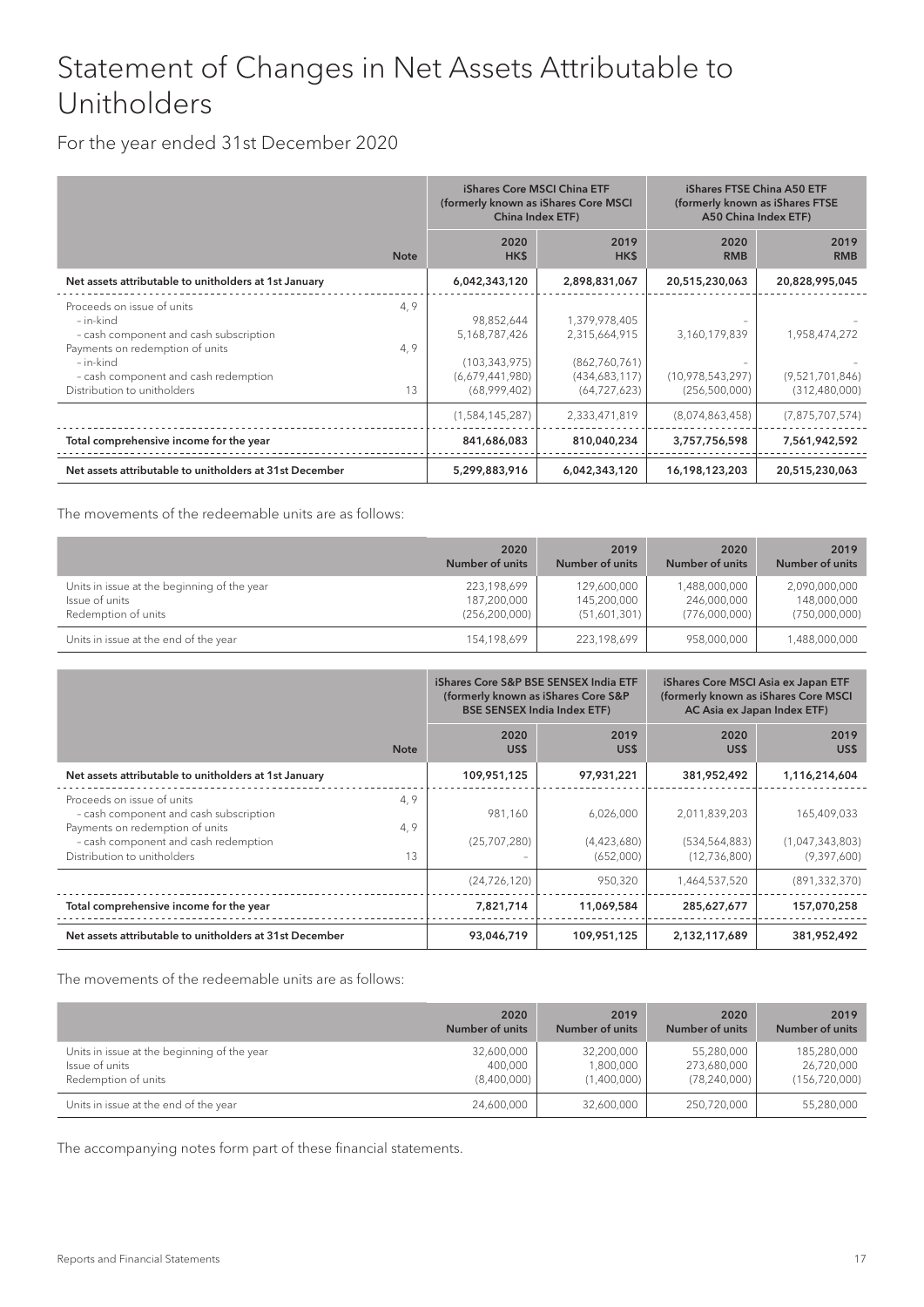## Statement of Changes in Net Assets Attributable to Unitholders (continued)

### For the year ended 31st December 2020

|                                                                                                        |             | iShares MSCI Emerging Asia ETF<br>(formerly known as iShares MSCI<br><b>Emerging Asia Index ETF)</b> |              |                             | iShares Core CSI 300 ETF<br>(formerly known as iShares Core<br>CSI 300 Index ETF) |  |
|--------------------------------------------------------------------------------------------------------|-------------|------------------------------------------------------------------------------------------------------|--------------|-----------------------------|-----------------------------------------------------------------------------------|--|
|                                                                                                        | <b>Note</b> | 2020<br>HK\$                                                                                         | 2019<br>HK\$ | 2020<br><b>RMB</b>          | 2019<br><b>RMB</b>                                                                |  |
| Net assets attributable to unitholders at 1st January                                                  |             | 208,918,347                                                                                          | 150,581,675  | 205,678,867                 | 97,551,613                                                                        |  |
| Proceeds on issue of units<br>- cash component and cash subscription                                   | 4, 9        | 73,627,593                                                                                           | 31,015,124   | 50,236,143                  | 63,971,584                                                                        |  |
| Payments on redemption of units<br>- cash component and cash redemption<br>Distribution to unitholders | 4, 9<br>13  | (79, 732, 663)<br>(2,812,000)                                                                        | (2,888,000)  | (68,053,092)<br>(3,022,500) | (2,712,500)                                                                       |  |
|                                                                                                        |             | (8,917,070)                                                                                          | 28,127,124   | (20, 839, 449)              | 61,259,084                                                                        |  |
| Total comprehensive income for the year                                                                |             | 61,464,858                                                                                           | 30,209,548   | 60,368,450                  | 46,868,170                                                                        |  |
| Net assets attributable to unitholders at 31st December                                                |             | 261,466,135                                                                                          | 208,918,347  | 245,207,868                 | 205,678,867                                                                       |  |

The movements of the redeemable units are as follows:

|                                                                                      | 2020<br>Number of units               | 2019<br>Number of units                          | 2020<br>Number of units               | 2019<br>Number of units |
|--------------------------------------------------------------------------------------|---------------------------------------|--------------------------------------------------|---------------------------------------|-------------------------|
| Units in issue at the beginning of the year<br>Issue of units<br>Redemption of units | 3,800,000<br>1,400,000<br>(1,400,000) | 3,200,000<br>600,000<br>$\overline{\phantom{a}}$ | 7,750,000<br>1,750,000<br>(2,250,000) | 5,000,000<br>2,750,000  |
| Units in issue at the end of the year                                                | 3,800,000                             | 3,800,000                                        | 7,250,000                             | 7,750,000               |

|                                                                                                        |             | iShares Core KOSPI 200 ETF<br>(formerly known as iShares Core<br>KOSPI 200 Index ETF) |                          | <b>iShares Core MSCI Taiwan ETF</b><br>(formerly known as iShares Core<br><b>MSCI Taiwan Index ETF)</b> |                            |
|--------------------------------------------------------------------------------------------------------|-------------|---------------------------------------------------------------------------------------|--------------------------|---------------------------------------------------------------------------------------------------------|----------------------------|
|                                                                                                        | <b>Note</b> | 2020<br>US\$                                                                          | 2019<br>US\$             | 2020<br>US\$                                                                                            | 2019<br>US\$               |
| Net assets attributable to unitholders at 1st January                                                  |             | 5,324,970                                                                             | 8,506,147                | 64,571,473                                                                                              | 26,075,791                 |
| Proceeds on issue of units<br>- cash component and cash subscription                                   | 4,9         |                                                                                       |                          | 19,680,438                                                                                              | 34,737,976                 |
| Payments on redemption of units<br>- cash component and cash redemption<br>Distribution to unitholders | 4,9<br>13   | (773, 293)<br>(68, 400)                                                               | (3,390,181)<br>(117,600) | (25,671,886)<br>(1,488,000)                                                                             | (9,497,212)<br>(1,809,000) |
|                                                                                                        |             | (841,693)                                                                             | (3,507,781)              | (7, 479, 448)                                                                                           | 23,431,764                 |
| Total comprehensive income for the year                                                                |             | 1,923,755                                                                             | 326,604                  | 22,549,840                                                                                              | 15,063,918                 |
| Net assets attributable to unitholders at 31st December                                                |             | 6,407,032                                                                             | 5,324,970                | 79,641,865                                                                                              | 64,571,473                 |

The movements of the redeemable units are as follows:

|                                                                                                                          | 2020<br>Number of units                         | 2019<br>Number of units               | 2020<br><b>Number of units</b>        | 2019<br><b>Number of units</b>                       |
|--------------------------------------------------------------------------------------------------------------------------|-------------------------------------------------|---------------------------------------|---------------------------------------|------------------------------------------------------|
| Units in issue at the beginning of the year<br>Issue of units<br>Redemption of units<br>Unit consolidations <sup>1</sup> | 420,000<br>(60,000)<br>$\overline{\phantom{a}}$ | 7,200,000<br>(300,000)<br>(6,480,000) | 4,020,000<br>1,340,000<br>(1,640,000) | 21,400,000<br>2,600,000<br>(720,000)<br>(19,260,000) |
| Units in issue at the end of the year                                                                                    | 360,000                                         | 420,000                               | 3,720,000                             | 4,020,000                                            |

<sup>1</sup> With effect from 18th January 2019, in respect of each of the KOSPI 200 ETF, MSCI Taiwan ETF and NASDAQ 100 ETF, every 10 units in each Sub-Fund are consolidated into 1 consolidated unit.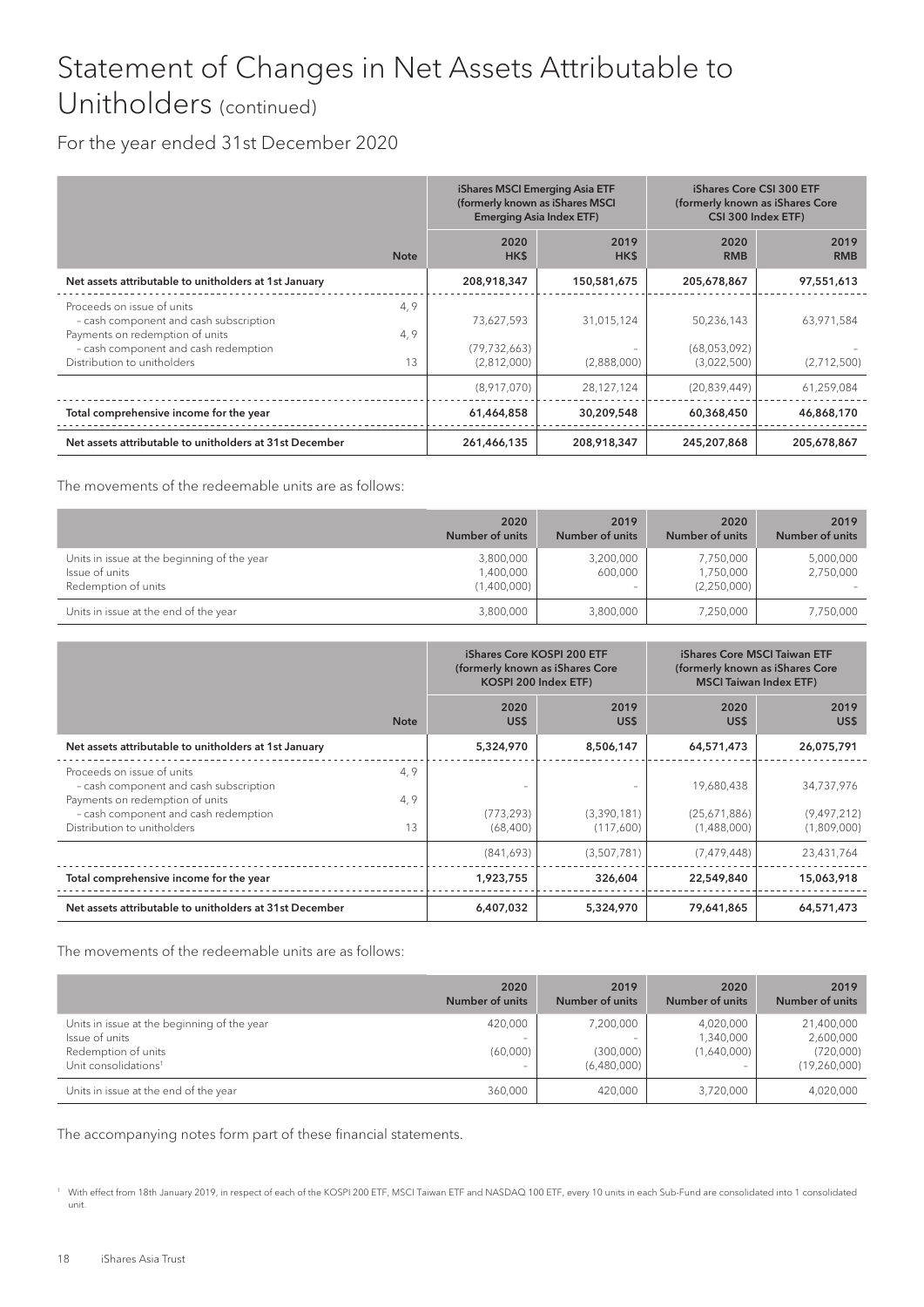## Statement of Changes in Net Assets Attributable to Unitholders (continued)

### For the year ended 31st December 2020

|                                                                                                                                                                                                          |                    | iShares NASDAQ 100 ETF<br>(formerly known as iShares<br>NASDAQ 100 Index ETF) |                   | iShares Core<br>Hang Seng Index ETF <sup>2</sup>                           |                                      |
|----------------------------------------------------------------------------------------------------------------------------------------------------------------------------------------------------------|--------------------|-------------------------------------------------------------------------------|-------------------|----------------------------------------------------------------------------|--------------------------------------|
|                                                                                                                                                                                                          | <b>Note</b>        | 2020<br>US\$                                                                  | 2019<br>US\$      | 2020<br>HK\$                                                               | 2019<br>HK\$                         |
| Net assets attributable to unitholders at 1st January                                                                                                                                                    |                    | 13,011,070                                                                    | 8,785,100         | 298,026,766                                                                | 259,207,585                          |
| Proceeds on issue of units<br>- in-kind<br>- cash component and cash subscription<br>Payments on redemption of units<br>- in-kind<br>- cash component and cash redemption<br>Distribution to unitholders | 4, 9<br>4, 9<br>13 | 14,378,913<br>(4,361,686)                                                     | 735,928<br>-<br>- | 12,964,181<br>1,000,069<br>(26, 118, 523)<br>(21, 326, 226)<br>(6,533,000) | 14,370,172<br>664,613<br>(9,676,000) |
|                                                                                                                                                                                                          |                    | 10,017,227                                                                    | 735,928           | (40,013,499)                                                               | 5,358,785                            |
| Total comprehensive income/(loss) for the year                                                                                                                                                           |                    | 12,986,643                                                                    | 3,490,042         | (4,058,359)                                                                | 33,460,396                           |
| Net assets attributable to unitholders at 31st December                                                                                                                                                  |                    | 36,014,940                                                                    | 13,011,070        | 253,954,908                                                                | 298,026,766                          |

The movements of the redeemable units are as follows:

|                                                                                                                          | 2020<br>Number of units         | 2019<br>Number of units            | 2020<br>Number of units                                       | 2019<br><b>Number of units</b> |
|--------------------------------------------------------------------------------------------------------------------------|---------------------------------|------------------------------------|---------------------------------------------------------------|--------------------------------|
| Units in issue at the beginning of the year<br>Issue of units<br>Redemption of units<br>Unit consolidations <sup>1</sup> | 620,000<br>720,000<br>(180,000) | 5,800,000<br>40,000<br>(5,220,000) | 2,950,000<br>150,000<br>(500,000)<br>$\overline{\phantom{0}}$ | 2,800,000<br>150,000           |
| Units in issue at the end of the year                                                                                    | 1,160,000                       | 620,000                            | 2,600,000                                                     | 2,950,000                      |

<sup>1</sup> With effect from 18th January 2019, in respect of each of the KOSPI 200 ETF, MSCI Taiwan ETF and NASDAQ 100 ETF, every 10 units in each Sub-Fund are consolidated into 1 consolidated unit.

<sup>&</sup>lt;sup>2</sup> With effect from 18th January 2019, in respect of the Hang Seng ETF, the trading lot size is increased from 10 units to 100 units.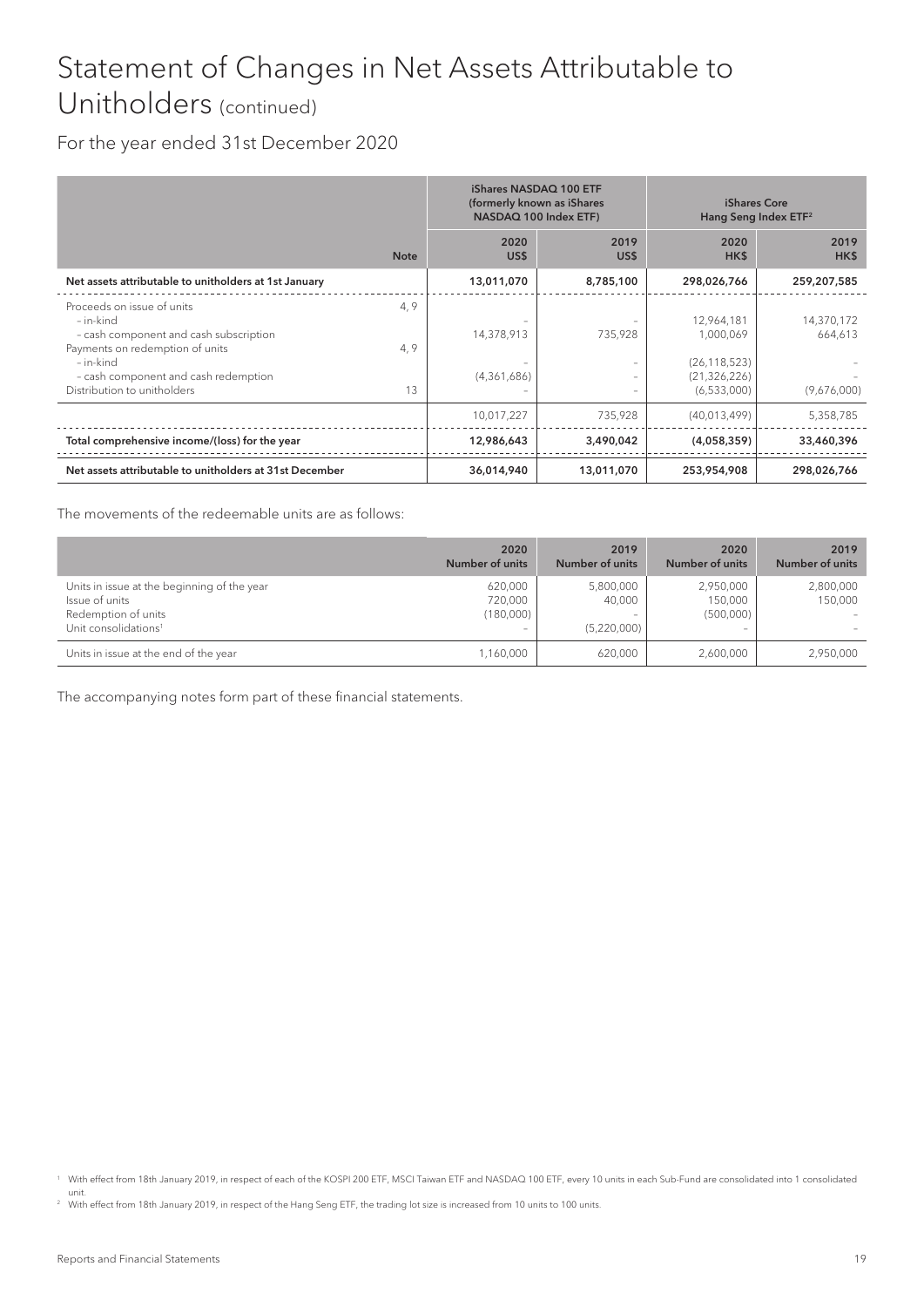### Statement of Cash Flows

### For the year ended 31st December 2020

|                                                                                                                                                                                                                                                                                                                                                                            |              | iShares Core MSCI China ETF<br>(formerly known as iShares Core MSCI<br>China Index ETF)                                 |                                                                                                                                   | <b>iShares FTSE China A50 ETF</b><br>(formerly known as iShares FTSE A50<br>China Index ETF)                                   |                                                                                                                    |
|----------------------------------------------------------------------------------------------------------------------------------------------------------------------------------------------------------------------------------------------------------------------------------------------------------------------------------------------------------------------------|--------------|-------------------------------------------------------------------------------------------------------------------------|-----------------------------------------------------------------------------------------------------------------------------------|--------------------------------------------------------------------------------------------------------------------------------|--------------------------------------------------------------------------------------------------------------------|
|                                                                                                                                                                                                                                                                                                                                                                            | <b>Note</b>  | 2020<br>HK\$                                                                                                            | 2019<br>HK\$                                                                                                                      | 2020<br><b>RMB</b>                                                                                                             | 2019<br><b>RMB</b>                                                                                                 |
| <b>Operating Activities</b><br>Payments for purchase of financial assets at fair value<br>through profit or loss<br>Proceeds from sale of financial assets at fair value through<br>profit or loss<br>Dividends received<br>Bank interest received<br>Management fee paid<br>Taxation paid<br>Transaction costs paid<br>Other fees paid<br>Margin deposits received/(paid) |              | (5,817,422,694)<br>7,339,164,460<br>83,756,870<br>28,835<br>(10,610,041)<br>(6,059,492)<br>(11, 564, 701)<br>(367, 349) | (2,946,362,518)<br>1,094,627,462<br>67,092,877<br>37,809<br>(13,083,044)<br>(4,766,129)<br>(3, 133, 933)<br>(87,000)<br>(337,709) | (6, 193, 373, 094)<br>14,023,464,087<br>505.701.609<br>441.569<br>(176,685,074)<br>(50, 722, 759)<br>(27, 303, 903)<br>459,322 | (3,612,883,095)<br>11,129,660,920<br>590,631,211<br>519,634<br>(212, 821, 968)<br>(59, 260, 655)<br>(22, 279, 553) |
| Net cash generated from/(used in) operating activities                                                                                                                                                                                                                                                                                                                     |              | 1,576,925,888                                                                                                           | (1,806,012,185)                                                                                                                   | 8,081,981,757                                                                                                                  | 7,813,566,494                                                                                                      |
| <b>Financing Activities</b><br>Interest paid<br>Cash component and cash subscription received on issue<br>of units<br>Cash component and cash redemption paid on<br>redemption of units<br>Final distribution paid                                                                                                                                                         | 9<br>9<br>13 | (2,203)<br>5,168,787,426<br>(6,679,441,980)<br>(68,999,402)                                                             | 2,315,664,915<br>(434,683,117)<br>(64, 727, 881)                                                                                  | 3,164,443,258<br>(10,978,543,297)<br>(256, 500, 000)                                                                           | 1,958,474,272<br>(9,521,701,846)<br>(312,480,000)                                                                  |
| Net cash generated from/(used in) financing activities                                                                                                                                                                                                                                                                                                                     |              | (1,579,656,159)                                                                                                         | 1,816,253,917                                                                                                                     | (8,070,600,039)                                                                                                                | (7, 875, 707, 574)                                                                                                 |
| Net increase/(decrease) in cash and cash equivalents                                                                                                                                                                                                                                                                                                                       |              | (2,730,271)                                                                                                             | 10,241,732                                                                                                                        | 11,381,718                                                                                                                     | (62, 141, 080)                                                                                                     |
| Cash and cash equivalents at the beginning of the year                                                                                                                                                                                                                                                                                                                     |              | 12,976,912                                                                                                              | 2,735,180                                                                                                                         | 15,031,057                                                                                                                     | 77,172,137                                                                                                         |
| Cash and cash equivalents at the end of the year                                                                                                                                                                                                                                                                                                                           |              | 10,246,641                                                                                                              | 12,976,912                                                                                                                        | 26,412,775                                                                                                                     | 15,031,057                                                                                                         |
| Analysis of Balances of Cash and Cash Equivalents<br><b>Bank balances</b>                                                                                                                                                                                                                                                                                                  | 8(d)         | 10,246,641                                                                                                              | 12,976,912                                                                                                                        | 26,412,775                                                                                                                     | 15,031,057                                                                                                         |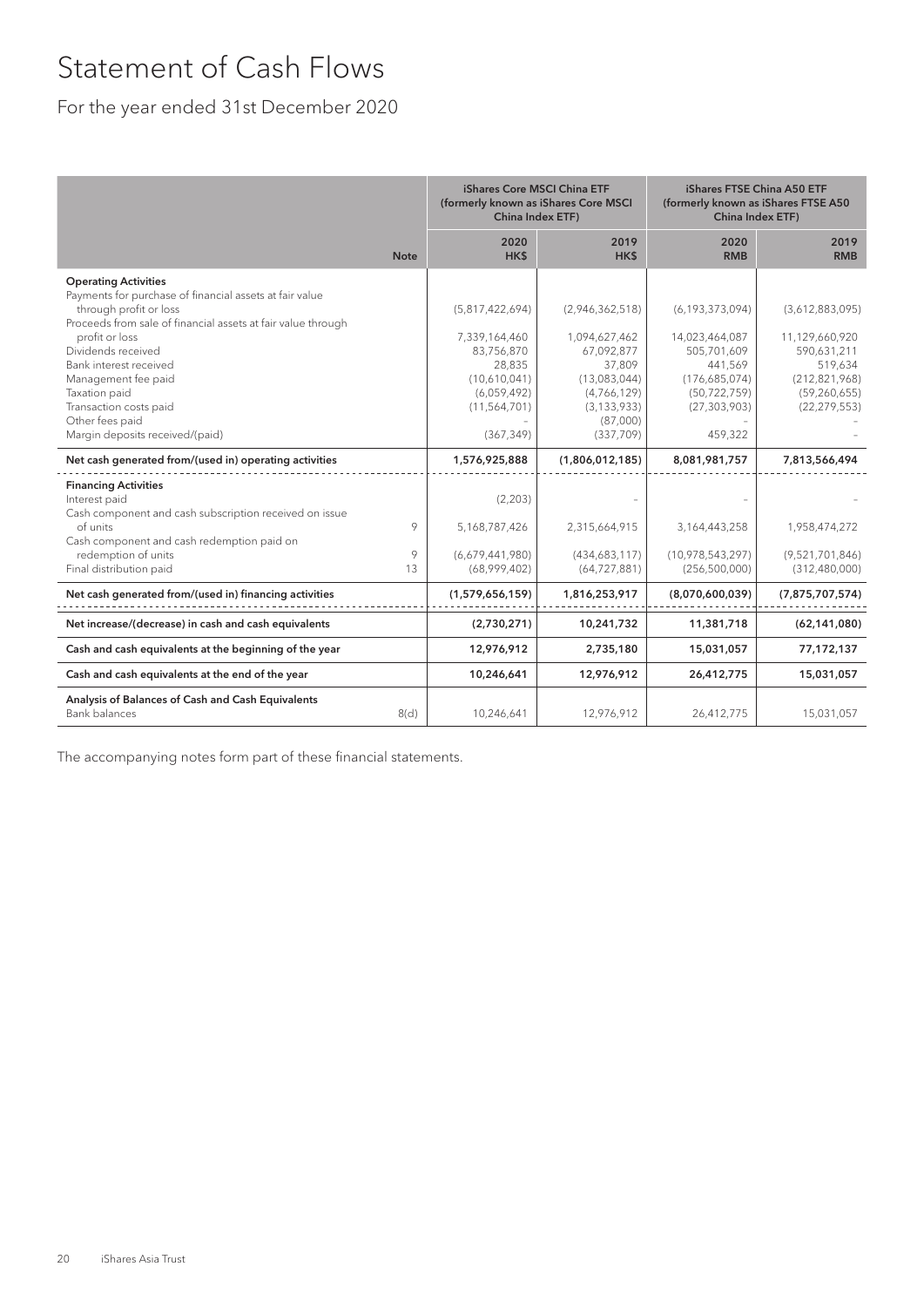## Statement of Cash Flows (continued)

### For the year ended 31st December 2020

|                                                                                                                                                                                                                                                                                                                                                                                       |              |                                              | iShares Core S&P BSE SENSEX India ETF<br>(formerly known as iShares Core S&P BSE<br><b>SENSEX India Index ETF)</b> | iShares Core MSCI Asia ex Japan ETF<br>Asia ex Japan Index ETF)                                                             | (formerly known as iShares Core MSCI AC                                                                            |
|---------------------------------------------------------------------------------------------------------------------------------------------------------------------------------------------------------------------------------------------------------------------------------------------------------------------------------------------------------------------------------------|--------------|----------------------------------------------|--------------------------------------------------------------------------------------------------------------------|-----------------------------------------------------------------------------------------------------------------------------|--------------------------------------------------------------------------------------------------------------------|
|                                                                                                                                                                                                                                                                                                                                                                                       | <b>Note</b>  | 2020<br>US\$                                 | 2019<br>US\$                                                                                                       | 2020<br>US\$                                                                                                                | 2019<br>US\$                                                                                                       |
| <b>Operating Activities</b><br>Payments for purchase of financial assets at fair value<br>through profit or loss<br>Proceeds from sale of financial assets at fair value through<br>profit or loss<br>Dividends received<br>Bank interest received<br>Management fee paid<br>Taxation paid<br>Transaction costs paid<br>Other fees refunded/(paid)<br>Margin deposits received/(paid) |              | (981, 449)<br>25,939,998<br>33<br>(276, 757) | (6,024,019)<br>5,284,962<br>1,210<br>(373, 632)                                                                    | (2, 123, 340, 434)<br>656,847,835<br>14, 141, 235<br>1,205<br>(1,672,374)<br>(2,752,258)<br>(2,470,835)<br>578<br>(47, 160) | (234, 974, 875)<br>1,140,308,105<br>16,071,348<br>76,598<br>(2,018,284)<br>(1,856,807)<br>(2,031,862)<br>(11, 477) |
| Net cash generated from/(used in) operating activities                                                                                                                                                                                                                                                                                                                                |              | 24,681,825                                   | (1, 111, 479)                                                                                                      | (1,459,292,208)                                                                                                             | 915,562,746                                                                                                        |
| <b>Financing Activities</b><br>Interest paid<br>Cash component and cash subscription received on issue<br>of units<br>Cash component and cash redemption paid on<br>redemption of units<br>Final distribution paid                                                                                                                                                                    | 9<br>9<br>13 | 981.160<br>(25,707,280)                      | 6.026.000<br>(4,423,680)<br>(652,000)                                                                              | (123)<br>2,011,839,203<br>(534, 564, 883)<br>(12,736,800)                                                                   | 165,409,033<br>(1,072,727,539)<br>(9,397,600)                                                                      |
| Net cash generated from/(used in) financing activities                                                                                                                                                                                                                                                                                                                                |              | (24, 726, 120)                               | 950,320                                                                                                            | 1,464,537,397                                                                                                               | (916, 716, 106)                                                                                                    |
| Net increase/(decrease) in cash and cash equivalents                                                                                                                                                                                                                                                                                                                                  |              | (44, 295)                                    | (161, 159)                                                                                                         | 5,245,189                                                                                                                   | (1, 153, 360)                                                                                                      |
| Cash and cash equivalents at the beginning of the year                                                                                                                                                                                                                                                                                                                                |              | 48,189                                       | 209,348                                                                                                            | 280,429                                                                                                                     | 1,433,789                                                                                                          |
| Cash and cash equivalents at the end of the year                                                                                                                                                                                                                                                                                                                                      |              | 3,894                                        | 48,189                                                                                                             | 5,525,618                                                                                                                   | 280,429                                                                                                            |
| Analysis of Balances of Cash and Cash Equivalents<br><b>Bank balances</b>                                                                                                                                                                                                                                                                                                             | 8(d)         | 3,894                                        | 48,189                                                                                                             | 5,525,618                                                                                                                   | 280,429                                                                                                            |

|                                                                                                                                                                                                                                                                                                                                                    |              | iShares MSCI Emerging Asia ETF<br>(formerly known as iShares MSCI<br><b>Emerging Asia Index ETF)</b> |                                                                                               | iShares Core CSI 300 ETF<br>(formerly known as iShares Core CSI 300<br>Index ETF)           |                                                                                              |
|----------------------------------------------------------------------------------------------------------------------------------------------------------------------------------------------------------------------------------------------------------------------------------------------------------------------------------------------------|--------------|------------------------------------------------------------------------------------------------------|-----------------------------------------------------------------------------------------------|---------------------------------------------------------------------------------------------|----------------------------------------------------------------------------------------------|
|                                                                                                                                                                                                                                                                                                                                                    | <b>Note</b>  | 2020<br>HK\$                                                                                         | 2019<br>HK\$                                                                                  | 2020<br><b>RMB</b>                                                                          | 2019<br><b>RMB</b>                                                                           |
| <b>Operating Activities</b><br>Payments for purchase of financial assets at fair value<br>through profit or loss<br>Proceeds from sale of financial assets at fair value through<br>profit or loss<br>Dividends received<br>Bank interest received<br>Management fee paid<br>Taxation paid<br>Transaction costs paid<br>Other fees refunded/(paid) |              | (125, 351, 769)<br>131,794,855<br>4,158,324<br>114<br>(1.051.300)<br>(556, 646)<br>(220, 515)<br>(3) | (62, 115, 747)<br>31,119,611<br>4,698,006<br>519<br>(939.956)<br>(664, 890)<br>(86, 169)<br>4 | (85, 529, 749)<br>103,190,990<br>4,734,714<br>4.165<br>(846, 817)<br>(475,588)<br>(201,622) | (84, 832, 847)<br>20,461,530<br>4,005,089<br>2,858<br>(564, 657)<br>(401, 868)<br>(103, 387) |
| Net cash generated from/(used in) operating activities                                                                                                                                                                                                                                                                                             |              | 8,773,060                                                                                            | (27,988,622)                                                                                  | 20,876,093                                                                                  | (61, 433, 282)                                                                               |
| <b>Financing Activities</b><br>Cash component and cash subscription received on issue<br>of units<br>Cash component and cash redemption paid on<br>redemption of units<br>Final distribution paid                                                                                                                                                  | 9<br>9<br>13 | 73,627,593<br>(79, 732, 663)<br>(2,812,000)                                                          | 31,015,124<br>(2,888,000)                                                                     | 50,236,143<br>(68,053,092)<br>(3,022,500)                                                   | 63,971,584<br>(2,712,500)                                                                    |
| Net cash generated from/(used in) financing activities                                                                                                                                                                                                                                                                                             |              | (8,917,070)                                                                                          | 28,127,124                                                                                    | (20, 839, 449)                                                                              | 61,259,084                                                                                   |
| Net increase/(decrease) in cash and cash equivalents                                                                                                                                                                                                                                                                                               |              | (144, 010)                                                                                           | 138,502                                                                                       | 36,644                                                                                      | (174, 198)                                                                                   |
| Cash and cash equivalents at the beginning of the year                                                                                                                                                                                                                                                                                             |              | 296,888                                                                                              | 158,386                                                                                       | 106,970                                                                                     | 281,168                                                                                      |
| Cash and cash equivalents at the end of the year                                                                                                                                                                                                                                                                                                   |              | 152,878                                                                                              | 296,888                                                                                       | 143,614                                                                                     | 106,970                                                                                      |
| Analysis of Balances of Cash and Cash Equivalents<br><b>Bank balances</b>                                                                                                                                                                                                                                                                          | 8(d)         | 152,878                                                                                              | 296,888                                                                                       | 143,614                                                                                     | 106,970                                                                                      |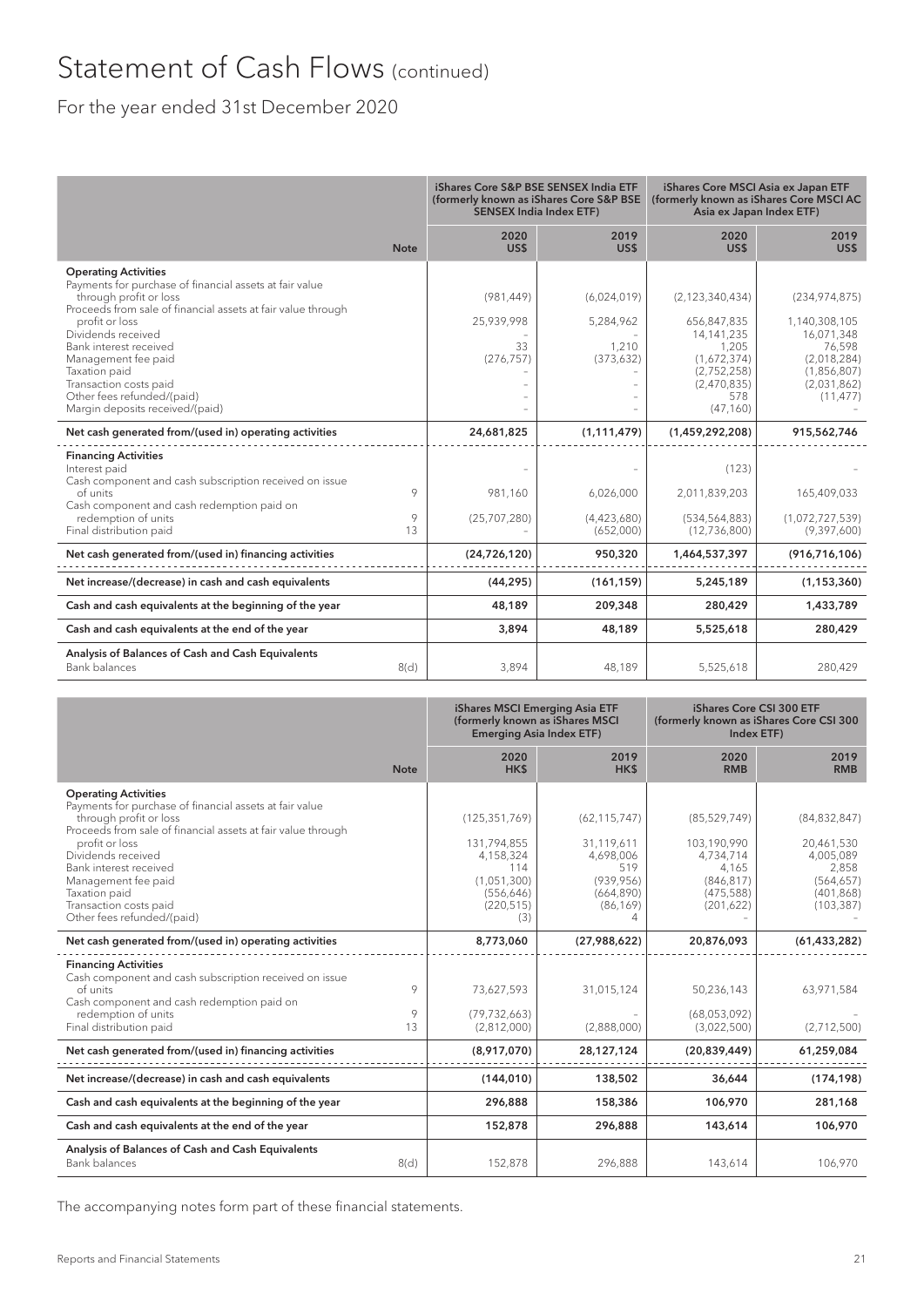## Statement of Cash Flows (continued)

### For the year ended 31st December 2020

|                                                                                                                                                                                                                                                                                                                                                                                 |              | iShares Core KOSPI 200 ETF<br>(formerly known as iShares Core KOSPI<br>200 Index ETF) |                                                                                | iShares Core MSCI Taiwan ETF<br>(formerly known as iShares Core MSCI<br><b>Taiwan Index ETF)</b>             |                                                                                                    |
|---------------------------------------------------------------------------------------------------------------------------------------------------------------------------------------------------------------------------------------------------------------------------------------------------------------------------------------------------------------------------------|--------------|---------------------------------------------------------------------------------------|--------------------------------------------------------------------------------|--------------------------------------------------------------------------------------------------------------|----------------------------------------------------------------------------------------------------|
|                                                                                                                                                                                                                                                                                                                                                                                 | <b>Note</b>  | 2020<br>US\$                                                                          | 2019<br>US\$                                                                   | 2020<br>US\$                                                                                                 | 2019<br>US\$                                                                                       |
| <b>Operating Activities</b><br>Payments for purchase of financial assets at fair value<br>through profit or loss<br>Proceeds from sale of financial assets at fair value through<br>profit or loss<br>Dividends received<br>Bank interest received<br>Other income received<br>Management fee paid<br>Taxation paid<br>Transaction costs paid<br>Margin deposit received/(paid) |              | (457, 861)<br>1,237,583<br>101,222<br>3<br>(13, 519)<br>(20, 416)<br>(3, 535)         | (216,693)<br>3,600,892<br>179.143<br>115<br>(19.770)<br>(31, 369)<br>(11, 389) | (32,988,447)<br>39,103,532<br>2,147,022<br>312<br>1,300<br>(177, 762)<br>(463, 165)<br>(120, 894)<br>(1,868) | (44,953,983)<br>19,787,228<br>2,514,838<br>5,601<br>(140, 236)<br>(568, 333)<br>(68, 264)<br>8,795 |
| Net cash generated from/(used in) operating activities                                                                                                                                                                                                                                                                                                                          |              | 843,477                                                                               | 3,500,929                                                                      | 7,500,030                                                                                                    | (23, 414, 354)                                                                                     |
| <b>Financing Activities</b><br>Interest paid<br>Cash component and cash subscription received on issue<br>of units<br>Cash component and cash redemption paid on<br>redemption of units<br>Final distribution paid                                                                                                                                                              | 9<br>9<br>13 | (773, 293)<br>(68, 400)                                                               | (3,390,181)<br>(117,600)                                                       | (10)<br>19,680,438<br>(25,671,886)<br>(1,488,000)                                                            | 34,737,976<br>(9,497,212)<br>(1,809,000)                                                           |
| Net cash generated from/(used in) financing activities                                                                                                                                                                                                                                                                                                                          |              | (841,693)                                                                             | (3,507,781)                                                                    | (7, 479, 458)                                                                                                | 23,431,764                                                                                         |
| Net increase/(decrease) in cash and cash equivalents                                                                                                                                                                                                                                                                                                                            |              | 1,784                                                                                 | (6,852)                                                                        | 20,572                                                                                                       | 17,410                                                                                             |
| Cash and cash equivalents at the beginning of the year                                                                                                                                                                                                                                                                                                                          |              | 3,251                                                                                 | 10,103                                                                         | 24,509                                                                                                       | 7,099                                                                                              |
| Cash and cash equivalents at the end of the year                                                                                                                                                                                                                                                                                                                                |              | 5,035                                                                                 | 3,251                                                                          | 45,081                                                                                                       | 24,509                                                                                             |
| Analysis of Balances of Cash and Cash Equivalents<br>Bank balances                                                                                                                                                                                                                                                                                                              | 8(d)         | 5.035                                                                                 | 3,251                                                                          | 45,081                                                                                                       | 24,509                                                                                             |

|                                                                                                                                                                                                                                                                                                                                                        |              | iShares NASDAQ 100 ETF<br>(formerly known as iShares NASDAQ 100<br>Index ETF)    |                                                                              | iShares Core Hang Seng Index ETF                                                                 |                                                                                                      |  |
|--------------------------------------------------------------------------------------------------------------------------------------------------------------------------------------------------------------------------------------------------------------------------------------------------------------------------------------------------------|--------------|----------------------------------------------------------------------------------|------------------------------------------------------------------------------|--------------------------------------------------------------------------------------------------|------------------------------------------------------------------------------------------------------|--|
|                                                                                                                                                                                                                                                                                                                                                        | <b>Note</b>  | 2020<br>US\$                                                                     | 2019<br>US\$                                                                 | 2020<br>HK\$                                                                                     | 2019<br>HK\$                                                                                         |  |
| <b>Operating Activities</b><br>Payments for purchase of financial assets at fair value<br>through profit or loss<br>Proceeds from sale of financial assets at fair value through<br>profit or loss<br>Dividends received<br>Bank interest received<br>Management fee paid<br>Taxation paid<br>Transaction costs paid<br>Margin deposit received/(paid) |              | (17, 434, 624)<br>7,328,870<br>235,330<br>5<br>(69,988)<br>(70, 860)<br>(1, 296) | (1,803,442)<br>1,011,942<br>121,918<br>160<br>(30, 454)<br>(35,766)<br>(144) | (69,064,975)<br>88,919,967<br>7,153,248<br>36<br>(215,693)<br>(389, 976)<br>(173, 575)<br>32,609 | (19,519,650)<br>19,724,290<br>9,920,249<br>1,663<br>(249, 410)<br>(433,073)<br>(54,064)<br>(29, 430) |  |
| Net cash generated from/(used in) operating activities                                                                                                                                                                                                                                                                                                 |              | (10,012,563)                                                                     | (735, 786)                                                                   | 26,261,641                                                                                       | 9,360,575                                                                                            |  |
| <b>Financing Activities</b><br>Interest paid<br>Cash component and cash subscription received on issue<br>of units<br>Cash component and cash redemption paid on<br>redemption of units<br>Interim and final distribution paid                                                                                                                         | 9<br>9<br>13 | 14,378,913<br>(4,361,686)                                                        | 735,928                                                                      | (177)<br>1,000,069<br>(21, 326, 226)<br>(6,533,000)                                              | 664,613<br>(9,676,000)                                                                               |  |
| Net cash generated from/(used in) financing activities                                                                                                                                                                                                                                                                                                 |              | 10,017,227                                                                       | 735,928                                                                      | (26, 859, 334)                                                                                   | (9,011,387)                                                                                          |  |
| Net increase/(decrease) in cash and cash equivalents                                                                                                                                                                                                                                                                                                   |              | 4,664                                                                            | 142                                                                          | (597, 693)                                                                                       | 349,188                                                                                              |  |
| Cash and cash equivalents at the beginning of the year                                                                                                                                                                                                                                                                                                 |              | 2,665                                                                            | 2,523                                                                        | 893,381                                                                                          | 544,193                                                                                              |  |
| Cash and cash equivalents at the end of the year                                                                                                                                                                                                                                                                                                       |              | 7,329                                                                            | 2,665                                                                        | 295,688                                                                                          | 893,381                                                                                              |  |
| Analysis of Balances of Cash and Cash Equivalents<br><b>Bank balances</b>                                                                                                                                                                                                                                                                              | 8(d)         | 7,329                                                                            | 2,665                                                                        | 295,688                                                                                          | 893,381                                                                                              |  |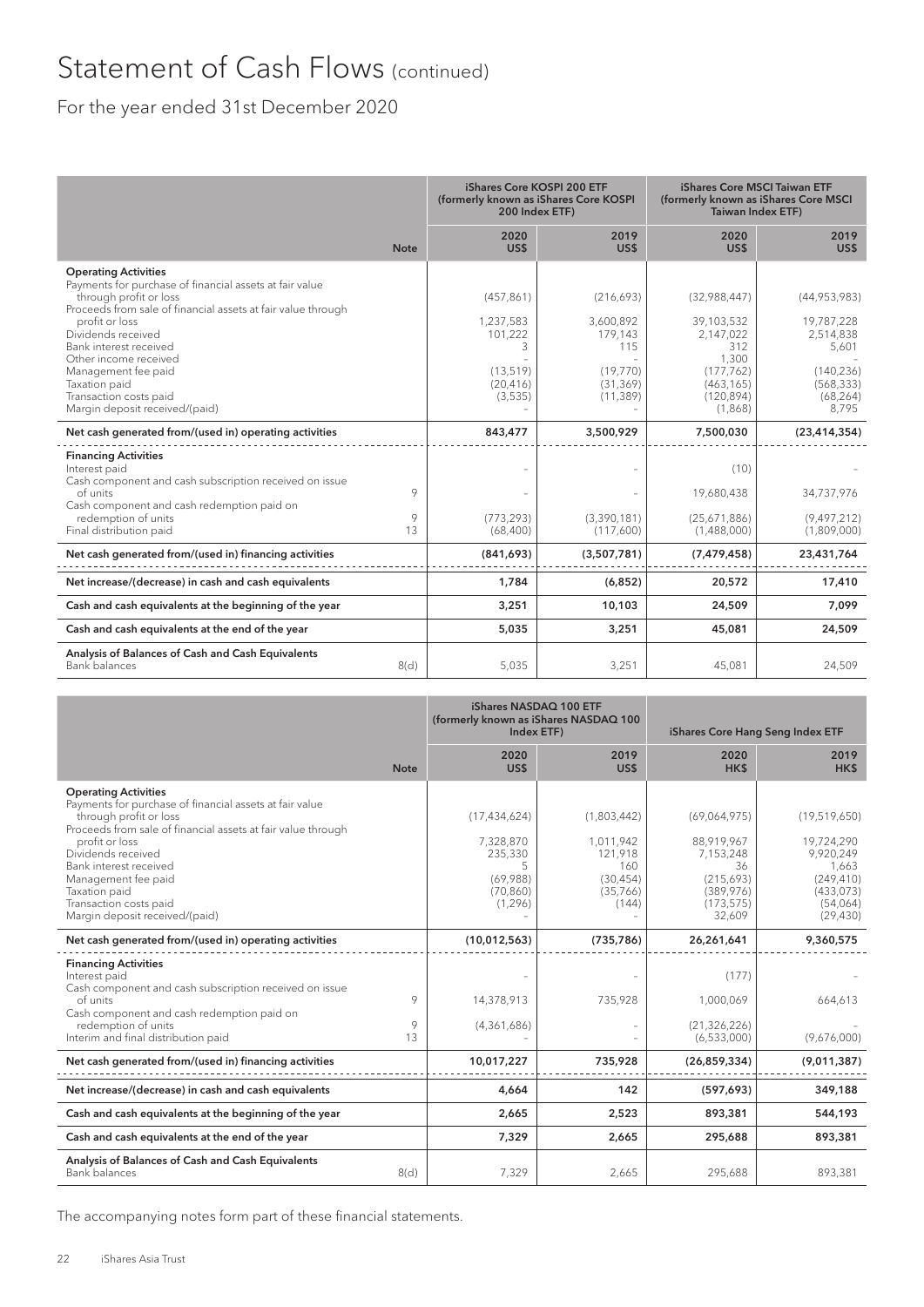### Notes to the Financial Statements

#### 1 The Trust

iShares Asia Trust (the "Trust") is an umbrella unit trust governed by its Trust Deed dated 16th November 2001, as amended, (the "Trust Deed") and authorized by the Securities and Futures Commission of Hong Kong (the "SFC") pursuant to Section 104(1) of the Securities and Futures Ordinance.

As at 31st December 2020, the Trust has established twelve sub-funds which are authorized by the SFC:

| Name of Sub-Fund                                                                                            | Listing date on The Stock<br><b>Exchange of Hong Kong</b><br>Limited (The "SEHK")          |
|-------------------------------------------------------------------------------------------------------------|--------------------------------------------------------------------------------------------|
| iShares Core MSCI China ETF (formerly<br>known as iShares Core MSCI China<br>Index ETF)                     | 28th November 2001<br>for HKD counter                                                      |
| iShares FTSE China A50 ETF (formerly<br>known as iShares FTSE A50 China<br>Index ETF)                       | 18th November 2004<br>for HKD counter<br>7th July 2017 for<br>RMB counter                  |
| iShares Core S&P BSE SENSEX India<br>ETF (formerly known as iShares Core<br>S&P BSE SENSEX India Index ETF) | 2nd November 2006<br>for HKD counter<br>14th October 2016<br>for USD and RMB<br>counters   |
| iShares Core MSCI Asia ex Japan ETF<br>(formerly known as iShares Core<br>MSCI AC Asia ex Japan Index ETF)  | 23rd April 2009 for<br>HKD counter<br>14th October 2016<br>for USD and RMB<br>counters     |
| iShares MSCI Emerging Asia ETF<br>(formerly known as iShares MSCI<br>Emerging Asia Index ETF)               | 23rd April 2009 for<br><b>HKD</b> counter                                                  |
| iShares Core CSI 300 ETF (formerly<br>known as iShares Core CSI 300 Index<br>ETF)                           | 18th November 2009<br>for HKD counter<br>28th February 2017<br>for USD and RMB<br>counters |
| iShares Core KOSPI 200 ETF (formerly<br>known as iShares Core KOSPI 200<br>Index ETF)                       | 29th June 2016 for<br>HKD, USD and RMB<br>counters                                         |
| iShares Core MSCI Taiwan ETF<br>(formerly known as iShares Core<br>MSCI Taiwan Index ETF)                   | 29th June 2016 for<br>HKD, USD and RMB<br>counters                                         |
| iShares NASDAQ 100 ETF (formerly<br>known as iShares NASDAQ 100<br>Index ETF)                               | 29th June 2016 for<br>HKD, USD and RMB<br>counters                                         |
| iShares Core Hang Seng Index ETF                                                                            | 23rd November 2016<br>for HKD, USD and<br>RMB counters                                     |

| Name of Sub-Fund                          | Listing date on The Stock<br><b>Exchange of Hong Kong</b><br>Limited (The "SEHK") |
|-------------------------------------------|-----------------------------------------------------------------------------------|
| iShares MSCI Emerging Markets ETF<br>(HK) | 22nd July 2020 for<br>HKD and USD<br>counters                                     |
| iShares Hang Seng TECH ETF                | 17th September<br>2020 for HKD and<br>USD counters                                |

These financial statements relate to the first ten sub-funds (each a separate sub-fund of the Trust and referred to individually or collectively as the "Sub-Funds"). The first financial reporting period for the iShares MSCI Emerging Markets ETF (HK) and iShares Hang Seng TECH ETF will be for the period from the launch date up to and including 31st December 2021.

The manager of the Trust is BlackRock Asset Management North Asia Limited (the "Manager") and the trustee is HSBC Institutional Trust Services (Asia) Limited (the "Trustee").

#### iShares Core MSCI China ETF (formerly known as iShares Core MSCI China Index ETF) ("MSCI China ETF")

The objective of the MSCI China ETF is to provide investment results that, before fees and expenses, closely correspond to the performance of the MSCI China Index. The MSCI China Index is designed to track the equity market performance of (i) Chinese securities (including H-Shares, Red Chips and P Chips) listed on the SEHK (ii) B-shares of Chinese securities listed on the Shanghai Stock Exchange and Shenzhen Stock Exchange (and effective from 1st June 2018, China A-shares via Stock Connect) and (iii) companies traded outside the country of classification (i.e. foreign listed companies) including those traded by way of depositary receipts.

#### iShares FTSE China A50 ETF (formerly known as iShares FTSE A50 China Index ETF) ("China A50 ETF")

The objective of the China A50 ETF is to provide investment results that, before fees and expenses, closely correspond to the performance of the FTSE China A50 Index. The FTSE China A50 Index comprises the 50 (2019: 50) largest companies by full market capitalization of the FTSE China A All-Cap Free Index.

Until 2nd August 2013, the China A50 ETF did not hold A-Shares directly but rather gained access to the FTSE China A50 Index through China A-Share Access Products ("CAAPs"). Since 2nd August 2013, the China A50 ETF invests in A-Shares directly in addition to CAAPs. A CAAP represents only an obligation of each CAAP Issuer ("CAAP Issuer") to provide the economic performance equivalent to holding the underlying A-Shares or A-Share index.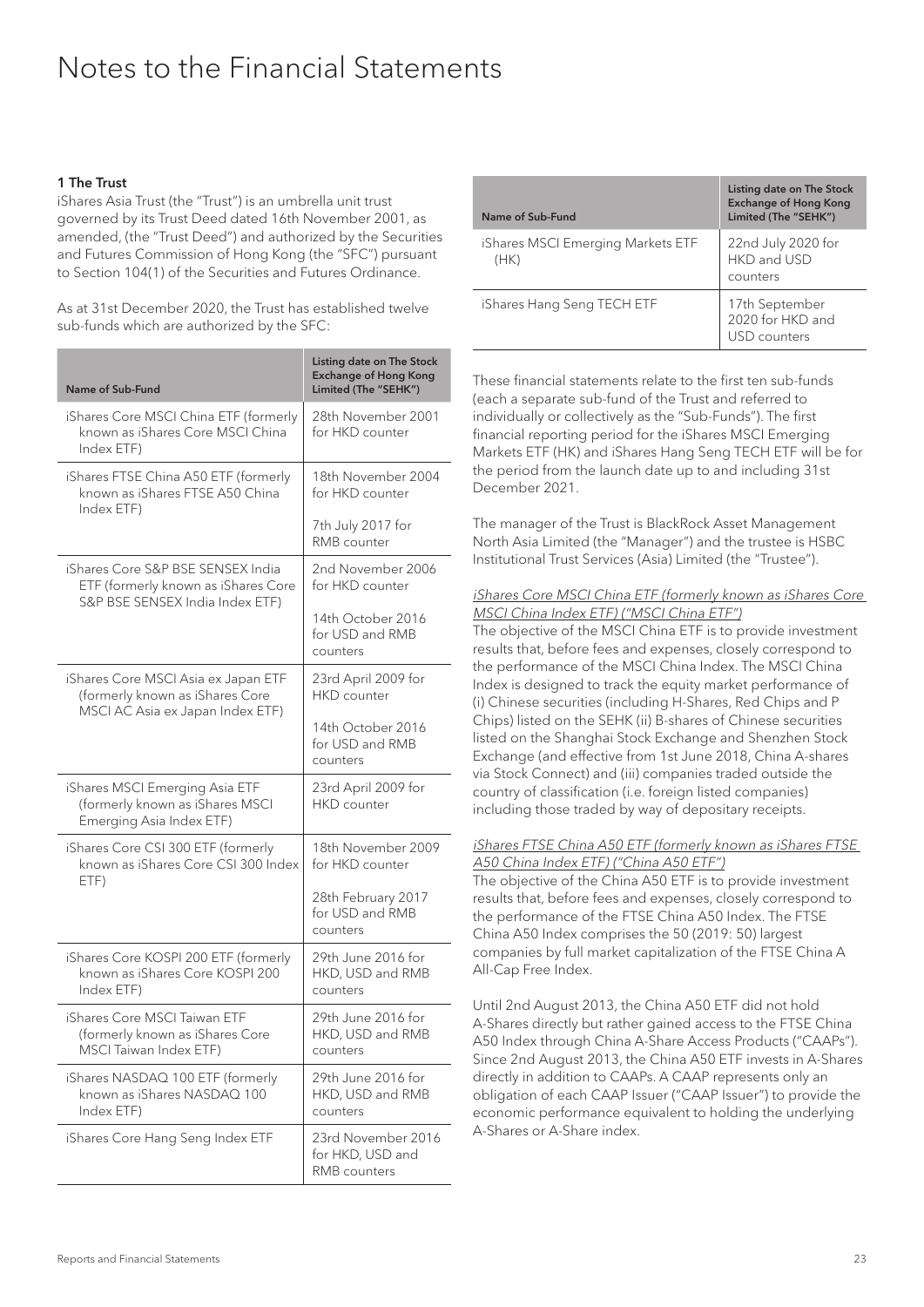On 1st December 2017, the Manager announced that the China A50 ETF had completed its transition from a "synthetic representative" strategy to a "physical representative" strategy under which its holdings in A-Shares and Physical A-Share ETFs (for cash management and contingency purposes) in aggregate comprise 90% or more of its Net Asset Value on an ongoing basis, and that the Manager had applied to the SFC for, and has been granted, approval to remove the authorization condition imposed on the China A50 ETF by the SFC on 29th August 2011 whereby the Manager was (i) required to collateralize all counterparty exposures with a view to ensuring that the collateral held by the China A50 ETF must represent at least 100% of the China A50 ETF's gross total counterparty exposure and (ii) where the China A50 ETF accepted collateral in the nature of equity securities, the China A50 ETF had to obtain collateral that has a market value of at least 120%, and for not-equity collateral, the Manager was required to adopt a prudent haircut policy ("SFC Collateral Condition"). The removal of the SFC Collateral Condition took effect from 1st January 2018.

#### iShares Core S&P BSE SENSEX India ETF (formerly known as iShares Core S&P BSE SENSEX India Index ETF) ("SENSEX India ETF")

The objective of the SENSEX India ETF is to provide investment results that, before fees and expenses, closely correspond to the performance of the S&P BSE SENSEX Index. The S&P BSE SENSEX Index comprises the 30 (2019: 30) largest and most actively traded stocks, representative of various sectors, on BSE Limited.

The iShares BSE SENSEX Mauritius Company, a wholly-owned subsidiary of the SENSEX India ETF was incorporated in Mauritius (the "Mauritius Subsidiary"), to hold Indian securities and India Access Products ("IAPs") on behalf of the SENSEX India ETF.

For the years ended 31st December 2020 and 2019, the SENSEX India ETF did not hold any IAPs.

The Mauritius Subsidiary is a private company with limited liability by shares incorporated in Mauritius. The Mauritius Subsidiary is a wholly owned subsidiary of SENSEX India ETF. SENSEX India ETF and its Mauritius Subsidiary operate as an integrated structure whereby SENSEX India ETF invests solely into the Mauritius Subsidiary by subscribing all of the Mauritius Subsidiary's participating shares. The Mauritius subsidiary is not authorized by the SFC under Section 104 of the Securities and Futures Ordinance in Hong Kong and is not available for direct investment by Hong Kong residents.

#### iShares Core MSCI Asia ex Japan ETF (formerly known as iShares Core MSCI AC Asia ex Japan Index ETF) ("MSCI Asia ex Japan ETF")

The objective of the MSCI Asia ex Japan ETF is to provide investment results that, before fees and expenses, closely correspond to the performance of the MSCI All Country Asia ex Japan Index. The MSCI All Country Asia ex Japan Index consists of large and mid-cap stocks across two Developed Markets (Hong Kong and Singapore) and nine Emerging Markets countries in Asia.

iShares MSCI Emerging Asia ETF (formerly known as iShares MSCI Emerging Asia Index ETF) ("MSCI Emerging Asia ETF") The objective of the MSCI Emerging Asia ETF is to provide investment results that, before fees and expenses, closely correspond to the performance of the MSCI EM Asia Index. The MSCI Emerging Asia ETF is designed to track the equity market performance of emerging countries in Asia.

#### iShares Core CSI 300 ETF (formerly known as iShares Core CSI 300 Index ETF) ("CSI 300 ETF")

The objective of the CSI 300 ETF is to provide investment results that, before fees and expenses, closely correspond to the performance of the CSI 300 Index. The CSI 300 Index is a diversified index consisting of 300 (2019: 300) constituent stocks traded on the Shanghai and Shenzhen stock exchanges.

Until 21st November 2016, the CSI 300 ETF did not hold A-Shares directly but rather gained access to the CSI 300 Index through investing in a combination of the iShares CSI Sector Index Funds and CAAPs or solely in CAAPs. Since 21st November 2016, the CSI 300 ETF primarily invests in A-Shares directly.

On 17th February 2017, the Manager announced that the CSI 300 ETF had completed its transition from a "synthetic representative" strategy to a "physical representative" strategy under which its holding in A-Shares and Physical A-Share ETFs (for cash management and contingency purposes) in aggregate comprise 90% or more of its Net Asset Value on an ongoing basis. As at 31st December 2020 and 2019, the CSI 300 ETF solely invested in A-Share directly.

#### iShares Core KOSPI 200 ETF (formerly known as iShares Core KOSPI 200 Index ETF) ("KOSPI 200 ETF")

The objective of the KOSPI 200 ETF is to provide investment results that, before fees and expenses, closely correspond to the performance of the KOSPI 200 Capped 30% Net Total Return USD Index (formerly known as the KOSPI 200 Net Total Return USD Index). The KOSPI 200 Capped 30% Net Total Return USD Index is a free float-adjusted market capitalizationweighted index based on 200 (2019: 200) blue chip companies listed on the Korea stock market, which are selected on the basis of such factors as their market and sector representation and liquidity.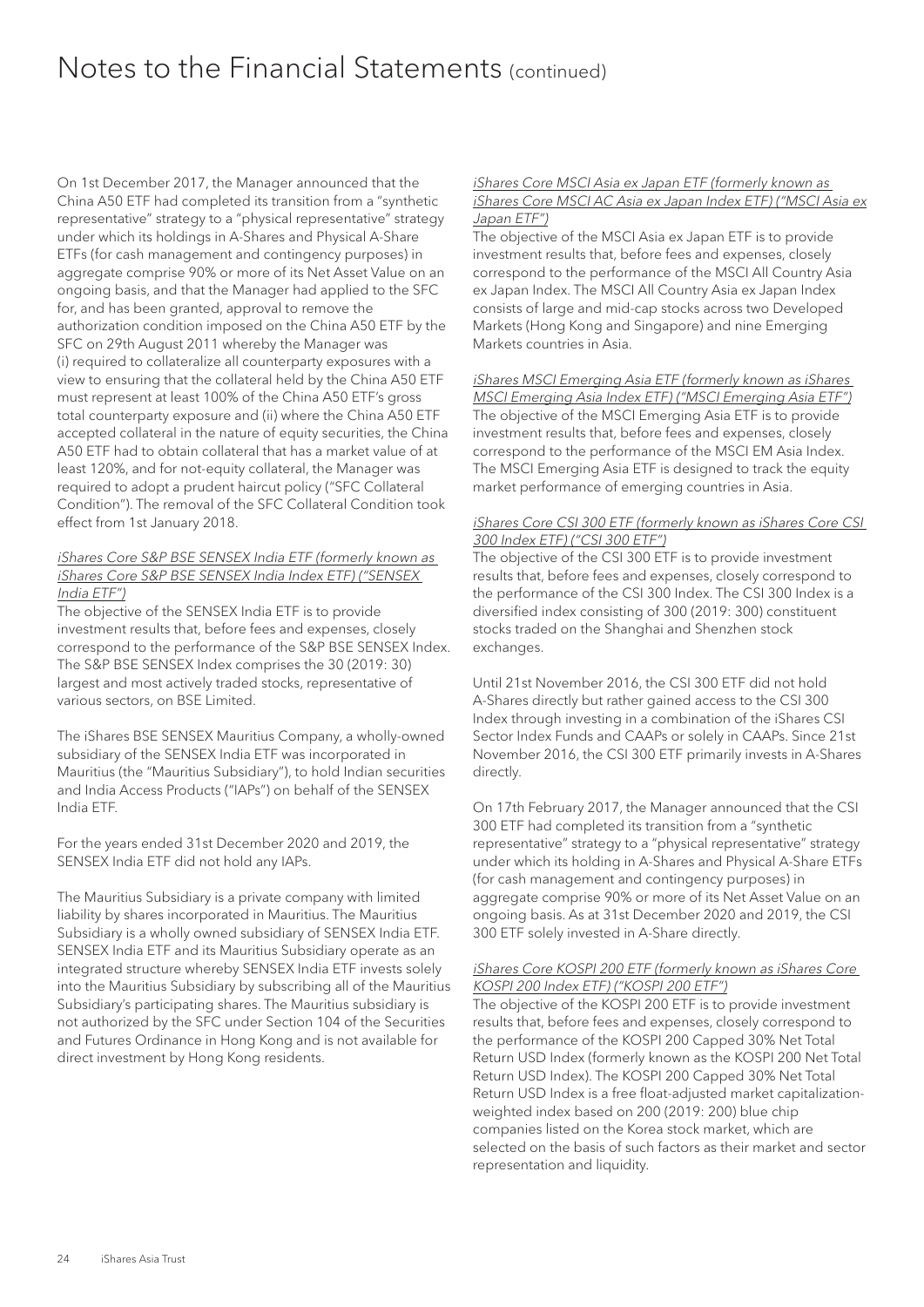### iShares Core MSCI Taiwan ETF (formerly known as iShares

Core MSCI Taiwan Index ETF) ("MSCI Taiwan ETF") The objective of the MSCI Taiwan ETF is to provide investment results that, before fees and expenses, closely correspond to the performance of the MSCI Taiwan 20/35 Index with effect from 27th November 2019, and prior to 27th November 2019, the MSCI Taiwan index. The MSCI Taiwan 20/35 Index is a free float-adjusted market capitalization-weighted index covering approximately 85% of the Taiwan investable equity universe on a net total return basis with dividends net of tax reinvested, subject to a global minimum size requirement. It is calculated and maintained by MSCI Inc.

#### iShares NASDAQ 100 ETF (formerly known as iShares NASDAQ 100 Index ETF) ("NASDAQ 100 ETF")

The objective of the NASDAQ 100 ETF is to provide investment results that, before fees and expenses, closely correspond to the performance of the NASDAQ 100 Index. The NASDAQ 100 Index is a modified market capitalizationweighted index. It includes 100 (2019: 100) of the largest US and international non-financial companies listed on the NASDAQ Stock Market LLC ("NASDAQ") based on market capitalization.

#### iShares Core Hang Seng Index ETF ("Hang Seng ETF")

The objective of the Hang Seng ETF is to provide investment results that, before fees and expenses, closely correspond to performance of the Hang Seng Index (net total return version) ("HSI Net Total Return Index"). The HSI Net Total Return Index measures the performance of the largest and most liquid companies listed on the main board of the SEHK.

#### iShares MSCI Emerging Markets ETF (HK) ("MSCI Emerging Markets ETF (HK)")

The objective of the MSCI Emerging Markets ETF (HK) is to provide investment results that, before fees and expenses, closely correspond to the performance of the MSCI Emerging Markets Index. The MSCI Emerging Markets Index is designed to represent the performance of large and mid-cap securities in emerging markets, and covers approximately 85% of the free float-adjusted market capitalization in each emerging markets country.

The MSCI Emerging Markets ETF (HK) is a feeder fund and seeks to achieve its investment objective by investing substantially (at least 90% of its net asset value) into iShares MSCI EM UCITS ETF USD (Dist) (the "Master ETF"). The Master ETF is not authorized by the SFC under Section 104 of the Securities and Futures Ordinance in Hong Kong and is not available for direct investment by retail investors in Hong Kong on the SEHK.

#### iShares Hang Seng TECH ETF ("Hang Seng TECH ETF")

The objective of the Hang Seng TECH ETF is to provide investment results that, before fees and expenses, closely correspond to the performance of the Hang Seng TECH Index. The Hang Seng TECH Index is a free float adjusted market

capitalization weighted index the objective of which is to represent the 30 largest technology companies listed in Hong Kong which have high business exposure to selected technology themes, including internet (including mobile), fintech, cloud, e-commerce, or digital activities.

#### 2 Summary of Significant Accounting Policies

The principal accounting policies applied in the preparation of these financial statements are set out below. These policies have been consistently applied to all the years presented, unless otherwise stated.

#### (a) Basis of preparation

The financial statements of the Sub-Funds have been prepared in accordance with International Financial Reporting Standard ("IFRS"). The financial statements have been prepared under the historical cost convention, as modified by the revaluation of financial assets and liabilities (including derivative financial instruments) at fair value through profit or loss.

The preparation of financial statements in conformity with IFRS requires the use of certain critical accounting estimates. It also requires the Manager and the Trustee (collectively, the "Management") to exercise their judgment in the process of applying the Sub-Funds' accounting policies. The areas involving a higher degree of judgment or complexity, or areas where assumptions and estimates are significant to the financial statements are disclosed in note 3.

The SENSEX India ETF meets the definition of an investment entity as defined by IFRS 10 and is required to account for the investment in its subsidiary, the Mauritius Subsidiary, at fair value through profit or loss. As such, the consolidated financial statements have not been prepared by the SENSEX India ETF. The financial statements of the SENSEX India ETF are the only financial statements presented by the SENSEX India ETF. Please refer to note 2(b) for details.

#### Standards and amendments to existing standards effective 1st January 2020

There are no standards, amendments to standards or interpretations that are effective for annual periods beginning on 1st January 2020 that have a material effect on the financial statements of the Sub-Funds.

#### New standards, amendments and interpretations effective after 1st January 2020 and have not been early adopted

A number of new standards, amendments to standards and interpretations are effective for annual periods beginning after 1st January 2020, and have not been early adopted in preparing these financial statements. None of these are expected to have a material effect on the financial statements of the Sub-Funds.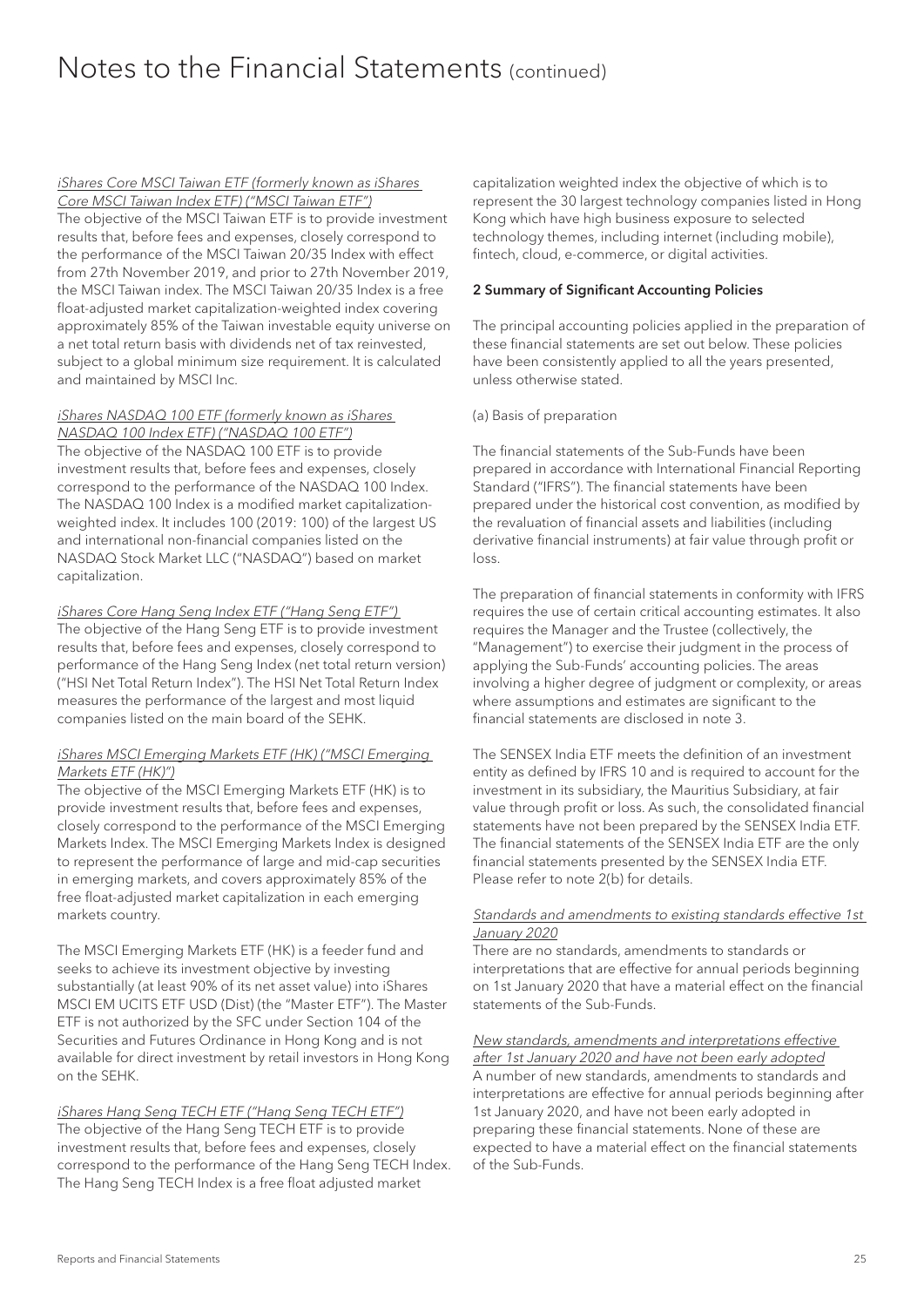#### (b) Investment entity

The SENSEX India ETF has multiple unrelated investors and indirectly holds multiple investments through the Mauritius Subsidiary. Ownership interests in the SENSEX India ETF are in the form of redeemable units which are classified as equity in accordance with IAS 32 and which are exposed to variable returns from changes in the fair value of the SENSEX India ETF's net assets. The SENSEX India ETF has been deemed to meet the definition of an investment entity per IFRS 10 as the following conditions exist:

- (i) The SENSEX India ETF has obtained funds for the purpose of providing investors with investment management services.
- (ii) The SENSEX India ETF's business purpose, which was communicated directly to investors, is investing solely for returns from capital appreciation and investment income, through the Mauritius Subsidiary. The Mauritius Subsidiary is set up to hold Indian securities and IAPs on behalf of the SENSEX India ETF.
- (iii) The performance of investments made through the Mauritius Subsidiary is measured and evaluated on a fair value basis.

Although the SENSEX India ETF does not meet all of the typical characteristics of an investment entity (namely, the SENSEX India ETF does not have multiple investments), Management believes it is nevertheless an investment entity because it was formed in conjunction with the Mauritius Subsidiary and effects multiple investments through the Mauritius Subsidiary.

As such, consolidated financial statements have not been prepared by the SENSEX India ETF. In these non-consolidated financial statements, the SENSEX India ETF's investment in its subsidiary is accounted for at fair value through profit or loss.

Movement in the fair value of the Mauritius Subsidiary's portfolio and corresponding movements in the fair value of the Mauritius Subsidiary may expose the SENSEX India ETF to a loss.

#### (c) Investments

(i) Classification

#### (I) Assets

The Sub-Funds classify their investments based on both the Sub-Funds' business model for managing those financial assets and the contractual cash flow characteristics of the financial assets. The portfolio of financial assets is managed and performance is evaluated on a fair value basis. The Sub-Funds have not taken the option to irrevocably designate any equity securities as fair value through other comprehensive income. Investments are classified as financial assets at fair value through profit or loss.

Derivative contracts that have a positive fair value are presented as assets at fair value through profit or loss.

#### (II) Liabilities

Derivative contracts that have a negative fair value are presented as liabilities at fair value through profit or loss.

As such, the Sub-Funds classify all of its investment portfolio as financial assets or liabilities at fair value through profit or loss.

The Sub-Funds' policy require the Manager to evaluate the information about these financial assets and liabilities on a fair value basis together with other related financial information.

#### (ii) Recognition/derecognition

Purchases and sales of investments are accounted for on the trade date basis – the date on which the Sub-Funds commit to purchase or sell the investment. Investments are derecognized when the rights to receive cash flows from the investments have expired or the Sub-Funds have transferred substantially all risks and rewards of ownership.

#### (iii) Measurement

Investments are initially recognized at fair value. Transaction costs are expensed as incurred in the Statement of Comprehensive Income.

Subsequent to initial recognition, all investments are measured at fair value. Realized and unrealized gains and losses on investments are recognized in the Statement of Comprehensive Income in the period in which they arise.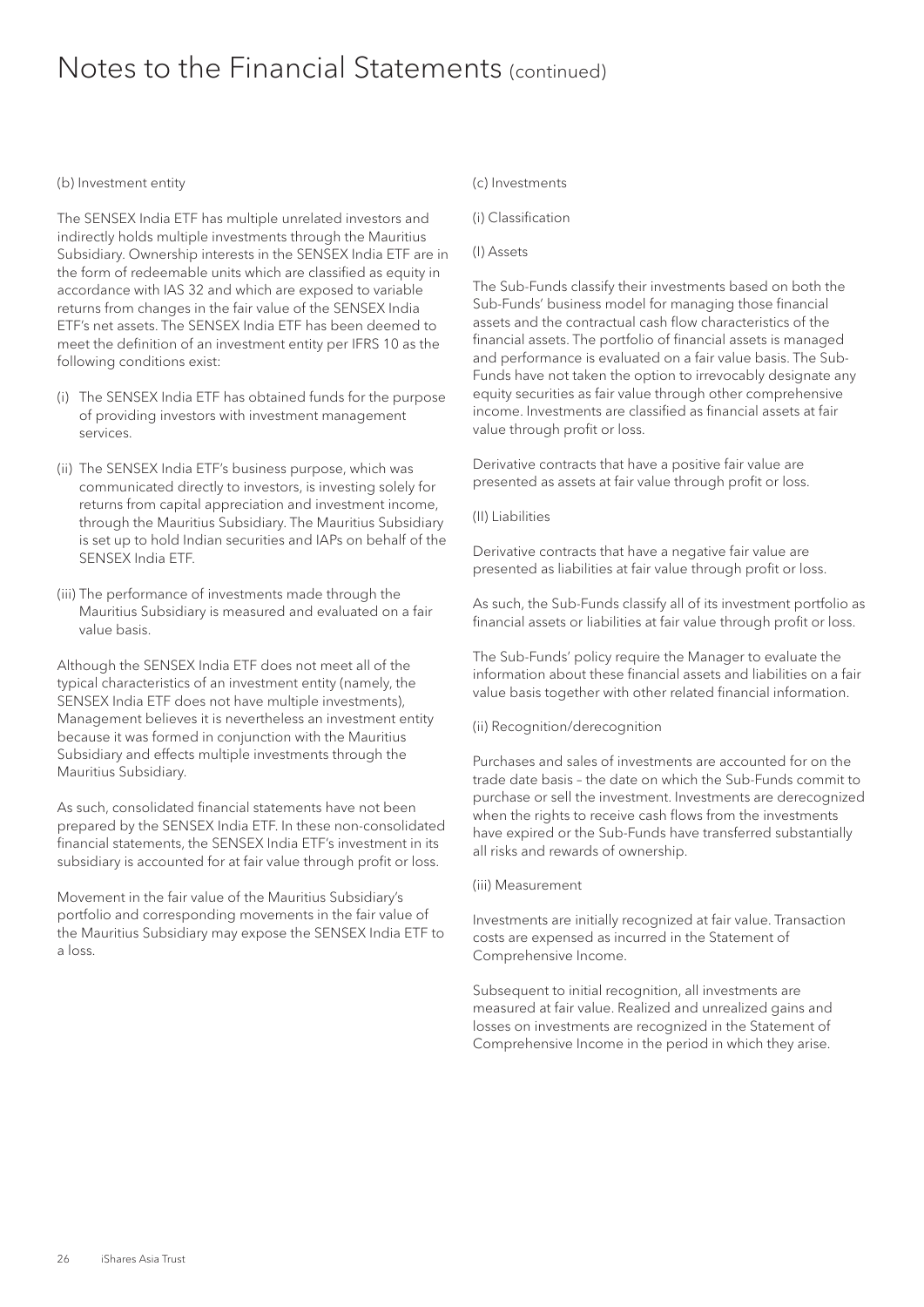#### (iv) Fair value estimation

Fair value is the price that would be received to sell an asset or paid to transfer a liability in an orderly transaction between market participants at the measurement date. The fair value of investments traded in active markets (such as publicly traded derivatives and trading securities) are based on quoted market prices at the close of trading on the reporting date. The Sub-Funds use last traded market price to determine the fair valuation of investments, where the last traded price falls within the bid-ask spread. In circumstances where the last traded price is not within the bid-ask spread, the Management will determine the point within the bid-ask spread that is most representative of fair value.

In the case of CAAPs held by the China A50 ETF and CSI 300 ETF and IAPs held by the SENSEX India ETF, such investments have only nominal exercise prices. Their fair value is based on the quoted market prices of the securities underlying the CAAPs and IAPs, adjusted for the expected amount payable to the issuer in respect of potential capital gains tax (if any) as described in note 7 below. For the years ended 31st December 2020 and 2019, the SENSEX India ETF did not hold any IAPs. For the years ended 31st December 2020 and 2019, China A50 ETF and CSI 300 ETF did not hold any CAAPs.

Investments that are not listed on an exchange or are thinly traded are valued by using quotes from brokers or based on the Manager's judgments and estimates.

The SENSEX India ETF's investment in the Mauritius Subsidiary and the underlying investments held by the Mauritius Subsidiary have been designated at fair value through profit or loss at inception as they are managed as portfolio and their performance evaluated on a fair value basis in accordance with the SENSEX India ETF's offering document.

The Mauritius Subsidiary is fair valued based on its latest net asset value as reported by its administrator.

(v) Transfers between levels of the fair value hierarchy

Transfers between levels of the fair value hierarchy are deemed to have occurred at the end of the reporting period.

#### (d) Offsetting financial instruments

Financial assets and liabilities are offset and the net amount reported in the Statement of Financial Position where the Sub-Funds currently have a legally enforceable right to set-off the recognized amounts and there is an intention to settle on a net basis or realize the asset and settle the liability simultaneously. The legally enforceable right must not be contingent on future events and must be enforceable in the normal course of business and in the event of default, insolvency or bankruptcy of the Sub-Funds or the counterparty.

(e) Amounts due from and to brokers

Amounts due from and to brokers represent receivables for securities sold and payables for securities purchased that have been contracted for but not yet settled or delivered on the statement of financial position date respectively. The amounts due from brokers balance is held for collection.

These amounts are recognized initially at fair value and subsequently measured at amortized cost. At each reporting date, the Sub-Funds shall measure the loss allowance on amounts due from broker at an amount equal to the lifetime expected credit losses if the credit risk has increased significantly since initial recognition. If, at the reporting date, the credit risk has not increased significantly since initial recognition, the Sub-Funds shall measure the loss allowance at an amount equal to 12-month expected credit losses. Significant known financial difficulties of the broker, probability that the broker will enter bankruptcy or financial reorganization, and default in payments are all considered indicators that a loss allowance may be required. If the credit risk increases to the point that it is considered to be credit impaired, interest income will be calculated based on the gross carrying amount adjusted for the loss allowance. For the purposes of measurement for presentation in the financial statements, a significant increase in credit risk is defined by the Manager as any contractual payment which is more than 30 days past due and any contractual payment which is more than 90 days past due is considered credit impaired. Management has measures in place to monitor exposures and increase in credit risk.

(f) Dividend income and bank interest income

Dividend income is recorded on an ex-dividend basis. Dividend income on equity securities where no ex-dividend date is quoted is accounted for when the Sub-Funds' right to receive payment is established.

Interest income from bank balances is recognized in the Statement of Comprehensive Income on a time proportionate basis using the effective interest method.

(g) Distributions to Unitholders

Distributions to Unitholders are recognized in the Statement of Changes in Net Assets Attributable to Unitholders when they are approved by the Manager.

(h) Expenses

Expenses are accounted for on an accrual basis.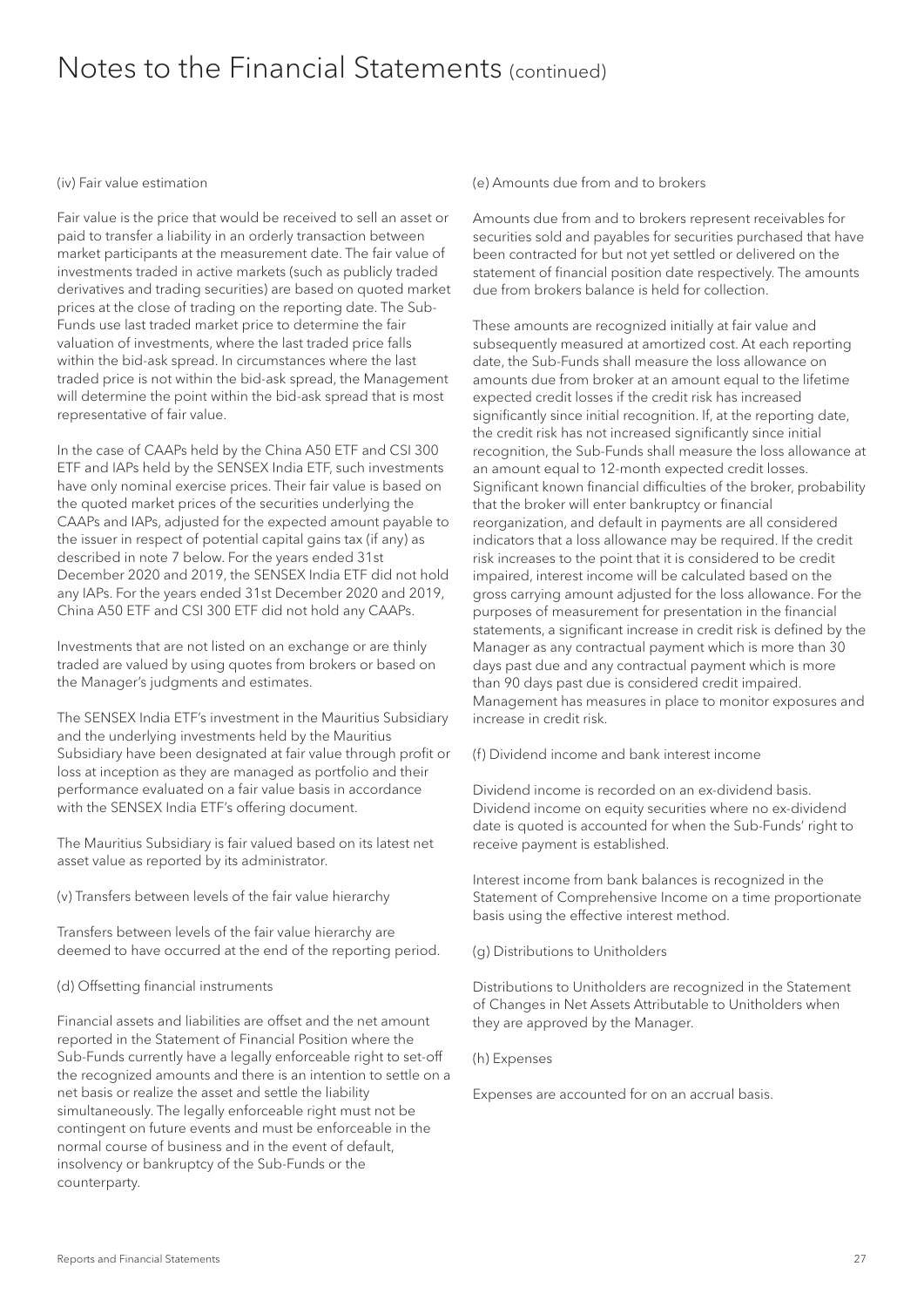#### (i) Cash and cash equivalents

Cash and cash equivalents includes cash at bank and bank deposits with maturity of three months or less from the date of placement that are readily convertible to known amounts of cash and which are subject to an insignificant risk of change in value.

#### (j) Translation of foreign currencies

#### Functional and presentation currency

#### MSCI China ETF, MSCI Emerging Asia ETF and Hang Seng ETF

Items included in the financial statements are measured using the currency of the primary economic environment in which the Sub-Funds operate (the "functional currency"). The performance of the Sub-Funds are measured and reported to the unitholders in Hong Kong dollar. The Management considers the Hong Kong dollar as the currency that most faithfully represents the economic effects of the underlying transactions, events and conditions. The financial statements are presented in Hong Kong dollar, which is each Sub-Fund's functional and presentation currency.

#### China A50 ETF and CSI 300 ETF

Items included in the financial statements are measured using the currency of the primary economic environment in which the Sub-Funds operate (the "functional currency"). The performance of the Sub-Funds are measured and reported to the unitholders in Renminbi ("RMB"). The Management considers the RMB as the currency that most faithfully represents the economic effects of the underlying transactions, events and conditions. The financial statements are presented in RMB, which is each Sub-Fund's functional and presentation currency.

#### SENSEX India ETF, MSCI Asia ex Japan ETF, KOSPI 200 ETF, MSCI Taiwan ETF and NASDAQ 100 ETF

Items included in the financial statements are measured using the currency of the primary economic environment in which the Sub-Funds operate (the "functional currency"). The performance of the Sub-Funds are measured and reported to the unitholders in the United States dollar ("US dollar"). The Management considers the US dollar as the currency that most faithfully represents the economic effects of the underlying transactions, events and conditions. The financial statements are presented in US dollar, which is each Sub-Fund's functional and presentation currency.

#### Transactions and balances

Foreign currency transactions are translated into the functional currency using the exchange rates prevailing at the dates of the transactions. Foreign currency assets and liabilities are translated into the functional currency using the exchange rate prevailing at the year end date. Foreign exchange gains and losses arising from translation are included in the Statement of Comprehensive Income.

Foreign exchange gains and losses relating to cash and cash equivalents are presented in the Statement of Comprehensive Income within "Net foreign currency gain/(loss)". Foreign exchange gains and losses relating to financial assets and liabilities carried at fair value through profit or loss are presented in the Statement of Comprehensive Income within "Net gain/(loss) on financial assets at fair value through profit or loss".

#### (k) Redeemable units

The Sub-Funds issue redeemable units, which are redeemable at the holder's option. These units represent puttable financial instruments of the Sub-Funds. The Sub-Funds classify their puttable financial instruments as equity in accordance with IAS 32 (Amendment), "Financial instruments: Presentation" as those puttable financial instruments meet all the following criteria.

- the puttable financial instruments entitle the holder to a pro-rata share of net asset value;
- the puttable financial instruments are the most subordinated units in issue and unit features are identical;
- there are no contractual obligations to deliver cash or another financial asset; and
- the total expected cash flows from the puttable financial instrument over their life are based substantially on the profit or loss of the Sub-Funds.

Units are issued and redeemed at the holder's option at prices based on the Sub-Funds' net asset value per unit at the time of issue or redemption. The Sub-Funds' net asset value per unit is calculated by dividing the net assets attributable to unitholders by the total number of outstanding units. In accordance with the Prospectus of the Sub-Funds, investment positions are valued based on the official closing price for the purpose of determining the net asset value per unit for subscriptions and redemptions.

#### (l) Transaction costs

Transactions costs are costs incurred to acquire/dispose financial assets or liabilities at fair value through profit or loss. They include fees and commissions paid to agents, brokers and dealers. Transaction costs are expensed as incurred in the Statement of Comprehensive Income.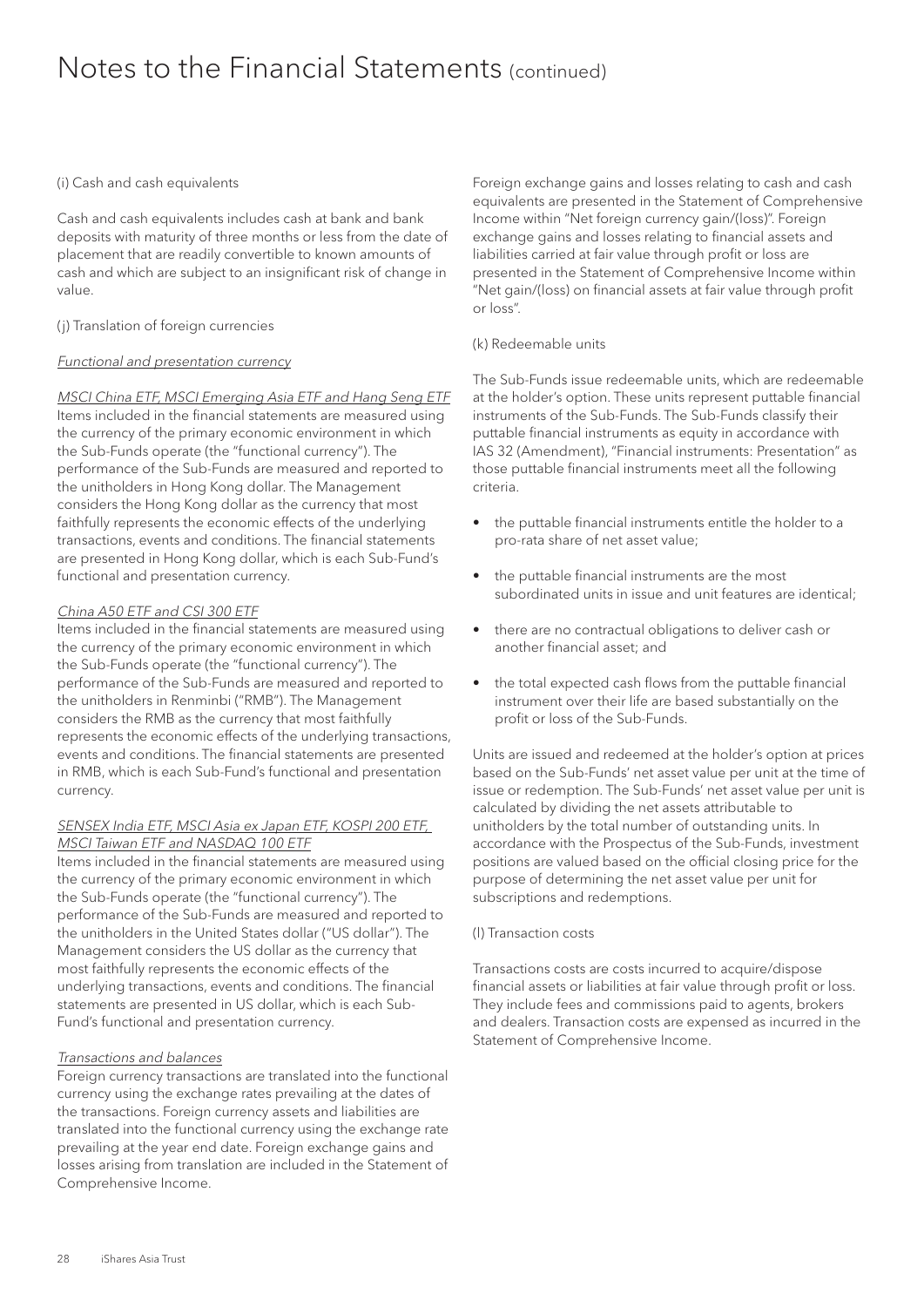#### (m) Taxation

#### Withholding tax

The Sub-Funds currently incur withholding tax imposed by certain countries on investment income. Such income is recorded gross of withholding tax in the Statement of Comprehensive Income. Withholding tax is included as taxation in the Statement of Comprehensive Income.

#### Capital gains tax

The tax expense for capital gains tax for the period comprises current and deferred taxes. Tax is recognized in the Statement of Comprehensive Income, except to the extent that it relates to items recognized in other comprehensive income or directly in equity. In this case the tax is also recognized in other comprehensive income or directly in equity, respectively.

The current tax charge is calculated on the basis of the tax laws enacted or substantively enacted by the end of the reporting period in the countries where the Sub-Funds operate and generate taxable income. Management periodically evaluates positions taken with respect to situations in which applicable tax regulation is subject to interpretation or judgment. It establishes provisions where appropriate on the basis of amounts expected to be paid to the tax authorities.

Deferred tax is recognized, using the liability method, on temporary differences arising between the tax bases of assets and liabilities and their carrying amounts in the financial statements. Deferred tax is determined using tax rates (and laws) that have been enacted or substantively enacted by the end of reporting period and are expected to apply when the related deferred tax asset is realized or the deferred tax liability is settled.

Deferred tax assets are recognized only to the extent that it is probable that future taxable profit will be available against which the temporary differences can be utilized.

Deferred tax assets and liabilities are offset when there is a legally enforceable right to offset current tax assets against current tax liabilities and when the deferred tax assets and liabilities relate to income taxes levied by the same tax authority on either the taxable entity or different taxable entities where there is an intention to settle the balances on a net basis.

(n) Changes to presentation and comparative information

When the presentation or classification of items in the financial statements is amended, comparative amounts have been updated to conform with the current year's presentation or classification.

#### 3 Critical Accounting Estimates and Judgements

The preparation of financial statements in conformity with IFRS requires the Management to make estimates and assumptions that affect the amounts reported in the financial statements and accompanying notes. Actual results could differ from those estimates.

Management makes estimates and assumptions concerning the future. The resulting accounting estimates will, by definition, seldom equal the related actual results. The estimates and assumptions that have a significant risk of causing a material adjustment to the carrying amounts of assets and liabilities within the next financial period are outlined below.

#### (a) Functional Currency

#### MSCI China ETF, MSCI Emerging Asia ETF and Hang Seng ETF

Management considers the Hong Kong dollar to be the currency that most faithfully represents the economic effect of the underlying transactions, events and conditions. The Hong Kong dollar is the currency in which the Sub-Funds measure their performance and report their results, as well as the currency in which the Sub-Funds determine the net asset value per unit at the time of issue or redemption. This determination also considers that the Sub-Funds are all listed on SEHK and their units are quoted in Hong Kong dollars.

#### China A50 ETF and CSI 300 ETF

Management considers the RMB to be the currency that most faithfully represents the economic effect of the underlying transactions, events and conditions. The RMB is the currency in which the Sub-Fund measures its performance and reports its results, as well as the currency in which the Sub-Fund determines the net asset value per unit at the time of issue or redemption. This determination also considers that the Sub-Fund is listed on SEHK with its units quoted in RMB.

#### SENSEX India ETF, MSCI Asia ex Japan ETF, KOSPI 200 ETF, MSCI Taiwan ETF and NASDAQ 100 ETF

Management considers the US dollar to be the currency that most faithfully represents the economic effect of the underlying transactions, events and conditions. The US dollar is the currency in which the Sub-Funds measure their performance and report their results, as well as the currency in which the Sub-Funds determine the net asset value per unit at the time of issue or redemption. This determination also considers that the Sub-Funds are all listed on SEHK and their units are quoted in US dollar.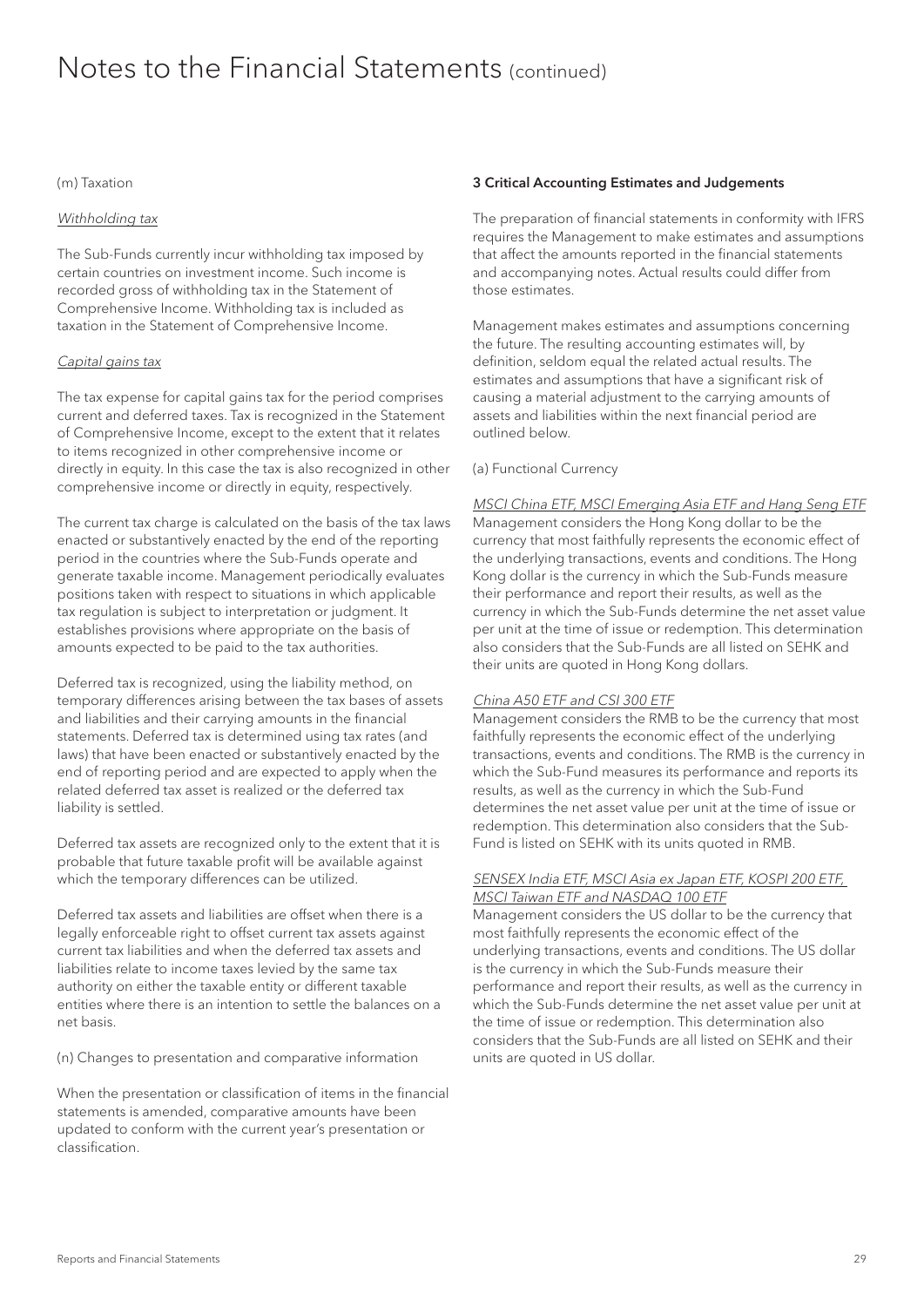(b) Fair value of securities not quoted in an active market

The fair value of such securities not quoted in an active market may be determined by the Management using reputable pricing sources (such as pricing agencies). Broker quotes as obtained from the pricing sources may be indicative and not executable or binding. The Management would exercise judgment and estimates on the quantity and quality of pricing sources used. Where no market data is available, the Management may value positions using their own models, which are usually based on valuation methods and techniques generally recognized as standard within the industry. The inputs into these models include earning multiples and discounted cash flows. The models used to determine fair values are validated and periodically reviewed by experienced personnel at the Manager.

Models use observable data, to the extent practicable. However, areas such as credit risk (both own and counterparty), volatilities and correlations require the Management to make estimates. Changes in assumptions about these factors could affect the reported fair value of financial instruments.

The determination of what constitutes "observable" requires significant judgment by the Management. The Management considers observable data to be market data that is readily available, regularly distributed or updated, reliable and verifiable, not proprietary, and provided by independent sources that are actively involved in the relevant market.

#### 4 Number of units in issue and net assets attributable to unitholders per unit

Net assets attributable to unitholders per unit are calculated based on the net assets attributable to unitholders divided by the total units in issue as at 31st December 2020 and 31st December 2019. The detailed breakdowns are as follows:

|                                                    | <b>MSCI China ETF</b> | Number of units | China A50 ETF<br>Number of units            |               |  |
|----------------------------------------------------|-----------------------|-----------------|---------------------------------------------|---------------|--|
|                                                    | 2020                  | 2019            | 2020                                        | 2019          |  |
| Number of units in issue at the<br>end of the year | 154,198,699           | 223,198,699     | 958,000,000                                 | 1,488,000,000 |  |
|                                                    | <b>HKS</b>            | <b>HKS</b>      | <b>RMB</b>                                  | <b>RMB</b>    |  |
| Accounting NAV                                     | 5,299,883,916         |                 | 6,042,343,120 16,198,123,203 20,515,230,063 |               |  |
| Accounting NAV (per unit)                          | 34.37                 | 27.07           | 16.91                                       | 13.79         |  |

|                                                    | <b>SENSEX India ETF</b><br>Number of units |             | <b>MSCI Asia ex Japan ETF</b><br>Number of units |             |  |
|----------------------------------------------------|--------------------------------------------|-------------|--------------------------------------------------|-------------|--|
|                                                    | 2020                                       | 2019        | 2020                                             | 2019        |  |
| Number of units in issue at the<br>end of the year | 24,600,000                                 | 32,600,000  | 250,720,000                                      | 55,280,000  |  |
|                                                    | US\$                                       | US\$        | US\$                                             | US\$        |  |
| <b>Accounting NAV</b>                              | 93,046,719                                 | 109,951,125 | 2,132,117,689                                    | 381,952,492 |  |
| Accounting NAV (per unit)                          | 3.78                                       | 3.37        | 8.50                                             | 6.91        |  |

|                                                    | <b>MSCI Emerging Asia ETF</b><br>Number of units |             | <b>CSI 300 ETF</b><br>Number of units |             |  |
|----------------------------------------------------|--------------------------------------------------|-------------|---------------------------------------|-------------|--|
|                                                    | 2020                                             | 2019        | 2020                                  | 2019        |  |
| Number of units in issue at the<br>end of the year | 3,800,000                                        | 3,800,000   | 7,250,000                             | 7,750,000   |  |
|                                                    | HK\$                                             | <b>HKS</b>  | <b>RMB</b>                            | <b>RMB</b>  |  |
| Accounting NAV                                     | 261,466,135                                      | 208,918,347 | 245,207,868                           | 205,678,867 |  |
| Accounting NAV (per unit)                          | 68.81                                            | 54.98       | 33.82                                 | 26.54       |  |

|                                                    | KOSPI 200 ETF<br>Number of units |           | <b>MSCI Taiwan ETF</b><br>Number of units |            |  |
|----------------------------------------------------|----------------------------------|-----------|-------------------------------------------|------------|--|
|                                                    | 2020                             | 2019      | 2020                                      | 2019       |  |
| Number of units in issue at the<br>end of the year | 360,000                          | 420,000   | 3,720,000                                 | 4,020,000  |  |
|                                                    | US\$                             | US\$      | US\$                                      | US\$       |  |
| <b>Accounting NAV</b>                              | 6,407,032                        | 5,324,970 | 79,641,865                                | 64,571,473 |  |
| Accounting NAV (per unit)                          | 17.80                            | 12.68     | 21.41                                     | 16.06      |  |

|                                                    | NASDAQ 100 ETF<br>Number of units |            | Hang Seng ETF <sup>3</sup><br>Number of units |             |  |
|----------------------------------------------------|-----------------------------------|------------|-----------------------------------------------|-------------|--|
|                                                    | 2020                              | 2019       | 2020                                          | 2019        |  |
| Number of units in issue at the<br>end of the year | 1,160,000                         | 620,000    | 2,600,000                                     | 2,950,000   |  |
|                                                    | US\$                              | US\$       | HK\$                                          | HK\$        |  |
| <b>Accounting NAV</b>                              | 36,014,940                        | 13,011,070 | 253,954,908                                   | 298,026,766 |  |
| Accounting NAV (per unit)                          | 31.05                             | 20.99      | 97.67                                         | 101.03      |  |

<sup>3</sup> With effect from 18th January 2019, in respect of the Hang Seng ETF, the trading lot size is increased from 10 units to 100 units.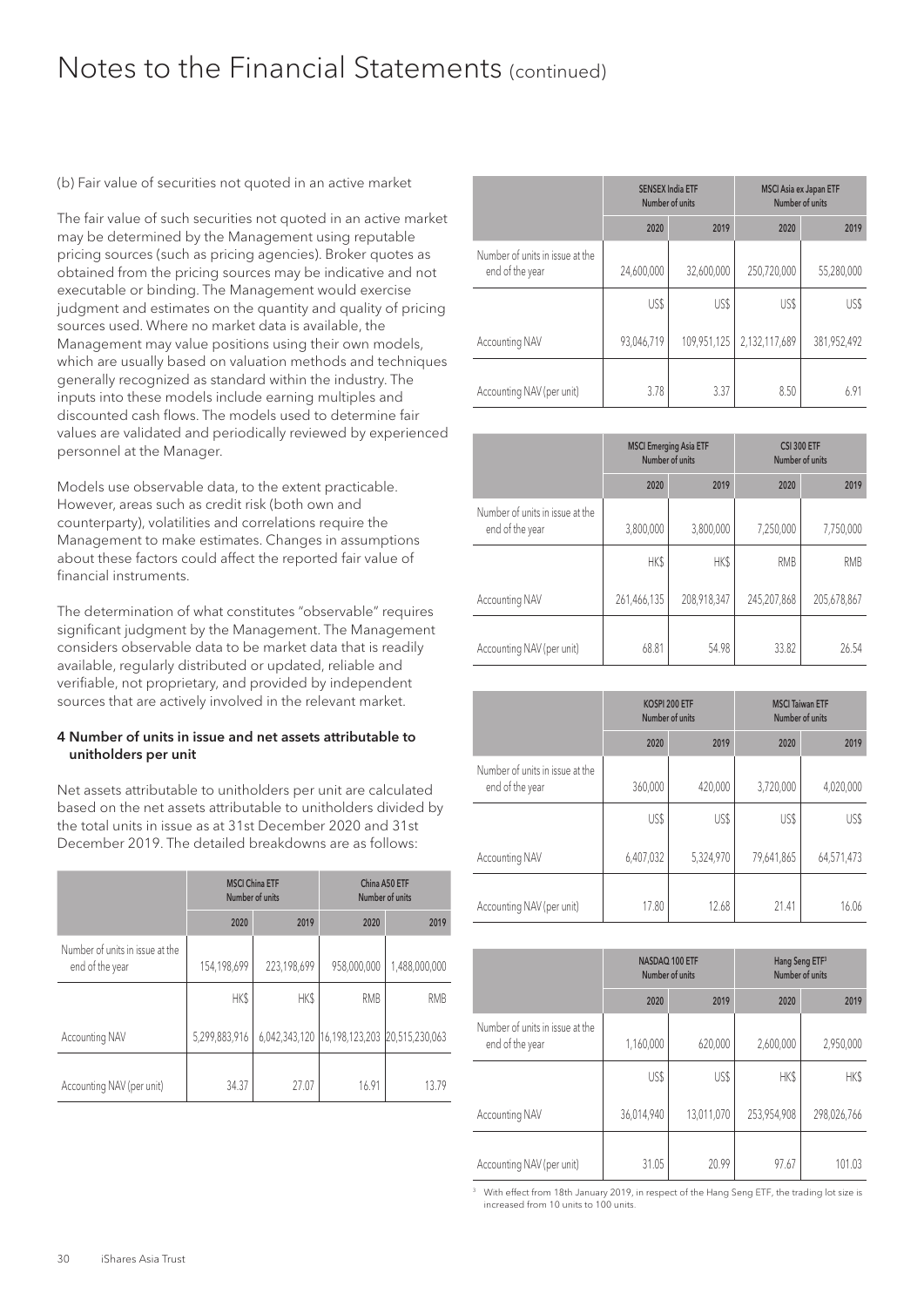#### 5 Net gain/(loss) on Financial Assets at Fair Value through Profit or Loss

|                                                                                                                                                                                                        | <b>MSCI China ETF</b>                  |                                        | China A50 ETF                                |                                              |  |
|--------------------------------------------------------------------------------------------------------------------------------------------------------------------------------------------------------|----------------------------------------|----------------------------------------|----------------------------------------------|----------------------------------------------|--|
|                                                                                                                                                                                                        | 01.01.2020<br>to<br>31.12.2020<br>HK\$ | 01.01.2019<br>to<br>31.12.2019<br>HK\$ | 01.01.2020<br>to<br>31.12.2020<br><b>RMB</b> | 01.01.2019<br>to<br>31.12.2019<br><b>RMB</b> |  |
| Change in unrealized gain/<br>loss in value of financial<br>assets at fair value through<br>profit or loss<br>Net realized gain on sale of<br>financial assets at fair value<br>through profit or loss | 544,637,797<br>240.941.953             | 688,887,058<br>74.569.187              | 496.040.164<br>3,006,123,989                 | 5,302,993,353<br>1.961.963.255               |  |
|                                                                                                                                                                                                        | 785,579,750                            | 763,456,245                            | 3,502,164,153                                | 7,264,956,608                                |  |

|                                                                                                            | <b>SENSEX India ETF</b>                |                                        |                                        | <b>MSCI Asia ex Japan ETF</b>          |
|------------------------------------------------------------------------------------------------------------|----------------------------------------|----------------------------------------|----------------------------------------|----------------------------------------|
|                                                                                                            | 01.01.2020<br>to<br>31.12.2020<br>US\$ | 01.01.2019<br>to<br>31.12.2019<br>US\$ | 01.01.2020<br>to<br>31.12.2020<br>US\$ | 01.01.2019<br>to<br>31.12.2019<br>US\$ |
| Change in unrealized gain/<br>loss in value of financial<br>assets at fair value through<br>profit or loss | (1,023,094)                            | 9.352.285                              | 243,583,689                            | 64,323,832                             |
| Net realized gain on sale of<br>financial assets at fair value<br>through profit or loss                   | 9,113,335                              | 2,089,288                              | 37,450,853                             | 85,084,712                             |
|                                                                                                            | 8,090,241                              | 11,441,573                             | 281,034,542                            | 149,408,544                            |

|                                                                                                                                                                                                                  | <b>MSCI Emerging Asia ETF</b>                |                                        | <b>CSI 300 ETF</b>                           |                                              |
|------------------------------------------------------------------------------------------------------------------------------------------------------------------------------------------------------------------|----------------------------------------------|----------------------------------------|----------------------------------------------|----------------------------------------------|
|                                                                                                                                                                                                                  | 01.01.2020<br>to<br>31.12.2020<br><b>HKS</b> | 01.01.2019<br>to<br>31.12.2019<br>HK\$ | 01.01.2020<br>to<br>31.12.2020<br><b>RMB</b> | 01.01.2019<br>to<br>31.12.2019<br><b>RMB</b> |
| Change in unrealized gain/<br>loss in value of financial<br>assets at fair value through<br>profit or loss<br>Net realized gain/(loss) on<br>sale of financial assets at<br>fair value through profit or<br>loss | 33,706,171<br>25,546,574                     | 24,663,935<br>2,572,023                | 38,774,698<br>18,389,564                     | 45,307,924<br>(1,311,425)                    |
|                                                                                                                                                                                                                  |                                              |                                        |                                              |                                              |
|                                                                                                                                                                                                                  | 59,252,745                                   | 27,235,958                             | 57,164,262                                   | 43,996,499                                   |

|                                                                                                                                                                                                                  |                                           | KOSPI 200 ETF                          | <b>MSCI Taiwan ETF</b>                 |                                        |
|------------------------------------------------------------------------------------------------------------------------------------------------------------------------------------------------------------------|-------------------------------------------|----------------------------------------|----------------------------------------|----------------------------------------|
|                                                                                                                                                                                                                  | 01.01.2020<br>$t_0$<br>31.12.2020<br>US\$ | 01.01.2019<br>to<br>31.12.2019<br>US\$ | 01.01.2020<br>to<br>31.12.2020<br>US\$ | 01.01.2019<br>to<br>31.12.2019<br>US\$ |
| Change in unrealized gain/<br>loss in value of financial<br>assets at fair value through<br>profit or loss<br>Net realized gain/(loss) on<br>sale of financial assets at<br>fair value through profit or<br>loss | 1,698,449<br>171,694                      | 270.353<br>(10, 507)                   | 15,231,463<br>5,981,241                | 12.693.497<br>532,691                  |
|                                                                                                                                                                                                                  |                                           |                                        |                                        |                                        |
|                                                                                                                                                                                                                  | 1,870,143                                 | 259,846                                | 21,212,704                             | 13,226,188                             |

|                                                                                                                                                                              | NASDAQ 100 ETF                            |                                        | Hang Seng ETF                                      |                                              |
|------------------------------------------------------------------------------------------------------------------------------------------------------------------------------|-------------------------------------------|----------------------------------------|----------------------------------------------------|----------------------------------------------|
|                                                                                                                                                                              | 01.01.2020<br>$t_0$<br>31.12.2020<br>US\$ | 01.01.2019<br>to<br>31.12.2019<br>US\$ | 01.01.2020<br>t <sub>0</sub><br>31.12.2020<br>HK\$ | 01.01.2019<br>to<br>31.12.2019<br><b>HKS</b> |
| Change in unrealized gain/<br>loss in value of financial<br>assets at fair value through<br>profit or loss<br>Net realized gain on sale of<br>financial assets at fair value | 10,122,413                                | 3,111,099                              | (16,834,109)                                       | 21,427,151                                   |
| through profit or loss                                                                                                                                                       | 2,773,584                                 | 325,007                                | 6,397,483                                          | 2,856,512                                    |
|                                                                                                                                                                              | 12,895,997                                | 3,436,106                              | (10, 436, 626)                                     | 24,283,663                                   |

#### 6 Transaction costs on Financial Assets at Fair Value through Profit or Loss

Transaction costs on financial assets at fair value through profit or loss of each Sub-Fund represents:

|                                                                                  | <b>MSCI China ETF</b>                  |                                              | China A50 ETF                                |                                              |
|----------------------------------------------------------------------------------|----------------------------------------|----------------------------------------------|----------------------------------------------|----------------------------------------------|
|                                                                                  | 01.01.2020<br>to<br>31.12.2020<br>HK\$ | 01.01.2019<br>to<br>31.12.2019<br><b>HKS</b> | 01.01.2020<br>to<br>31.12.2020<br><b>RMB</b> | 01.01.2019<br>to<br>31.12.2019<br><b>RMB</b> |
| Transaction costs on financial<br>assets at fair value through<br>profit or loss |                                        |                                              |                                              |                                              |
| - Broker commission                                                              | 2,285,466                              | 1,035,716                                    | 11,476,886                                   | 9,842,765                                    |
| - Other transaction costs                                                        | 9,279,235                              | 2,098,217                                    | 15,827,017                                   | 12,436,788                                   |
|                                                                                  | 11,564,701                             | 3,133,933                                    | 27,303,903                                   | 22,279,553                                   |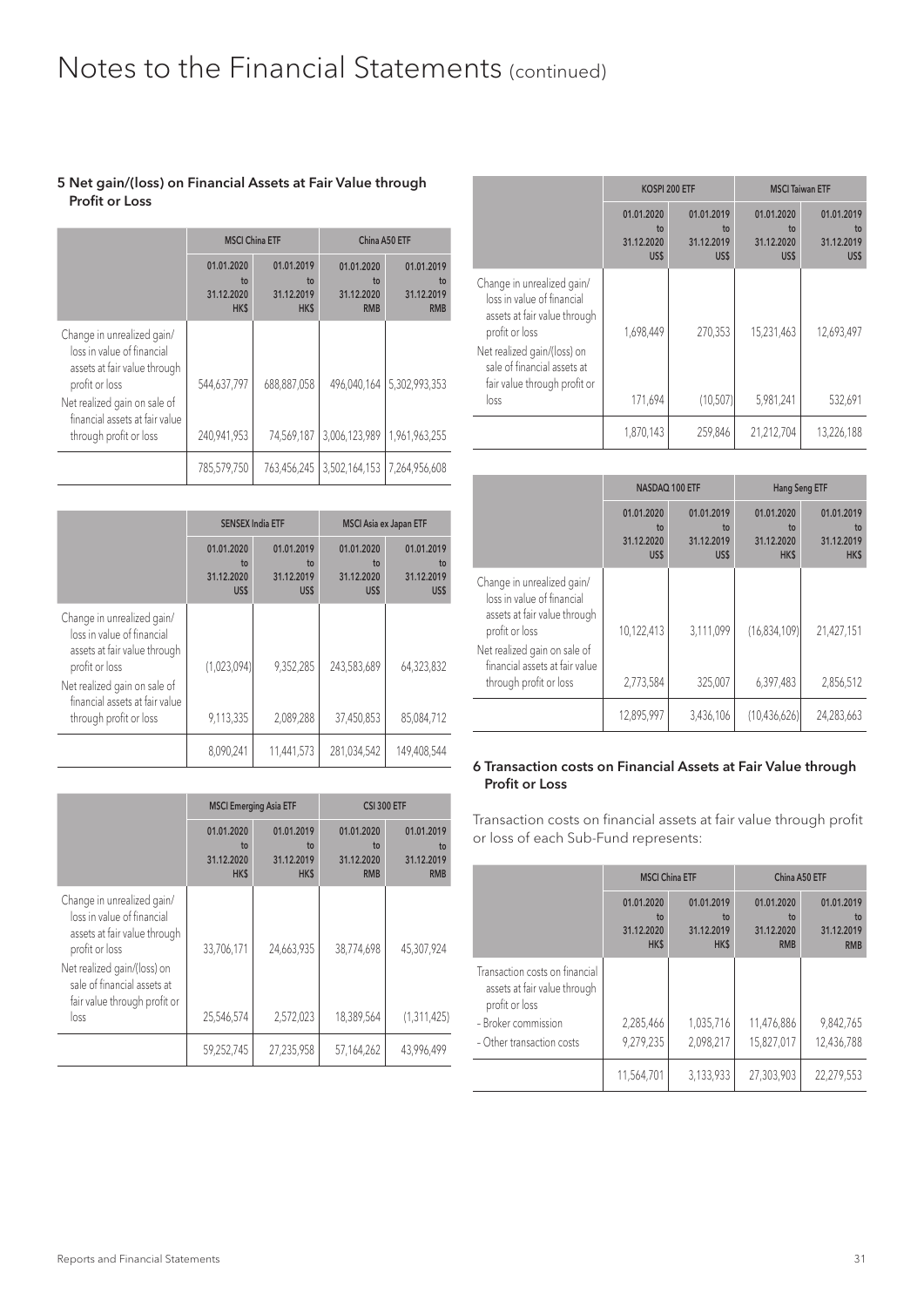|                                                                                  | <b>SENSEX India ETF</b>                |                                        | <b>MSCI Asia ex Japan ETF</b>          |                                        |
|----------------------------------------------------------------------------------|----------------------------------------|----------------------------------------|----------------------------------------|----------------------------------------|
|                                                                                  | 01.01.2020<br>to<br>31.12.2020<br>US\$ | 01.01.2019<br>to<br>31.12.2019<br>US\$ | 01.01.2020<br>to<br>31.12.2020<br>US\$ | 01.01.2019<br>to<br>31.12.2019<br>US\$ |
| Transaction costs on financial<br>assets at fair value through<br>profit or loss |                                        |                                        |                                        |                                        |
| - Broker commission                                                              |                                        |                                        | 535,190                                | 307,254                                |
| - Other transaction costs                                                        |                                        |                                        | 1,935,645                              | 1,724,608                              |
|                                                                                  |                                        |                                        | 2,470,835                              | 2,031,862                              |

|                                                                                  | <b>MSCI Emerging Asia ETF</b>          |                                        | <b>CSI 300 ETF</b>                           |                                              |
|----------------------------------------------------------------------------------|----------------------------------------|----------------------------------------|----------------------------------------------|----------------------------------------------|
|                                                                                  | 01.01.2020<br>to<br>31.12.2020<br>HK\$ | 01.01.2019<br>to<br>31.12.2019<br>HK\$ | 01.01.2020<br>to<br>31.12.2020<br><b>RMB</b> | 01.01.2019<br>to<br>31.12.2019<br><b>RMB</b> |
| Transaction costs on financial<br>assets at fair value through<br>profit or loss |                                        |                                        |                                              |                                              |
| - Broker commission                                                              | 38,093                                 | 25,456                                 | 81,726                                       | 73,589                                       |
| - Other transaction costs                                                        | 182,422                                | 60,713                                 | 119,896                                      | 29,798                                       |
|                                                                                  | 220,515                                | 86,169                                 | 201,622                                      | 103,387                                      |

|                                                                                  | KOSPI 200 ETF                          |                                        |                                        | <b>MSCI Taiwan ETF</b>                 |
|----------------------------------------------------------------------------------|----------------------------------------|----------------------------------------|----------------------------------------|----------------------------------------|
|                                                                                  | 01.01.2020<br>to<br>31.12.2020<br>US\$ | 01.01.2019<br>to<br>31.12.2019<br>US\$ | 01.01.2020<br>to<br>31.12.2020<br>US\$ | 01.01.2019<br>to<br>31.12.2019<br>US\$ |
| Transaction costs on financial<br>assets at fair value through<br>profit or loss |                                        |                                        |                                        |                                        |
| - Broker commission                                                              | 493                                    | 887                                    | 16,050                                 | 23,897                                 |
| - Other transaction costs                                                        | 3,042                                  | 10,502                                 | 104,844                                | 44,367                                 |
|                                                                                  | 3,535                                  | 11,389                                 | 120,894                                | 68.264                                 |

|                                                                                  | NASDAQ 100 ETF                         |                                        | <b>Hang Seng ETF</b>                   |                                        |
|----------------------------------------------------------------------------------|----------------------------------------|----------------------------------------|----------------------------------------|----------------------------------------|
|                                                                                  | 01.01.2020<br>to<br>31.12.2020<br>US\$ | 01.01.2019<br>to<br>31.12.2019<br>US\$ | 01.01.2020<br>to<br>31.12.2020<br>HK\$ | 01.01.2019<br>to<br>31.12.2019<br>HK\$ |
| Transaction costs on financial<br>assets at fair value through<br>profit or loss |                                        |                                        |                                        |                                        |
| - Broker commission                                                              | 1,135                                  | 126                                    | 30,286                                 | 11,709                                 |
| - Other transaction costs                                                        | 161                                    | 18                                     | 143,289                                | 42,355                                 |
|                                                                                  | 1,296                                  | 144                                    | 173,575                                | 54,064                                 |

#### 7 Taxation

No provision for Hong Kong profits tax has been made for the Sub-Funds as they are authorized as collective investment schemes under Section 104 of the Hong Kong Securities and Futures Ordinance and are therefore exempt from profits tax under Section 26A(1A) of the Hong Kong Inland Revenue Ordinance.

Taxation of each Sub-Fund represents:

|                                                                                                | <b>MSCI China ETF</b>                  |                                        | China A50 ETF                                |                                              |
|------------------------------------------------------------------------------------------------|----------------------------------------|----------------------------------------|----------------------------------------------|----------------------------------------------|
|                                                                                                | 01.01.2020<br>to<br>31.12.2020<br>HK\$ | 01.01.2019<br>to<br>31.12.2019<br>HK\$ | 01.01.2020<br>to<br>31.12.2020<br><b>RMB</b> | 01.01.2019<br>to<br>31.12.2019<br><b>RMB</b> |
| Taxation<br>- Withholding tax on<br>dividend income<br>- Withholding tax on interest<br>income | 6,059,492                              | 4,766,129                              | 50,690,453<br>32,306                         | 59,221,086<br>39,569                         |
|                                                                                                | 6,059,492                              | 4,766,129                              | 50,722,759                                   | 59,260,655                                   |

|                                                               | <b>SENSEX India ETF</b>                |                                        |                                        | <b>MSCI Asia ex Japan ETF</b>          |  |
|---------------------------------------------------------------|----------------------------------------|----------------------------------------|----------------------------------------|----------------------------------------|--|
|                                                               | 01.01.2020<br>to<br>31.12.2020<br>US\$ | 01.01.2019<br>to<br>31.12.2019<br>US\$ | 01.01.2020<br>to<br>31.12.2020<br>US\$ | 01.01.2019<br>to<br>31.12.2019<br>US\$ |  |
| Taxation<br>- Withholding tax on<br>dividend income           |                                        |                                        | 2,230,342                              | 1,446,900                              |  |
| - Withholding tax on interest<br>income<br>- Capital gain tax |                                        | ۰                                      | 12<br>3,847,151                        | 148<br>803,778                         |  |
|                                                               |                                        |                                        | 6,077,505                              | 2,250,826                              |  |

|                                                                                                | <b>MSCI Emerging Asia ETF</b>          |                                        | <b>CSI 300 ETF</b>                           |                                              |
|------------------------------------------------------------------------------------------------|----------------------------------------|----------------------------------------|----------------------------------------------|----------------------------------------------|
|                                                                                                | 01.01.2020<br>to<br>31.12.2020<br>HK\$ | 01.01.2019<br>to<br>31.12.2019<br>HK\$ | 01.01.2020<br>to<br>31.12.2020<br><b>RMB</b> | 01.01.2019<br>to<br>31.12.2019<br><b>RMB</b> |
| Taxation<br>- Withholding tax on<br>dividend income<br>- Withholding tax on interest<br>income | 556,636<br>10                          | 664,890                                | 475,268<br>320                               | 401,609<br>259                               |
|                                                                                                | 556,646                                | 664,890                                | 475,588                                      | 401,868                                      |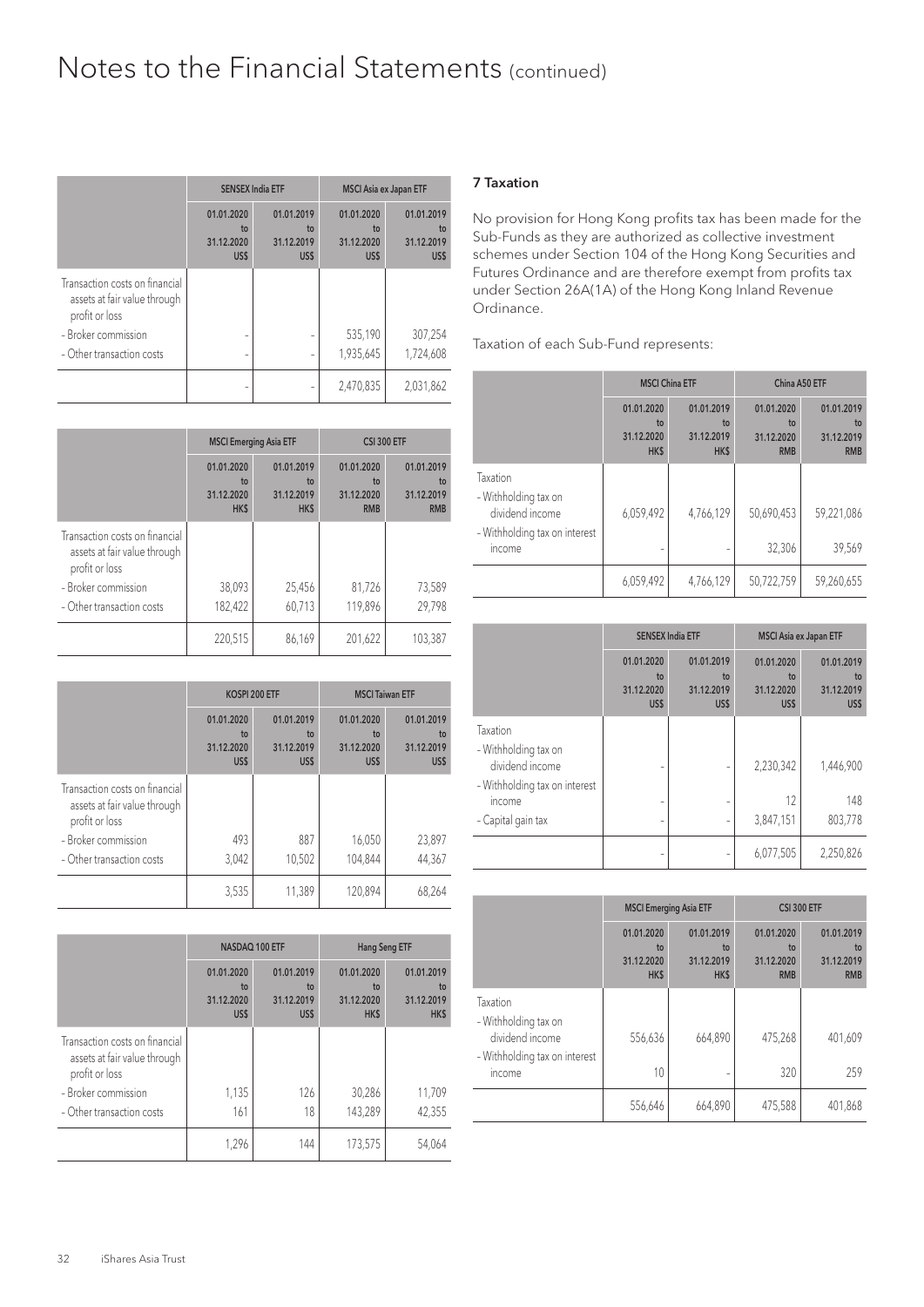|                                  | KOSPI 200 ETF                          |                                        | <b>MSCI Taiwan ETF</b>                 |                                        |
|----------------------------------|----------------------------------------|----------------------------------------|----------------------------------------|----------------------------------------|
|                                  | 01.01.2020<br>to<br>31.12.2020<br>US\$ | 01.01.2019<br>to<br>31.12.2019<br>US\$ | 01.01.2020<br>to<br>31.12.2020<br>US\$ | 01.01.2019<br>to<br>31.12.2019<br>US\$ |
| Taxation<br>- Withholding tax on |                                        |                                        |                                        |                                        |
| dividend income                  | 20,416                                 | 31,369                                 | 463,165                                | 568,333                                |
|                                  | 20,416                                 | 31,369                                 | 463,165                                | 568,333                                |

|                                  | NASDAQ 100 ETF                         |                                        | <b>Hang Seng ETF</b>                   |                                        |
|----------------------------------|----------------------------------------|----------------------------------------|----------------------------------------|----------------------------------------|
|                                  | 01.01.2020<br>to<br>31.12.2020<br>US\$ | 01.01.2019<br>to<br>31.12.2019<br>US\$ | 01.01.2020<br>to<br>31.12.2020<br>HK\$ | 01.01.2019<br>to<br>31.12.2019<br>HK\$ |
| Taxation<br>- Withholding tax on |                                        |                                        |                                        |                                        |
| dividend income                  | 70,860                                 | 35,766                                 | 389,976                                | 433,073                                |
|                                  | 70,860                                 | 35,766                                 | 389,976                                | 433,073                                |

#### India Withholding Tax on Dividends

Dividends received from an Indian company on which dividend distribution tax ("DDT") has been paid are exempt from withholding tax in the hands of the shareholder. Indian companies paying the dividends are liable to pay DDT of 15% plus applicable surcharge and education cess.

On 1st February 2020, it was announced in the Indian Budget 2020 that the DDT will be abolished and dividends received will be taxed in the hands of the shareholder at applicable tax rates. For non-resident shareholders, a withholding tax rate of 20% plus surcharges is to be levied on dividends received, subject to tax treaty relief, if any. This amendment is applicable to dividends declared, distributed or paid after 1st April 2020.

#### India Capital Gains Tax

The SENSEX India ETF invests in India listed securities through the Mauritius Subsidiary. To obtain benefits under the double taxation treaty between Mauritius and India ("the tax treaty"), the Mauritius Subsidiary must meet certain tests and conditions annually, including the establishment of Mauritius tax residency status and related requirements. The Mauritius Subsidiary has obtained a tax residence certification ("TRC") from the Mauritius Revenue Authority and should be eligible for benefits under the tax treaty.

On 10th May 2016, the Indian Tax Board announced a phased removal of the capital gains tax ("CGT") exemption under the tax treaty. The change, effective from 1st April 2017, resulted in India retaining taxation rights on capital gains arising from sales of shares of Indian resident companies acquired by a Mauritius entity on or after 1st April 2017. Shares acquired prior to 1st April 2017 would still be protected from taxing rights in India.

Further, effective 1st April 2018, capital gains (exceeding INR 100,000) realized from the sale of direct investments in India listed securities which were held for a period of more than 12 months are subject to long term CGT under new provisions included in the Income Tax Act. For India listed securities held on or before 31st January 2018, any notional long term capital gains up to that date are grandfathered and sheltered from tax via a cost base step up to fair market value as at 31st January 2018 (where applicable).

Based on the above, gains arising on disposal of shares by the Mauritius Subsidiary acquired prior to 1st April 2017 were not subject to tax. Gains arising on shares acquired on or after 1st April 2017 will be taxed fully in India as per the Indian tax laws. The Manager established a provisioning policy which requires the Sub-Funds investing directly into Indian securities to provision for the unrealized capital gains tax. In the current reporting period, MSCI Asia ex Japan ETF invested directly in Indian securities and Sensex India ETF invested via its Mauritius Subsidiary. The year end CGT exposures for both entities are reflected in the table above. The Manager will continue to monitor and review the impact of India tax law changes on the Mauritius Subsidiary and MSCI Asia ex Japan ETF.

In preparing these financial statements, Management has made certain assumptions and used various estimates concerning the tax exposure which is dependent on what might happen in the future. The resulting accounting estimates may not equal the related actual results.

The table below shows the movement in current tax recoverable and deferred tax liabilities arising from Indian Capital Gains Tax for the MSCI Asia ex Japan ETF during the years ended 31st December 2020 and 2019:

|                                                                                                   | 2020<br>US\$          | 2019<br>US\$          |
|---------------------------------------------------------------------------------------------------|-----------------------|-----------------------|
| Current tax recoverable<br>At 1st January                                                         | 90,926                |                       |
| Charged to the Statement of Comprehensive Income<br>Indian Capital Gains Tax paid during the year | (483, 011)<br>521,904 | (318, 833)<br>409.759 |
| At 31st December                                                                                  | 129.819               | 90.926                |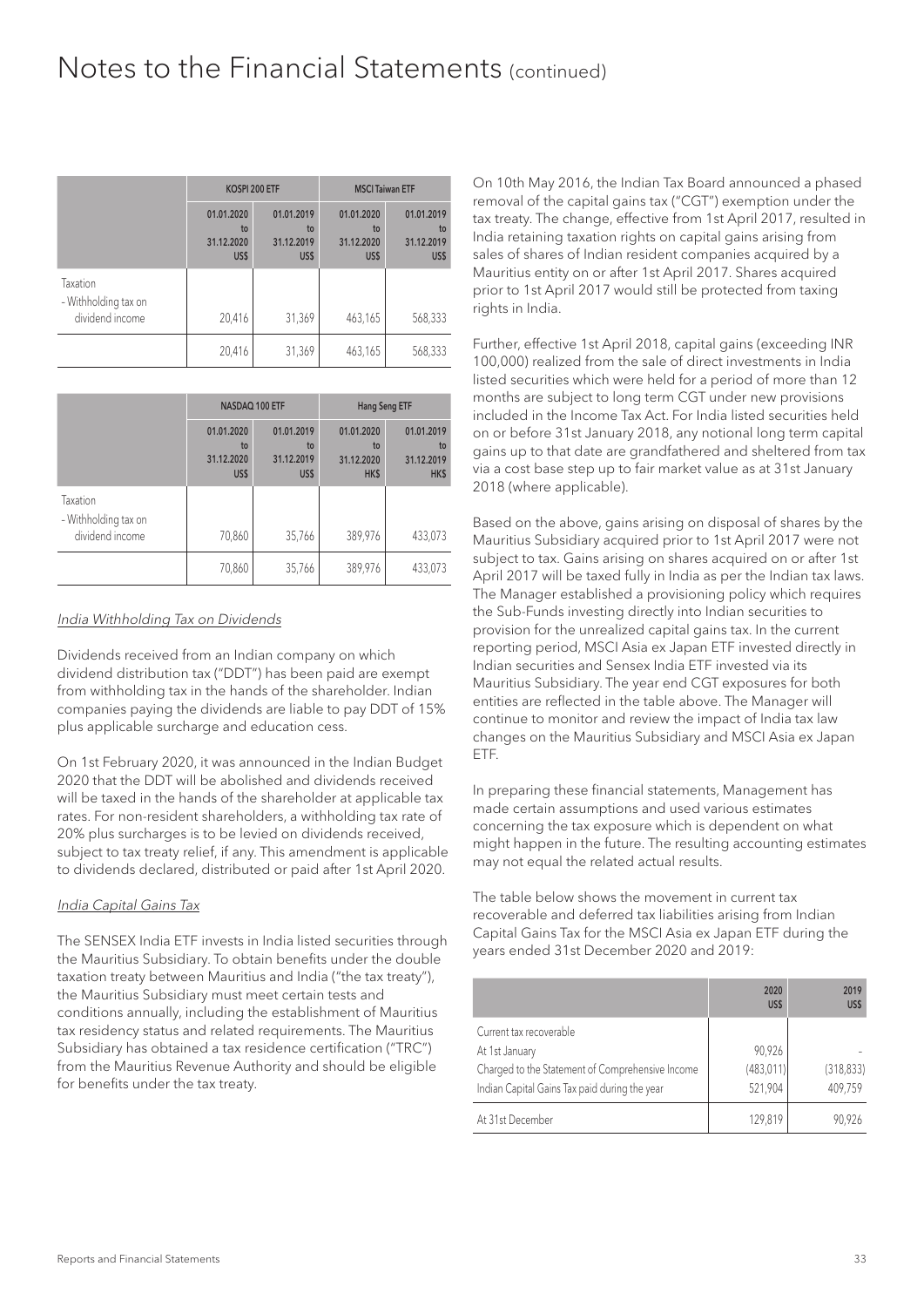|                                                  | 2020<br>US\$ | 2019<br>US\$ |
|--------------------------------------------------|--------------|--------------|
| Deferred tax liabilities                         |              |              |
| At 1st January                                   | (484, 945)   |              |
| Charged to the Statement of Comprehensive Income | (3,364,140)  | (484.945)    |
| At 31st December                                 | (3,849,085)  | (484, 945)   |

#### Mauritius Income Tax

The taxation of income and capital gains of the Mauritius Subsidiary is subject to the fiscal law and practice of Mauritius and the countries in which the Mauritius Subsidiary invests.

The Mauritius Subsidiary is centrally managed and controlled from Mauritius and is therefore a tax resident in Mauritius. Capital gains from the sales of units and securities are exempted from Mauritius tax and any dividend paid by the Mauritius Subsidiary to its shareholder are exempt in Mauritius from any withholding tax.

The Mauritius Subsidiary, under current laws and regulations, is liable to pay income tax on its net income at the rate of 15% for the financial year ended 31st December 2020 (2019: 15%). However, the Mauritius Subsidiary is entitled to a tax credit equivalent to the higher of the actual foreign tax suffered or 80% of the Mauritius tax on its foreign source income, thus reducing its maximum effective tax rate to 3%. A company holding at least 5% of share capital of an Indian company and receiving dividends may claim a credit for tax paid by the Indian company on its profit out of which the dividends were distributed including the DDT.

Mauritius introduced new tax measures in the Finance Act 2018. Effective 1st January 2019, an 80% partial exemption will be available on certain income including foreign sourced dividend, subject to certain conditions. The above deemed foreign tax credit of 80% will continue to apply until 30th June 2021 for the Mauritius Subsidiary under the grandfathering provisions.

The foregoing is based on current interpretation and practice and is subject to any future changes in Indian and Mauritian tax laws and the tax treaty between India and Mauritius.

#### PRC Withholding Tax on Dividends

The investments of the MSCI China ETF, China A50 ETF, MSCI Asia ex Japan ETF, MSCI Emerging Asia ETF and CSI 300 ETF in the A-Shares of PRC listed companies are held directly through the Manager's QFII and RQFII quotas or through Stock Connect. A 10% (2019: 10%) tax is withheld at source on all PRC sourced dividends.

#### PRC Capital Gains Tax

Generally under the PRC Corporate Income Tax Law, investors will be liable to pay PRC tax on capital gains realized from the trading of PRC securities.

#### MSCI China ETF, MSCI Asia ex Japan ETF and Hang Seng ETF

The Sub-Funds invest in Chinese securities (including H-shares, Red Chips and P Chips) listed on the SEHK, B-shares of Chinese securities listed on the Shanghai Stock Exchange and the Shenzhen Stock Exchange and depositary receipts.

No provision was made for taxation from capital gains derived from sale of these securities in the financial statements as the Manager believes that the Sub-Funds can sustain a position for not filing a tax return based on the existing tax regulations and that the enforcement of PRC tax on the capital gains is not probable.

#### MSCI China ETF, China A50 ETF, MSCI Asia ex Japan ETF, MSCI Emerging Asia ETF and CSI 300 ETF

The Sub-Funds invest in China A-Shares through a combination of the Manager's QFII and RQFII license quotas and Stock Connect. Via the release of Caishui [2014] No.79 ("Circular 79"), Caishui [2014] No.81 ("Circular 81") and Caishui [2016] No.127 ("Circular 127") by the Ministry of Finance ("MOF") in the PRC, the China Securities Regulatory Commission ("CSRC") and the State Administration of Taxation ("SAT"), acting with State Council's approval, a temporary exemption from tax on capital gains derived from the trading of A-Shares on or after 17th November 2014 was provided to (i) QFII/RQFIIs; and (ii) foreign investors trading in A-Shares via Stock Connect.

Pursuant to Circulars 79, 81 and 127, the Manager realigned the provisioning policy of the Sub-Funds in respect of their direct A-Shares investments. As such, the Sub-Funds do not currently provision for unrealized capital gains, or for capital gains realized on or after 17th November 2014.

In preparing these financial statements, Management has made certain assumptions and used various estimates concerning the tax exposure which is dependent on what might happen in the future. The resulting accounting estimates may not equal the related actual results.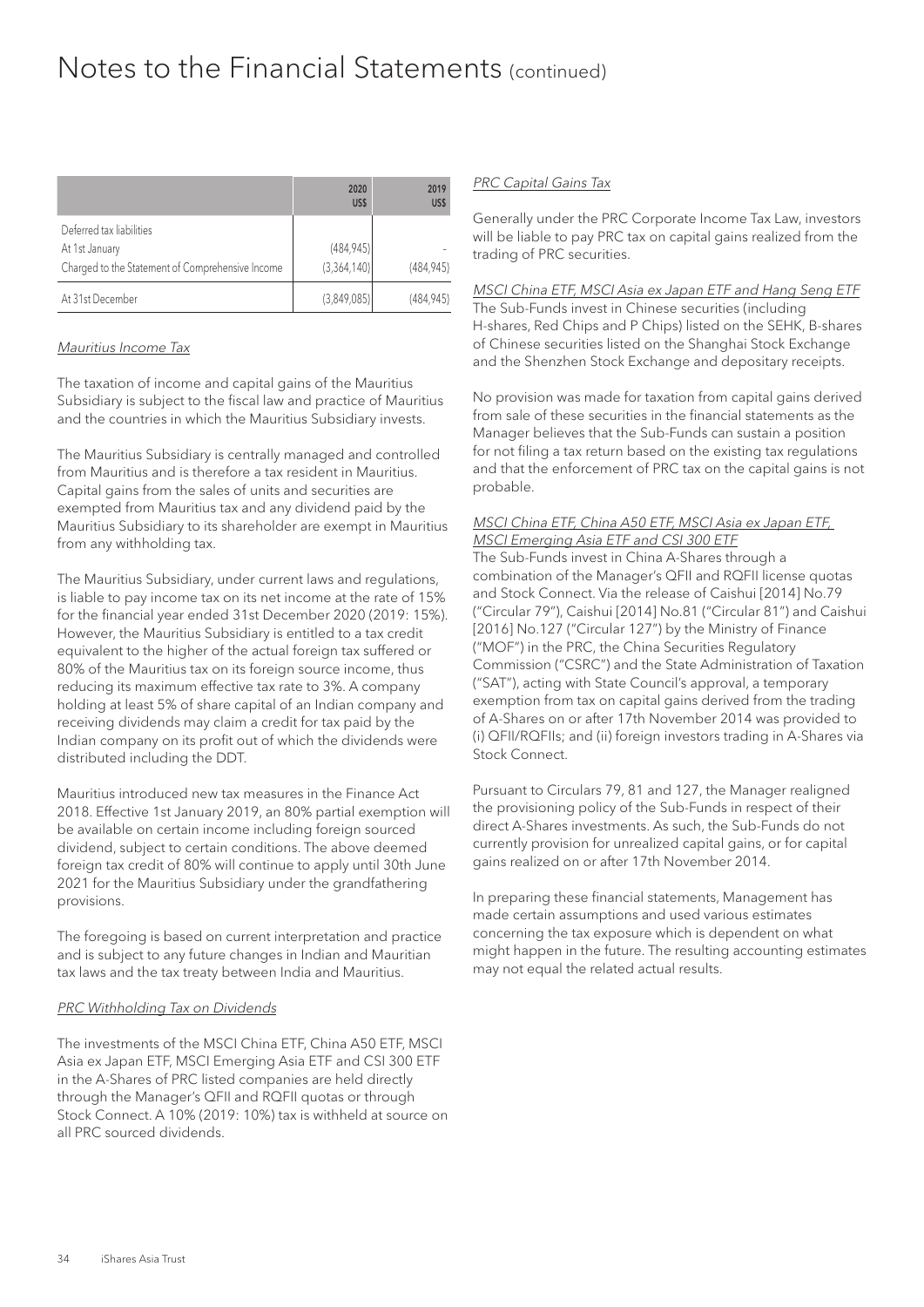#### 8 Transactions with the Trustee, Manager and Connected **Persons**

The following is a summary of significant related party transactions/transactions entered into during the year between the Sub-Funds and their related parties, including the Trustee, the Manager and their Connected Persons. Connected Persons are those as defined in the Code on Unit Trusts and Mutual Funds issued by the Securities and Futures Commission of Hong Kong (the "SFC Code"). All transactions entered into during the year between the Sub-Funds and their related parties, including the Trustee, the Manager and their Connected Persons were carried out in the normal course of business and on normal commercial terms. To the best of the Manager's knowledge, the Sub-Funds do not have any other transactions with their related parties, including the Trustee, the Manager and their Connected Persons except for those disclosed below.

#### (a) Manager's holding in the Sub-Funds

The directors and officers of the Manager may transact in the units of the Sub-Funds as a principal. As at 31st December 2020 and 2019, the directors and officers of the Manager together did not hold any units in the Sub-Funds. During the year ended 31st December 2020 and 2019, the directors and officers of the Manager did not enter into any transactions in units of the Sub-Funds.

#### (b) Trustee's holding in the Sub-Funds

The directors and officers of the Trustee may transact in the units of the Sub-Funds as a principal. As at 31st December 2020, the directors and officers of the Trustee together did not hold any units in the Sub-Funds. During the year ended 31st December 2020, the directors and officers of the Trustee did not enter into any transactions in units of the Sub-Funds.

#### (c) Management Fee

The Manager is entitled to receive a management fee at the annual rate of the net asset value of the respective Sub-Funds. The fee is accrued daily and calculated as at each dealing day and payable monthly in arrears. The Sub-Funds employ a single management fee structure, with each Sub-Fund paying all of its fees, costs and expenses (and its due proportion of any costs and expenses of the Trust allocated to it) as a single flat fee. Fees and expenses taken into account in determining an Sub-Funds' Management Fee include, but are not limited to, the Manager's fee, Trustee's fee, fees and expenses of the auditor, fees of service agents, ordinary legal and out-ofpocket expenses incurred by the Trustee or Manager, and the costs and expenses of licensing indices used in connection with an Sub-Funds.

The following table presents the annual rate of the respective Sub-Funds for the year ended 31st December 2020 and 2019, except for those disclosed separately below:

| Sub-Funds                     | Annual rate of<br>the net assets<br>value |
|-------------------------------|-------------------------------------------|
| MSCI China ETF                | 0.20%                                     |
| China A50 ETF                 | 0.99%                                     |
| SENSEX India ETF              | 0.64%                                     |
| MSCI Asia ex Japan ETF        | 0.28%                                     |
| <b>MSCI Emerging Asia ETF</b> | 0.59%                                     |
| <b>CSI 300 ETF</b>            | 0.38%                                     |
| KOSPI 200 ETF                 | 0.30%                                     |
| <b>MSCI Taiwan ETF</b>        | 0.30%                                     |
| NASDAO 100 ETF                | 0.28%                                     |
| Hang Seng ETF                 | $0.09\%$                                  |

From 18th June 2019, the management fee of MSCI China ETF was reduced from 0.59% to 0.20% per annum of the net asset value of the Sub-Fund.

#### SENSEX India ETF

The management fee includes fees and expenses of the Mauritius Subsidiary but does not include certain expenses as disclosed in the prospectus.

#### MSCI Asia ex Japan ETF

During the year ended 31st December 2020, MSCI Asia ex Japan ETF did not invest in the iShares MSCI India ETF (the "US MSCI India ETF"), an exchange traded fund managed by BlackRock Fund Advisors ("BFA"). During the year ended 31st December 2019, MSCI Asia ex Japan ETF invested in the US MSCI India ETF. BFA is affiliated company of the Manager. The Manager has waived the portion of the management fee charged on the US MSCI India ETF, which represented MSCI Asia ex Japan ETF's holding in the US MSCI India ETF. The US MSCI India ETF is not authorized by the SFC under Section 104 of the Securities and Futures Ordinance in Hong Kong and not available to Hong Kong residents.

#### MSCI Emerging Asia ETF

During the year ended 31st December 2020, MSCI Emerging Asia ETF invested in the iShares MSCI India UCITS ETF (the "MSCI India UCITS ETF"), an exchange traded fund managed by BlackRock Asset Management Ireland Limited ("BAMIL") and SENSEX India ETF. BAMIL is affiliated company of the Manager. The Manager has waived the portion of the management fee charged on the MSCI India UCITS ETF, which represented MSCI Emerging Asia ETF's holding in the MSCI India UCITS ETF. The MSCI India UCITS ETF is not authorized by the SFC under Section 104 of the Securities and Futures Ordinance in Hong Kong and not available to Hong Kong residents. During the years ended 31st December 2020 and 2019, the Manager has waived the portion of the management fee charged on the SENSEX India ETF, which represented MSCI Emerging Asia ETF's holding in the SENSEX India ETF.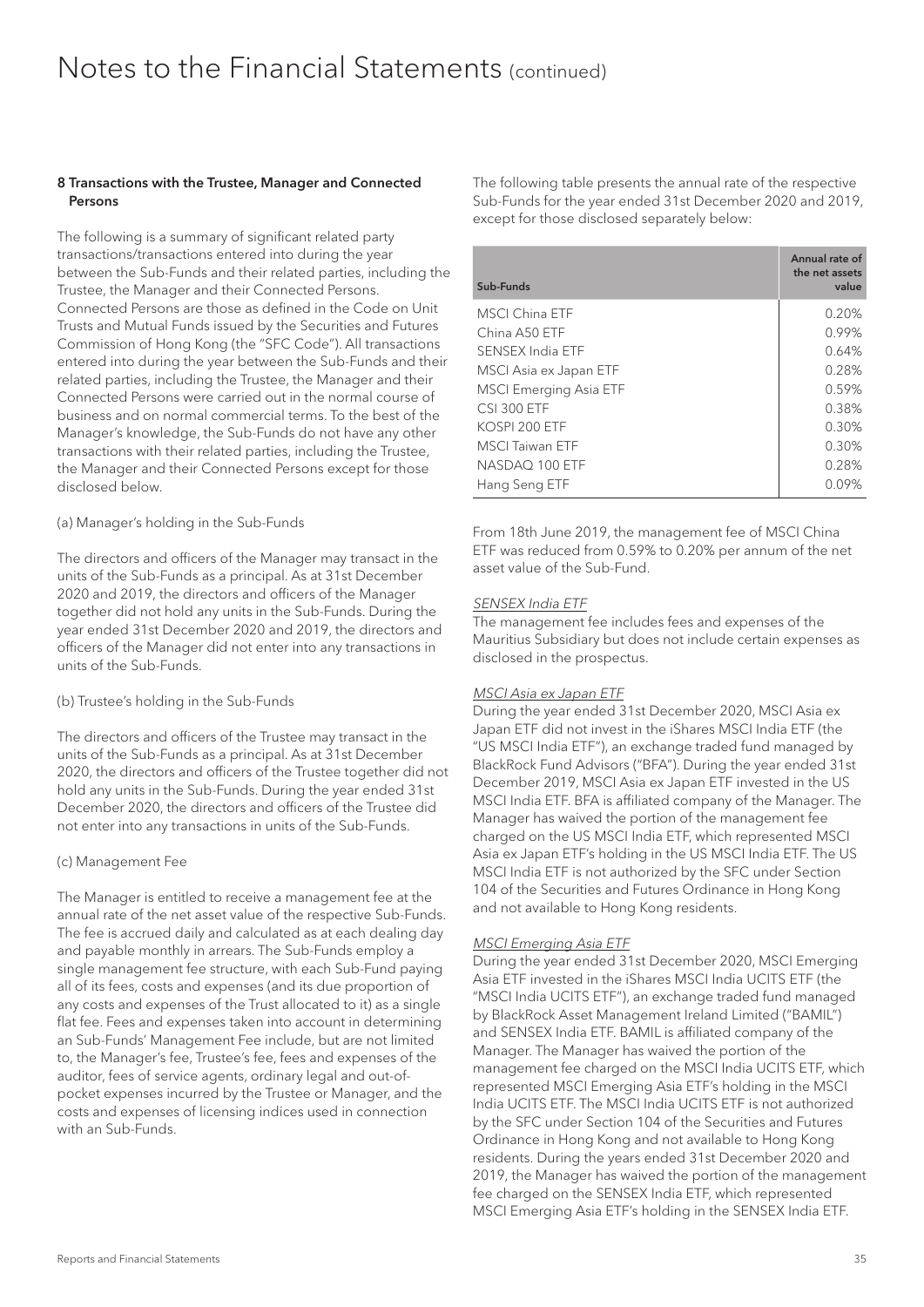#### (d) Bank Balances

Bank balances are maintained with a group company of the Trustee, i.e. The Hongkong and Shanghai Banking Corporation Limited. Bank balances held with the group company of the Trustee as at 31st December 2020 and 2019 were as follows:

| Sub-Funds                                              | 2020<br>HK\$          | 2019<br>HK\$          |
|--------------------------------------------------------|-----------------------|-----------------------|
| <b>MSCI China ETF</b><br><b>MSCI Emerging Asia ETF</b> | 10,246,641<br>152,878 | 12.976.912<br>296.888 |
| Hang Seng ETF                                          | 295,688               | 893.381               |

| Sub-Funds          | 2020<br><b>RMB</b> | 2019<br><b>RMB</b> |
|--------------------|--------------------|--------------------|
| China A50 ETF      | 11,223,237         | 451.152            |
| <b>CSI 300 ETF</b> | 4.048              | 14.779             |

| Sub-Funds               | 2020<br>US\$ | 2019<br>US\$ |
|-------------------------|--------------|--------------|
| <b>SENSEX India ETF</b> | 3.894        | 48.189       |
| MSCI Asia ex Japan ETF  | 5,525,618    | 280,429      |
| KOSPI 200 ETF           | 5,035        | 3.251        |
| <b>MSCI Taiwan ETF</b>  | 45,081       | 24,509       |
| NASDAQ 100 ETF          | 7.329        | 2.665        |

Bank balances are maintained with a group company of the Trustee, i.e. HSBC Bank (China) Company Limited. Bank balances held with the group company of the Trustee as at 31st December 2020 and 2019 were as follows:

| Sub-Funds          | 2020<br><b>RMB</b> | 2019<br><b>RMB</b> |
|--------------------|--------------------|--------------------|
| China A50 ETF      | 15,071,925         | 14,462,538         |
| <b>CSI 300 ETF</b> | 139,566            | 92.191             |

During the years ended 31st December 2020 and 2019, the bank interest income of each Sub-Fund stated in the Statement of Comprehensive Income was earned from The Hongkong and Shanghai Banking Corporation Limited, a group company of the Trustee except for China A50 ETF and CSI 300 ETF.

#### China A50 ETF

During the year ended 31st December 2020, RMB118,500 (2019: RMB123,945) and RMB322,685 (2019: RMB395,279) were earned from The Hongkong and Shanghai Banking Corporation Limited and HSBC Bank (China) Company Limited respectively, which are group companies of the Trustee.

#### CSI 300 ETF

During the year ended 31st December 2020, RMB965 (2019: RMB263) and RMB3,199 (2019: RMB2,595) were earned from The Hongkong and Shanghai Banking Corporation Limited and HSBC Bank (China) Company Limited respectively, which are group companies of the Trustee.

#### (e) Margin Deposits

Margin deposits are maintained with a group company of the Trustee, i.e. HSBC Bank Plc. Margin deposits held with the group company of the Trustee as at 31st December 2020 and 2019 were as follows:

| Sub-Fund      | 2020<br><b>RMB</b> | 2019<br><b>RMB</b> |
|---------------|--------------------|--------------------|
| China A50 ETF | (459, 322)         |                    |

#### (f) Bank Overdraft

There was no outstanding bank overdraft balance held with the group company of the Trustee, i.e. The Hongkong and Shanghai Banking Corporation Limited, as at 31st December 2020 and 2019.

During the years ended 31st December 2020 and 2019, no interest expenses were paid to The Hongkong and Shanghai Banking Corporation Limited.

#### (g) Bank Overdraft Facility

The Hongkong and Shanghai Banking Corporation Limited ("HSBC"), which is the group company of the Trustee, has granted uncommitted banking overdraft facility lines to the Sub-Funds. With effect from 29th June 2020, the facility limit for each of the following Sub-Funds shall be the lesser of (i) the banking overdraft facility line applicable to such Sub-Fund or (ii) an amount which is 10% of the net asset value of such Sub-Fund under the custody of HSBC, the Trustee or any of its affiliates. In addition to the facility limit for each sub-fund, the overall limit applicable to all of the facilities shall not exceed US\$500 million. The total amount outstanding at any time under all of the facilities shall not exceed the overall limit.

Prior to 29th June 2020, the facility limit for each of the following Sub-Funds shall be the lesser of (i) the banking overdraft facility line applicable to such Sub-Fund or (ii) an amount which is 10% of the net asset value of such Sub-Fund, except for SENSEX India ETF, which shall be the lesser of (i) the banking overdraft facility line applicable or (ii) an amount subject to 5% of it's net asset value under the custody of HSBC, the Trustee or any of its affiliates. For Sub-Funds of the Trust, HSBC may grant temporary overdraft from time to time with prior approval for ad hoc funding purpose.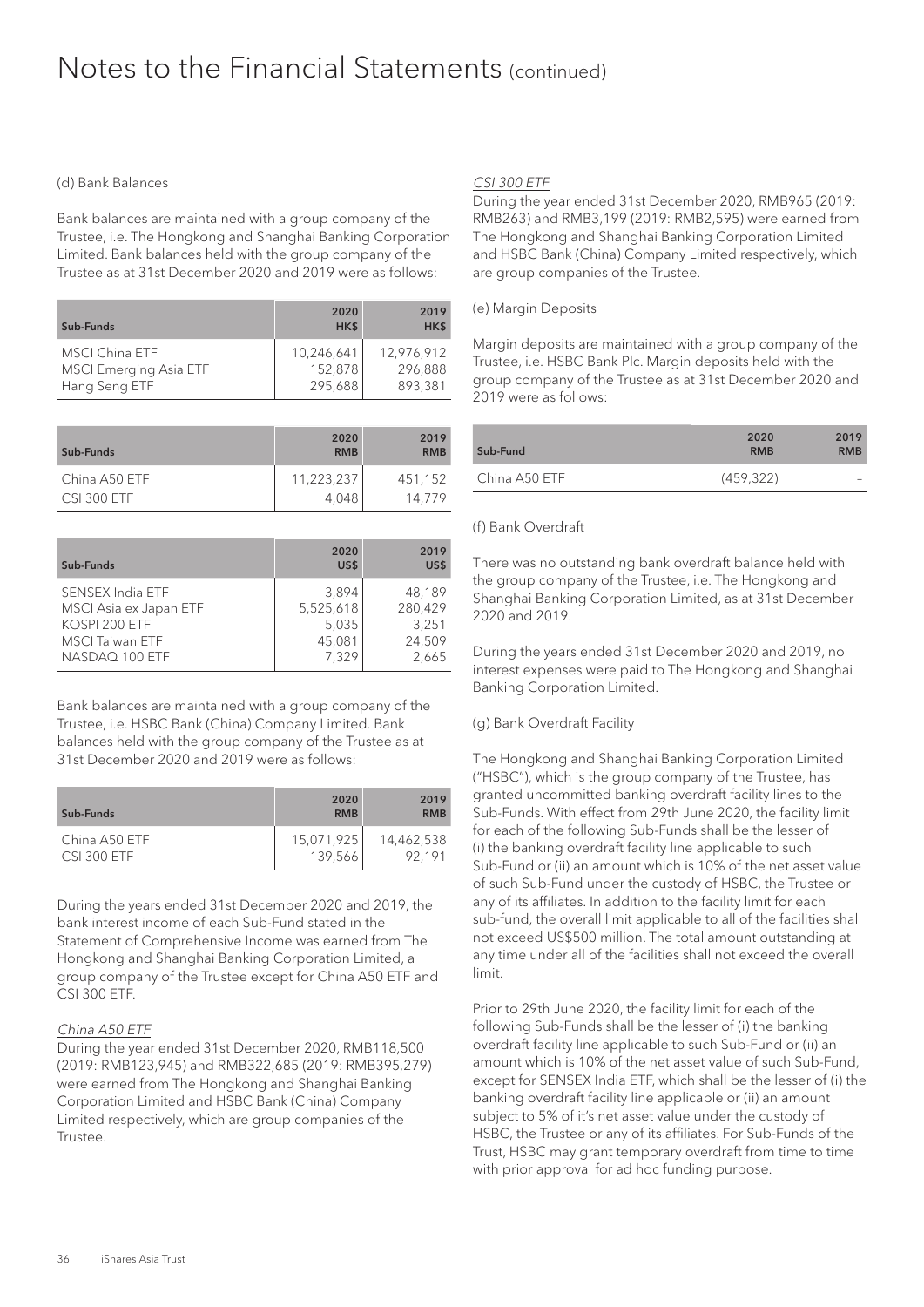As at 31st December 2020 and 2019, the banking overdraft facility lines available to the following Sub-Funds were as follows:

| Sub-Funds                     | 2020             | 2019           |
|-------------------------------|------------------|----------------|
| <b>MSCI China ETF</b>         | HK\$604,234,312  | N/A            |
| China A50 ETF                 | RMB2,051,523,006 | US\$50,000,000 |
| SENSEX India ETF              | US\$10,995,112   | US\$5,000,000  |
| MSCI Asia ex Japan ETF        | US\$38,195,249   | US\$5,000,000  |
| <b>MSCI Emerging Asia ETF</b> | HK\$20.891.834   | US\$5,000,000  |
| <b>CSI 300 ETF</b>            | RMB20,567,886    | US\$5,000,000  |
| KOSPI 200 ETF                 | US\$532,497      | N/A            |
| <b>MSCI</b> Taiwan ETF        | US\$6,457,147    | N/A            |
| NASDAQ 100 ETF                | US\$1,301,107    | N/A            |
| Hang Seng ETF                 | HK\$29,802,676   | N/A            |

(h) Financial Assets at Fair Value through Profit or Loss

#### MSCI China ETF

As at 31st December 2020, the Sub-Fund had an investment of HK\$11,178,052 (2019: HK\$22,427,241) in Bank of Communications Co, which is a related party of the Trustee.

During the year ended 31st December 2020, the Sub-Fund received dividend income of HK\$975,260 (2019: HK\$679,620) from its investments in Bank of Communications Co, which is a related party of the Trustee.

#### China A50 ETF

As at 31st December 2020, the Sub-Fund had an investment of RMB186,814,992 (2019: RMB386,828,714) in Bank of Communications Co, which is a related party of the Trustee.

During the year ended 31st December 2020, the Sub-Fund received dividend income of RMB18,941,919 (2019: RMB22,666,403) from its investments in Bank of Communications Co, which is a related party of the Trustee.

#### MSCI Asia ex Japan ETF

As at 31st December 2020, the Sub-Fund had an investment of US\$1,940,333 (2019: US\$654,760) in Bank of Communications Co, which is a related party of the Trustee.

During the year ended 31st December 2020, the Sub-Fund received dividend income of US\$66,356 (2019: US\$44,825) from its investments in Bank of Communications Co, which is a related party of the Trustee.

As at 31st December 2020, the Sub-Fund had an investment of US\$3,997,628 (2019: US\$1,139,922) in Hang Seng Bank Ltd, which is a fellow subsidiary of the Trustee.

During the year ended 31st December 2020, the Sub-Fund received dividend income of US\$52,779 (2019: US\$146,192) from its investments in Hang Seng Bank Ltd, which is a fellow subsidiary of the Trustee.

#### MSCI Emerging Asia ETF

As at 31st December 2020, the Sub-Fund had an investment of HK\$302,811 (2019: HK\$325,784) in Bank of Communications Co, which is a related party of the Trustee.

During the year ended 31st December 2020, the Sub-Fund received dividend income of HK\$23,430 (2019: HK\$25,218) from its investments in Bank of Communications Co, which is a related party of the Trustee.

For the Sub-Fund's investments in the MSCI India UCITS ETF and SENSEX India ETF, please refer to note 12(a)(i) for details.

During the year ended 31st December 2020, the Sub-Fund did not receive dividend income from its investments in MSCI India UCITS ETF or SENSEX India ETF.

During the year ended 31st December 2019, the Sub-Fund received dividend income of HK\$143,744 from its investments in SENSEX India ETF.

#### CSI 300 ETF

As at 31st December 2020, the Sub-Fund had an investment of RMB1,541,568 (2019: RMB2,319,560) in Bank of Communications Co, which is a related party of the Trustee.

During the year ended 31st December 2020, the Sub-Fund received dividend income of RMB128,898 (2019: RMB124,020) from its investments in Bank of Communications Co, which is a related party of the Trustee.

#### Hang Seng ETF

As at 31st December 2020, the Sub-Fund had an investment of HK\$833,206 (2019: HK\$1,541,411) in Bank of Communications Co, which is a related party of the Trustee.

During the year ended 31st December 2020, the Sub-Fund received dividend income of HK\$79,722 (2019: HK\$90,908) from its investments in Bank of Communications Co, which is a related party of the Trustee.

As at 31st December 2020, the Sub-Fund had an investment of HK\$19,496,063 (2019: HK\$29,197,108) in HSBC Holdings Plc, which is the ultimate holding company of the Trustee, and HK\$2,368,094 (2019: HK\$3,930,010) in Hang Seng Bank Ltd, which is a fellow subsidiary of the Trustee.

During the year ended 31st December 2020, the Sub-Fund did not receive dividend income from its investments in HSBC Holdings Plc, which is the ultimate holding company of the Trustee, and the Sub-Fund received dividend income of HK\$145,459 from its investments in Hang Seng Bank Ltd, which is a fellow subsidiary of the Trustee. During the year ended 31st December 2019, the Sub-Fund received dividend income of HK\$1,719,193 from its investments in HSBC Holdings Plc, which is the ultimate holding company of the Trustee, and HK\$182,306 from its investments in Hang Seng Bank Ltd, which is a fellow subsidiary of the Trustee.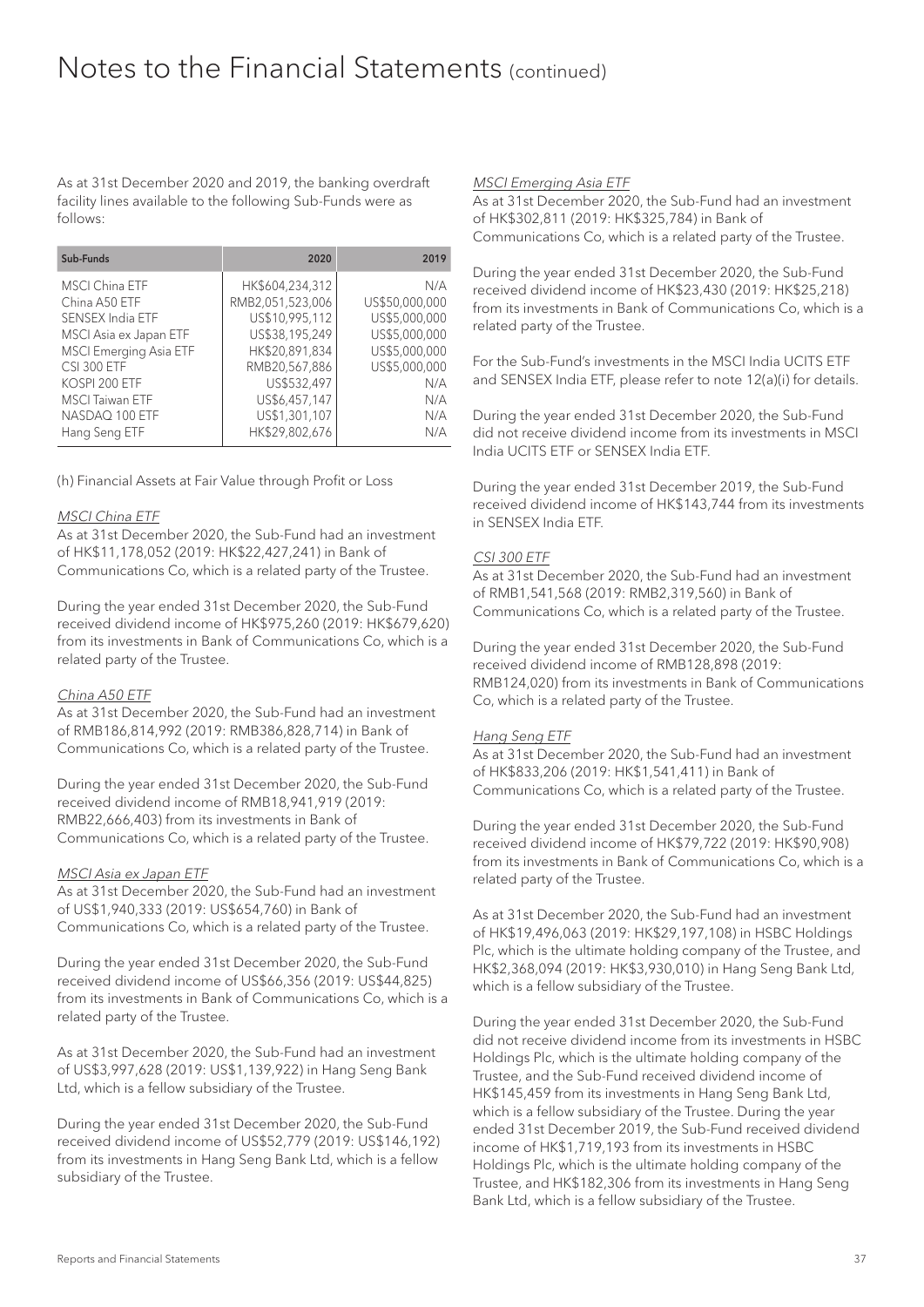#### (i) Unitholders

As at 31st December, the following table discloses the units subscribed and redeemed by one of the Participating Dealers of the Sub-Funds, The Hongkong and Shanghai Banking Corporation Limited, which is a group company of the Trustee:

| Sub-Funds                                                          | 2020<br>Subscriptions/<br>(Redemptions)<br>units | 2019<br>Subscriptions/<br>(Redemptions)<br>units |
|--------------------------------------------------------------------|--------------------------------------------------|--------------------------------------------------|
| China A50 ETF                                                      | 20,000,000/<br>(28,000,000)                      | 46,000,000/<br>(12,000,000)                      |
| SENSEX India ETF<br><b>MSCI Emerging Asia ETF</b><br>KOSPI 200 ETF | (600,000)<br>(600,000)<br>(60,000)               |                                                  |
| <b>MSCI Taiwan ETF</b><br>NASDAQ 100 ETF<br>Hang Seng ETF          | (80,000)<br>(80,000)<br>(200,000)                | (120,000)                                        |

#### (j) Investment transactions with connected persons of the Trustee

Investment transaction with connected persons of the Trustee are set out below:

| Sub-Fund                                 | Aggregate value<br>of purchases and<br>sales of<br>investments<br><b>RMB</b> | % of the<br>Sub-Fund's total<br>aggregate value<br>of transactions<br>during the year<br>% | <b>Brokerage</b><br>commission paid<br><b>RMB</b> | Average rate of<br>commission<br>% |
|------------------------------------------|------------------------------------------------------------------------------|--------------------------------------------------------------------------------------------|---------------------------------------------------|------------------------------------|
| 2020<br>China A50 ETF - HSBC<br>Bank Plc | 456,750                                                                      | 0.00                                                                                       | 2,579                                             | 0.56                               |
| 2019<br>China A50 ETF - HSBC<br>Bank Plc | N/A                                                                          | N/A                                                                                        | N/A                                               | N/A                                |

#### 9 Major Non-Cash Transactions

#### (a) Subscriptions

Units can be subscribed either (a) in-kind for an "Application Basket" plus a "Cash Component" (where the "Application Basket" means a portfolio of securities determined by the Manager for the relevant Sub-Fund at the start of business on the relevant dealing day for the purpose of the creation and redemption of units in an Application Unit size, notified on the relevant date by the Manager to Participating Dealers for the relevant Sub-Fund, the "Cash Component" means the difference between the aggregate Net Asset Value of the units comprising an Application Unit and the "Application Basket Value", and the "Application Basket Value" means the aggregate value of the securities constituting the Application Basket as at the valuation point on the relevant dealing day) or (b) for a cash payment equivalent to the relevant Application

Basket Value plus an amount equivalent to any Cash Component, which the Manager shall use to purchase the securities comprised in the Application Basket to replicate the underlying index applicable to that Sub-Fund, provided that the Manager shall be entitled in its discretion to charge (for the account of the relevant Sub-Fund) to the applicant of any units for which cash is paid in lieu of delivering any securities such additional sum as represents the appropriate provision for duties and charges.

During the years ended 31st December 2020 and 2019, the Sub-Funds issued units through cash subscriptions and/or in exchange for Application Baskets consisting of investments plus the relevant cash component as stated in the Statement of Changes in Net Assets Attributable to Unitholders.

#### (b) Redemptions

Units can be redeemed either (a) in-kind for an Application Basket plus a cash component or (b) for a cash amount equivalent to the Application Basket Value plus a cash component.

During the years ended 31st December 2020 and 2019, the Sub-Funds redeemed units through cash redemptions and/or in exchange for Application Baskets consisting of investments plus the relevant cash component as stated in the Statement of Changes in Net Assets Attributable to Unitholders.

#### 10 Soft Commission Arrangements

There have been no soft commission arrangements existing during the year ended 31st December 2020 in relation to directing transactions of the Sub-Funds through a broker or dealer (2019: Nil).

#### 11 Investment Limitation and Prohibitions under the SFC Code

Pursuant to Chapter 8.6(h)(a) of the SFC Code, the Manager is permitted to overweight the holdings of the Sub-Funds relative to their respective weightings in the underlying index, on the condition that the maximum extra weighting in any constituent securities will not exceed the maximum limit reasonably determined by the Sub-Funds and after consultation with the SFC. The maximum limit for each of the Sub-Funds has been disclosed in their respective prospectus.

The Manager and Trustee have confirmed that all Sub-Funds have complied with this limit during the years ended 31st December 2020 and 2019.

The SFC Code allows the Sub-Funds to invest in constituent securities issued by a single issuer for more than 10% of the Sub-Funds' net asset value provided that the investment is limited to any constituent securities that each accounts for more than 10% of the weighting of the Index and the Sub-Funds' holding of any such constituent securities may not exceed their respective weightings in the Index (except as a result of changes in the composition of the Index and the excess is transitional and temporary in nature).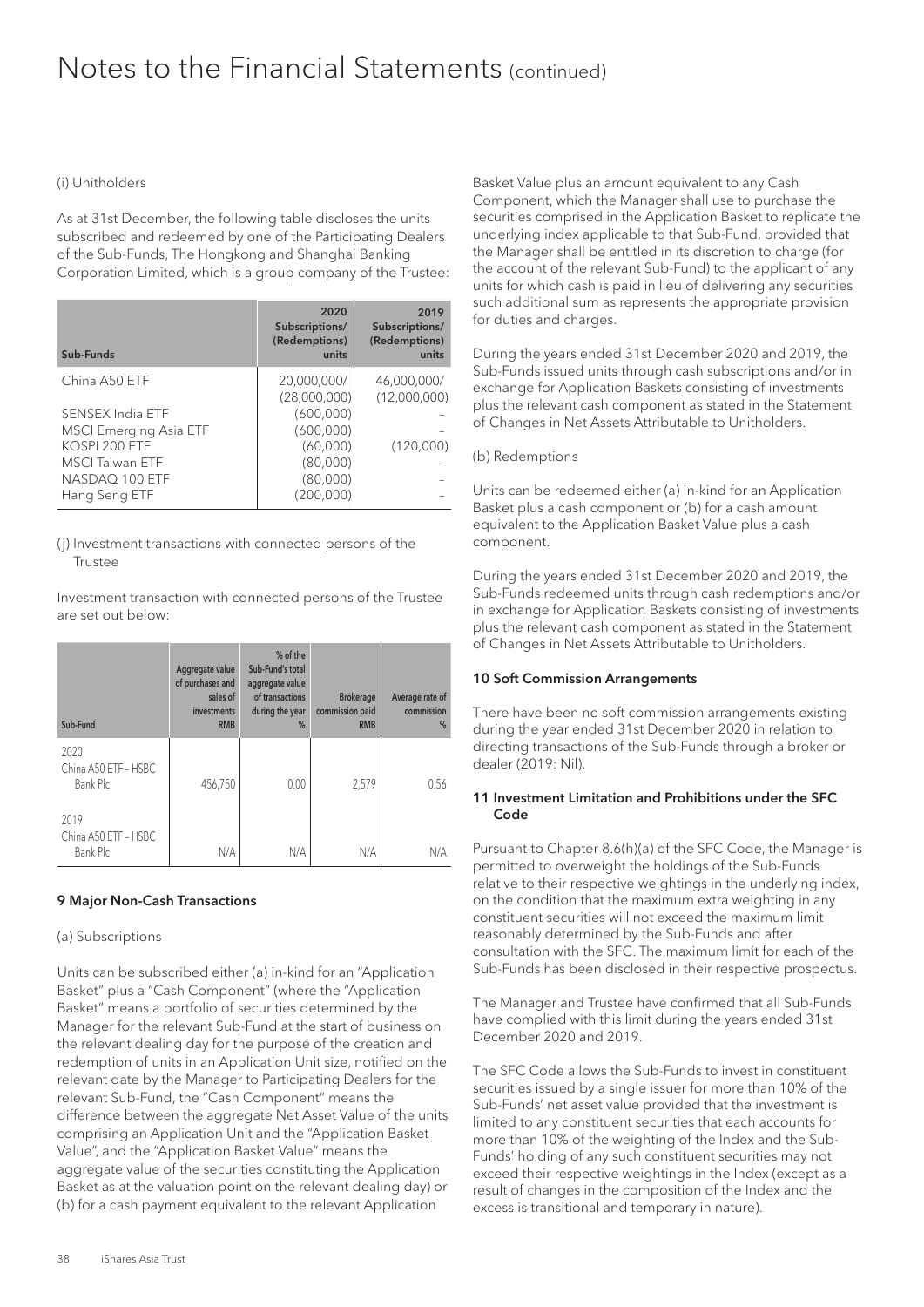The following Sub-Funds held constituent securities that individually accounted for more than 10% of the Sub-Funds' net asset value and their respective weightings of the underlying index as at 31st December 2020 and 2019:

#### MSCI China ETF

|                                                           | Index Weight (%) |                | % of Net Asset Value |                |
|-----------------------------------------------------------|------------------|----------------|----------------------|----------------|
|                                                           | 31.12.2020       | 31.12.2019     | 31.12.2020           | 31.12.2019     |
| Alibaba Group Holding - SP<br>ADR<br>Tencent Holdings Ltd | 14.30<br>13.57   | 16.83<br>12.96 | 14.27<br>13.55       | 16.79<br>12.93 |
|                                                           | 27.87            | 29.79          | 27.82                | 29.72          |

#### China A50 ETF

|                                                       | Index Weight (%) |            | % of Net Asset Value |            |
|-------------------------------------------------------|------------------|------------|----------------------|------------|
|                                                       | 31.12.2020       | 31.12.2019 | 31.12.2020           | 31.12.2019 |
| Kweichow Moutai Co Ltd - A<br>Ping An Insurance Group | 11.37            | 8.75       | 11.36                | 8.75       |
| $Co - A$                                              | 10.31            | 13.16      | 10.31                | 13.16      |
|                                                       | 21.68            | 2191       | 21.67                | 21 91      |

#### SENSEX India ETF

|                                                     | Index Weight (%) |                | % of Net Asset Value |                |
|-----------------------------------------------------|------------------|----------------|----------------------|----------------|
|                                                     | 31.12.2020       | 31.12.2019     | 31.12.2020           | 31.12.2019     |
| <b>HDFC Bank Limited</b><br>Reliance Industries Ltd | 11.20<br>12.29   | 12.44<br>11 07 | 11.54<br>12.66       | 12.61<br>11 22 |
|                                                     | 23.49            | 23.51          | 24.20                | 23.83          |

#### KOSPI 200 ETF

|                            | Index Weight (%) |            | % of Net Asset Value |            |
|----------------------------|------------------|------------|----------------------|------------|
|                            | 31.12.2020       | 31.12.2019 | 31.12.2020           | 31.12.2019 |
| Samsung Electronics Co Ltd | 33.01            | 31.17      | 32.76                | 30.81      |

#### MSCI Taiwan ETF

|                                       | Index Weight (%) |            | % of Net Asset Value |            |
|---------------------------------------|------------------|------------|----------------------|------------|
|                                       | 31.12.2020       | 31.12.2019 | 31.12.2020           | 31.12.2019 |
| Taiwan Semiconductor<br>Manufacturing | 31.33            | 32.62      | 31.28                | 32.57      |

#### NASDAQ 100 ETF

|                | Index Weight (%) |            | % of Net Asset Value |            |  |
|----------------|------------------|------------|----------------------|------------|--|
|                | 31.12.2020       | 31.12.2019 | 31.12.2020           | 31.12.2019 |  |
| Apple Inc      | 12.26            | 11.60      | 12.25                | 11.60      |  |
| Microsoft Corp | 9.14             | 10.69      | 9.13                 | 10.69      |  |
|                | 21.40            | 22.29      | 21.38                | 2229       |  |

#### Hang Seng ETF

|                                       | Index Weight (%) |               | % of Net Asset Value |               |  |
|---------------------------------------|------------------|---------------|----------------------|---------------|--|
|                                       | 31.12.2020       | 31.12.2019    | 31.12.2020           | 31.12.2019    |  |
| AIA Group Ltd<br>Tencent Holdings Ltd | 10.48<br>9.53    | 9.69<br>10.62 | 10.46<br>9.51        | 9.66<br>10.59 |  |
|                                       | 20.01            | 20.31         | 1997                 | 20.25         |  |

Except as disclosed above, there were no other securities that individually accounted for more than 10% of the net asset value of the respective Sub-Funds as at 31st December 2020 and 2019.

The following table presents the movement in the Sub-Funds' NAV per unit and their underlying index during the years ended 31st December 2020 and 2019.

| Sub-Funds                                  | <b>Underlying index</b>                                                                                        | NAV per unit<br>movement (%) |                 | <b>Underlying index</b><br>movement (%) |                 |
|--------------------------------------------|----------------------------------------------------------------------------------------------------------------|------------------------------|-----------------|-----------------------------------------|-----------------|
|                                            |                                                                                                                | 2020                         | 2019            | 2020                                    | 2019            |
| <b>MSCI China ETF</b><br>China A50 ETF     | MSCI China Index<br>FTSE China A50 Index                                                                       | 28.65<br>24.69               | 22.34<br>40.48  | 28.86<br>26.16                          | 22.87<br>42.12  |
| SENSEX India ETF<br>MSCI Asia ex Japan ETF | <b>BSE SENSEX Index</b><br>MSCI All Country Asia ex                                                            | 12.15                        | 11.55           | 14.45                                   | 13.13           |
| MSCI Emerging Asia ETF                     | Japan Index<br>MSCI EM Asia Index                                                                              | 24.49<br>26.61               | 17.53<br>18.46  | 25.02<br>27.75                          | 18.17<br>18.67  |
| <b>CSI 300 ETF</b><br>KOSPI 200 ETF        | CSI 300 Index<br>KOSPI 200 Capped 30%<br>Net Total Return USD<br>Index (formerly known<br>as the KOSPI 200 Net | 29.01                        | 37.86           | 29.62                                   | 38.87           |
| <b>MSCI Taiwan ETF</b>                     | Total Return USD Index)<br>MSCI Taiwan 20/35<br>Index (With effect from                                        | 42.25                        | 9.71            | 42.78                                   | 10.16           |
|                                            | 27th November 2019)<br>MSCI Taiwan Index (Prior<br>to 27th November                                            | 36.17                        | 5.424           | 40.99                                   | 5.464           |
| NASDAQ 100 ETF                             | 2019)<br>NASDAQ 100 Index                                                                                      | 47.95                        | 28.585<br>38.55 | 48.48                                   | 29.025<br>38.99 |
| Hang Seng ETF                              | <b>HSI Net Total Return</b>                                                                                    |                              |                 |                                         |                 |
|                                            | Index                                                                                                          | (0.65)                       | 12.71           | (0.46)                                  | 12.87           |

<sup>4</sup> This is the movement in Sub-Fund's NAV per unit and its underlying index for the period from 27th November 2019 to 31st December 2019.

<sup>5</sup> This is the movement in Sub-Fund's NAV per unit and its underlying index for the period from 1st January 2019 to 27th November 2019.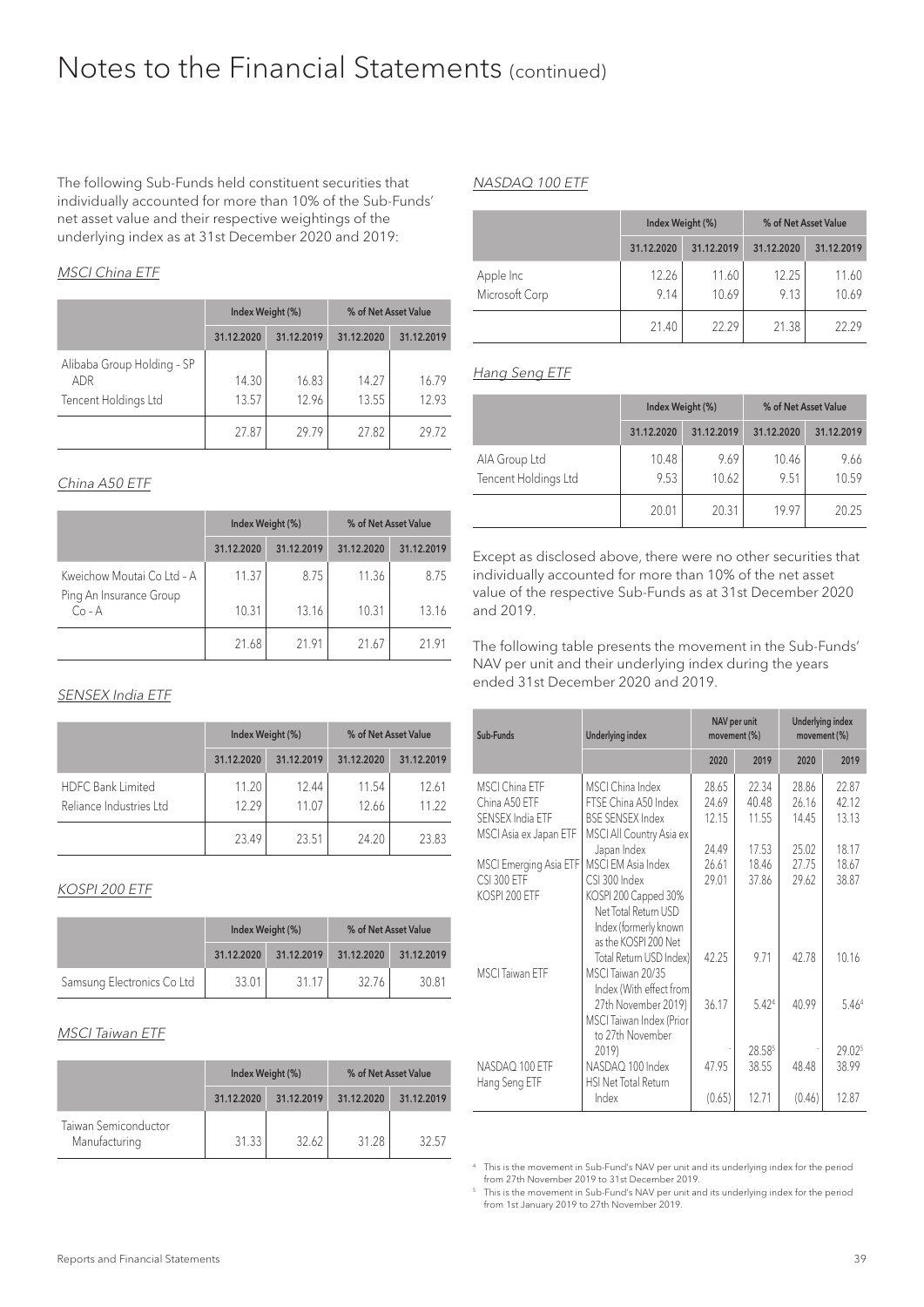#### 12 Financial Risk Management

The objective of the Sub-Funds is to provide investment results that, before fees and expenses, closely correspond to the performance of their respective indices. The Sub-Funds' activities may expose them to a variety of risks including but not limited to market risk (including market price risk, interest rate risk and currency risk), credit and counterparty risk and liquidity risk which are associated with the markets in which the Sub-Funds invest.

The following is a summary of the main risks and risk management policies.

(a) Market Risk

(i) Market Price Risk

Market price risk is the risk that the value of a financial instrument will fluctuate as a result of changes in market prices (other than those arising from interest rate risk or currency risk), whether those changes are caused by factors specific to the individual instrument or factors affecting all instruments in the market.

The following is a summary of the main risks and risk management policies.

The Sub-Funds are designated to track the performance of their respective indices, therefore the exposures to market risk in the Sub-Funds will be substantially the same as the tracked indices. The Manager manages the Sub-Funds' exposures to market risk by ensuring that the key characteristics of the portfolio, such as security weight and industry weight, are closely aligned with the characteristics of the tracked indices.

An outbreak of an infectious respiratory illness caused by a novel coronavirus known as COVID-19 was first detected in China in December 2019 and has now developed into a global pandemic. This coronavirus has resulted in travel restrictions, closed international borders, enhanced health screenings at ports of entry and elsewhere, disruption of and delays in healthcare service preparation and delivery, prolonged quarantines, cancellations, supply chain disruptions, and lower consumer demand, as well as general concern and uncertainty. The impact of COVID-19 has adversely affected the economies of many nations across the entire global economy, individual issuers and capital markets, and could continue to extents that cannot necessarily be foreseen. In addition, the impact of infectious illnesses in emerging market countries may be greater due to generally less established healthcare systems. Public health crises caused by the COVID-19 outbreak may exacerbate other pre-existing political, social and economic risks in certain countries or globally. The duration of the COVID-19 outbreak and its effects cannot be determined with certainty.

As at 31st December, the Sub-Funds' financial assets and financial liabilities at fair value through profit or loss were concentrated in the following industries:

#### MSCI China ETF

|                               | As at 31st December 2020 |                         | As at 31st December 2019  |                         |
|-------------------------------|--------------------------|-------------------------|---------------------------|-------------------------|
|                               | Fair value<br>HK\$       | % of net<br>asset value | Fair value<br><b>HK\$</b> | % of net<br>asset value |
| <b>Financial assets</b>       |                          |                         |                           |                         |
| Listed equities - By Sector   |                          |                         |                           |                         |
| <b>Communication Services</b> | 1,062,301,013            | 20.05                   | 1,258,764,200             | 20.85                   |
| <b>Consumer Discretionary</b> | 1,860,979,746            | 35.08                   | 1,621,314,879             | 26.82                   |
| Consumer Staples              | 237,669,355              | 4.50                    | 226,203,238               | 3.76                    |
| Energy                        | 83,251,036               | 1.57                    | 210,256,058               | 3.47                    |
| Financials                    | 715,260,797              | 13.48                   | 1,237,702,293             | 20.49                   |
| Health Care                   | 342.054.499              | 6.47                    | 235.803.520               | 3.94                    |
| Industrials                   | 233,876,285              | 4.42                    | 343,009,295               | 5.62                    |
| Information Technology        | 351.926.881              | 6.61                    | 249.093.690               | 4.13                    |
| Materials                     | 109,209,483              | 2.10                    | 145,424,340               | 2.42                    |
| Real Estate                   | 191,319,250              | 3.61                    | 346,116,712               | 5.72                    |
| Utilities                     | 96,111,011               | 1.81                    | 155,511,262               | 2.56                    |
| Unlisted equities - By Sector |                          |                         |                           |                         |
| Consumer Staples              | 5                        | 0.00                    | 9,703                     | 0.00                    |
| Information Technology        |                          | 0.00                    |                           | 0.00                    |
| Unlisted rights - By Sector   |                          |                         |                           |                         |
| Information Technology        | $()^{\Delta}$            | 0.00                    | $()^{\Delta}$             | 0.00                    |
| <b>Futures</b>                |                          |                         |                           |                         |
| MSCI China Free Index Futures | 261,460                  | 0.00                    | 275,830                   | 0.01                    |
|                               | 5,284,220,822            | 99.70                   | 6,029,485,021             | 99.79                   |

The summarized VaR Analysis in Note 12(a)(iv) explains how the price risk is measured and summarizes the potential exposure of the Sub-Fund's net assets attributable to unitholders.

As at 31st December 2020, the MSCI China ETF held 601 out of 714 constituents (2019: 560 out of 703 constituents) in the MSCI China Index. The MSCI China ETF is therefore exposed to substantially the same market price risk as the MSCI China Index.

A Amount is less than HK\$1.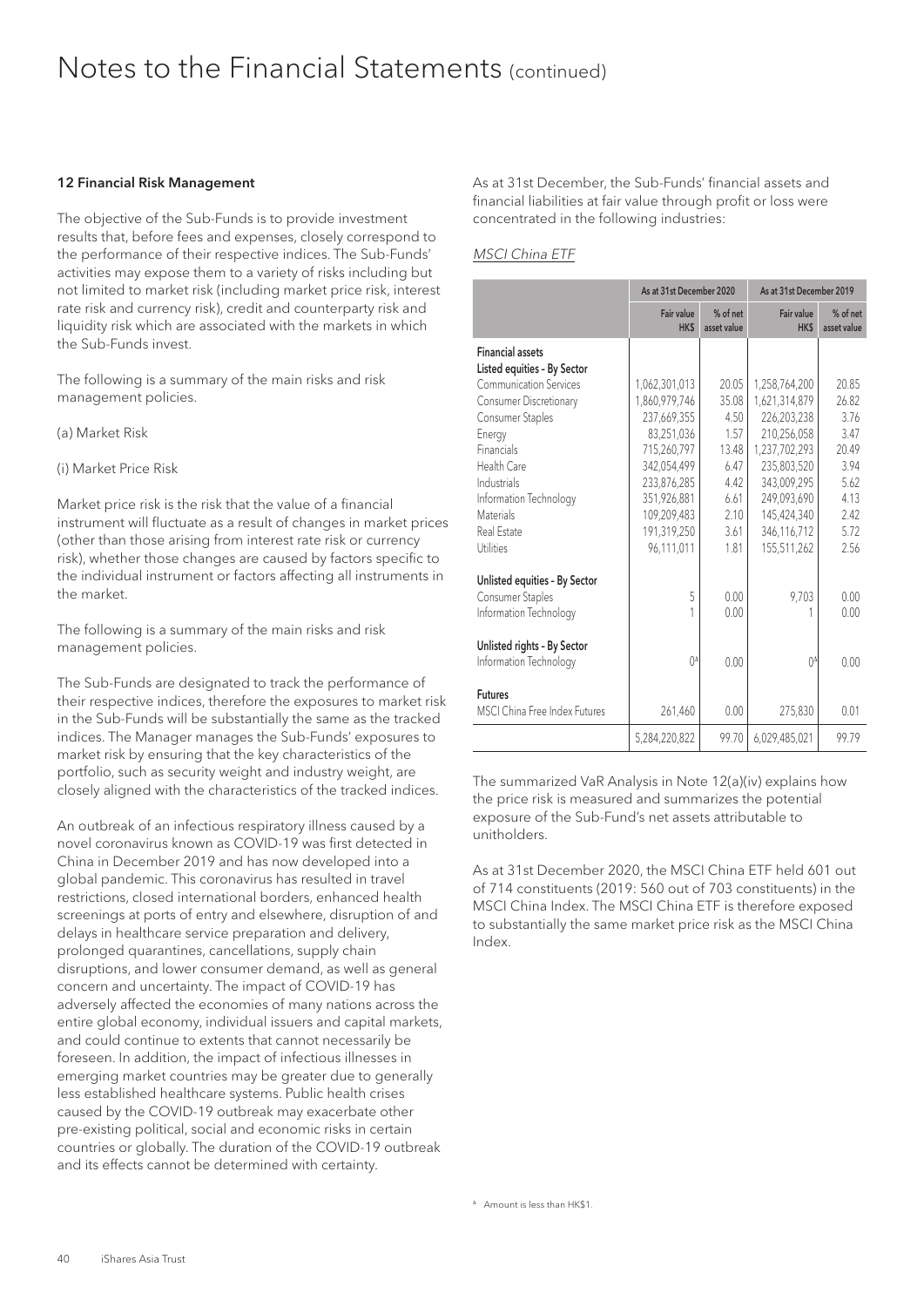#### China A50 ETF

|                                                        | As at 31st December 2020 |                           | As at 31st December 2019 |                         |  |
|--------------------------------------------------------|--------------------------|---------------------------|--------------------------|-------------------------|--|
|                                                        | Fair value<br><b>RMB</b> | $%$ of net<br>asset value | Fair value<br><b>RMB</b> | % of net<br>asset value |  |
| <b>Financial assets</b><br>Listed equities - By Sector |                          |                           |                          |                         |  |
| <b>Communication Services</b>                          |                          |                           | 153,614,392              | 0.75                    |  |
| Consumer Discretionary                                 | 1,705,618,084            | 10.53                     | 1,832,729,195            | 8.93                    |  |
| Consumer Staples                                       | 4,198,946,851            | 25.93                     | 3,620,739,992            | 17.66                   |  |
| Energy                                                 | 205,253,808              | 1.27                      | 374,933,449              | 1.83                    |  |
| <b>Financials</b>                                      | 6,530,430,165            | 40.34                     | 10.390.782.459           | 50.64                   |  |
| Health Care                                            | 1,046,358,191            | 6.45                      | 770,748,405              | 3.76                    |  |
| Industrials                                            | 510.334.899              | 3.14                      | 894.815.619              | 4.36                    |  |
| Information Technology                                 | 986,271,161              | 6.08                      | 669,661,033              | 3.27                    |  |
| <b>Materials</b>                                       | 456,254,741              | 2.82                      | 324,996.825              | 1.58                    |  |
| Real Estate                                            | 386,688,704              | 2.38                      | 1,234,705,648            | 6.01                    |  |
| Utilities                                              | 163,184,513              | 1.01                      | 249,557,703              | 1.22                    |  |
|                                                        | 16,189,341,117           |                           | 99.95 20.517.284.720     | 100.01                  |  |

The summarized VaR Analysis in Note 12(a)(iv) explains how the price risk is measured and summarizes the potential exposure of the Sub-Fund's net assets attributable to unitholders.

As at 31st December 2020 and 2019, the China A50 ETF held all constituents in the FTSE China A50 Index. The China A50 ETF is therefore exposed to substantially the same market price risk as the FTSE China A50 Index.

#### SENSEX India ETF

|                                                          | As at 31st December 2020 |                         | As at 31st December 2019 |                         |  |
|----------------------------------------------------------|--------------------------|-------------------------|--------------------------|-------------------------|--|
|                                                          | Fair value<br>US\$6      | % of net<br>asset value | Fair value<br>US\$6      | % of net<br>asset value |  |
| <b>Financial assets</b><br>Listed equities - By Industry |                          |                         |                          |                         |  |
| Capital Goods                                            | 2,855,668                | 3.07                    | 4.071.690                | 3.70                    |  |
| Finance                                                  | 40,183,292               | 43.19                   | 51,235,246               | 46.60                   |  |
| <b>FMCG</b>                                              | 8,486,818                | 9.12                    | 10.111.970               | 9.19                    |  |
| Healthcare                                               | 2,333,693                | 2.51                    | 1,198,537                | 1.09                    |  |
| Information Technology                                   | 16,968,545               | 18.23                   | 15,666,348               | 14.25                   |  |
| Metal, Metal Products & Mining                           | 3,406,643                | 3.66                    | 4.173.280                | 3.80                    |  |
| Oil & Gas                                                | 12,408,229               | 13.33                   | 13,375,723               | 12.17                   |  |
| Power                                                    | 1,776,347                | 1.91                    | 2,464,873                | 2.24                    |  |
| Telecom                                                  | 2,243,485                | 2.41                    | 2,226,096                | 2.02                    |  |
| <b>Transport Equipment</b>                               | 5,155,384                | 5.55                    | 6,989,860                | 6.36                    |  |
|                                                          | 95,818,104               | 102.98                  | 111,513,623              | 101.42                  |  |

The summarized VaR Analysis in Note 12(a)(iv) explains how the price risk is measured and summarizes the potential exposure of the Sub-Fund's net assets attributable to unitholders.

The SENSEX India ETF invested all, or substantially all, of its assets in Indian equity securities through the Mauritius Subsidiary, in substantially the same weightings as constituted in the BSE SENSEX Index. The SENSEX India ETF is therefore exposed to substantially the same market price risk as the BSE SENSEX Index.

#### MSCI Asia ex Japan ETF

|                                                                                           | As at 31st December 2020   |                         | As at 31st December 2019     |                         |  |
|-------------------------------------------------------------------------------------------|----------------------------|-------------------------|------------------------------|-------------------------|--|
|                                                                                           | Fair value<br>US\$         | % of net<br>asset value | Fair value<br>US\$           | % of net<br>asset value |  |
| <b>Financial assets</b>                                                                   |                            |                         |                              |                         |  |
| Listed equities - By Sector<br><b>Communication Services</b>                              |                            | 11.53                   |                              |                         |  |
| Consumer Discretionary                                                                    | 246,022,720<br>405,995,417 | 19.03                   | 44,117,012<br>57,234,573     | 11.54<br>15.01          |  |
| Consumer Staples                                                                          | 105,391,515                | 4.93                    | 19,602,767                   | 5.17                    |  |
| Energy                                                                                    | 58,582,825                 | 2.75                    | 15,034,629                   | 3.93                    |  |
| Financials                                                                                | 380,254,464                | 17.80                   | 87,828,187                   | 23.02                   |  |
| Health Care                                                                               | 106,880,801                | 5.02                    | 11,587,444                   | 3.00                    |  |
| Industrials                                                                               | 111,609,919                | 5.22                    | 25,559,415                   | 6.65                    |  |
| Information Technology                                                                    | 491,415,345                | 23.08                   | 70,501,530                   | 18.43                   |  |
| Materials                                                                                 | 91,443,545                 | 4.35                    | 16,259,938                   | 4.25                    |  |
| Real Estate                                                                               | 81,996,162                 | 3.82                    | 22,160,692                   | 5.84                    |  |
| <b>Utilities</b>                                                                          | 46,736,922                 | 2.20                    | 11,576,082                   | 3.03                    |  |
| Listed rights - By Sector<br>Materials                                                    | 40,168                     | 0.00                    |                              |                         |  |
| Unlisted equities - By Sector<br>Consumer Discretionary<br>Consumer Staples<br>Financials | $()^{\#}$                  | 0.00                    | 446<br>899<br>$0^{\text{H}}$ | 0.00<br>0.00<br>0.00    |  |
| Unlisted rights - By Sector                                                               |                            |                         |                              |                         |  |
| Health care                                                                               |                            |                         | 2,731                        | 0.00                    |  |
| Industrials                                                                               | $0^{\text{H}}$             | 0.00                    |                              |                         |  |
| Information Technology                                                                    |                            |                         | $()^{\#}$                    | 0.00                    |  |
| Unlisted warrants - By Sector<br>Industrials                                              |                            |                         | $0^{\#}$                     | 0.00                    |  |
| <b>Futures</b><br>MSCI All Country Asia Pacific ex<br>Japan NTR Index Futures             | 227,040                    | 0.01                    |                              |                         |  |
|                                                                                           | 2,126,596,843              | 99.74                   | 381,466,345                  | 99.87                   |  |

<sup>6</sup> Represents the figures of the Mauritius Subsidiary.

# Amount is less than US\$1.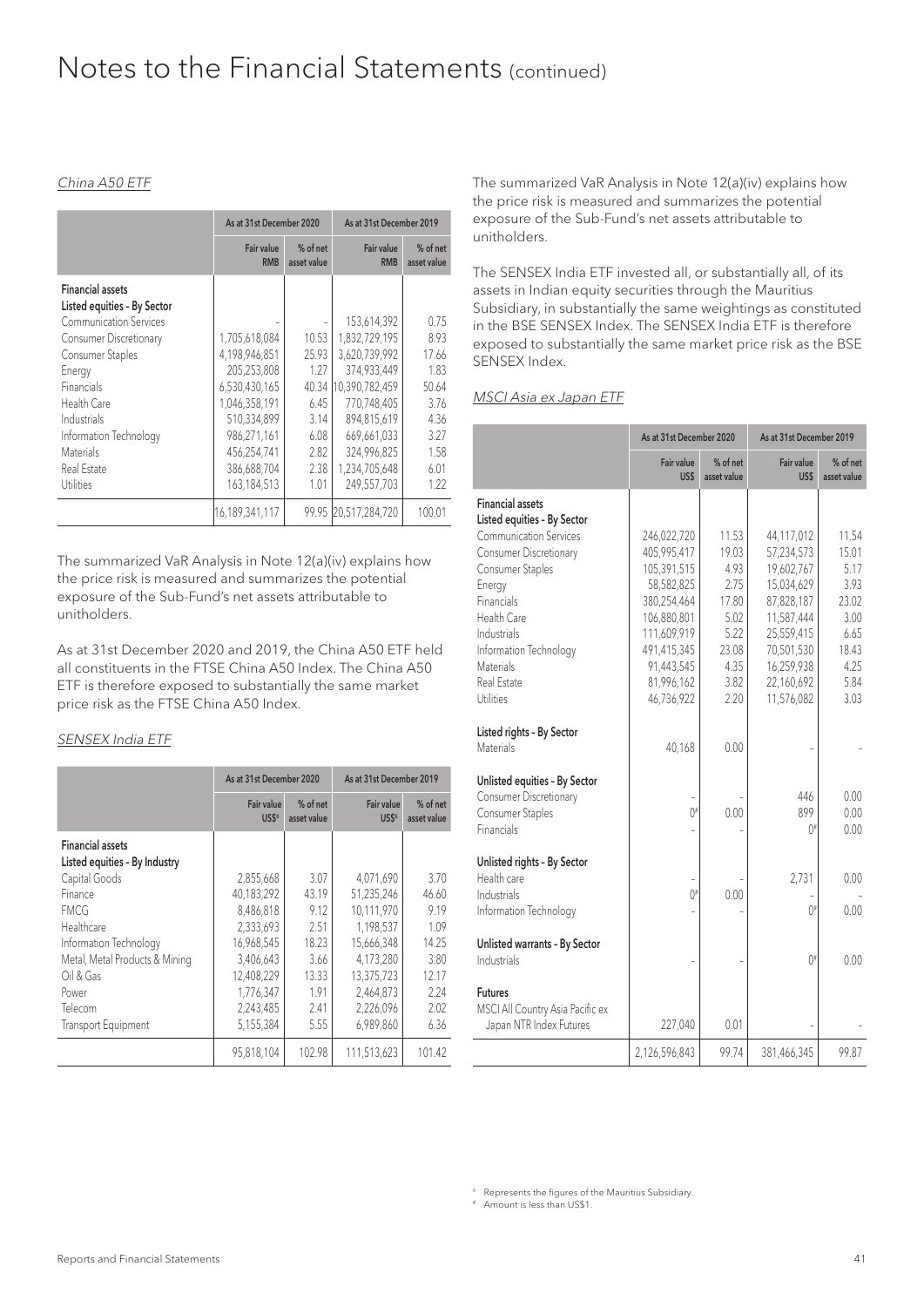|                                                                                                                                        | As at 31st December 2020                                                                                                                               |                                                                                          | As at 31st December 2019                                                                                                                       |                                                                                          |  |
|----------------------------------------------------------------------------------------------------------------------------------------|--------------------------------------------------------------------------------------------------------------------------------------------------------|------------------------------------------------------------------------------------------|------------------------------------------------------------------------------------------------------------------------------------------------|------------------------------------------------------------------------------------------|--|
|                                                                                                                                        | Fair value<br>US\$                                                                                                                                     | % of net<br>asset value                                                                  | Fair value<br>US\$                                                                                                                             | % of net<br>asset value                                                                  |  |
| <b>Financial assets</b><br>Listed equities - By Geographical<br>Area                                                                   |                                                                                                                                                        |                                                                                          |                                                                                                                                                |                                                                                          |  |
| Cayman Island<br>China<br>Hong Kong<br>India<br>Indonesia<br>Malaysia<br>Pakistan<br>Philippines<br>Singapore<br>South Korea<br>Taiwan | 763,688<br>1,011,628,037<br>87,501,430<br>222,263,448<br>32,389,817<br>36,372,810<br>522,816<br>17,633,846<br>48,580,832<br>322,761,491<br>302,405,917 | 0.04<br>47.45<br>4.10<br>10.42<br>1.52<br>1.71<br>0.02<br>0.83<br>2.28<br>15.14<br>14.18 | 428,655<br>170,383,990<br>20,956,683<br>38,700,378<br>8,786,279<br>8,100,081<br>146,271<br>4,273,057<br>13,098,486<br>52,597,844<br>52,497,053 | 0.11<br>44.61<br>5.49<br>10.13<br>2.30<br>2.12<br>0.04<br>1.12<br>3.43<br>13.77<br>13.74 |  |
| Thailand<br>Listed rights - By Geographical<br>South Korea                                                                             | 43,505,503<br>40,168                                                                                                                                   | 2.04<br>0.00                                                                             | 11,493,492                                                                                                                                     | 3.01                                                                                     |  |
| Unlisted equities - By<br>Geographical Area<br>China<br>Malaysia<br>Philippines                                                        | $0^{\#}$                                                                                                                                               | 0.00                                                                                     | 899<br>$0^{\text{#}}$<br>446                                                                                                                   | 0.00<br>0.00<br>0.00                                                                     |  |
| Unlisted rights - By Geographical<br>Area<br>China<br>India                                                                            | 0#                                                                                                                                                     | 0.00                                                                                     | $()$ <sup>#</sup><br>2,731                                                                                                                     | 0.00<br>0.00                                                                             |  |
| Unlisted warrants - By<br>Geographical Area<br>Thailand                                                                                |                                                                                                                                                        |                                                                                          | $0^{\sharp}$                                                                                                                                   | 0.00                                                                                     |  |
| <b>Futures</b><br>MSCI All Country Asia Pacific ex<br>Japan NTR Index Futures                                                          | 227,040                                                                                                                                                | 0.01                                                                                     |                                                                                                                                                |                                                                                          |  |
|                                                                                                                                        | 2,126,596,843                                                                                                                                          | 99.74                                                                                    | 381,466,345                                                                                                                                    | 99.87                                                                                    |  |

The summarized VaR Analysis in Note 12(a)(iv) explains how the price risk is measured and summarizes the potential exposure of the Sub-Fund's net assets attributable to unitholders.

As at 31st December 2020, the MSCI Asia ex Japan ETF held 942 out of 1,186 constituents (2019: 881 out of 1,187 constituents) in the MSCI All Country Asia ex Japan Index. The MSCI Asia ex Japan ETF is therefore exposed to substantially the same market price risk as the MSCI All Country Asia ex Japan Index.

#### MSCI Emerging Asia ETF

|                                                                                                                                                                                                                                                                | As at 31st December 2020                                                                                                                           |                                                                                          | As at 31st December 2019                                                                                                                         |                                                                                          |
|----------------------------------------------------------------------------------------------------------------------------------------------------------------------------------------------------------------------------------------------------------------|----------------------------------------------------------------------------------------------------------------------------------------------------|------------------------------------------------------------------------------------------|--------------------------------------------------------------------------------------------------------------------------------------------------|------------------------------------------------------------------------------------------|
|                                                                                                                                                                                                                                                                | Fair value<br>HK\$                                                                                                                                 | % of net<br>asset value                                                                  | Fair value<br>HK\$                                                                                                                               | % of net<br>asset value                                                                  |
| <b>Financial assets</b><br>Listed equities - By Sector<br><b>Communication Services</b><br>Consumer Discretionary<br>Consumer Staples<br>Energy<br>Financials<br>Health Care<br>Industrials<br>Information Technology<br>Materials<br>Real Estate<br>Utilities | 31,879,749<br>51,029,366<br>10,353,401<br>3,944,677<br>29,926,478<br>12,662,065<br>10,834,925<br>61,056,100<br>9,868,677<br>5,472,860<br>3,691,163 | 12.20<br>19.46<br>3.96<br>1.50<br>11.45<br>4.84<br>4.17<br>23.35<br>3.76<br>2.13<br>1.42 | 25,351,688<br>31,929,192<br>8,633,691<br>5,891,513<br>35,161,593<br>6,155,179<br>10,769,300<br>40,584,152<br>8.583.404<br>6,824,408<br>4,089,789 | 12.16<br>15.29<br>4.13<br>2.82<br>16.80<br>2.92<br>5.19<br>19.42<br>4.11<br>3.26<br>1.96 |
| Listed rights - By Sector<br>Materials                                                                                                                                                                                                                         | 6,086                                                                                                                                              | 0.00                                                                                     |                                                                                                                                                  |                                                                                          |
| Exchange traded funds<br>MSCI India UCITS ETF <sup>7</sup><br>SENSEX India ETF <sup>7</sup>                                                                                                                                                                    | 30,245,451                                                                                                                                         | 11.57                                                                                    | 24,294,621                                                                                                                                       | 11.63                                                                                    |
| Unlisted equities - By Sector<br>Consumer Staples                                                                                                                                                                                                              | $()^{\Delta}$                                                                                                                                      | 0.00                                                                                     | 152                                                                                                                                              | 0.00                                                                                     |
| Unlisted Warrants - By Sector<br>Industrials                                                                                                                                                                                                                   |                                                                                                                                                    |                                                                                          | 04                                                                                                                                               | 0.00                                                                                     |
|                                                                                                                                                                                                                                                                | 260,970,998                                                                                                                                        | 99.81                                                                                    | 208,268,682                                                                                                                                      | 99.69                                                                                    |
| Listed equities - By Geographical<br>Area<br>Cayman Islands<br>China<br>Indonesia<br>Malaysia<br>Philippines<br>Singapore<br>South Korea<br>Taiwan<br>Thailand                                                                                                 | 94,377<br>127,897,159<br>4,303,075<br>5,063,244<br>2,383,288<br>80,400<br>43,981,825<br>41,033,593<br>5,882,500                                    | 0.04<br>48.92<br>1.64<br>1.94<br>0.91<br>0.03<br>16.82<br>15.69<br>2.25                  | 96,956,273<br>5,517,043<br>5,112,210<br>2,691,223<br>95,100<br>33,237,245<br>33,061,741<br>7,303,074                                             | 46.41<br>2.64<br>2.45<br>1.29<br>0.05<br>15.90<br>15.82<br>3.50                          |
| Listed rights - By Geographical<br>Area<br>South Korea<br>Exchange traded funds<br>India <sup>7</sup>                                                                                                                                                          | 6,086                                                                                                                                              | 0.00                                                                                     | 24,294,621                                                                                                                                       | 11.63                                                                                    |
| Ireland <sup>7</sup><br>Unlisted equities - By<br>Geographical Area<br>China                                                                                                                                                                                   | 30,245,451<br>$()^{\Delta}$                                                                                                                        | 11.57<br>0.00                                                                            | 152                                                                                                                                              | 0.00                                                                                     |
| Unlisted warrants - By<br>Geographical Area<br>Thailand                                                                                                                                                                                                        |                                                                                                                                                    |                                                                                          | 04                                                                                                                                               | 0.00                                                                                     |
|                                                                                                                                                                                                                                                                | 260,970,998                                                                                                                                        | 99.81                                                                                    | 208,268,682                                                                                                                                      | 99.69                                                                                    |

# Amount is less than US\$1.

<sup>7</sup> As at 31st December 2020, the MSCI Emerging Asia ETF directly held 688 constituents and indirectly held 96 constituents through MSCI India UCITS ETF out of 1,129 constituents comprising the MSCI EM Asia Index. As at 31st December 2019, the MSCI Emerging Asia ETF directly held 584 constituents and indirectly held 30 constituents through SENSEX India ETF out of 1,119 constituents comprising the MSCI EM Asia Index.

 $^{\circ}$  Amount is less than HK\$1.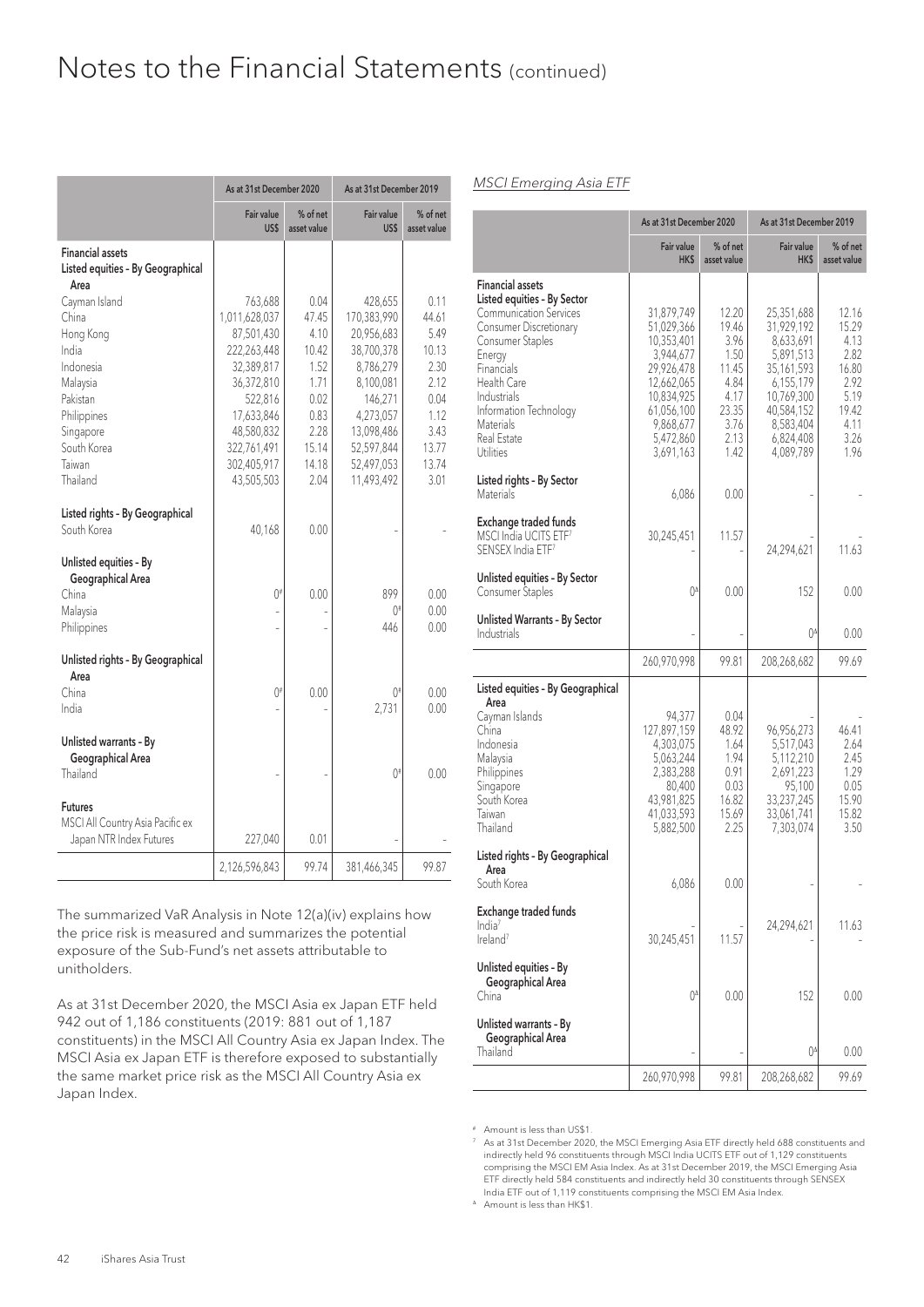The summarized VaR Analysis in Note 12(a)(iv) explains how the price risk is measured and summarizes the potential exposure of the Sub-Fund's net assets attributable to unitholders.

As at 31st December 2020, the MSCI Emerging Asia ETF held 7847 out of 1,129 constituents (2019: 6147 out of 1,119 constituents) comprising the MSCI EM Asia Index. The MSCI Emerging Asia ETF is exposed to substantially the same market price risk as the MSCI EM Asia Index.

#### CSI 300 ETF

|                                                        | As at 31st December 2020 |                         | As at 31st December 2019 |                         |
|--------------------------------------------------------|--------------------------|-------------------------|--------------------------|-------------------------|
|                                                        | Fair value<br><b>RMB</b> | % of net<br>asset value | Fair value<br><b>RMB</b> | % of net<br>asset value |
| <b>Financial assets</b><br>Listed equities - By Sector |                          |                         |                          |                         |
| <b>Communication Services</b>                          | 4,384,403                | 1.80                    | 3,713,686                | 1.82                    |
| Consumer Discretionary                                 | 24,392,346               | 9.95                    | 19,288,751               | 9.37                    |
| Consumer Staples                                       | 39.915.219               | 16.30                   | 24.879.182               | 12.10                   |
| Energy                                                 | 2,774,773                | 1.13                    | 4,240,798                | 2.06                    |
| Financials                                             | 64,826,069               | 26.43                   | 69.200.715               | 33.63                   |
| Health Care                                            | 23,318,512               | 9.47                    | 14,649,146               | 7.14                    |
| Industrials                                            | 25,621,116               | 10.47                   | 23.507.972               | 11.43                   |
| Information Technology                                 | 33,381,529               | 13.62                   | 19.062.799               | 9.29                    |
| <b>Materials</b>                                       | 15,375,578               | 6.26                    | 12.778.845               | 6.19                    |
| Real Estate                                            | 7,040,136                | 2.87                    | 9,358,712                | 4.54                    |
| <b>Utilities</b>                                       | 4,112,023                | 1.67                    | 4.958.099                | 2.41                    |
|                                                        | 245,141,704              | 99.97                   | 205,638,705              | 99.98                   |

The summarized VaR Analysis in Note 12(a)(iv) explains how the price risk is measured and summarizes the potential exposure of the Sub-Fund's net assets attributable to unitholders.

As at 31st December 2020 and 2019, the CSI 300 ETF held all constituents in the CSI 300 Index. The CSI 300 ETF is exposed to substantially the same market price risk as the CSI 300 Index.

#### KOSPI 200 ETF

|                                                                                                                                                       | As at 31st December 2020                                                   |                                                       | As at 31st December 2019                                                   |                                                       |
|-------------------------------------------------------------------------------------------------------------------------------------------------------|----------------------------------------------------------------------------|-------------------------------------------------------|----------------------------------------------------------------------------|-------------------------------------------------------|
|                                                                                                                                                       | Fair value<br>US\$                                                         | $%$ of net<br>asset value                             | Fair value<br>US\$                                                         | $%$ of net<br>asset value                             |
| <b>Financial assets</b><br>Listed equities - By Sector<br><b>Communication Services</b>                                                               | 623,770<br>606,551                                                         | 972<br>9.45                                           | 454,902<br>535,839                                                         | 8.55<br>10.04                                         |
| <b>Consumer Discretionary</b><br>Consumer Staples<br>Energy<br><b>Financials</b><br>Health Care<br>Industrials<br>Information Technology<br>Materials | 285,145<br>83,135<br>431,113<br>426,676<br>527,610<br>2,791,299<br>521,047 | 4.48<br>1.29<br>6.73<br>6.63<br>8.26<br>43.56<br>8.16 | 298,270<br>96,176<br>546,558<br>234,266<br>519,472<br>2,179,302<br>336,232 | 562<br>1.82<br>10.27<br>4.39<br>9.72<br>40.93<br>6.34 |
| Utilities<br>Listed rights - By Sector<br>Materials<br>Unlisted rights - By Sector<br>Industrials                                                     | 54,059<br>869<br>398                                                       | 0.84<br>0.01<br>0.01                                  | 62,662                                                                     | 117                                                   |
|                                                                                                                                                       | 6,351,672                                                                  | 99.14                                                 | 5,263,679                                                                  | 98.85                                                 |

The summarized VaR Analysis in Note 12(a)(iv) explains how the price risk is measured and summarizes the potential exposure of the Sub-Fund's net assets attributable to unitholders.

As at 31st December 2020, the KOSPI 200 ETF held 199 out of 200 constituents (2019: 199 out of 200 constituents) in the KOSPI 200 Capped 30% Net Total Return USD Index (formerly known as the KOSPI 200 Net Total Return USD Index). The KOSPI 200 ETF is therefore exposed to substantially the same market price risk as the KOSPI 200 Capped 30% Net Total Return USD Index (formerly known as the KOSPI 200 Net Total Return USD Index).

<sup>7</sup> As at 31st December 2020, the MSCI Emerging Asia ETF directly held 688 constituents and indirectly held 96 constituents through MSCI India UCITS ETF out of 1,129 constituents comprising the MSCI EM Asia Index. As at 31st December 2019, the MSCI Emerging Asia ETF directly held 584 constituents and indirectly held 30 constituents through SENSEX India ETF out of 1,119 constituents comprising the MSCI EM Asia Index.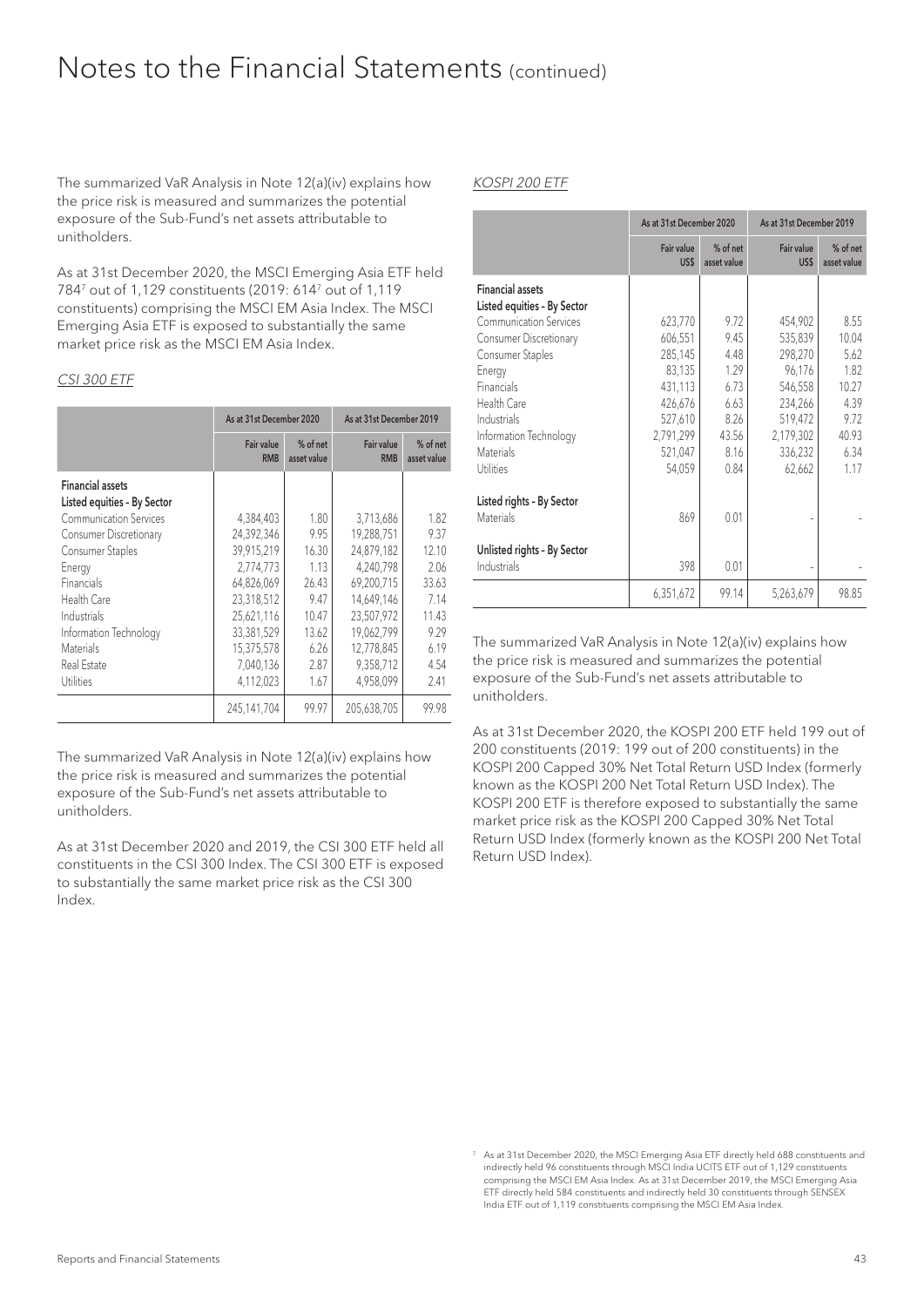#### MSCI Taiwan ETF

|                                                        | As at 31st December 2020 |                         | As at 31st December 2019 |                         |
|--------------------------------------------------------|--------------------------|-------------------------|--------------------------|-------------------------|
|                                                        | Fair value<br>US\$       | % of net<br>asset value | Fair value<br>US\$       | % of net<br>asset value |
| <b>Financial assets</b><br>Listed equities - By Sector |                          |                         |                          |                         |
| <b>Communication Services</b>                          | 2,418,535                | 3.04                    | 2,274,125                | 3.53                    |
| Consumer Discretionary                                 | 2,303,120                | 2.88                    | 2,258,437                | 3.49                    |
| Consumer Staples                                       | 1,812,765                | 2.28                    | 1,777,866                | 2.76                    |
| Energy                                                 | 411,443                  | 0.52                    | 382,295                  | 0.59                    |
| Financials                                             | 12,156,811               | 15.26                   | 11,406,901               | 17.65                   |
| Health Care                                            | 162,965                  | 0.21                    |                          |                         |
| Industrials                                            | 1,633,034                | 2.06                    | 1,198,035                | 1.85                    |
| Information Technology                                 | 52,496,577               | 65.92                   | 39,443,481               | 61.10                   |
| <b>Materials</b>                                       | 5,872,707                | 7.37                    | 5,495,335                | 8.52                    |
| Real Estate                                            | 249,763                  | 0.31                    | 198,489                  | 0.30                    |
| <b>Futures</b>                                         |                          |                         |                          |                         |
| <b>MSCI</b> Taiwan Index Futures                       | 3,920                    | 0.00                    |                          |                         |
|                                                        | 79,521,640               | 99.85                   | 64,434,964               | 99.79                   |

The summarized VaR Analysis in Note 12(a)(iv) explains how the price risk is measured and summarizes the potential exposure of the Sub-Fund's net assets attributable to unitholders.

As at 31st December 2020 and 2019, the MSCI Taiwan ETF held all constituents in the MSCI Taiwan 20/35 Index (prior to 27th November 2019: MSCI Taiwan Index). The MSCI Taiwan ETF is therefore exposed to substantially the same market price risk as the MSCI Taiwan 20/35 Index (prior to 27th November 2019: MSCI Taiwan Index).

#### NASDAQ 100 ETF

|                                                                                                                                                                                                             | As at 31st December 2020                                                  |                                                 | As at 31st December 2019                                                       |                                                         |
|-------------------------------------------------------------------------------------------------------------------------------------------------------------------------------------------------------------|---------------------------------------------------------------------------|-------------------------------------------------|--------------------------------------------------------------------------------|---------------------------------------------------------|
|                                                                                                                                                                                                             | Fair value<br>US\$                                                        | % of net<br>asset value                         | Fair value<br>US\$                                                             | % of net<br>asset value                                 |
| <b>Financial assets</b><br>Listed equities - By Sector<br><b>Communication Services</b><br>Consumer Discretionary<br>Consumer Staples<br>Financials<br>Health Care<br>Industrials<br>Information Technology | 6,624,363<br>6,931,053<br>1,863,560<br>2,315,182<br>679,480<br>17,245,915 | 18.39<br>19.24<br>5.17<br>6.43<br>1.89<br>47.90 | 2,717,249<br>1,913,273<br>775,291<br>38,167<br>941,023<br>346,841<br>6,160,575 | 20.90<br>14.70<br>5.96<br>0.29<br>7.23<br>2.67<br>47.34 |
| Utilities                                                                                                                                                                                                   | 350,186                                                                   | 0.97                                            | 115,568                                                                        | 0.89                                                    |
|                                                                                                                                                                                                             | 36,009,739                                                                | 99.99                                           | 13,007,987                                                                     | 99.98                                                   |
| Listed equities - By Geographical<br>Area                                                                                                                                                                   |                                                                           |                                                 |                                                                                |                                                         |
| Argentina<br>Canada<br>China<br><b>Israel</b><br>Netherlands<br>United Kingdom<br><b>United States</b>                                                                                                      | 247,933<br>129,467<br>711,466<br>55,556<br>242,680<br>34,622,637          | 0.69<br>0.36<br>1.98<br>0.16<br>0.67<br>96.13   | 41,752<br>41,701<br>159,478<br>24.078<br>85,872<br>19,141<br>12,635,965        | 0.32<br>0.32<br>1.23<br>0.19<br>0.66<br>0.15<br>97.11   |
|                                                                                                                                                                                                             | 36,009,739                                                                | 99.99                                           | 13,007,987                                                                     | 99.98                                                   |

The summarized VaR Analysis in Note 12(a)(iv) explains how the price risk is measured and summarizes the potential exposure of the Sub-Fund's net assets attributable to unitholders.

As at 31st December 2020 and 2019, the NASDAQ 100 ETF held all constituents in the NASDAQ 100 Index. The NASDAQ 100 ETF is therefore exposed to substantially the same market price risk as the NASDAQ 100 Index.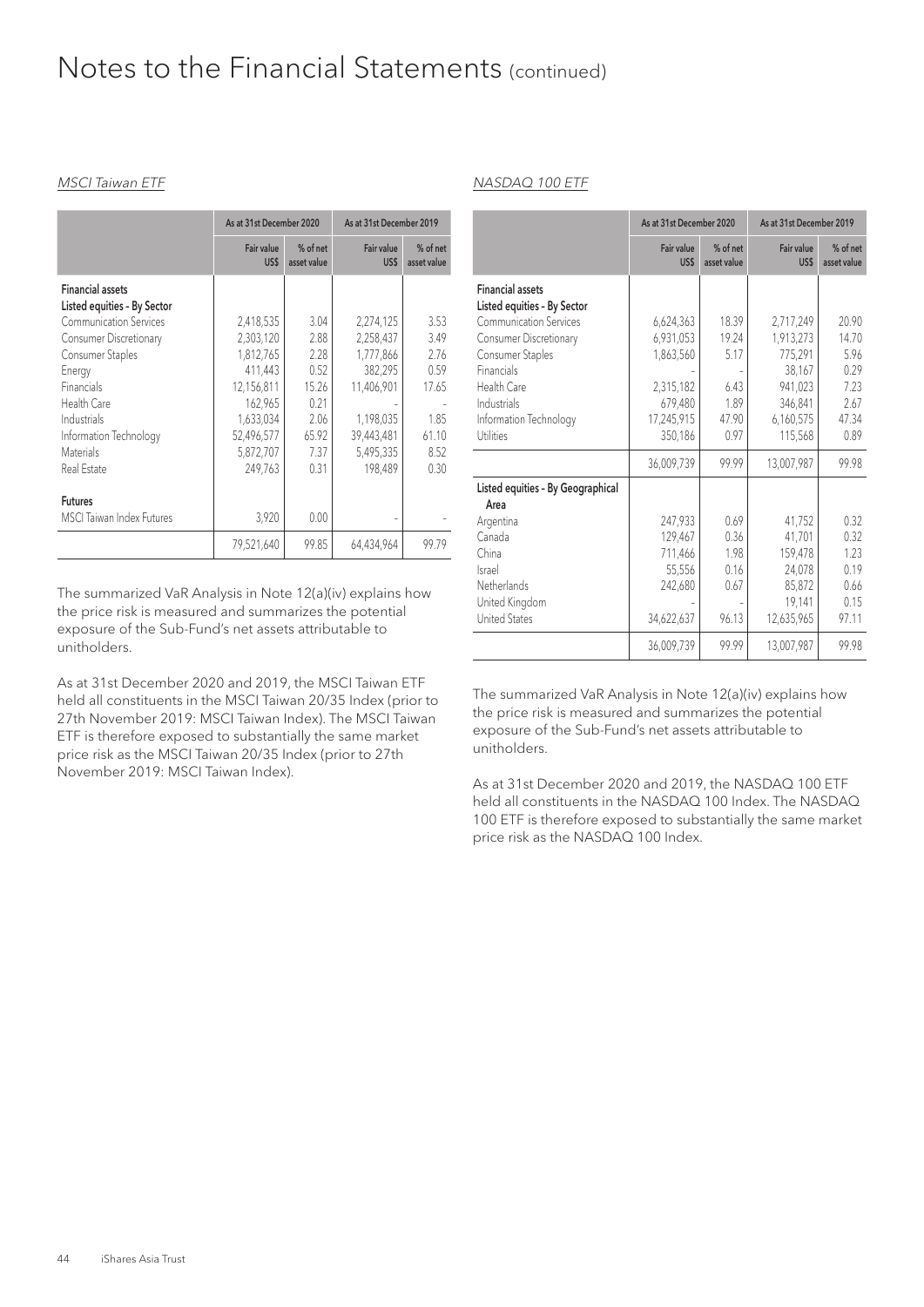#### Hang Seng ETF

|                                                                                                                                                                              | As at 31st December 2020                                          |                                                 | As at 31st December 2019                                           |                                                |
|------------------------------------------------------------------------------------------------------------------------------------------------------------------------------|-------------------------------------------------------------------|-------------------------------------------------|--------------------------------------------------------------------|------------------------------------------------|
|                                                                                                                                                                              | Fair value<br>HK\$                                                | % of net<br>asset value                         | Fair value<br>HK\$                                                 | % of net<br>asset value                        |
| <b>Financial assets</b><br>Listed equities - By Sector<br><b>Communication Services</b><br>Consumer Discretionary<br>Consumer Staples<br>Energy<br>Financials<br>Health Care | 31,067,158<br>38,635,106<br>6,313,896<br>6,089,492<br>107,398,167 | 12.23<br>15.22<br>2.48<br>2.40<br>42.28<br>4.48 | 45,819,271<br>13,386,231<br>7,567,162<br>15.413.887<br>143,643,191 | 15.37<br>4.49<br>2.54<br>5.18<br>48.21<br>1.73 |
| Industrials<br>Information Technology<br>Real Estate<br>Utilities                                                                                                            | 11,366,346<br>9,862,230<br>15,568,119<br>19,018,810<br>8,328,781  | 3.88<br>6.13<br>7.49<br>3.29                    | 5,175,265<br>14,025,545<br>4,478,985<br>33,782,701<br>13,802,012   | 4.71<br>1.50<br>11.33<br>4.63                  |
| <b>Futures</b><br>Mini Hang Seng Futures                                                                                                                                     | 10,040<br>253,658,145                                             | 0.00<br>99.88                                   | 9,900<br>297,104,150                                               | 0.00<br>99.69                                  |

The summarized VaR Analysis in Note 12(a)(iv) explains how the price risk is measured and summarizes the potential exposure of the Sub-Fund's net assets attributable to unitholders.

As at 31st December 2020 and 2019, the Hang Seng ETF held all constituents in the HSI Net Total Return Index. The Hang Seng ETF is therefore exposed to substantially the same market price risk as the HSI Net Total Return Index.

#### (ii) Interest Rate Risk

Interest rate risk arises from the effects of fluctuations in the prevailing levels of market interest rates on the fair value of financial assets and liabilities and future cash flow.

As at 31st December 2020 and 2019, interest rate risk for all Sub-Funds arises only from bank balances which are reset from time to time. As these interest bearing assets are shortterm in nature, the Manager considers that changes in their fair value and future cash flows in the event of a change in market interest rates will not be material. Therefore, no sensitivity analysis has been disclosed for these bank balances. (iii) Currency risk

The table below summarizes the currency exposure of the Sub-Funds.

| Currency             | Code       |
|----------------------|------------|
| <b>British Pound</b> | <b>GBP</b> |
| Euro                 | <b>EUR</b> |
| Hong Kong dollar     | HK\$       |
| Indian Rupee         | <b>INR</b> |
| Indonesian Rupiah    | <b>IDR</b> |
| Korean Won           | <b>KRW</b> |
| Malaysian Ringgit    | <b>MYR</b> |
| New Taiwan dollar    | <b>TWD</b> |
| Pakistan Rupee       | <b>PKR</b> |
| Philippine Peso      | <b>PHP</b> |
| Renminbi             | <b>RMB</b> |
| Singapore dollar     | SGD        |
| Thai Baht            | <b>THB</b> |
| US dollar            | US\$       |

#### MSCI China ETF

The Sub-Fund is exposed to currency risk related to the HK\$ against RMB.

The table below summarizes the Sub-Fund's net exposure in monetary and non-monetary assets:

|                 | As at 31st December 2020<br>HK\$ equivalent |              |
|-----------------|---------------------------------------------|--------------|
| <b>Currency</b> | <b>Monetary</b>                             | Non-monetary |
| <b>RMB</b>      | 2,661,365                                   | 649,959,499  |

|                 | As at 31st December 2019<br><b>HK\$</b> equivalent |              |
|-----------------|----------------------------------------------------|--------------|
| <b>Currency</b> | <b>Monetary</b>                                    | Non-monetary |
| <b>RMB</b>      | 2,985,964                                          | 701,479,656  |

The summarized VaR Analysis in Note 12(a)(iv) explains how the currency risk is measured and summarizes the potential exposure of the Sub-Fund's net assets attributable to unitholders.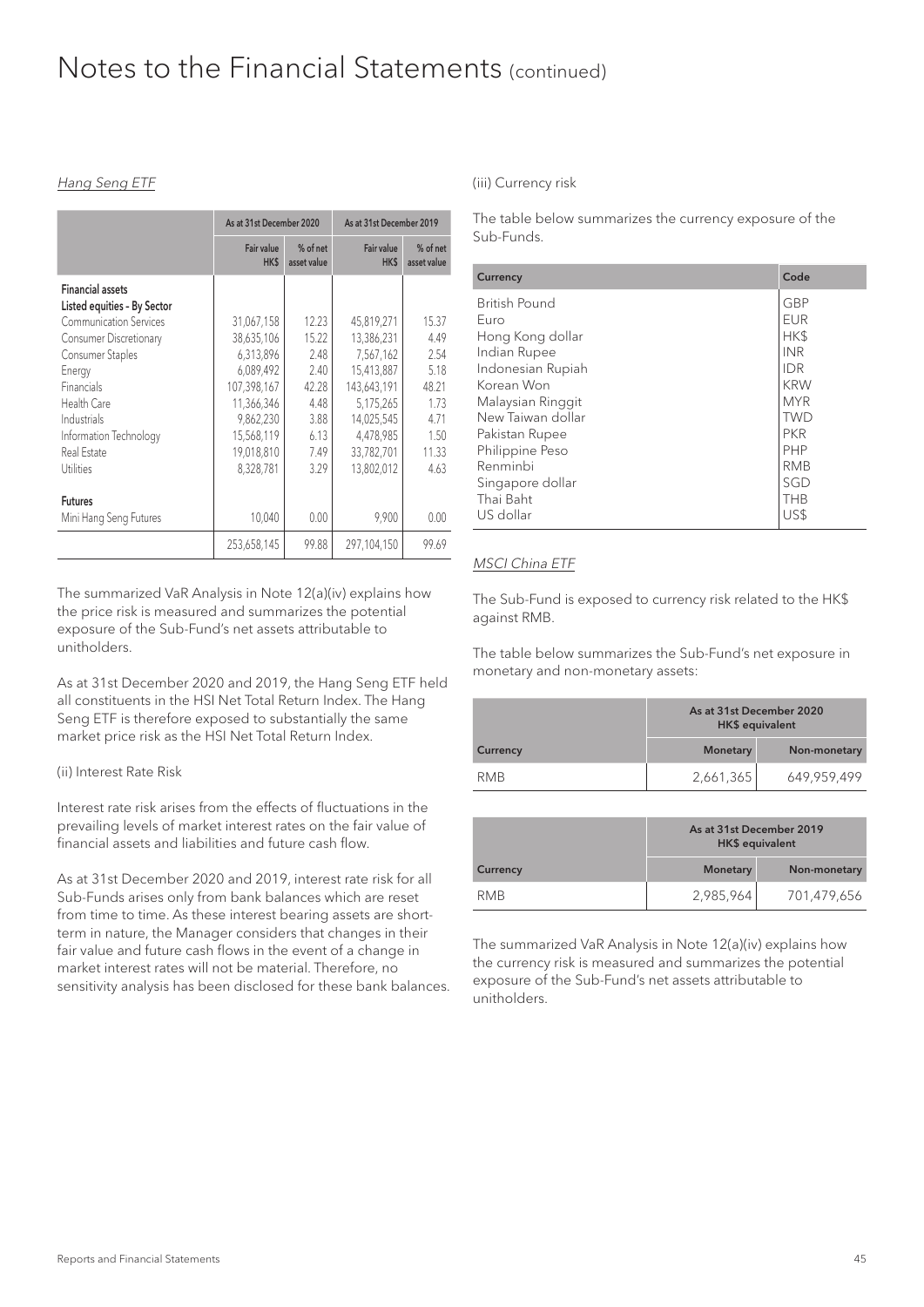#### China A50 ETF

The Sub-Fund is exposed to currency risk related to the RMB against the HK\$ and US\$.

The table below summarizes the Sub-Fund's net exposure in monetary and non-monetary assets:

|              | As at 31st December 2020<br><b>RMB</b> equivalent |              |
|--------------|---------------------------------------------------|--------------|
| Currency     | <b>Monetary</b>                                   | Non-monetary |
| HK\$<br>US\$ | 6,042,947<br>66,922                               |              |

|          | As at 31st December 2019<br><b>RMB</b> equivalent |              |
|----------|---------------------------------------------------|--------------|
| Currency | <b>Monetary</b>                                   | Non-monetary |
| HK\$     | 1,165                                             |              |
| US\$     | 71,445                                            |              |

The summarized VaR Analysis in Note 12(a)(iv) explains how the currency risk is measured and summarizes the potential exposure of the Sub-Fund's net assets attributable to unitholders.

#### SENSEX India ETF<sup>8</sup>

The Sub-Fund is exposed to currency risk related to the US\$ against the INR.

The table below summarizes the Sub-Fund's net exposure in monetary and non-monetary assets:

|                 | As at 31st December 2020<br>US\$ equivalent |              |
|-----------------|---------------------------------------------|--------------|
| <b>Currency</b> | <b>Monetary</b>                             | Non-monetary |
| <b>INR</b>      | 17.895                                      | 95,818,104   |

|            | As at 31st December 2019<br>US\$ equivalent |              |
|------------|---------------------------------------------|--------------|
| Currency   | <b>Monetary</b>                             | Non-monetary |
| <b>INR</b> |                                             | 111,513,623  |

The summarized VaR Analysis in Note 12(a)(iv) explains how the currency risk is measured and summarizes the potential exposure of the Sub-Fund's net assets attributable to unitholders.

#### MSCI Asia ex Japan ETF

The Sub-Fund is exposed to currency risk related to the US\$ against the IDR, INR, KRW, MYR, PHP, PKR, RMB, SGD, THB and TWD.

The table below summarizes the Sub-Fund's net exposure in monetary and non-monetary assets:

|                                                                                                | As at 31st December 2020<br>US\$ equivalent                  |                                                                                                |
|------------------------------------------------------------------------------------------------|--------------------------------------------------------------|------------------------------------------------------------------------------------------------|
| Currency                                                                                       | Monetary                                                     | Non-monetary                                                                                   |
| <b>IDR</b><br><b>INR</b><br><b>KRW</b><br><b>MYR</b><br><b>PHP</b><br><b>PKR</b><br><b>RMB</b> | 158,683<br>2.509.199<br>105,317<br>5.697<br>4.051<br>321.830 | 32,389,818<br>222.263.448<br>322,801,659<br>36,372,810<br>17,633,844<br>522.817<br>115,823,116 |
| SGD<br><b>THB</b><br><b>TWD</b>                                                                | 93,157<br>7,480<br>528,372                                   | 49.965.310<br>43,505,503<br>306,255,964                                                        |

|                                                                                                | As at 31st December 2019<br>US\$ equivalent       |                                                                                          |  |
|------------------------------------------------------------------------------------------------|---------------------------------------------------|------------------------------------------------------------------------------------------|--|
| <b>Currency</b>                                                                                | <b>Monetary</b>                                   | Non-monetary                                                                             |  |
| <b>IDR</b><br><b>INR</b><br><b>KRW</b><br><b>MYR</b><br><b>PHP</b><br><b>PKR</b><br><b>RMB</b> | 90,926<br>565,726<br>1.207<br>1.661<br>(428, 132) | 8,639,299<br>38,703,109<br>52,597,844<br>8,100,082<br>4.273.503<br>146.271<br>17,661,543 |  |
| SGD<br><b>THB</b><br>TWD                                                                       | 31,222<br>10,398<br>119.197                       | 13,674,353<br>11.493.491<br>52.497.053                                                   |  |

The summarized VaR Analysis in Note 12(a)(iv) explains how the currency risk is measured and summarizes the potential exposure of the Sub-Fund's net assets attributable to unitholders.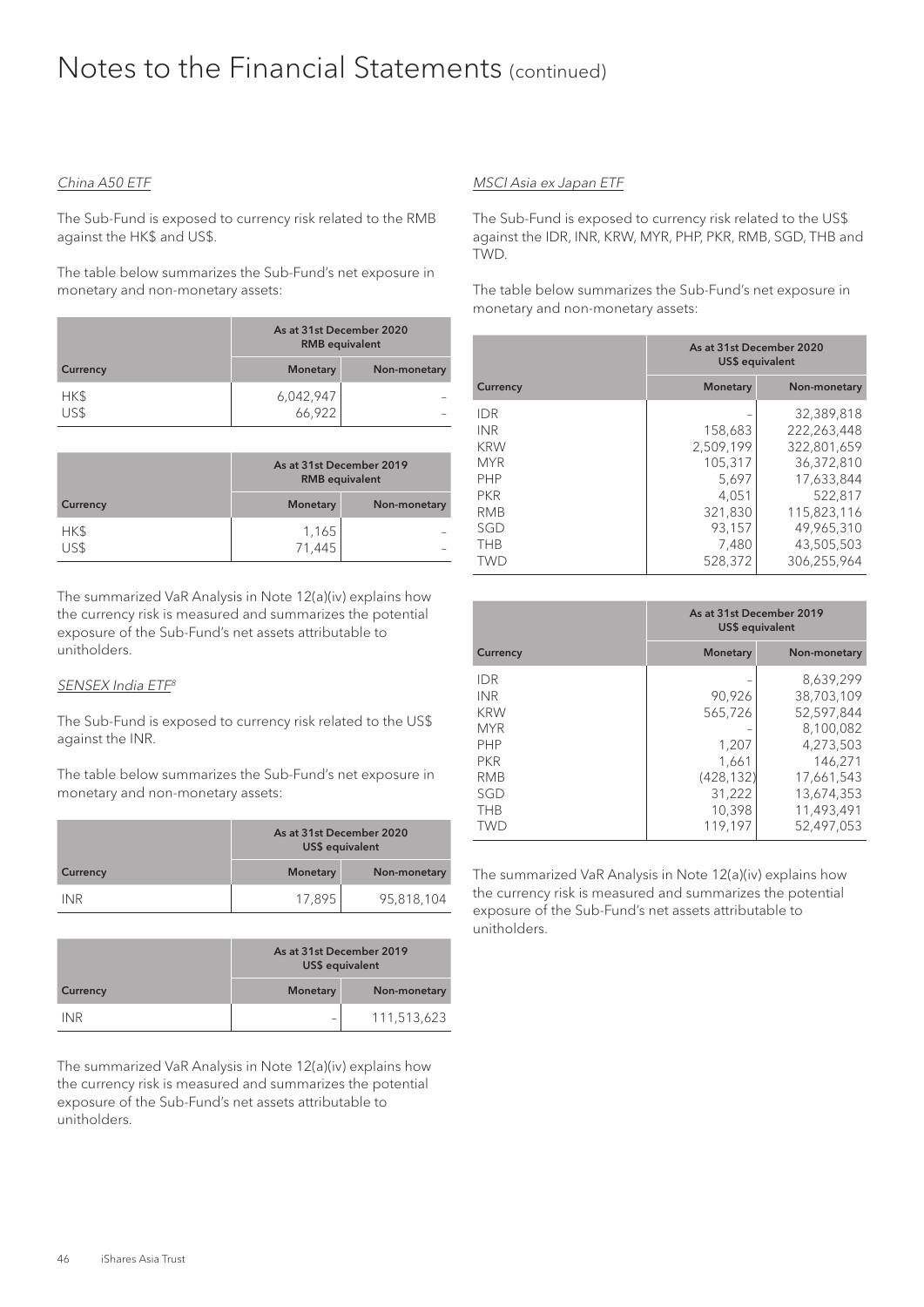#### MSCI Emerging Asia ETF

The Sub-Fund is exposed to currency risk related to the HK\$ against the IDR, KRW, MYR, PHP, RMB, THB and TWD.

The table below summarizes the Sub-Fund's net exposure in monetary and non-monetary assets:

|            | As at 31st December 2020<br>HK\$ equivalent |            |  |  |
|------------|---------------------------------------------|------------|--|--|
| Currency   | <b>Monetary</b><br>Non-monetary             |            |  |  |
| <b>IDR</b> |                                             | 4,365,221  |  |  |
| <b>KRW</b> | 43,987,910<br>398,941                       |            |  |  |
| <b>MYR</b> | 14,191                                      | 5,001,099  |  |  |
| <b>PHP</b> | 1,008                                       | 2,383,288  |  |  |
| <b>RMB</b> | 494                                         | 15,769,261 |  |  |
| <b>THB</b> | 1,005                                       | 5,882,500  |  |  |
| TWD        | 71,739                                      | 41,562,677 |  |  |

|            | As at 31st December 2019<br>HK\$ equivalent |            |  |  |
|------------|---------------------------------------------|------------|--|--|
| Currency   | <b>Monetary</b><br>Non-monetary             |            |  |  |
| <b>IDR</b> |                                             | 5,517,043  |  |  |
| <b>KRW</b> | 350,405                                     | 33,237,244 |  |  |
| <b>MYR</b> |                                             | 5,112,210  |  |  |
| <b>PHP</b> | 920                                         | 2,691,223  |  |  |
| <b>RMB</b> | 2,873                                       | 10,913,362 |  |  |
| <b>THB</b> | 7,596                                       | 7,303,074  |  |  |
| TWD        | 74,759                                      | 33,061,741 |  |  |

The summarized VaR Analysis in Note 12(a)(iv) explains how the currency risk is measured and summarizes the potential exposure of the Sub-Fund's net assets attributable to unitholders.

#### CSI 300 ETF

The Sub-Fund is exposed to currency risk related to the RMB against the HK\$ and US\$.

The table below summarizes the Sub-Fund's net exposure in monetary and non-monetary assets:

|                 | As at 31st December 2020<br><b>RMB</b> equivalent |  |  |
|-----------------|---------------------------------------------------|--|--|
| <b>Currency</b> | <b>Monetary</b><br>Non-monetary                   |  |  |
| HK\$<br>US\$    | 270                                               |  |  |
|                 | וכ                                                |  |  |

|                 | As at 31st December 2019<br><b>RMB</b> equivalent |  |  |
|-----------------|---------------------------------------------------|--|--|
| <b>Currency</b> | <b>Monetary</b><br>Non-monetary                   |  |  |
| HK\$<br>US\$    | 289                                               |  |  |
|                 | 6                                                 |  |  |

The summarized VaR Analysis in Note 12(a)(iv) explains how the currency risk is measured and summarizes the potential exposure of the Sub-Fund's net assets attributable to unitholders.

#### KOSPI 200 ETF

The Sub-Fund is exposed to currency risk related to the US\$ against the KRW.

The table below summarizes the Sub-Fund's net exposure in monetary and non-monetary assets:

|            | As at 31st December 2020<br>US\$ equivalent |           |  |  |
|------------|---------------------------------------------|-----------|--|--|
| Currency   | <b>Monetary</b><br>Non-monetary             |           |  |  |
| <b>KRW</b> | 51,861                                      | 6,351,672 |  |  |

|                 | As at 31st December 2019<br>US\$ equivalent |           |  |  |
|-----------------|---------------------------------------------|-----------|--|--|
| <b>Currency</b> | <b>Monetary</b><br>Non-monetary             |           |  |  |
| <b>KRW</b>      | 59,396                                      | 5,263,679 |  |  |

The summarized VaR Analysis in Note 12(a)(iv) explains how the currency risk is measured and summarizes the potential exposure of the Sub-Fund's net assets attributable to unitholders.

#### MSCI Taiwan ETF

The Sub-Fund is exposed to currency risk related to the US\$ against the TWD.

The table below summarizes the Sub-Fund's net exposure in monetary and non-monetary assets:

|          | As at 31st December 2020<br>US\$ equivalent |              |
|----------|---------------------------------------------|--------------|
| Currency | <b>Monetary</b>                             | Non-monetary |
| TWD      | 92,840                                      | 79,517,720   |

|          | As at 31st December 2019<br>US\$ equivalent<br><b>Monetary</b><br>Non-monetary |            |
|----------|--------------------------------------------------------------------------------|------------|
| Currency |                                                                                |            |
| TWD      | 128,914                                                                        | 64,434,964 |

The summarized VaR Analysis in Note 12(a)(iv) explains how the currency risk is measured and summarizes the potential exposure of the Sub-Fund's net assets attributable to unitholders.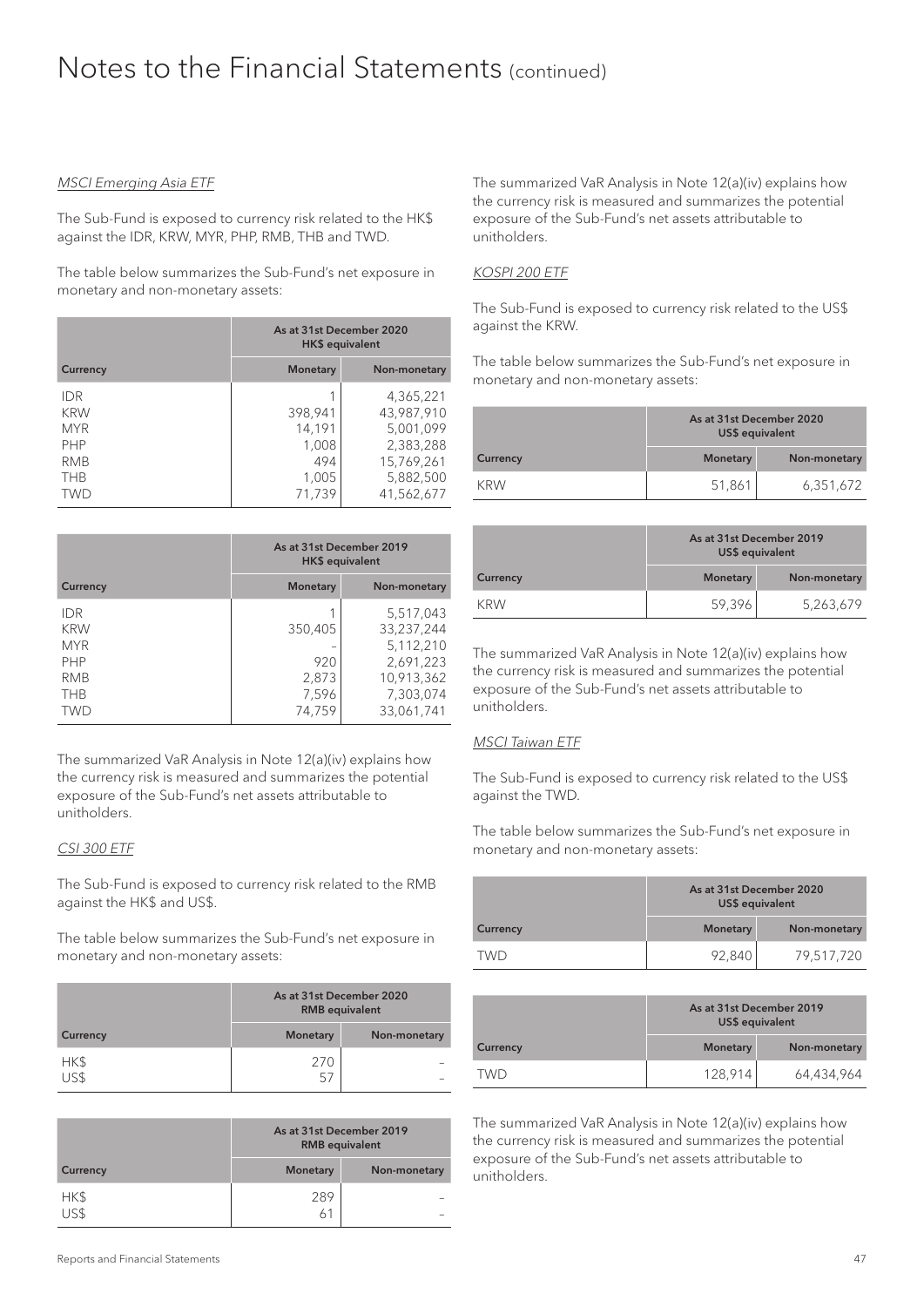#### NASDAQ 100 ETF and Hang Seng ETF

As at 31st December 2020 and 2019, no exposure in monetary and non-monetary assets. Since the assets and liabilities of the Sub-Fund are denominated in HK\$ and US\$ only.

The summarized VaR Analysis in Note 12(a)(iv) explains how the currency risk is measured and summarizes the potential exposure of the Sub-Fund's net assets attributable to holders of redeemable participating shares.

#### (iv) Summarized VaR Analysis

Value at Risk ("VaR") is a risk model used to estimate the potential losses that could occur on the Sub-Funds' net asset value position due to movements in interest rates, currency and market prices over a given period and for a specified degree of confidence.

The Management uses VaR analysis and/or tracking error estimates to measure and manage risk as these are commonly used and understood models, and are consistent across different types of asset classes and types of funds. For the purpose of these accounts VaR analysis has been presented. The objective in all cases is to estimate potential losses and manage the downside risk.

The following table summarizes the outputs of the VaR model in relation to interest rate, currency and price risk exposures. The total VaR figures are not the sum of individual risk components as VaR takes into account correlations between different risk factors.

The Management calculates the VaR relative to the Sub-Funds' total value. The analysis implies that the Manager can be 99% confident that the value of the portfolio will not decrease by any more than the figures in the table below over the 20 business day period from 31st December.

|                               | 2020             |       |  |
|-------------------------------|------------------|-------|--|
|                               | Amount           | %     |  |
| <b>MSCI China ETF</b>         | HK\$817,242,100  | 15.42 |  |
| China A50 ETF                 | RMB2,684,029,015 | 16.57 |  |
| SENSEX India ETF              | US\$17,548,611   | 18.86 |  |
| MSCI Asia ex Japan ETF        | US\$288,901,947  | 13.55 |  |
| <b>MSCI Emerging Asia ETF</b> | HK\$35,951,594   | 13.75 |  |
| <b>CSI 300 ETF</b>            | RMB40.116.007    | 16.36 |  |
| KOSPI 200 ETF                 | US\$1,087,914    | 16.98 |  |
| <b>MSCI Taiwan ETF</b>        | US\$11,619,748   | 14.59 |  |
| NASDAQ 100 ETF                | US\$5,330,211    | 14.80 |  |
| Hang Seng ETF                 | HK\$34,664,845   | 13.65 |  |

|                               | 2019             |       |  |
|-------------------------------|------------------|-------|--|
|                               | Amount           | %     |  |
| MSCI China ETF                | HK\$761,939,467  | 12.61 |  |
| China A50 ETF                 | RMB3,227,045,689 | 15.73 |  |
| SENSEX India ETF              | US\$15,239,226   | 13.86 |  |
| MSCI Asia ex Japan ETF        | US\$37,393,149   | 979   |  |
| <b>MSCI Emerging Asia ETF</b> | HK\$20,244,188   | 9.69  |  |
| <b>CSI 300 ETF</b>            | RMB32,147,607    | 15.63 |  |
| KOSPI 200 ETF                 | US\$643,789      | 12.09 |  |
| <b>MSCI Taiwan ETF</b>        | US\$6,999,548    | 10.84 |  |
| NASDAO 100 ETF                | US\$1,138,469    | 875   |  |
| Hang Seng ETF                 | HK\$32,931,958   | 11.05 |  |

Detailed information about the models

There are a number of different VaR models used within the Funds Management industry. The Management uses one or more of ex-ante and ex-post estimates of portfolio risk and the Monte Carlo simulation model depending on the fund type. Models are calculated using historical data and a covariance matrix where applicable.

The VaR model did not wholly represent the 'abnormal period' of the month of March 2020 due to the disruption caused by the COVID-19.

The models used by the Management have the following features:

- VaR is calculated to a 99 per cent confidence level.
- VaR at a confidence level identifies the maximum expected loss under that confidence level;
- VaR is calculated for a 20 business day holding period. The time horizon of twenty days is selected to coincide with the period used to analyze the portfolio positions. The risk data is examined in various daily, weekly and monthly forums; and
- The portfolio VaR is not the simple sum of individual asset standalone VaRs; the correlations among assets in the portfolio are considered.

Although VaR is a valuable risk management tool it should be interpreted, as with all predictive models, with consideration to its assumptions and limitations.

The main assumptions and limitations are listed below:

- Some models assume certain financial variables are normally distributed: The normality assumption allows the Management to scale portfolio risk estimates to the appropriate confidence levels. The normality assumption is derived from statistical analysis for examining sample populations of observations and the implications of not assuming normality would preclude the use of most statistical tools including mainstream commercial models for risk measurement.
- The use of historical returns and correlations between assets would not take into account future potential events: It is a commonly stated and well recognized limitation that past performance is not a reliable indicator of future performance.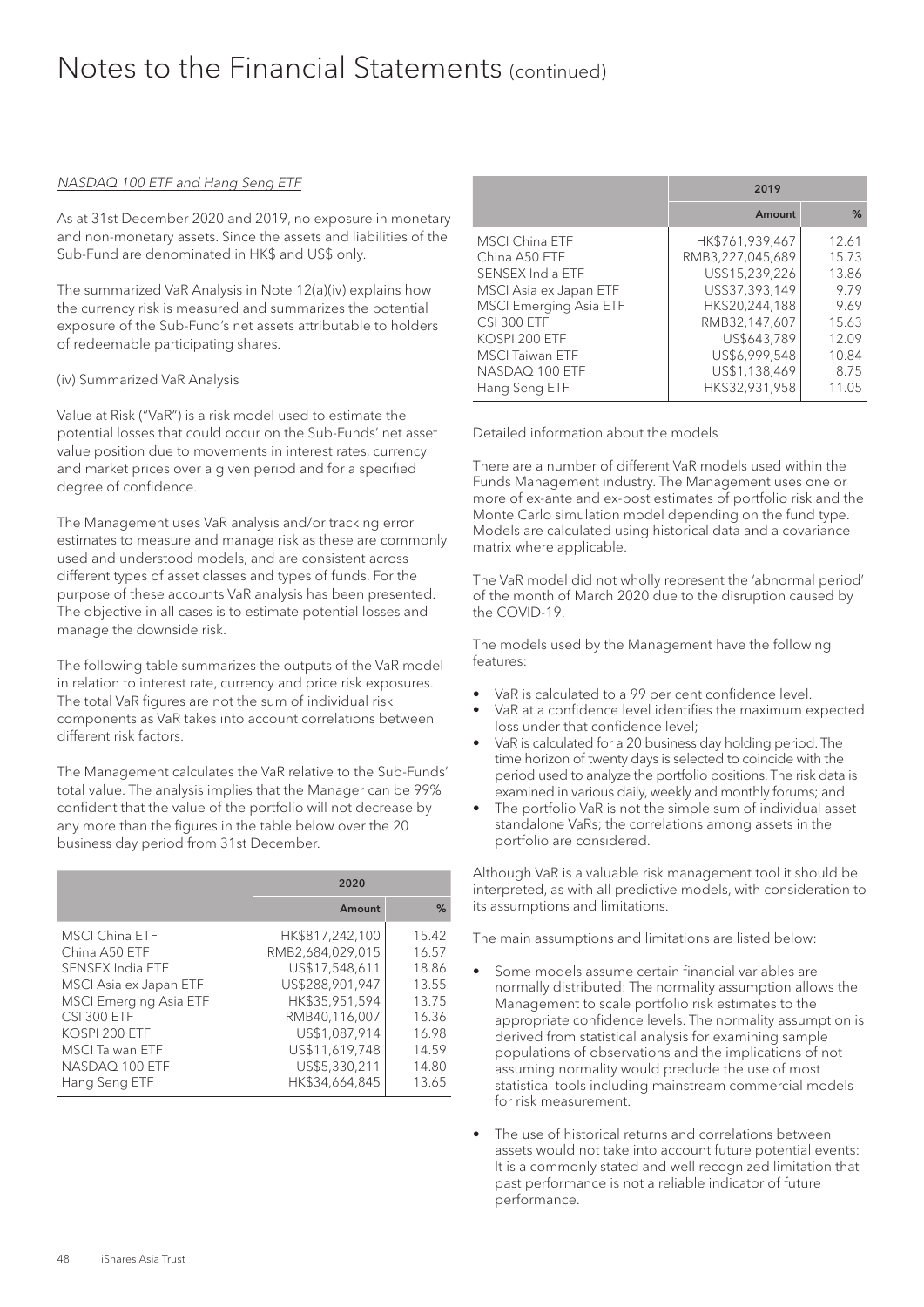• Model risk, in general terms, is a known limitation that includes: the quality or accuracy of the underlying data, where significant events occur within the data, the changing sensitivity of the Sub-Funds' assets to external market factors over time, and appreciating that using only one model may be limiting in itself to obtaining the best understanding of Sub-Funds' risk position.

The Management acknowledges these limitations and thus compares ex-ante and ex-post risk estimates to review expectations versus actual outcomes. Should ex-post values differ significantly from ex-ante returns, an assessment of the reasons for this will be made.

The Sub-Funds' risk is managed with constant review of both performance and risk numbers by the investment professionals within the business. These reviews consist of:

- Weekly meetings between the global members of Risk & Quantitative Analysis ("RQA"). These meetings include RQA Hong Kong.
- Monthly meetings between RQA and the Fund Managers.
- Monthly meetings between RQA and the Chief Investment **Officer**
- Ad hoc presentations to the Investment Risk Management Working Group IRMWG to keep IRMWG abreast of RQA processes and latest updates.
- Daily report of performance figures along with a comparison of ex-ante versus ex-post returns sent to RQA London.
- RQA professionals sitting and working closely with the Fund Managers every day.
- (b) Credit and Counterparty Risk

Credit and counterparty risk is the risk that an issuer of a security or counterparty to a transaction will fail to fulfil an obligation or commitment that it has entered into with the Sub-Funds.

Financial assets which potentially cause the Sub-Funds to be subject to concentrations of credit and counterparty risk consist principally of investments issued by IAP Issuers, and bank balances.

The SENSEX India ETF may invest up to 15% of its net asset value in IAPs; with a maximum exposure to any single issuer of 10% of its net asset value. For the years ended 31st December 2020 and 2019, the SENSEX India ETF did not hold any IAPs.

The Manager takes steps to minimize counterparty risk in the Sub-Funds by carrying out the majority of their investment transactions and contractual commitment activities with well established broker-dealers, banks and regulated exchanges with high credit ratings.

All transactions in listed investments are settled or paid for upon delivery using approved and reputable brokers. The risk of default is considered minimal since delivery of investments sold is made only when the Sub-Funds' custodians have received payment. For a purchase, payment is made once the investments have been received by the broker. If either party fails to meet their obligation, the trade will fail.

The following table sets out the net exposure of the Sub-Funds to counterparties as at 31st December 2020 and 2019 respectively together with their credit ratings of senior long-term debt by Standard & Poor's Rating Services:

|                                                                       | <b>MSCI China ETF</b>                                       |                                                             | China A50 ETF                                              |                                                            |
|-----------------------------------------------------------------------|-------------------------------------------------------------|-------------------------------------------------------------|------------------------------------------------------------|------------------------------------------------------------|
|                                                                       | 2020<br>Net exposure<br>to<br>counterparties<br><b>HK\$</b> | 2019<br>Net exposure<br>to<br>counterparties<br><b>HK\$</b> | 2020<br>Net exposure<br>to<br>counterparties<br><b>RMB</b> | 2019<br>Net exposure<br>to<br>counterparties<br><b>RMB</b> |
| Margin deposits<br>- Credit Suisse International<br>Rating            | 705,058<br>A+                                               | 337,709<br>A+                                               | N/A<br>N/A                                                 | N/A<br>N/A                                                 |
| - HSBC Bank Plc<br>Rating                                             | N/A<br>N/A                                                  | N/A<br>N/A                                                  | (459, 322)<br>AA-                                          | N/A<br>N/A                                                 |
| Amounts due from brokers<br>- Citigroup Global Markets Inc.<br>Rating | 3,011,119<br>A+                                             | N/A<br>N/A                                                  | N/A<br>N/A                                                 | N/A<br>N/A                                                 |
| - Credit Suisse Securities<br>(Europe) Limited<br>Rating              | 1,599,506<br>A+                                             | N/A<br>N/A                                                  | N/A<br>N/A                                                 | N/A<br>N/A                                                 |

|                                                                       | <b>MSCI Asia ex Japan ETF</b>                        |                                                      | <b>MSCI Taiwan ETF</b>                               |                                                      |
|-----------------------------------------------------------------------|------------------------------------------------------|------------------------------------------------------|------------------------------------------------------|------------------------------------------------------|
|                                                                       | 2020<br>Net exposure<br>to<br>counterparties<br>US\$ | 2019<br>Net exposure<br>to<br>counterparties<br>US\$ | 2020<br>Net exposure<br>to<br>counterparties<br>US\$ | 2019<br>Net exposure<br>t٥<br>counterparties<br>US\$ |
| Margin deposits<br>- Credit Suisse International<br>Rating            | 47,160<br>$A+$                                       | N/A<br>N/A                                           | 1,868<br>$A+$                                        | N/A<br>N/A                                           |
| Amounts due from brokers<br>- Citigroup Global Markets Inc.<br>Rating | 416,052<br>$A+$                                      | N/A<br>N/A                                           | N/A<br>N/A                                           | N/A<br>N/A                                           |
| - Credit Suisse Securities<br>(Europe) Limited<br>Rating              | 285,072<br>A+                                        | N/A<br>N/A                                           | N/A<br>N/A                                           | N/A<br>N/A                                           |
| - JP Morgan Securities PLC<br>Rating                                  | N/A<br>N/A                                           | 304,358<br>A+                                        | N/A<br>N/A                                           | N/A<br>N/A                                           |
| - Merrill Lynch International<br>Rating                               | N/A<br>N/A                                           | 76,247<br>A+                                         | N/A<br>N/A                                           | N/A<br>N/A                                           |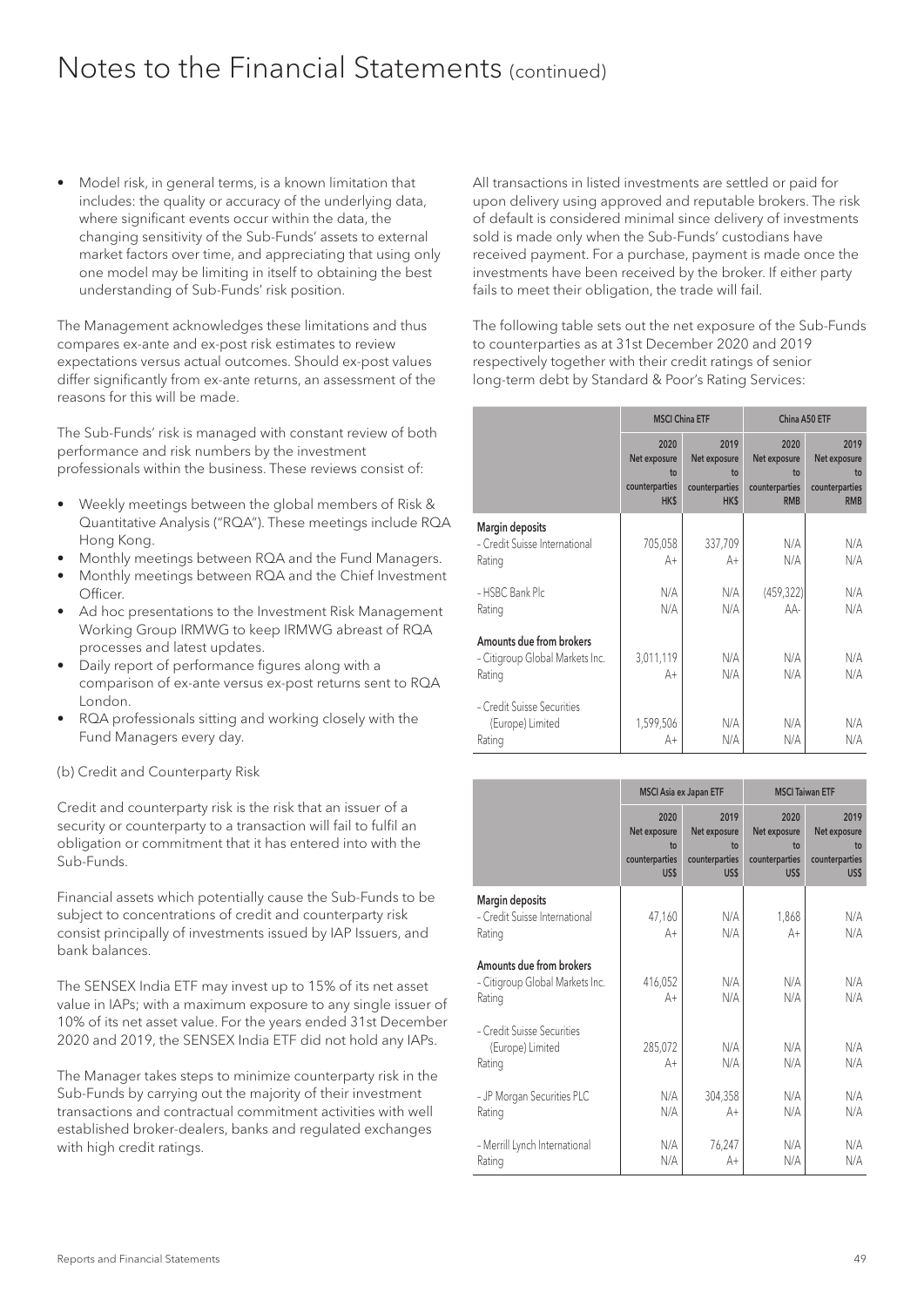|                                                            | Hang Seng ETF                                        |                                                      |
|------------------------------------------------------------|------------------------------------------------------|------------------------------------------------------|
|                                                            | 2020<br>Net exposure<br>to<br>counterparties<br>HK\$ | 2019<br>Net exposure<br>to<br>counterparties<br>HK\$ |
| Margin deposits<br>- Credit Suisse International<br>Rating | 19,901<br>$A+$                                       | $52,510$<br>A+                                       |

The maximum exposure to credit risk at the end of the reporting period is the carrying amount of the assets as shown in the Statement of Financial Position.

The Sub-Funds are also exposed to credit and counterparty risk on assets held by custodian.

MSCI China ETF, SENSEX India ETF, MSCI Asia ex Japan ETF, MSCI Emerging Asia ETF, KOSPI 200 ETF, MSCI Taiwan ETF, NASDAQ 100 ETF and Hang Seng ETF

|                                                                                           |                                               | 2020 | 2019 |
|-------------------------------------------------------------------------------------------|-----------------------------------------------|------|------|
| <b>Bank Balances</b><br>- The Hongkong and Shanghai<br><b>Banking Corporation Limited</b> | Senior Long Term Debt by<br>Standard & Poor's | AA-  | AA-  |
| Investments<br>- HSBC Institutional Trust Services<br>(Asia) Limited                      | Senior Long Term Debt by<br>Standard & Poor's | AA-  | ΔΔ.  |

#### China A50 ETF

|                                                                                           |                                               | 2020<br><b>RMB</b>            | 2019<br><b>RMB</b> |
|-------------------------------------------------------------------------------------------|-----------------------------------------------|-------------------------------|--------------------|
| <b>Bank Balances</b><br>- The Hongkong and Shanghai<br><b>Banking Corporation Limited</b> |                                               | 11,223,237                    | 451,152            |
| - Rating                                                                                  | Senior Long Term Debt by<br>Standard & Poor's | AA-                           | AA-                |
| - HSBC Bank (China) Company<br><b>Limited</b>                                             |                                               | 15,071,925                    | 14,462,538         |
| - Rating                                                                                  | Senior Long Term Debt by<br>Standard & Poor's | A+                            | A+                 |
| - Citibank, N.A.                                                                          |                                               | 117,613                       | 117,367            |
| - Rating                                                                                  | Senior Long Term Debt by<br>Standard & Poor's | A+                            | A+                 |
| Direct A Share investment held<br>with ·                                                  |                                               |                               |                    |
| - HSBC Bank (China) Company<br>I imited                                                   |                                               | 15,063,915,546 20,269,851,520 |                    |
| - Rating                                                                                  | Senior Long Term Debt by<br>Standard & Poor's | $A +$                         | A+                 |
| - The Hongkong and Shanghai<br><b>Banking Corporation Limited</b>                         |                                               | 1,125,425,571                 | 247,433,200        |
| - Rating                                                                                  | Senior Long Term Debt by<br>Standard & Poor's | AA-                           | AA-                |

CSI 300 ETF

|                                                                   |                                               | 2020<br><b>RMB</b> | 2019<br><b>RMB</b> |
|-------------------------------------------------------------------|-----------------------------------------------|--------------------|--------------------|
| <b>Bank Balances</b><br>- The Hongkong and Shanghai               |                                               | 4,048              | 14,779             |
| <b>Banking Corporation Limited</b><br>- Rating                    | Senior Long Term Debt by<br>Standard & Poor's | AA-                | AA-                |
| - HSBC Bank (China) Company<br>I imited                           |                                               | 139,566            | 92,191             |
| -Rating                                                           | Senior Long Term Debt by<br>Standard & Poor's | A+                 | A+                 |
| Direct A Share investment held<br>with ·                          |                                               |                    |                    |
| - HSBC Bank (China) Company<br>I imited                           |                                               | 245,123,824        | 205,617,165        |
| - Rating                                                          | Senior Long Term Debt by<br>Standard & Poor's | A+                 | A+                 |
| - The Hongkong and Shanghai<br><b>Banking Corporation Limited</b> |                                               | 17,880             | 21,540             |
| - Rating                                                          | Senior Long Term Debt by<br>Standard & Poor's | AA-                | AA-                |

The Sub-Funds measure credit risk and expected losses using probability of default, exposure at default and loss given default. Management consider both historical analysis and forward looking information in determining any expected credit loss. As at 31st December 2020 and 2019, all financial assets categorized as amortized cost are held with counterparties with high credit ratings and due to be settled within 3 months. Management consider the probability of default to be close to zero as the counterparties have a strong capacity to meet their contractual obligations in the near term. As a result, no loss allowance has been recognized based on 12-month expected credit losses as any such impairment would be wholly insignificant to the Sub-Funds.

#### (c) Liquidity Risk

Liquidity risk is the risk that the Sub-Funds may not be able to generate sufficient cash resources to settle their obligations in full as they fall due or can only do so on terms that are materially disadvantageous.

As at 31st December 2020 and 2019, all of the Sub-Funds' financial liabilities are due within twelve months and therefore equal their carrying balances, as the impact of discounting is not significant. As at 31st December 2020 and 2019, each Sub-Fund held financial assets at fair value through profit or loss and other liquid assets as stated in the Statement of Financial Position that are expected to readily generate cash inflows, normally within one month, for managing liquidity risk.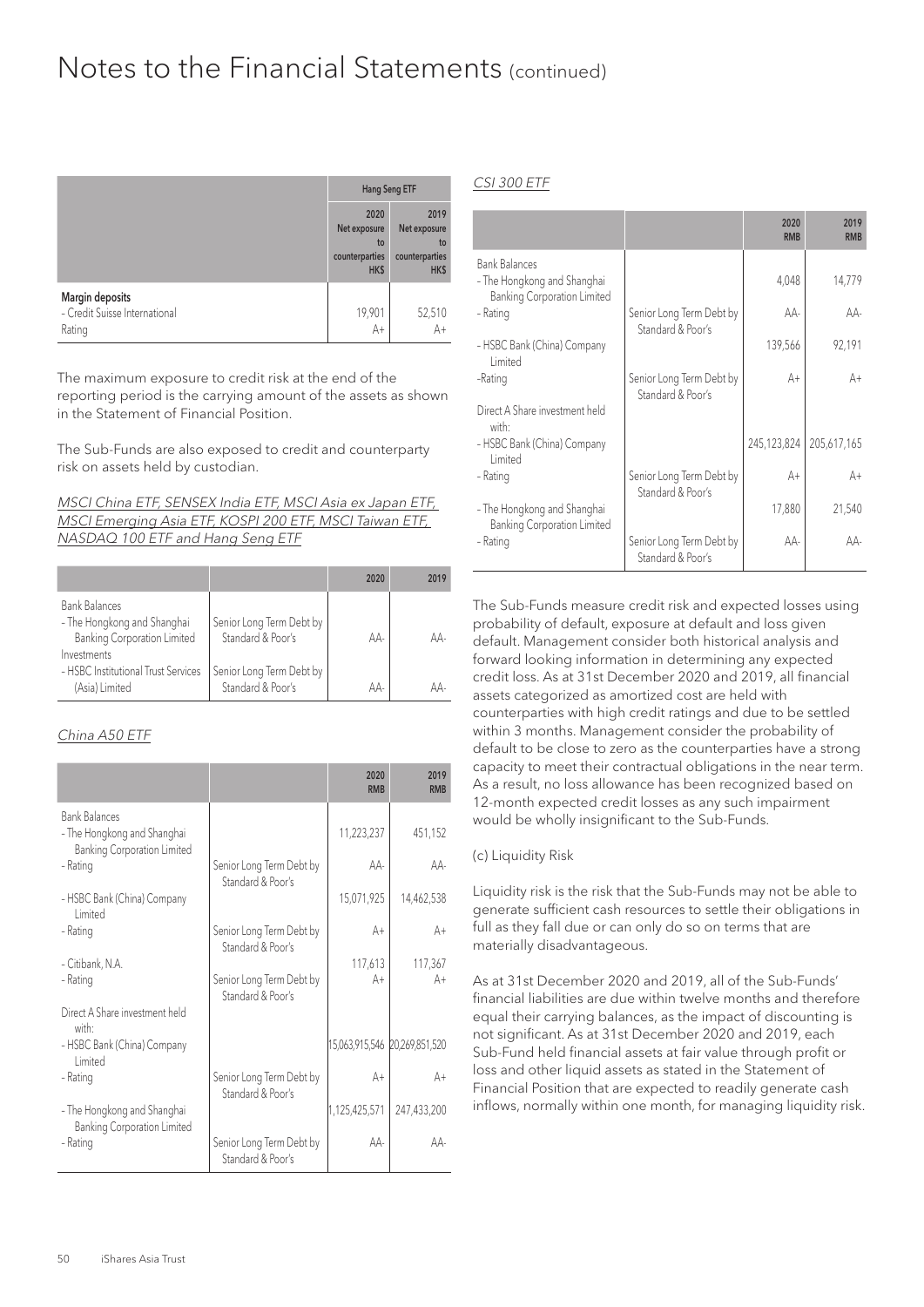Each of the MSCI China ETF, China A50 ETF, MSCI Asia ex Japan ETF, MSCI Emerging Asia ETF, CSI 300 ETF, KOSPI 200 ETF, MSCI Taiwan ETF, NASDAQ 100 ETF and Hang Seng ETF invest the majority of their assets in investments that are traded in active markets and can be readily disposed of.

The SENSEX India ETF invests the majority of its assets, through the Mauritius Subsidiary, in investments that are traded in an active market and can be readily disposed of, but may hold up to 15% of its net asset value in IAPs which do not have an active market. However, where a participating dealer subscribes or redeems in cash, such transactions would be effected with an IAP Issuer nominated by the participating dealer. For the years and as of 31st December 2020 and 2019, the SENSEX India ETF did not hold any IAPs.

#### (d) Fair Value Estimation

The fair value of investments traded in active markets (such as publicly traded derivatives and trading securities) are based on quoted market prices at the close of trading on the reporting date. Investments that are listed or traded on an exchange are fair valued based on the last traded market prices.

An active market is a market in which transactions for the asset or liability take place with sufficient frequency and volume to provide pricing information on an ongoing basis.

As at 31st December 2020, 100% (2019: 100%) of the financial assets at fair value through profit or loss relate to the SENSEX India ETF's investment in the Mauritius Subsidiary that has been fair valued in accordance with the policies set out in note 2(c). The shares of the Mauritius Subsidiary are not publicly traded; redemptions can only be made by the SENSEX India ETF on the redemption dates as specified in the offering document. As a result, the carrying value of the Mauritius Subsidiary may not be indicative of the value ultimately realized on redemption.

The fair value of the investment in Mauritius Subsidiary is primarily based on the latest net asset value of the Mauritius Subsidiary's participating shares as reported by its administrator. The SENSEX India ETF may make adjustments to the value based on considerations such as; liquidity of the SENSEX India ETF's holding in the Mauritius Subsidiary or its underlying investments.

IFRS 13 requires the Sub-Funds to classify their fair value measurements using a fair value hierarchy that reflects the significance of the inputs used in making the measurements. The fair value hierarchy has the following levels:

• Quoted prices (unadjusted) in active markets for identical assets or liabilities that the entity can access at the measurement date (level 1).

- Inputs other than quoted prices included within level 1 that are observable for the asset or liability, either directly or indirectly (level 2).
- Inputs for the asset or liability that are unobservable inputs (level 3).

The level in the fair value hierarchy within which the fair value measurement is categorized in its entirety is determined on the basis of the lowest level input that is significant to the fair value measurement in its entirety. For this purpose, the significance of an input is assessed against the fair value measurement in its entirety. If a fair value measurement uses observable inputs that require significant adjustment based on unobservable inputs, that measurement is a level 3 measurement. Assessing the significance of a particular input to the fair value measurement in its entirety requires judgment, considering factors specific to the asset or liability.

The determination of what constitutes "observable" requires significant judgment by the Manager. The Manager considers observable data to be that market data that is readily available, regularly distributed or updated, reliable and verifiable, not proprietary, and provided by independent sources that are actively involved in the relevant market.

The following tables analyze within the fair value hierarchy the Sub-Funds' financial assets at fair value through profit or loss (by class) measured at fair value at 31st December:

#### MSCI China ETF

#### 31st December 2020

|                                                                                                     | Level 1                  | Level <sub>2</sub> | Level 3 | <b>Total</b>                  |
|-----------------------------------------------------------------------------------------------------|--------------------------|--------------------|---------|-------------------------------|
|                                                                                                     | HK\$                     | HK\$               | HK\$    | HK\$                          |
| Assets<br>- Equity securities<br>- Futures<br>- Unlisted equities<br>- Unlisted rights <sup>4</sup> | 5,283,959,356<br>261,460 | ۰<br>۰<br>۰<br>٠   | Ò       | 5,283,959,356<br>261,460<br>Ò |
| <b>Total assets</b>                                                                                 | 5,284,220,816            | ۰                  |         | 5,284,220,822                 |

#### 31st December 2019

|                                                                                                     | Level 1                       | Level 2          | Level 3        | <b>Total</b>                      |
|-----------------------------------------------------------------------------------------------------|-------------------------------|------------------|----------------|-----------------------------------|
|                                                                                                     | HK\$                          | HK\$             | HK\$           | HK\$                              |
| Assets<br>- Equity securities<br>- Futures<br>- Unlisted equities<br>- Unlisted rights <sup>4</sup> | 6,029,193,462<br>275,830<br>- | -<br>-<br>-<br>- | 6,025<br>9,704 | 6,029,199,487<br>275,830<br>9,704 |
| <b>Total assets</b>                                                                                 | 6,029,469,292                 | -                | 15,729         | 6,029,485,021                     |

A Amount is less than HK\$1.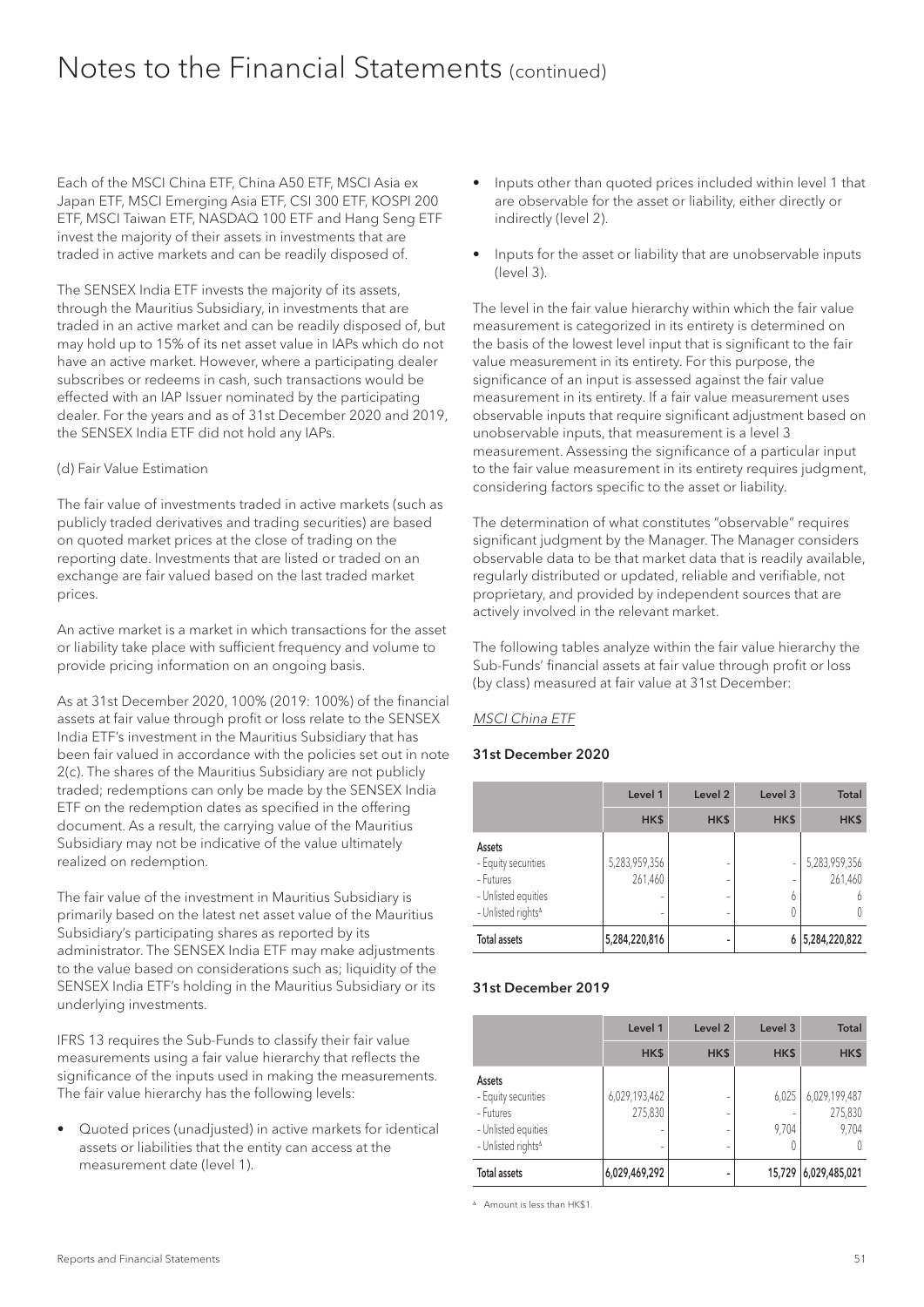#### China A50 ETF

#### 31st December 2020

|                               | Level 1        | Level <sub>2</sub> | Level <sub>3</sub> | <b>Total</b>       |
|-------------------------------|----------------|--------------------|--------------------|--------------------|
|                               | <b>RMB</b>     | <b>RMB</b>         | <b>RMB</b>         | <b>RMB</b>         |
| Assets<br>- Equity securities | 16,189,341,117 | -                  |                    | $- 16,189,341,117$ |
| <b>Total assets</b>           | 16,189,341,117 | ۰                  |                    | $-16,189,341,117$  |

#### 31st December 2019

|                               | Level 1        | Level 2    | Level 3    | <b>Total</b>       |
|-------------------------------|----------------|------------|------------|--------------------|
|                               | <b>RMB</b>     | <b>RMB</b> | <b>RMB</b> | <b>RMB</b>         |
| Assets<br>- Equity securities | 20,517,284,720 | -          |            | $-$ 20,517,284,720 |
| Total assets                  | 20,517,284,720 | -          |            | - 20,517,284,720   |

#### SENSEX India ETF

#### 31st December 2020

|                             | Level 1 | Level 2    | Level <sub>3</sub> | <b>Total</b> |
|-----------------------------|---------|------------|--------------------|--------------|
|                             | US\$    | US\$       | US\$               | US\$         |
| Assets<br>- Investment fund | -       | 93,069,773 | -                  | 93,069,773   |
| Total assets                | -       | 93,069,773 | -                  | 93,069,773   |

#### 31st December 2019

|                             | Level 1 | Level 2     | Level <sub>3</sub> | <b>Total</b> |
|-----------------------------|---------|-------------|--------------------|--------------|
|                             | US\$    | US\$        | US\$               | US\$         |
| Assets<br>- Investment fund |         | 109,938,081 | ۰                  | 109,938,081  |
| Total assets                |         | 109,938,081 | -                  | 109,938,081  |

#### MSCI Asia ex Japan ETF

#### 31st December 2020

|                     | Level 1       | Level <sub>2</sub> | Level 3 | <b>Total</b>  |
|---------------------|---------------|--------------------|---------|---------------|
|                     | US\$          | US\$               | US\$    | US\$          |
| Assets              |               |                    |         |               |
| - Equity securities | 2,126,329,635 | ٠                  |         | 2,126,329,635 |
| - Listed rights     | 40,168        | -                  |         | 40,168        |
| - Unlisted equities |               | -                  | 0#      |               |
| - Unlisted rights   |               | ٠                  | $0^*$   | ∩#            |
| - Futures           | 227,040       | ٠                  |         | 227,040       |
| <b>Total assets</b> | 2,126,596,843 |                    | 0#      | 2,126,596,843 |

#### 31st December 2019

|                                                                                                   | Level 1     | Level 2                 | Level <sub>3</sub> | <b>Total</b>                  |
|---------------------------------------------------------------------------------------------------|-------------|-------------------------|--------------------|-------------------------------|
|                                                                                                   | US\$        | US\$                    | US\$               | US\$                          |
| Assets<br>- Equity securities<br>- Unlisted equities<br>- Unlisted rights<br>- Unlisted warrants# | 381,350,715 | 110,585<br>446<br>2,731 | 969<br>899<br>0#   | 381,462,269<br>1,345<br>2,731 |
| <b>Total assets</b>                                                                               | 381,350,715 | 113,762                 | 1,868              | 381,466,345                   |

#### MSCI Emerging Asia ETF

#### 31st December 2020

|                                                                                                                | Level 1                            | Level 2     | Level 3 | <b>Total</b>                       |
|----------------------------------------------------------------------------------------------------------------|------------------------------------|-------------|---------|------------------------------------|
|                                                                                                                | HK\$                               | HK\$        | HK\$    | HK\$                               |
| Assets<br>- Equity securities<br>- Exchange traded fund<br>- Listed rights<br>- Unlisted equities <sup>4</sup> | 230,719,461<br>30,245,451<br>6,086 | ۰<br>۰<br>٠ |         | 230,719,461<br>30,245,451<br>6,086 |
| Total assets                                                                                                   | 260,970,998                        | ۰           | 0       | 260,970,998                        |

#### 31st December 2019

|                                                                                                                    | Level 1                   | Level 2          | Level 3 | <b>Total</b>                     |
|--------------------------------------------------------------------------------------------------------------------|---------------------------|------------------|---------|----------------------------------|
|                                                                                                                    | HK\$                      | HK\$             | HK\$    | HK\$                             |
| Assets<br>- Equity securities<br>- Exchange traded fund<br>- Unlisted equities<br>- Unlisted warrants <sup>4</sup> | 183,884,267<br>24,294,621 | 89,642<br>-<br>٠ | 152     | 183,973,909<br>24,294,621<br>152 |
| <b>Total assets</b>                                                                                                | 208,178,888               | 89,642           | 152     | 208,268,682                      |

# Amount is less than US\$1.

A Amount is less than HK\$1.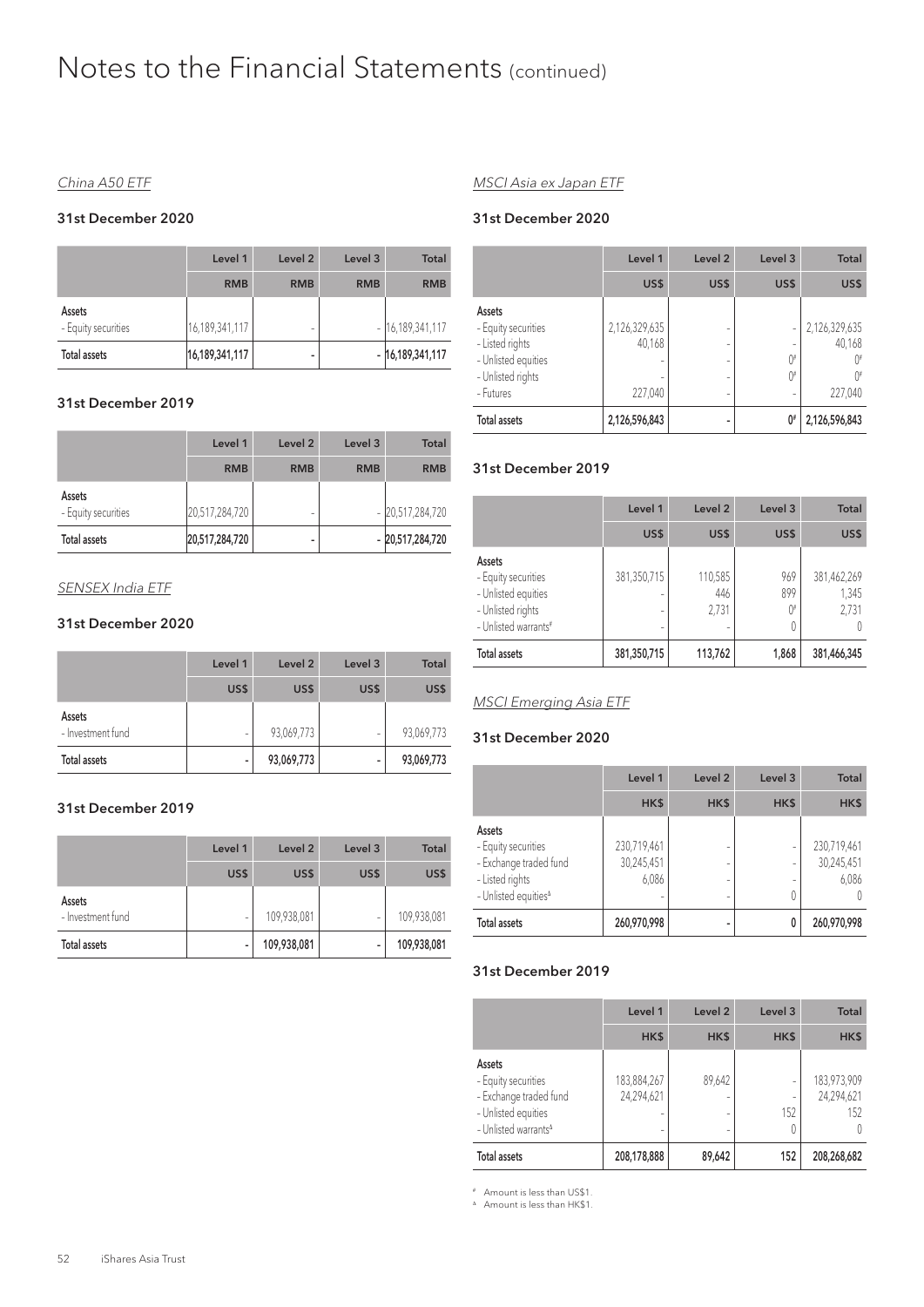#### CSI 300 ETF

#### 31st December 2020

|                               | Level 1     | Level 2    | Level 3    | <b>Total</b> |
|-------------------------------|-------------|------------|------------|--------------|
|                               | <b>RMB</b>  | <b>RMB</b> | <b>RMB</b> | <b>RMB</b>   |
| Assets<br>- Equity securities | 245,141,704 | -          | ۰          | 245,141,704  |
| <b>Total assets</b>           | 245,141,704 | -          | -          | 245,141,704  |

#### 31st December 2019

|                               | Level 1     | Level <sub>2</sub> | Level 3    | <b>Total</b> |
|-------------------------------|-------------|--------------------|------------|--------------|
|                               | <b>RMB</b>  | <b>RMB</b>         | <b>RMB</b> | <b>RMB</b>   |
| Assets<br>- Equity securities | 205,275,805 | 362,900            |            | 205,638,705  |
| <b>Total assets</b>           | 205,275,805 | 362,900            | ۰          | 205,638,705  |

#### KOSPI 200 ETF

#### 31st December 2020

|                                                                       | Level 1               | Level <sub>2</sub> | Level 3 | <b>Total</b>            |
|-----------------------------------------------------------------------|-----------------------|--------------------|---------|-------------------------|
|                                                                       | US\$                  | US\$               | US\$    | US\$                    |
| Assets<br>- Equity securities<br>- Listed rights<br>- Unlisted rights | 6,333,726<br>869<br>- | 16,679<br>398      |         | 6,350,405<br>869<br>398 |
| <b>Total assets</b>                                                   | 6,334,595             | 17,077             | -       | 6,351,672               |

#### 31st December 2019

|                               | Level 1   | Level 2 | Level <sub>3</sub> | Total     |
|-------------------------------|-----------|---------|--------------------|-----------|
|                               | US\$      | US\$    | US\$               | US\$      |
| Assets<br>- Equity securities | 5,256,074 | 7,605   | ۰                  | 5,263,679 |
| <b>Total assets</b>           | 5,256,074 | 7,605   | -                  | 5,263,679 |

#### MSCI Taiwan ETF

#### 31st December 2020

|                                            | Level 1             | Level 2 | Level <sub>3</sub> | <b>Total</b>        |
|--------------------------------------------|---------------------|---------|--------------------|---------------------|
|                                            | US\$                | US\$    | US\$               | US\$                |
| Assets<br>- Equity securities<br>- Futures | 79,517,720<br>3,920 | ٠<br>٠  |                    | 79,517,720<br>3,920 |
| <b>Total assets</b>                        | 79,521,640          | -       | -                  | 79,521,640          |

#### 31st December 2019

|                               | Level 1    | Level 2 | Level <sub>3</sub> | <b>Total</b> |
|-------------------------------|------------|---------|--------------------|--------------|
|                               | US\$       | US\$    | US\$               | US\$         |
| Assets<br>- Equity securities | 64,434,964 | -       | ۰                  | 64,434,964   |
| Total assets                  | 64,434,964 | -       | -                  | 64,434,964   |

#### NASDAQ 100 ETF

#### 31st December 2020

|                               | Level 1    | Level 2 | Level <sub>3</sub> | <b>Total</b> |
|-------------------------------|------------|---------|--------------------|--------------|
|                               | US\$       | US\$    | US\$               | US\$         |
| Assets<br>- Equity securities | 36,009,739 | -       | ۰                  | 36,009,739   |
| Total assets                  | 36,009,739 | -       | -                  | 36,009,739   |

#### 31st December 2019

|                               | Level 1    | Level 2 | Level <sub>3</sub> | <b>Total</b> |
|-------------------------------|------------|---------|--------------------|--------------|
|                               | US\$       | US\$    | US\$               | US\$         |
| Assets<br>- Equity securities | 13,007,987 | -       | ۰                  | 13,007,987   |
| Total assets                  | 13,007,987 | -       | -                  | 13,007,987   |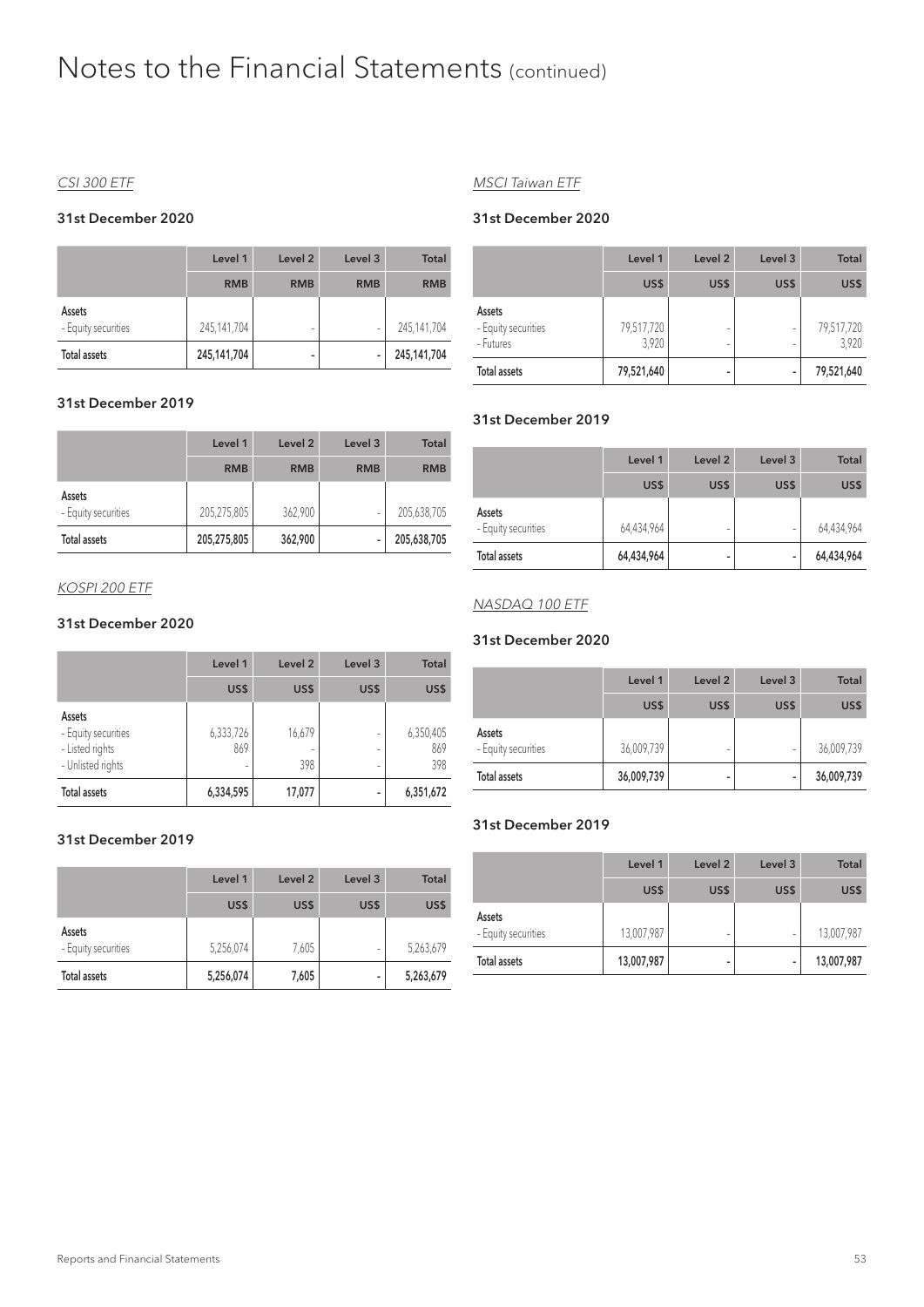#### Hang Seng ETF

#### 31st December 2020

|                                            | Level 1               | Level <sub>2</sub> | Level <sub>3</sub> | Total                 |
|--------------------------------------------|-----------------------|--------------------|--------------------|-----------------------|
|                                            | HK\$                  | HK\$               | HK\$               | HK\$                  |
| Assets<br>- Equity securities<br>- Futures | 253,648,105<br>10,040 | ۰<br>۰             |                    | 253,648,105<br>10,040 |
| <b>Total assets</b>                        | 253,658,145           |                    |                    | 253,658,145           |

#### 31st December 2019

|                                            | Level 1              | Level 2 | Level <sub>3</sub> | <b>Total</b>         |
|--------------------------------------------|----------------------|---------|--------------------|----------------------|
|                                            | HK\$                 | HK\$    | HK\$               | HK\$                 |
| Assets<br>- Equity securities<br>- Futures | 297,094,250<br>9,900 | ۰<br>۰  |                    | 297,094,250<br>9,900 |
| <b>Total assets</b>                        | 297,104,150          | ۰       |                    | 297,104,150          |

Investments whose values are based on quoted market prices in active markets are classified within level 1. The Sub-Funds do not adjust the quoted price for these instruments.

Investments that trade in markets that are not considered to be active but are valued based on quoted market prices, dealer quotations or alternative pricing sources supported by observable inputs are classified within level 2. The Sub-Funds' level 2 investments are mainly suspended equity securities, unlisted equities and unlisted rights.

As at 31st December 2020 and 2019, the SENSEX India ETF classified its investment in the Mauritius Subsidiary as level 2 within the fair value hierarchy, as the Manager believes the SENSEX India ETF could have redeemed its investment at the net asset value per share, as at the statement of financial position date. The investment was valued at fair value using the net asset value as reported by the Mauritius Subsidiary's administrator.

Investments classified within level 3 have significant unobservable inputs, as they are infrequently traded. As at 31st December 2020, the level 3 investments consisted of equity securities held by the MSCI China ETF, MSCI Asia ex Japan ETF and MSCI Emerging Asia ETF (2019: MSCI China ETF, MSCI Asia ex Japan ETF and MSCI Emerging Asia ETF) priced using an external pricing source, that are suspended from trading, unlisted equities, unlisted rights and unlisted warrants.

Level 3 valuations are reviewed bi-monthly by the Manager's valuation committee who evaluates the appropriateness of the valuation of the investments.

The following present the sensitivity analysis for the level 3 investments held by the Sub-Funds as at 31st December 2020 and 2019.

#### MSCI China ETF, MSCI Asia ex Japan ETF, MSCI Emerging Asia ETF

A sensitivity analysis for level 3 investments held by the Sub-Funds as at 31st December 2020 and 2019 were not presented, as it was deemed that the impact of reasonable changes in inputs were not significant.

During the years ended 31st December 2020 and 2019, there were no transfers between levels of investments held by the Sub-Funds, except for the below.

The following table presents the transfers between levels of investments held for the year ended 31st December 2020:

#### MSCI Asia ex Japan ETF

|                                                                                                                           | Level 1 | Level <sub>2</sub> | Level 3 |
|---------------------------------------------------------------------------------------------------------------------------|---------|--------------------|---------|
|                                                                                                                           | US\$    | US\$               | US\$    |
| Transfers from level 2 to 1:<br>Assets<br>Financial assets at fair value through<br>profit or loss<br>- Equity securities |         |                    |         |
| <b>Materials</b>                                                                                                          | 60,385  | (60, 385)          |         |
|                                                                                                                           | 60,385  | (60, 385)          |         |

The equity securities transferred from level 2 to level 1 related to securities which were actively traded on 31st December 2020 but were suspended from trading for two months or less as at 31st December 2019.

#### CSI 300 ETF

|                                                                                                                           | Level 1    | Level 2    | Level <sub>3</sub> |
|---------------------------------------------------------------------------------------------------------------------------|------------|------------|--------------------|
|                                                                                                                           | <b>RMB</b> | <b>RMB</b> | <b>RMB</b>         |
| Transfers from level 2 to 1:<br>Assets<br>Financial assets at fair value through<br>profit or loss<br>- Equity securities |            |            |                    |
| <b>Materials</b>                                                                                                          | 349,951    | (349,951)  |                    |
|                                                                                                                           | 349,951    | (349, 951) |                    |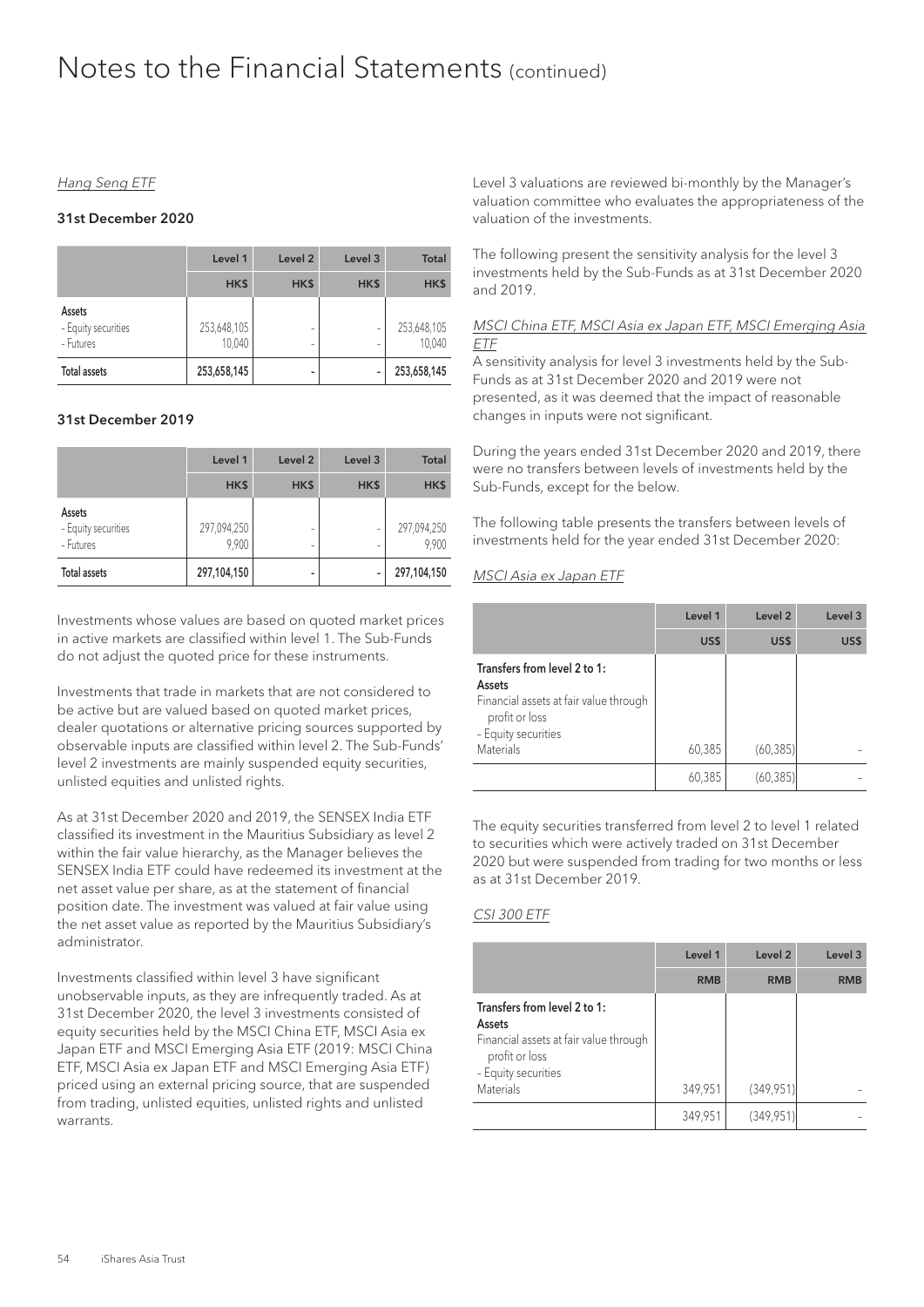The equity securities transferred from level 2 to level 1 related to securities which were actively traded on 31st December 2020 but were suspended from trading for two months or less as at 31st December 2019.

#### KOSPI 200 ETF

|                                                                                                                           | Level 1  | Level <sub>2</sub> | Level 3 |
|---------------------------------------------------------------------------------------------------------------------------|----------|--------------------|---------|
|                                                                                                                           | US\$     | US\$               | US\$    |
| Transfers from level 1 to 2:<br>Assets<br>Financial assets at fair value through<br>profit or loss<br>- Equity securities |          |                    |         |
| Industrials                                                                                                               | (16,679) | 16,679             |         |
|                                                                                                                           | (16,679) | 16,679             |         |

The equity securities transferred from level 1 to level 2 related to securities which were suspended from trading for two months or less as at 31st December 2020 but were actively traded on 31st December 2019.

The following table presents the transfers between levels of investments held for the year ended 31st December 2019:

#### MSCI China ETF

|                                                                                                    | Level 1 | Level <sub>2</sub> | Level 3 |
|----------------------------------------------------------------------------------------------------|---------|--------------------|---------|
|                                                                                                    | HK\$    | HK\$               | HK\$    |
| Transfers from level 1 to 3:<br>Assets<br>Financial assets at fair value through<br>profit or loss |         |                    |         |
| - Equity securities<br>Financials<br>- Unlisted equities                                           | (6,025) |                    | 6,025   |
| Information Technology                                                                             | (1)     |                    |         |
|                                                                                                    | (6,026) |                    |         |

The equity securities transferred from level 1 to level 3 related to securities which were suspended over two months from trading as at 31st December 2019 but were actively traded on 31st December 2018. The unlisted equities transferred from level 1 to level 3 related to securities which were unlisted as at 31st December 2019 but were actively traded on 31st December 2018.

#### China A50 ETF

|                                                                                                                                         | Level 1    | Level <sub>2</sub>        | Level 3 |
|-----------------------------------------------------------------------------------------------------------------------------------------|------------|---------------------------|---------|
|                                                                                                                                         | <b>RMB</b> | <b>RMB</b>                | RMB     |
| Transfers from level 2 to 1:<br>Assets<br>Financial assets at fair value through<br>profit or loss<br>- Equity securities<br>Financials |            | 587,831,180 (587,831,180) |         |
|                                                                                                                                         |            |                           |         |
|                                                                                                                                         |            | 587,831,180 (587,831,180) |         |

The equity securities transferred from level 2 to level 1 related to securities which were actively traded on 31st December 2019 but were suspended from trading for two months or less as at 31st December 2018.

#### MSCI Asia ex Japan ETF

|                                                                                                                                  | Level 1               | Level <sub>2</sub> | Level 3 |
|----------------------------------------------------------------------------------------------------------------------------------|-----------------------|--------------------|---------|
|                                                                                                                                  | US\$                  | US\$               | US\$    |
| Transfers from level 1 to 2:<br><b>Assets</b><br>Financial assets at fair value through<br>profit or loss<br>- Equity securities |                       |                    |         |
| <b>Materials</b><br>Industrials                                                                                                  | (39,022)<br>(71, 563) | 39,022<br>71,563   |         |
|                                                                                                                                  | (110, 585)            | 110,585            |         |
| Transfer from level 1 to 3:<br>Financial assets at fair value through<br>profit or loss<br>- Equity securities<br>Financials     | (969)                 |                    | 969     |
|                                                                                                                                  | (969)                 |                    | 969     |
| Transfers from level 2 to 1:<br>Assets<br>Financial assets at fair value through<br>profit or loss<br>- Equity securities        |                       |                    |         |
| Financials                                                                                                                       | 2,118                 | (2, 118)           |         |
|                                                                                                                                  | 2,118                 | (2, 118)           |         |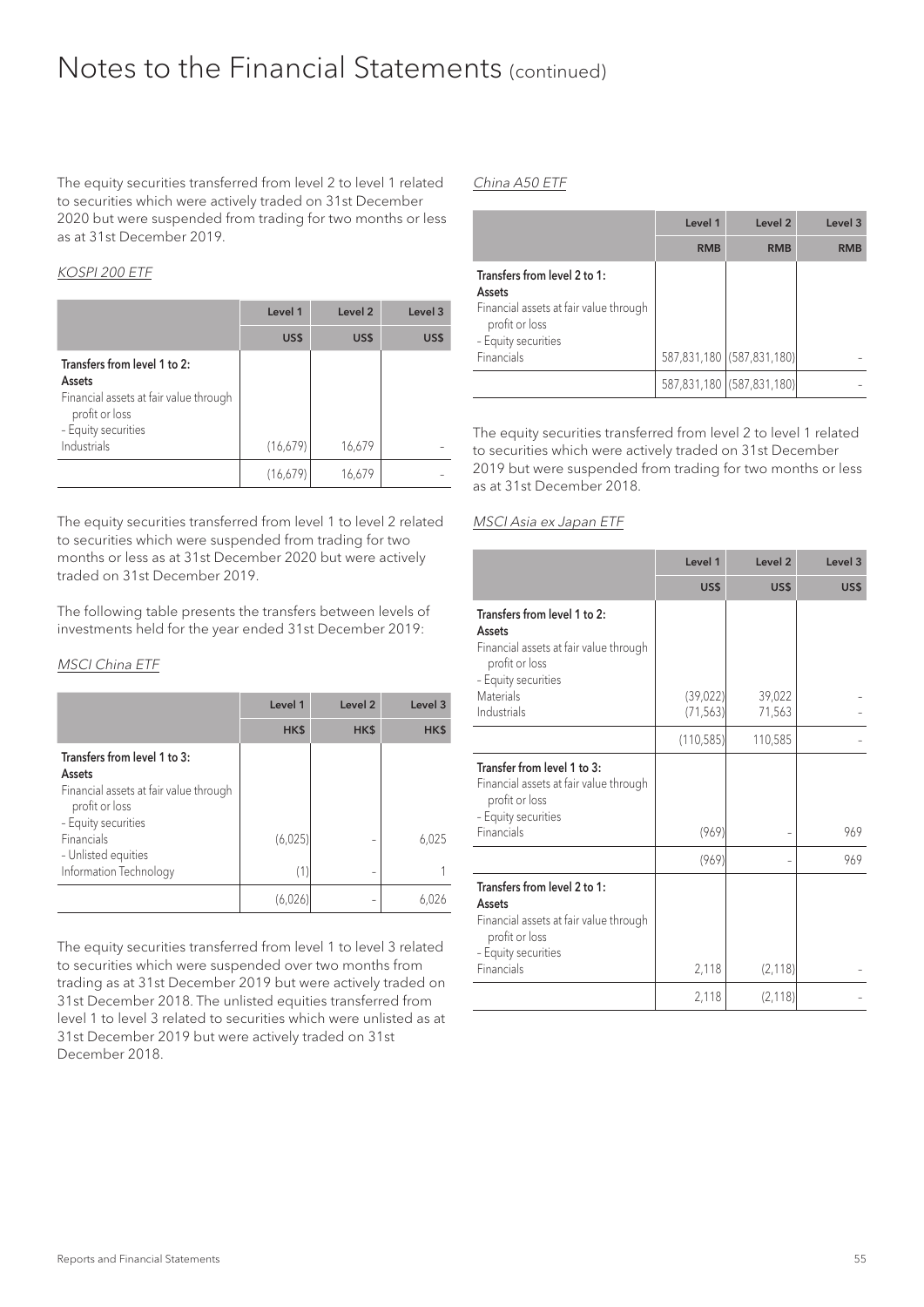The equity securities transferred from level 1 to level 2 related to securities which were suspended from trading for two months or less as at 31st December 2019 but were actively traded on 31st December 2018. The equity securities transferred from level 1 to level 3 related to securities which were suspended over two months from trading as at 31st December 2019 but were actively traded on 31st December 2018. The equity securities transferred from level 2 to level 1 related to securities which were actively traded on 31st December 2019 but were suspended from trading for two months or less as at 31st December 2018.

#### MSCI Emerging Asia ETF

|                                                                                                                           | Level 1   | Level <sub>2</sub> | Level 3 |
|---------------------------------------------------------------------------------------------------------------------------|-----------|--------------------|---------|
|                                                                                                                           | HK\$      | HK\$               | HK\$    |
| Transfers from level 1 to 2:<br>Assets<br>Financial assets at fair value through<br>profit or loss<br>- Equity securities |           |                    |         |
| Industrials                                                                                                               | (89, 642) | 89,642             |         |
|                                                                                                                           | (89,642)  | 89,642             |         |
| Transfers from level 2 to 1:<br>Assets<br>Financial assets at fair value through<br>profit or loss<br>- Equity securities |           |                    |         |
| Financials                                                                                                                | 19,812    | (19, 812)          |         |
|                                                                                                                           | 19,812    | (19, 812)          |         |

The equity securities transferred from level 1 to level 2 related to securities which were suspended from trading for two months or less as at 31st December 2019 but were actively traded on 31st December 2018. The equity securities transferred from level 2 to level 1 related to securities which were actively traded on 31st December 2019 but were suspended from trading for two months or less as at 31st December 2018.

#### CSI 300 ETF

|                                                                                                                                               | Level 1    | Level 2     | Level 3    |
|-----------------------------------------------------------------------------------------------------------------------------------------------|------------|-------------|------------|
|                                                                                                                                               | <b>RMB</b> | <b>RMB</b>  | <b>RMB</b> |
| Transfers from level 1 to 2:<br>Assets<br>Financial assets at fair value through<br>profit or loss<br>- Equity securities<br><b>Materials</b> | (362,900)  | 362,900     |            |
|                                                                                                                                               |            |             |            |
|                                                                                                                                               | (362,900)  | 362,900     |            |
| Transfers from level 2 to 1:<br>Assets<br>Financial assets at fair value through<br>profit or loss<br>- Equity securities<br>Financials       | 1,760,880  | (1,760,880) |            |
|                                                                                                                                               | 1,760,880  | (1,760,880) |            |

The equity securities transferred from level 1 to level 2 related to securities which were suspended from trading for two months or less as at 31st December 2019 but were actively traded on 31st December 2018. The equity securities transferred from level 2 to level 1 related to securities which were actively traded on 31st December 2019 but were suspended from trading for two months or less as at 31st December 2018.

#### KOSPI 200 ETF

|                                                                                                                           | Level 1 | Level 2 | Level 3 |
|---------------------------------------------------------------------------------------------------------------------------|---------|---------|---------|
|                                                                                                                           | US\$    | US\$    | US\$    |
| Transfers from level 1 to 2:<br>Assets<br>Financial assets at fair value through<br>profit or loss<br>- Equity securities |         |         |         |
| Industrials                                                                                                               | (7,605) | 7,605   |         |
|                                                                                                                           | 7,6U5   | 7,605   |         |

The equity securities transferred from level 1 to level 2 related to securities which were suspended from trading for two months or less as at 31st December 2019 but were actively traded on 31st December 2018.

The following table presents the movement in level 3 equity securities held by MSCI China ETF for the year ended 31st December.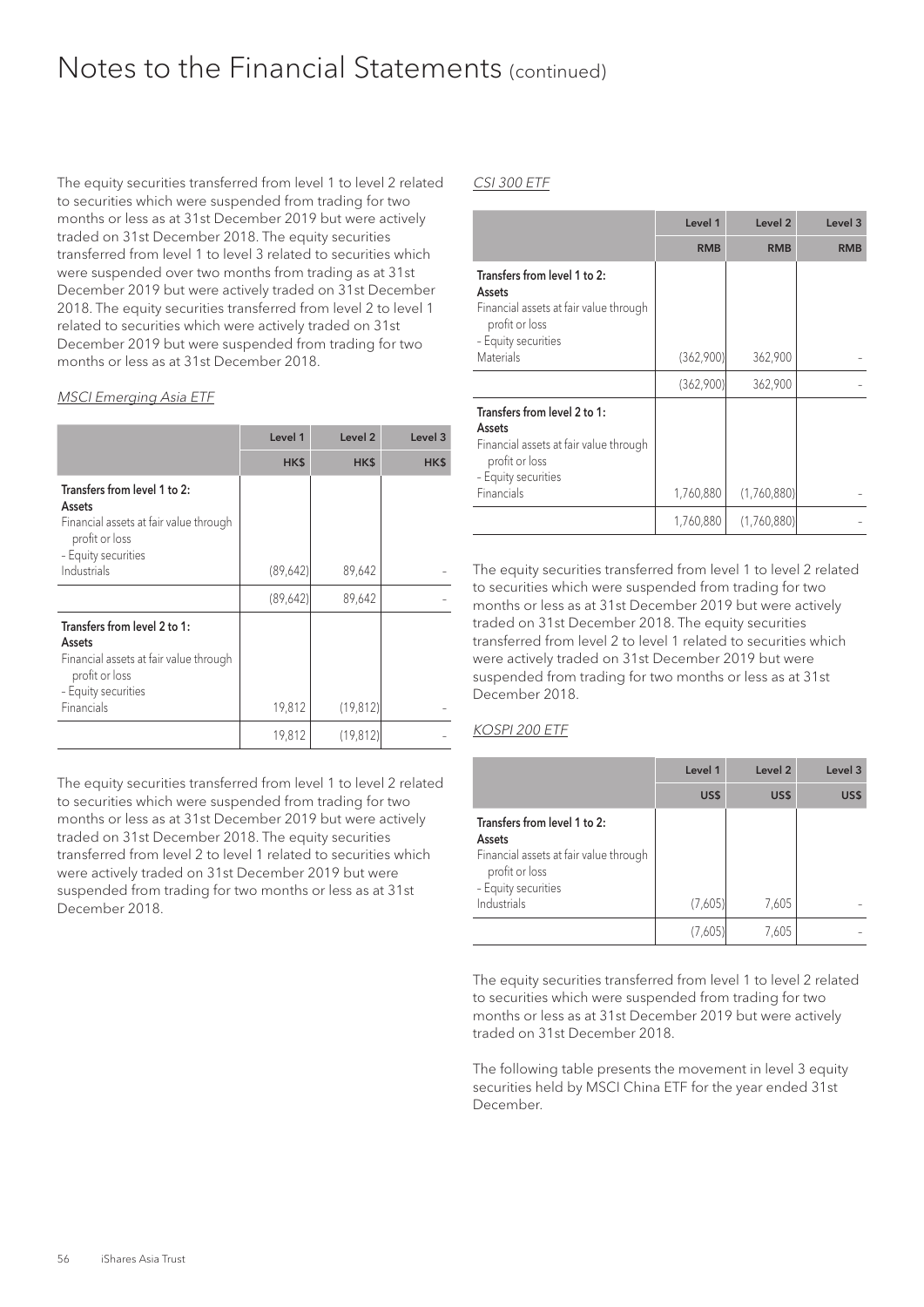|                                                                                                             | 2020<br>HK\$ | 2019<br>HK\$  |
|-------------------------------------------------------------------------------------------------------------|--------------|---------------|
| Equity securities and rights                                                                                |              |               |
| Opening balance                                                                                             | 15,729       | 9,737         |
| Transfers from level 1 to level 3                                                                           |              | 6,026         |
| Purchases                                                                                                   |              | ∩≙            |
| Sales                                                                                                       | (180, 513)   | (2,655,660)   |
| Gains recognized in Statement of<br>Comprehensive Income                                                    | 164,790      | 2,655,626     |
| Closing balance                                                                                             | 6            | 15,729        |
| Total losses for the year included in<br>Statement of Comprehensive<br>Income for assets held at the end of |              |               |
| the reporting year                                                                                          | (9,698)      | (1, 575, 574) |

The following table presents the movement in level 3 equity securities held by MSCI Asia ex Japan ETF for the year ended 31st December.

|                                                                                                                                   | 2020<br>US\$        | 2019<br>US\$     |
|-----------------------------------------------------------------------------------------------------------------------------------|---------------------|------------------|
| Equity securities, rights and warrants<br>Opening balance<br>Transfers from level 1 to level 3<br>Purchases                       | 1,868               | 895<br>969<br>∩# |
| Sales<br>Gains recognized in Statement of<br>Comprehensive Income                                                                 | (30, 332)<br>28,464 |                  |
| Closing balance                                                                                                                   | 0*                  | 1,868            |
| Total losses for the year included in<br>Statement of Comprehensive<br>Income for assets held at the end of<br>the reporting year | (898)               | (252,179)        |

The following table presents the movement in level 3 equity securities held by MSCI Emerging Asia ETF for the year ended 31st December.

|                                                                                                                                                     | 2020<br>HK\$ | 2019<br>HK\$                  |
|-----------------------------------------------------------------------------------------------------------------------------------------------------|--------------|-------------------------------|
| <b>Equity securities and warrants</b><br>Opening balance<br>Purchases<br>Sales<br>(Losses)/gains recognized in Statement<br>of Comprehensive Income | 152<br>(152) | 153<br>∩≙<br>(5,714)<br>5,713 |
| <b>Closing balance</b>                                                                                                                              | 04           | 152                           |
| Total losses for the year included in<br>Statement of Comprehensive<br>Income for assets held at the end of<br>the reporting year                   | (152)        |                               |

<sup>4</sup> Amount is loss than HK\$1.

Amount is less than US\$1

The assets and liabilities included in the Statement of Financial Position, except for financial assets and financial liabilities at fair value through profit or loss, are carried at amortized cost. Their carrying values are an appropriate approximation of fair value.

#### (e) Capital Risk Management

The Sub-Funds' capital is represented by the redeemable units outstanding. The Sub-Funds' objective is to provide investment results that correspond generally to the performance of the respective indices. The Manager may:

- Redeem and issue new units in accordance with the constitutive documents of the Sub-Funds;
- Exercise discretion when determining the amount of distributions of the Sub-Funds to the unitholders; and
- Suspend the creation and redemption of units under certain circumstance stipulated in the prospectuses of the Sub-Funds.

#### (f) Interest in other entities

The Sub-Funds' investments in other funds are subject to the terms and conditions of the other fund's prospectuses and are susceptible to market price risk arising from uncertainties about future values of those other funds. The Manager makes investment decisions after extensive due diligence of the other funds and their strategy.

As at 31st December 2020 and 2019, no Sub-Funds held investments in other funds, except for SENSEX India ETF and MSCI Emerging Asia ETF.

#### SENSEX India ETF

As at 31st December 2020 and 2019, SENSEX India ETF invested in the Mauritius Subsidiary. The right of the SENSEX India ETF to request redemption of its investments in the Mauritius Subsidiary is on a daily basis. The Mauritius Subsidiary allows redemption of these participating shares on a daily basis.

SENSEX India ETF's exposure to investments in Mauritius Subsidiary at fair value is disclosed in the following table. These investments are included in financial assets at fair value through profit or loss in the Statement of Financial Position.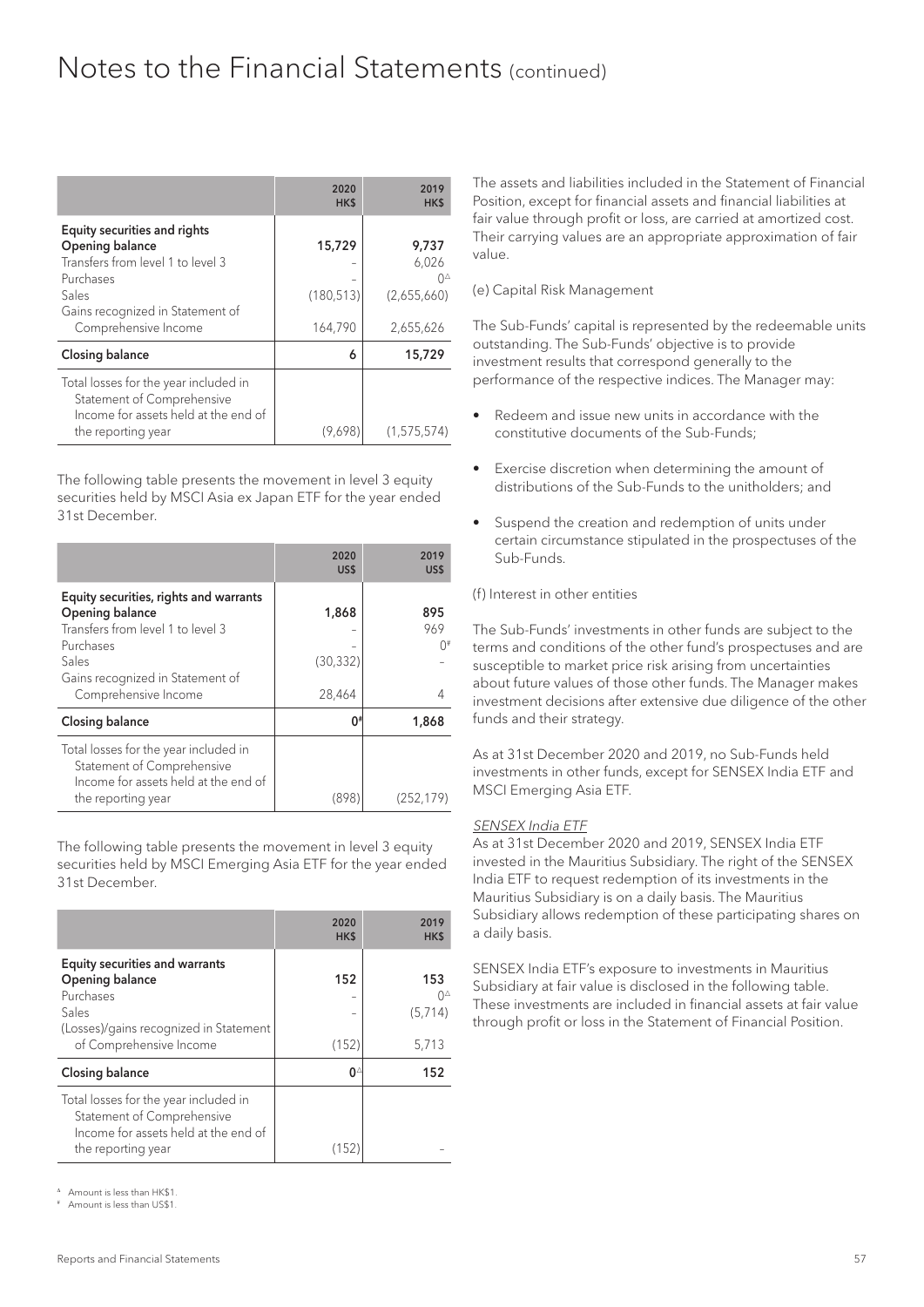#### As at 31st December 2020

| <b>Strategy</b>       | Net asset value<br>of Mauritius<br>Subsidiary | Investment fair<br>value | % of net asset<br>value |
|-----------------------|-----------------------------------------------|--------------------------|-------------------------|
|                       | US\$                                          | US\$                     |                         |
| Equity index tracking | 93,070,721                                    | 93,069,773               | 100.02                  |

#### As at 31st December 2019

| <b>Strategy</b>       | Net asset value<br>of Mauritius<br>Subsidiary | <b>Investment</b> fair<br>value | % of net asset<br>value |
|-----------------------|-----------------------------------------------|---------------------------------|-------------------------|
|                       | US\$                                          | US\$                            |                         |
| Equity index tracking | 109,939,650                                   | 109,938,081                     | 99 99                   |

SENSEX India ETF's maximum exposure to loss from its interests in the Mauritius Subsidiary is equal to the total fair value of its investments in the Mauritius Subsidiary.

Once the SENSEX India ETF has disposed of its shares in the Mauritius Subsidiary, the SENSEX India ETF ceases to be exposed to any risk from the Mauritius Subsidiary.

The SENSEX India ETF's investment strategy entails trading in Mauritius Subsidiary on a regular basis. Total purchases in the Mauritius Subsidiary during the year ended 31st December 2020 were US\$981,940 (2019: US\$6,030,899).

As at 31st December 2020 and 2019, there were no capital commitment obligations and no amounts due to the Mauritius Subsidiary for unsettled purchases.

During the year ended 31st December 2020, total net gain incurred on investments in the Mauritius Subsidiary were US\$8,090,241 (2019: net gain of US\$11,441,573).

#### MSCI Asia ex Japan ETF

As at 31st December 2020 and 2019, MSCI Asia ex Japan ETF did not hold investment in other funds.

During the years ended 31st December 2020 and 2019, there were no purchases in the US MSCI India ETF.

As at 31st December 2020 and 2019, there were no capital commitment obligations and no amounts due to the US MSCI India ETF for unsettled purchases.

During the year ended 31st December 2020, total net gain incurred on investments in the US MSCI India ETF were US\$Nil (2019: net gain of US\$2,259,398).

#### MSCI Emerging Asia ETF

As at 31st December 2020, MSCI Emerging Asia ETF invested in the MSCI India UCITS ETF (2019: SENSEX India ETF). The rights of MSCI Emerging Asia ETF to request for redemption of its investments in the MSCI India UCITS ETF and SENSEX India ETF are on a daily basis.

MSCI Emerging Asia ETF's exposure to investments in the MSCI India UCITS ETF and SENSEX India ETF at fair value is disclosed in the following table. These investments are included in financial assets at fair value through profit or loss in the Statement of Financial Position.

#### As at 31st December 2020

| <b>Strategy</b>       | Net asset value<br>of MSCI India<br><b>UCITS ETF</b> | Investment<br>fair value | % of net asset<br>value |
|-----------------------|------------------------------------------------------|--------------------------|-------------------------|
|                       | HK\$                                                 | HK\$                     |                         |
| Equity index tracking | 4,938,420,677                                        | 30,245,451               | 11.57                   |

#### As at 31st December 2019

| <b>Strategy</b>       | Net asset value<br>of SENSEX India<br>ETF | Investment<br>fair value | % of net asset<br>value |
|-----------------------|-------------------------------------------|--------------------------|-------------------------|
|                       | HK\$                                      | HK\$                     |                         |
| Equity index tracking | 856,717,176                               | 24,294,621               | 11.63                   |

MSCI Emerging Asia ETF's maximum exposure to loss from its interests in the MSCI India UCITS ETF and SENSEX India ETF are equal to the total fair value of its investments in the MSCI India UCITS ETF and SENSEX India ETF.

Once the MSCI Emerging Asia ETF has disposed of its shares in the MSCI India UCITS ETF and SENSEX India ETF, the MSCI Emerging Asia ETF ceases to be exposed to any risk from the MSCI India UCITS ETF and SENSEX India ETF.

The MSCI Emerging Asia ETF's investment strategy entails trading in the MSCI India UCITS ETF and SENSEX India ETF on a regular basis. Total purchases in the MSCI India UCITS ETF and SENSEX India ETF during the year ended 31st December 2020 were HK\$3,531,456 (2019: HK\$ Nil) and HK\$8,660,070 (2019: HK\$3,876,355) respectively.

As at 31st December 2020 and 2019, there were no capital commitment obligations and no amounts due to the MSCI India UCITS ETF or SENSEX India ETF for unsettled purchases.

During the year ended 31st December 2020, total net gain or loss incurred on investments in the MSCI India UCITS ETF and SENSEX India ETF were net gain of HK\$4,480,870 (2019: net gain of HK\$ Nil) and net loss of HK\$360,165 (2019: net gain of HK\$2,505,682) respectively.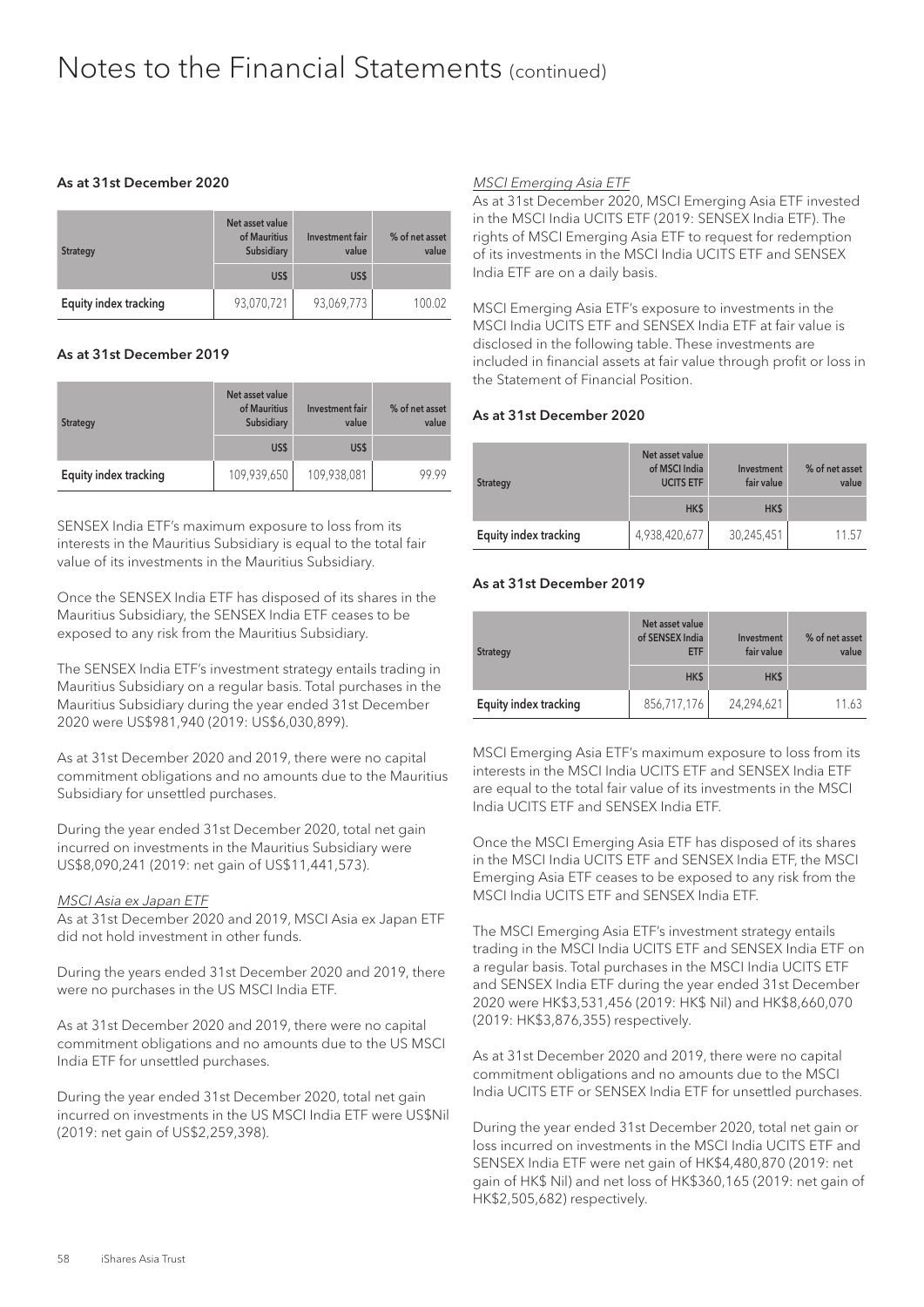#### 13 Distribution

#### MSCI China ETF

|                                                                                                                       | 2020<br>HK\$  | 2019<br><b>HKS</b> |
|-----------------------------------------------------------------------------------------------------------------------|---------------|--------------------|
| Undistributed income brought forward<br>at the beginning of the year<br>Net income for the year<br>Final distribution | 841,686,083   | 810,040,234        |
| - HK\$0.290 on 223,198,699 units paid<br>on 30th December 2019<br>- HK\$0.460 on 149,998,699 units paid               |               | (64, 727, 623)     |
| on 12th November 2020<br>Undistributed income transferred to<br>net assets attributable to unitholders                | (68,999,402)  |                    |
| for the year                                                                                                          | (772,686,681) | (745, 312, 611)    |
| Undistributed income carried forward<br>at the ending of the year                                                     |               |                    |

#### China A50 ETF

|                                                                                                                                                                         | 2020<br><b>RMB</b> | 2019<br><b>RMB</b>             |
|-------------------------------------------------------------------------------------------------------------------------------------------------------------------------|--------------------|--------------------------------|
| Undistributed income brought forward<br>at the beginning of the year<br>Net income for the year<br>Final distribution                                                   | 3,757,756,598      | 7,561,942,592                  |
| - RMB0.210 on 1,488,000,000 units<br>paid on 30th December 2019<br>- RMB0.270 on 950,000,000 units paid<br>on 28th December 2020<br>Undistributed income transferred to | (256, 500, 000)    | (312, 480, 000)                |
| net assets attributable to unitholders<br>for the year                                                                                                                  |                    | (3,501,256,598)(7,249,462,592) |
| Undistributed income carried forward<br>at the ending of the year                                                                                                       |                    |                                |

#### SENSEX India ETF

|                                                                                                                                                               | 2020<br>US\$ | 2019<br><b>USS</b>          |
|---------------------------------------------------------------------------------------------------------------------------------------------------------------|--------------|-----------------------------|
| Undistributed income brought forward<br>at the beginning of the year<br>Net income for the year<br>Final distribution<br>- US\$0.020 on 32,600,000 units paid | 7,821,714    | 11,069,584                  |
| on 30th December 2019<br>Undistributed income transferred to<br>net assets attributable to unitholders<br>for the year                                        | (7,821,714)  | (652,000)<br>(10, 417, 584) |
| Undistributed income carried forward<br>at the ending of the year                                                                                             |              |                             |

#### MSCI Asia ex Japan ETF

|                                                                                                                        | 2020<br>US\$                  | 2019<br>US\$  |
|------------------------------------------------------------------------------------------------------------------------|-------------------------------|---------------|
| Undistributed income brought forward<br>at the beginning of the year<br>Net income for the year<br>Final distribution  | 285,627,677                   | 157,070,258   |
| - US\$0.170 on 55,280,000 units paid<br>on 30th December 2019<br>- US\$0.090 on 141,520,000 units paid                 |                               | (9,397,600)   |
| on 12th November 2020<br>Undistributed income transferred to<br>net assets attributable to unitholders<br>for the year | (12,736,800)<br>(272,890,877) | (147,672,658) |
| Undistributed income carried forward<br>at the ending of the year                                                      |                               |               |

#### MSCI Emerging Asia ETF

|                                                                                                                                                                 | 2020<br>HK\$ | 2019<br>HK\$   |
|-----------------------------------------------------------------------------------------------------------------------------------------------------------------|--------------|----------------|
| Undistributed income brought forward<br>at the beginning of the year<br>Net income for the year<br>Final distribution<br>- HK\$0.760 on 3,800,000 units paid on | 61,464,858   | 30,209,548     |
| 30th December 2019                                                                                                                                              |              | (2,888,000)    |
| - HK\$0.740 on 3,800,000 units paid on<br>12th November 2020<br>Undistributed income transferred to<br>net assets attributable to unitholders                   | (2,812,000)  |                |
| for the year                                                                                                                                                    | (58,652,858) | (27, 321, 548) |
| Undistributed income carried forward<br>at the ending of the year                                                                                               |              |                |

#### CSI 300 ETF

|                                                                                                                                                             | 2020<br><b>RMB</b> | 2019<br>RMB    |
|-------------------------------------------------------------------------------------------------------------------------------------------------------------|--------------------|----------------|
| Undistributed income brought forward<br>at the beginning of the year<br>Net income for the year<br>Final distribution<br>- RMB0.350 on 7,750,000 units paid | 60,368,450         | 46,868,170     |
| on 30th December 2019                                                                                                                                       |                    | (2,712,500)    |
| - RMB0.390 on 7,750,000 units paid<br>on 12th November 2020<br>Undistributed income transferred to                                                          | (3,022,500)        |                |
| net assets attributable to unitholders<br>for the year                                                                                                      | (57, 345, 950)     | (44, 155, 670) |
| Undistributed income carried forward<br>at the ending of the year                                                                                           |                    |                |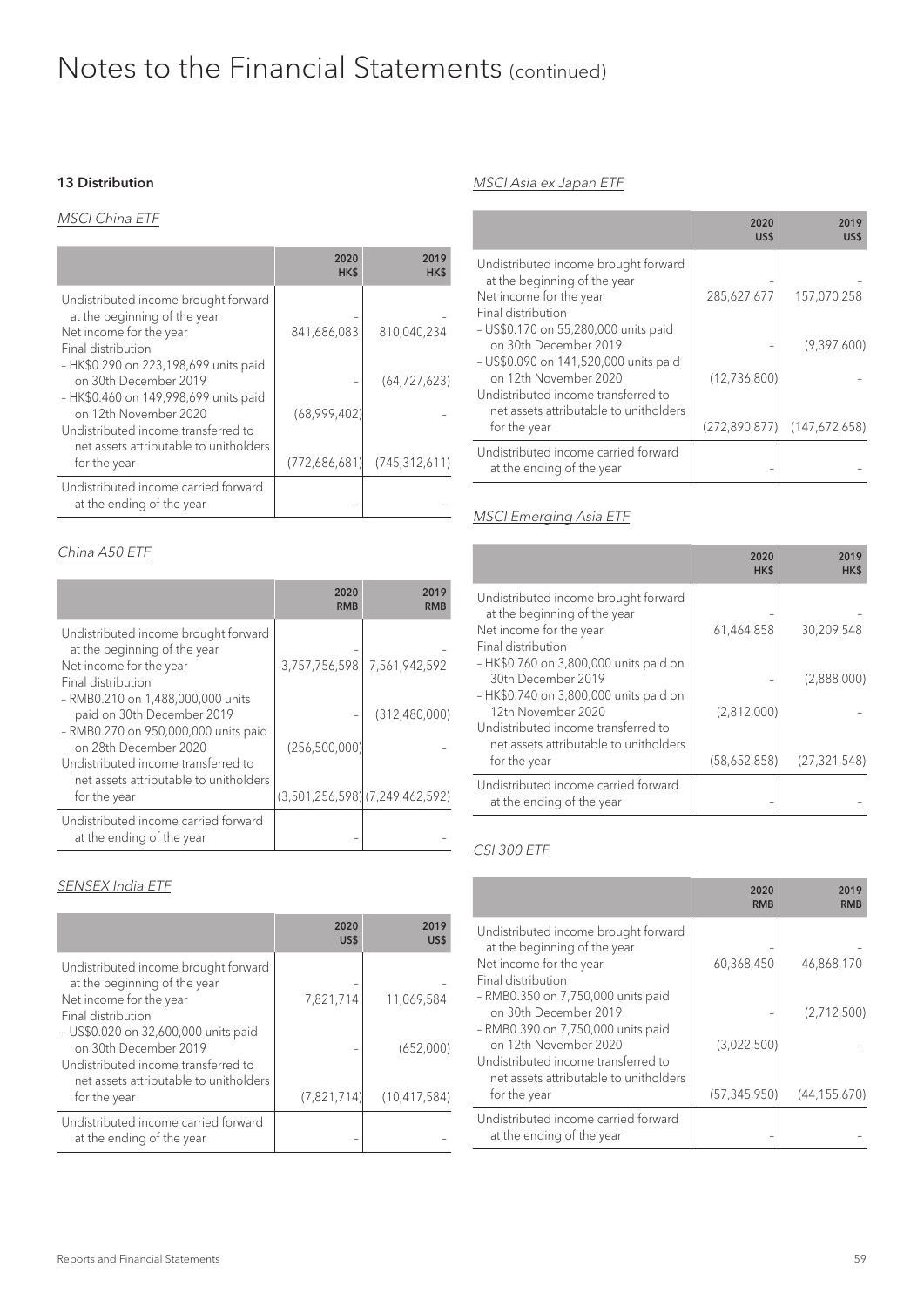#### KOSPI ETF

|                                                                                                                            | 2020<br>US\$  | 2019<br>US\$ |
|----------------------------------------------------------------------------------------------------------------------------|---------------|--------------|
| Undistributed income brought forward<br>at the beginning of the year<br>Net income for the year<br>Final distribution      | 1,923,755     | 326,604      |
| - US\$0.280 on 420,000 units paid on<br>30th December 2019<br>- US\$0.0.190 on 360,000 units paid on<br>12th November 2020 | (68, 400)     | (117,600)    |
| Undistributed income transferred to<br>net assets attributable to unitholders<br>for the year                              | (1, 855, 355) | (209,004)    |
| Undistributed income carried forward<br>at the ending of the year                                                          |               |              |

#### MSCI Taiwan ETF

|                                                                                                                              | 2020<br>US\$ | 2019<br><b>USS</b> |
|------------------------------------------------------------------------------------------------------------------------------|--------------|--------------------|
| Undistributed income brought forward<br>at the beginning of the year<br>Net income for the year                              | 22,549,840   | 15,063,918         |
| Final distribution<br>- US\$0.450 on 4,020,000 units paid on<br>30th December 2019<br>- US\$0.400 on 3,720,000 units paid on |              | (1,809,000)        |
| 12th November 2020<br>Undistributed income transferred to<br>net assets attributable to unitholders                          | (1,488,000)  |                    |
| for the year                                                                                                                 | (21,061,840) | (13, 254, 918)     |
| Undistributed income carried forward<br>at the ending of the year                                                            |              |                    |

#### Hang Seng ETF

|                                                                                                                                       | 2020<br>HK\$ | 2019<br><b>HKS</b> |
|---------------------------------------------------------------------------------------------------------------------------------------|--------------|--------------------|
| Undistributed income brought forward<br>at the beginning of the year<br>Net (loss)/income for the year<br>Interim distribution        | (4,058,359)  | 33,460,396         |
| - HK\$0.300 on 2,450,000 units paid on<br>30th June 2020<br>Final distribution                                                        | (735,000)    |                    |
| - HK\$3.280 on 2,950,000 units paid on<br>30th December 2019                                                                          |              | (9,676,000)        |
| - HK\$2.230 on 2,600,000 units paid on<br>12th November 2020<br>Undistributed loss/(income)<br>transferred to net assets attributable | (5,798,000)  |                    |
| to unitholders for the year                                                                                                           | 10,591,359   | (23, 784, 396)     |
| Undistributed income carried forward<br>at the ending of the year                                                                     |              |                    |

There is no distribution during the years ended 31st December 2020 and 2019 for NASDAQ 100 ETF.

#### 14 Segment Information

The Manager makes the strategic resource allocations on behalf of the Sub-Funds and has determined the operating segments based on the reports reviewed which are used to make strategic decisions.

The Manager considers that each Sub-Fund has a single operating segment which is investing in securities. The objectives of the Sub-Funds are to track the performance of their respective index and invest, directly or indirectly, in substantially all the index constituents with security weight and industry weight that are closely aligned with the characteristics of the tracked indices.

The internal financial information used by the Manager for the Sub-Funds' assets, liabilities and performance is the same as that disclosed in the Statement of Financial Position and Statement of Comprehensive Income.

The Sub-Funds are domiciled in Hong Kong. All of the Sub-Funds' income is derived from investments in securities which constitute the relevant tracked indices. The Sub-Funds' investments have been categorized by relevant geography but no geographical information for performance is provided as the Manager considers that the cost to develop it would be excessive and the information is generally not used by the Manager in managing the Sub-Funds.

The Sub-Funds have no assets classified as non-current assets. The Sub-Funds have portfolios that closely correspond to the security weight and industry weight of the relevant tracked indices. Refer to note 11 for investment holdings that account for more than 10% of each Sub-Fund's net asset value.

#### 15 Subsequent Event

With effect from 22nd March 2021, the name of China A50 ETF was changed from iShares FTSE A50 China ETF to iShares FTSE China A50 ETF and the Management Fee of the China A50 ETF was reduced from 0.99% per annum to 0.35% per annum (as a percentage of the Net Asset Value of the China A50 ETF). Please see the Manager's announcements dated 17th March 2021 and 19th March 2021 for further details.

The governments or the regulators from various countries may impose economic sanctions which may impact the Sub-Funds' ability to invest in companies from a certain country, sector and/or industry. Such sanctions may be introduced suddenly and may be subject to change. To the extent that any such change in regulations, rules or policies adversely impact the Sub-Fund and/or affect its ability to achieve its investment objective, investors may suffer accordingly. Further, the inability of the Sub-Fund to invest in constituent securities that are subject to sanctions may also result in a greater tracking error.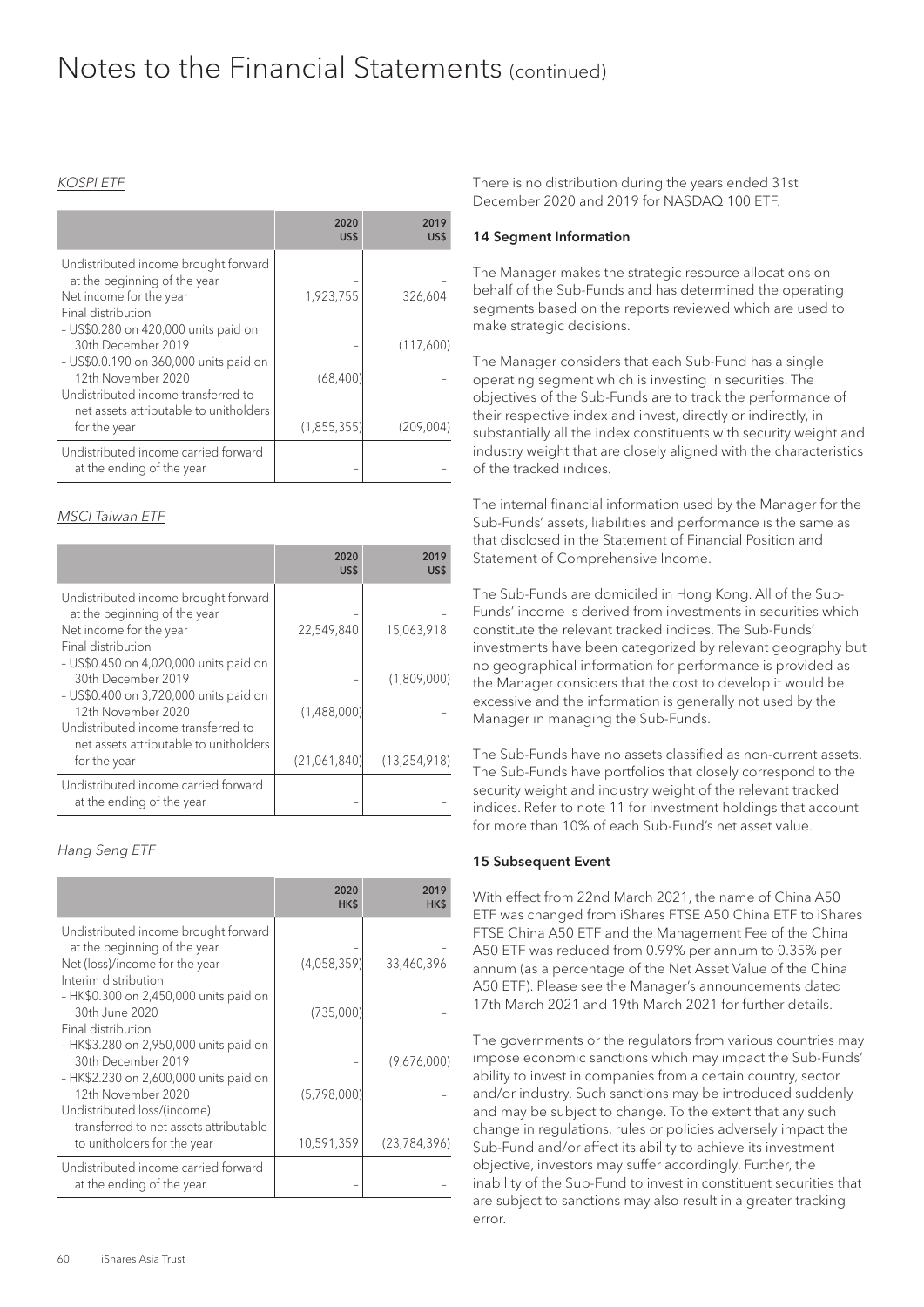In particular, the United States government issued an Executive Order on 12th November 2020 titled "Addressing the Threat from Securities Investments that Finance Communist Chinese Military Companies" (the "Executive Order") which imposes sanctions targeting certain Chinese companies deemed to be affiliated with or supporting the Chinese military (each a "sanctioned entity") and prohibits any transaction by any United States person in publicly traded securities, or any securities that are derivative of, or are designed to provide investment exposure to such securities, of sanctioned entities. The Underlying Index of an Index Fund may contain securities of entities that are identified by the United States government as sanctioned entities under the Executive Order.

Investors should note that the Manager has absolute discretion to manage each Sub-Fund in a manner in which it believes is appropriate to comply with any applicable sanctions regulations. The Manager will assess the impact and applicability of the relevant regulations and may take certain actions, including without limitation, ceasing any new investments in any sanctioned entity, selling its holding of any sanctioned entity, continuing investments in sanctioned entities (if the Manager considers that the relevant sanctions regulations is not applicable to the Sub-Fund) and/or imposing restrictions to ensure that the Sub-Fund is not held by any persons which would result in such holding being a breach of the law or requirements of any country or governmental authority in circumstances which, in the Manager's opinion, might result in the Sub-Fund being adversely affected, or which may result in the Sub-Fund suffering any pecuniary disadvantages, which the Sub-Fund might not otherwise have suffered.

#### 16 Approval of Financial Statements

The financial statements were approved by the Trustee and the Manager on 26th April 2021.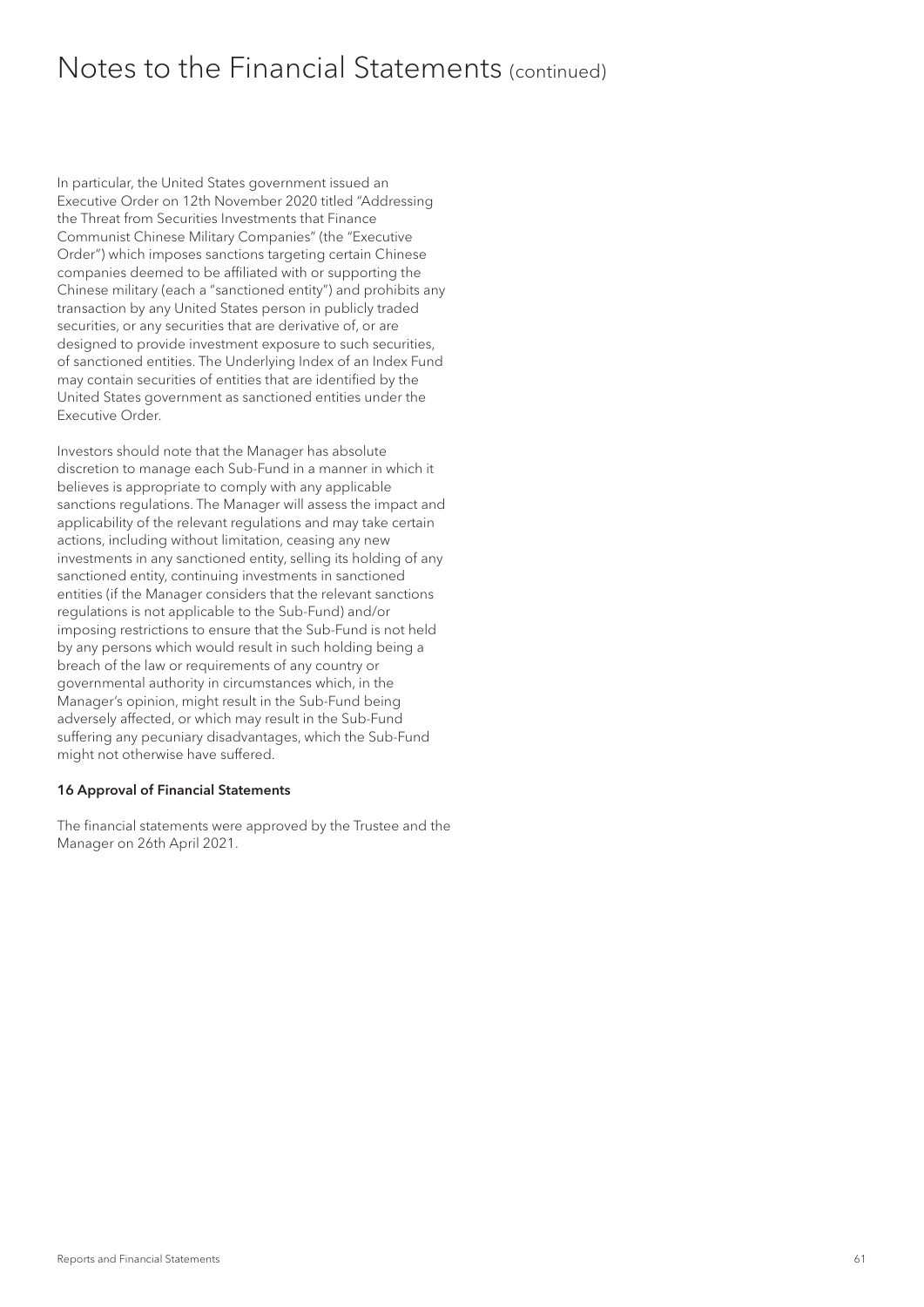|                      |                                                                                         | <b>Fair value</b>         | $%$ of<br><b>Net</b> |                 |                                                                                  | <b>Fair value</b>        | $%$ of<br><b>Net</b> |
|----------------------|-----------------------------------------------------------------------------------------|---------------------------|----------------------|-----------------|----------------------------------------------------------------------------------|--------------------------|----------------------|
| <b>Holdings</b>      |                                                                                         | HK\$                      | <b>Assets</b>        | <b>Holdings</b> |                                                                                  | HK\$                     | <b>Assets</b>        |
| Investments (99.70%) |                                                                                         |                           |                      |                 | China (99.70%) Continued                                                         | 1,426,595                | 0.03                 |
|                      | Listed equities (99.70%)                                                                |                           |                      |                 | 28,664 Beijing Tiantan Biological - A<br>159,648 Beijing-Shanghai High Spe - A   | 1,078,469                | 0.02                 |
|                      | China (99.70%)                                                                          |                           |                      |                 | 8,543 Betta Pharmaceuticals Co L - A                                             | 1,094,766                | 0.02                 |
|                      | 77,214 360 Security Technology In - A                                                   | 1,447,772                 | 0.03                 |                 | 6,556 Bgi Genomics Co Ltd - A<br>26,236 Bilibili Inc - Sponsored ADR             | 1,005,941<br>17,438,020  | 0.02<br>0.33         |
|                      | 300,536 3Sbio Inc                                                                       | 2,124,790                 | 0.04                 |                 | 43,263 BOC Aviation Ltd                                                          | 2,898,621                | 0.05                 |
|                      | 5,471 51 Job Inc - ADR<br>162,656 AAC Technologies Holdings In                          | 2,969,492<br>7,059,270    | 0.06<br>0.13         |                 | 482,272 BOE Technology Group Co Lt - A                                           | 3,453,593                | 0.07                 |
|                      | 34,369 AECC Aviation Power Co - A                                                       | 2,434,532                 | 0.05                 |                 | 729,880 Bosideng Intl Hldgs Ltd                                                  | 2,883,026                | 0.05                 |
|                      | 241,133 Agile Group Holdings Ltd                                                        | 2,488,493                 | 0.05                 |                 | 687,183 Brilliance China Automotive<br>23,843 BYD Co Ltd - A                     | 4,851,512<br>5,529,191   | 0.09<br>0.10         |
|                      | 1,015,086 Agricultural Bank of China - A                                                | 3,804,174                 | 0.07                 |                 | 139,414 BYD Co Ltd - H                                                           | 28,328,925               | 0.53                 |
|                      | 5,998,891 Agricultural Bank of China - H<br>59,793 Aier Eye Hospital Group Co - A       | 17,036,850<br>5,344,438   | 0.32<br>0.10         |                 | 149,742 BYD Electronic Intl Co Ltd                                               | 6,079,525                | 0.11                 |
|                      | 84,214 Air China Ltd - A                                                                | 752,825                   | 0.01                 |                 | 21,077 By-Health Co Ltd - A                                                      | 607,511                  | 0.01                 |
|                      | 368,485 Air China Ltd - H                                                               | 2,247,758                 | 0.04                 |                 | 66,081 Caitong Securities Co Ltd - A<br>13,822 Cansino Biologics Inc - H         | 997,689<br>2,439,583     | 0.02<br>0.05         |
|                      | 89,534 AK Medical Holdings Ltd                                                          | 1,205,128                 | 0.02                 |                 | 2,163,239 CGN Power Co Ltd - H                                                   | 3,612,609                | 0.07                 |
|                      | 419,158 Alibaba Group Holding - SP ADR<br>896,311 Alibaba Health Information T          | 756,393,040<br>20,525,522 | 14.27<br>0.39        |                 | 5,630 Changchun High & New Tech - A                                              | 3,016,446                | 0.06                 |
|                      | 2,724,475 Alibaba Pictures Group Ltd                                                    | 2,615,496                 | 0.05                 |                 | 82,551 Changjiang Securities Co L - A                                            | 827,617                  | 0.02                 |
|                      | 93,805 A-Living Smart City Services (formerly                                           |                           |                      |                 | 3,595 Changzhou Xingyu Automotiv - A<br>31,165 Chaozhou Three-Circle Grou - A    | 860,283<br>1,385,547     | 0.02<br>0.03         |
|                      | known as A-Living Services Co Ltd                                                       |                           |                      |                 | 262,917 China Aoyuan Group Ltd                                                   | 1,982,394                | 0.04                 |
|                      | $- H$<br>208,914 Aluminum Corp Of China Ltd - A                                         | 3,226,892<br>905,111      | 0.06<br>0.02         |                 | 548,908 China Bohai Bank Co Ltd - H                                              | 2,782,964                | 0.05                 |
|                      | 777,083 Aluminum Corp of China Ltd - H                                                  | 2,129,207                 | 0.04                 |                 | 1,884,941 China Cinda Asset Manageme - H                                         | 2,770,863                | 0.05                 |
|                      | 12,830 Angel Yeast Co Ltd - A                                                           | 782,025                   | 0.01                 |                 | 1,993,573 China Citic Bank Corp Ltd - H<br>73,970 China Communications Const - A | 6,558,855<br>640,944     | 0.12<br>0.01         |
|                      | 55,419 Anhui Conch Cement Co Ltd - A                                                    | 3,414,323                 | 0.06                 |                 | 628,225 China Communications Const - H                                           | 2,104,554                | 0.04                 |
|                      | 274,674 Anhui Conch Cement Co Ltd - H<br>5,202 Anhui Gujing Distillery Co - A           | 13,335,423<br>1,688,757   | 0.25<br>0.03         |                 | 550,859 China Communications Servi - H                                           | 1,883,938                | 0.04                 |
|                      | 23,706 Anhui Gujing Distillery Co - B                                                   | 2,560,011                 | 0.05                 |                 | 361,158 China Conch Venture Holdings                                             | 13,615,657               | 0.26                 |
|                      | 11,690 Anhui Kouzi Distillery Co - A                                                    | 961,306                   | 0.02                 |                 | 93,186 China Construction Bank - A                                               | 698,455                  | 0.01                 |
|                      | 235,902 Anta Sports Products Ltd                                                        | 28,992,356                | 0.55                 |                 | 21,362,064 China Construction Bank - H<br>98,788 China East Education Holding    | 125,822,557<br>1,841,408 | 2.37<br>0.03         |
|                      | 3,857 Asymchem Laboratories Tian - A                                                    | 1,377,057                 | 0.03                 |                 | 119,730 China Eastern Airlines Co - A                                            | 668,770                  | 0.01                 |
|                      | 5,452 Autobio Diagnostics Co Ltd - A<br>12,954 Autohome Inc - ADR                       | 944,693<br>10,006,169     | 0.02<br>0.19         |                 | 164,819 China Education Group Holdin                                             | 2,462,396                | 0.05                 |
|                      | 117,956 Avic Capital Co Ltd - A                                                         | 616,626                   | 0.01                 |                 | 630,211 China Everbright Bank Co - A                                             | 3,001,143                | 0.06                 |
|                      | 51,600 Avic Electromechanical Sy - A                                                    | 705,153                   | 0.01                 |                 | 706,186 China Everbright Bank Co L - H<br>886,312 China Everbright Environment   | 2,083,249                | 0.04                 |
|                      | 15,876 Avic Jonhon Optronic Tech - A                                                    | 1,483,458                 | 0.03                 |                 | (formerly known as China                                                         |                          |                      |
|                      | 22,481 Avic Shenyang Aircraft Co - A<br>42,359 Avic Xi'An Aircraft Indust - A (formerly | 2,097,680                 | 0.04                 |                 | Everbright Intl Ltd)                                                             | 3,882,047                | 0.07                 |
|                      | known as Avic Aircraft Co Ltd - A)                                                      | 1,854,398                 | 0.03                 |                 | 212,854 China Everbright Ltd                                                     | 2,209,425                | 0.04                 |
|                      | 496,812 Avichina Industry & Tech - H                                                    | 2,687,753                 | 0.05                 |                 | 420,587 China Evergrande Group                                                   | 6,266,746                | 0.12                 |
|                      | 14,531 Avicopter Plc - A                                                                | 1,087,577                 | 0.02                 |                 | 270,242 China Feihe Ltd<br>49,325 China Film Co Ltd - A                          | 4,907,595<br>733,522     | 0.09<br>0.01         |
|                      | 60,300 Baidu Inc - Spon ADR<br>339,700 Bank of Beijing Co Ltd - A                       | 101,104,559<br>1,962,315  | 1.91<br>0.04         |                 | 70,292 China Fortune Land Develop - A                                            | 1,084,757                | 0.02                 |
|                      | 81,493 Bank of Chengdu Co Ltd - A                                                       | 1,037,797                 | 0.02                 |                 | 59,581 China Galaxy Securities Co - A                                            | 889,596                  | 0.02                 |
|                      | 567,493 Bank of China Ltd - A                                                           | 2,153,850                 | 0.04                 |                 | 773,724 China Galaxy Securities Co - H                                           | 3,760,299                | 0.07                 |
|                      | 17,673,529 Bank of China Ltd - H                                                        | 46,834,852                | 0.88                 |                 | 580,489 China Gas Holdings Ltd                                                   | 17,879,061               | 0.34                 |
|                      | 588,423 Bank of Communications Co - A<br>1,958,972 Bank of Communications Co - H        | 3,146,267<br>8,031,785    | 0.06<br>0.15         |                 | 54,191 China Gezhouba Group Co Lt - A                                            | 425,580                  | 0.01                 |
|                      | 105,445 Bank of Hangzhou Co Ltd - A                                                     | 1,877,685                 | 0.04                 |                 | 41,838 China Greatwall Technology - A<br>383,336 China Hongqiao Group Ltd        | 948,252<br>2,721,686     | 0.02<br>0.05         |
|                      | 208,756 Bank of Jiangsu Co Ltd - A                                                      | 1,360,378                 | 0.03                 |                 | 2,269,084 China Huarong Asset Manage - H                                         | 1,951,412                | 0.04                 |
|                      | 99,817 Bank of Nanjing Co Ltd - A                                                       | 962,595                   | 0.02                 |                 | 290,767 China International Capita - H                                           | 6,106,107                | 0.12                 |
| 81,641               | Bank of Ningbo Co Ltd - A                                                               | 3,443,521                 | 0.06                 |                 | 1,175,203 China Jinmao Holdings Group                                            | 4,195,475                | 0.08                 |
| 285,651              | 214,762 Bank of Shanghai Co Ltd - A<br>Baoshan Iron & Steel Co - A                      | 2,009,562<br>2,028,526    | 0.04<br>0.04         |                 | 72,144 China Jushi Co Ltd - A                                                    | 1,718,655                | 0.03                 |
|                      | 13,353 Baozun Inc - Spn ADR                                                             | 3,556,501                 | 0.07                 |                 | 200,599 China Lesso Group Holdings L                                             | 2,435,272                | 0.05                 |
|                      | 216,652 BBMG Corporation - A                                                            | 767,975                   | 0.01                 |                 | 33,018 China Life Insurance Co - A<br>1,624,598 China Life Insurance Co - H      | 1,512,853<br>27,780,626  | 0.03<br>0.52         |
|                      | 9,983 Beigene Ltd - ADR                                                                 | 20,001,113                | 0.38                 |                 | 61,669 China Literature Ltd                                                      | 3,752,559                | 0.07                 |
| 66,317               | 409,029 Beijing Capital Intl Airpo - H<br>Beijing Dabeinong Technolo - A                | 2,646,418<br>764,592      | 0.05<br>0.01         |                 | 730,022 China Longyuan Power Group - H                                           | 5,672,271                | 0.11                 |
|                      | 30,119 Beijing Enlight Media Co L-A                                                     | 433,886                   | 0.01                 |                 | 342,182 China Medical System Holding                                             | 2,963,296                | 0.06                 |
| 94,831               | <b>Beijing Enterprises HIdgs</b>                                                        | 2,399,224                 | 0.05                 |                 | 123,440 China Meidong Auto Holdings                                              | 3,888,360                | 0.07                 |
| 1,059,500            | Beijing Enterprises Water Gr                                                            | 3,305,640                 | 0.06                 |                 | 614,863 China Mengniu Dairy Co<br>275,117 China Merchants Bank - A               | 28,775,588               | 0.54<br>0.27         |
| 31,101               | Beijing New Building Mater - A                                                          | 1,486,636                 | 0.03                 |                 | 868,063 China Merchants Bank - H                                                 | 14,431,258<br>42,535,087 | 0.80                 |
| 41,728<br>91,061     | Beijing Oriental Yuhong - A<br>Beijing Originwater Techno - A                           | 1,932,356<br>831,422      | 0.04<br>0.02         |                 | 108,992 China Merchants Energy - A                                               | 734,972                  | 0.01                 |
| 18,262               | Beijing Shiji Information - A                                                           | 677,637                   | 0.01                 |                 | 292,358 China Merchants Port Holding                                             | 2,774,477                | 0.05                 |
| 12,072               | Beijing Shunxin Agricult - A                                                            | 1,045,165                 | 0.02                 |                 | 16,376 China Merchants Property O - A                                            | 420,804                  | 0.01                 |
|                      | 35,339 Beijing Sinnet Technology - A                                                    | 724,190                   | 0.01                 |                 | 82,828 China Merchants Securities - A                                            | 2,307,310                | 0.04                 |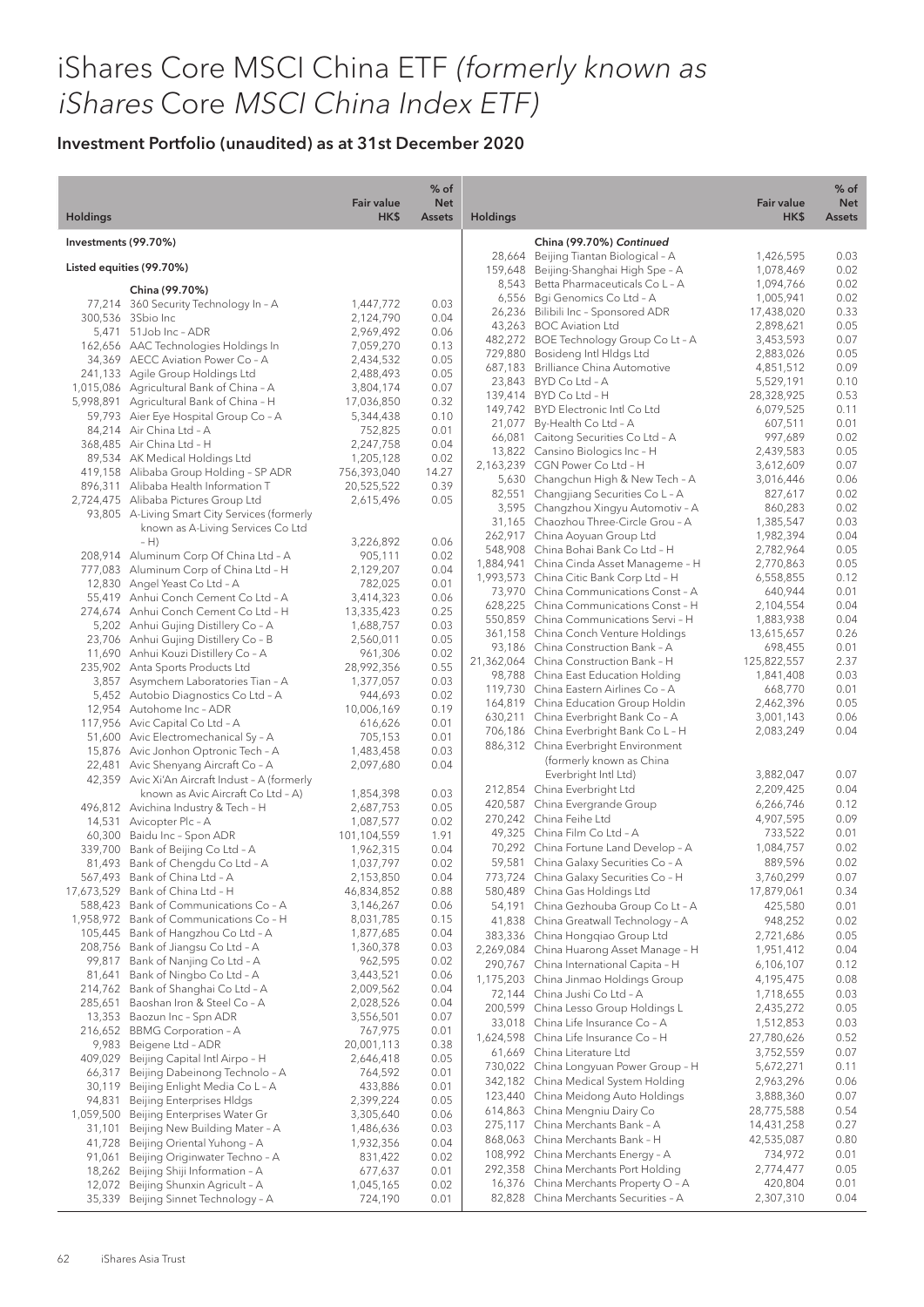|                     |                                                                                 | <b>Fair value</b>       | $%$ of<br><b>Net</b> |                 |                                                                               | <b>Fair value</b>       | $%$ of<br><b>Net</b> |
|---------------------|---------------------------------------------------------------------------------|-------------------------|----------------------|-----------------|-------------------------------------------------------------------------------|-------------------------|----------------------|
| <b>Holdings</b>     |                                                                                 | HK\$                    | <b>Assets</b>        | <b>Holdings</b> |                                                                               | HK\$                    | <b>Assets</b>        |
|                     | China (99.70%) Continued                                                        |                         |                      |                 | China (99.70%) Continued                                                      |                         |                      |
|                     | 96,315 China Merchants Shekou Ind - A                                           | 1,527,731               | 0.03                 |                 | 1,716,062 Country Garden Holdings Co                                          | 18,396,185              | 0.35                 |
|                     | 520,067 China Minsheng Banking - A<br>1,242,479 China Minsheng Banking Cor - H  | 3,227,680<br>5,491,757  | 0.06<br>0.10         |                 | 324,052 Country Garden Services Hold<br>257,957 CRRC Corp Ltd - A             | 16,996,527<br>1,634,819 | 0.32<br>0.03         |
|                     | 1,354,433 China Mobile Ltd                                                      | 59,865,939              | 1.13                 |                 | 673,733 CRRC Corp Ltd - H                                                     | 1,798,867               | 0.03                 |
|                     | 219,025 China Molybdenum Co Ltd - A                                             | 1,633,810               | 0.03                 |                 | 40,301 CSC Financial Co Ltd - A                                               | 2,020,194               | 0.04                 |
|                     | 789,240 China Molybdenum Co Ltd - H                                             | 3,993,554               | 0.08                 |                 | 1,997,837 CSPC Pharmaceutical Group Lt                                        | 15,842,847              | 0.30                 |
|                     | 890,920 China National Building Ma - H                                          | 8,303,374               | 0.16                 |                 | 466,003 Dali Foods Group Co Ltd                                               | 2,064,393               | 0.04                 |
|                     | 111,341 China National Chemical - A                                             | 780,048                 | 0.01                 |                 | 224,128 Daqin Railway Co Ltd - A                                              | 1,728,051               | 0.03                 |
|                     | 15,300 China National Medicines - A<br>144,280 China National Nuclear Pow - A   | 900,439<br>847,226      | 0.02<br>0.02         |                 | 8,600 Dashenlin Pharmaceutical G - A<br>18,332 Dawning Information Indust - A | 804,202<br>748,936      | 0.02<br>0.01         |
|                     | 8.469 China National Software - A                                               | 796,097                 | 0.01                 |                 | 72,783 DHC Software Co Ltd - A                                                | 721,001                 | 0.01                 |
|                     | 57,265 China Northern Rare Earth - A                                            | 894,657                 | 0.02                 |                 | 12,717 Dong-E-E-Jiaoco Ltd - A                                                | 587,538                 | 0.01                 |
|                     | 399,000 China Oilfield Services - H                                             | 2,617,440               | 0.05                 |                 | 548,472 Dongfeng Motor Grp Co Ltd - H                                         | 4,958,187               | 0.09                 |
|                     | 853,179 China Overseas Land & Invest                                            | 14,384,598              | 0.27                 |                 | 60,368 Dongxing Securities Co Lt - A                                          | 959,708                 | 0.02                 |
|                     | 301,692 China Overseas Property Hold                                            | 1,218,836               | 0.02                 |                 | 21,271 Douyu International Hold - ADR                                         | 1,824,150               | 0.03                 |
|                     | 73,125 China Pacific Insurance Gr - A<br>614.476 China Pacific Insurance Gr - H | 3,351,390               | 0.06<br>0.35         |                 | 109,995 East Money Information Co - A                                         | 4,069,701<br>19,956,423 | 0.08<br>0.38         |
|                     | 400.119 China Petroleum & Chemical - A                                          | 18,649,347<br>1,924,519 | 0.04                 |                 | 175,364 ENN Energy Holdings Ltd<br>30,243 EVE Energy Co Ltd - A               | 2,941,781               | 0.06                 |
|                     | 5,392,156 China Petroleum & Chemical - H                                        | 18,710,781              | 0.35                 |                 | 43,797 Everbright Securitie Co - A                                            | 968,084                 | 0.02                 |
|                     | 730.527 China Power International                                               | 1,212,675               | 0.02                 |                 | 86,257 Fangda Carbon New Material - A                                         | 727,850                 | 0.01                 |
|                     | 142,367 China Railway Construction - A                                          | 1,342,345               | 0.03                 |                 | 415,927 Far East Horizon Ltd                                                  | 3,323,257               | 0.06                 |
|                     | 266,886 China Railway Construction - H                                          | 1,131,597               | 0.02                 |                 | 40,600 Faw Jiefang Group Co Ltd - A                                           | 565,974                 | 0.01                 |
|                     | 227,673 China Railway Group Ltd - A                                             | 1,432,023               | 0.03                 |                 | 26,675 Fiberhome Telecom Tech Co - A                                          | 766,635                 | 0.01                 |
|                     | 891,904 China Railway Group Ltd - H<br>323,656 China Resources Beer Holding     | 3,050,312<br>23,109,038 | 0.06<br>0.44         |                 | 89,918 Financial Street Holdings - A<br>77,668 First Capital Securities C - A | 692,204<br>922,344      | 0.01<br>0.02         |
|                     | 549,880 China Resources Cement                                                  | 4,761,961               | 0.09                 |                 | 232,358 Focus Media Information Te - A                                        | 2,737,176               | 0.05                 |
|                     | 206,063 China Resources Gas Group Lt                                            | 8,500,099               | 0.16                 |                 | 36,754 Foshan Haitian Flavouring - A                                          | 8,796,978               | 0.17                 |
|                     | 709,392 China Resources Land Ltd                                                | 22,700,544              | 0.43                 |                 | 568,789 Fosun International Ltd                                               | 6,927,850               | 0.13                 |
|                     | 363,995 China Resources Pharmaceutic                                            | 1,448,700               | 0.03                 |                 | 81,124 Founder Securities Co Ltd - A                                          | 1,004,052               | 0.02                 |
|                     | 476,211 China Resources Power Holdin                                            | 3,976,362               | 0.07                 |                 | 68,752 Foxconn Industrial Interne - A                                         | 1,123,354               | 0.02                 |
|                     | 89,048 China Shenhua Energy Co - A                                              | 1,914,105               | 0.04<br>0.21         |                 | 3,100 Fu Jian Anjoy Foods Co Ltd - A                                          | 713,599                 | 0.01<br>0.02         |
|                     | 755,792 China Shenhua Energy Co - H<br>380,126 China Shipbuilding Industr - A   | 11,034,563<br>1,900,945 | 0.04                 |                 | 27,380 Fujian Sunner Development - A<br>30,094 Fuyao Glass Industry Group - A | 867,286<br>1,725,843    | 0.03                 |
|                     | 57,726 China South Publishing - A                                               | 656,587                 | 0.01                 |                 | 105,225 Fuyao Glass Industry Group - H                                        | 4,482,585               | 0.08                 |
|                     | 106,247 China Southern Airlines Co - A                                          | 755,772                 | 0.01                 |                 | 11,319 Ganfeng Lithium Co Ltd - A                                             | 1,367,151               | 0.03                 |
|                     | 433,046 China Southern Airlines Co - H                                          | 2,000,673               | 0.04                 |                 | 1,320 G-Bits Network Technology - A                                           | 671,137                 | 0.01                 |
|                     | 21,304 China Spacesat Co Ltd - A                                                | 818,229                 | 0.02                 |                 | 105,363 GCL System Integration Tec - A                                        | 534,447                 | 0.01                 |
|                     | 562,480 China State Construction - A                                            | 3,336,502               | 0.06                 |                 | 19,608 GDS Holdings Ltd - ADR                                                 | 14,236,791              | 0.27                 |
|                     | 425,039 China State Construction Int<br>345,216 China Taiping Insurance Hold    | 1,878,672<br>4,826,120  | 0.04<br>0.09         |                 | 1,309,667 Geely Automobile Holdings Lt<br>53,715 Gemdale Corp - A             | 34,706,175<br>865,480   | 0.65<br>0.02         |
|                     | 2,859,453 China Telecom Corp Ltd - H                                            | 6,147,824               | 0.12                 |                 | 230,754 Genscript Biotech Corp                                                | 2,602,905               | 0.05                 |
|                     | 27,764 China Tourism Group Duty F - A                                           |                         |                      |                 | 71,203 GF Securities Co Ltd - A                                               | 1,383,504               | 0.03                 |
|                     | (formerly known as China                                                        |                         |                      |                 | 265,416 GF Securities Co Ltd - H                                              | 2,908,959               | 0.05                 |
|                     | International Travel - A)                                                       | 9,359,475               | 0.18                 |                 | 38,516 Giant Network Group Co Ltd - A                                         | 801,247                 | 0.02                 |
|                     | 9,232,777 China Tower Corp Ltd - H                                              | 10,525,366              | 0.20                 |                 | 5,340 Gigadevice Semiconductor B - A                                          | 1,258,741               | 0.02                 |
|                     | 486,359 China Traditional Chinese Me<br>23,474 China Transinfo Technology - A   | 1,867,619<br>535,677    | 0.04<br>0.01         |                 | 7,849 Glodon Co Ltd - A<br>45,517 Goertek Inc - A                             | 737,628<br>2,027,417    | 0.01<br>0.04         |
|                     | 1,347,031 China Unicom Hong Kong Ltd                                            | 5,994,288               | 0.11                 |                 | 2,282,191 Gome Retail Holdings Ltd                                            | 2,122,438               | 0.04                 |
|                     | 361,120 China United Network - A                                                | 1,922,270               | 0.04                 |                 | 17,549 Gotion High-Tech Co Ltd - A                                            | 819,368                 | 0.02                 |
|                     | 145,144 China Vanke Co Ltd - A                                                  | 4,971,745               | 0.09                 |                 | 29,500 Great Wall Motor Co Ltd - A                                            | 1,331,241               | 0.03                 |
|                     | 377,464 China Vanke Co Ltd - H                                                  | 10,097,162              | 0.19                 |                 | 684,373 Great Wall Motor Company - H                                          | 18,204,322              | 0.34                 |
|                     | 294,632 China Yangtze Power Co Ltd - A                                          | 6,737,570               | 0.13                 |                 | 112,647 Greenland Holdings Corp Lt - A                                        | 783,819                 | 0.01                 |
|                     | 3,055,670 China Youzan Ltd<br>272,695 China Yuhua Education Corp L              | 7,058,598<br>1,840,691  | 0.13<br>0.03         |                 | 192,750 Greentown China Holdings<br>336,598 Greentown Service Group Co L      | 2,185,785<br>3,221,243  | 0.04<br>0.06         |
|                     | 147,700 China Zheshang Bank Co Ltd - A                                          | 719,231                 | 0.01                 |                 | 17,537 GSX Techedu Inc - ADR                                                  | 7,031,488               | 0.13                 |
|                     | 6,251 Chongqing Brewery Co - A                                                  | 887,744                 | 0.02                 |                 | 22,249 Guangdong Haid Group Co - A                                            | 1,739,321               | 0.03                 |
|                     | 59,128 Chongqing Changan Automob - A                                            | 1,544,075               | 0.03                 |                 | 77,544 Guangdong Hec Technology H - A                                         | 465,526                 | 0.01                 |
|                     | 644,219 Chongqing Rural Commercial - H                                          | 2,035,732               | 0.04                 |                 | 679,817 Guangdong Investment Ltd                                              | 9,490,245               | 0.18                 |
|                     | 22,754 Chongqing Zhifei Biologica - A                                           | 4,016,827               | 0.08                 |                 | 4,200 Guangdong Kinlong Hardware - A                                          | 721,838                 | 0.01                 |
|                     | 690,760 CIFI Holdings Group Co Ltd                                              | 4,538,293               | 0.09                 |                 | 630,071 Guangzhou Automobile Group - H                                        | 5,431,212               | 0.10<br>0.01         |
| 1,347,123 Citic Ltd | 146,777 Citic Securities Co - A                                                 | 7,395,705<br>5,150,308  | 0.14<br>0.10         |                 | 39,466 Guangzhou Baiyun Internati - A<br>15,809 Guangzhou Baiyunshan Phar - A | 665,569<br>551,897      | 0.01                 |
|                     | 462,133 Citic Securities Co Ltd - H                                             | 8,078,085               | 0.15                 |                 | 38,839 Guangzhou Haige Communicat - A                                         | 502,024                 | 0.01                 |
|                     | 3,973,233 CNOOC Ltd                                                             | 28,527,813              | 0.54                 |                 | 11,320 Guangzhou Kingmed Diagnost - A                                         | 1,730,977               | 0.03                 |
|                     | 30,314 Contemporary Amperex Techn - A                                           | 12,703,235              | 0.24                 |                 | 392,017 Guangzhou R&F Properties - H                                          | 3,908,409               | 0.07                 |
|                     | 116,704 Cosco Shipping Holdings Co - A                                          | 1,700,706               | 0.03                 |                 | 8,534 Guangzhou Shiyuan Electron - A                                          | 1,171,633               | 0.02                 |
|                     | 517,975 Cosco Shipping Holdings Co - H                                          | 4,817,167               | 0.09                 |                 | 8,300 Guangzhou Tinci Materials - A                                           | 1,028,261               | 0.02                 |
|                     | 386,181 Cosco Shipping Ports Ltd                                                | 2,081,516               | 0.04                 |                 | 48,198 Guosen Securities Co Ltd - A                                           | 784,641                 | 0.01                 |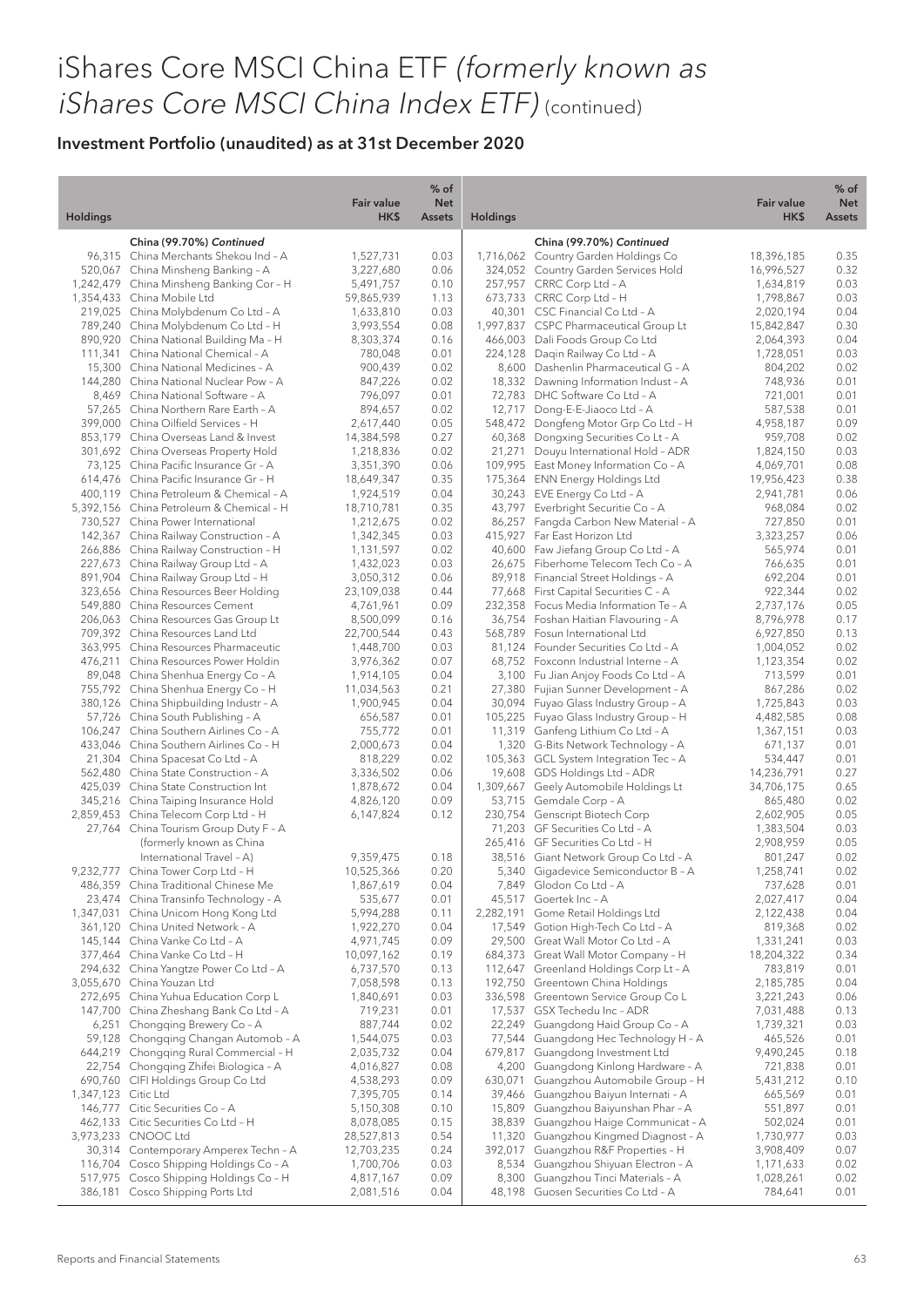| <b>Holdings</b> |                                                                                 | <b>Fair value</b><br>HK\$ | $%$ of<br><b>Net</b><br><b>Assets</b> | <b>Holdings</b> |                                                                           | <b>Fair value</b><br>HK\$ | $%$ of<br><b>Net</b><br><b>Assets</b> |
|-----------------|---------------------------------------------------------------------------------|---------------------------|---------------------------------------|-----------------|---------------------------------------------------------------------------|---------------------------|---------------------------------------|
|                 |                                                                                 |                           |                                       |                 |                                                                           |                           |                                       |
|                 | China (99.70%) Continued                                                        |                           |                                       |                 | China (99.70%) Continued                                                  |                           |                                       |
|                 | 100,602 Guotai Junan Securities Co - A                                          | 2,104,827                 | 0.04                                  |                 | 42,341 Jiangsu Zhongtian Technolo - A                                     | 547,795                   | 0.01                                  |
|                 | 82,235 Guoyuan Securities Co Ltd - A<br>175,064 Haidilao International Holdi    | 879,412                   | 0.02                                  |                 | 34,600 Jiangxi Copper Co Ltd - A                                          | 823,848                   | 0.02                                  |
|                 | 83,301 Haier Smart Home Co Ltd - A                                              | 10,451,321<br>2,904,087   | 0.20<br>0.05                          |                 | 263,082 Jiangxi Copper Co Ltd - H<br>44,988 Jiangxi Zhengbang Tech - A    | 3,204,339<br>914,943      | 0.06<br>0.02                          |
|                 | 449,968 Haier Smart Home Co Ltd - H                                             | 12,644,101                | 0.24                                  |                 | 104,901 Jinke Properties Group Co - A                                     | 887,674                   | 0.02                                  |
|                 | 151,777 Haitian International HIdgs                                             | 4,067,624                 | 0.08                                  |                 | 295,450 Jinxin Fertility Group Ltd                                        | 4,668,110                 | 0.09                                  |
|                 | 120,161 Haitong Securities Co Ltd - A                                           | 1,844,303                 | 0.03                                  |                 | 34,242 Jinyu Bio-Technology Co Lt - A                                     | 853,740                   | 0.02                                  |
|                 | 667,133 Haitong Securities Co Ltd - H                                           | 4,623,232                 | 0.09                                  |                 | 4,300 Jiugui Liquor Co Ltd - A                                            | 803,176                   | 0.02                                  |
|                 | 8,800 Hangzhou First Applied Mat - A                                            | 896,950                   | 0.02                                  |                 | 52,825 Jointown Pharmaceutical - A                                        | 1,144,941                 | 0.02                                  |
|                 | 108,743 Hangzhou Hikvision Digital - A                                          | 6,295,938                 | 0.12                                  |                 | 13,609 Jonjee High-Tech Industria - A                                     | 1,082,566                 | 0.02                                  |
|                 | 21,025 Hangzhou Robam Appliances - A                                            | 1,023,319                 | 0.02                                  |                 | 12,741 Joyy Inc - ADR                                                     | 7,901,368                 | 0.15                                  |
|                 | 4,193 Hangzhou Tigermed Consulti - A                                            | 808,762                   | 0.02                                  |                 | 14,155 Juewei Food Co Ltd - A                                             | 1,309,977                 | 0.02                                  |
|                 | 27,218 Hangzhou Tigermed Consulti - H                                           | 4,885,631                 | 0.09                                  |                 | 514,908 Kaisa Group Holdings Ltd                                          | 1,972,098                 | 0.04                                  |
|                 | 260,000 Hansoh Pharmaceutical Group                                             | 9,776,000                 | 0.18                                  |                 | 20,223 KE Holdings Inc                                                    | 9,649,848                 | 0.18                                  |
|                 | 102,194 Hebei Construction Group C - H<br>16,862 Hefei Meiya Optoelectronic - A | 432,281<br>891,137        | 0.01<br>0.02                          |                 | 148,041 Kingboard Holdings Ltd<br>247,644 Kingboard Laminates Hldg Ltd    | 4,840,941                 | 0.09<br>0.06                          |
|                 | 38,518 Henan Shuanghui Investment - A                                           | 2,157,917                 | 0.04                                  |                 | 523,866 Kingdee International Sftwr                                       | 3,135,173<br>16,554,166   | 0.31                                  |
|                 | 152,693 Hengan Intl Group Co Ltd                                                | 8,382,846                 | 0.16                                  |                 | 39,800 Kingfa Sci.& Tech Co Ltd - A                                       | 814,183                   | 0.02                                  |
|                 | 85,367 Hengli Petrochemical Co L - A                                            | 2,849,774                 | 0.05                                  |                 | 12,068 Kingsoft Cloud Holdings - ADR                                      | 4,075,124                 | 0.08                                  |
|                 | 2,569 Hengtong Optic - Electric Co - A                                          | 42,895                    | 0.00                                  |                 | 179,532 Kingsoft Corp Ltd                                                 | 8,976,600                 | 0.17                                  |
|                 | 47,755 Hengyi Petrochemical Co - A                                              | 729,553                   | 0.01                                  |                 | 54,010 Koolearn Technology Holding                                        | 1,506,879                 | 0.03                                  |
|                 | 288,001 Hesteel Co Ltd - A                                                      | 769,963                   | 0.01                                  |                 | 31,500 Kuang-Chi Technologies Co - A                                      | 836,505                   | 0.02                                  |
|                 | 6,214 Hithink Royalflush Informa - A                                            | 919,498                   | 0.02                                  |                 | 901,879 Kunlun Energy Co Ltd                                              | 6,042,589                 | 0.11                                  |
|                 | 1,142 Hongfa Technology Co Ltd - A                                              | 73,902                    | 0.00                                  |                 | 16,570 Kweichow Moutai Co Ltd - A                                         | 39,513,534                | 0.75                                  |
|                 | 145,701 Hopson Development Holdings                                             | 2,879,052                 | 0.05                                  |                 | 296,988 KWG Group Holdings Ltd                                            | 3,142,133                 | 0.06                                  |
|                 | 93,126 Hua Hong Semiconductor Ltd                                               | 4,097,544                 | 0.08                                  |                 | 365,648 Lee & Man Paper Manufacturin                                      | 2,321,865                 | 0.04                                  |
|                 | 51,705 Huadian Power Intl Corp - A                                              | 209,816                   | 0.00                                  |                 | 1,648,634 Lenovo Group Ltd                                                | 12,068,001                | 0.23                                  |
|                 | 16,921 Huadong Medicine Co Ltd - A<br>22,900 Hualan Biological Engineer - A     | 536,392                   | 0.01<br>0.02                          |                 | 58,194 Lens Technology Co Ltd - A<br>26,626 Lepu Medical Technology - A   | 2,126,030                 | 0.04<br>0.02                          |
|                 | 138,444 Huaneng Power Intl Inc - A                                              | 1,154,482<br>740,253      | 0.01                                  |                 | 462,757 Li Ning Co Ltd                                                    | 863,740<br>24,664,948     | 0.47                                  |
|                 | 933,215 Huaneng Power Intl Inc - H                                              | 2,640,998                 | 0.05                                  |                 | 14,392 Liaoning Cheng Da Co Ltd - A                                       | 417,746                   | 0.01                                  |
|                 | 103,190 Huatai Securities Co Ltd - A                                            | 2,218,090                 | 0.04                                  |                 | 83,911 Lingyi Itech Guangdong Co - A                                      | 1,200,787                 | 0.02                                  |
|                 | 305,209 Huatai Securities Co Ltd - H                                            | 3,723,550                 | 0.07                                  |                 | 321,387 Logan Group Co Ltd (formerly known                                |                           |                                       |
|                 | 71,733 Huaxi Securities Co Ltd - A                                              | 1,068,468                 | 0.02                                  |                 | as Logan Property Holdings Co L)                                          | 4,081,615                 | 0.08                                  |
|                 | 242,164 Huaxia Bank Co Ltd - A                                                  | 1,806,415                 | 0.03                                  |                 | 22,590 Lomon Billions Group Co - A                                        | 829,605                   | 0.02                                  |
|                 | 20,947 Huaxin Cement Co Ltd - A                                                 | 515,762                   | 0.01                                  |                 | 400,032 Longfor Group Holdings Ltd                                        | 18,161,453                | 0.34                                  |
|                 | 42,118 Huayu Automotive Systems - A                                             | 1,448,737                 | 0.03                                  |                 | 51,927 Longi Green Energy Technol - A                                     | 5,714,155                 | 0.11                                  |
|                 | 35,287 Huazhu Group Ltd - ADR                                                   | 12,320,663                | 0.23                                  |                 | 38,920 Lufax Holding Ltd                                                  | 4,285,274                 | 0.08                                  |
|                 | 56,053 Hubei Biocause Pharmaceuti - A                                           | 325,803                   | 0.01                                  |                 | 103,168 Luxshare Precision Industr - A                                    | 6,910,199                 | 0.13                                  |
|                 | 17,800 Humanwell Healthcare Group - A                                           | 719,766                   | 0.01                                  | 434,087         | Luye Pharma Group Ltd                                                     | 1,567,054                 | 0.03                                  |
|                 | 11,547 Hundsun Technologies Inc - A<br>16,020 Hutchison China Meditech - ADR    | 1,445,681                 | 0.03<br>0.08                          |                 | 19,819 Luzhou Laojiao Co Ltd - A<br>26,550 Mango Excellent Media Co L - A | 5,349,651<br>2,297,367    | 0.10<br>0.04                          |
|                 | 15,203 Huya Inc - ADR                                                           | 3,977,418<br>2,349,384    | 0.04                                  |                 | 2,256 Maxscend Microelectronics - A                                       | 1,536,219                 | 0.03                                  |
|                 | 29,463 Iflytek Co Ltd - A                                                       | 1,437,174                 | 0.03                                  |                 | 39,817 Meinian Onehealth Healthca - A                                     | 538,426                   | 0.01                                  |
|                 | 736,976 Ind & Comm Bk of China - A                                              | 4,389,164                 | 0.08                                  |                 | 796,716 Meituan - Class B (formerly known as                              |                           |                                       |
|                 | 13,406,386 Ind & Comm Bk of China - H                                           | 67,434,122                | 1.27                                  |                 | Meituan Dianping - Class B)                                               | 234,712,534               | 4.43                                  |
|                 | 277,996 Industrial Bank Co Ltd - A                                              | 6,924,507                 | 0.13                                  |                 | 217,026 Metallurgical Corp of Chin - A                                    | 707,135                   | 0.01                                  |
|                 | 84,265 Industrial Securities Co - A                                             | 872,961                   | 0.02                                  |                 | 159,866 Microport Scientific Corp                                         | 6,706,379                 | 0.13                                  |
|                 | 7,000 Ingenic Semiconductor Co - A                                              | 764,363                   | 0.01                                  |                 | 165,938 Minth Group Ltd                                                   | 6,786,864                 | 0.13                                  |
| 385,691         | Inner Mongolia Baotou Ste - A                                                   | 538,584                   | 0.01                                  |                 | 32,679 Momo Inc - Spon ADR                                                | 3,537,297                 | 0.07                                  |
|                 | 137,784 Inner Mongolia Junzheng En - A                                          | 814,014                   | 0.02                                  |                 | 55,565 Muyuan Foodstuff Co Ltd - A                                        | 5,113,092                 | 0.10                                  |
|                 | 78,447 Inner Mongolia Yili Indus - A                                            | 4,154,260                 | 0.08                                  |                 | 29,012 Nanji E-Commerce Co Ltd - A                                        | 473,687                   | 0.01                                  |
|                 | 215,362 Innovent Biologics Inc                                                  | 17,670,452                | 0.33                                  |                 | 19,756 Nanjing King-Friend Bioche - A                                     | 828,333                   | 0.02                                  |
| 23,428          | Inspur Electronic Informat - A                                                  | 751,610                   | 0.01                                  | 53,308          | Nanjing Securities Co Ltd - A                                             | 780,665                   | 0.01                                  |
| 61,871          | 4,300 Intco Medical Technology C - A<br>lqiyi Inc - ADR                         | 862,965<br>8,385,828      | 0.02<br>0.16                          |                 | 77,219 Nari Technology Co Ltd - A<br>8,267 Naura Technology Group Co - A  | 2,448,745<br>1,783,323    | 0.05<br>0.03                          |
| 14,208          | Jafron Biomedical Co Ltd - A                                                    | 1,150,055                 | 0.02                                  |                 | 43,050 Navinfo Co Ltd - A                                                 | 733,204                   | 0.01                                  |
| 8,300           | Jason Furniture Hangzhou C - A                                                  | 698,484                   | 0.01                                  |                 | 91,482 Netease Inc - ADR                                                  | 67,933,272                | 1.28                                  |
|                 | 48,500 JD Health International Inc                                              | 7,275,000                 | 0.14                                  |                 | 28,744 New China Life Insurance C - A                                     | 1,988,742                 | 0.04                                  |
|                 | 191,010 JD.Com Inc - ADR                                                        | 130,185,428               | 2.46                                  |                 | 176,255 New China Life Insurance C - H                                    | 5,331,714                 | 0.10                                  |
|                 | 285,687 Jiangsu Express Co Ltd - H                                              | 2,476,906                 | 0.05                                  |                 | 71,217 New Hope Liuhe Co Ltd - A                                          | 1,903,968                 | 0.04                                  |
| 21,285          | Jiangsu Hengli Hydraulic C - A                                                  | 2,870,648                 | 0.05                                  |                 | 33,817 New Oriental Educatio - SP ADR                                     | 48,721,602                | 0.92                                  |
|                 | 70,930 Jiangsu Hengrui Medicine C - A                                           | 9,435,760                 | 0.18                                  |                 | 377,015 Nine Dragons Paper Holdings                                       | 4,147,165                 | 0.08                                  |
|                 | 20,972 Jiangsu King's Luck Brewer - A                                           | 1,436,244                 | 0.03                                  |                 | 21,833 Ninestar Corp - A                                                  | 696,531                   | 0.01                                  |
| 29,200          | Jiangsu Shagang Co Ltd - A                                                      | 382,311                   | 0.01                                  |                 | 20,572 Ningbo Tuopu Group Co Ltd - A                                      | 943,571                   | 0.02                                  |
| 18,504          | Jiangsu Yanghe Brewery - A                                                      | 5,211,792                 | 0.10                                  |                 | 284,556 Nio Inc - ADR                                                     | 107,540,157               | 2.03                                  |
| 5,500           | Jiangsu Yangnong Chemical - A                                                   | 866,492                   | 0.02                                  |                 | 6,713 Noah Holdings Ltd - Spon Ads                                        | 2,488,587                 | 0.05                                  |
|                 | 84,357 Jiangsu Zhongnan Construct - A                                           | 889,016                   | 0.02                                  |                 | 26,202 Offen Education Technology - A                                     | 1,098,602                 | 0.02                                  |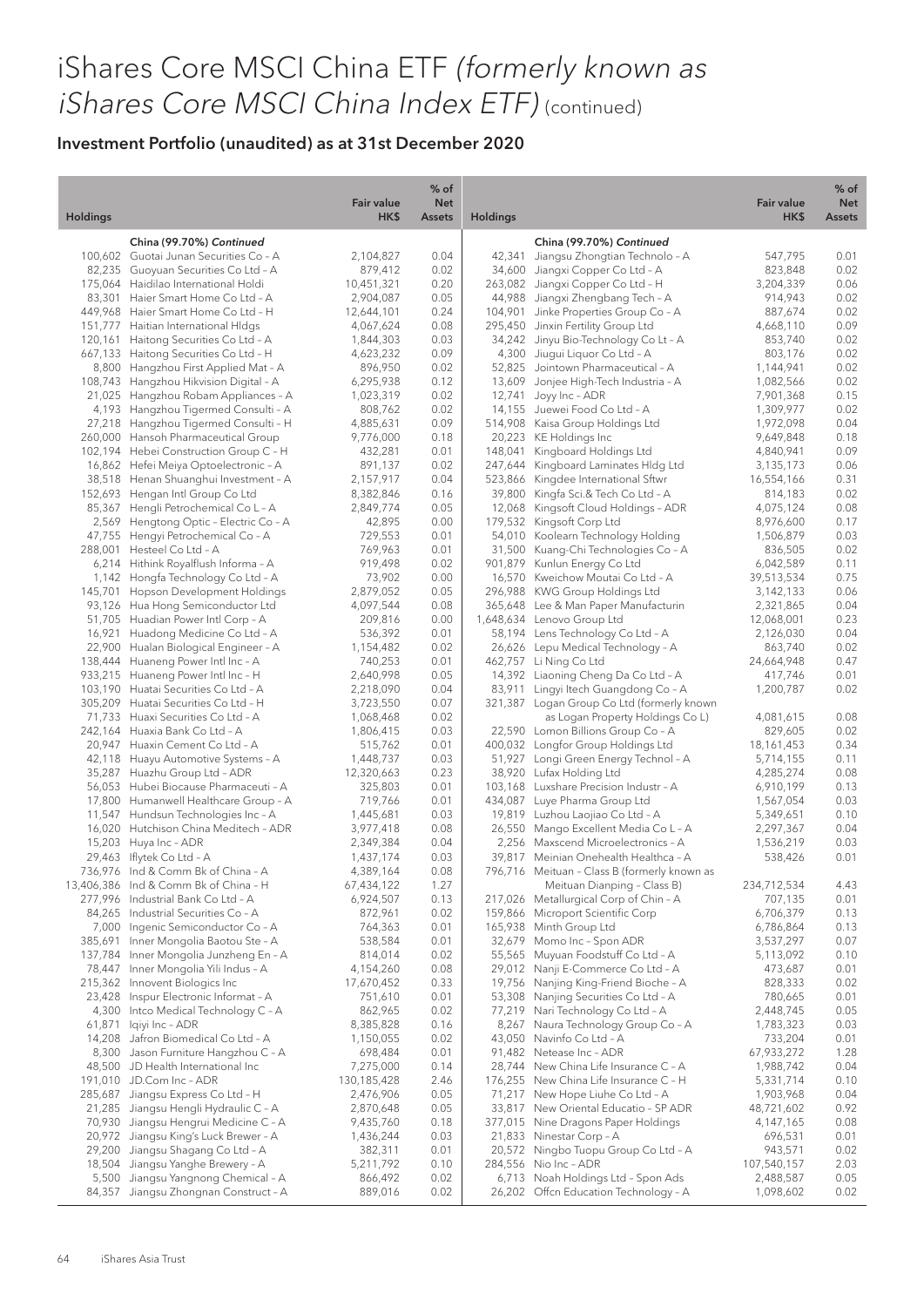|                  |                                                                                    | Fair value               | $%$ of<br><b>Net</b> |                 |                                                                         | <b>Fair value</b>         | $%$ of<br><b>Net</b> |
|------------------|------------------------------------------------------------------------------------|--------------------------|----------------------|-----------------|-------------------------------------------------------------------------|---------------------------|----------------------|
| <b>Holdings</b>  |                                                                                    | HK\$                     | <b>Assets</b>        | <b>Holdings</b> |                                                                         | HK\$                      | <b>Assets</b>        |
|                  | China (99.70%) Continued                                                           |                          |                      |                 | China (99.70%) Continued                                                |                           |                      |
|                  | 54,151 Ofilm Group Co Ltd - A                                                      | 851,824                  | 0.02                 |                 | 128,648 Shenzhen Energy Group Co L - A                                  | 935,079                   | 0.02                 |
|                  | 8,410 Oppein Home Group Inc - A                                                    | 1,350,039                | 0.03                 |                 | 4,694 Shenzhen Goodix Technology - A                                    | 871,447                   | 0.02                 |
|                  | 83,094 Orient Securities Co Ltd - A                                                | 1,153,393                | 0.02                 |                 | 28,010 Shenzhen Inovance Technolo - A                                   | 3,119,052                 | 0.06                 |
|                  | 67,340 Oriental Pearl Group Co Lt - A<br>6,718 Ovctek China Inc - A                | 718,519<br>656,837       | 0.01<br>0.01         |                 | 227,333 Shenzhen Intl Holdings<br>547,310 Shenzhen Investment Ltd       | 2,846,209<br>1,455,845    | 0.05<br>0.03         |
|                  | 252,444 Pangang Group Vanadium Tit - A                                             | 653,812                  | 0.01                 |                 | 22,476 Shenzhen Kaifa Technology - A                                    | 509,952                   | 0.01                 |
|                  | 1,840,362 People's Insurance Co Grou - H                                           | 4,527,291                | 0.09                 |                 | 8,537 Shenzhen Kangtai Biologica - A                                    | 1,777,987                 | 0.03                 |
|                  | 29,194 Perfect World Co Ltd - A                                                    | 1,027,883                | 0.02                 |                 | 13,853 Shenzhen Mindray Bio-Medic - A                                   | 7,043,383                 | 0.13                 |
|                  | 244,568 Petrochina Co Ltd - A                                                      | 1,211,367                | 0.02                 |                 | 132,341 Shenzhen Overseas Chinese - A                                   | 1,119,872                 | 0.02                 |
|                  | 4,706,858 Petrochina Co Ltd - H                                                    | 11,296,459               | 0.21                 |                 | 15,889 Shenzhen Sunway Communicat - A                                   | 680,420                   | 0.01                 |
|                  | 28,230 Pharmaron Beijing Co Ltd - H                                                | 3,698,130                | 0.07                 |                 | 183,927 Shenzhou International Group                                    | 27,956,904                | 0.53                 |
|                  | 94,147 PICC Holding Co - A                                                         | 738,244                  | 0.01                 |                 | 18,453 Shijiazhuang Yiling Pharma - A                                   | 561,610                   | 0.01                 |
|                  | 1,544,671 PICC Property & Casualty - H                                             | 9,067,219                | 0.17                 |                 | 271,563 Shimao Group Holdings Ltd (formerly                             |                           |                      |
|                  | 84,415 Pinduoduo Inc - ADR<br>257,733 Ping An Bank Co Ltd - A                      | 116,292,343<br>5,949,143 | 2.19<br>0.11         |                 | known as Shimao Property<br>Holdings Ltd)                               | 6,707,606                 | 0.13                 |
|                  | 114,409 Ping An Healthcare and Techn                                               | 10,754,446               | 0.20                 |                 | 48,700 Siasun Robot & Automation - A                                    | 714,927                   | 0.01                 |
|                  | 144,289 Ping An Insurance Group Co - A                                             | 14,978,920               | 0.28                 |                 | 55,517 Sichuan Chuantou Energy Co - A                                   | 665,917                   | 0.01                 |
|                  | 1,317,059 Ping An Insurance Group Co - H                                           | 125,120,605              | 2.36                 |                 | 13,937 Sichuan Kelun Pharmaceutic - A                                   | 323,365                   | 0.01                 |
|                  | 156,825 Poly Developments and Hold - A                                             | 2,961,077                | 0.06                 |                 | 10,850 Sichuan Swellfun Co Ltd - A                                      | 1,075,079                 | 0.02                 |
|                  | 26,680 Poly Property Services Co Lt (formerly                                      |                          |                      |                 | 12,498 Sina Corp                                                        | 4,106,945                 | 0.08                 |
|                  | known as Poly Property                                                             |                          |                      |                 | 2,308,938 Sino Biopharmaceutical                                        | 17,317,035                | 0.33                 |
|                  | Development - H)                                                                   | 1,630,148                | 0.03                 |                 | 66,412 Sinolink Securities Co Ltd - A                                   | 1,289,621                 | 0.02                 |
|                  | 182,440 Postal Savings Bank Of Chi - A                                             | 1,040,821                | 0.02                 |                 | 294,830 Sinopharm Group Co - H                                          | 5,560,494                 | 0.10                 |
|                  | 2,185,999 Postal Savings Bank of Chi - H<br>170,076 Power Construction Corp of - A | 9,574,676                | 0.18<br>0.01         |                 | 153,164 Sinotruk Hong Kong Ltd<br>4,497 Skshu Paint Co Ltd - A          | 3,032,647<br>813,136      | 0.06<br>0.02         |
|                  | 78,006 Risesun Real Estate Devel - A                                               | 787,594<br>607,952       | 0.01                 |                 | 103,206 Smoore International Holding                                    | 6,176,879                 | 0.12                 |
|                  | 78,068 Rongsheng Petro Chemical - A                                                | 2,572,571                | 0.05                 |                 | 43,005 Songcheng Performance Deve - A                                   | 909,516                   | 0.02                 |
|                  | 45,025 S F Holding Co Ltd - A                                                      | 4,741,305                | 0.09                 |                 | 81,512 Soochow Securities Co Ltd - A                                    | 959,238                   | 0.02                 |
|                  | 104,328 Saic Motor Corp Ltd - A                                                    | 3,043,196                | 0.06                 |                 | 13,741 Spring Airlines Co Ltd - A                                       | 909,057                   | 0.02                 |
|                  | 62,880 Sanan Optoelectronics Co L - A                                              | 2,027,053                | 0.04                 |                 | 343,795 SSY Group Ltd                                                   | 1,512,698                 | 0.03                 |
|                  | 4,762 Sangfor Technologies Inc - A                                                 | 1,409,569                | 0.03                 |                 | 422,563 Sun Art Retail Group Ltd                                        | 3,329,796                 | 0.06                 |
|                  | 113,315 Sany Heavy Industry Co Ltd - A                                             | 4,730,805                | 0.09                 |                 | 555,844 Sunac China Holdings Ltd                                        | 15,924,931                | 0.30                 |
|                  | 51,516 Sdic Capital Co Ltd - A                                                     | 850,339                  | 0.02                 |                 | 19,100 Sungrow Power Supply Co Lt - A                                   | 1,647,705                 | 0.03                 |
|                  | 124,802 Sdic Power Holdings Co Ltd - A<br>444,655 Seazen Group Ltd                 | 1,286,954<br>2,868,025   | 0.02<br>0.05         |                 | 128,424 Suning.Com Co Ltd - A<br>158,665 Sunny Optical Tech             | 1,181,758<br>26,925,450   | 0.02<br>0.51         |
|                  | 43,306 Seazen Holdings Co Ltd - A                                                  | 1,800,236                | 0.03                 |                 | 21,403 Sunwoda Electronic Co Ltd - A                                    | 784,481                   | 0.01                 |
|                  | 819,489 Semiconductor Manufacturing                                                | 18,110,707               | 0.34                 |                 | 31,184 Suzhou Dongshan Precision - A                                    | 967,683                   | 0.02                 |
|                  | 2,109 SG Micro Corp - A                                                            | 664,017                  | 0.01                 |                 | 24,473 Suzhou Gold Mantis Constr - A                                    | 274,271                   | 0.01                 |
|                  | 106,083 Shaanxi Coal Industry Co L - A                                             | 1,182,553                | 0.02                 |                 | 83,465 Tal Education Group - ADR                                        | 46,279,491                | 0.87                 |
|                  | 49,643 Shandong Gold Mining Co Lt - A                                              | 1,399,477                | 0.03                 |                 | 81,646 TBEA Co Ltd - A                                                  | 989,074                   | 0.02                 |
|                  | 123,693 Shandong Gold Mining Co Lt - H                                             | 2,214,105                | 0.04                 |                 | 196,133 TCL Technology Group Corp - A                                   |                           |                      |
|                  | 21,643 Shandong Hualu Hengsheng - A                                                | 963,505                  | 0.02                 |                 | (formerly known as TCL Corp - A)                                        | 1,657,341                 | 0.03                 |
|                  | 31,547 Shandong Linglong Tyre Co - A<br>13,089 Shandong Sinocera Function - A      | 1,324,214<br>704,705     | 0.02<br>0.01         |                 | 1,273,148 Tencent Holdings Ltd<br>80,670 Tencent Music Entertainm - ADR | 718,055,472<br>12,034,679 | 13.55<br>0.23        |
| 33,271           | Shandong Sun Paper Industr - A                                                     | 573,007                  | 0.01                 | 6,766           | Thunder Software Technolog - A                                          | 944,813                   | 0.02                 |
|                  | 553,616 Shandong Weigao Gp Medical - H                                             | 9,699,352                | 0.18                 |                 | 106,214 Tianfeng Securities Co Ltd - A                                  | 773,285                   | 0.01                 |
|                  | 6,800 Shanghai Bairun Investment - A                                               | 846,407                  | 0.02                 |                 | 27,041 Tianjin Zhonghuan Semicond - A                                   | 822,983                   | 0.02                 |
| 12,629           | Shanghai Baosight Software - A                                                     | 1,039,729                | 0.02                 |                 | 44,241 Tianma Microelectronics - A                                      | 778,306                   | 0.01                 |
| 183,361          | Shanghai Construction Grou - A                                                     | 658,721                  | 0.01                 |                 | 43,070 Tianshui Huatian Technolog - A                                   | 700,132                   | 0.01                 |
| 130,358          | Shanghai Electric Grp Co L - A                                                     | 840,155                  | 0.02                 | 433,185         | Tingyi (Cayman Isln) Hldg Co                                            | 5,735,369                 | 0.11                 |
| 28,011           | Shanghai Fosun Pharmaceuti - A                                                     | 1,804,969                | 0.03                 |                 | 198,145 Tongcheng-Elong Holdings Ltd                                    | 2,972,175                 | 0.06                 |
| 118,710          | Shanghai Fosun Pharmaceuti - H                                                     | 4,398,205                | 0.08                 | 28,263          | Tonghua Dongbao Pharmaceut - A                                          | 451,338                   | 0.01                 |
| 8,655<br>124,660 | Shanghai International Air - A<br>Shanghai International Por - A                   | 781,558<br>679,941       | 0.01<br>0.01         | 247,197         | 24,649 Tongkun Group Co Ltd - A<br>Tongling Nonferrous Metals - A       | 605,736<br>758,236        | 0.01<br>0.01         |
| 10,489           | Shanghai Jinjiang Internat - A                                                     | 645,093                  | 0.01                 | 57,464          | Tongwei Co Ltd - A                                                      | 2,636,375                 | 0.05                 |
| 190,588          | Shanghai Lujiazui Fin&Trad - B                                                     | 1,155,632                | 0.02                 | 5,212           | Topchoice Medical Corporat - A                                          | 1,720,120                 | 0.03                 |
| 13,115           | Shanghai M&G Stationery In - A                                                     | 1,386,225                | 0.03                 |                 | 291,952 Topsports International Hold                                    | 3,386,643                 | 0.06                 |
| 35,557           | Shanghai Pharmaceuticals - A                                                       | 814,806                  | 0.02                 |                 | 218,543 Travelsky Technology Ltd - H                                    | 4,086,754                 | 0.08                 |
| 172,325          | Shanghai Pharmaceuticals - H                                                       | 2,353,959                | 0.04                 |                 | 105,558 Trip.com Group Ltd - ADR                                        | 27,607,361                | 0.52                 |
| 440,610          | Shanghai Pudong Devel Bank - A                                                     | 5,090,467                | 0.10                 |                 | 9,395 Tsingtao Brewery Co Ltd - A                                       | 1,114,579                 | 0.02                 |
|                  | 6,305 Shanghai Putailai New Ener - A                                               | 845,747                  | 0.02                 |                 | 97,025 Tsingtao Brewery Co Ltd - H                                      | 7,878,430                 | 0.15                 |
| 68,949           | Shanghai Raas Blood Produc - A                                                     | 608,958                  | 0.01                 | 9,386           | Unigroup Guoxin Microelect - A                                          | 1,498,984                 | 0.03                 |
| 9,270<br>84,291  | Shanghai Zhangjiang High - A<br>Shanxi Meijin Energy Co Lt - A                     | 188,529<br>672,025       | 0.00<br>0.01         | 296,881         | Uni-President China Holdings<br>43,543 Unisplendour Corp Ltd - A        | 2,342,391<br>1,062,771    | 0.04<br>0.02         |
| 11,985           | Shanxi Xinghuacun Fen Wine - A                                                     | 5,368,252                | 0.10                 |                 | 18,585 Venustech Group Inc - A                                          | 647,921                   | 0.01                 |
| 33,873           | Shengyi Technology Co Ltd - A                                                      | 1,138,451                | 0.02                 |                 | 82,726 Vinda International Holdings                                     | 1,749,655                 | 0.03                 |
|                  | 5,632 Shennan Circuits Co Ltd - A                                                  | 726,366                  | 0.01                 |                 | 99,010 Vipshop Holdings Ltd - ADR                                       | 21,580,291                | 0.41                 |
|                  | 364,489 Shenwan Hongyuan Group Co - A                                              | 2,296,922                | 0.04                 |                 | 42,462 Visionox Technology Inc - A                                      | 577,741                   | 0.01                 |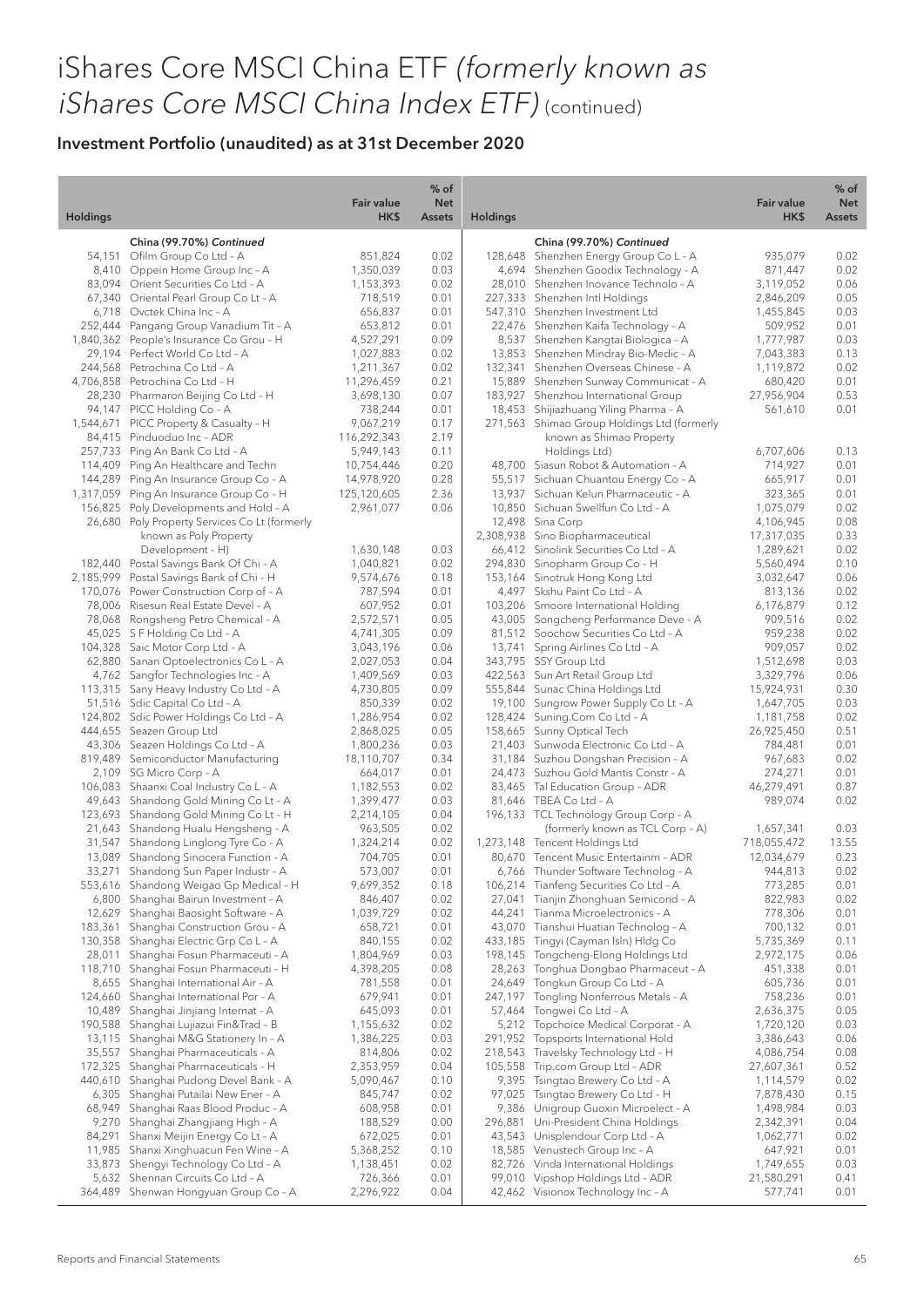### Investment Portfolio (unaudited) as at 31st December 2020

| <b>Holdings</b> |                                                                              | <b>Fair value</b><br>HK\$ | $%$ of<br><b>Net</b><br><b>Assets</b> | <b>Holdings</b> |                                                                       | <b>Fair value</b><br>HK\$ | % of<br><b>Net</b><br>Assets |
|-----------------|------------------------------------------------------------------------------|---------------------------|---------------------------------------|-----------------|-----------------------------------------------------------------------|---------------------------|------------------------------|
|                 |                                                                              |                           |                                       |                 |                                                                       |                           |                              |
|                 | China (99.70%) Continued<br>19,636 Walvax Biotechnology Co - A               | 903,687                   | 0.02                                  |                 | China (99.70%) Continued<br>128,275 Zhongsheng Group Holdings         | 7,087,194                 | 0.13                         |
|                 | 44,749 Wanhua Chemical Group Co - A                                          | 4,862,319                 | 0.09                                  |                 | 137,171 Zhuzhou CRRC Times Electri - H                                | 4,636,380                 | 0.09                         |
|                 | 1,100,289 Want Want China Holdings Ltd                                       | 6,172,621                 | 0.12                                  |                 | 219,535 Zijin Mining Group Co Ltd - A                                 | 2,434,150                 | 0.05                         |
|                 | 13,001 Weibo Corp - Spon ADR                                                 | 4,132,112                 | 0.08                                  |                 | 1,250,306 Zijin Mining Group Co Ltd - H                               | 10,977,687                | 0.21                         |
|                 | 64,280 Weichai Power Co Ltd - A                                              | 1,211,395                 | 0.02                                  |                 | 229,098 Zoomlion Heavy Industry - H                                   | 2,130,611                 | 0.04                         |
|                 | 400,097 Weichai Power Co Ltd - H                                             | 6,225,509                 | 0.12                                  |                 | 128,647 Zoomlion Heavy Industry S - A                                 | 1,520,067                 | 0.03                         |
|                 | 107,217 Wens Foodstuffs Group Co - A                                         | 2,332,804                 | 0.04                                  |                 | 57,151 ZTE Corp - A                                                   | 2,295,286                 | 0.04                         |
|                 | 70,370 Western Securities Co Ltd - A                                         | 851,635                   | 0.02                                  |                 | 156,296 ZTE Corp - H                                                  | 3,047,772                 | 0.06                         |
|                 | 340,150 Wharf Holdings Ltd                                                   | 7,092,127                 | 0.13                                  |                 | 90,056 ZTO Express Cayman Inc - ADR                                   | 20,361,866                | 0.38                         |
|                 | 11,291 Will Semiconductor Ltd - A                                            | 3,114,298                 | 0.06                                  |                 |                                                                       | 5,283,959,356             |                              |
|                 | 14,456 Wingtech Technology Co Ltd - A                                        | 1,708,092                 | 0.03                                  |                 | <b>Total listed equities</b>                                          |                           | 99.70                        |
|                 | 54,171 Winning Health Technology - A                                         | 1,131,443                 | 0.02                                  |                 | Unlisted equities (0.00%)                                             |                           |                              |
|                 | 134,663 Wuchan Zhongda Group Co L - A                                        | 702,356                   | 0.01                                  |                 |                                                                       |                           |                              |
|                 | 26,548 Wuhan Guide Infrared Co Lt - A                                        | 1,322,867                 | 0.02                                  |                 | China (0.00%)                                                         |                           |                              |
|                 | 41,104 Wuhu Sangi Interactive Ent - A                                        | 1,532,089                 | 0.03                                  |                 | 560,670 China Common Rich Renewable                                   |                           |                              |
|                 | 52,989 Wuliangye Yibin Co Ltd - A<br>30,223 Wus Printed Circuit Kunsha - A   | 18,457,518                | 0.35                                  |                 | Energy Investments Limited                                            | 1                         | 0.00                         |
|                 | 30,813 Wuxi Apptec Co Ltd - A                                                | 677,785                   | 0.01<br>0.09                          |                 | 485,149 China Huishan Dairy Holdings                                  | 5                         | 0.00                         |
|                 | 60,153 Wuxi Apptec Co Ltd - H                                                | 4,954,433<br>9,131,225    | 0.17                                  |                 |                                                                       |                           |                              |
|                 | 679,560 Wuxi Biologics Cayman Inc                                            | 69,858,768                | 1.32                                  |                 | Total unlisted equities                                               | 6                         | 0.00                         |
|                 | 15,141 Wuxi Lead Intelligent Equi - A                                        | 1,517,784                 | 0.03                                  |                 |                                                                       |                           |                              |
|                 | 151,203 Xcmg Construction Machin - A                                         | 969,087                   | 0.02                                  |                 | Unlisted rights (0.00%)                                               |                           |                              |
|                 | 45,342 Xiamen C & D Inc - A                                                  | 444,295                   | 0.01                                  |                 |                                                                       |                           |                              |
|                 | 3,181,493 Xiaomi Corp - Class B                                              | 105,625,568               | 1.99                                  |                 | China (0.00%)<br>7,187 Legend Holdings Corp - H - Rights <sup>△</sup> | 0                         | 0.00                         |
|                 | 174,894 Xinhu Zhongbao Co Ltd - A                                            | 647,090                   | 0.01                                  |                 |                                                                       |                           |                              |
|                 | 149,687 Xinjiang Goldwind Sci&Tec - H                                        | 2,332,123                 | 0.04                                  |                 | <b>Total unlisted rights</b>                                          | 0                         | 0.00                         |
|                 | 47,858 Xinjiang Goldwind Sci&Tech - A                                        | 813,949                   | 0.02                                  |                 |                                                                       |                           |                              |
|                 | 926,636 Xinyi Solar Holdings Ltd                                             | 18,764,379                | 0.35                                  |                 | Futures (0.00%)                                                       |                           |                              |
|                 | 37,267 Xpeng Inc - ADR                                                       | 12,376,274                | 0.23                                  |                 |                                                                       |                           |                              |
|                 | 232,718 Yadea Group Holdings Ltd                                             | 3,728,142                 | 0.07                                  |                 | China (0.00%)                                                         |                           |                              |
|                 | 20,598 Yantai Jereh Oilfield - A                                             | 860,441                   | 0.02                                  |                 | 18 MSCI China Free Index Futures Mar                                  |                           |                              |
|                 | 413,548 Yanzhou Coal Mining Co - H                                           | 2,563,998                 | 0.05                                  |                 | 2021                                                                  | 261,460                   | 0.00                         |
|                 | 13,256 Yealink Network Technology - A                                        | 1,156,849                 | 0.02<br>0.02                          |                 |                                                                       |                           |                              |
|                 | 10,193 Yifeng Pharmacy Chain Co L - A<br>102,616 Yihai International Holding | 1,097,206<br>11,800,840   | 0.22                                  |                 | <b>Total Futures</b>                                                  | 261,460                   | 0.00                         |
|                 | 77,978 Yintai Gold Co Ltd - A                                                | 801,315                   | 0.02                                  |                 |                                                                       |                           |                              |
|                 | 133,740 Yonghui Superstores Co Ltd - A                                       | 1,146,077                 | 0.02                                  |                 | <b>Total investments</b>                                              | 5,284,220,822             | 99.70                        |
|                 | 46,082 Yonyou Network Technology - A                                         | 2,412,831                 | 0.05                                  |                 | Other net assets                                                      | 15,663,094                | 0.30                         |
|                 | 41,800 Yto Express Group Co Ltd - A                                          | 573,723                   | 0.01                                  |                 | Net assets attributable to                                            |                           |                              |
|                 | 1,535,554 Yuexiu Property Co Ltd                                             | 2,395,464                 | 0.05                                  |                 | unitholders at 31st December                                          |                           |                              |
|                 | 88,569 Yum China Holdings Inc                                                | 39,206,600                | 0.74                                  |                 | 2020                                                                  | 5,299,883,916             | 100.00                       |
|                 | 22,937 Yunda Holding Co Ltd - A                                              | 429,798                   | 0.01                                  |                 |                                                                       |                           |                              |
|                 | 20,034 Yunnan Baiyao Group Co Ltd - A                                        | 2,716,276                 | 0.05                                  |                 | Total investments, at cost                                            | 4,150,754,182             |                              |
|                 | 11,560 Yunnan Energy New Material - A                                        | 1,956,143                 | 0.04                                  |                 |                                                                       |                           |                              |
| 15,171          | Zai Lab Ltd - ADR                                                            | 15,920,539                | 0.30                                  |                 |                                                                       |                           |                              |
|                 | 6,961 Zhangzhou Pientzehuang Pha - A                                         | 2,222,489                 | 0.04                                  |                 |                                                                       |                           |                              |
|                 | 265,767 Zhaojin Mining Industry - H<br>68,928 Zhejiang Century Huatong - A   | 2,453,029<br>584,916      | 0.05<br>0.01                          |                 |                                                                       |                           |                              |
|                 | 21,811 Zhejiang Chint Electrics - A                                          |                           | 0.02                                  |                 |                                                                       |                           |                              |
|                 | 38,660 Zhejiang Dahua Technology - A                                         | 1,019,404<br>917,750      | 0.02                                  |                 |                                                                       |                           |                              |
|                 | 7,788 Zhejiang Dingli Machinery - A                                          | 940,571                   | 0.02                                  |                 |                                                                       |                           |                              |
| 285,148         | Zhejiang Expressway Co - H                                                   | 1,867,719                 | 0.04                                  |                 |                                                                       |                           |                              |
|                 | 19,328 Zhejiang Huahai Pharmaceut - A                                        | 779,938                   | 0.01                                  |                 |                                                                       |                           |                              |
| 15,241          | Zhejiang Huayou Cobalt Co - A                                                | 1,442,496                 | 0.03                                  |                 |                                                                       |                           |                              |
|                 | 22,500 Zhejiang Jingsheng Mechani - A                                        | 807,771                   | 0.02                                  |                 |                                                                       |                           |                              |
|                 | 45,504 Zhejiang Longsheng Group C - A                                        | 739,698                   | 0.01                                  |                 |                                                                       |                           |                              |
|                 | 30,334 Zhejiang Nhu Co Ltd - A                                               | 1,219,354                 | 0.02                                  |                 |                                                                       |                           |                              |
| 57,521          | Zhejiang Sanhua Intelligen - A                                               | 1,692,276                 | 0.03                                  |                 |                                                                       |                           |                              |
|                 | 8,256 Zhejiang Supor Co Ltd - A                                              | 768,487                   | 0.01                                  |                 |                                                                       |                           |                              |
|                 | 10,827 Zhejiang Wolwo Bio-Pharmac - A                                        | 991,132                   | 0.02                                  |                 |                                                                       |                           |                              |
|                 | 25,826 Zhengzhou Yutong Bus Co - A                                           | 521,537                   | 0.01                                  |                 |                                                                       |                           |                              |
|                 | 323,820 Zhenro Properties Group Ltd                                          | 1,512,239                 | 0.03                                  |                 |                                                                       |                           |                              |
|                 | 44,613 Zheshang Securities Co Ltd - A                                        | 814,668                   | 0.02                                  |                 |                                                                       |                           |                              |
|                 | 82,742 Zhongan Online P&C Insuran - H                                        | 2,995,260<br>687,149      | 0.06<br>0.01                          |                 |                                                                       |                           |                              |
|                 | 11,320 Zhongji Innolight Co Ltd - A<br>40,856 Zhongjin Gold Corp - A         | 429,595                   | 0.01                                  |                 |                                                                       |                           |                              |
|                 |                                                                              |                           |                                       |                 |                                                                       |                           |                              |

 $\triangle$  Amount is less than HK\$1.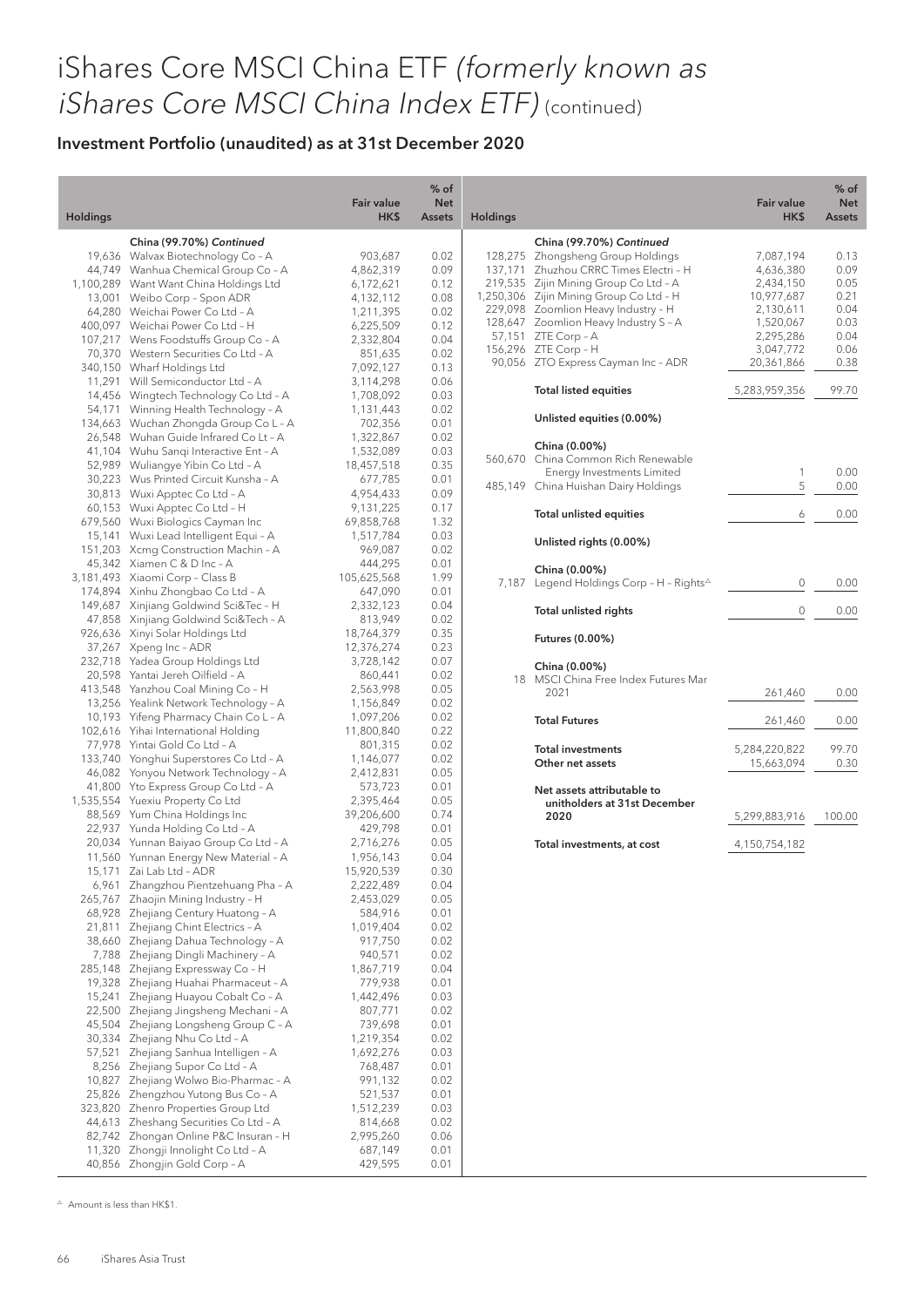### Details in Respect of Financial Derivative Instruments (unaudited) as at 31st December 2020

The financial derivative instruments held by the Sub-Fund as at 31st December 2020 are summarized below:

| <b>Futures</b>                                              |                          |                             | Fair value      |
|-------------------------------------------------------------|--------------------------|-----------------------------|-----------------|
| <b>Description</b>                                          | <b>Underlying assets</b> | Counterparty                | HK\$            |
| Financial assets:<br>MSCI China Free Index Futures Mar 2021 | MSCI China Free Index    | Credit Suisse International | 261,460         |
|                                                             |                          |                             | 261,460         |
|                                                             |                          |                             |                 |
| <b>Unlisted rights</b>                                      |                          |                             | Fair value      |
| <b>Description</b>                                          | <b>Underlying assets</b> | <b>Issuer</b>               | HK\$            |
| Financial assets:<br>Legend Holdings Corp - H - Rights      | Legend Holdings Corp - H | Legend Holdings Corp        | $O^{\triangle}$ |
|                                                             |                          |                             | $0^{\Delta}$    |

 $^{\circ}$  Amount is less than HK\$1.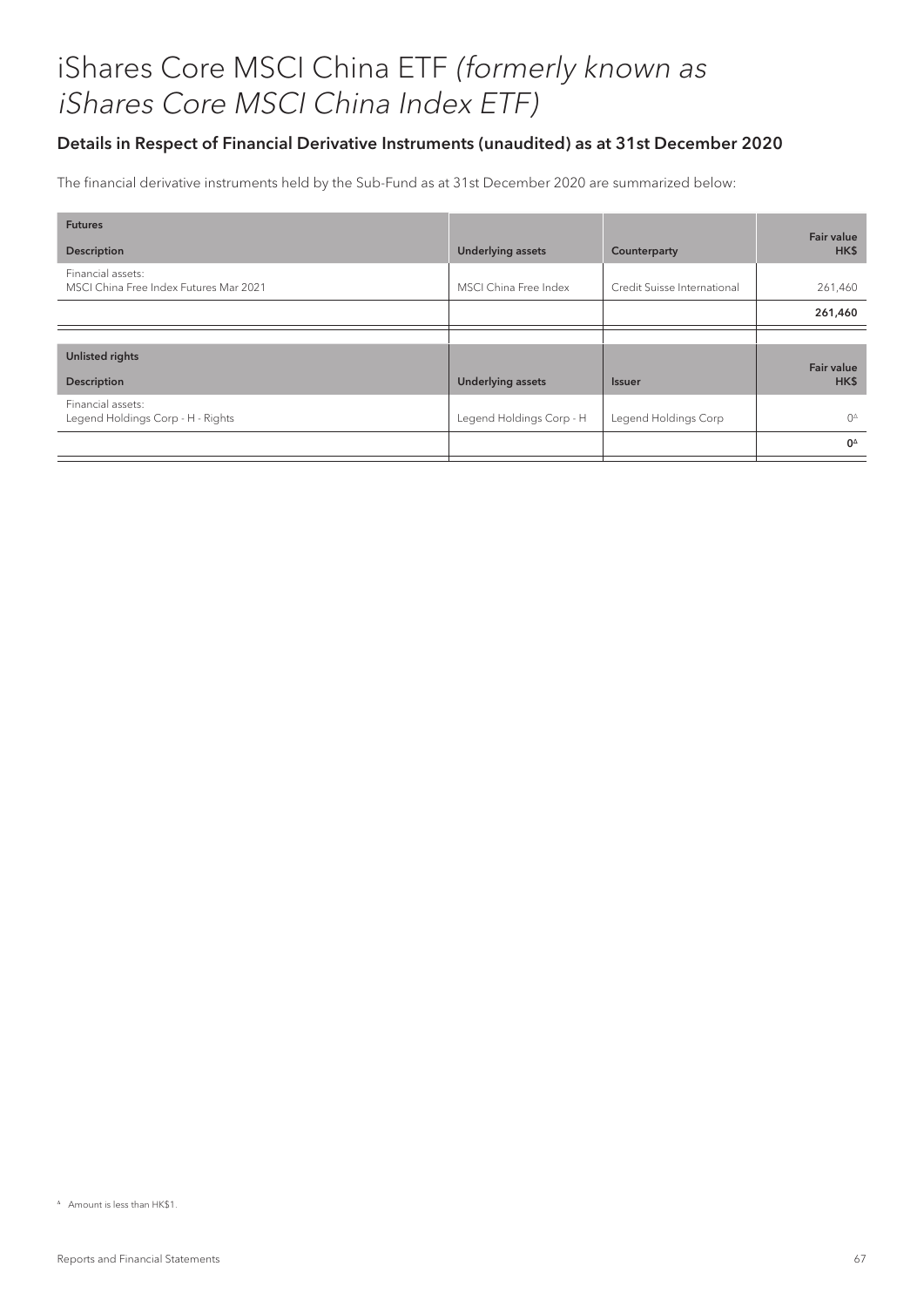### Information on Exposure Arising from Financial Derivative Instruments (unaudited) for the year ended 31st December 2020

The lowest, highest and average gross exposure arising from the use of financial derivative instruments for any purpose as a proportion to the Sub-Fund's total net asset value for the year ended 31st December 2020 as shown below:

|                        | 2020<br>% of net asset<br>value |
|------------------------|---------------------------------|
| Lowest gross exposure  | 0.04%                           |
| Highest gross exposure | 1.32%                           |
| Average gross exposure | 0.40%                           |

The lowest, highest and average net exposure arising from the use of financial derivative instruments for investment purpose as a proportion to the Sub-Fund's total net asset value for the year ended 31st December 2020 as shown below:

|                      | 2020<br>% of net asset<br>value |
|----------------------|---------------------------------|
| Lowest net exposure  | 0.04%                           |
| Highest net exposure | 1.32%                           |
| Average net exposure | 0.40%                           |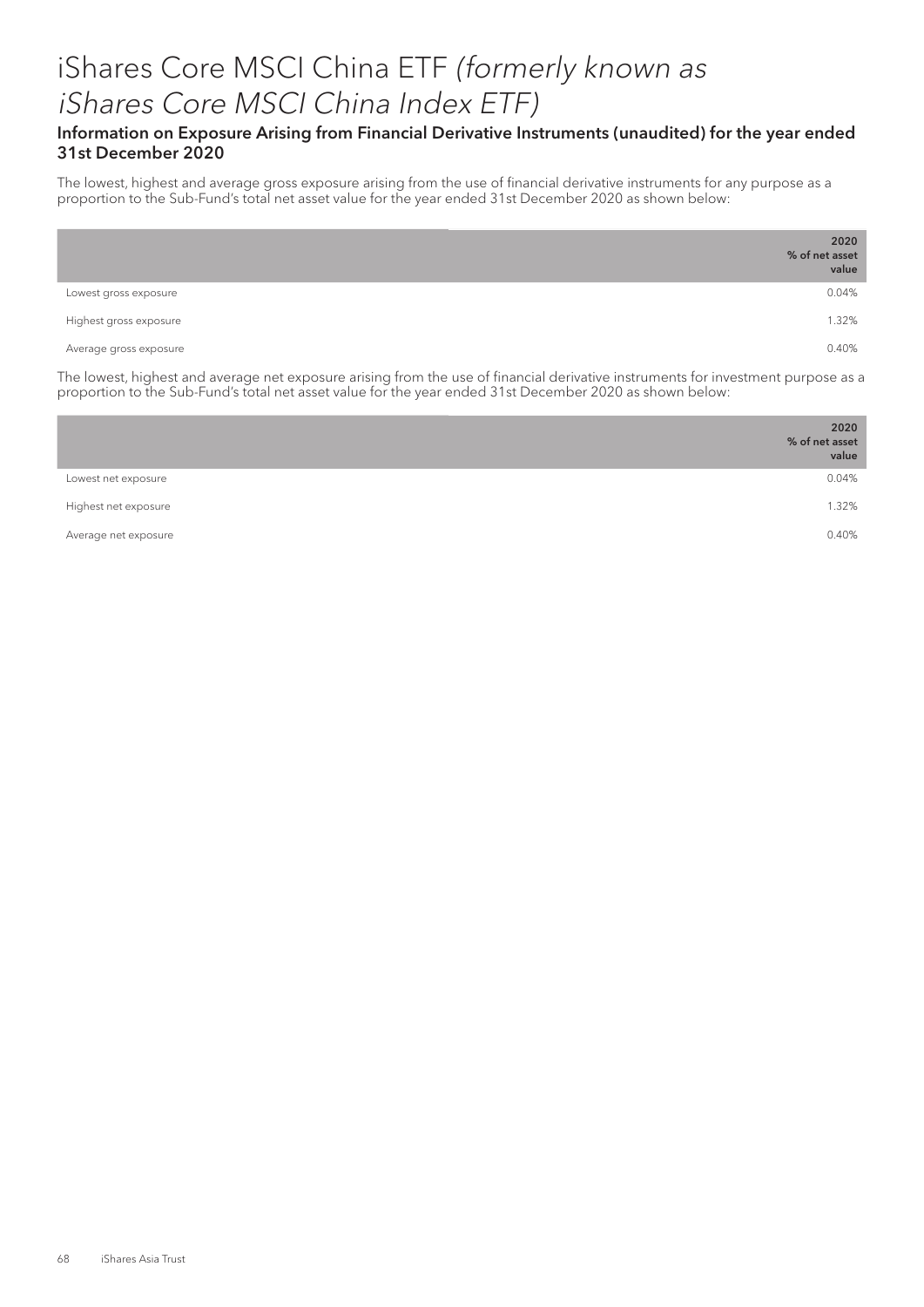### Statement of Movements in Investment Portfolio (unaudited) for the year ended 31st December 2020

|                                                                                    | % of net<br>asset value<br>2020 | % of net<br>asset value<br>2019 |
|------------------------------------------------------------------------------------|---------------------------------|---------------------------------|
| Financial assets at fair value through profit or loss<br>Listed equities           |                                 |                                 |
| <b>Communication Services</b><br><b>Consumer Discretionary</b><br>Consumer Staples | 20.05<br>35.08<br>4.50<br>1.57  | 20.85<br>26.82<br>3.76<br>3.47  |
| Energy<br>Financials<br>Health Care<br>Industrials                                 | 13.48<br>6.47<br>4.42           | 20.49<br>3.94<br>5.62           |
| Information Technology<br>Materials<br>Real Estate<br>Utilities                    | 6.61<br>2.10<br>3.61<br>1.81    | 4.13<br>2.42<br>5.72<br>2.56    |
|                                                                                    | 99.70                           | 99.78                           |
| <b>Unlisted equities</b><br>Consumer Staples<br>Information Technology             | 0.00<br>0.00                    | 0.00<br>0.00                    |
|                                                                                    | 0.00                            | 0.00                            |
| Unlisted rights<br>Information Technology                                          | 0.00                            | 0.00                            |
|                                                                                    | 0.00                            | 0.00                            |
| <b>Futures</b><br>MSCI China Free Index Futures                                    | 0.00                            | 0.01                            |
|                                                                                    | 0.00                            | 0.01                            |
| <b>Total investments</b><br>Other net assets                                       | 99.70<br>0.30                   | 99.79<br>0.21                   |
| Net assets attributable to unitholders at 31st December                            | 100.00                          | 100.00                          |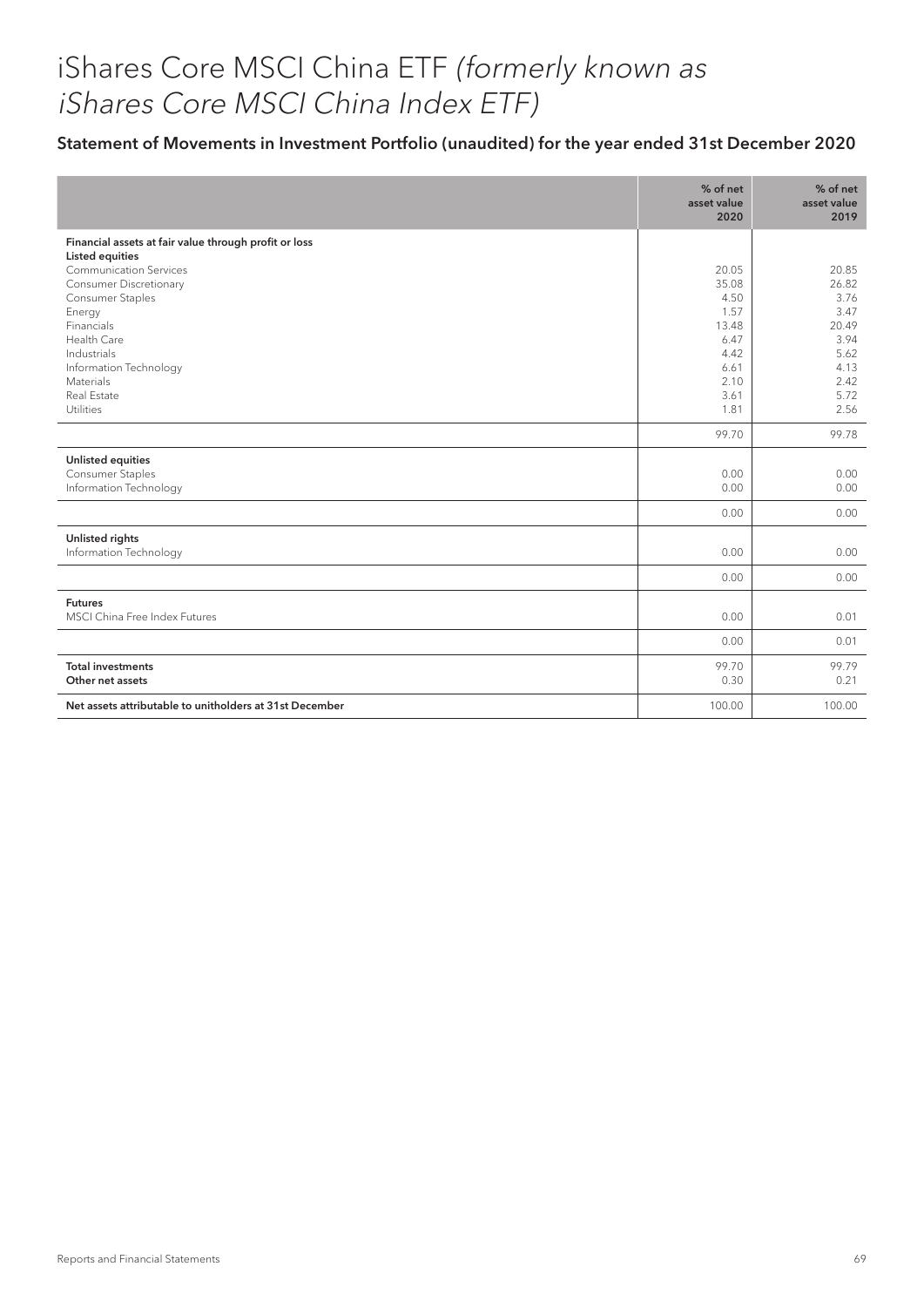### Performance Record (unaudited)

#### Net Asset Value

|                                                                                                    | <b>Dealing</b><br>Net asset value<br>per unit<br>HK\$ | <b>Dealing</b><br>Net asset value<br>of the Sub-Fund<br>HK\$ |
|----------------------------------------------------------------------------------------------------|-------------------------------------------------------|--------------------------------------------------------------|
| At end of financial period dated<br>31st December 2018<br>31st December 2019<br>31st December 2020 | 22.37<br>27.07<br>34.37                               | 2,898,831,067<br>6,042,343,120<br>5,299,887,796              |

#### Highest and lowest net asset value per unit

|                        | Highest net asset<br>value per unit<br>HK\$ | Lowest net asset<br>value per unit<br>HK\$ |
|------------------------|---------------------------------------------|--------------------------------------------|
| Financial period ended |                                             |                                            |
| 31st December 2011     | 23.35                                       | 15.00                                      |
| 31st December 2012     | 20.66                                       | 16.92                                      |
| 31st December 2013     | 21.89                                       | 17.00                                      |
| 31st December 2014     | 22.56                                       | 18.10                                      |
| 31st December 2015     | 27.37                                       | 18.21                                      |
| 31st December 2016     | 21.02                                       | 15.28                                      |
| 31st December 2017     | 29.42                                       | 18.58                                      |
| 31st December 2018     | 32.11                                       | 21.91                                      |
| 31st December 2019     | 27.47                                       | 21.57                                      |
| 31st December 2020     | 34.73                                       | 21.99                                      |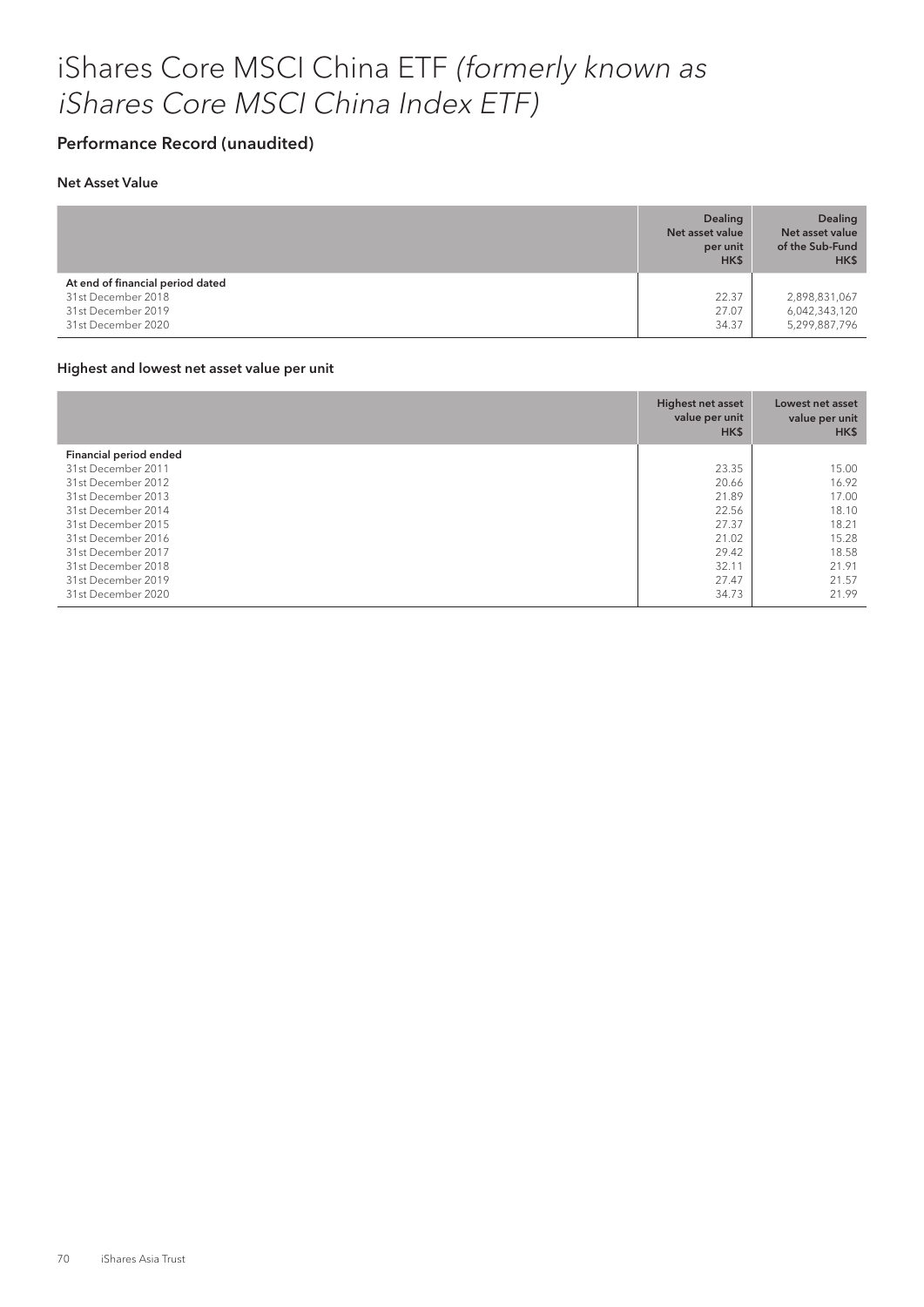# iShares FTSE China A50 ETF (formerly known as iShares FTSE A50 China Index ETF)

| <b>Holdings</b>                                                   |                                                                                                                                                                                          | <b>Fair value</b><br><b>RMB</b>                                           | % of<br><b>Net</b><br><b>Assets</b>  |
|-------------------------------------------------------------------|------------------------------------------------------------------------------------------------------------------------------------------------------------------------------------------|---------------------------------------------------------------------------|--------------------------------------|
| Investments (99.95%)                                              |                                                                                                                                                                                          |                                                                           |                                      |
| Listed equities (99.95%)                                          |                                                                                                                                                                                          |                                                                           |                                      |
|                                                                   | China (99.95%)                                                                                                                                                                           |                                                                           |                                      |
| 79,865,811                                                        | Agricultural Bank of China - A                                                                                                                                                           | 250,778,647                                                               | 1.55                                 |
| 2,574,685                                                         | Aier Eye Hospital Group Co - A                                                                                                                                                           | 192,818,160                                                               | 1.18                                 |
| 3,596,199                                                         | Anhui Conch Cement Co Ltd - A                                                                                                                                                            | 185,635,792                                                               | 1.15                                 |
| 43,993,211                                                        | Bank of China Ltd - A                                                                                                                                                                    | 139,898,411                                                               | 0.86                                 |
| 41,699,775                                                        | Bank of Communications Co - A                                                                                                                                                            | 186,814,992                                                               | 1.15                                 |
| 5,481,200                                                         | Beijing-Shanghai High Spe - A                                                                                                                                                            | 31,023,592                                                                | 0.19                                 |
| 1,594,300                                                         | BYD Co Ltd - A                                                                                                                                                                           | 309,772,490                                                               | 1.91                                 |
| 5,739,788                                                         | China Citic Bank Corp Ltd - A                                                                                                                                                            | 29,330,317                                                                | 0.18                                 |
| 18,772,119<br>29,058,106<br>3,041,422<br>24,501,083<br>57,639,508 | China Construction Bank - A<br>China Everbright Bank Co - A<br>China Life Insurance Co - A<br>China Merchants Bank - A<br>China Minsheng Banking - A<br>China Pacific Insurance Gr - A   | 117,888,907<br>115,941,843<br>116,760,191<br>1,076,822,598<br>299,725,442 | 0.73<br>0.72<br>0.72<br>6.65<br>1.85 |
| 5,709,099<br>19,933,631<br>4,126,725<br>34,992,101<br>1,628,122   | China Petroleum & Chemical - A<br>China Shenhua Energy Co - A<br>China State Construction - A<br>China Tourism Group Duty F - A<br>(formerly known as China<br>International Travel - A) | 219,229,402<br>80,332,533<br>74,322,317<br>173,910,742<br>459,863,059     | 1.36<br>0.50<br>0.46<br>1.07<br>2.84 |
| 13,473,474                                                        | China Vanke Co Ltd - A                                                                                                                                                                   | 386,688,704                                                               | 2.38                                 |
| 8,516,937                                                         | China Yangtze Power Co Ltd - A                                                                                                                                                           | 163,184,513                                                               | 1.01                                 |
| 17,522,570                                                        | Citic Securities Co - A                                                                                                                                                                  | 515,163,558                                                               | 3.18                                 |
| 485,602                                                           | Contemporary Amperex Techn - A                                                                                                                                                           | 170,499,718                                                               | 1.05                                 |
| 833,800                                                           | CSC Financial Co Ltd - A                                                                                                                                                                 | 35,019,600                                                                | 0.22                                 |
| 10,050,400                                                        | East Money Information Co - A                                                                                                                                                            | 311,562,400                                                               | 1.93                                 |
| 675,554                                                           | Foshan Haitian Flavouring - A                                                                                                                                                            | 135,475,599                                                               | 0.84                                 |
| 2,367,902                                                         | Foxconn Industrial Interne - A                                                                                                                                                           | 32,416,578                                                                | 0.20                                 |
| 7,523,330                                                         | Gree Electric Appliances I - A                                                                                                                                                           | 465,995,060                                                               | 2.88                                 |
| 5,848,103                                                         | Hangzhou Hikvision Digital - A                                                                                                                                                           | 283,691,476                                                               | 1.75                                 |
| 45,016,842                                                        | Ind & Comm Bk of China - A                                                                                                                                                               | 224,634,042                                                               | 1.39                                 |
| 28,878,051                                                        | Industrial Bank Co Ltd - A                                                                                                                                                               | 602,684,924                                                               | 3.72                                 |
| 10,364,203                                                        | Inner Mongolia Yili Indus - A                                                                                                                                                            | 459,859,687                                                               | 2.84                                 |
| 5,083,438                                                         | Jiangsu Hengrui Medicine C - A                                                                                                                                                           | 566,599,999                                                               | 3.50                                 |
| 918,813                                                           | Jiangsu Yanghe Brewery - A                                                                                                                                                               | 216,830,680                                                               | 1.34                                 |
| 921,261                                                           | Kweichow Moutai Co Ltd - A                                                                                                                                                               | 1,840,679,478                                                             | 11.36                                |
| 3,965,712                                                         | Longi Green Energy Technol - A                                                                                                                                                           | 365,638,646                                                               | 2.25                                 |
| 5,426,309                                                         | Luxshare Precision Industr - A                                                                                                                                                           | 304,524,461                                                               | 1.88                                 |
| 1,393,193                                                         | Luzhou Laojiao Co Ltd - A                                                                                                                                                                | 315,084,529                                                               | 1.95                                 |
| 2,910,080                                                         | Midea Group Co Ltd - A                                                                                                                                                                   | 286,468,275                                                               | 1.77                                 |
| 2,081,428                                                         | Muyuan Foodstuff Co Ltd - A                                                                                                                                                              | 160,478,099                                                               | 0.99                                 |
| 1,290,729                                                         | Offen Education Technology - A                                                                                                                                                           | 45,343,310                                                                | 0.28                                 |
| 12,192,520                                                        | Petrochina Co Ltd - A                                                                                                                                                                    | 50,598,958                                                                | 0.31                                 |
| 16,988,795                                                        | Ping An Bank Co Ltd - A                                                                                                                                                                  | 328,563,295                                                               | 2.03                                 |
| 19,192,508                                                        | Ping An Insurance Group Co - A                                                                                                                                                           | 1,669,364,346                                                             | 10.31                                |
| 1,528,968                                                         | S F Holding Co Ltd - A                                                                                                                                                                   | 134,900,847                                                               | 0.83                                 |
| 5,653,678                                                         | Saic Motor Corp Ltd - A                                                                                                                                                                  | 138,175,890                                                               | 0.85                                 |
| 29,984,220                                                        | Shanghai Pudong Devel Bank - A                                                                                                                                                           | 290,247,250                                                               | 1.79                                 |
| 533,472                                                           | Shenzhen Mindray Bio-Medic - A                                                                                                                                                           | 227,259,072                                                               | 1.40                                 |
| 2,972,528                                                         | Wanhua Chemical Group Co - A                                                                                                                                                             | 270,618,949                                                               | 1.67                                 |
| 3,668,113                                                         | Wuliangye Yibin Co Ltd - A                                                                                                                                                               | 1,070,538,779                                                             | 6.61                                 |
| 443,000                                                           | Wuxi Apptec Co Ltd - A                                                                                                                                                                   | 59,680,960                                                                | 0.37                                 |
|                                                                   | Total investments                                                                                                                                                                        | 16,189,341,117                                                            | 99.95                                |
|                                                                   | Other net assets                                                                                                                                                                         | 8,782,086                                                                 | 0.05                                 |
|                                                                   | Net assets attributable to<br>unitholders at 31st December<br>2020                                                                                                                       | 16,198,123,203                                                            | 100.00                               |
|                                                                   | Total investments, at cost                                                                                                                                                               | 10,638,034,935                                                            |                                      |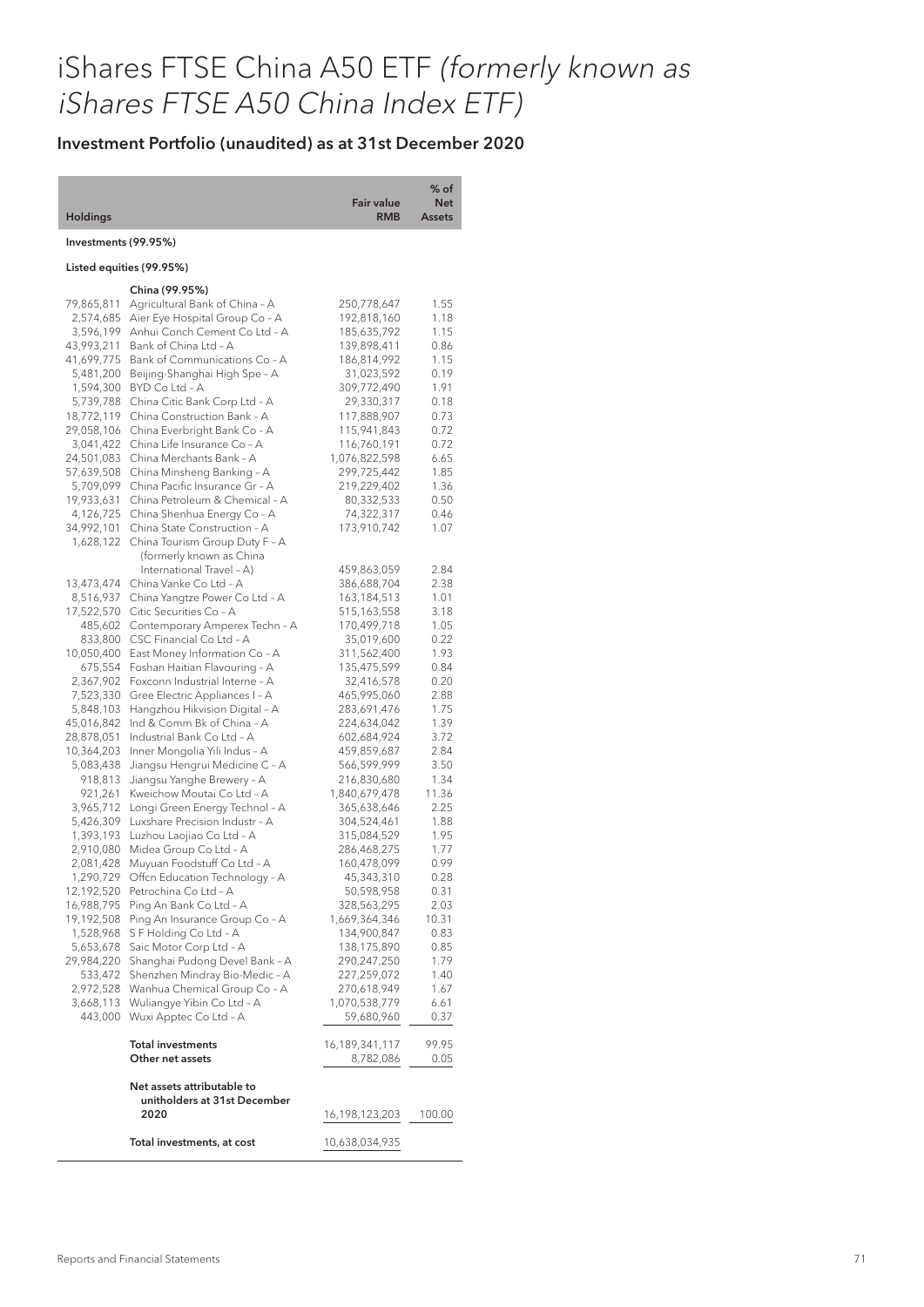### iShares FTSE China A50 ETF (formerly known as iShares FTSE A50 China Index ETF)

#### Information on Exposure Arising from Financial Derivative Instruments (unaudited) for the year ended 31st December 2020

The lowest, highest and average gross exposure arising from the use of financial derivative instruments for any purpose as a proportion to the Sub-Fund's total net asset value for the year ended 31st December 2020 as shown below:

|                        | 2020<br>% of net asset<br>value |
|------------------------|---------------------------------|
| Lowest gross exposure  | 0.00%                           |
| Highest gross exposure | 0.66%                           |
| Average gross exposure | 0.00%                           |

The lowest, highest and average net exposure arising from the use of financial derivative instruments for investment purpose as a proportion to the Sub-Fund's total net asset value for the year ended 31st December 2020 as shown below:

|                      | 2020<br>% of net asset<br>value |
|----------------------|---------------------------------|
| Lowest net exposure  | 0.00%                           |
| Highest net exposure | 0.66%                           |
| Average net exposure | 0.00%                           |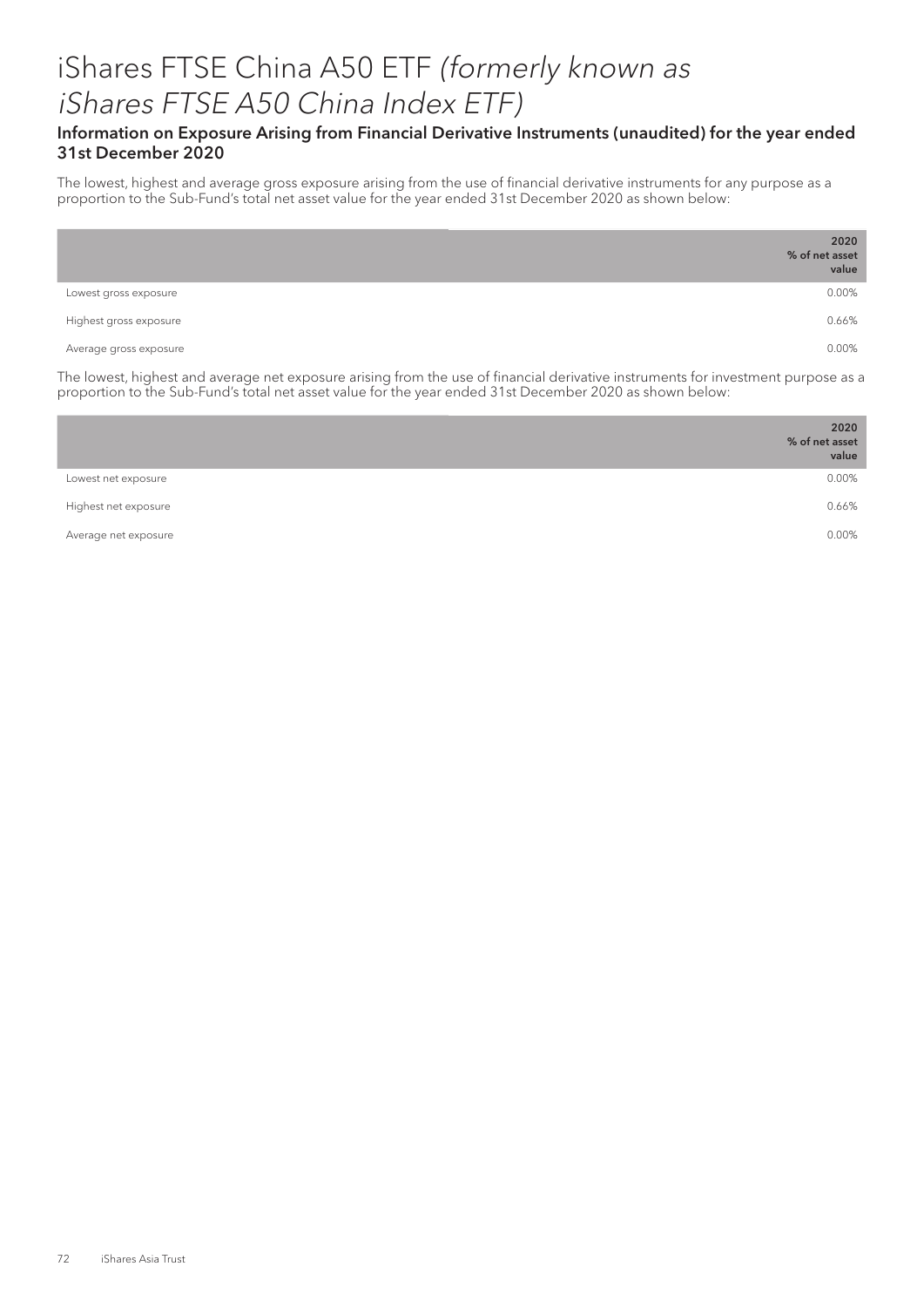## iShares FTSE China A50 ETF (formerly known as iShares FTSE A50 China Index ETF)

### Statement of Movements in Investment Portfolio (unaudited) for the year ended 31st December 2020

|                                                                                                                                                                                                                                                                                                                     | % of net<br>asset value<br>2020                                                                             | % of net<br>asset value<br>2019                                                        |
|---------------------------------------------------------------------------------------------------------------------------------------------------------------------------------------------------------------------------------------------------------------------------------------------------------------------|-------------------------------------------------------------------------------------------------------------|----------------------------------------------------------------------------------------|
| Financial assets at fair value through profit or loss<br><b>Listed equities</b><br><b>Communication Services</b><br><b>Consumer Discretionary</b><br><b>Consumer Staples</b><br>Energy<br><b>Financials</b><br>Health Care<br>Industrials<br>Information Technology<br>Materials<br>Real Estate<br><b>Utilities</b> | $\overline{\phantom{0}}$<br>10.53<br>25.93<br>1.27<br>40.34<br>6.45<br>3.14<br>6.08<br>2.82<br>2.38<br>1.01 | 0.75<br>8.93<br>17.66<br>1.83<br>50.64<br>3.76<br>4.36<br>3.27<br>1.58<br>6.01<br>1.22 |
| <b>Total investments</b><br>Other net assets/(liabilities)                                                                                                                                                                                                                                                          | 99.95<br>0.05                                                                                               | 100.01<br>(0.01)                                                                       |
| Net assets attributable to unitholders at 31st December                                                                                                                                                                                                                                                             | 100.00                                                                                                      | 100.00                                                                                 |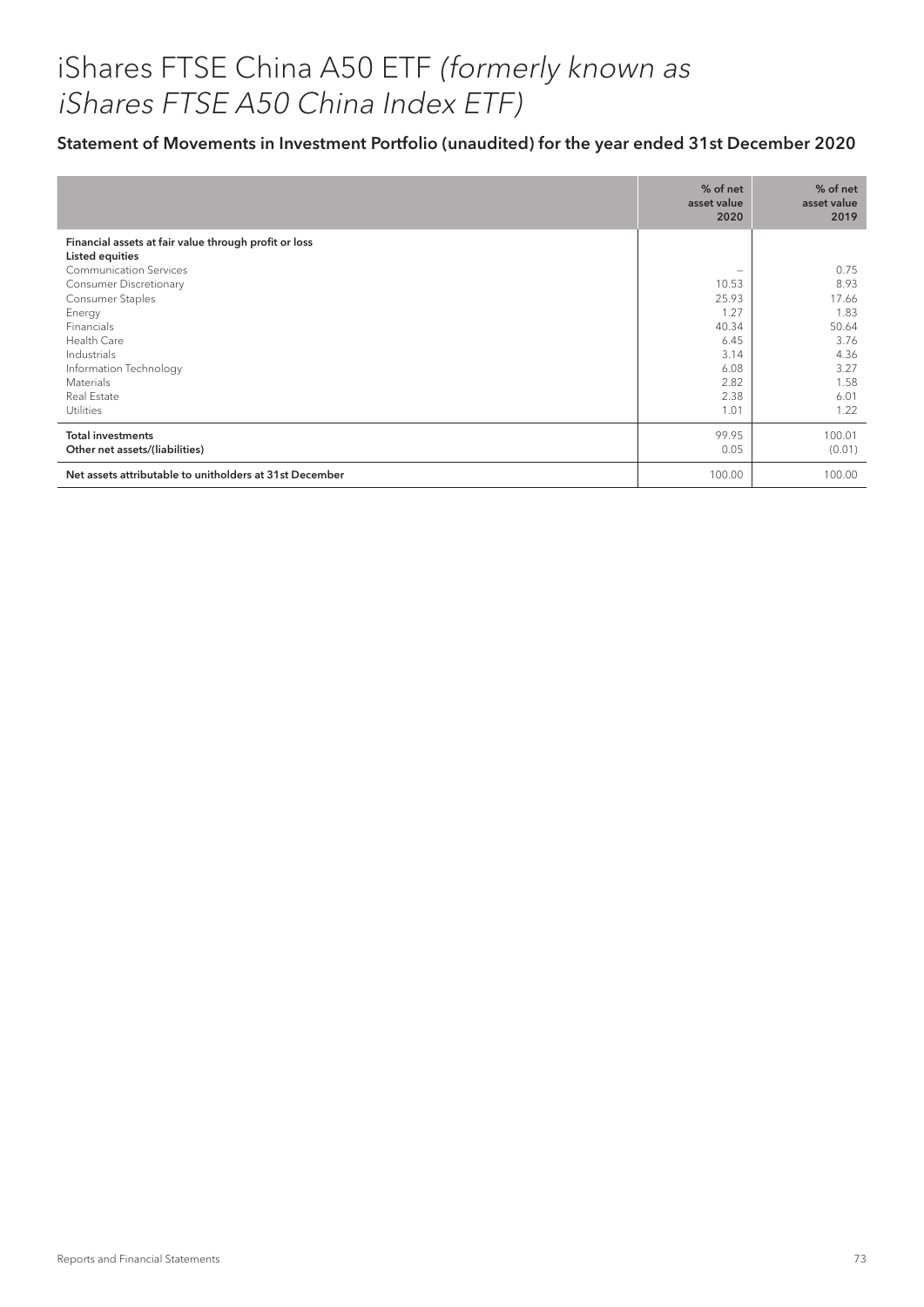### iShares FTSE China A50 ETF (formerly known as iShares FTSE A50 China Index ETF)

#### Performance Record (unaudited)

#### Net Asset Value

|                                                                                                    | <b>Dealing</b><br>Net asset value<br>per unit<br><b>RMB</b> | <b>Dealing</b><br>Net asset value<br>of the Sub-Fund<br><b>RMB</b> |
|----------------------------------------------------------------------------------------------------|-------------------------------------------------------------|--------------------------------------------------------------------|
| At end of financial period dated<br>31st December 2018<br>31st December 2019<br>31st December 2020 | 9.97<br>13.79<br>16.91                                      | 20,828,977,275<br>20,515,230,063<br>16,198,111,496                 |

#### Highest and lowest net asset value per unit

|                        | Highest net asset<br>value per unit | Lowest net asset<br>value per unit |
|------------------------|-------------------------------------|------------------------------------|
| Financial period ended |                                     |                                    |
| 31st December 2011     | HK\$12.73                           | HK\$9.45                           |
| 31st December 2012     | HK\$10.85                           | HK\$8.79                           |
| 31st December 2013     | HK\$11.55                           | HK\$8.53                           |
| 31st December 2014     | HK\$14.00                           | HK\$7.84                           |
| 31st December 2015     | HK\$18.18                           | HK\$9.99                           |
| 31st December 2016     | HK\$11.99                           | HK\$9.70                           |
| 31st December 2017     | HK\$15.97                           | HK\$10.94                          |
| 31st December 2018*    | RMB14.15                            | <b>RMB9.88</b>                     |
| 31st December 2019     | RMB13.97                            | <b>RMB9.84</b>                     |
| 31st December 2020     | RMB16.91                            | RMB11.44                           |

<sup>\*</sup> For iShares FTSE China A50 ETF (formerly known as iShares FTSE A50 China Index ETF), the base currency was changed from Hong Kong dollar ("HK\$") to Renminbi ("RMB"), effective from 1st January 2018.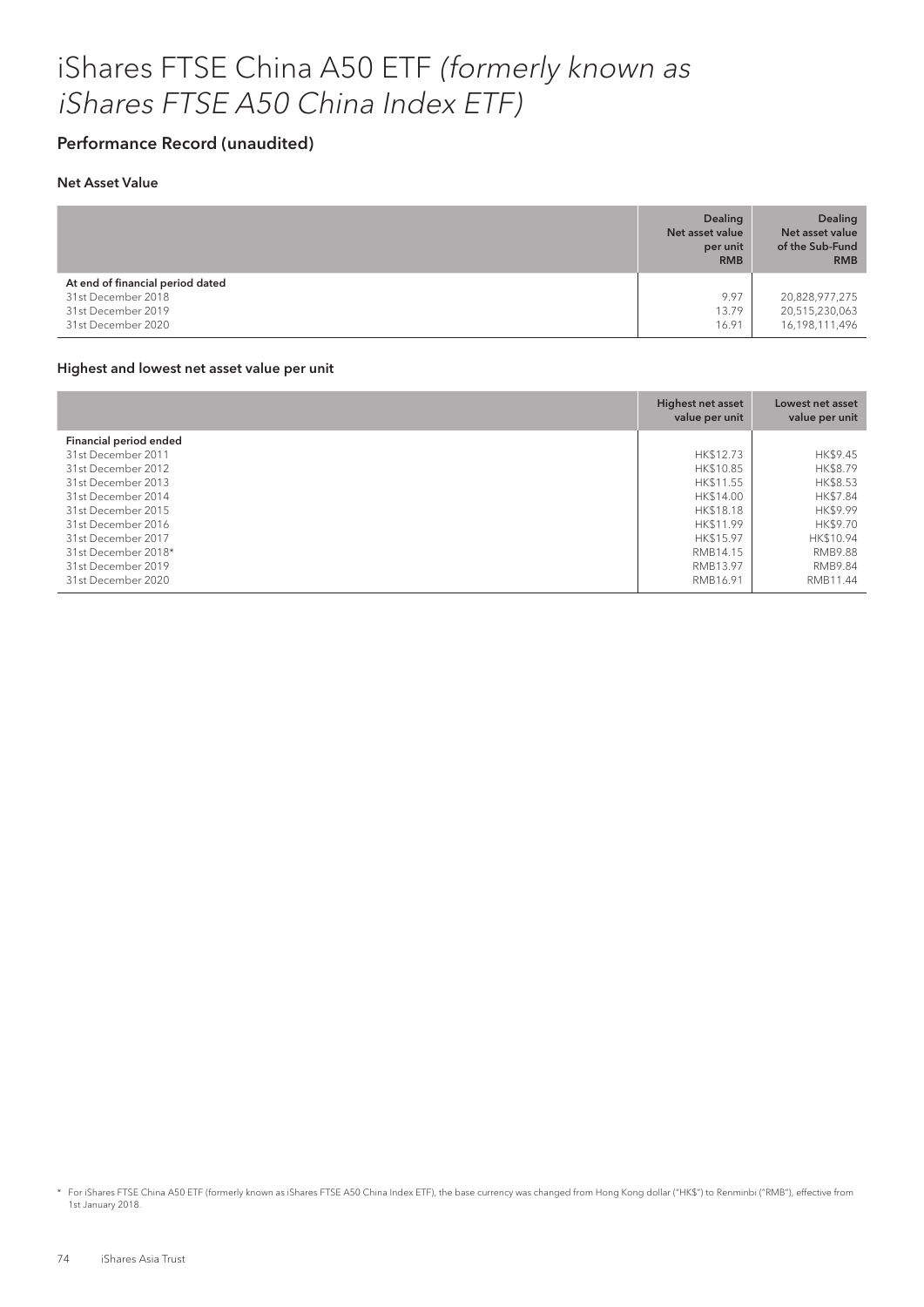| <b>Holdings</b> |                                                                        | Fair value<br>US\$     | $%$ of<br><b>Net</b><br><b>Assets</b> |
|-----------------|------------------------------------------------------------------------|------------------------|---------------------------------------|
|                 | Investments (100.02%)                                                  |                        |                                       |
| India (100.02%) |                                                                        |                        |                                       |
|                 | Investment funds<br>22,881,321 iShares BSE SENSEX Mauritius<br>Company | 93,069,773             | 100.02                                |
|                 | <b>Total investments</b><br>Other net liabilities                      | 93,069,773<br>(23,054) | 100.02<br>(0.02)                      |
|                 | Net assets attributable to<br>unitholders at 31st December<br>2020     | 93,046,719             | 100.00                                |
|                 | Total investments, at cost                                             | 48,799,909             |                                       |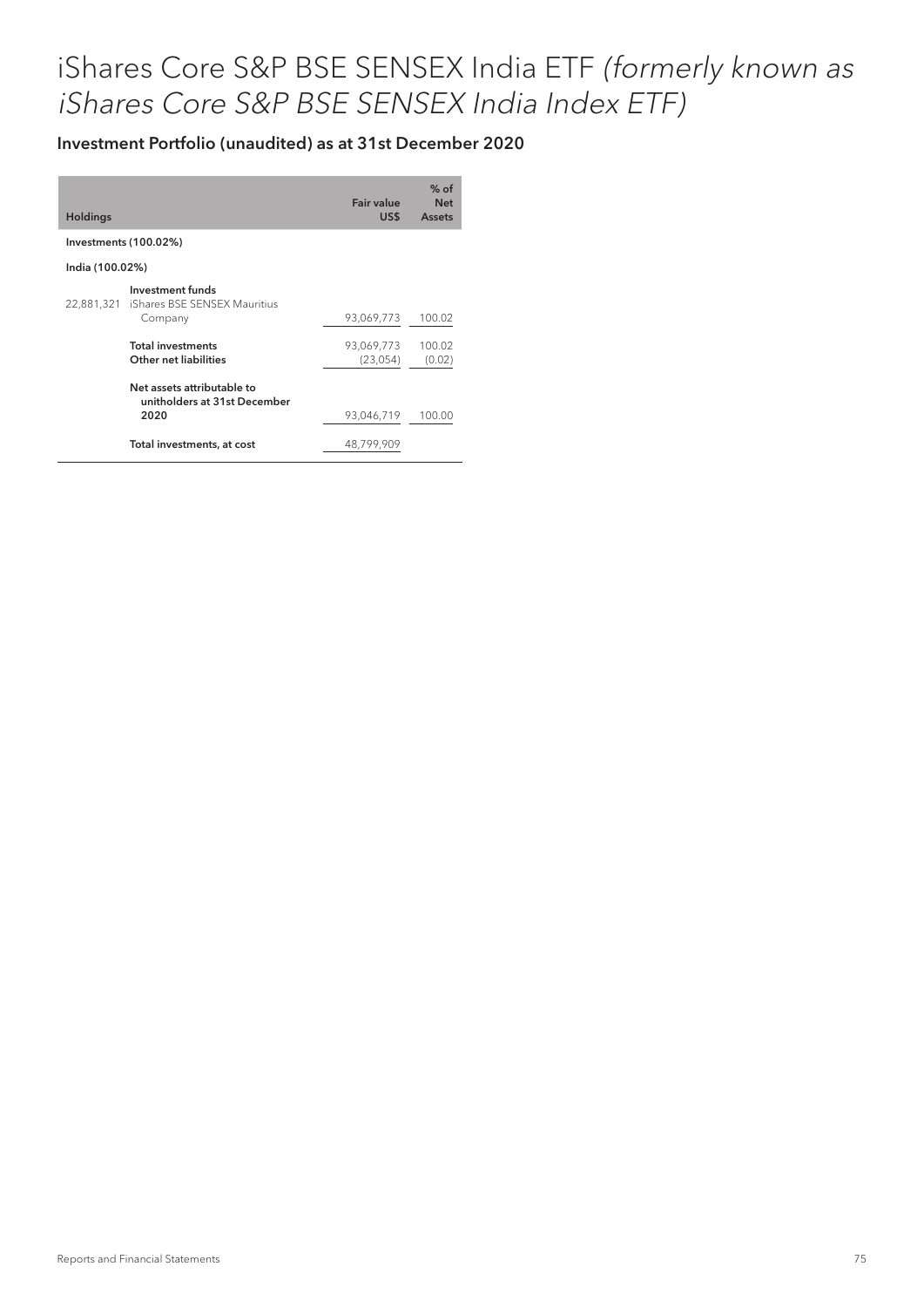Investment Portfolio of iShares BSE SENSEX Mauritius Company (unaudited) as at 31st December 2020

|                       |                                      |                           | $%$ of                      |
|-----------------------|--------------------------------------|---------------------------|-----------------------------|
| <b>Holdings</b>       |                                      | <b>Fair value</b><br>US\$ | <b>Net</b><br><b>Assets</b> |
| Investments (102.95%) |                                      |                           |                             |
| India (102.95%)       |                                      |                           |                             |
|                       | <b>Listed equities</b>               |                           |                             |
| 60,451                | Asian Paints Ltd                     | 2,287,115                 | 2.46                        |
|                       | 352,868 Axis Bank Ltd                | 2,995,883                 | 3.22                        |
|                       | 17,355 Bajaj Auto Ltd                | 818,779                   | 0.88                        |
|                       | 35,496 Bajaj Finance Ltd             | 2,572,783                 | 2.76                        |
|                       | 8,109 Bajaj Finserv Ltd              | 988,212                   | 1.06                        |
|                       | 321,865 Bharti Airtel Ltd            | 2,243,485                 | 2.41                        |
|                       | 16,288 Dr. Reddy's Laboratories      | 1,160,083                 | 1.25                        |
|                       | 145,326 HCL Technologies Ltd         | 1,881,426                 | 2.02                        |
| 546,081               | <b>HDFC Bank Limited</b>             | 10,737,768                | 11.54                       |
|                       | 119,810 Hindustan Unilever Ltd       | 3,924,744                 | 4.22                        |
|                       | 241,475 Housing Development Finance  | 8,455,715                 | 9.09                        |
|                       | 925,930 ICICI Bank Ltd               | 6,777,122                 | 7.28                        |
|                       | 76,134 Indusind Bank Ltd             | 932,509                   | 1.00                        |
| 491,554               | Infosys Ltd                          | 8,448,600                 | 9.08                        |
| 1,172,341             | ITC Ltd                              | 3,353,328                 | 3.60                        |
|                       | 175,342 Kotak Mahindra Bank Ltd      | 4,788,414                 | 5.14                        |
|                       | 162,057 Larsen & Toubro Ltd          | 2,855,668                 | 3.07                        |
| 128,791               | Mahindra & Mahindra Ltd              | 1,270,152                 | 1.37                        |
|                       | 17,822 Maruti Suzuki India Ltd       | 1,865,849                 | 2.00                        |
|                       | 4,802 Nestle India Ltd               | 1,208,746                 | 1.30                        |
|                       | 650,095 NTPC Ltd                     | 883,490                   | 0.95                        |
|                       | 489,184 Oil & Natural Gas Corp Ltd   | 623,970                   | 0.67                        |
|                       | 343,724 Power Grid Corp of India Ltd | 892,857                   | 0.96                        |
|                       | 433,853 Reliance Industries Ltd      | 11,784,259                | 12.66                       |
|                       | 514,567 State Bank of India          | 1,934,886                 | 2.08                        |
|                       | 144,767 Sun Pharmaceutical Indus     | 1,173,610                 | 1.26                        |
|                       | 140,990 Tata Consultancy Svcs Ltd    | 5,538,297                 | 5.95                        |
|                       | 82,617 Tech Mahindra Ltd             | 1,100,222                 | 1.18                        |
| 55,965                | Titan Coltd                          | 1,200,604                 | 1.29                        |
|                       | 15,479 Ultratech Cement Ltd          | 1,119,528                 | 1.20                        |
|                       | <b>Total investments</b>             | 95,818,104                | 102.95                      |
|                       | Other net liabilities                | (2,747,383)               | (2.95)                      |
|                       | Net assets attributable to           |                           |                             |
|                       | unitholders at 31st December         |                           |                             |
|                       | 2020                                 | 93,070,721                | 100.00                      |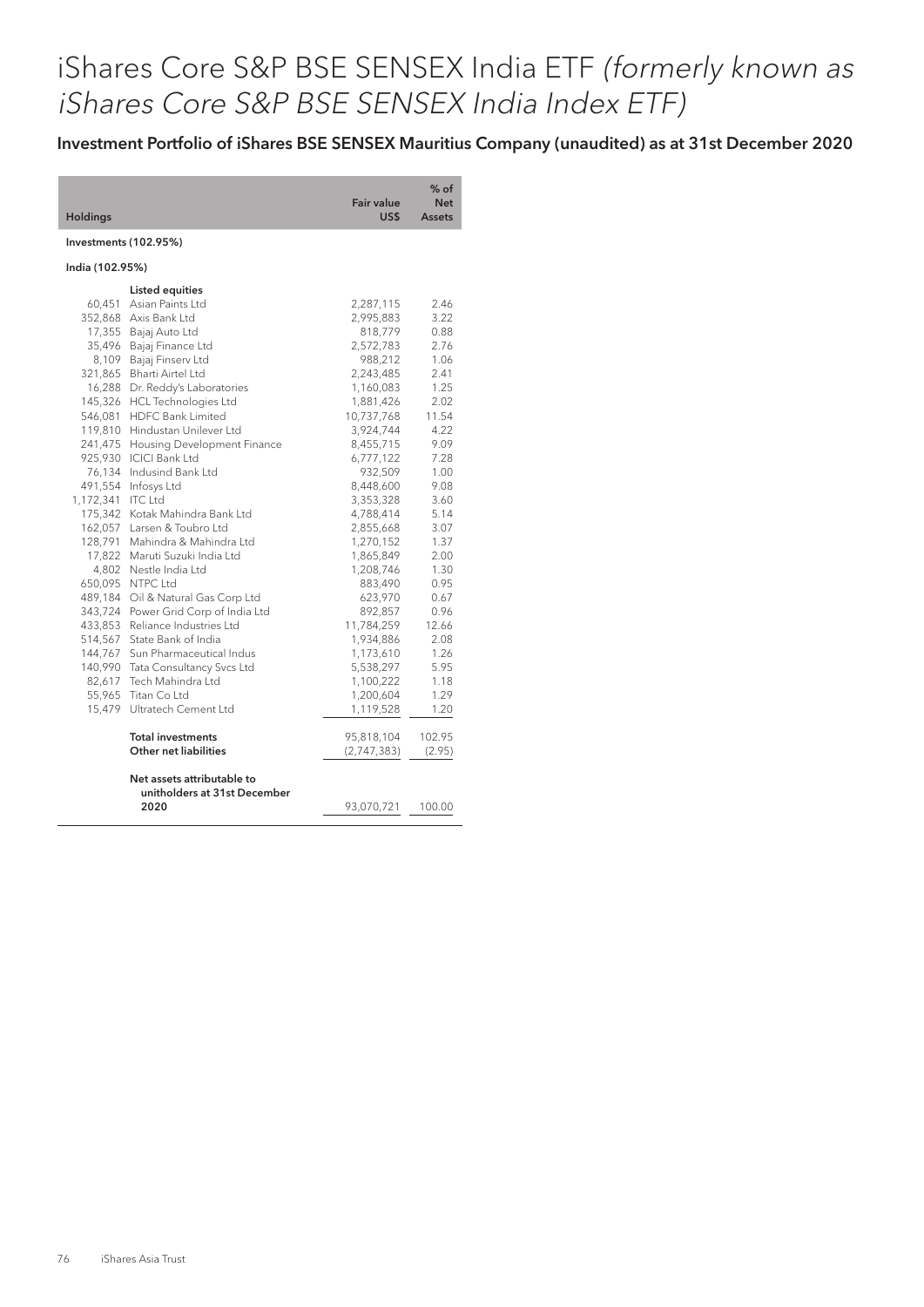#### Statement of Movements in Investment Portfolio (unaudited) for the year ended 31st December 2020

|                                                                                                                   | % of net<br>asset value<br>2020 | % of net<br>asset value<br>2019 |
|-------------------------------------------------------------------------------------------------------------------|---------------------------------|---------------------------------|
| Financial assets at fair value through profit or loss<br>Investment funds<br>iShares BSE SENSEX Mauritius Company | 100.02                          | 99.99                           |
| <b>Total investments</b><br>Other net (liabilities)/assets                                                        | 100.02<br>(0.02)                | 99.99<br>0.01                   |
| Net assets attributable to unitholders at 31st December                                                           | 100.00                          | 100.00                          |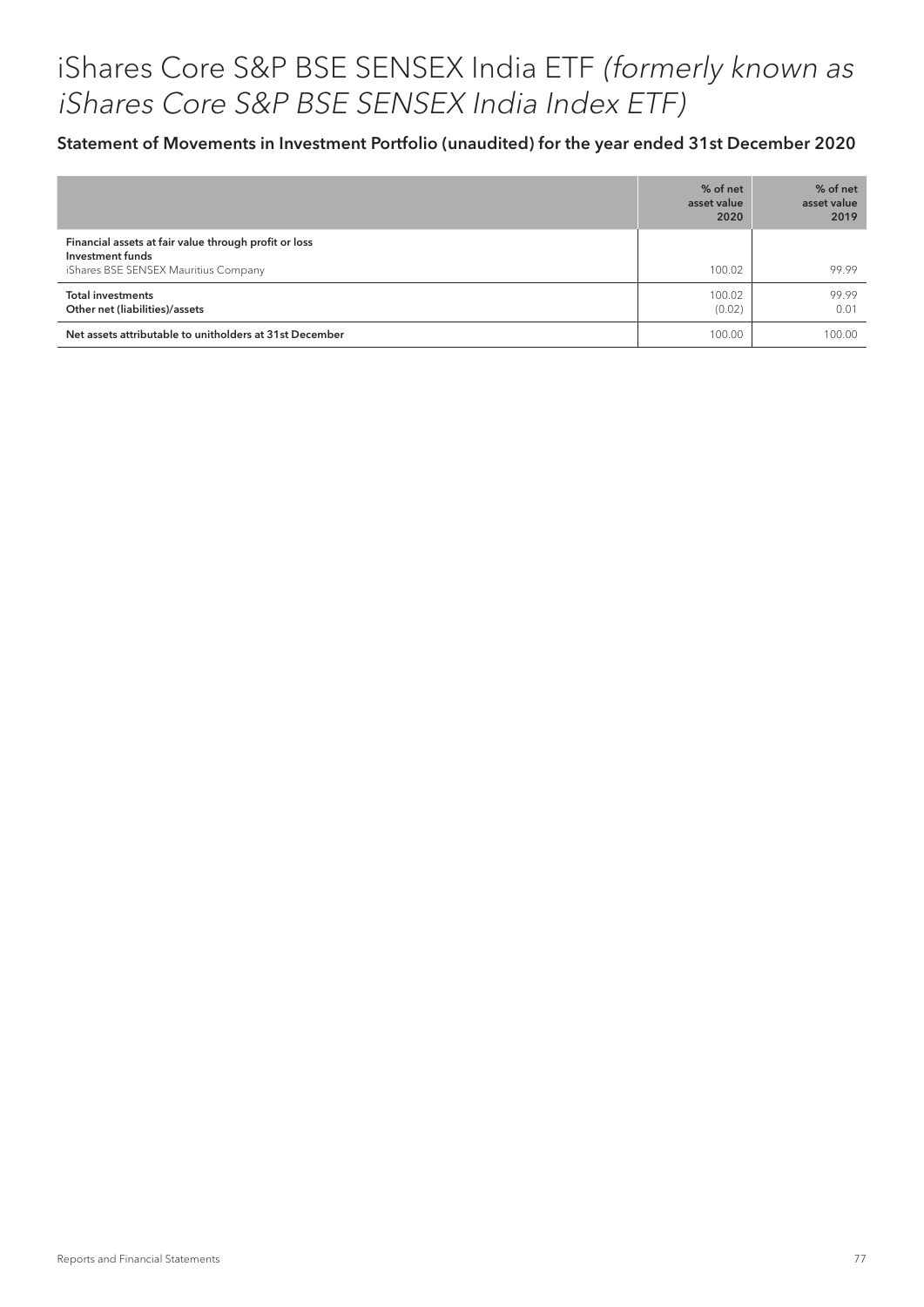#### Performance Record (unaudited)

#### Net Asset Value

|                                                                                                    | <b>Dealing</b><br>Net asset value<br>per unit<br>US\$ | <b>Dealing</b><br>Net asset value<br>of the Sub-Fund<br>US\$ |
|----------------------------------------------------------------------------------------------------|-------------------------------------------------------|--------------------------------------------------------------|
| At end of financial period dated<br>31st December 2018<br>31st December 2019<br>31st December 2020 | 3.04<br>3.37<br>3.78                                  | 97,931,221<br>109,951,125<br>93,046,719                      |

#### Highest and lowest net asset value per unit

|                        | Highest net asset<br>value per unit | Lowest net asset<br>value per unit |
|------------------------|-------------------------------------|------------------------------------|
| Financial period ended |                                     |                                    |
| 31st December 2011     | HK\$20.29                           | HK\$12.69                          |
| 31st December 2012     | HK\$16.57                           | HK\$12.58                          |
| 31st December 2013     | HK\$16.58                           | HK\$11.80                          |
| 31st December 2014     | HK\$20.75                           | HK\$14.43                          |
| 31st December 2015     | HK\$21.59                           | HK\$16.80                          |
| 31st December 2016     | HK\$19.82                           | HK\$15.09                          |
| 31st December 2017     | HK\$24.57                           | HK\$17.67                          |
| 31st December 2018*    | US\$3.36                            | US\$2.68                           |
| 31st December 2019     | US\$3.44                            | US\$2.92                           |
| 31st December 2020     | US\$3.78                            | US\$2.01                           |

\* For iShares Core S&P BSE SENSEX India ETF (formerly known as iShares Core S&P BSE SENSEX India Index ETF), the base currency was changed from Hong Kong dollar ("HK\$") to United States dollar ("US\$"), effective from 1st January 2018.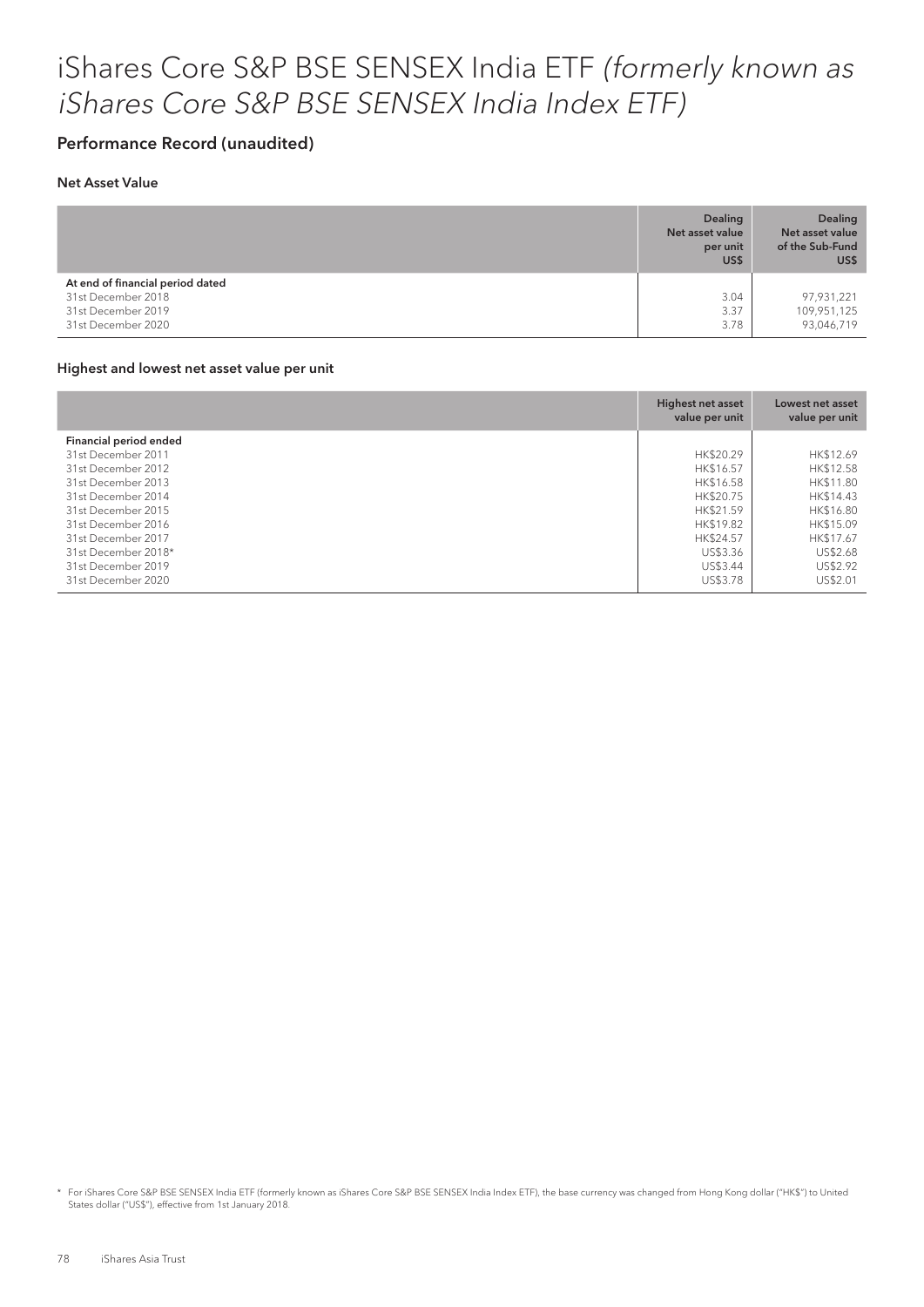|                       |                                                                                 | <b>Fair value</b>    | $%$ of<br><b>Net</b> |                 |                                                                                    | <b>Fair value</b>      | $%$ of<br><b>Net</b> |
|-----------------------|---------------------------------------------------------------------------------|----------------------|----------------------|-----------------|------------------------------------------------------------------------------------|------------------------|----------------------|
| <b>Holdings</b>       |                                                                                 | US\$                 | <b>Assets</b>        | <b>Holdings</b> |                                                                                    | US\$                   | Assets               |
| Investments (99.74%)  |                                                                                 |                      |                      |                 | China (47.45%) Continued                                                           |                        |                      |
|                       | Listed equities (99.73%)                                                        |                      |                      |                 | 37,091 Bilibili Inc - Sponsored ADR<br>1,131,972 BOC Hong Kong Holdings Ltd        | 3,179,441<br>3,430,727 | 0.15<br>0.16         |
|                       |                                                                                 |                      |                      |                 | 804,934 BOE Technology Group Co Lt - A                                             | 743,399                | 0.03                 |
|                       | Cayman Islands (0.04%)                                                          |                      |                      |                 | 894,368 Brilliance China Automotive                                                | 814,336                | 0.04                 |
|                       | 188,229 Zhen Ding Technology Holding                                            | 763,688              | 0.04                 |                 | 31,297 BYD Co Ltd - A                                                              | 936,022                | 0.04                 |
|                       |                                                                                 |                      |                      |                 | 190,836 BYD Co Ltd - H<br>187,837 BYD Electronic Intl Co Ltd                       | 5,001,112<br>983,535   | 0.23<br>0.05         |
|                       |                                                                                 | 763,688              | 0.04                 |                 | 15,310 CanSino Biologics Inc - H                                                   | 348,500                | 0.02                 |
|                       | China (47.45%)                                                                  |                      |                      |                 | 2,852,353 CGN Power Co Ltd - H                                                     | 614,331                | 0.03                 |
|                       | 99,356 360 Security Technology In - A                                           | 240,260              | 0.01                 |                 | 8,682 Changchun High & New Tech - A                                                | 599,915                | 0.03                 |
|                       | 457,752 3Sbio Inc                                                               | 417,381              | 0.02                 |                 | 213,474 Changjiang Securities Co L - A<br>6,698 Changzhou Xingyu Automotiv - A     | 276,016<br>206,714     | 0.01<br>0.01         |
|                       | 6,330 51 Job Inc - ADR                                                          | 443,100              | 0.02                 |                 | 394,638 China Aoyuan Group Ltd                                                     | 383,754                | 0.02                 |
|                       | 122,210 A-Living Smart City Services (formerly<br>known as A-Living Services Co |                      |                      |                 | 564,240 China Bohai Bank Co Ltd - H                                                | 368,939                | 0.02                 |
|                       | $Ltd - H)$                                                                      | 542,185              | 0.03                 |                 | 3,391,183 China Cinda Asset Manageme - H                                           | 642,911                | 0.03                 |
|                       | 235,284 AAC Technologies Holdings In                                            | 1,316,936            | 0.06                 |                 | 2,598,262 China Citic Bank Corp Ltd - H<br>774,678 China Communications Const - H  | 1,102,456<br>334,695   | 0.05<br>0.02         |
|                       | 55,451 AECC Aviation Power Co - A                                               | 506,571<br>592,373   | 0.02                 |                 | 843,099 China Communications Servi - H                                             | 371,867                | 0.02                 |
|                       | 445,075 Agile Group Holdings Ltd<br>1,390,811 Agricultural Bank of China - A    | 672,215              | 0.03<br>0.03         |                 | 529,893 China Conch Venture Holdings                                               | 2,576,393              | 0.12                 |
|                       | 8,411,297 Agricultural Bank of China - H                                        | 3,080,803            | 0.14                 |                 | 221,987 China Construction Bank - A                                                | 214,584                | 0.01                 |
|                       | 3,701,110 AIA Group Ltd                                                         | 45,345,918           | 2.13                 |                 | 29,281,165 China Construction Bank - H<br>156,450 China East Education Holding     | 22,242,636<br>376,101  | 1.04<br>0.02         |
|                       | 91,242 Aier Eye Hospital Group Co - A                                           | 1,051,790            | 0.05                 |                 | 354,193 China Eastern Airlines Co - A                                              | 255,150                | 0.01                 |
|                       | 503,683 Air China Ltd - H<br>36,398 Airtac International Group                  | 396,250<br>1,165,855 | 0.02<br>0.05         |                 | 1,096,435 China Everbright Bank Co - A                                             | 673,389                | 0.03                 |
|                       | 93,860 AK Medical Holdings Ltd                                                  | 162,933              | 0.01                 |                 | 418,135 China Everbright Bank Co L - H                                             | 159,082                | 0.01                 |
|                       | 576,655 Alibaba Group Holding - SP ADR                                          | 134,204,918          | 6.29                 |                 | 1,213,046 China Everbright Environment<br>(formerly known as China                 |                        |                      |
|                       | 1,219,344 Alibaba Health Information T                                          | 3,601,176            | 0.17                 |                 | Everbright Intl Ltd)                                                               | 685,226                | 0.03                 |
|                       | 3,143,390 Alibaba Pictures Group Ltd<br>645,717 Aluminum Corp Of China Ltd - A  | 389,181<br>360,794   | 0.02<br>0.02         |                 | 360,598 China Everbright Ltd                                                       | 482,729                | 0.02                 |
|                       | 1,460,634 Aluminum Corp of China Ltd - H                                        | 516,148              | 0.02                 |                 | 539,701 China Evergrande Group                                                     | 1,037,103              | 0.05                 |
|                       | 21,081 Angel Yeast Co Ltd - A                                                   | 165,717              | 0.01                 |                 | 334,750 China Feihe Ltd                                                            | 784,005                | 0.04                 |
|                       | 84,143 Anhui Conch Cement Co Ltd - A                                            | 668,569              | 0.03                 |                 | 115,421 China Fortune Land Develop - A<br>1,125,296 China Galaxy Securities Co - H | 229,717<br>705,319     | 0.01<br>0.03         |
|                       | 376,297 Anhui Conch Cement Co Ltd - H                                           | 2,356,148            | 0.11                 |                 | 790,688 China Gas Holdings Ltd                                                     | 3,140,787              | 0.15                 |
|                       | 9,387 Anhui Gujing Distillery Co - A<br>24,172 Anhui Gujing Distillery Co - B   | 393,012<br>336,650   | 0.02<br>0.02         |                 | 536,032 China Hongqiao Group Ltd                                                   | 490,831                | 0.02                 |
|                       | 338,184 Anta Sports Products Ltd                                                | 5,360,281            | 0.25                 |                 | 3,967,544 China Huarong Asset Manage - H                                           | 440,051                | 0.02                 |
|                       | 100,185 Asm Pacific Technology                                                  | 1,321,785            | 0.06                 |                 | 360,599 China International Capita - H                                             | 976,622                | 0.05                 |
|                       | 5,945 Asymchem Laboratories Tian - A                                            | 273,739              | 0.01                 |                 | 1,936,701 China Jinmao Holdings Group                                              | 891,689                | 0.04                 |
|                       | 18,814 Autohome Inc - ADR<br>353,175 Avic Capital Co Ltd - A                    | 1,874,251<br>238,108 | 0.09<br>0.01         |                 | 244,632 China Lesso Group Holdings L<br>50,435 China Life Insurance Co - A         | 383,014<br>298,030     | 0.02<br>0.01         |
|                       | 43,182 Avic Jonhon Optronic Tech - A                                            | 520,379              | 0.02                 |                 | 2,344,042 China Life Insurance Co - H                                              | 5,169,447              | 0.24                 |
|                       | 27,547 Avic Shenyang Aircraft Co - A                                            | 331,498              | 0.02                 |                 | 88,435 China Literature Ltd                                                        | 694,013                | 0.03                 |
|                       | 106,080 Avic Xi'An Aircraft Indust - A (formerly                                |                      |                      |                 | 961,258 China Longyuan Power Group - H                                             | 963,260                | 0.05                 |
|                       | known as Avic Aircraft Co Ltd - A)<br>833,834 Avichina Industry & Tech - H      | 598,926<br>581,781   | 0.03<br>0.03         |                 | 510,965 China Medical System Holding                                               | 570,679                | 0.03                 |
|                       | 22,063 Avicopter Plc - A                                                        | 212,967              | 0.01                 |                 | 155,007 China Meidong Auto Holdings<br>859,249 China Mengniu Dairy Co              | 629,716<br>5,186,179   | 0.03<br>0.24         |
| 82,846                | Baidu Inc - Spon ADR                                                            | 17,914,619           | 0.84                 |                 | 378,340 China Merchants Bank - A                                                   | 2,559,480              | 0.12                 |
| 431,993               | Bank of Beijing Co Ltd - A                                                      | 321,835              | 0.02                 |                 | 1,184,326 China Merchants Bank - H                                                 | 7,484,279              | 0.35                 |
|                       | 892,792 Bank of China Ltd - A                                                   | 437,007              | 0.02                 |                 | 445,219 China Merchants Port Holding                                               | 544,907                | 0.03                 |
| 23,992,111<br>896,064 | Bank of China Ltd - H<br>Bank of Communications Co - A                          | 8,199,681<br>617,913 | 0.38<br>0.03         |                 | 193,949 China Merchants Securities - A                                             | 696,785                | 0.03                 |
|                       | 2,500,939 Bank of Communications Co - H                                         | 1,322,420            | 0.06                 |                 | 124,727 China Merchants Shekou Ind - A<br>739,666 China Minsheng Banking - A       | 255,150<br>592,038     | 0.01<br>0.03         |
|                       | 385,562 Bank of East Asia Ltd                                                   | 823,450              | 0.04                 |                 | 1,619,956 China Minsheng Banking Cor - H                                           | 923,439                | 0.04                 |
|                       | 96,419 Bank of Hangzhou Co Ltd - A                                              | 221,433              | 0.01                 |                 | 1,875,327 China Mobile Ltd                                                         | 10,690,103             | 0.50                 |
|                       | 476,247 Bank of Jiangsu Co Ltd - A<br>319,002 Bank of Nanjing Co Ltd - A        | 400,254<br>396,749   | 0.02<br>0.02         |                 | 419,921 China Molybdenum Co Ltd - A                                                | 403,978                | 0.02                 |
|                       | 115,026 Bank of Ningbo Co Ltd - A                                               | 625,710              | 0.03                 |                 | 1,021,328 China Molybdenum Co Ltd - H                                              | 666,497                | 0.03                 |
|                       | 281,279 Bank of Shanghai Co Ltd - A                                             | 339,441              | 0.02                 |                 | 1,209,168 China National Building Ma - H<br>473,342 China National Nuclear Pow - A | 1,453,400              | 0.07                 |
| 381,395               | Baoshan Iron & Steel Co - A                                                     | 349,303              | 0.02                 |                 | 109,199 China Northern Rare Earth - A                                              | 358,468<br>220,023     | 0.02<br>0.01         |
|                       | 18,020 Baozun Inc - Spn ADR<br>13,764 BeiGene Ltd - ADR                         | 618,987              | 0.03<br>0.17         |                 | 492,192 China Oilfield Services - H                                                | 416,410                | 0.02                 |
| 255,891               | Beijing-Shanghai High Spe - A                                                   | 3,556,480<br>222,937 | 0.01                 |                 | 1,097,793 China Overseas Land & Invest                                             | 2,387,045              | 0.11                 |
| 623,855               | Beijing Capital Intl Airpo - H                                                  | 520,560              | 0.02                 |                 | 149,956 China Pacific Insurance Gr - A                                             | 886,351                | 0.04                 |
|                       | 191,369 Beijing Enterprises HIdgs                                               | 624,417              | 0.03                 |                 | 807,511 China Pacific Insurance Gr - H                                             | 3,160,747              | 0.15                 |
| 1,638,891             | Beijing Enterprises Water Gr                                                    | 659,458              | 0.03                 |                 | 503,565 China Petroleum & Chemical - A<br>7,007,987 China Petroleum & Chemical - H | 312,371<br>3,136,212   | 0.01<br>0.15         |
| 31,590<br>46,580      | Beijing New Building Mater - A<br>Beijing Oriental Yuhong - A                   | 194,743<br>278,190   | 0.01<br>0.01         |                 | 1,181,596 China Power International                                                | 252,965                | 0.01                 |
|                       | 8,842 BGI Genomics Co Ltd - A                                                   | 174,971              | 0.01                 |                 | 251,381 China Railway Construction - A                                             | 305,682                | 0.01                 |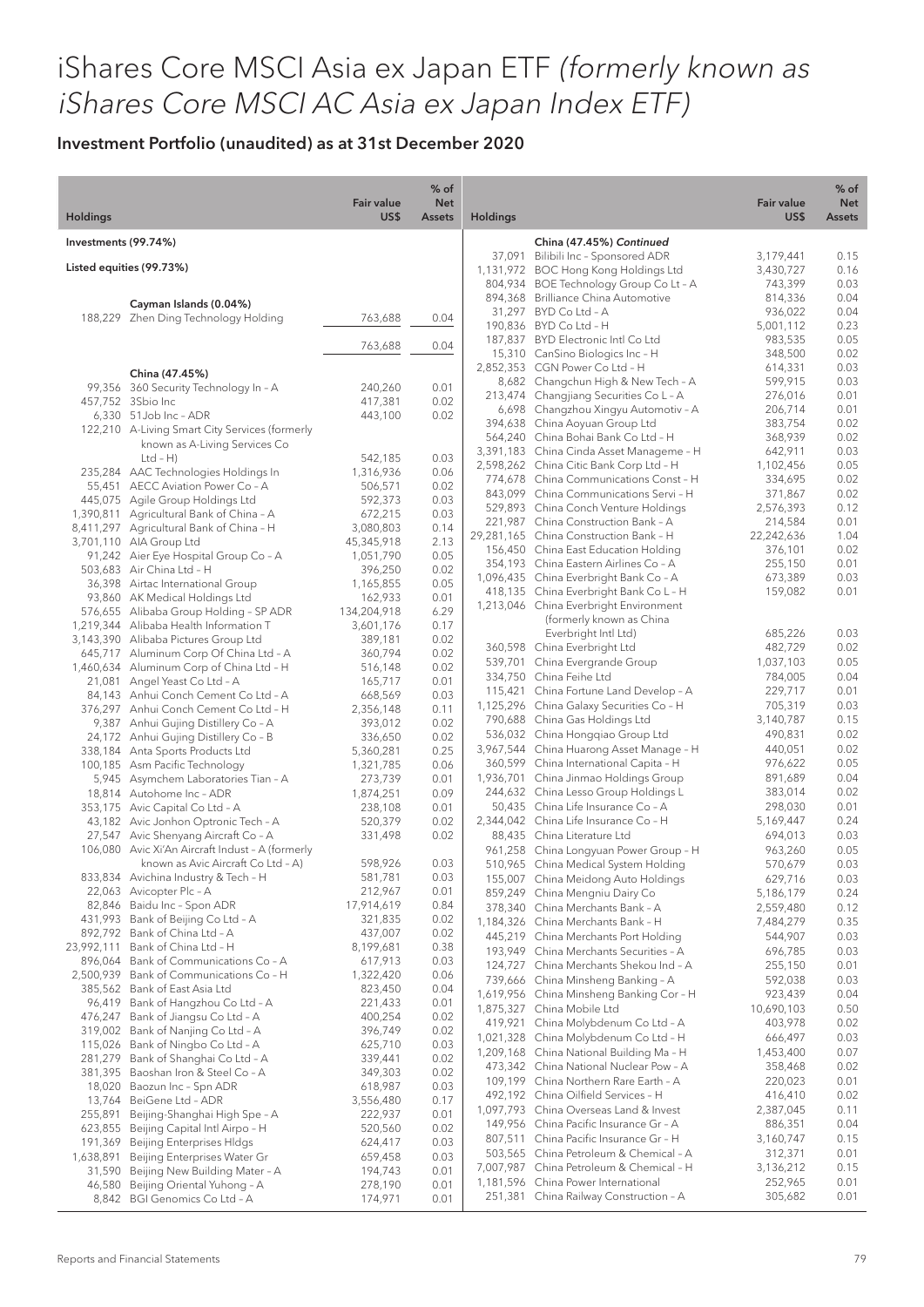| <b>Holdings</b><br>US\$<br><b>Holdings</b><br>US\$<br><b>Assets</b><br><b>Assets</b><br>China (47.45%) Continued<br>China (47.45%) Continued<br>222,751 China Railway Construction - H<br>121,806<br>0.01<br>7,997 Fu Jian Anjoy Foods Co Ltd - A<br>237,412<br>0.01<br>470,035 China Railway Group Ltd - A<br>381,286<br>0.02<br>36,388<br>Fuyao Glass Industry Group - A<br>269,130<br>0.01<br>1,363,337 China Railway Group Ltd - H<br>601,329<br>0.03<br>188,020 Fuyao Glass Industry Group - H<br>1,032,990<br>0.05<br>443,005 China Resources Beer Holding<br>4,079,336<br>0.19<br>34,585 Ganfeng Lithium Co Ltd - A<br>538,740<br>0.03<br>24,902 GDS Holdings Ltd - ADR<br>714,077 China Resources Cement<br>797,527<br>0.04<br>2,331,823<br>0.11<br>0.29<br>291,236 China Resources Gas Group Lt<br>1,549,357<br>0.07<br>1,826,633 Geely Automobile Holdings Lt<br>6,242,805<br>0.01<br>974,723 China Resources Land Ltd<br>4,022,664<br>0.19<br>75,922 Gemdale Corp - A<br>157,765<br>0.03<br>601,918 China Resources Pharmaceutic<br>308,961<br>0.01<br>433,727 Genscript Biotech Corp<br>630,969<br>0.01<br>528,953 China Resources Power Holdin<br>569,621<br>0.03<br>109,918 GF Securities Co Ltd - A<br>275,444<br>143,891 China Shenhua Energy Co - A<br>398,894<br>0.02<br>416,632 GF Securities Co Ltd - H<br>588,906<br>0.03<br>993,686 China Shenhua Energy Co - H<br>1,871,047<br>0.09<br>9,033 GigaDevice Semiconductor B - A<br>0.01<br>274,606<br>538,041 China Shipbuilding Industr - A<br>347,008<br>0.02<br>21,679 Glodon Co Ltd - A<br>262,751<br>0.01<br>0.03<br>212,565 China Southern Airlines Co - A<br>195,006<br>0.01<br>96,163 Goertek Inc - A<br>552,408<br>383,620 China Southern Airlines Co - H<br>228,573<br>0.01<br>3,544,747 Gome Retail Holdings Ltd<br>425,158<br>0.02<br>18,857 China Spacesat Co Ltd - A<br>93,405<br>0.00<br>43,386 Gotion High-Tech Co Ltd - A<br>261,252<br>0.01<br>1,046,724 China State Construction - A<br>800,754<br>0.04<br>47,285 Great Wall Motor Co Ltd - A<br>275,195<br>0.01<br>699,075 China State Construction Int<br>1,096,850 Great Wall Motor Company - H<br>398,500<br>0.02<br>3,762,803<br>0.18<br>529,632 China Taiping Insurance Hold<br>954,913<br>0.04<br>92,627 Greenland Holdings Corp Lt - A<br>83,122<br>0.00<br>3,961,365 China Telecom Corp Ltd - H<br>1,098,414<br>0.05<br>212,724 Greentown China Holdings<br>311,109<br>0.01<br>37,291 China Tourism Group Duty F - A<br>416,589 Greentown Service Group Co L<br>514,165<br>0.02<br>0.06<br>(formerly known as China<br>23,902 GSX Techedu Inc - ADR<br>1,235,972<br>International Travel - A)<br>1,621,273<br>0.08<br>63,066 Guangdong Haid Group Co - A<br>635,839<br>0.03<br>0.07<br>13,770,796 China Tower Corp Ltd - H<br>2,024,634<br>0.08<br>805,926 Guangdong Investment Ltd<br>1,450,986<br>10,597 Guangdong Kinlong Hardware - A<br>62,067 China Transinfo Technology - A<br>182,667<br>0.01<br>234,885<br>0.01<br>1,795,663 China Unicom Hong Kong Ltd<br>1,030,546<br>0.05<br>811,723 Guangzhou Automobile Group - H<br>902,397<br>0.04<br>911,494 China United Network - A<br>625,748<br>0.03<br>31,240 Guangzhou Baiyunshan Phar - A<br>140,652<br>0.01<br>234,802 China Vanke Co Ltd - A<br>1,037,276<br>0.05<br>15,195 Guangzhou Kingmed Diagnost - A<br>299,660<br>0.01<br>376,015 Guangzhou R&F Properties - H<br>438,044 China Vanke Co Ltd - H<br>1,511,208<br>0.07<br>483,485<br>0.02<br>0.01<br>427,982 China Yangtze Power Co Ltd - A<br>0.06<br>12,377 Guangzhou Shiyuan Electron - A<br>219,148<br>1,262,210<br>332,814 China Yuhua Education Corp L<br>289,726<br>0.01<br>15,895 Guangzhou Tinci Materials - A<br>253,962<br>0.01<br>11,996 Chongqing Brewery Co - A<br>219,714<br>0.01<br>99,625 Guosen Securities Co Ltd - A<br>209,167<br>0.01<br>74,342 Chongqing Changan Automob - A<br>250,376<br>0.01<br>144,087<br>Guotai Junan Securities Co - A<br>388,792<br>0.02<br>0.09<br>761,372 Chongqing Rural Commercial - H<br>310,289<br>0.01<br>253,216 Haidilao International Holdi<br>1,949,612<br>40,715 Chongqing Zhifei Biologica - A<br>926,963<br>0.04<br>116,797 Haier Smart Home Co Ltd - A<br>525,138<br>0.02<br>921,554 CIFI Holdings Group Co Ltd<br>780,852<br>0.04<br>628,298 Haier Smart Home Co Ltd - H<br>2,276,956<br>0.11<br>1,562,098 Citic Ltd<br>1,106,021<br>0.05<br>209,849 Haitian International HIdgs<br>725,311<br>0.03<br>0.01<br>256,767 Citic Securities Co - A<br>1,161,976<br>0.05<br>156,606 Haitong Securities Co Ltd - A<br>309,999<br>576,612 Citic Securities Co Ltd - H<br>1,299,893<br>0.06<br>608,033 Haitong Securities Co Ltd - H<br>543,429<br>0.03<br>492,310 CLP Holdings Ltd<br>0.19<br>4,552,400<br>0.21<br>231,840<br>Hang Seng Bank Ltd<br>3,997,628<br>5,423,907 CNOOC Ltd<br>5,022,492<br>0.24<br>166,500<br>Hangzhou Hikvision Digital - A<br>1,243,243<br>0.06<br>46,624 Contemporary Amperex Techn - A<br>2,519,784<br>0.12<br>14,951<br>Hangzhou Tigermed Consulti - A<br>371,920<br>0.02<br>105,966 Cosco Shipping Holdings Co - A<br>199,156<br>0.01<br>28,287<br>Hangzhou Tigermed Consulti - H<br>654,838<br>0.03<br>356,846 Hansoh Pharmaceutical Group<br>751,971 Cosco Shipping Holdings Co - H<br>901,917<br>0.04<br>1,730,419<br>0.08<br>435,579<br>0.00<br>626,608 Cosco Shipping Ports Ltd<br>0.02<br>139,292 Hebei Construction Group C - H<br>75,989<br>0.02<br>3,228,642<br>0.15<br>2,335,299 Country Garden Holdings Co<br>47,217 Henan Shuanghui Investment - A<br>341,155<br>426,431 Country Garden Services Hold<br>2,884,542<br>0.14<br>225,790 Hengan Intl Group Co Ltd<br>1,598,673<br>0.06<br>123,162 Hengli Petrochemical Co L - A<br>437,683 CRRC Corp Ltd - A<br>357,738<br>0.02<br>530,249<br>0.02<br>703,906 CRRC Corp Ltd - H<br>242,387<br>0.01<br>124,620 Hengyi Petrochemical Co - A<br>245,532<br>0.01<br>9,056 Hithink Royalflush Informa - A<br>62,814 CSC Financial Co Ltd - A<br>406,084<br>0.02<br>172,822<br>0.01<br>2,707,416 CSPC Pharmaceutical Group Lt<br>0.13<br>3,334,327 Hong Kong & China Gas<br>4,979,656<br>0.23<br>2,768,922<br>169,722 Hopson Development Holdings<br>0.02<br>670,485 Dali Foods Group Co Ltd<br>0.02<br>432,521<br>383,068<br>431,890 Daqin Railway Co Ltd - A<br>429,454<br>0.02<br>159,646 Hua Hong Semiconductor Ltd<br>905,927<br>0.04<br>15,595 Dashenlin Pharmaceutical G - A<br>0.01<br>36,675 Hualan Biological Engineer - A<br>238,454<br>0.01<br>188,077<br>31,430 Dawning Information Indust - A<br>0.01<br>1,460,557 Huaneng Power Intl Inc - H<br>533,074<br>0.02<br>165,601<br>849,645 Dongfeng Motor Grp Co Ltd - H<br>990,578<br>153,738 Huatai Securities Co Ltd - A<br>0.02<br>0.05<br>426,192<br>103,163 Dongxing Securities Co Lt - A<br>0.01<br>536,103 Huatai Securities Co Ltd - H<br>843,511<br>0.04<br>211,514<br>30,218 Douyu International Hold - ADR<br>410,213 Huaxia Bank Co Ltd - A<br>394,639<br>0.02<br>334,211<br>0.02<br>212,194 East Money Information Co - A<br>1,012,524<br>0.05<br>415,524<br>0.02<br>93,668 Huayu Automotive Systems - A<br>230,206 ENN Energy Holdings Ltd<br>3,378,637<br>49,967 Huazhu Group Ltd - ADR<br>2,250,014<br>0.11<br>0.16<br>34,575 EVE Energy Co Ltd - A<br>433,741<br>0.02<br>24,227 Hundsun Technologies Inc - A<br>391,188<br>0.02<br>Everbright Securitie Co - A<br>279,343<br>25,036 Hutchison China Meditech - ADR<br>0.04<br>97,991<br>0.01<br>801,653<br>752,435<br>0.04<br>18,783 Huya Inc - ADR<br>0.02<br>730,196 Far East Horizon Ltd<br>374,345<br>129,159 First Capital Securities C - A<br>197,815<br>0.01<br>65,261 Iflytek Co Ltd - A<br>410,553<br>0.02<br>360,253 Focus Media Information Te - A<br>547,312<br>0.03<br>1,102,464 Ind & Comm Bk of China - A<br>846,790<br>0.04<br>54,874 Foshan Haitian Flavouring - A<br>1,693,863<br>18,439,149 Ind & Comm Bk of China - H<br>0.56<br>0.08<br>11,961,660<br>742,897 Fosun International Ltd<br>0.05<br>438,129 Industrial Bank Co Ltd - A<br>1,407,457<br>0.07<br>1,166,967<br>275,601 Founder Securities Co Ltd - A<br>439,916<br>0.02<br>256,965 Industrial Securities Co - A<br>0.02<br>343,324<br>94,155 Foxconn Industrial Interne - A<br>0.01<br>1,074,473 Inner Mongolia Baotou Ste - A |  |                   | $%$ of     |  |                   | $%$ of     |
|---------------------------------------------------------------------------------------------------------------------------------------------------------------------------------------------------------------------------------------------------------------------------------------------------------------------------------------------------------------------------------------------------------------------------------------------------------------------------------------------------------------------------------------------------------------------------------------------------------------------------------------------------------------------------------------------------------------------------------------------------------------------------------------------------------------------------------------------------------------------------------------------------------------------------------------------------------------------------------------------------------------------------------------------------------------------------------------------------------------------------------------------------------------------------------------------------------------------------------------------------------------------------------------------------------------------------------------------------------------------------------------------------------------------------------------------------------------------------------------------------------------------------------------------------------------------------------------------------------------------------------------------------------------------------------------------------------------------------------------------------------------------------------------------------------------------------------------------------------------------------------------------------------------------------------------------------------------------------------------------------------------------------------------------------------------------------------------------------------------------------------------------------------------------------------------------------------------------------------------------------------------------------------------------------------------------------------------------------------------------------------------------------------------------------------------------------------------------------------------------------------------------------------------------------------------------------------------------------------------------------------------------------------------------------------------------------------------------------------------------------------------------------------------------------------------------------------------------------------------------------------------------------------------------------------------------------------------------------------------------------------------------------------------------------------------------------------------------------------------------------------------------------------------------------------------------------------------------------------------------------------------------------------------------------------------------------------------------------------------------------------------------------------------------------------------------------------------------------------------------------------------------------------------------------------------------------------------------------------------------------------------------------------------------------------------------------------------------------------------------------------------------------------------------------------------------------------------------------------------------------------------------------------------------------------------------------------------------------------------------------------------------------------------------------------------------------------------------------------------------------------------------------------------------------------------------------------------------------------------------------------------------------------------------------------------------------------------------------------------------------------------------------------------------------------------------------------------------------------------------------------------------------------------------------------------------------------------------------------------------------------------------------------------------------------------------------------------------------------------------------------------------------------------------------------------------------------------------------------------------------------------------------------------------------------------------------------------------------------------------------------------------------------------------------------------------------------------------------------------------------------------------------------------------------------------------------------------------------------------------------------------------------------------------------------------------------------------------------------------------------------------------------------------------------------------------------------------------------------------------------------------------------------------------------------------------------------------------------------------------------------------------------------------------------------------------------------------------------------------------------------------------------------------------------------------------------------------------------------------------------------------------------------------------------------------------------------------------------------------------------------------------------------------------------------------------------------------------------------------------------------------------------------------------------------------------------------------------------------------------------------------------------------------------------------------------------------------------------------------------------------------------------------------------------------------------------------------------------------------------------------------------------------------------------------------------------------------------------------------------------------------------------------------------------------------------------------------------------------------------------------------------------------------------------------------------------------------------------------------------------------------------------------------------------------------------------------------------------------------------------------------------------------------------------------------------------------------------------------------------------------------------------------------------------------------------------------------------------------------------------------------------------------------------------------------------------------------------------------------------------------------------------------------------------------------------------------------------------------------------------------------------------------------------------------------------------------------------------------------------------------------------------------------------------------------------------------------------------------------------------------------------------------------------------------------------------------------------------------------------------------------------------------------------------------------------------------------------------------------------------------------------------------------------------------------------------------------------------------------------------------------------------------------------------------------------------------------------------------------------------|--|-------------------|------------|--|-------------------|------------|
|                                                                                                                                                                                                                                                                                                                                                                                                                                                                                                                                                                                                                                                                                                                                                                                                                                                                                                                                                                                                                                                                                                                                                                                                                                                                                                                                                                                                                                                                                                                                                                                                                                                                                                                                                                                                                                                                                                                                                                                                                                                                                                                                                                                                                                                                                                                                                                                                                                                                                                                                                                                                                                                                                                                                                                                                                                                                                                                                                                                                                                                                                                                                                                                                                                                                                                                                                                                                                                                                                                                                                                                                                                                                                                                                                                                                                                                                                                                                                                                                                                                                                                                                                                                                                                                                                                                                                                                                                                                                                                                                                                                                                                                                                                                                                                                                                                                                                                                                                                                                                                                                                                                                                                                                                                                                                                                                                                                                                                                                                                                                                                                                                                                                                                                                                                                                                                                                                                                                                                                                                                                                                                                                                                                                                                                                                                                                                                                                                                                                                                                                                                                                                                                                                                                                                                                                                                                                                                                                                                                                                                                                                                                                                                                                                                                                                                                                                                                                                                                                                                                                                                                                                                                                                                                                                                                                                                                                                                                                                                                                                                                                                                                                                                                                                                                   |  | <b>Fair value</b> | <b>Net</b> |  | <b>Fair value</b> | <b>Net</b> |
|                                                                                                                                                                                                                                                                                                                                                                                                                                                                                                                                                                                                                                                                                                                                                                                                                                                                                                                                                                                                                                                                                                                                                                                                                                                                                                                                                                                                                                                                                                                                                                                                                                                                                                                                                                                                                                                                                                                                                                                                                                                                                                                                                                                                                                                                                                                                                                                                                                                                                                                                                                                                                                                                                                                                                                                                                                                                                                                                                                                                                                                                                                                                                                                                                                                                                                                                                                                                                                                                                                                                                                                                                                                                                                                                                                                                                                                                                                                                                                                                                                                                                                                                                                                                                                                                                                                                                                                                                                                                                                                                                                                                                                                                                                                                                                                                                                                                                                                                                                                                                                                                                                                                                                                                                                                                                                                                                                                                                                                                                                                                                                                                                                                                                                                                                                                                                                                                                                                                                                                                                                                                                                                                                                                                                                                                                                                                                                                                                                                                                                                                                                                                                                                                                                                                                                                                                                                                                                                                                                                                                                                                                                                                                                                                                                                                                                                                                                                                                                                                                                                                                                                                                                                                                                                                                                                                                                                                                                                                                                                                                                                                                                                                                                                                                                                   |  |                   |            |  |                   |            |
|                                                                                                                                                                                                                                                                                                                                                                                                                                                                                                                                                                                                                                                                                                                                                                                                                                                                                                                                                                                                                                                                                                                                                                                                                                                                                                                                                                                                                                                                                                                                                                                                                                                                                                                                                                                                                                                                                                                                                                                                                                                                                                                                                                                                                                                                                                                                                                                                                                                                                                                                                                                                                                                                                                                                                                                                                                                                                                                                                                                                                                                                                                                                                                                                                                                                                                                                                                                                                                                                                                                                                                                                                                                                                                                                                                                                                                                                                                                                                                                                                                                                                                                                                                                                                                                                                                                                                                                                                                                                                                                                                                                                                                                                                                                                                                                                                                                                                                                                                                                                                                                                                                                                                                                                                                                                                                                                                                                                                                                                                                                                                                                                                                                                                                                                                                                                                                                                                                                                                                                                                                                                                                                                                                                                                                                                                                                                                                                                                                                                                                                                                                                                                                                                                                                                                                                                                                                                                                                                                                                                                                                                                                                                                                                                                                                                                                                                                                                                                                                                                                                                                                                                                                                                                                                                                                                                                                                                                                                                                                                                                                                                                                                                                                                                                                                   |  |                   |            |  |                   |            |
|                                                                                                                                                                                                                                                                                                                                                                                                                                                                                                                                                                                                                                                                                                                                                                                                                                                                                                                                                                                                                                                                                                                                                                                                                                                                                                                                                                                                                                                                                                                                                                                                                                                                                                                                                                                                                                                                                                                                                                                                                                                                                                                                                                                                                                                                                                                                                                                                                                                                                                                                                                                                                                                                                                                                                                                                                                                                                                                                                                                                                                                                                                                                                                                                                                                                                                                                                                                                                                                                                                                                                                                                                                                                                                                                                                                                                                                                                                                                                                                                                                                                                                                                                                                                                                                                                                                                                                                                                                                                                                                                                                                                                                                                                                                                                                                                                                                                                                                                                                                                                                                                                                                                                                                                                                                                                                                                                                                                                                                                                                                                                                                                                                                                                                                                                                                                                                                                                                                                                                                                                                                                                                                                                                                                                                                                                                                                                                                                                                                                                                                                                                                                                                                                                                                                                                                                                                                                                                                                                                                                                                                                                                                                                                                                                                                                                                                                                                                                                                                                                                                                                                                                                                                                                                                                                                                                                                                                                                                                                                                                                                                                                                                                                                                                                                                   |  |                   |            |  |                   |            |
|                                                                                                                                                                                                                                                                                                                                                                                                                                                                                                                                                                                                                                                                                                                                                                                                                                                                                                                                                                                                                                                                                                                                                                                                                                                                                                                                                                                                                                                                                                                                                                                                                                                                                                                                                                                                                                                                                                                                                                                                                                                                                                                                                                                                                                                                                                                                                                                                                                                                                                                                                                                                                                                                                                                                                                                                                                                                                                                                                                                                                                                                                                                                                                                                                                                                                                                                                                                                                                                                                                                                                                                                                                                                                                                                                                                                                                                                                                                                                                                                                                                                                                                                                                                                                                                                                                                                                                                                                                                                                                                                                                                                                                                                                                                                                                                                                                                                                                                                                                                                                                                                                                                                                                                                                                                                                                                                                                                                                                                                                                                                                                                                                                                                                                                                                                                                                                                                                                                                                                                                                                                                                                                                                                                                                                                                                                                                                                                                                                                                                                                                                                                                                                                                                                                                                                                                                                                                                                                                                                                                                                                                                                                                                                                                                                                                                                                                                                                                                                                                                                                                                                                                                                                                                                                                                                                                                                                                                                                                                                                                                                                                                                                                                                                                                                                   |  |                   |            |  |                   |            |
|                                                                                                                                                                                                                                                                                                                                                                                                                                                                                                                                                                                                                                                                                                                                                                                                                                                                                                                                                                                                                                                                                                                                                                                                                                                                                                                                                                                                                                                                                                                                                                                                                                                                                                                                                                                                                                                                                                                                                                                                                                                                                                                                                                                                                                                                                                                                                                                                                                                                                                                                                                                                                                                                                                                                                                                                                                                                                                                                                                                                                                                                                                                                                                                                                                                                                                                                                                                                                                                                                                                                                                                                                                                                                                                                                                                                                                                                                                                                                                                                                                                                                                                                                                                                                                                                                                                                                                                                                                                                                                                                                                                                                                                                                                                                                                                                                                                                                                                                                                                                                                                                                                                                                                                                                                                                                                                                                                                                                                                                                                                                                                                                                                                                                                                                                                                                                                                                                                                                                                                                                                                                                                                                                                                                                                                                                                                                                                                                                                                                                                                                                                                                                                                                                                                                                                                                                                                                                                                                                                                                                                                                                                                                                                                                                                                                                                                                                                                                                                                                                                                                                                                                                                                                                                                                                                                                                                                                                                                                                                                                                                                                                                                                                                                                                                                   |  |                   |            |  |                   |            |
|                                                                                                                                                                                                                                                                                                                                                                                                                                                                                                                                                                                                                                                                                                                                                                                                                                                                                                                                                                                                                                                                                                                                                                                                                                                                                                                                                                                                                                                                                                                                                                                                                                                                                                                                                                                                                                                                                                                                                                                                                                                                                                                                                                                                                                                                                                                                                                                                                                                                                                                                                                                                                                                                                                                                                                                                                                                                                                                                                                                                                                                                                                                                                                                                                                                                                                                                                                                                                                                                                                                                                                                                                                                                                                                                                                                                                                                                                                                                                                                                                                                                                                                                                                                                                                                                                                                                                                                                                                                                                                                                                                                                                                                                                                                                                                                                                                                                                                                                                                                                                                                                                                                                                                                                                                                                                                                                                                                                                                                                                                                                                                                                                                                                                                                                                                                                                                                                                                                                                                                                                                                                                                                                                                                                                                                                                                                                                                                                                                                                                                                                                                                                                                                                                                                                                                                                                                                                                                                                                                                                                                                                                                                                                                                                                                                                                                                                                                                                                                                                                                                                                                                                                                                                                                                                                                                                                                                                                                                                                                                                                                                                                                                                                                                                                                                   |  |                   |            |  |                   |            |
|                                                                                                                                                                                                                                                                                                                                                                                                                                                                                                                                                                                                                                                                                                                                                                                                                                                                                                                                                                                                                                                                                                                                                                                                                                                                                                                                                                                                                                                                                                                                                                                                                                                                                                                                                                                                                                                                                                                                                                                                                                                                                                                                                                                                                                                                                                                                                                                                                                                                                                                                                                                                                                                                                                                                                                                                                                                                                                                                                                                                                                                                                                                                                                                                                                                                                                                                                                                                                                                                                                                                                                                                                                                                                                                                                                                                                                                                                                                                                                                                                                                                                                                                                                                                                                                                                                                                                                                                                                                                                                                                                                                                                                                                                                                                                                                                                                                                                                                                                                                                                                                                                                                                                                                                                                                                                                                                                                                                                                                                                                                                                                                                                                                                                                                                                                                                                                                                                                                                                                                                                                                                                                                                                                                                                                                                                                                                                                                                                                                                                                                                                                                                                                                                                                                                                                                                                                                                                                                                                                                                                                                                                                                                                                                                                                                                                                                                                                                                                                                                                                                                                                                                                                                                                                                                                                                                                                                                                                                                                                                                                                                                                                                                                                                                                                                   |  |                   |            |  |                   |            |
|                                                                                                                                                                                                                                                                                                                                                                                                                                                                                                                                                                                                                                                                                                                                                                                                                                                                                                                                                                                                                                                                                                                                                                                                                                                                                                                                                                                                                                                                                                                                                                                                                                                                                                                                                                                                                                                                                                                                                                                                                                                                                                                                                                                                                                                                                                                                                                                                                                                                                                                                                                                                                                                                                                                                                                                                                                                                                                                                                                                                                                                                                                                                                                                                                                                                                                                                                                                                                                                                                                                                                                                                                                                                                                                                                                                                                                                                                                                                                                                                                                                                                                                                                                                                                                                                                                                                                                                                                                                                                                                                                                                                                                                                                                                                                                                                                                                                                                                                                                                                                                                                                                                                                                                                                                                                                                                                                                                                                                                                                                                                                                                                                                                                                                                                                                                                                                                                                                                                                                                                                                                                                                                                                                                                                                                                                                                                                                                                                                                                                                                                                                                                                                                                                                                                                                                                                                                                                                                                                                                                                                                                                                                                                                                                                                                                                                                                                                                                                                                                                                                                                                                                                                                                                                                                                                                                                                                                                                                                                                                                                                                                                                                                                                                                                                                   |  |                   |            |  |                   |            |
|                                                                                                                                                                                                                                                                                                                                                                                                                                                                                                                                                                                                                                                                                                                                                                                                                                                                                                                                                                                                                                                                                                                                                                                                                                                                                                                                                                                                                                                                                                                                                                                                                                                                                                                                                                                                                                                                                                                                                                                                                                                                                                                                                                                                                                                                                                                                                                                                                                                                                                                                                                                                                                                                                                                                                                                                                                                                                                                                                                                                                                                                                                                                                                                                                                                                                                                                                                                                                                                                                                                                                                                                                                                                                                                                                                                                                                                                                                                                                                                                                                                                                                                                                                                                                                                                                                                                                                                                                                                                                                                                                                                                                                                                                                                                                                                                                                                                                                                                                                                                                                                                                                                                                                                                                                                                                                                                                                                                                                                                                                                                                                                                                                                                                                                                                                                                                                                                                                                                                                                                                                                                                                                                                                                                                                                                                                                                                                                                                                                                                                                                                                                                                                                                                                                                                                                                                                                                                                                                                                                                                                                                                                                                                                                                                                                                                                                                                                                                                                                                                                                                                                                                                                                                                                                                                                                                                                                                                                                                                                                                                                                                                                                                                                                                                                                   |  |                   |            |  |                   |            |
|                                                                                                                                                                                                                                                                                                                                                                                                                                                                                                                                                                                                                                                                                                                                                                                                                                                                                                                                                                                                                                                                                                                                                                                                                                                                                                                                                                                                                                                                                                                                                                                                                                                                                                                                                                                                                                                                                                                                                                                                                                                                                                                                                                                                                                                                                                                                                                                                                                                                                                                                                                                                                                                                                                                                                                                                                                                                                                                                                                                                                                                                                                                                                                                                                                                                                                                                                                                                                                                                                                                                                                                                                                                                                                                                                                                                                                                                                                                                                                                                                                                                                                                                                                                                                                                                                                                                                                                                                                                                                                                                                                                                                                                                                                                                                                                                                                                                                                                                                                                                                                                                                                                                                                                                                                                                                                                                                                                                                                                                                                                                                                                                                                                                                                                                                                                                                                                                                                                                                                                                                                                                                                                                                                                                                                                                                                                                                                                                                                                                                                                                                                                                                                                                                                                                                                                                                                                                                                                                                                                                                                                                                                                                                                                                                                                                                                                                                                                                                                                                                                                                                                                                                                                                                                                                                                                                                                                                                                                                                                                                                                                                                                                                                                                                                                                   |  |                   |            |  |                   |            |
|                                                                                                                                                                                                                                                                                                                                                                                                                                                                                                                                                                                                                                                                                                                                                                                                                                                                                                                                                                                                                                                                                                                                                                                                                                                                                                                                                                                                                                                                                                                                                                                                                                                                                                                                                                                                                                                                                                                                                                                                                                                                                                                                                                                                                                                                                                                                                                                                                                                                                                                                                                                                                                                                                                                                                                                                                                                                                                                                                                                                                                                                                                                                                                                                                                                                                                                                                                                                                                                                                                                                                                                                                                                                                                                                                                                                                                                                                                                                                                                                                                                                                                                                                                                                                                                                                                                                                                                                                                                                                                                                                                                                                                                                                                                                                                                                                                                                                                                                                                                                                                                                                                                                                                                                                                                                                                                                                                                                                                                                                                                                                                                                                                                                                                                                                                                                                                                                                                                                                                                                                                                                                                                                                                                                                                                                                                                                                                                                                                                                                                                                                                                                                                                                                                                                                                                                                                                                                                                                                                                                                                                                                                                                                                                                                                                                                                                                                                                                                                                                                                                                                                                                                                                                                                                                                                                                                                                                                                                                                                                                                                                                                                                                                                                                                                                   |  |                   |            |  |                   |            |
|                                                                                                                                                                                                                                                                                                                                                                                                                                                                                                                                                                                                                                                                                                                                                                                                                                                                                                                                                                                                                                                                                                                                                                                                                                                                                                                                                                                                                                                                                                                                                                                                                                                                                                                                                                                                                                                                                                                                                                                                                                                                                                                                                                                                                                                                                                                                                                                                                                                                                                                                                                                                                                                                                                                                                                                                                                                                                                                                                                                                                                                                                                                                                                                                                                                                                                                                                                                                                                                                                                                                                                                                                                                                                                                                                                                                                                                                                                                                                                                                                                                                                                                                                                                                                                                                                                                                                                                                                                                                                                                                                                                                                                                                                                                                                                                                                                                                                                                                                                                                                                                                                                                                                                                                                                                                                                                                                                                                                                                                                                                                                                                                                                                                                                                                                                                                                                                                                                                                                                                                                                                                                                                                                                                                                                                                                                                                                                                                                                                                                                                                                                                                                                                                                                                                                                                                                                                                                                                                                                                                                                                                                                                                                                                                                                                                                                                                                                                                                                                                                                                                                                                                                                                                                                                                                                                                                                                                                                                                                                                                                                                                                                                                                                                                                                                   |  |                   |            |  |                   |            |
|                                                                                                                                                                                                                                                                                                                                                                                                                                                                                                                                                                                                                                                                                                                                                                                                                                                                                                                                                                                                                                                                                                                                                                                                                                                                                                                                                                                                                                                                                                                                                                                                                                                                                                                                                                                                                                                                                                                                                                                                                                                                                                                                                                                                                                                                                                                                                                                                                                                                                                                                                                                                                                                                                                                                                                                                                                                                                                                                                                                                                                                                                                                                                                                                                                                                                                                                                                                                                                                                                                                                                                                                                                                                                                                                                                                                                                                                                                                                                                                                                                                                                                                                                                                                                                                                                                                                                                                                                                                                                                                                                                                                                                                                                                                                                                                                                                                                                                                                                                                                                                                                                                                                                                                                                                                                                                                                                                                                                                                                                                                                                                                                                                                                                                                                                                                                                                                                                                                                                                                                                                                                                                                                                                                                                                                                                                                                                                                                                                                                                                                                                                                                                                                                                                                                                                                                                                                                                                                                                                                                                                                                                                                                                                                                                                                                                                                                                                                                                                                                                                                                                                                                                                                                                                                                                                                                                                                                                                                                                                                                                                                                                                                                                                                                                                                   |  |                   |            |  |                   |            |
|                                                                                                                                                                                                                                                                                                                                                                                                                                                                                                                                                                                                                                                                                                                                                                                                                                                                                                                                                                                                                                                                                                                                                                                                                                                                                                                                                                                                                                                                                                                                                                                                                                                                                                                                                                                                                                                                                                                                                                                                                                                                                                                                                                                                                                                                                                                                                                                                                                                                                                                                                                                                                                                                                                                                                                                                                                                                                                                                                                                                                                                                                                                                                                                                                                                                                                                                                                                                                                                                                                                                                                                                                                                                                                                                                                                                                                                                                                                                                                                                                                                                                                                                                                                                                                                                                                                                                                                                                                                                                                                                                                                                                                                                                                                                                                                                                                                                                                                                                                                                                                                                                                                                                                                                                                                                                                                                                                                                                                                                                                                                                                                                                                                                                                                                                                                                                                                                                                                                                                                                                                                                                                                                                                                                                                                                                                                                                                                                                                                                                                                                                                                                                                                                                                                                                                                                                                                                                                                                                                                                                                                                                                                                                                                                                                                                                                                                                                                                                                                                                                                                                                                                                                                                                                                                                                                                                                                                                                                                                                                                                                                                                                                                                                                                                                                   |  |                   |            |  |                   |            |
|                                                                                                                                                                                                                                                                                                                                                                                                                                                                                                                                                                                                                                                                                                                                                                                                                                                                                                                                                                                                                                                                                                                                                                                                                                                                                                                                                                                                                                                                                                                                                                                                                                                                                                                                                                                                                                                                                                                                                                                                                                                                                                                                                                                                                                                                                                                                                                                                                                                                                                                                                                                                                                                                                                                                                                                                                                                                                                                                                                                                                                                                                                                                                                                                                                                                                                                                                                                                                                                                                                                                                                                                                                                                                                                                                                                                                                                                                                                                                                                                                                                                                                                                                                                                                                                                                                                                                                                                                                                                                                                                                                                                                                                                                                                                                                                                                                                                                                                                                                                                                                                                                                                                                                                                                                                                                                                                                                                                                                                                                                                                                                                                                                                                                                                                                                                                                                                                                                                                                                                                                                                                                                                                                                                                                                                                                                                                                                                                                                                                                                                                                                                                                                                                                                                                                                                                                                                                                                                                                                                                                                                                                                                                                                                                                                                                                                                                                                                                                                                                                                                                                                                                                                                                                                                                                                                                                                                                                                                                                                                                                                                                                                                                                                                                                                                   |  |                   |            |  |                   |            |
|                                                                                                                                                                                                                                                                                                                                                                                                                                                                                                                                                                                                                                                                                                                                                                                                                                                                                                                                                                                                                                                                                                                                                                                                                                                                                                                                                                                                                                                                                                                                                                                                                                                                                                                                                                                                                                                                                                                                                                                                                                                                                                                                                                                                                                                                                                                                                                                                                                                                                                                                                                                                                                                                                                                                                                                                                                                                                                                                                                                                                                                                                                                                                                                                                                                                                                                                                                                                                                                                                                                                                                                                                                                                                                                                                                                                                                                                                                                                                                                                                                                                                                                                                                                                                                                                                                                                                                                                                                                                                                                                                                                                                                                                                                                                                                                                                                                                                                                                                                                                                                                                                                                                                                                                                                                                                                                                                                                                                                                                                                                                                                                                                                                                                                                                                                                                                                                                                                                                                                                                                                                                                                                                                                                                                                                                                                                                                                                                                                                                                                                                                                                                                                                                                                                                                                                                                                                                                                                                                                                                                                                                                                                                                                                                                                                                                                                                                                                                                                                                                                                                                                                                                                                                                                                                                                                                                                                                                                                                                                                                                                                                                                                                                                                                                                                   |  |                   |            |  |                   |            |
|                                                                                                                                                                                                                                                                                                                                                                                                                                                                                                                                                                                                                                                                                                                                                                                                                                                                                                                                                                                                                                                                                                                                                                                                                                                                                                                                                                                                                                                                                                                                                                                                                                                                                                                                                                                                                                                                                                                                                                                                                                                                                                                                                                                                                                                                                                                                                                                                                                                                                                                                                                                                                                                                                                                                                                                                                                                                                                                                                                                                                                                                                                                                                                                                                                                                                                                                                                                                                                                                                                                                                                                                                                                                                                                                                                                                                                                                                                                                                                                                                                                                                                                                                                                                                                                                                                                                                                                                                                                                                                                                                                                                                                                                                                                                                                                                                                                                                                                                                                                                                                                                                                                                                                                                                                                                                                                                                                                                                                                                                                                                                                                                                                                                                                                                                                                                                                                                                                                                                                                                                                                                                                                                                                                                                                                                                                                                                                                                                                                                                                                                                                                                                                                                                                                                                                                                                                                                                                                                                                                                                                                                                                                                                                                                                                                                                                                                                                                                                                                                                                                                                                                                                                                                                                                                                                                                                                                                                                                                                                                                                                                                                                                                                                                                                                                   |  |                   |            |  |                   |            |
|                                                                                                                                                                                                                                                                                                                                                                                                                                                                                                                                                                                                                                                                                                                                                                                                                                                                                                                                                                                                                                                                                                                                                                                                                                                                                                                                                                                                                                                                                                                                                                                                                                                                                                                                                                                                                                                                                                                                                                                                                                                                                                                                                                                                                                                                                                                                                                                                                                                                                                                                                                                                                                                                                                                                                                                                                                                                                                                                                                                                                                                                                                                                                                                                                                                                                                                                                                                                                                                                                                                                                                                                                                                                                                                                                                                                                                                                                                                                                                                                                                                                                                                                                                                                                                                                                                                                                                                                                                                                                                                                                                                                                                                                                                                                                                                                                                                                                                                                                                                                                                                                                                                                                                                                                                                                                                                                                                                                                                                                                                                                                                                                                                                                                                                                                                                                                                                                                                                                                                                                                                                                                                                                                                                                                                                                                                                                                                                                                                                                                                                                                                                                                                                                                                                                                                                                                                                                                                                                                                                                                                                                                                                                                                                                                                                                                                                                                                                                                                                                                                                                                                                                                                                                                                                                                                                                                                                                                                                                                                                                                                                                                                                                                                                                                                                   |  |                   |            |  |                   |            |
|                                                                                                                                                                                                                                                                                                                                                                                                                                                                                                                                                                                                                                                                                                                                                                                                                                                                                                                                                                                                                                                                                                                                                                                                                                                                                                                                                                                                                                                                                                                                                                                                                                                                                                                                                                                                                                                                                                                                                                                                                                                                                                                                                                                                                                                                                                                                                                                                                                                                                                                                                                                                                                                                                                                                                                                                                                                                                                                                                                                                                                                                                                                                                                                                                                                                                                                                                                                                                                                                                                                                                                                                                                                                                                                                                                                                                                                                                                                                                                                                                                                                                                                                                                                                                                                                                                                                                                                                                                                                                                                                                                                                                                                                                                                                                                                                                                                                                                                                                                                                                                                                                                                                                                                                                                                                                                                                                                                                                                                                                                                                                                                                                                                                                                                                                                                                                                                                                                                                                                                                                                                                                                                                                                                                                                                                                                                                                                                                                                                                                                                                                                                                                                                                                                                                                                                                                                                                                                                                                                                                                                                                                                                                                                                                                                                                                                                                                                                                                                                                                                                                                                                                                                                                                                                                                                                                                                                                                                                                                                                                                                                                                                                                                                                                                                                   |  |                   |            |  |                   |            |
|                                                                                                                                                                                                                                                                                                                                                                                                                                                                                                                                                                                                                                                                                                                                                                                                                                                                                                                                                                                                                                                                                                                                                                                                                                                                                                                                                                                                                                                                                                                                                                                                                                                                                                                                                                                                                                                                                                                                                                                                                                                                                                                                                                                                                                                                                                                                                                                                                                                                                                                                                                                                                                                                                                                                                                                                                                                                                                                                                                                                                                                                                                                                                                                                                                                                                                                                                                                                                                                                                                                                                                                                                                                                                                                                                                                                                                                                                                                                                                                                                                                                                                                                                                                                                                                                                                                                                                                                                                                                                                                                                                                                                                                                                                                                                                                                                                                                                                                                                                                                                                                                                                                                                                                                                                                                                                                                                                                                                                                                                                                                                                                                                                                                                                                                                                                                                                                                                                                                                                                                                                                                                                                                                                                                                                                                                                                                                                                                                                                                                                                                                                                                                                                                                                                                                                                                                                                                                                                                                                                                                                                                                                                                                                                                                                                                                                                                                                                                                                                                                                                                                                                                                                                                                                                                                                                                                                                                                                                                                                                                                                                                                                                                                                                                                                                   |  |                   |            |  |                   |            |
|                                                                                                                                                                                                                                                                                                                                                                                                                                                                                                                                                                                                                                                                                                                                                                                                                                                                                                                                                                                                                                                                                                                                                                                                                                                                                                                                                                                                                                                                                                                                                                                                                                                                                                                                                                                                                                                                                                                                                                                                                                                                                                                                                                                                                                                                                                                                                                                                                                                                                                                                                                                                                                                                                                                                                                                                                                                                                                                                                                                                                                                                                                                                                                                                                                                                                                                                                                                                                                                                                                                                                                                                                                                                                                                                                                                                                                                                                                                                                                                                                                                                                                                                                                                                                                                                                                                                                                                                                                                                                                                                                                                                                                                                                                                                                                                                                                                                                                                                                                                                                                                                                                                                                                                                                                                                                                                                                                                                                                                                                                                                                                                                                                                                                                                                                                                                                                                                                                                                                                                                                                                                                                                                                                                                                                                                                                                                                                                                                                                                                                                                                                                                                                                                                                                                                                                                                                                                                                                                                                                                                                                                                                                                                                                                                                                                                                                                                                                                                                                                                                                                                                                                                                                                                                                                                                                                                                                                                                                                                                                                                                                                                                                                                                                                                                                   |  |                   |            |  |                   |            |
|                                                                                                                                                                                                                                                                                                                                                                                                                                                                                                                                                                                                                                                                                                                                                                                                                                                                                                                                                                                                                                                                                                                                                                                                                                                                                                                                                                                                                                                                                                                                                                                                                                                                                                                                                                                                                                                                                                                                                                                                                                                                                                                                                                                                                                                                                                                                                                                                                                                                                                                                                                                                                                                                                                                                                                                                                                                                                                                                                                                                                                                                                                                                                                                                                                                                                                                                                                                                                                                                                                                                                                                                                                                                                                                                                                                                                                                                                                                                                                                                                                                                                                                                                                                                                                                                                                                                                                                                                                                                                                                                                                                                                                                                                                                                                                                                                                                                                                                                                                                                                                                                                                                                                                                                                                                                                                                                                                                                                                                                                                                                                                                                                                                                                                                                                                                                                                                                                                                                                                                                                                                                                                                                                                                                                                                                                                                                                                                                                                                                                                                                                                                                                                                                                                                                                                                                                                                                                                                                                                                                                                                                                                                                                                                                                                                                                                                                                                                                                                                                                                                                                                                                                                                                                                                                                                                                                                                                                                                                                                                                                                                                                                                                                                                                                                                   |  |                   |            |  |                   |            |
|                                                                                                                                                                                                                                                                                                                                                                                                                                                                                                                                                                                                                                                                                                                                                                                                                                                                                                                                                                                                                                                                                                                                                                                                                                                                                                                                                                                                                                                                                                                                                                                                                                                                                                                                                                                                                                                                                                                                                                                                                                                                                                                                                                                                                                                                                                                                                                                                                                                                                                                                                                                                                                                                                                                                                                                                                                                                                                                                                                                                                                                                                                                                                                                                                                                                                                                                                                                                                                                                                                                                                                                                                                                                                                                                                                                                                                                                                                                                                                                                                                                                                                                                                                                                                                                                                                                                                                                                                                                                                                                                                                                                                                                                                                                                                                                                                                                                                                                                                                                                                                                                                                                                                                                                                                                                                                                                                                                                                                                                                                                                                                                                                                                                                                                                                                                                                                                                                                                                                                                                                                                                                                                                                                                                                                                                                                                                                                                                                                                                                                                                                                                                                                                                                                                                                                                                                                                                                                                                                                                                                                                                                                                                                                                                                                                                                                                                                                                                                                                                                                                                                                                                                                                                                                                                                                                                                                                                                                                                                                                                                                                                                                                                                                                                                                                   |  |                   |            |  |                   |            |
|                                                                                                                                                                                                                                                                                                                                                                                                                                                                                                                                                                                                                                                                                                                                                                                                                                                                                                                                                                                                                                                                                                                                                                                                                                                                                                                                                                                                                                                                                                                                                                                                                                                                                                                                                                                                                                                                                                                                                                                                                                                                                                                                                                                                                                                                                                                                                                                                                                                                                                                                                                                                                                                                                                                                                                                                                                                                                                                                                                                                                                                                                                                                                                                                                                                                                                                                                                                                                                                                                                                                                                                                                                                                                                                                                                                                                                                                                                                                                                                                                                                                                                                                                                                                                                                                                                                                                                                                                                                                                                                                                                                                                                                                                                                                                                                                                                                                                                                                                                                                                                                                                                                                                                                                                                                                                                                                                                                                                                                                                                                                                                                                                                                                                                                                                                                                                                                                                                                                                                                                                                                                                                                                                                                                                                                                                                                                                                                                                                                                                                                                                                                                                                                                                                                                                                                                                                                                                                                                                                                                                                                                                                                                                                                                                                                                                                                                                                                                                                                                                                                                                                                                                                                                                                                                                                                                                                                                                                                                                                                                                                                                                                                                                                                                                                                   |  |                   |            |  |                   |            |
|                                                                                                                                                                                                                                                                                                                                                                                                                                                                                                                                                                                                                                                                                                                                                                                                                                                                                                                                                                                                                                                                                                                                                                                                                                                                                                                                                                                                                                                                                                                                                                                                                                                                                                                                                                                                                                                                                                                                                                                                                                                                                                                                                                                                                                                                                                                                                                                                                                                                                                                                                                                                                                                                                                                                                                                                                                                                                                                                                                                                                                                                                                                                                                                                                                                                                                                                                                                                                                                                                                                                                                                                                                                                                                                                                                                                                                                                                                                                                                                                                                                                                                                                                                                                                                                                                                                                                                                                                                                                                                                                                                                                                                                                                                                                                                                                                                                                                                                                                                                                                                                                                                                                                                                                                                                                                                                                                                                                                                                                                                                                                                                                                                                                                                                                                                                                                                                                                                                                                                                                                                                                                                                                                                                                                                                                                                                                                                                                                                                                                                                                                                                                                                                                                                                                                                                                                                                                                                                                                                                                                                                                                                                                                                                                                                                                                                                                                                                                                                                                                                                                                                                                                                                                                                                                                                                                                                                                                                                                                                                                                                                                                                                                                                                                                                                   |  |                   |            |  |                   |            |
|                                                                                                                                                                                                                                                                                                                                                                                                                                                                                                                                                                                                                                                                                                                                                                                                                                                                                                                                                                                                                                                                                                                                                                                                                                                                                                                                                                                                                                                                                                                                                                                                                                                                                                                                                                                                                                                                                                                                                                                                                                                                                                                                                                                                                                                                                                                                                                                                                                                                                                                                                                                                                                                                                                                                                                                                                                                                                                                                                                                                                                                                                                                                                                                                                                                                                                                                                                                                                                                                                                                                                                                                                                                                                                                                                                                                                                                                                                                                                                                                                                                                                                                                                                                                                                                                                                                                                                                                                                                                                                                                                                                                                                                                                                                                                                                                                                                                                                                                                                                                                                                                                                                                                                                                                                                                                                                                                                                                                                                                                                                                                                                                                                                                                                                                                                                                                                                                                                                                                                                                                                                                                                                                                                                                                                                                                                                                                                                                                                                                                                                                                                                                                                                                                                                                                                                                                                                                                                                                                                                                                                                                                                                                                                                                                                                                                                                                                                                                                                                                                                                                                                                                                                                                                                                                                                                                                                                                                                                                                                                                                                                                                                                                                                                                                                                   |  |                   |            |  |                   |            |
|                                                                                                                                                                                                                                                                                                                                                                                                                                                                                                                                                                                                                                                                                                                                                                                                                                                                                                                                                                                                                                                                                                                                                                                                                                                                                                                                                                                                                                                                                                                                                                                                                                                                                                                                                                                                                                                                                                                                                                                                                                                                                                                                                                                                                                                                                                                                                                                                                                                                                                                                                                                                                                                                                                                                                                                                                                                                                                                                                                                                                                                                                                                                                                                                                                                                                                                                                                                                                                                                                                                                                                                                                                                                                                                                                                                                                                                                                                                                                                                                                                                                                                                                                                                                                                                                                                                                                                                                                                                                                                                                                                                                                                                                                                                                                                                                                                                                                                                                                                                                                                                                                                                                                                                                                                                                                                                                                                                                                                                                                                                                                                                                                                                                                                                                                                                                                                                                                                                                                                                                                                                                                                                                                                                                                                                                                                                                                                                                                                                                                                                                                                                                                                                                                                                                                                                                                                                                                                                                                                                                                                                                                                                                                                                                                                                                                                                                                                                                                                                                                                                                                                                                                                                                                                                                                                                                                                                                                                                                                                                                                                                                                                                                                                                                                                                   |  |                   |            |  |                   |            |
|                                                                                                                                                                                                                                                                                                                                                                                                                                                                                                                                                                                                                                                                                                                                                                                                                                                                                                                                                                                                                                                                                                                                                                                                                                                                                                                                                                                                                                                                                                                                                                                                                                                                                                                                                                                                                                                                                                                                                                                                                                                                                                                                                                                                                                                                                                                                                                                                                                                                                                                                                                                                                                                                                                                                                                                                                                                                                                                                                                                                                                                                                                                                                                                                                                                                                                                                                                                                                                                                                                                                                                                                                                                                                                                                                                                                                                                                                                                                                                                                                                                                                                                                                                                                                                                                                                                                                                                                                                                                                                                                                                                                                                                                                                                                                                                                                                                                                                                                                                                                                                                                                                                                                                                                                                                                                                                                                                                                                                                                                                                                                                                                                                                                                                                                                                                                                                                                                                                                                                                                                                                                                                                                                                                                                                                                                                                                                                                                                                                                                                                                                                                                                                                                                                                                                                                                                                                                                                                                                                                                                                                                                                                                                                                                                                                                                                                                                                                                                                                                                                                                                                                                                                                                                                                                                                                                                                                                                                                                                                                                                                                                                                                                                                                                                                                   |  |                   |            |  |                   |            |
|                                                                                                                                                                                                                                                                                                                                                                                                                                                                                                                                                                                                                                                                                                                                                                                                                                                                                                                                                                                                                                                                                                                                                                                                                                                                                                                                                                                                                                                                                                                                                                                                                                                                                                                                                                                                                                                                                                                                                                                                                                                                                                                                                                                                                                                                                                                                                                                                                                                                                                                                                                                                                                                                                                                                                                                                                                                                                                                                                                                                                                                                                                                                                                                                                                                                                                                                                                                                                                                                                                                                                                                                                                                                                                                                                                                                                                                                                                                                                                                                                                                                                                                                                                                                                                                                                                                                                                                                                                                                                                                                                                                                                                                                                                                                                                                                                                                                                                                                                                                                                                                                                                                                                                                                                                                                                                                                                                                                                                                                                                                                                                                                                                                                                                                                                                                                                                                                                                                                                                                                                                                                                                                                                                                                                                                                                                                                                                                                                                                                                                                                                                                                                                                                                                                                                                                                                                                                                                                                                                                                                                                                                                                                                                                                                                                                                                                                                                                                                                                                                                                                                                                                                                                                                                                                                                                                                                                                                                                                                                                                                                                                                                                                                                                                                                                   |  |                   |            |  |                   |            |
|                                                                                                                                                                                                                                                                                                                                                                                                                                                                                                                                                                                                                                                                                                                                                                                                                                                                                                                                                                                                                                                                                                                                                                                                                                                                                                                                                                                                                                                                                                                                                                                                                                                                                                                                                                                                                                                                                                                                                                                                                                                                                                                                                                                                                                                                                                                                                                                                                                                                                                                                                                                                                                                                                                                                                                                                                                                                                                                                                                                                                                                                                                                                                                                                                                                                                                                                                                                                                                                                                                                                                                                                                                                                                                                                                                                                                                                                                                                                                                                                                                                                                                                                                                                                                                                                                                                                                                                                                                                                                                                                                                                                                                                                                                                                                                                                                                                                                                                                                                                                                                                                                                                                                                                                                                                                                                                                                                                                                                                                                                                                                                                                                                                                                                                                                                                                                                                                                                                                                                                                                                                                                                                                                                                                                                                                                                                                                                                                                                                                                                                                                                                                                                                                                                                                                                                                                                                                                                                                                                                                                                                                                                                                                                                                                                                                                                                                                                                                                                                                                                                                                                                                                                                                                                                                                                                                                                                                                                                                                                                                                                                                                                                                                                                                                                                   |  |                   |            |  |                   |            |
|                                                                                                                                                                                                                                                                                                                                                                                                                                                                                                                                                                                                                                                                                                                                                                                                                                                                                                                                                                                                                                                                                                                                                                                                                                                                                                                                                                                                                                                                                                                                                                                                                                                                                                                                                                                                                                                                                                                                                                                                                                                                                                                                                                                                                                                                                                                                                                                                                                                                                                                                                                                                                                                                                                                                                                                                                                                                                                                                                                                                                                                                                                                                                                                                                                                                                                                                                                                                                                                                                                                                                                                                                                                                                                                                                                                                                                                                                                                                                                                                                                                                                                                                                                                                                                                                                                                                                                                                                                                                                                                                                                                                                                                                                                                                                                                                                                                                                                                                                                                                                                                                                                                                                                                                                                                                                                                                                                                                                                                                                                                                                                                                                                                                                                                                                                                                                                                                                                                                                                                                                                                                                                                                                                                                                                                                                                                                                                                                                                                                                                                                                                                                                                                                                                                                                                                                                                                                                                                                                                                                                                                                                                                                                                                                                                                                                                                                                                                                                                                                                                                                                                                                                                                                                                                                                                                                                                                                                                                                                                                                                                                                                                                                                                                                                                                   |  |                   |            |  |                   |            |
|                                                                                                                                                                                                                                                                                                                                                                                                                                                                                                                                                                                                                                                                                                                                                                                                                                                                                                                                                                                                                                                                                                                                                                                                                                                                                                                                                                                                                                                                                                                                                                                                                                                                                                                                                                                                                                                                                                                                                                                                                                                                                                                                                                                                                                                                                                                                                                                                                                                                                                                                                                                                                                                                                                                                                                                                                                                                                                                                                                                                                                                                                                                                                                                                                                                                                                                                                                                                                                                                                                                                                                                                                                                                                                                                                                                                                                                                                                                                                                                                                                                                                                                                                                                                                                                                                                                                                                                                                                                                                                                                                                                                                                                                                                                                                                                                                                                                                                                                                                                                                                                                                                                                                                                                                                                                                                                                                                                                                                                                                                                                                                                                                                                                                                                                                                                                                                                                                                                                                                                                                                                                                                                                                                                                                                                                                                                                                                                                                                                                                                                                                                                                                                                                                                                                                                                                                                                                                                                                                                                                                                                                                                                                                                                                                                                                                                                                                                                                                                                                                                                                                                                                                                                                                                                                                                                                                                                                                                                                                                                                                                                                                                                                                                                                                                                   |  |                   |            |  |                   |            |
|                                                                                                                                                                                                                                                                                                                                                                                                                                                                                                                                                                                                                                                                                                                                                                                                                                                                                                                                                                                                                                                                                                                                                                                                                                                                                                                                                                                                                                                                                                                                                                                                                                                                                                                                                                                                                                                                                                                                                                                                                                                                                                                                                                                                                                                                                                                                                                                                                                                                                                                                                                                                                                                                                                                                                                                                                                                                                                                                                                                                                                                                                                                                                                                                                                                                                                                                                                                                                                                                                                                                                                                                                                                                                                                                                                                                                                                                                                                                                                                                                                                                                                                                                                                                                                                                                                                                                                                                                                                                                                                                                                                                                                                                                                                                                                                                                                                                                                                                                                                                                                                                                                                                                                                                                                                                                                                                                                                                                                                                                                                                                                                                                                                                                                                                                                                                                                                                                                                                                                                                                                                                                                                                                                                                                                                                                                                                                                                                                                                                                                                                                                                                                                                                                                                                                                                                                                                                                                                                                                                                                                                                                                                                                                                                                                                                                                                                                                                                                                                                                                                                                                                                                                                                                                                                                                                                                                                                                                                                                                                                                                                                                                                                                                                                                                                   |  |                   |            |  |                   |            |
|                                                                                                                                                                                                                                                                                                                                                                                                                                                                                                                                                                                                                                                                                                                                                                                                                                                                                                                                                                                                                                                                                                                                                                                                                                                                                                                                                                                                                                                                                                                                                                                                                                                                                                                                                                                                                                                                                                                                                                                                                                                                                                                                                                                                                                                                                                                                                                                                                                                                                                                                                                                                                                                                                                                                                                                                                                                                                                                                                                                                                                                                                                                                                                                                                                                                                                                                                                                                                                                                                                                                                                                                                                                                                                                                                                                                                                                                                                                                                                                                                                                                                                                                                                                                                                                                                                                                                                                                                                                                                                                                                                                                                                                                                                                                                                                                                                                                                                                                                                                                                                                                                                                                                                                                                                                                                                                                                                                                                                                                                                                                                                                                                                                                                                                                                                                                                                                                                                                                                                                                                                                                                                                                                                                                                                                                                                                                                                                                                                                                                                                                                                                                                                                                                                                                                                                                                                                                                                                                                                                                                                                                                                                                                                                                                                                                                                                                                                                                                                                                                                                                                                                                                                                                                                                                                                                                                                                                                                                                                                                                                                                                                                                                                                                                                                                   |  |                   |            |  |                   |            |
|                                                                                                                                                                                                                                                                                                                                                                                                                                                                                                                                                                                                                                                                                                                                                                                                                                                                                                                                                                                                                                                                                                                                                                                                                                                                                                                                                                                                                                                                                                                                                                                                                                                                                                                                                                                                                                                                                                                                                                                                                                                                                                                                                                                                                                                                                                                                                                                                                                                                                                                                                                                                                                                                                                                                                                                                                                                                                                                                                                                                                                                                                                                                                                                                                                                                                                                                                                                                                                                                                                                                                                                                                                                                                                                                                                                                                                                                                                                                                                                                                                                                                                                                                                                                                                                                                                                                                                                                                                                                                                                                                                                                                                                                                                                                                                                                                                                                                                                                                                                                                                                                                                                                                                                                                                                                                                                                                                                                                                                                                                                                                                                                                                                                                                                                                                                                                                                                                                                                                                                                                                                                                                                                                                                                                                                                                                                                                                                                                                                                                                                                                                                                                                                                                                                                                                                                                                                                                                                                                                                                                                                                                                                                                                                                                                                                                                                                                                                                                                                                                                                                                                                                                                                                                                                                                                                                                                                                                                                                                                                                                                                                                                                                                                                                                                                   |  |                   |            |  |                   |            |
|                                                                                                                                                                                                                                                                                                                                                                                                                                                                                                                                                                                                                                                                                                                                                                                                                                                                                                                                                                                                                                                                                                                                                                                                                                                                                                                                                                                                                                                                                                                                                                                                                                                                                                                                                                                                                                                                                                                                                                                                                                                                                                                                                                                                                                                                                                                                                                                                                                                                                                                                                                                                                                                                                                                                                                                                                                                                                                                                                                                                                                                                                                                                                                                                                                                                                                                                                                                                                                                                                                                                                                                                                                                                                                                                                                                                                                                                                                                                                                                                                                                                                                                                                                                                                                                                                                                                                                                                                                                                                                                                                                                                                                                                                                                                                                                                                                                                                                                                                                                                                                                                                                                                                                                                                                                                                                                                                                                                                                                                                                                                                                                                                                                                                                                                                                                                                                                                                                                                                                                                                                                                                                                                                                                                                                                                                                                                                                                                                                                                                                                                                                                                                                                                                                                                                                                                                                                                                                                                                                                                                                                                                                                                                                                                                                                                                                                                                                                                                                                                                                                                                                                                                                                                                                                                                                                                                                                                                                                                                                                                                                                                                                                                                                                                                                                   |  |                   |            |  |                   |            |
|                                                                                                                                                                                                                                                                                                                                                                                                                                                                                                                                                                                                                                                                                                                                                                                                                                                                                                                                                                                                                                                                                                                                                                                                                                                                                                                                                                                                                                                                                                                                                                                                                                                                                                                                                                                                                                                                                                                                                                                                                                                                                                                                                                                                                                                                                                                                                                                                                                                                                                                                                                                                                                                                                                                                                                                                                                                                                                                                                                                                                                                                                                                                                                                                                                                                                                                                                                                                                                                                                                                                                                                                                                                                                                                                                                                                                                                                                                                                                                                                                                                                                                                                                                                                                                                                                                                                                                                                                                                                                                                                                                                                                                                                                                                                                                                                                                                                                                                                                                                                                                                                                                                                                                                                                                                                                                                                                                                                                                                                                                                                                                                                                                                                                                                                                                                                                                                                                                                                                                                                                                                                                                                                                                                                                                                                                                                                                                                                                                                                                                                                                                                                                                                                                                                                                                                                                                                                                                                                                                                                                                                                                                                                                                                                                                                                                                                                                                                                                                                                                                                                                                                                                                                                                                                                                                                                                                                                                                                                                                                                                                                                                                                                                                                                                                                   |  |                   |            |  |                   |            |
|                                                                                                                                                                                                                                                                                                                                                                                                                                                                                                                                                                                                                                                                                                                                                                                                                                                                                                                                                                                                                                                                                                                                                                                                                                                                                                                                                                                                                                                                                                                                                                                                                                                                                                                                                                                                                                                                                                                                                                                                                                                                                                                                                                                                                                                                                                                                                                                                                                                                                                                                                                                                                                                                                                                                                                                                                                                                                                                                                                                                                                                                                                                                                                                                                                                                                                                                                                                                                                                                                                                                                                                                                                                                                                                                                                                                                                                                                                                                                                                                                                                                                                                                                                                                                                                                                                                                                                                                                                                                                                                                                                                                                                                                                                                                                                                                                                                                                                                                                                                                                                                                                                                                                                                                                                                                                                                                                                                                                                                                                                                                                                                                                                                                                                                                                                                                                                                                                                                                                                                                                                                                                                                                                                                                                                                                                                                                                                                                                                                                                                                                                                                                                                                                                                                                                                                                                                                                                                                                                                                                                                                                                                                                                                                                                                                                                                                                                                                                                                                                                                                                                                                                                                                                                                                                                                                                                                                                                                                                                                                                                                                                                                                                                                                                                                                   |  |                   |            |  |                   |            |
|                                                                                                                                                                                                                                                                                                                                                                                                                                                                                                                                                                                                                                                                                                                                                                                                                                                                                                                                                                                                                                                                                                                                                                                                                                                                                                                                                                                                                                                                                                                                                                                                                                                                                                                                                                                                                                                                                                                                                                                                                                                                                                                                                                                                                                                                                                                                                                                                                                                                                                                                                                                                                                                                                                                                                                                                                                                                                                                                                                                                                                                                                                                                                                                                                                                                                                                                                                                                                                                                                                                                                                                                                                                                                                                                                                                                                                                                                                                                                                                                                                                                                                                                                                                                                                                                                                                                                                                                                                                                                                                                                                                                                                                                                                                                                                                                                                                                                                                                                                                                                                                                                                                                                                                                                                                                                                                                                                                                                                                                                                                                                                                                                                                                                                                                                                                                                                                                                                                                                                                                                                                                                                                                                                                                                                                                                                                                                                                                                                                                                                                                                                                                                                                                                                                                                                                                                                                                                                                                                                                                                                                                                                                                                                                                                                                                                                                                                                                                                                                                                                                                                                                                                                                                                                                                                                                                                                                                                                                                                                                                                                                                                                                                                                                                                                                   |  |                   |            |  |                   |            |
|                                                                                                                                                                                                                                                                                                                                                                                                                                                                                                                                                                                                                                                                                                                                                                                                                                                                                                                                                                                                                                                                                                                                                                                                                                                                                                                                                                                                                                                                                                                                                                                                                                                                                                                                                                                                                                                                                                                                                                                                                                                                                                                                                                                                                                                                                                                                                                                                                                                                                                                                                                                                                                                                                                                                                                                                                                                                                                                                                                                                                                                                                                                                                                                                                                                                                                                                                                                                                                                                                                                                                                                                                                                                                                                                                                                                                                                                                                                                                                                                                                                                                                                                                                                                                                                                                                                                                                                                                                                                                                                                                                                                                                                                                                                                                                                                                                                                                                                                                                                                                                                                                                                                                                                                                                                                                                                                                                                                                                                                                                                                                                                                                                                                                                                                                                                                                                                                                                                                                                                                                                                                                                                                                                                                                                                                                                                                                                                                                                                                                                                                                                                                                                                                                                                                                                                                                                                                                                                                                                                                                                                                                                                                                                                                                                                                                                                                                                                                                                                                                                                                                                                                                                                                                                                                                                                                                                                                                                                                                                                                                                                                                                                                                                                                                                                   |  |                   |            |  |                   |            |
|                                                                                                                                                                                                                                                                                                                                                                                                                                                                                                                                                                                                                                                                                                                                                                                                                                                                                                                                                                                                                                                                                                                                                                                                                                                                                                                                                                                                                                                                                                                                                                                                                                                                                                                                                                                                                                                                                                                                                                                                                                                                                                                                                                                                                                                                                                                                                                                                                                                                                                                                                                                                                                                                                                                                                                                                                                                                                                                                                                                                                                                                                                                                                                                                                                                                                                                                                                                                                                                                                                                                                                                                                                                                                                                                                                                                                                                                                                                                                                                                                                                                                                                                                                                                                                                                                                                                                                                                                                                                                                                                                                                                                                                                                                                                                                                                                                                                                                                                                                                                                                                                                                                                                                                                                                                                                                                                                                                                                                                                                                                                                                                                                                                                                                                                                                                                                                                                                                                                                                                                                                                                                                                                                                                                                                                                                                                                                                                                                                                                                                                                                                                                                                                                                                                                                                                                                                                                                                                                                                                                                                                                                                                                                                                                                                                                                                                                                                                                                                                                                                                                                                                                                                                                                                                                                                                                                                                                                                                                                                                                                                                                                                                                                                                                                                                   |  |                   |            |  |                   |            |
|                                                                                                                                                                                                                                                                                                                                                                                                                                                                                                                                                                                                                                                                                                                                                                                                                                                                                                                                                                                                                                                                                                                                                                                                                                                                                                                                                                                                                                                                                                                                                                                                                                                                                                                                                                                                                                                                                                                                                                                                                                                                                                                                                                                                                                                                                                                                                                                                                                                                                                                                                                                                                                                                                                                                                                                                                                                                                                                                                                                                                                                                                                                                                                                                                                                                                                                                                                                                                                                                                                                                                                                                                                                                                                                                                                                                                                                                                                                                                                                                                                                                                                                                                                                                                                                                                                                                                                                                                                                                                                                                                                                                                                                                                                                                                                                                                                                                                                                                                                                                                                                                                                                                                                                                                                                                                                                                                                                                                                                                                                                                                                                                                                                                                                                                                                                                                                                                                                                                                                                                                                                                                                                                                                                                                                                                                                                                                                                                                                                                                                                                                                                                                                                                                                                                                                                                                                                                                                                                                                                                                                                                                                                                                                                                                                                                                                                                                                                                                                                                                                                                                                                                                                                                                                                                                                                                                                                                                                                                                                                                                                                                                                                                                                                                                                                   |  |                   |            |  |                   |            |
|                                                                                                                                                                                                                                                                                                                                                                                                                                                                                                                                                                                                                                                                                                                                                                                                                                                                                                                                                                                                                                                                                                                                                                                                                                                                                                                                                                                                                                                                                                                                                                                                                                                                                                                                                                                                                                                                                                                                                                                                                                                                                                                                                                                                                                                                                                                                                                                                                                                                                                                                                                                                                                                                                                                                                                                                                                                                                                                                                                                                                                                                                                                                                                                                                                                                                                                                                                                                                                                                                                                                                                                                                                                                                                                                                                                                                                                                                                                                                                                                                                                                                                                                                                                                                                                                                                                                                                                                                                                                                                                                                                                                                                                                                                                                                                                                                                                                                                                                                                                                                                                                                                                                                                                                                                                                                                                                                                                                                                                                                                                                                                                                                                                                                                                                                                                                                                                                                                                                                                                                                                                                                                                                                                                                                                                                                                                                                                                                                                                                                                                                                                                                                                                                                                                                                                                                                                                                                                                                                                                                                                                                                                                                                                                                                                                                                                                                                                                                                                                                                                                                                                                                                                                                                                                                                                                                                                                                                                                                                                                                                                                                                                                                                                                                                                                   |  |                   |            |  |                   |            |
|                                                                                                                                                                                                                                                                                                                                                                                                                                                                                                                                                                                                                                                                                                                                                                                                                                                                                                                                                                                                                                                                                                                                                                                                                                                                                                                                                                                                                                                                                                                                                                                                                                                                                                                                                                                                                                                                                                                                                                                                                                                                                                                                                                                                                                                                                                                                                                                                                                                                                                                                                                                                                                                                                                                                                                                                                                                                                                                                                                                                                                                                                                                                                                                                                                                                                                                                                                                                                                                                                                                                                                                                                                                                                                                                                                                                                                                                                                                                                                                                                                                                                                                                                                                                                                                                                                                                                                                                                                                                                                                                                                                                                                                                                                                                                                                                                                                                                                                                                                                                                                                                                                                                                                                                                                                                                                                                                                                                                                                                                                                                                                                                                                                                                                                                                                                                                                                                                                                                                                                                                                                                                                                                                                                                                                                                                                                                                                                                                                                                                                                                                                                                                                                                                                                                                                                                                                                                                                                                                                                                                                                                                                                                                                                                                                                                                                                                                                                                                                                                                                                                                                                                                                                                                                                                                                                                                                                                                                                                                                                                                                                                                                                                                                                                                                                   |  |                   |            |  |                   |            |
|                                                                                                                                                                                                                                                                                                                                                                                                                                                                                                                                                                                                                                                                                                                                                                                                                                                                                                                                                                                                                                                                                                                                                                                                                                                                                                                                                                                                                                                                                                                                                                                                                                                                                                                                                                                                                                                                                                                                                                                                                                                                                                                                                                                                                                                                                                                                                                                                                                                                                                                                                                                                                                                                                                                                                                                                                                                                                                                                                                                                                                                                                                                                                                                                                                                                                                                                                                                                                                                                                                                                                                                                                                                                                                                                                                                                                                                                                                                                                                                                                                                                                                                                                                                                                                                                                                                                                                                                                                                                                                                                                                                                                                                                                                                                                                                                                                                                                                                                                                                                                                                                                                                                                                                                                                                                                                                                                                                                                                                                                                                                                                                                                                                                                                                                                                                                                                                                                                                                                                                                                                                                                                                                                                                                                                                                                                                                                                                                                                                                                                                                                                                                                                                                                                                                                                                                                                                                                                                                                                                                                                                                                                                                                                                                                                                                                                                                                                                                                                                                                                                                                                                                                                                                                                                                                                                                                                                                                                                                                                                                                                                                                                                                                                                                                                                   |  |                   |            |  |                   |            |
|                                                                                                                                                                                                                                                                                                                                                                                                                                                                                                                                                                                                                                                                                                                                                                                                                                                                                                                                                                                                                                                                                                                                                                                                                                                                                                                                                                                                                                                                                                                                                                                                                                                                                                                                                                                                                                                                                                                                                                                                                                                                                                                                                                                                                                                                                                                                                                                                                                                                                                                                                                                                                                                                                                                                                                                                                                                                                                                                                                                                                                                                                                                                                                                                                                                                                                                                                                                                                                                                                                                                                                                                                                                                                                                                                                                                                                                                                                                                                                                                                                                                                                                                                                                                                                                                                                                                                                                                                                                                                                                                                                                                                                                                                                                                                                                                                                                                                                                                                                                                                                                                                                                                                                                                                                                                                                                                                                                                                                                                                                                                                                                                                                                                                                                                                                                                                                                                                                                                                                                                                                                                                                                                                                                                                                                                                                                                                                                                                                                                                                                                                                                                                                                                                                                                                                                                                                                                                                                                                                                                                                                                                                                                                                                                                                                                                                                                                                                                                                                                                                                                                                                                                                                                                                                                                                                                                                                                                                                                                                                                                                                                                                                                                                                                                                                   |  |                   |            |  |                   |            |
|                                                                                                                                                                                                                                                                                                                                                                                                                                                                                                                                                                                                                                                                                                                                                                                                                                                                                                                                                                                                                                                                                                                                                                                                                                                                                                                                                                                                                                                                                                                                                                                                                                                                                                                                                                                                                                                                                                                                                                                                                                                                                                                                                                                                                                                                                                                                                                                                                                                                                                                                                                                                                                                                                                                                                                                                                                                                                                                                                                                                                                                                                                                                                                                                                                                                                                                                                                                                                                                                                                                                                                                                                                                                                                                                                                                                                                                                                                                                                                                                                                                                                                                                                                                                                                                                                                                                                                                                                                                                                                                                                                                                                                                                                                                                                                                                                                                                                                                                                                                                                                                                                                                                                                                                                                                                                                                                                                                                                                                                                                                                                                                                                                                                                                                                                                                                                                                                                                                                                                                                                                                                                                                                                                                                                                                                                                                                                                                                                                                                                                                                                                                                                                                                                                                                                                                                                                                                                                                                                                                                                                                                                                                                                                                                                                                                                                                                                                                                                                                                                                                                                                                                                                                                                                                                                                                                                                                                                                                                                                                                                                                                                                                                                                                                                                                   |  |                   |            |  |                   |            |
|                                                                                                                                                                                                                                                                                                                                                                                                                                                                                                                                                                                                                                                                                                                                                                                                                                                                                                                                                                                                                                                                                                                                                                                                                                                                                                                                                                                                                                                                                                                                                                                                                                                                                                                                                                                                                                                                                                                                                                                                                                                                                                                                                                                                                                                                                                                                                                                                                                                                                                                                                                                                                                                                                                                                                                                                                                                                                                                                                                                                                                                                                                                                                                                                                                                                                                                                                                                                                                                                                                                                                                                                                                                                                                                                                                                                                                                                                                                                                                                                                                                                                                                                                                                                                                                                                                                                                                                                                                                                                                                                                                                                                                                                                                                                                                                                                                                                                                                                                                                                                                                                                                                                                                                                                                                                                                                                                                                                                                                                                                                                                                                                                                                                                                                                                                                                                                                                                                                                                                                                                                                                                                                                                                                                                                                                                                                                                                                                                                                                                                                                                                                                                                                                                                                                                                                                                                                                                                                                                                                                                                                                                                                                                                                                                                                                                                                                                                                                                                                                                                                                                                                                                                                                                                                                                                                                                                                                                                                                                                                                                                                                                                                                                                                                                                                   |  |                   |            |  |                   |            |
|                                                                                                                                                                                                                                                                                                                                                                                                                                                                                                                                                                                                                                                                                                                                                                                                                                                                                                                                                                                                                                                                                                                                                                                                                                                                                                                                                                                                                                                                                                                                                                                                                                                                                                                                                                                                                                                                                                                                                                                                                                                                                                                                                                                                                                                                                                                                                                                                                                                                                                                                                                                                                                                                                                                                                                                                                                                                                                                                                                                                                                                                                                                                                                                                                                                                                                                                                                                                                                                                                                                                                                                                                                                                                                                                                                                                                                                                                                                                                                                                                                                                                                                                                                                                                                                                                                                                                                                                                                                                                                                                                                                                                                                                                                                                                                                                                                                                                                                                                                                                                                                                                                                                                                                                                                                                                                                                                                                                                                                                                                                                                                                                                                                                                                                                                                                                                                                                                                                                                                                                                                                                                                                                                                                                                                                                                                                                                                                                                                                                                                                                                                                                                                                                                                                                                                                                                                                                                                                                                                                                                                                                                                                                                                                                                                                                                                                                                                                                                                                                                                                                                                                                                                                                                                                                                                                                                                                                                                                                                                                                                                                                                                                                                                                                                                                   |  |                   |            |  |                   |            |
|                                                                                                                                                                                                                                                                                                                                                                                                                                                                                                                                                                                                                                                                                                                                                                                                                                                                                                                                                                                                                                                                                                                                                                                                                                                                                                                                                                                                                                                                                                                                                                                                                                                                                                                                                                                                                                                                                                                                                                                                                                                                                                                                                                                                                                                                                                                                                                                                                                                                                                                                                                                                                                                                                                                                                                                                                                                                                                                                                                                                                                                                                                                                                                                                                                                                                                                                                                                                                                                                                                                                                                                                                                                                                                                                                                                                                                                                                                                                                                                                                                                                                                                                                                                                                                                                                                                                                                                                                                                                                                                                                                                                                                                                                                                                                                                                                                                                                                                                                                                                                                                                                                                                                                                                                                                                                                                                                                                                                                                                                                                                                                                                                                                                                                                                                                                                                                                                                                                                                                                                                                                                                                                                                                                                                                                                                                                                                                                                                                                                                                                                                                                                                                                                                                                                                                                                                                                                                                                                                                                                                                                                                                                                                                                                                                                                                                                                                                                                                                                                                                                                                                                                                                                                                                                                                                                                                                                                                                                                                                                                                                                                                                                                                                                                                                                   |  |                   |            |  |                   |            |
|                                                                                                                                                                                                                                                                                                                                                                                                                                                                                                                                                                                                                                                                                                                                                                                                                                                                                                                                                                                                                                                                                                                                                                                                                                                                                                                                                                                                                                                                                                                                                                                                                                                                                                                                                                                                                                                                                                                                                                                                                                                                                                                                                                                                                                                                                                                                                                                                                                                                                                                                                                                                                                                                                                                                                                                                                                                                                                                                                                                                                                                                                                                                                                                                                                                                                                                                                                                                                                                                                                                                                                                                                                                                                                                                                                                                                                                                                                                                                                                                                                                                                                                                                                                                                                                                                                                                                                                                                                                                                                                                                                                                                                                                                                                                                                                                                                                                                                                                                                                                                                                                                                                                                                                                                                                                                                                                                                                                                                                                                                                                                                                                                                                                                                                                                                                                                                                                                                                                                                                                                                                                                                                                                                                                                                                                                                                                                                                                                                                                                                                                                                                                                                                                                                                                                                                                                                                                                                                                                                                                                                                                                                                                                                                                                                                                                                                                                                                                                                                                                                                                                                                                                                                                                                                                                                                                                                                                                                                                                                                                                                                                                                                                                                                                                                                   |  |                   |            |  |                   |            |
|                                                                                                                                                                                                                                                                                                                                                                                                                                                                                                                                                                                                                                                                                                                                                                                                                                                                                                                                                                                                                                                                                                                                                                                                                                                                                                                                                                                                                                                                                                                                                                                                                                                                                                                                                                                                                                                                                                                                                                                                                                                                                                                                                                                                                                                                                                                                                                                                                                                                                                                                                                                                                                                                                                                                                                                                                                                                                                                                                                                                                                                                                                                                                                                                                                                                                                                                                                                                                                                                                                                                                                                                                                                                                                                                                                                                                                                                                                                                                                                                                                                                                                                                                                                                                                                                                                                                                                                                                                                                                                                                                                                                                                                                                                                                                                                                                                                                                                                                                                                                                                                                                                                                                                                                                                                                                                                                                                                                                                                                                                                                                                                                                                                                                                                                                                                                                                                                                                                                                                                                                                                                                                                                                                                                                                                                                                                                                                                                                                                                                                                                                                                                                                                                                                                                                                                                                                                                                                                                                                                                                                                                                                                                                                                                                                                                                                                                                                                                                                                                                                                                                                                                                                                                                                                                                                                                                                                                                                                                                                                                                                                                                                                                                                                                                                                   |  |                   |            |  |                   |            |
|                                                                                                                                                                                                                                                                                                                                                                                                                                                                                                                                                                                                                                                                                                                                                                                                                                                                                                                                                                                                                                                                                                                                                                                                                                                                                                                                                                                                                                                                                                                                                                                                                                                                                                                                                                                                                                                                                                                                                                                                                                                                                                                                                                                                                                                                                                                                                                                                                                                                                                                                                                                                                                                                                                                                                                                                                                                                                                                                                                                                                                                                                                                                                                                                                                                                                                                                                                                                                                                                                                                                                                                                                                                                                                                                                                                                                                                                                                                                                                                                                                                                                                                                                                                                                                                                                                                                                                                                                                                                                                                                                                                                                                                                                                                                                                                                                                                                                                                                                                                                                                                                                                                                                                                                                                                                                                                                                                                                                                                                                                                                                                                                                                                                                                                                                                                                                                                                                                                                                                                                                                                                                                                                                                                                                                                                                                                                                                                                                                                                                                                                                                                                                                                                                                                                                                                                                                                                                                                                                                                                                                                                                                                                                                                                                                                                                                                                                                                                                                                                                                                                                                                                                                                                                                                                                                                                                                                                                                                                                                                                                                                                                                                                                                                                                                                   |  |                   |            |  |                   |            |
|                                                                                                                                                                                                                                                                                                                                                                                                                                                                                                                                                                                                                                                                                                                                                                                                                                                                                                                                                                                                                                                                                                                                                                                                                                                                                                                                                                                                                                                                                                                                                                                                                                                                                                                                                                                                                                                                                                                                                                                                                                                                                                                                                                                                                                                                                                                                                                                                                                                                                                                                                                                                                                                                                                                                                                                                                                                                                                                                                                                                                                                                                                                                                                                                                                                                                                                                                                                                                                                                                                                                                                                                                                                                                                                                                                                                                                                                                                                                                                                                                                                                                                                                                                                                                                                                                                                                                                                                                                                                                                                                                                                                                                                                                                                                                                                                                                                                                                                                                                                                                                                                                                                                                                                                                                                                                                                                                                                                                                                                                                                                                                                                                                                                                                                                                                                                                                                                                                                                                                                                                                                                                                                                                                                                                                                                                                                                                                                                                                                                                                                                                                                                                                                                                                                                                                                                                                                                                                                                                                                                                                                                                                                                                                                                                                                                                                                                                                                                                                                                                                                                                                                                                                                                                                                                                                                                                                                                                                                                                                                                                                                                                                                                                                                                                                                   |  |                   |            |  |                   |            |
|                                                                                                                                                                                                                                                                                                                                                                                                                                                                                                                                                                                                                                                                                                                                                                                                                                                                                                                                                                                                                                                                                                                                                                                                                                                                                                                                                                                                                                                                                                                                                                                                                                                                                                                                                                                                                                                                                                                                                                                                                                                                                                                                                                                                                                                                                                                                                                                                                                                                                                                                                                                                                                                                                                                                                                                                                                                                                                                                                                                                                                                                                                                                                                                                                                                                                                                                                                                                                                                                                                                                                                                                                                                                                                                                                                                                                                                                                                                                                                                                                                                                                                                                                                                                                                                                                                                                                                                                                                                                                                                                                                                                                                                                                                                                                                                                                                                                                                                                                                                                                                                                                                                                                                                                                                                                                                                                                                                                                                                                                                                                                                                                                                                                                                                                                                                                                                                                                                                                                                                                                                                                                                                                                                                                                                                                                                                                                                                                                                                                                                                                                                                                                                                                                                                                                                                                                                                                                                                                                                                                                                                                                                                                                                                                                                                                                                                                                                                                                                                                                                                                                                                                                                                                                                                                                                                                                                                                                                                                                                                                                                                                                                                                                                                                                                                   |  |                   |            |  |                   |            |
|                                                                                                                                                                                                                                                                                                                                                                                                                                                                                                                                                                                                                                                                                                                                                                                                                                                                                                                                                                                                                                                                                                                                                                                                                                                                                                                                                                                                                                                                                                                                                                                                                                                                                                                                                                                                                                                                                                                                                                                                                                                                                                                                                                                                                                                                                                                                                                                                                                                                                                                                                                                                                                                                                                                                                                                                                                                                                                                                                                                                                                                                                                                                                                                                                                                                                                                                                                                                                                                                                                                                                                                                                                                                                                                                                                                                                                                                                                                                                                                                                                                                                                                                                                                                                                                                                                                                                                                                                                                                                                                                                                                                                                                                                                                                                                                                                                                                                                                                                                                                                                                                                                                                                                                                                                                                                                                                                                                                                                                                                                                                                                                                                                                                                                                                                                                                                                                                                                                                                                                                                                                                                                                                                                                                                                                                                                                                                                                                                                                                                                                                                                                                                                                                                                                                                                                                                                                                                                                                                                                                                                                                                                                                                                                                                                                                                                                                                                                                                                                                                                                                                                                                                                                                                                                                                                                                                                                                                                                                                                                                                                                                                                                                                                                                                                                   |  |                   |            |  |                   |            |
|                                                                                                                                                                                                                                                                                                                                                                                                                                                                                                                                                                                                                                                                                                                                                                                                                                                                                                                                                                                                                                                                                                                                                                                                                                                                                                                                                                                                                                                                                                                                                                                                                                                                                                                                                                                                                                                                                                                                                                                                                                                                                                                                                                                                                                                                                                                                                                                                                                                                                                                                                                                                                                                                                                                                                                                                                                                                                                                                                                                                                                                                                                                                                                                                                                                                                                                                                                                                                                                                                                                                                                                                                                                                                                                                                                                                                                                                                                                                                                                                                                                                                                                                                                                                                                                                                                                                                                                                                                                                                                                                                                                                                                                                                                                                                                                                                                                                                                                                                                                                                                                                                                                                                                                                                                                                                                                                                                                                                                                                                                                                                                                                                                                                                                                                                                                                                                                                                                                                                                                                                                                                                                                                                                                                                                                                                                                                                                                                                                                                                                                                                                                                                                                                                                                                                                                                                                                                                                                                                                                                                                                                                                                                                                                                                                                                                                                                                                                                                                                                                                                                                                                                                                                                                                                                                                                                                                                                                                                                                                                                                                                                                                                                                                                                                                                   |  |                   |            |  |                   |            |
|                                                                                                                                                                                                                                                                                                                                                                                                                                                                                                                                                                                                                                                                                                                                                                                                                                                                                                                                                                                                                                                                                                                                                                                                                                                                                                                                                                                                                                                                                                                                                                                                                                                                                                                                                                                                                                                                                                                                                                                                                                                                                                                                                                                                                                                                                                                                                                                                                                                                                                                                                                                                                                                                                                                                                                                                                                                                                                                                                                                                                                                                                                                                                                                                                                                                                                                                                                                                                                                                                                                                                                                                                                                                                                                                                                                                                                                                                                                                                                                                                                                                                                                                                                                                                                                                                                                                                                                                                                                                                                                                                                                                                                                                                                                                                                                                                                                                                                                                                                                                                                                                                                                                                                                                                                                                                                                                                                                                                                                                                                                                                                                                                                                                                                                                                                                                                                                                                                                                                                                                                                                                                                                                                                                                                                                                                                                                                                                                                                                                                                                                                                                                                                                                                                                                                                                                                                                                                                                                                                                                                                                                                                                                                                                                                                                                                                                                                                                                                                                                                                                                                                                                                                                                                                                                                                                                                                                                                                                                                                                                                                                                                                                                                                                                                                                   |  |                   |            |  |                   |            |
|                                                                                                                                                                                                                                                                                                                                                                                                                                                                                                                                                                                                                                                                                                                                                                                                                                                                                                                                                                                                                                                                                                                                                                                                                                                                                                                                                                                                                                                                                                                                                                                                                                                                                                                                                                                                                                                                                                                                                                                                                                                                                                                                                                                                                                                                                                                                                                                                                                                                                                                                                                                                                                                                                                                                                                                                                                                                                                                                                                                                                                                                                                                                                                                                                                                                                                                                                                                                                                                                                                                                                                                                                                                                                                                                                                                                                                                                                                                                                                                                                                                                                                                                                                                                                                                                                                                                                                                                                                                                                                                                                                                                                                                                                                                                                                                                                                                                                                                                                                                                                                                                                                                                                                                                                                                                                                                                                                                                                                                                                                                                                                                                                                                                                                                                                                                                                                                                                                                                                                                                                                                                                                                                                                                                                                                                                                                                                                                                                                                                                                                                                                                                                                                                                                                                                                                                                                                                                                                                                                                                                                                                                                                                                                                                                                                                                                                                                                                                                                                                                                                                                                                                                                                                                                                                                                                                                                                                                                                                                                                                                                                                                                                                                                                                                                                   |  |                   |            |  |                   |            |
|                                                                                                                                                                                                                                                                                                                                                                                                                                                                                                                                                                                                                                                                                                                                                                                                                                                                                                                                                                                                                                                                                                                                                                                                                                                                                                                                                                                                                                                                                                                                                                                                                                                                                                                                                                                                                                                                                                                                                                                                                                                                                                                                                                                                                                                                                                                                                                                                                                                                                                                                                                                                                                                                                                                                                                                                                                                                                                                                                                                                                                                                                                                                                                                                                                                                                                                                                                                                                                                                                                                                                                                                                                                                                                                                                                                                                                                                                                                                                                                                                                                                                                                                                                                                                                                                                                                                                                                                                                                                                                                                                                                                                                                                                                                                                                                                                                                                                                                                                                                                                                                                                                                                                                                                                                                                                                                                                                                                                                                                                                                                                                                                                                                                                                                                                                                                                                                                                                                                                                                                                                                                                                                                                                                                                                                                                                                                                                                                                                                                                                                                                                                                                                                                                                                                                                                                                                                                                                                                                                                                                                                                                                                                                                                                                                                                                                                                                                                                                                                                                                                                                                                                                                                                                                                                                                                                                                                                                                                                                                                                                                                                                                                                                                                                                                                   |  |                   |            |  |                   |            |
|                                                                                                                                                                                                                                                                                                                                                                                                                                                                                                                                                                                                                                                                                                                                                                                                                                                                                                                                                                                                                                                                                                                                                                                                                                                                                                                                                                                                                                                                                                                                                                                                                                                                                                                                                                                                                                                                                                                                                                                                                                                                                                                                                                                                                                                                                                                                                                                                                                                                                                                                                                                                                                                                                                                                                                                                                                                                                                                                                                                                                                                                                                                                                                                                                                                                                                                                                                                                                                                                                                                                                                                                                                                                                                                                                                                                                                                                                                                                                                                                                                                                                                                                                                                                                                                                                                                                                                                                                                                                                                                                                                                                                                                                                                                                                                                                                                                                                                                                                                                                                                                                                                                                                                                                                                                                                                                                                                                                                                                                                                                                                                                                                                                                                                                                                                                                                                                                                                                                                                                                                                                                                                                                                                                                                                                                                                                                                                                                                                                                                                                                                                                                                                                                                                                                                                                                                                                                                                                                                                                                                                                                                                                                                                                                                                                                                                                                                                                                                                                                                                                                                                                                                                                                                                                                                                                                                                                                                                                                                                                                                                                                                                                                                                                                                                                   |  |                   |            |  |                   |            |
|                                                                                                                                                                                                                                                                                                                                                                                                                                                                                                                                                                                                                                                                                                                                                                                                                                                                                                                                                                                                                                                                                                                                                                                                                                                                                                                                                                                                                                                                                                                                                                                                                                                                                                                                                                                                                                                                                                                                                                                                                                                                                                                                                                                                                                                                                                                                                                                                                                                                                                                                                                                                                                                                                                                                                                                                                                                                                                                                                                                                                                                                                                                                                                                                                                                                                                                                                                                                                                                                                                                                                                                                                                                                                                                                                                                                                                                                                                                                                                                                                                                                                                                                                                                                                                                                                                                                                                                                                                                                                                                                                                                                                                                                                                                                                                                                                                                                                                                                                                                                                                                                                                                                                                                                                                                                                                                                                                                                                                                                                                                                                                                                                                                                                                                                                                                                                                                                                                                                                                                                                                                                                                                                                                                                                                                                                                                                                                                                                                                                                                                                                                                                                                                                                                                                                                                                                                                                                                                                                                                                                                                                                                                                                                                                                                                                                                                                                                                                                                                                                                                                                                                                                                                                                                                                                                                                                                                                                                                                                                                                                                                                                                                                                                                                                                                   |  |                   |            |  |                   |            |
|                                                                                                                                                                                                                                                                                                                                                                                                                                                                                                                                                                                                                                                                                                                                                                                                                                                                                                                                                                                                                                                                                                                                                                                                                                                                                                                                                                                                                                                                                                                                                                                                                                                                                                                                                                                                                                                                                                                                                                                                                                                                                                                                                                                                                                                                                                                                                                                                                                                                                                                                                                                                                                                                                                                                                                                                                                                                                                                                                                                                                                                                                                                                                                                                                                                                                                                                                                                                                                                                                                                                                                                                                                                                                                                                                                                                                                                                                                                                                                                                                                                                                                                                                                                                                                                                                                                                                                                                                                                                                                                                                                                                                                                                                                                                                                                                                                                                                                                                                                                                                                                                                                                                                                                                                                                                                                                                                                                                                                                                                                                                                                                                                                                                                                                                                                                                                                                                                                                                                                                                                                                                                                                                                                                                                                                                                                                                                                                                                                                                                                                                                                                                                                                                                                                                                                                                                                                                                                                                                                                                                                                                                                                                                                                                                                                                                                                                                                                                                                                                                                                                                                                                                                                                                                                                                                                                                                                                                                                                                                                                                                                                                                                                                                                                                                                   |  | 198,407           |            |  | 193,505           | 0.01       |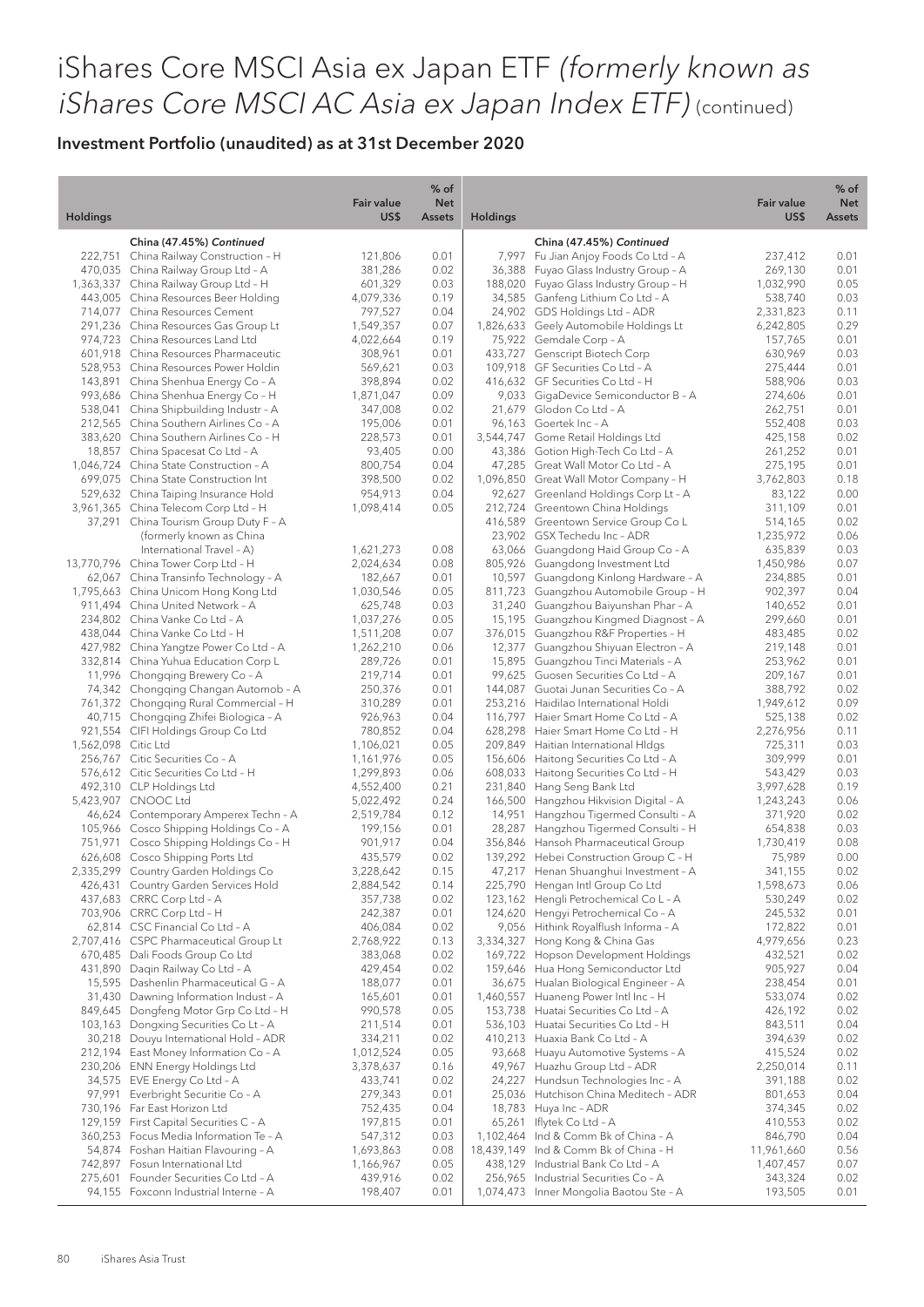| <b>Holdings</b><br>US\$<br><b>Holdings</b><br><b>Assets</b><br>China (47.45%) Continued<br>China (47.45%) Continued<br>184,697 Inner Mongolia Junzheng En - A<br>140,726<br>390,808 Nio Inc - ADR<br>0.01<br>130,922 Inner Mongolia Yili Indus - A<br>894,155<br>0.04<br>9,592 Noah Holdings Ltd - Spon ADS<br>288,087 Innovent Biologics Inc<br>3,048,491<br>0.14<br>37,024 Offen Education Technology - A<br>30,520 Inspur Electronic Informat - A<br>126,277<br>0.01<br>141,499 Orient Securities Co Ltd - A | US\$<br>19,047,982<br>458,594<br>200,204<br>253,305<br>63,454<br>269,757<br>927,660<br>223,167<br>159,779<br>2,084,676 | <b>Assets</b><br>0.89<br>0.02<br>0.01<br>0.01<br>0.00<br>0.01<br>0.04 |
|-----------------------------------------------------------------------------------------------------------------------------------------------------------------------------------------------------------------------------------------------------------------------------------------------------------------------------------------------------------------------------------------------------------------------------------------------------------------------------------------------------------------|------------------------------------------------------------------------------------------------------------------------|-----------------------------------------------------------------------|
|                                                                                                                                                                                                                                                                                                                                                                                                                                                                                                                 |                                                                                                                        |                                                                       |
|                                                                                                                                                                                                                                                                                                                                                                                                                                                                                                                 |                                                                                                                        |                                                                       |
|                                                                                                                                                                                                                                                                                                                                                                                                                                                                                                                 |                                                                                                                        |                                                                       |
|                                                                                                                                                                                                                                                                                                                                                                                                                                                                                                                 |                                                                                                                        |                                                                       |
|                                                                                                                                                                                                                                                                                                                                                                                                                                                                                                                 |                                                                                                                        |                                                                       |
| 85,103 iQiyi Inc - ADR<br>1,487,600<br>0.07<br>46,112 Oriental Pearl Group Co Lt - A                                                                                                                                                                                                                                                                                                                                                                                                                            |                                                                                                                        |                                                                       |
| 15,060 Jafron Biomedical Co Ltd - A<br>157,215<br>0.01<br>21,393 Ovctek China Inc - A                                                                                                                                                                                                                                                                                                                                                                                                                           |                                                                                                                        |                                                                       |
| 66,650 JD Health International Inc<br>1,289,359<br>0.06<br>2,923,959 People's Insurance Co Grou - H                                                                                                                                                                                                                                                                                                                                                                                                             |                                                                                                                        |                                                                       |
| 263,748 JD.Com Inc - ADR<br>23,183,449<br>1.09<br>49,147 Perfect World Co Ltd - A                                                                                                                                                                                                                                                                                                                                                                                                                               |                                                                                                                        | 0.01                                                                  |
| 476,173 Jiangsu Express Co Ltd - H<br>532,435<br>0.01<br>250,128 Petrochina Co Ltd - A<br>6,735,110 Petrochina Co Ltd - H                                                                                                                                                                                                                                                                                                                                                                                       |                                                                                                                        | 0.01                                                                  |
| 35,688 Jiangsu Hengli Hydraulic C - A<br>620,742<br>0.03<br>125,478 Jiangsu Hengrui Medicine C - A<br>2,152,768<br>0.10<br>29,087 Pharmaron Beijing Co Ltd - H                                                                                                                                                                                                                                                                                                                                                  | 491,420                                                                                                                | 0.10<br>0.02                                                          |
| 46,609 Jiangsu King's Luck Brewer - A<br>411,662<br>0.02<br>1,857,001 PICC Property & Casualty - H                                                                                                                                                                                                                                                                                                                                                                                                              | 1,405,830                                                                                                              | 0.07                                                                  |
| 30,737 Jiangsu Yanghe Brewery - A<br>1,116,518<br>0.05<br>115,458 Pinduoduo Inc - ADR                                                                                                                                                                                                                                                                                                                                                                                                                           | 20,513,423                                                                                                             | 0.96                                                                  |
| 491,850 Jiangxi Copper Co Ltd - H<br>772,614<br>0.04<br>360,141 Ping An Bank Co Ltd - A                                                                                                                                                                                                                                                                                                                                                                                                                         | 1,072,111                                                                                                              | 0.05                                                                  |
| 59,377 Jiangxi Zhengbang Tech - A<br>155,739<br>0.01<br>162,516 Ping An Healthcare And Techn                                                                                                                                                                                                                                                                                                                                                                                                                    | 1,970,183                                                                                                              | 0.09                                                                  |
| 134,369 Jinke Properties Group Co - A<br>0.01<br>222,685 Ping An Insurance Group Co - A<br>146,641                                                                                                                                                                                                                                                                                                                                                                                                              | 2,981,404                                                                                                              | 0.14                                                                  |
| 352,016 Jinxin Fertility Group Ltd<br>717,302<br>0.03<br>1,798,210 Ping An Insurance Group Co - H<br>18,198 Jonjee High-Tech Industria - A                                                                                                                                                                                                                                                                                                                                                                      | 22,031,629                                                                                                             | 1.03                                                                  |
| 186,696<br>0.01<br>256,428 Poly Developments and Hold - A<br>16,604 Joyy Inc - ADR<br>1,327,988<br>0.06<br>31,790 Poly Property Services Co Lt                                                                                                                                                                                                                                                                                                                                                                  | 624,428<br>250,504                                                                                                     | 0.03<br>0.01                                                          |
| 865,173 Kaisa Group Holdings Ltd<br>427,351<br>0.02<br>2,981,298 Postal Savings Bank of Chi - H                                                                                                                                                                                                                                                                                                                                                                                                                 | 1,684,078                                                                                                              | 0.08                                                                  |
| 26,190 KE Holdings Inc<br>1,611,733<br>0.08<br>225,110 Power Construction Corp of - A                                                                                                                                                                                                                                                                                                                                                                                                                           | 134,443                                                                                                                | 0.01                                                                  |
| 179,061 Kingboard Holdings Ltd<br>755,147<br>0.04<br>129,503 Rongsheng Petro Chemical - A                                                                                                                                                                                                                                                                                                                                                                                                                       | 550,373                                                                                                                | 0.03                                                                  |
| 373,139 Kingboard Laminates Hldg Ltd<br>609,238<br>0.03<br>80,455 S F Holding Co Ltd - A                                                                                                                                                                                                                                                                                                                                                                                                                        | 1,092,647                                                                                                              | 0.05                                                                  |
| 772,113 Kingdee International Sftwr<br>163,023 SAIC Motor Corp Ltd - A<br>3,146,665<br>0.15                                                                                                                                                                                                                                                                                                                                                                                                                     | 613,283                                                                                                                | 0.03                                                                  |
| 81,074 Kingfa Sci.& Tech Co Ltd - A<br>213,896<br>0.01<br>93,579 Sanan Optoelectronics Co L - A                                                                                                                                                                                                                                                                                                                                                                                                                 | 389,057                                                                                                                | 0.02                                                                  |
| 746,392 Sands China Ltd<br>16,045 Kingsoft Cloud Holdings - ADR<br>698,760<br>0.03<br>5,966 Sangfor Technologies Inc - A                                                                                                                                                                                                                                                                                                                                                                                        | 3,277,681                                                                                                              | 0.15                                                                  |
| 256,980 Kingsoft Corp Ltd<br>0.08<br>1,657,112<br>115,487 Koolearn Technology Holding<br>415,547<br>0.02<br>177,700 Sany Heavy Industry Co Ltd - A                                                                                                                                                                                                                                                                                                                                                              | 227,752<br>956,793                                                                                                     | 0.01<br>0.04                                                          |
| 64,080 Kuang-Chi Technologies Co - A<br>219,464<br>0.01<br>162,484 SDIC Power Holdings Co Ltd - A                                                                                                                                                                                                                                                                                                                                                                                                               | 216,090                                                                                                                | 0.01                                                                  |
| 1,187,596 Kunlun Energy Co Ltd<br>1,026,186<br>0.05<br>632,874 Seazen Group Ltd                                                                                                                                                                                                                                                                                                                                                                                                                                 | 526,453                                                                                                                | 0.02                                                                  |
| 22,878 Kweichow Moutai Co Ltd - A<br>7,035,971<br>0.33<br>69,126 Seazen Holdings Co Ltd - A                                                                                                                                                                                                                                                                                                                                                                                                                     | 370,600                                                                                                                | 0.02                                                                  |
| 444,816 KWG Group Holdings Ltd<br>606,944<br>0.03<br>1,117,795 Semiconductor Manufacturing                                                                                                                                                                                                                                                                                                                                                                                                                      | 3,185,936                                                                                                              | 0.15                                                                  |
| 429,169 Lee & Man Paper Manufacturin<br>0.02<br>4,499 SG Micro Corp - A<br>351,467                                                                                                                                                                                                                                                                                                                                                                                                                              | 182,684                                                                                                                | 0.01                                                                  |
| 2,244,267 Lenovo Group Ltd<br>0.10<br>291,185 Shaanxi Coal Industry Co L - A<br>2,118,694<br>68,144 Lens Technology Co Ltd - A                                                                                                                                                                                                                                                                                                                                                                                  | 418,626                                                                                                                | 0.02                                                                  |
| 0.02<br>117,060 Shandong Gold Mining Co Lt - A<br>321,071<br>49,201 Lepu Medical Technology - A<br>205,842<br>0.01<br>105,112 Shandong Gold Mining Co Lt - H                                                                                                                                                                                                                                                                                                                                                    | 425,597<br>242,654                                                                                                     | 0.02<br>0.01                                                          |
| 138,241 Lingyi Itech Guangdong Co - A<br>255,133<br>0.01<br>781,033 Shandong Weigao Gp Medical - H                                                                                                                                                                                                                                                                                                                                                                                                              | 1,764,762                                                                                                              | 0.08                                                                  |
| 642,240 Li-Ning Co Ltd<br>4,414,761<br>0.21<br>30,643 Shanghai Baosight Software - A                                                                                                                                                                                                                                                                                                                                                                                                                            | 325,361                                                                                                                | 0.02                                                                  |
| 485,940 Logan Group Co Ltd (formerly known<br>40,552 Shanghai Fosun Pharmaceuti - A                                                                                                                                                                                                                                                                                                                                                                                                                             | 337,005                                                                                                                | 0.02                                                                  |
| as Logan Property Holdings Co L)<br>795,919<br>0.04<br>200,385 Shanghai Fosun Pharmaceuti - H                                                                                                                                                                                                                                                                                                                                                                                                                   | 957,494                                                                                                                | 0.04                                                                  |
| 40,187 Lomon Billions Group Co - A<br>190,337<br>0.01<br>20,190 Shanghai International Air - A                                                                                                                                                                                                                                                                                                                                                                                                                  | 235,133                                                                                                                | 0.01                                                                  |
| 561,207 Longfor Group Holdings Ltd<br>3,285,954<br>334,879 Shanghai International Por - A<br>0.15                                                                                                                                                                                                                                                                                                                                                                                                               | 235,567                                                                                                                | 0.01                                                                  |
| 80,279 Longi Green Energy Technol - A<br>1,139,314<br>0.05<br>329,599 Shanghai Lujiazui Fin&Trad - B<br>53,496 Lufax Holding Ltd<br>759,643<br>0.04<br>33,954 Shanghai M&G Stationery In - A                                                                                                                                                                                                                                                                                                                    | 257,746<br>462,849                                                                                                     | 0.01<br>0.02                                                          |
| 0.07<br>171,323 Luxshare Precision Industr - A<br>1,479,939<br>52,194 Shanghai Pharmaceuticals - A                                                                                                                                                                                                                                                                                                                                                                                                              | 154,253                                                                                                                | 0.01                                                                  |
| 404,479 Luye Pharma Group Ltd<br>188,315<br>184,662 Shanghai Pharmaceuticals - H<br>0.01                                                                                                                                                                                                                                                                                                                                                                                                                        | 325,320                                                                                                                | 0.02                                                                  |
| 29,566 Luzhou Laojiao Co Ltd - A<br>1,029,245<br>0.05<br>707,289 Shanghai Pudong Devel Bank - A                                                                                                                                                                                                                                                                                                                                                                                                                 | 1,053,860                                                                                                              | 0.05                                                                  |
| 46,076 Mango Excellent Media Co L - A<br>514,190<br>0.02<br>11,832 Shanghai Putailai New Ener - A                                                                                                                                                                                                                                                                                                                                                                                                               | 204,690                                                                                                                | 0.01                                                                  |
| 2,699 Maxscend Microelectronics - A<br>0.01<br>18,029 Shanxi Xinghuacun Fen Wine - A<br>237,028                                                                                                                                                                                                                                                                                                                                                                                                                 | 1,041,476                                                                                                              | 0.05                                                                  |
| 116,038 Meinian Onehealth Healthca - A<br>202,367<br>0.01<br>43,128 Shengyi Technology Co Ltd - A<br>12,397 Shennan Circuits Co Ltd - A                                                                                                                                                                                                                                                                                                                                                                         | 186,940                                                                                                                | 0.01                                                                  |
| 1,100,080 Meituan - Class B (formerly known as<br>41,796,471<br>1.96<br>441,887 Shenwan Hongyuan Group Co - A<br>Meituan Dianping - Class B)                                                                                                                                                                                                                                                                                                                                                                    | 206,202<br>359,133                                                                                                     | 0.01<br>0.02                                                          |
| 58,385 Melco Resorts & Entert - ADR<br>1,083,042<br>0.05<br>9,116 Shenzhen Goodix Technology - A                                                                                                                                                                                                                                                                                                                                                                                                                | 218,265                                                                                                                | 0.01                                                                  |
| 416,841 Metallurgical Corp of Chin - A<br>0.01<br>40,083 Shenzhen Inovance Technolo - A<br>175,164                                                                                                                                                                                                                                                                                                                                                                                                              | 575,642                                                                                                                | 0.03                                                                  |
| 245,066 Microport Scientific Corp<br>1,325,860<br>0.06<br>301,056 Shenzhen Intl Holdings                                                                                                                                                                                                                                                                                                                                                                                                                        | 486,110                                                                                                                | 0.02                                                                  |
| 207,438 Minth Group Ltd<br>1,094,194<br>0.05<br>1,181,596 Shenzhen Investment Ltd                                                                                                                                                                                                                                                                                                                                                                                                                               | 405,353                                                                                                                | 0.02                                                                  |
| 0.02<br>18,042 Shenzhen Kangtai Biologica - A<br>37,397 Momo Inc - Spon ADR<br>522,062                                                                                                                                                                                                                                                                                                                                                                                                                          | 484,608                                                                                                                | 0.02                                                                  |
| 472,847 MTR Corp<br>2,643,579<br>21,992 Shenzhen Mindray Bio - Medic - A<br>0.12<br>72,235 Muyuan Foodstuff Co Ltd - A<br>0.04<br>202,700 Shenzhen Overseas Chinese - A<br>857,260                                                                                                                                                                                                                                                                                                                              | 1,442,065<br>221,213                                                                                                   | 0.07<br>0.01                                                          |
| 77,075 Nanji E-Commerce Co Ltd - A<br>162,297<br>0.01<br>22,265 Shenzhen Sunway Communicat - A                                                                                                                                                                                                                                                                                                                                                                                                                  | 122,966                                                                                                                | 0.01                                                                  |
| 137,597 Nari Technology Co Ltd - A<br>562,744<br>0.03<br>259,397 Shenzhou International Group                                                                                                                                                                                                                                                                                                                                                                                                                   | 5,085,002                                                                                                              | 0.24                                                                  |
| 182,002<br>0.01<br>336,485 Shimao Group Holdings Ltd (formerly<br>6,542 Naura Technology Group Co - A                                                                                                                                                                                                                                                                                                                                                                                                           |                                                                                                                        |                                                                       |
| 126,519 Netease Inc - ADR<br>0.57<br>known as Shimao Property<br>12,116,725                                                                                                                                                                                                                                                                                                                                                                                                                                     |                                                                                                                        |                                                                       |
| 52,217 New China Life Insurance C - A<br>465,935<br>0.02<br>Holdings Ltd)                                                                                                                                                                                                                                                                                                                                                                                                                                       | 1,071,878                                                                                                              | 0.05                                                                  |
| 212,289 New China Life Insurance C - H<br>0.04<br>22,391 Silergy Corp<br>828,200                                                                                                                                                                                                                                                                                                                                                                                                                                | 1,920,504                                                                                                              | 0.09                                                                  |
| 59,764 New Hope Liuhe Co Ltd - A<br>0.01<br>17,585 Sina Corp<br>206,062<br>46,293 New Oriental Educatio - SP ADR<br>8,601,702<br>0.40<br>3,187,676 Sino Biopharmaceutical                                                                                                                                                                                                                                                                                                                                       | 745,252<br>3,083,316                                                                                                   | 0.02<br>0.14                                                          |
| 679,914<br>479,268 Nine Dragons Paper Holdings<br>0.03<br>391,640 Sinopharm Group Co - H                                                                                                                                                                                                                                                                                                                                                                                                                        | 952,602                                                                                                                | 0.04                                                                  |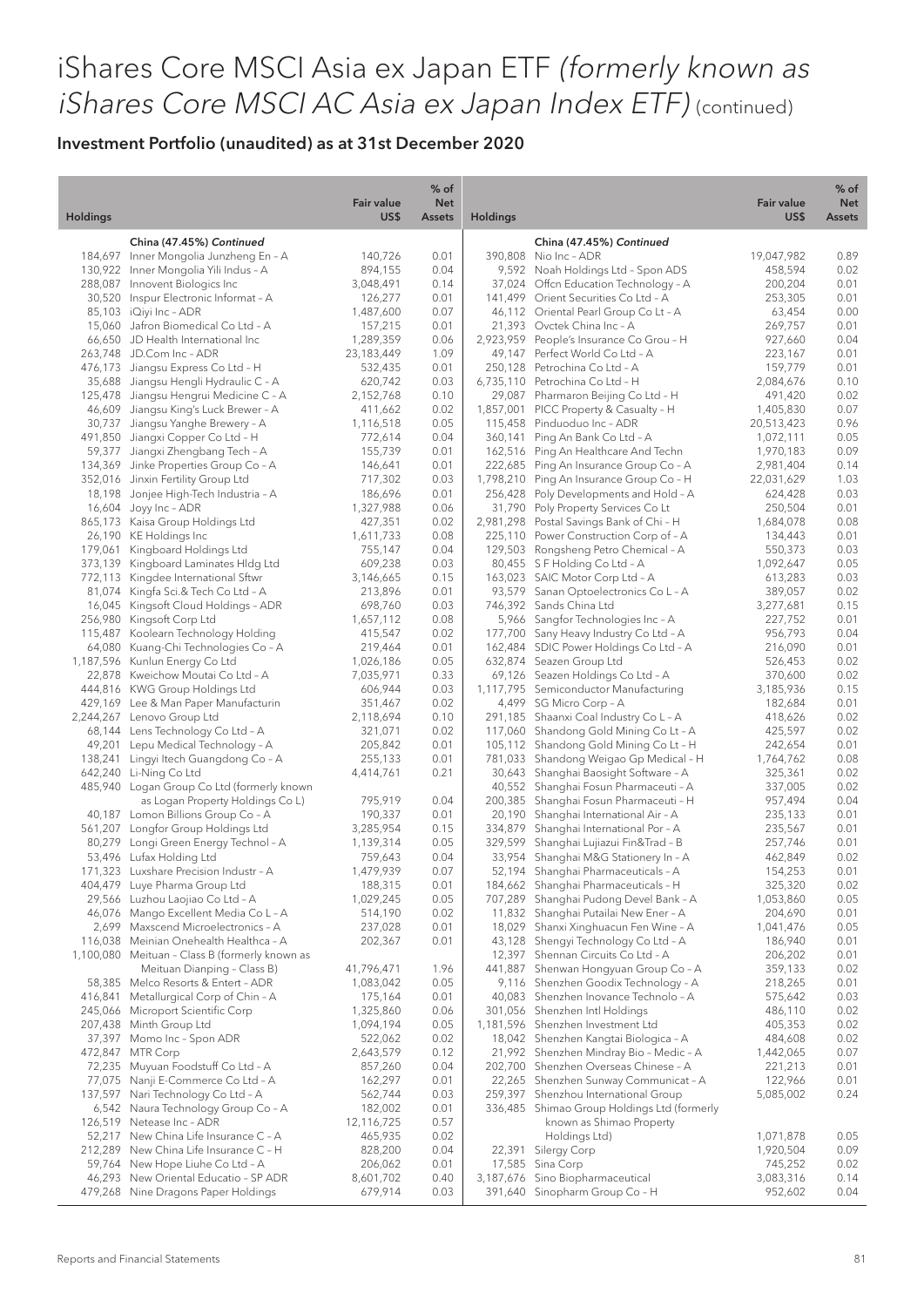|                 |                                                                                 | <b>Fair value</b>    | % of<br><b>Net</b> |                 |                                                                              | <b>Fair value</b>    | % of<br><b>Net</b> |
|-----------------|---------------------------------------------------------------------------------|----------------------|--------------------|-----------------|------------------------------------------------------------------------------|----------------------|--------------------|
| <b>Holdings</b> |                                                                                 | US\$                 | <b>Assets</b>      | <b>Holdings</b> |                                                                              | US\$                 | <b>Assets</b>      |
|                 | China (47.45%) Continued                                                        |                      |                    |                 | China (47.45%) Continued                                                     |                      |                    |
|                 | 237,994 Sinotruk Hong Kong Ltd                                                  | 607,734              | 0.03               |                 | 12,269 Zhangzhou Pientzehuang Pha - A                                        | 505,196              | 0.02               |
|                 | 9,397 Skshu Paint Co Ltd - A                                                    | 219,135              | 0.01               |                 | 313,212 Zhaojin Mining Industry - H                                          | 372,840              | 0.02               |
|                 | 102,719 Smoore International Holding                                            | 792,862              | 0.04               |                 | 106,220 Zhejiang Century Huatong - A                                         | 116,248              | 0.01               |
|                 | 55,475 Songcheng Performance Deve - A<br>44,190 Spring Airlines Co Ltd - A      | 151,311<br>377,033   | 0.01<br>0.02       |                 | 84,575 Zhejiang Chint Electrics - A<br>114,856 Zhejiang Dahua Technology - A | 509,795<br>351,641   | 0.02<br>0.02       |
|                 | 523,190 SSY Group Ltd                                                           | 296,889              | 0.01               |                 | 13,196 Zhejiang Dingli Machinery - A                                         | 205,537              | 0.01               |
|                 | 780,440 Sun Art Retail Group Ltd                                                | 793,137              | 0.04               |                 | 623,855 Zhejiang Expressway Co - H                                           | 526,996              | 0.02               |
|                 | 799,190 Sunac China Holdings Ltd                                                | 2,952,958            | 0.14               |                 | 28,147 Zhejiang Huahai Pharmaceut - A                                        | 146,483              | 0.01               |
|                 | 27,191 Sungrow Power Supply Co Lt - A                                           | 302,520              | 0.01               |                 | 27,750 Zhejiang Huayou Cobalt Co - A                                         | 338,725              | 0.02               |
|                 | 346,974 Suning.Com Co Ltd - A                                                   | 411,777              | 0.02               |                 | 84,038 Zhejiang Longsheng Group C - A                                        | 176,183              | 0.01               |
|                 | 218,858 Sunny Optical Tech                                                      | 4,789,905            | 0.22               |                 | 80,508 Zhejiang Nhu Co Ltd - A                                               | 417,370              | 0.02               |
|                 | 116,236 Tal Education Group - ADR                                               | 8,312,036            | 0.39               |                 | 71,096 Zhejiang Sanhua Intelligen - A                                        | 269,757              | 0.01               |
|                 | 263,195 TCL Technology Group Corp - A                                           |                      |                    |                 | 21,453 Zhejiang Supor Co Ltd - A                                             | 257,536              | 0.01               |
|                 | (formerly known as TCL Corp - A)                                                | 286,828              | 0.01               |                 | 429,203 Zhenro Properties Group Ltd                                          | 258,501              | 0.01               |
|                 | 1,754,643 Tencent Holdings Ltd                                                  | 127,629,326          | 5.99               |                 | 83,873 Zheshang Securities Co Ltd - A                                        | 197,526              | 0.01               |
|                 | 115,540 Tencent Music Entertainm - ADR                                          | 2,222,990            | 0.10               |                 | 118,686 Zhongan Online P&C Insuran - H                                       | 554,103              | 0.03               |
|                 | 15,195 Thunder Software Technolog - A<br>78,738 Tianjin Zhonghuan Semicond - A  | 273,651<br>309,055   | 0.01<br>0.01       |                 | 200,387 Zhongsheng Group Holdings<br>147,719 Zhuzhou CRRC Times Electri - H  | 1,427,856<br>643,926 | 0.07<br>0.03       |
|                 | 82,674 Tianshui Huatian Technolog - A                                           | 173,323              | 0.01               |                 | 415,887 Zijin Mining Group Co Ltd - A                                        | 594,705              | 0.03               |
|                 | 702,210 Tingyi (Cayman Isln) Hldg Co                                            | 1,199,051            | 0.06               |                 | 1,692,336 Zijin Mining Group Co Ltd - H                                      | 1,916,301            | 0.09               |
|                 | 210,354 Tongcheng - Elong Holdings Ltd                                          | 406,935              | 0.02               |                 | 413,608 Zoomlion Heavy Industry - H                                          | 496,083              | 0.02               |
|                 | 96,453 Tongwei Co Ltd - A                                                       | 570,702              | 0.03               |                 | 80,481 ZTE Corp - A                                                          | 416,859              | 0.02               |
|                 | 6,366 Topchoice Medical Corporat - A                                            | 270,959              | 0.01               |                 | 222,323 ZTE Corp - H                                                         | 559,116              | 0.03               |
|                 | 294,736 Topsports International Hold                                            | 440,934              | 0.02               |                 | 126,023 ZTO Express Cayman Inc - ADR                                         | 3,674,831            | 0.17               |
|                 | 310,462 Travelsky Technology Ltd - H                                            | 748,743              | 0.04               |                 |                                                                              |                      |                    |
|                 | 146,843 Trip.Com Group Ltd - ADR                                                | 4,953,014            | 0.23               |                 |                                                                              | 1,011,628,037        | 47.45              |
|                 | 8,974 Tsingtao Brewery Co Ltd - A                                               | 137,304              | 0.01               |                 |                                                                              |                      |                    |
|                 | 140,305 Tsingtao Brewery Co Ltd - H                                             | 1,469,304            | 0.07               |                 |                                                                              |                      |                    |
|                 | 441,706 Uni - President China Holdings                                          | 449,462              | 0.02               |                 | Hong Kong (4.10%)                                                            |                      |                    |
|                 | 15,115 Unigroup Guoxin Microelect - A<br>90,028 Unisplendour Corp Ltd - A       | 311,320<br>283,388   | 0.01<br>0.01       |                 | 886,995 Bosideng Intl Hldgs Ltd<br>573,986 Budweiser Brewing Co Apac Lt      | 451,857<br>1,895,064 | 0.02<br>0.09       |
|                 | 90,598 Vinda International Holdings                                             | 247,122              | 0.01               |                 | 293,705 China Education Group Holdin                                         | 565,906              | 0.03               |
|                 | 134,551 Vipshop Holdings Ltd - ADR                                              | 3,782,229            | 0.18               |                 | 322,986 China Overseas Property Hold                                         | 168,286              | 0.01               |
|                 | 31,061 Walvax Biotechnology Co - A                                              | 184,358              | 0.01               |                 | 811,518 China Traditional Chinese Me                                         | 401,894              | 0.02               |
|                 | 68,512 Wanhua Chemical Group Co - A                                             | 960,084              | 0.04               |                 | 4,073,900 China Youzan Ltd                                                   | 1,213,682            | 0.06               |
|                 | 1,629,707 Want Want China Holdings Ltd                                          | 1,179,112            | 0.06               |                 | 794,742 CK Asset Holdings Ltd                                                | 4,079,358            | 0.19               |
|                 | 18,994 Weibo Corp - Spon ADR                                                    | 778,564              | 0.04               |                 | 802,783 CK Hutchison Holdings Ltd                                            | 5,601,161            | 0.26               |
|                 | 140,362 Weichai Power Co Ltd - A                                                | 341,148              | 0.02               |                 | 209,954 CK Infrastructure Holdings L                                         | 1,127,773            | 0.05               |
|                 | 601,963 Weichai Power Co Ltd - H                                                | 1,207,986            | 0.06               |                 | 469,450 ESR Cayman Ltd                                                       | 1,683,126            | 0.08               |
|                 | 162,542 Wens Foodstuffs Group Co - A                                            | 456,103              | 0.02               |                 | 670,705 Galaxy Entertainment Group L                                         | 5,211,602            | 0.24               |
|                 | 137,259 Western Securities Co Ltd - A                                           | 214,234              | 0.01               |                 | 629,504 Hang Lung Properties Ltd                                             | 1,660,254            | 0.08               |
|                 | 18,946 Will Semiconductor Co Ltd - A<br>577,765 Wilmar International Ltd        | 673,951<br>2,032,768 | 0.03<br>0.10       |                 | 476,162 Henderson Land Development<br>908,790 HK Electric Investments - SS   | 1,857,645            | 0.09<br>0.04       |
|                 | 34,687 Wingtech Technology Co Ltd - A                                           | 528,582              | 0.02               |                 | 1,238,075 HKT Trust And HKT Ltd - SS                                         | 894,274<br>1,606,303 | 0.08               |
|                 | 37,965 Wuhan Guide Infrared Co Lt - A                                           | 243,978              | 0.01               |                 | 347,417 Hong Kong Exchanges & Clear                                          | 19,042,440           | 0.89               |
|                 | 33,972 Wuhu Sangi Interactive Ent - A                                           | 163,307              | 0.01               |                 | 341,985 Hongkong Land Holdings Ltd                                           | 1,412,398            | 0.07               |
|                 | 75,349 Wuliangye Yibin Co Ltd - A                                               | 3,384,915            | 0.16               |                 | 62,574 Jardine Matheson HIdgs Ltd                                            | 3,504,144            | 0.16               |
|                 | 46,841 WuXi Apptec Co Ltd - A                                                   | 971,334              | 0.05               |                 | 72,472 Jardine Strategic Hldgs Ltd                                           | 1,803,103            | 0.08               |
|                 | 84,328 WuXi Apptec Co Ltd - H                                                   | 1,650,921            | 0.08               |                 | 635,657 Link Reit                                                            | 5,787,755            | 0.27               |
|                 | 928,138 WuXi Biologics Cayman Inc                                               | 12,305,189           | 0.58               |                 | 467,445 New World Development                                                | 2,176,308            | 0.10               |
|                 | 20,793 WuXi Lead Intelligent Equi - A                                           | 268,816              | 0.01               |                 | 1,331,751 PCCW Ltd                                                           | 802,089              | 0.04               |
|                 | 150,421 XCMG Construction Machin - A                                            | 124,335              | 0.01               |                 | 454,371 Power Assets Holdings Ltd                                            | 2,461,175            | 0.12               |
|                 | 4,367,634 Xiaomi Corp - Class B                                                 | 18,701,090           | 0.88               |                 | 1,053,219 Sino Land Co                                                       | 1,371,901            | 0.06               |
|                 | 203,903 Xinjiang Goldwind Sci&Tec - H<br>106,491 Xinjiang Goldwind Sci&Tech - A | 409,707              | 0.02<br>0.01       |                 | 438,913 SJM Holdings Ltd                                                     | 490,772              | 0.02<br>0.24       |
|                 | 458,878 Xinyi Glass Holdings Ltd                                                | 233,581<br>1,281,261 | 0.06               |                 | 396,299 Sun Hung Kai Properties<br>162,791 Swire Pacific Ltd - Cl A          | 5,110,997<br>902,779 | 0.04               |
|                 | 1,221,943 Xinyi Solar Holdings Ltd                                              | 3,191,233            | 0.15               |                 | 409,667 Swire Properties Ltd                                                 | 1,191,407            | 0.06               |
|                 | 51,068 Xpeng Inc - ADR                                                          | 2,187,242            | 0.10               |                 | 413,982 Techtronic Industries Co Ltd                                         | 5,904,990            | 0.28               |
|                 | 303,871 Yadea Group Holdings Ltd                                                | 627,819              | 0.03               |                 | 3,011,351 WH Group Ltd                                                       | 2,524,395            | 0.12               |
|                 | 388,362 Yanzhou Coal Mining Co - H                                              | 310,535              | 0.01               |                 | 413,966 Wharf Holdings Ltd                                                   | 1,113,149            | 0.05               |
|                 | 17,358 Yealink Network Technology - A                                           | 195,365              | 0.01               |                 | 504,598 Wharf Real Estate Investment                                         | 2,625,861            | 0.12               |
|                 | 147,048 Yihai International Holding                                             | 2,180,919            | 0.10               |                 | 510,719 Wynn Macau Ltd                                                       | 857,582              | 0.04               |
|                 | 91,000 Yintai Gold Co Ltd - A                                                   | 120,602              | 0.01               |                 |                                                                              |                      |                    |
|                 | 263,187 Yonghui Superstores Co Ltd - A                                          | 290,870              | 0.01               |                 |                                                                              | 87,501,430           | 4.10               |
|                 | 93,140 Yonyou Network Technology - A                                            | 628,948              | 0.03               |                 |                                                                              |                      |                    |
|                 | 2,174,807 Yuexiu Property Co Ltd                                                | 437,550              | 0.02               |                 | India (10.42%)                                                               |                      |                    |
|                 | 121,647 Yum China Holdings Inc<br>84,184 Yunda Holding Co Ltd - A               | 6,944,827            | 0.33<br>0.01       |                 | 18,812 ACC Ltd                                                               | 416,481              | 0.02               |
|                 | 33,856 Yunnan Baiyao Group Co Ltd - A                                           | 203,442<br>592,004   | 0.03               |                 | 115,384 Adani Green Energy Ltd                                               | 1,662,205            | 0.08               |
|                 | 18,481 Yunnan Energy New Material - A                                           | 403,321              | 0.02               |                 | 137,823 Adani Ports and Special Econ                                         | 912,470              | 0.04               |
|                 | 20,010 Zai Lab Ltd - ADR                                                        | 2,708,153            | 0.13               |                 | 191,363 Ambuja Cements Ltd                                                   | 651,735              | 0.03               |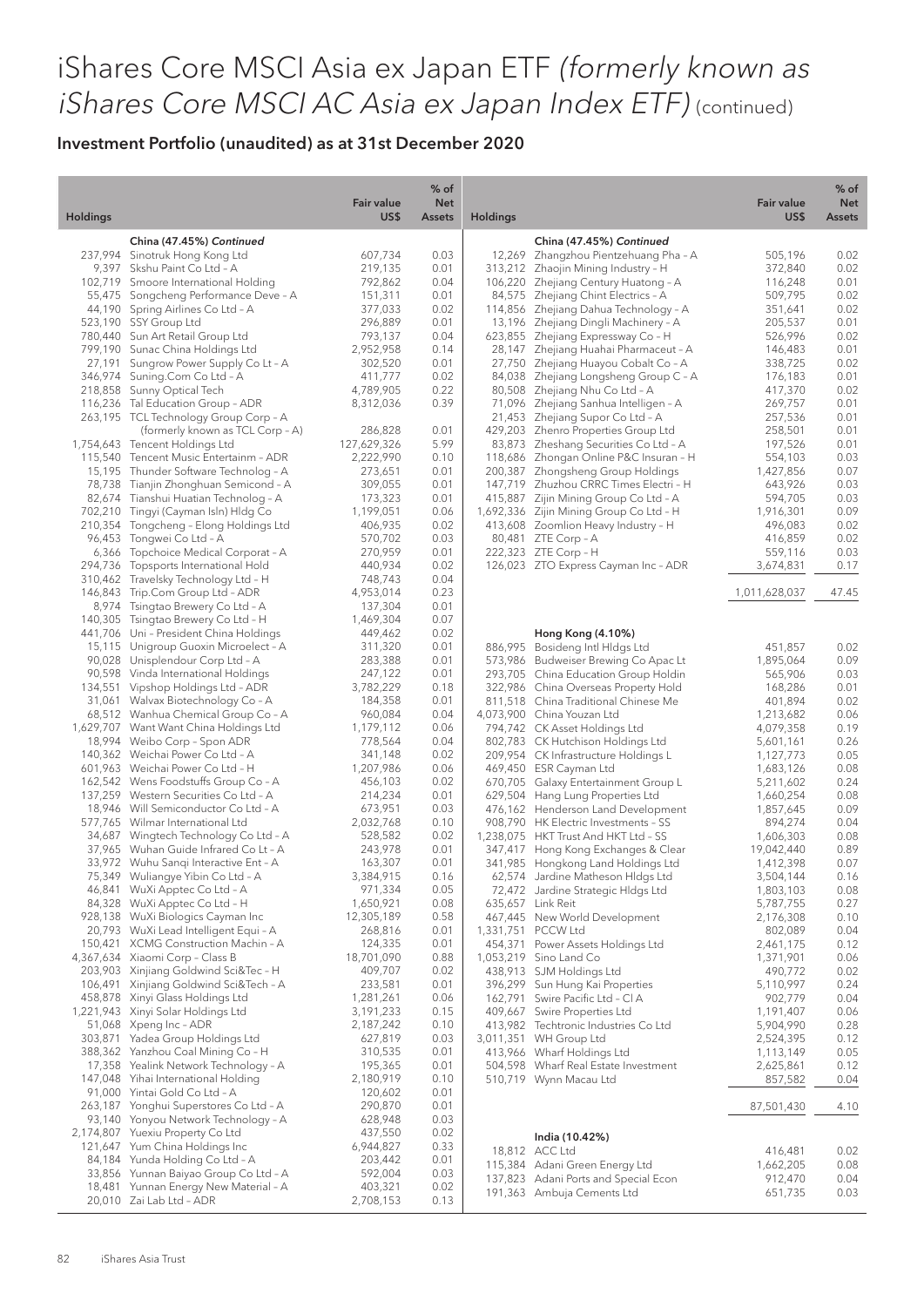| <b>Holdings</b> |                                                                     | <b>Fair value</b><br>US\$ | $%$ of<br><b>Net</b><br><b>Assets</b> | <b>Holdings</b> |                                                                                | <b>Fair value</b><br>US\$ | % of<br><b>Net</b><br>Assets |
|-----------------|---------------------------------------------------------------------|---------------------------|---------------------------------------|-----------------|--------------------------------------------------------------------------------|---------------------------|------------------------------|
|                 | India (10.42%) Continued                                            |                           |                                       |                 | India (10.42%) Continued                                                       |                           |                              |
|                 | 26,364 Apollo Hospitals Enterprise                                  | 870,579                   | 0.04                                  |                 | 34,332 Piramal Enterprises Ltd                                                 | 671,275                   | 0.03                         |
|                 | 112,162 Asian Paints Ltd                                            | 4,243,636                 | 0.20                                  |                 | 554,427 Power Grid Corp of India Ltd                                           | 1,440,558                 | 0.07                         |
|                 | 90,698 Aurobindo Pharma Ltd                                         | 1,143,601                 | 0.05                                  |                 | 241,507 REC Ltd                                                                | 442,574                   | 0.02                         |
|                 | 46,803 Avenue Supermarts Ltd                                        | 1,770,209                 | 0.08                                  |                 | 870,008 Reliance Industries Ltd                                                | 23,638,784                | 1.11                         |
|                 | 683,046 Axis Bank Ltd                                               | 5,800,060                 | 0.27                                  |                 | 121,690 SBI Life Insurance Co Ltd                                              | 1,505,980                 | 0.07                         |
|                 | 21,626 Bajaj Auto Ltd                                               | 1,019,345                 | 0.05                                  |                 | 3,668 Shree Cement Ltd                                                         | 1,205,466                 | 0.06                         |
| 82,531          | Bajaj Finance Ltd                                                   | 5,981,020                 | 0.28                                  |                 | 58,594 Shriram Transport Finance                                               | 839,205                   | 0.04                         |
|                 | 12,527 Bajaj Finserv Ltd                                            | 1,526,942                 | 0.07                                  |                 | 15,535 Siemens Ltd                                                             | 334,980                   | 0.02                         |
|                 | 22,989 Balkrishna Industries Ltd                                    | 517,970                   | 0.02                                  |                 | 583,148 State Bank of India                                                    | 2,194,362                 | 0.10                         |
|                 | 228,599 Bandhan Bank Ltd                                            | 1,258,479                 | 0.06                                  |                 | 275,557 Sun Pharmaceutical Indus                                               | 2,233,910                 | 0.11                         |
| 70,131          | Berger Paints India Ltd                                             | 728,929                   | 0.03<br>0.02                          |                 | 284,880 Tata Consultancy Svcs Ltd<br>175,205 Tata Consumer Products Ltd        | 11,161,463                | 0.52<br>0.07                 |
|                 | 71,891 Bharat Forge Ltd<br>228,569 Bharat Petroleum Corp Ltd        | 516,842<br>1,192,153      | 0.06                                  |                 | 539,236 Tata Motors Ltd                                                        | 1,414,493<br>1,356,808    | 0.06                         |
|                 | 372,300 Bharti Airtel Ltd                                           | 2,597,069                 | 0.12                                  |                 | 194,022 Tata Steel Ltd                                                         | 1,709,136                 | 0.08                         |
|                 | 121,389 Biocon Ltd                                                  | 773,182                   | 0.04                                  |                 | 182,965 Tech Mahindra Ltd                                                      | 2,436,946                 | 0.11                         |
|                 | 31,401 Britannia Industries Ltd                                     | 1,536,948                 | 0.07                                  |                 | 107,792 Titan Co Ltd                                                           | 2,311,920                 | 0.11                         |
|                 | 119,242 Cipla Ltd                                                   | 1,338,112                 | 0.06                                  |                 | 12,558 Torrent Pharmaceuticals Ltd                                             | 481,696                   | 0.02                         |
|                 | 419,765 Coal India Ltd                                              | 778,146                   | 0.04                                  |                 | 49,893 Trent Ltd                                                               | 469,517                   | 0.02                         |
|                 | 30,566 Colgate Palmolive (India)                                    | 654,784                   | 0.03                                  |                 | 37.338 Ultratech Cement Ltd                                                    | 2,702,281                 | 0.13                         |
|                 | 66,000 Container Corp of India Ltd                                  | 360,677                   | 0.02                                  |                 | 96,965 United Spirits Ltd                                                      | 767,373                   | 0.04                         |
|                 | 188,228 Dabur India Ltd                                             | 1,375,629                 | 0.06                                  | 151,046 UPL Ltd |                                                                                | 964,044                   | 0.05                         |
|                 | 39,829 Divi's Laboratories Ltd                                      | 2,094,215                 | 0.10                                  |                 | 630,124 Vedanta Ltd                                                            | 1,391,891                 | 0.07                         |
| 143,970 DLF Ltd |                                                                     | 458,801                   | 0.02                                  |                 | 404,479 Wipro Ltd                                                              | 2,138,160                 | 0.10                         |
|                 | 37,796 Dr. Reddy's Laboratories                                     | 2,692,469                 | 0.13                                  |                 | 2,947,950 Yes Bank Ltd                                                         | 720,168                   | 0.03                         |
|                 | 42,833 Eicher Motors Ltd                                            | 1,483,642                 | 0.07                                  |                 | 276,179 Zee Entertainment Enterprise                                           | 844,781                   | 0.04                         |
|                 | 563,880 Gail India Ltd                                              | 951,151                   | 0.05                                  |                 |                                                                                |                           |                              |
|                 | 119,280 Godrej Consumer Products Ltd                                | 1,208,268                 | 0.06                                  |                 |                                                                                | 222,263,448               | 10.42                        |
|                 | 96,966 Grasim Industries Ltd                                        | 1,231,326                 | 0.06                                  |                 |                                                                                |                           |                              |
|                 | 84,807 Havells India Ltd                                            | 1,063,345                 | 0.05<br>0.22                          |                 | Indonesia (1.52%)<br>2,058,383 Ace Hardware Indonesia                          |                           | 0.01                         |
|                 | 354,329 HCL Technologies Ltd<br>12,545 HDFC Asset Management Co Ltd | 4,588,201<br>500,993      | 0.02                                  |                 | 4,891,926 Adaro Energy TBK PT                                                  | 251,255<br>497,897        | 0.02                         |
|                 | 215,798 HDFC Life Insurance Co Ltd                                  | 1,997,979                 | 0.09                                  |                 | 6,111,391 Astra International TBK PT                                           | 2,620,721                 | 0.12                         |
|                 | 39,385 Hero Motocorp Ltd                                            | 1,676,359                 | 0.08                                  |                 | 3,001,499 Bank Central Asia TBK PT                                             | 7,231,369                 | 0.34                         |
|                 | 410,315 Hindalco Industries Ltd                                     | 1,350,823                 | 0.06                                  |                 | 5,622,395 Bank Mandiri Persero TBK PT                                          | 2,531,078                 | 0.12                         |
|                 | 203,478 Hindustan Petroleum Corp                                    | 606,807                   | 0.03                                  |                 | 2,428,643 Bank Negara Indonesia Perser                                         | 1,067,393                 | 0.05                         |
|                 | 256,993 Hindustan Unilever Ltd                                      | 8,425,101                 | 0.40                                  |                 | 16,705,503 Bank Rakyat Indonesia Perser                                        | 4,958,146                 | 0.23                         |
|                 | 517,514 Housing Development Finance                                 | 18,122,109                | 0.85                                  |                 | 8,433,405 Barito Pacific TBK PT                                                | 660,267                   | 0.03                         |
|                 | 1,601,156 ICICI Bank Ltd                                            | 11,724,755                | 0.55                                  |                 | 2,403,627 Charoen Pokphand Indonesi PT                                         | 1,116,275                 | 0.05                         |
|                 | 59,951 ICICI Lombard General Insura                                 | 1,247,839                 | 0.06                                  |                 | 162,779 Gudang Garam TBK PT                                                    | 475,013                   | 0.02                         |
|                 | 137,432 ICICI Prudential Life Insura                                | 938,282                   | 0.04                                  |                 | 977,976 Indah Kiat Pulp & Paper TBK                                            | 725,651                   | 0.04                         |
|                 | 664,419 Indian Oil Corp Ltd                                         | 827,029                   | 0.04                                  |                 | 360,911 Indocement Tunggal Prakarsa                                            | 371,828                   | 0.02                         |
|                 | 89,651 Indraprastha Gas Ltd                                         | 616,364                   | 0.03                                  |                 | 836,966 Indofood CBP Sukses Makmur T                                           | 570,388                   | 0.03                         |
|                 | 106,533 Indus Towers Ltd (formerly known as                         |                           |                                       |                 | 1,410,112 Indofood Sukses Makmur TBK P                                         | 687,492                   | 0.03                         |
|                 | Bharti Infratel Ltd)                                                | 335,196                   | 0.02                                  |                 | 6,634,489 Kalbe Farma TBK PT                                                   | 698,864                   | 0.03                         |
|                 | 21,162 Info Edge India Ltd<br>1,039,026 Infosys Ltd                 | 1,377,995<br>17,857,582   | 0.07<br>0.84                          |                 | 2,637,906 Merdeka Copper Gold TBK PT<br>4,256,165 Perusahaan Gas Negara TBK PT | 456,236<br>501,349        | 0.02<br>0.02                 |
|                 | 31,152 Interglobe Aviation Ltd                                      | 734,721                   | 0.03                                  |                 | 5,090,332 Sarana Menara Nusantara Pt                                           | 347,809                   | 0.02                         |
|                 | 17,958 Ipca Laboratories Ltd                                        | 537,947                   | 0.03                                  |                 | 811,257 Semen Indonesia Persero TBK                                            | 717,428                   | 0.04                         |
| 920,820 ITC Ltd |                                                                     | 2,633,885                 | 0.12                                  |                 | 15,739,149 Telkom Indonesia Persero TBK                                        |                           |                              |
|                 | 288,139 JSW Steel Ltd                                               | 1,526,909                 | 0.07                                  |                 | (formerly known as Telekomunikasi                                              |                           |                              |
|                 | 24,729 Jubilant Foodworks Ltd                                       | 944,638                   | 0.04                                  |                 | Indonesia Per)                                                                 | 3,707,942                 | 0.18                         |
|                 | 174,543 Kotak Mahindra Bank Ltd                                     | 4,767,072                 | 0.22                                  |                 | 2,482,361 Unilever Indonesia TBK PT                                            | 1,298,602                 | 0.06                         |
|                 | 13,849 Larsen & Toubro Infotech Ltd                                 | 693,611                   | 0.03                                  |                 | 473,693 United Tractors TBK PT                                                 | 896,814                   | 0.04                         |
|                 | 191,554 Larsen & Toubro Ltd                                         | 3,375,576                 | 0.16                                  |                 |                                                                                |                           |                              |
|                 | 78,331 Lupin Ltd                                                    | 1,047,219                 | 0.05                                  |                 |                                                                                | 32,389,817                | 1.52                         |
|                 | 247,781 Mahindra & Mahindra Ltd                                     | 2,443,644                 | 0.11                                  |                 |                                                                                |                           |                              |
|                 | 153,375 Marico Ltd                                                  | 845,197                   | 0.04                                  |                 | Malaysia (1.71%)                                                               |                           |                              |
|                 | 41,198 Maruti Suzuki India Ltd                                      | 4,313,111                 | 0.20                                  |                 | 561,201 AMMB Holdings BHD                                                      | 509,231                   | 0.02                         |
|                 | 329,087 Motherson Sumi Systems Ltd                                  | 744,040                   | 0.04                                  |                 | 905,689 Axiata Group Berhad                                                    | 842,082                   | 0.04                         |
|                 | 499 MRF Ltd                                                         | 517,323                   | 0.02                                  |                 | 1,908,335 Cimb Group Holdings BHD                                              | 2,039,985                 | 0.10                         |
|                 | 38,955 Muthoot Finance Ltd                                          | 645,389                   | 0.03                                  |                 | 1,184,806 Dialog Group BHD                                                     | 1,016,179                 | 0.05                         |
|                 | 9,615 Nestle India Ltd<br>1,275,356 NTPC Ltd                        | 2,419,985                 | 0.11<br>0.08                          |                 | 856,867 Digi.Com BHD<br>46,805 Fraser & Neave Holdings BHD                     | 881,897<br>373,276        | 0.04<br>0.02                 |
|                 | 883,600 Oil & Natural Gas Corp Ltd                                  | 1,734,104<br>1,125,247    | 0.05                                  |                 | 567,061 Gamuda BHD                                                             | 548,382                   | 0.03                         |
|                 |                                                                     |                           |                                       |                 | 692,475 Genting BHD                                                            | 767,791                   | 0.04                         |
|                 | 1,284 Page Industries Ltd<br>203,900 Petronet LNG Ltd               | 485,189<br>690,945        | 0.02<br>0.03                          |                 | 927,854 Genting Malaysia BHD                                                   | 620,492                   | 0.03                         |
|                 | 19,933 PI Industries Ltd                                            | 598,815                   | 0.03                                  |                 | 100,225 Genting Plantations BHD                                                | 245,424                   | 0.01                         |
|                 | 43,753 Pidilite Industries Ltd                                      | 1,057,276                 | 0.05                                  |                 | 120,954 Hap Seng Consolidated                                                  | 258,596                   | 0.01                         |
|                 |                                                                     |                           |                                       |                 |                                                                                |                           |                              |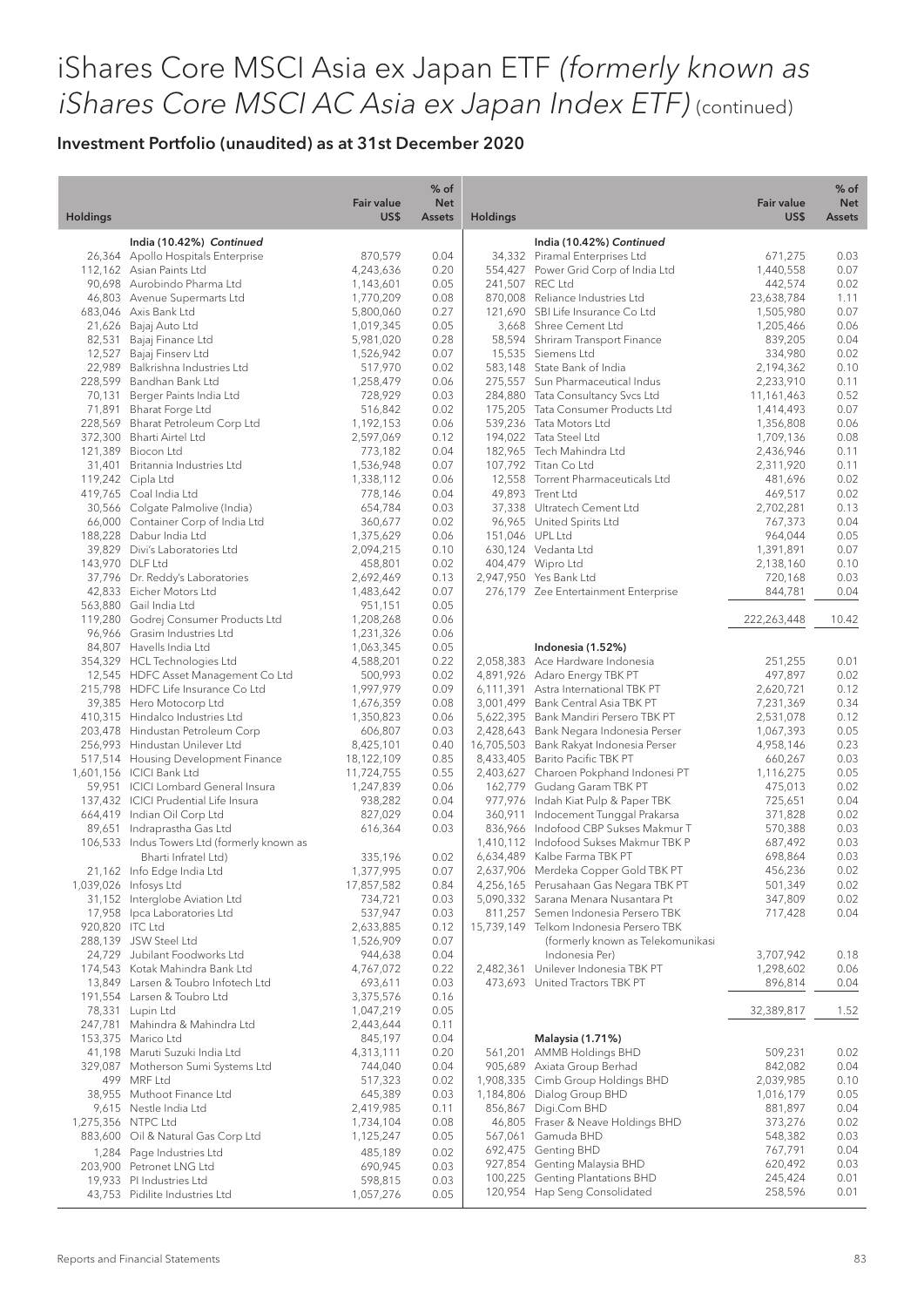|                 |                                                                    | <b>Fair value</b>    | $%$ of<br><b>Net</b> |                 |                                                                     | <b>Fair value</b>       | $%$ of<br><b>Net</b> |
|-----------------|--------------------------------------------------------------------|----------------------|----------------------|-----------------|---------------------------------------------------------------------|-------------------------|----------------------|
| <b>Holdings</b> |                                                                    | US\$                 | <b>Assets</b>        | <b>Holdings</b> |                                                                     | US\$                    | <b>Assets</b>        |
|                 | Malaysia (1.71%) Continued                                         |                      |                      |                 | Singapore (2.28%) Continued                                         |                         |                      |
|                 | 514,099 Hartalega Holdings BHD                                     | 1,551,563            | 0.07                 |                 | 742,996 Capitaland Ltd                                              | 1,843,928               | 0.09                 |
|                 | 203,513 Hong Leong Bank Berhad                                     | 920,805              | 0.04                 |                 | 159,640 City Developments Ltd                                       | 962,684                 | 0.04                 |
|                 | 68,759 Hong Leong Financial Group<br>764,507 IHH Healthcare BHD    | 308,710              | 0.02<br>0.05         |                 | 546,782 DBS Group Holdings Ltd<br>1,661,561 Genting Singapore Ltd   | 10,359,340<br>1,068,609 | 0.49<br>0.05         |
|                 | 629,729 IOI Corp BHD                                               | 1,045,317<br>684,131 | 0.03                 |                 | 432,242 Keppel Corp Ltd                                             | 1,759,514               | 0.08                 |
|                 | 350,800 Kossan Rubber Industries                                   | 392,442              | 0.02                 |                 | 695,548 Mapletree Commercial Trust                                  | 1,120,960               | 0.05                 |
|                 | 147,486 Kuala Lumpur Kepong BHD                                    | 868,233              | 0.04                 |                 | 916,444 Mapletree Logistics Trust                                   | 1,393,752               | 0.06                 |
|                 | 1,210,828 Malayan Banking BHD                                      | 2,546,577            | 0.12                 |                 | 1,043,639 Oversea-Chinese Banking Corp                              | 7,943,864               | 0.37                 |
|                 | 360,180 Malaysia Airports Hldgs BHD                                | 530,085              | 0.03                 |                 | 435,860 Singapore Airlines Ltd                                      | 1,411,479               | 0.07                 |
|                 | 739,610 Maxis BHD                                                  | 928,535              | 0.04                 |                 | 93,927 Singapore Exchange Ltd                                       | 659,511                 | 0.03                 |
|                 | 385,459 MISC BHD                                                   | 658,323              | 0.03                 |                 | 508,590 Singapore Tech Engineering                                  | 1,469,991               | 0.07                 |
|                 | 18,996 Nestle (Malaysia) Berhad                                    | 655,946              | 0.03                 |                 | 2,508,644 Singapore Telecommunications                              | 4,384,646               | 0.21                 |
|                 | 742,849 Petronas Chemicals Group BHD                               | 1,372,124            | 0.07                 |                 | 579,988 Suntec Reit                                                 | 653,866                 | 0.03                 |
|                 | 96,965 Petronas Dagangan BHD                                       | 515,861              | 0.02                 |                 | 370,313 United Overseas Bank Ltd                                    | 6,329,490               | 0.30                 |
|                 | 266,196 Petronas Gas BHD                                           | 1,136,917            | 0.05                 |                 | 124,752 UOL Group Ltd                                               | 727,755                 | 0.03                 |
|                 | 203,485 PPB Group Berhad                                           | 936,866              | 0.04                 |                 | 95,254 Venture Corp Ltd                                             | 1,399,639               | 0.07                 |
|                 | 402,170 Press Metal Aluminium Holdin<br>877,904 Public Bank Berhad | 838,833<br>4,495,916 | 0.04<br>0.21         |                 |                                                                     | 48,580,832              | 2.28                 |
|                 | 344,156 QL Resources BHD                                           | 496,235              | 0.02                 |                 |                                                                     |                         |                      |
|                 | 560,748 RHB Bank BHD                                               | 759,746              | 0.04                 |                 | South Korea (15.14%)                                                |                         |                      |
|                 | 943,568 Sime Darby Berhad                                          | 541,863              | 0.03                 |                 | 5,924 Alteogen Inc                                                  | 979,971                 | 0.05                 |
|                 | 651,812 Sime Darby Plantation BHD                                  | 808,587              | 0.04                 |                 | 9,474 Amorepacific Corp                                             | 1,796,598               | 0.08                 |
|                 | 442,366 Supermax Corp BHD                                          | 660,937              | 0.03                 |                 | 9,325 Amorepacific Group                                            | 471,272                 | 0.02                 |
|                 | 341,842 Telekom Malaysia BHD                                       | 459,755              | 0.02                 |                 | 202 BGF Retail Co Ltd                                               | 25,197                  | 0.00                 |
|                 | 603,064 Tenaga Nasional BHD                                        | 1,562,194            | 0.07                 |                 | 22,087 Celltrion Healthcare Co Ltd                                  | 3,314,168               | 0.16                 |
|                 | 1,552,445 Top Glove Corp BHD                                       | 2,361,955            | 0.11                 |                 | 29,154 Celltrion Inc                                                | 9,634,803               | 0.45                 |
|                 | 216,110 Westports Holdings BHD                                     | 231,019              | 0.01                 |                 | 5,014 Celltrion Pharm Inc                                           | 1,101,298               | 0.05                 |
|                 |                                                                    |                      |                      |                 | 25,265 Cheil Worldwide Inc                                          | 479,112                 | 0.02                 |
|                 |                                                                    | 36,372,810           | 1.71                 |                 | 2,813 CJ Cheiljedang Corp                                           | 986,609                 | 0.05                 |
|                 |                                                                    |                      |                      |                 | 6,075 CJ Corp                                                       | 515,058                 | 0.02                 |
|                 | Pakistan (0.02%)                                                   |                      |                      |                 | 3,135 CJ ENM Co Ltd                                                 | 402,589                 | 0.02                 |
|                 | 222,703 Habib Bank Ltd                                             | 184,935              | 0.01                 |                 | 3,133 CJ Logistics                                                  | 477,319                 | 0.02                 |
|                 | 150,412 MCB Bank Ltd                                               | 176,673              | 0.01                 |                 | 15,861 Coway Co Ltd (formerly known as                              |                         |                      |
|                 | 247,774 Oil & Gas Development Co Ltd                               | 161,208              | 0.00                 |                 | Woongjin Coway Co Ltd)<br>12,724 Daewoo Shipbuilding & Marine       | 1,061,488<br>320,940    | 0.05<br>0.02         |
|                 |                                                                    |                      |                      |                 | 15,865 DB Insurance Co Ltd                                          | 638,952                 | 0.03                 |
|                 |                                                                    | 522,816              | 0.02                 |                 | 11,397 Doosan Bobcat Inc                                            | 311,075                 | 0.01                 |
|                 | Philippines (0.83%)                                                |                      |                      |                 | 56,450 Doosan Heavy Industries                                      | 701,533                 | 0.03                 |
|                 | 601,813 Aboitiz Equity Ventures Inc                                | 592,120              | 0.03                 |                 | 5,857 Douzone Bizon Co Ltd                                          | 560,736                 | 0.03                 |
|                 | 401,343 Aboitiz Power Corp                                         | 221,884              | 0.01                 |                 | 6,365 E-Mart Inc                                                    | 887,690                 | 0.04                 |
|                 | 77,032 Ayala Corporation                                           | 1,326,548            | 0.06                 |                 | 18,615 Fila Holdings Corp (formerly known                           |                         |                      |
|                 | 2,485,493 Ayala Land Inc                                           | 2,116,811            | 0.10                 |                 | as Fila Korea Ltd)                                                  | 748,850                 | 0.04                 |
|                 | 433,925 Bank of The Philippine Islan                               | 735,053              | 0.04                 |                 | 15,859 GS Engineering & Construct                                   | 551,846                 | 0.03                 |
|                 | 567,064 BDO Unibank Inc                                            | 1,261,100            | 0.06                 |                 | 15,901 GS Holdings                                                  | 549,648                 | 0.03                 |
|                 | 12,346 Globe Telecom Inc                                           | 521,877              | 0.03                 |                 | 9,299 GS Retail Co Ltd                                              | 294,901                 | 0.01                 |
|                 | 31,169 GT Capital Holdings Inc                                     | 379,686              | 0.02                 |                 | 96,964 Hana Financial Group                                         | 3,079,497               | 0.14                 |
|                 | 350,947 Intl Container Term Svcs Inc                               | 902,516              | 0.04                 |                 | 24,905 Hankook Tire & Technology Co                                 | 903,302                 | 0.04                 |
|                 | 986,980 JG Summit Holdings Inc                                     | 1,471,525            | 0.07                 |                 | 2,334 Hanmi Pharm Co Ltd                                            | 787,454                 | 0.04                 |
|                 | 140,790 Jollibee Foods Corp                                        | 572,266              | 0.03                 |                 | 55,058 Hanon Systems                                                | 823,615                 | 0.04                 |
|                 | 71,850 Manila Electric Company                                     | 436,874              | 0.02                 |                 | 15,586 Hanwha Corporation<br>31,561 Hanwha Solutions Corp (formerly | 406,042                 | 0.02                 |
|                 | 3,322,228 Megaworld Corp                                           | 282,251              | 0.01                 |                 | known as Hanwha Chemical Corp)                                      | 1,391,671               | 0.07                 |
|                 | 5,850,990 Metro Pacific Investments Co                             | 521,458              | 0.02                 |                 | 12,790 HLB Inc                                                      | 1,089,087               | 0.05                 |
|                 | 551,370 Metropolitan Bank & Trust                                  | 563,156              | 0.03                 |                 | 8,163 Hotel Shilla Co Ltd                                           | 618,443                 | 0.03                 |
|                 | 25,302 PLDT Inc                                                    | 706,002              | 0.03                 |                 | 25,125 Hyundai Engineering & Const                                  | 866,180                 | 0.04                 |
|                 | 229,035 Puregold Price Club Inc                                    | 195,538              | 0.01                 |                 | 6,176 Hyundai Glovis Co Ltd                                         | 1,046,105               | 0.05                 |
|                 | 68,321 SM Investments Corp                                         | 1,492,368            | 0.07                 |                 | 3,155 Hyundai Heavy Industries Hol                                  | 823,384                 | 0.04                 |
|                 | 3,017,539 SM Prime Holdings Inc                                    | 2,419,133            | 0.11                 |                 | 24,880 Hyundai Marine & Fire Ins Co                                 | 521,053                 | 0.02                 |
|                 | 288,355 Universal Robina Corp                                      | 915,680              | 0.04                 |                 | 20,464 Hyundai Mobis Co Ltd                                         | 4,813,175               | 0.23                 |
|                 |                                                                    |                      |                      |                 | 44,774 Hyundai Motor Co                                             | 7,913,659               | 0.37                 |
|                 |                                                                    | 17,633,846           | 0.83                 |                 | 12,404 Hyundai Motor Co Ltd - 2nd Prf                               | 1,023,104               | 0.05                 |
|                 |                                                                    |                      |                      | 9,181           | Hyundai Motor Co Ltd - Prf                                          | 747,969                 | 0.04                 |
|                 | Singapore (2.28%)                                                  |                      |                      |                 | 25,036 Hyundai Steel Co                                             | 912,663                 | 0.04                 |
|                 | 965,046 Ascendas Real Estate Inv Trt                               | 2,175,945            | 0.10                 |                 | 81,713 Industrial Bank of Korea                                     | 664,957                 | 0.03                 |
|                 | 75,026 BOC Aviation Ltd                                            | 648,290              | 0.03                 |                 | 17,700 Kakao Corp                                                   | 6,346,451               | 0.30                 |
|                 | 1,387,469 Capitaland Integrated Commer                             |                      |                      |                 | 37,804 Kangwon Land Inc                                             | 817,816                 | 0.04                 |
|                 | (formerly known as Capitaland Mall<br>Trust)                       | 2,267,569            | 0.11                 |                 | 119,105 KB Financial Group Inc<br>81,018 KIA Motors Corp            | 4,758,499<br>4,653,892  | 0.22<br>0.22         |
|                 |                                                                    |                      |                      |                 |                                                                     |                         |                      |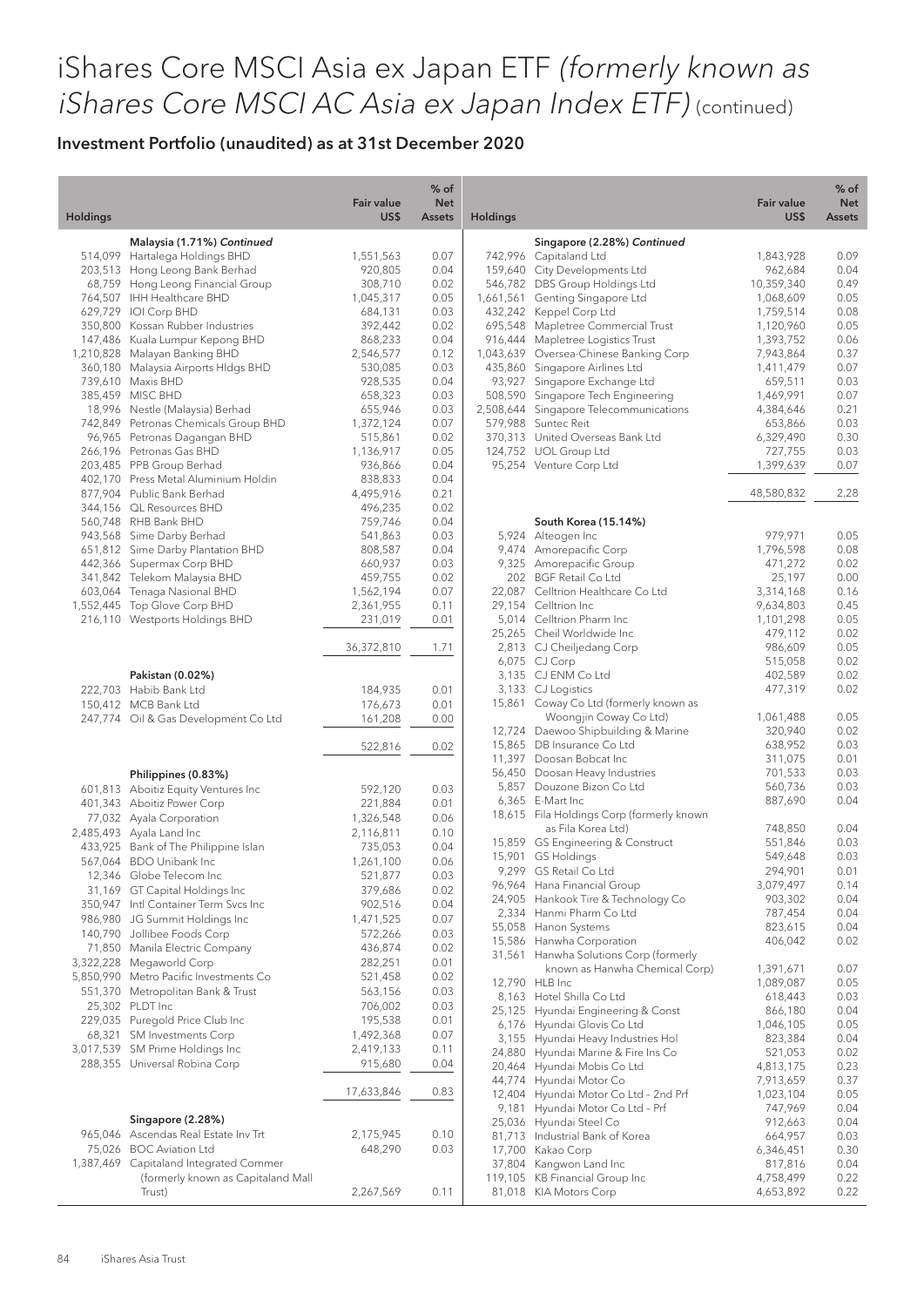| <b>Holdings</b> |                                                                            | <b>Fair value</b><br>US\$ | $%$ of<br><b>Net</b><br><b>Assets</b> | <b>Holdings</b> |                                                                          | <b>Fair value</b><br>US\$ | % of<br><b>Net</b><br>Assets |
|-----------------|----------------------------------------------------------------------------|---------------------------|---------------------------------------|-----------------|--------------------------------------------------------------------------|---------------------------|------------------------------|
|                 |                                                                            |                           |                                       |                 |                                                                          |                           |                              |
|                 | South Korea (15.14%) Continued                                             |                           |                                       |                 | Taiwan (14.18%) Continued                                                |                           |                              |
|                 | 6,474 KMW Co Ltd                                                           | 480,946                   | 0.02                                  |                 | 1,018,169 ASE Technology Holding Co Lt                                   | 2,946,015                 | 0.14                         |
|                 | 24,879 Korea Aerospace Industries                                          | 590,885                   | 0.03                                  |                 | 717,494 Asia Cement Corp                                                 | 1,103,130                 | 0.05                         |
|                 | 74,555 Korea Electric Power Corp                                           | 1,880,518                 | 0.09                                  |                 | 6,638 Asmedia Technology Inc<br>210,051 Asustek Computer Inc             | 370,904<br>1,872,652      | 0.02<br>0.09                 |
|                 | 9,592 Korea Gas Corporation                                                | 272,846                   | 0.01                                  |                 | 2,827,061 Au Optronics Corp                                              | 1,408,600                 | 0.07                         |
|                 | 12,576 Korea Investment Holdings Co<br>12,580 Korea Shipbuilding & Offshor | 914,576<br>1,256,495      | 0.04<br>0.06                          |                 | 212,973 Catcher Technology Co Ltd                                        | 1,561,408                 | 0.07                         |
|                 | 3,031 Korea Zinc Co Ltd                                                    | 1,120,267                 | 0.05                                  |                 | 2,261,944 Cathay Financial Holding Co                                    | 3,401,208                 | 0.16                         |
|                 | 25,022 Korean Air Lines Co Ltd                                             | 626,529                   | 0.03                                  |                 | 372,653 Chailease Holding Co Ltd                                         | 2,228,120                 | 0.10                         |
|                 | 35,060 KT&G Corp                                                           | 2,682,027                 | 0.13                                  |                 | 1,519,915 Chang Hwa Commercial Bank                                      | 970,976                   | 0.05                         |
|                 | 6,485 Kumho Petrochemical Co Ltd                                           | 865,622                   | 0.04                                  |                 | 510,872 Cheng Shin Rubber Ind Co Ltd                                     | 800,908                   | 0.04                         |
|                 | 13,975 LG Chem Ltd                                                         | 10,600,571                | 0.50                                  |                 | 212,923 Chicony Electronics Co Ltd                                       | 653,212                   | 0.03                         |
|                 | 2,212 LG Chem Ltd - Preference                                             | 776,837                   | 0.04                                  |                 | 4,164,894 China Development Financial                                    | 1,378,515                 | 0.06                         |
|                 | 28,368 LG Corp                                                             | 2,285,004                 | 0.11                                  |                 | 867,458 China Life Insurance Co Ltd                                      | 685,371                   | 0.03                         |
|                 | 75,405 LG Display Co Ltd                                                   | 1,287,639                 | 0.06                                  |                 | 3,582,521 China Steel Corp                                               | 3,155,648                 | 0.15                         |
|                 | 31,142 LG Electronics Inc                                                  | 3,870,174                 | 0.18                                  |                 | 1,094,623 Chunghwa Telecom Co Ltd                                        | 4,246,349                 | 0.20                         |
|                 | 151 LG Household & Health - Pref                                           | 99,805                    | 0.00                                  |                 | 1,200,580 Compal Electronics<br>5,204,858 CTBC Financial Holding Co Lt   | 884,476                   | 0.04<br>0.17                 |
|                 | 2,820 LG Household & Health Care                                           | 4,205,468                 | 0.20                                  |                 | 601,848 Delta Electronics Inc                                            | 3,649,217<br>5,633,356    | 0.26                         |
|                 | 3,426 LG Innotek Co Ltd                                                    | 575,573                   | 0.03                                  |                 | 3,453,219 E.Sun Financial Holding Co                                     | 3,140,072                 | 0.15                         |
|                 | 65,883 LG Uplus Corp                                                       | 712,626                   | 0.03                                  |                 | 65,623 Eclat Textile Company Ltd                                         | 986,751                   | 0.05                         |
|                 | 5,414 Lotte Chemical Corp<br>5,693 Lotte Corp                              | 1,375,554                 | 0.06                                  |                 | 622,392 Evergreen Marine Corp Ltd                                        | 901,536                   | 0.04                         |
|                 |                                                                            | 184,998<br>364,784        | 0.01<br>0.02                          |                 | 902,651 Far Eastern New Century Corp                                     | 930,022                   | 0.04                         |
|                 | 3,866 Lotte Shopping Co<br>106,569 Meritz Securities Co Ltd                | 359,547                   | 0.02                                  |                 | 523,479 Far Eastone Telecomm Co Ltd                                      | 1,140,185                 | 0.05                         |
|                 | 75,077 Mirae Asset Daewoo Co Ltd                                           | 652,423                   | 0.03                                  |                 | 107,658 Feng Tay Enterprise Co Ltd                                       | 764,388                   | 0.04                         |
|                 | 37,985 Naver Corp                                                          | 10,227,941                | 0.48                                  |                 | 3,356,935 First Financial Holding Co                                     | 2,550,735                 | 0.12                         |
|                 | 4,932 Ncsoft Corp                                                          | 4,226,910                 | 0.20                                  |                 | 1,087,330 Formosa Chemicals & Fibre                                      | 3,277,701                 | 0.15                         |
|                 | 6,125 Netmarble Corp                                                       | 741,450                   | 0.03                                  |                 | 328,659 Formosa Petrochemical Corp                                       | 1,167,349                 | 0.05                         |
|                 | 40,948 NH Investment & Securities C                                        | 425,953                   | 0.02                                  |                 | 1,156,781 Formosa Plastics Corp                                          | 3,968,741                 | 0.19                         |
|                 | 6,489 Orion Corp/Republic of Korea                                         | 740,713                   | 0.03                                  |                 | 351,248 Foxconn Technology Co Ltd                                        | 667,544                   | 0.03                         |
|                 | 77 Ottogi Corporation                                                      | 40,899                    | 0.00                                  |                 | 1,892,155 Fubon Financial Holding Co                                     | 3,148,204                 | 0.15                         |
|                 | 84,429 Pan Ocean Co Ltd                                                    | 390,163                   | 0.02                                  |                 | 103,537 Giant Manufacturing                                              | 1,013,335                 | 0.05                         |
|                 | 1,196 Pearl Abyss Corp                                                     | 286,586                   | 0.01                                  |                 | 59,514 Globalwafers Co Ltd                                               | 1,499,605                 | 0.07                         |
|                 | 22,355 POSCO                                                               | 5,597,496                 | 0.26                                  |                 | 169,172 Highwealth Construction Corp                                     | 276,053                   | 0.01                         |
|                 | 6,015 POSCO Chemical Co Ltd                                                | 575,863                   | 0.03                                  |                 | 76,016 Hiwin Technologies Corp                                           | 1,040,222                 | 0.05                         |
|                 | 6,377 S-1 Corporation                                                      | 498,983                   | 0.02                                  |                 | 3,835,795 Hon Hai Precision Industry                                     | 12,559,369                | 0.59                         |
|                 | 5,172 Samsung Biologics Co Ltd                                             | 3,932,682                 | 0.18                                  |                 | 90,261 Hotai Motor Company Ltd                                           | 2,065,550                 | 0.10                         |
|                 | 25,302 Samsung C&T Corp                                                    | 3,214,283                 | 0.15                                  |                 | 2,491,984 Hua Nan Financial Holdings C                                   | 1,618,575                 | 0.08<br>0.05                 |
|                 | 9,213 Samsung Card Co                                                      | 275,635                   | 0.01                                  |                 | 2,323,412 Innolux Corp<br>824,050 Inventec Corp                          | 1,165,923<br>703,865      | 0.03                         |
|                 | 17,147 Samsung Electro-Mechanics Co                                        | 2,809,690                 | 0.13                                  |                 | 29,065 Largan Precision Co Ltd                                           | 3,304,957                 | 0.16                         |
|                 | 251,274 Samsung Electronics - Pref<br>1,454,779 Samsung Electronics Co Ltd | 17,024,548                | 0.80<br>5.09                          |                 | 689,288 Lite-On Technology Corp                                          | 1,221,672                 | 0.06                         |
|                 | 53,036 Samsung Engineering Co Ltd                                          | 108,475,650<br>646,900    | 0.03                                  |                 | 464,097 Mediatek Inc                                                     | 12,338,261                | 0.58                         |
|                 | 9,550 Samsung Fire & Marine Ins                                            | 1,648,371                 | 0.08                                  |                 | 3,199,513 Mega Financial Holding Co Lt                                   | 3,393,319                 | 0.16                         |
|                 | 153,375 Samsung Heavy Industries                                           | 993,980                   | 0.05                                  |                 | 197,433 Micro-Star International Co                                      | 931,023                   | 0.04                         |
|                 | 18,954 Samsung Life Insurance Co Lt                                        | 1,380,154                 | 0.06                                  |                 | 1,579,727 Nan Ya Plastics Corp                                           | 4,042,365                 | 0.19                         |
|                 | 16,474 Samsung Sdi Co Ltd                                                  | 9,523,771                 | 0.45                                  |                 | 385,294 Nanya Technology Corp                                            | 1,190,246                 | 0.06                         |
|                 | 11,094 Samsung Sds Co Ltd                                                  | 1,822,958                 | 0.09                                  |                 | 59,421 Nien Made Enterprise Co Ltd                                       | 689,417                   | 0.03                         |
|                 | 19,233 Samsung Securities Co Ltd                                           | 716,169                   | 0.03                                  |                 | 190,987 Novatek Microelectronics Cor                                     | 2,508,157                 | 0.12                         |
|                 | 5,944 Seegene Inc                                                          | 1,056,054                 | 0.05                                  |                 | 58,717 Oneness Biotech Co Ltd                                            | 503,623                   | 0.02                         |
|                 | 9,117 Shin Poong Pharmaceutical Co                                         | 1,040,696                 | 0.05                                  |                 | 555,424 Pegatron Corp                                                    | 1,330,345                 | 0.06                         |
|                 | 135,809 Shinhan Financial Group Ltd                                        | 4,006,884                 | 0.19                                  |                 | 53,505 Phison Electronics Corp                                           | 633,156                   | 0.03                         |
|                 | 2,032 Shinsegae Inc                                                        | 448,001                   | 0.02                                  |                 | 808,761 Pou Chen                                                         | 903,804                   | 0.04                         |
|                 | 4,326 SK Biopharmaceuticals Co Ltd                                         | 673,013                   | 0.03                                  |                 | 232,106 Powertech Technology Inc                                         | 783,930                   | 0.04                         |
|                 | 2,252 SK Chemicals Co Ltd/New                                              | 813,689                   | 0.04                                  |                 | 181,961 President Chain Store Corp                                       | 1,725,838                 | 0.08                         |
|                 | 10,623 SK Holdings Co Ltd                                                  | 2,351,865                 | 0.11                                  |                 | 818,923 Quanta Computer Inc                                              | 2,357,850                 | 0.11                         |
|                 | 166,552 SK Hynix Inc                                                       | 18,168,473                | 0.85                                  |                 | 150,240 Realtek Semiconductor Corp<br>319,411 Ruentex Development Co Ltd | 2,088,003<br>464,941      | 0.10<br>0.02                 |
|                 | 16,158 SK Innovation Co Ltd                                                | 2,826,125                 | 0.13                                  |                 | 3,566,463 Shin Kong Financial Holding                                    | 1,118,248                 | 0.05                         |
|                 | 10,813 SK Telecom                                                          | 2,369,045                 | 0.11                                  |                 | 3,504,028 Sinopac Financial Holdings                                     | 1,427,899                 | 0.07                         |
|                 | 12,753 S-Oil Corp<br>132,741 Woori Financial Group Inc                     | 812,398<br>1,188,962      | 0.04<br>0.06                          |                 | 159,646 Standard Foods Corp                                              | 348,292                   | 0.02                         |
|                 | 13,411 Yuhan Corp                                                          | 927,153                   | 0.04                                  |                 | 435,831 Synnex Technology Intl Corp                                      | 729,022                   | 0.03                         |
|                 |                                                                            |                           |                                       |                 | 3,209,216 Taishin Financial Holding                                      | 1,513,350                 | 0.07                         |
|                 |                                                                            | 322,761,491               | 15.14                                 |                 | 1,290,737 Taiwan Business Bank                                           | 446,967                   | 0.02                         |
|                 |                                                                            |                           |                                       |                 | 1,516,971 Taiwan Cement                                                  | 2,332,306                 | 0.11                         |
|                 | Taiwan (14.18%)                                                            |                           |                                       |                 | 3,055,888 Taiwan Cooperative Financial                                   | 2,213,229                 | 0.10                         |
|                 | 147,330 Accton Technology Corp                                             | 1,656,925                 | 0.08                                  |                 | 648,556 Taiwan High Speed Rail Corp                                      | 731,697                   | 0.03                         |
|                 | 823,459 Acer Inc                                                           | 693,103                   | 0.03                                  |                 | 470,741 Taiwan Mobile Co Ltd                                             | 1,656,925                 | 0.08                         |
|                 | 125,149 Advantech Co Ltd                                                   | 1,558,906                 | 0.07                                  |                 | 7,504,043 Taiwan Semiconductor Manufac                                   | 141,545,405               | 6.64                         |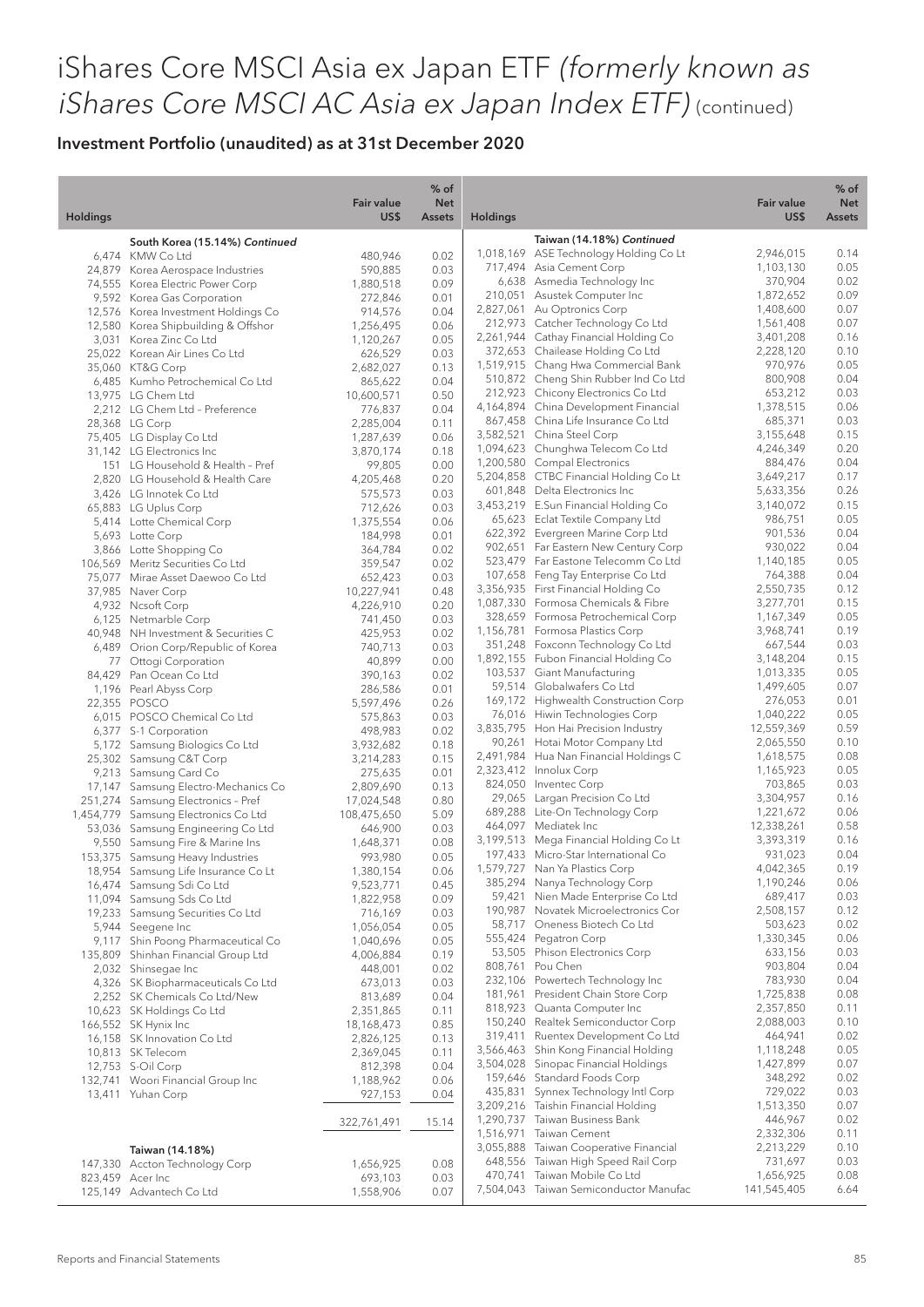### Investment Portfolio (unaudited) as at 31st December 2020

| Holdings |                                                                                                                         | <b>Fair value</b><br>US\$           | $%$ of<br><b>Net</b><br><b>Assets</b> | <b>Holdings</b> |                                                                                              | <b>Fair value</b><br>US\$  | % of<br><b>Net</b><br><b>Assets</b> |
|----------|-------------------------------------------------------------------------------------------------------------------------|-------------------------------------|---------------------------------------|-----------------|----------------------------------------------------------------------------------------------|----------------------------|-------------------------------------|
|          | Taiwan (14.18%) Continued                                                                                               |                                     |                                       |                 | <b>Total listed equities</b>                                                                 | 2,126,329,635              | 99.73                               |
|          | 996,801 The Shanghai Commercial & Sa<br>357,302 Unimicron Technology Corp                                               | 1,458,058<br>1,111,403<br>3,482,436 | 0.07<br>0.05                          |                 | Unlisted equities (0.00%)                                                                    |                            |                                     |
|          | 1,449,622 Uni-President Enterprises Co<br>3,534,558 United Microelectronics Corp<br>297,539 Vanguard International Semi | 5,931,184<br>1,228,362              | 0.16<br>0.28<br>0.06                  |                 | China (0.00%)<br>350,205 China Huishan Dairy Holdings#                                       | 0                          | 0.00                                |
|          | 79,779 Walsin Technology Corp<br>91,643 Win Semiconductors Corp<br>968,211 Winbond Electronics Corp                     | 654,461<br>1,128,496<br>1,001,015   | 0.03<br>0.05<br>0.05                  |                 | <b>Total listed equities</b>                                                                 | $\mathbf{0}$               | 0.00                                |
|          | 817,957 Wistron Corp<br>21,730 Wiwynn Corp                                                                              | 902,437<br>544,449                  | 0.04<br>0.03                          |                 | Futures (0.01%)                                                                              |                            |                                     |
|          | 558,059 WPG Holdings Ltd<br>116,378 Yageo Corporation<br>2,799,021 Yuanta Financial Holding Co                          | 852,044<br>2,145,484<br>2,047,117   | 0.04<br>0.10<br>0.10                  |                 | Hong Kong (0.01%)<br>80 MSCI All Country Asia Pacific ex<br>Japan NTR Index Futures Mar 2021 | 227,040                    | 0.01                                |
|          |                                                                                                                         | 302,405,917                         | 14.18                                 |                 | <b>Total Futures</b>                                                                         | 227,040                    | 0.01                                |
|          | Thailand (2.04%)                                                                                                        |                                     |                                       |                 | Listed rights (0.00%)                                                                        |                            |                                     |
|          | 372,708 Advanced Info Service - NVDR                                                                                    | 2,189,473                           | 0.10                                  |                 |                                                                                              |                            |                                     |
|          | 1,310,568 Airports of Thailand Pc - NVDR<br>178,934 B.Grimm Power PCL - NVDR                                            | 2,723,059<br>289,663                | 0.13<br>0.01                          |                 | South Korea (0.00%)<br>1,433 Posco Chemical Co Ltd - Rights                                  | 40,168                     | 0.00                                |
|          | 128,918 Bangkok Bank PCL - Foreign Reg                                                                                  | 509,906                             | 0.02                                  |                 |                                                                                              |                            |                                     |
|          | 647,386 Bangkok Commercial Asse - NVDR<br>2,993,188 Bangkok Dusit Med Servi - NVDR                                      | 473,223<br>2,078,048                | 0.02<br>0.10                          |                 | <b>Total listed rights</b>                                                                   | 40,168                     | 0.00                                |
|          | 2,698,316 Bangkok Expressway - NVDR                                                                                     | 747,531                             | 0.04                                  |                 | Unlisted rights (0.00%)                                                                      |                            |                                     |
|          | 306,264 Berli Jucker Public Co - NVDR                                                                                   | 355,229                             | 0.02                                  |                 |                                                                                              |                            |                                     |
|          | 2,249,998 BTS Group Holdings PCL - NVDR<br>153,585 Bumrungrad Hospital PCL - NVDR                                       | 698,431<br>615,160                  | 0.03<br>0.03                          |                 | China (0.00%)<br>3,059 Legend Holdings Corp - H - Rights#                                    | $\mathbf 0$                | 0.00                                |
|          | 1,748,560 C.P. All PCL - NVDR                                                                                           | 3,399,654                           | 0.16                                  |                 |                                                                                              |                            |                                     |
|          | 668,930 Central Pattana PCL - NVDR                                                                                      | 1,066,135                           | 0.05                                  |                 | <b>Total listed rights</b>                                                                   | $\mathbf 0$                | 0.00                                |
|          | 288,113 Central Retail Corp Pcl - NVDR                                                                                  | 295,710                             | 0.01                                  |                 |                                                                                              |                            |                                     |
|          | 1,303,553 Charoen Pokphand Foods - NVDR<br>94,290 Delta Electronics Thai - NVDR                                         | 1,163,887<br>1,529,537              | 0.05<br>0.07                          |                 | <b>Total investments</b><br>Other net assets                                                 | 2,126,596,843<br>5,520,846 | 99.74<br>0.26                       |
|          | 106,748 Electricity Genera PCL - NVDR                                                                                   | 685,881                             | 0.03                                  |                 |                                                                                              |                            |                                     |
|          | 592,475 Energy Absolute PCL - NVDR                                                                                      | 973,945                             | 0.05                                  |                 | Net assets attributable to                                                                   |                            |                                     |
|          | 228,589 Global Power Synergy - NVDR                                                                                     | 562,698                             | 0.03                                  |                 | unitholders at 31st December                                                                 |                            |                                     |
|          | 675,065 Gulf Energy Development - NVDR<br>2,049,447 Home Product Center PCL - NVDR                                      | 771,728<br>937,164                  | 0.04<br>0.04                          |                 | 2020                                                                                         | 2,132,117,689              | 100.00                              |
|          | 645,418 Indorama Ventures PCL - NVDR                                                                                    | 797,078                             | 0.04                                  |                 | Total investments, at cost                                                                   | 1,839,710,602              |                                     |
|          | 796,227 Intouch Holdings PCL - NVDR                                                                                     | 1,494,919                           | 0.07                                  |                 |                                                                                              |                            |                                     |
|          | 385,217 Kasikornbank PCL - Foreign                                                                                      | 1,452,921                           | 0.07                                  |                 |                                                                                              |                            |                                     |
|          | 135,161 Kasikornbank PCL - NVDR<br>1,281,985 Krung Thai Bank - NVDR                                                     | 509,786<br>474,968                  | 0.02<br>0.02                          |                 |                                                                                              |                            |                                     |
|          | 2,895,629 Land & Houses Pub - NVDR                                                                                      | 768,366                             | 0.04                                  |                 |                                                                                              |                            |                                     |
|          | 986,977 Minor International PCL - NVDR                                                                                  | 848,286                             | 0.04                                  |                 |                                                                                              |                            |                                     |
|          | 222,734 Muangthai Capital PCL - NVDR                                                                                    | 438,628                             | 0.02                                  |                 |                                                                                              |                            |                                     |
|          | 422,693 PTT Explor & Prod PCL - NVDR                                                                                    | 1,386,168                           | 0.07                                  |                 |                                                                                              |                            |                                     |
|          | 705,651 PTT Global Chemical PCL - NVDR<br>3,594,802 PTT PCL - NVDR                                                      | 1,377,857<br>5,099,435              | 0.07<br>0.24                          |                 |                                                                                              |                            |                                     |
|          | 237,938 Ratch Group PCL - NVDR                                                                                          | 420,918                             | 0.02                                  |                 |                                                                                              |                            |                                     |
|          | 256,785 Siam Cement PCL - NVDR                                                                                          | 3,239,811                           | 0.15                                  |                 |                                                                                              |                            |                                     |
|          | 294,710 Siam Commercial Bank P - NVDR                                                                                   | 860,718                             | 0.04                                  |                 |                                                                                              |                            |                                     |
|          | 168,752 Srisawad Corp PCL - NVDR<br>382,330 Thai Oil PCL - NVDR                                                         | 370,342<br>663,590                  | 0.02<br>0.03                          |                 |                                                                                              |                            |                                     |
|          | 1,156,253 Thai Union Group PCL - NVDR                                                                                   | 524,868                             | 0.02                                  |                 |                                                                                              |                            |                                     |
|          | 244,256 Total Access Communica - NVDR                                                                                   | 271,079                             | 0.01                                  |                 |                                                                                              |                            |                                     |
|          | 3,829,503 True Corp PCL - NVDR                                                                                          | 439,703                             | 0.02                                  |                 |                                                                                              |                            |                                     |
|          |                                                                                                                         | 43,505,503                          | 2.04                                  |                 |                                                                                              |                            |                                     |

# Amount is less than US\$1.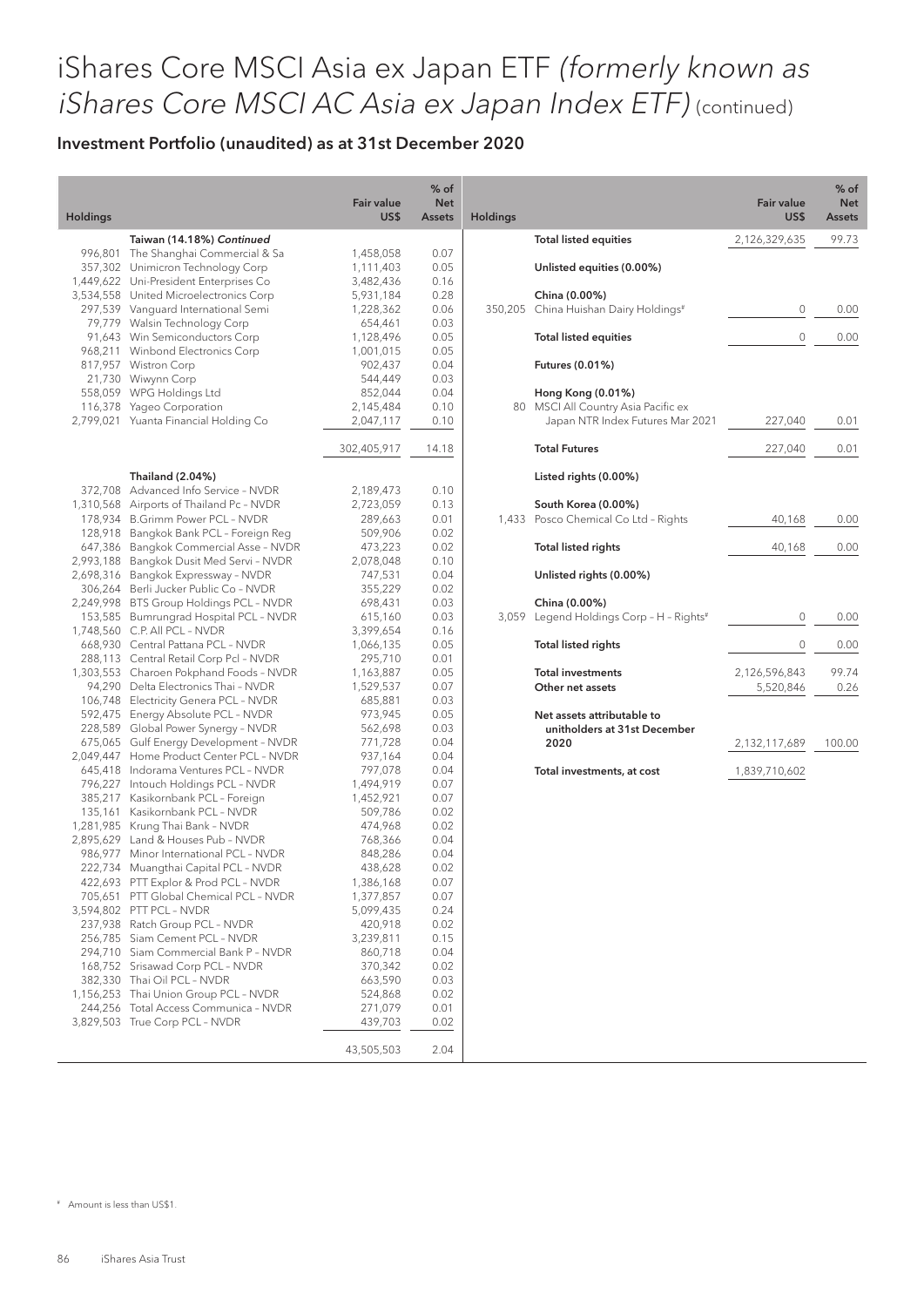### Details in Respect of Financial Derivative Instruments (unaudited) as at 31st December 2020

The financial derivative instruments held by the Sub-Fund as at 31st December 2020 are summarized below:

| <b>Futures</b>                                                                         |                                                     |                             | Fair value        |
|----------------------------------------------------------------------------------------|-----------------------------------------------------|-----------------------------|-------------------|
| Description                                                                            | <b>Underlying assets</b>                            | Counterparty                | US\$              |
| Financial assets:<br>MSCI All Country Asia Pacific ex Japan NTR Index Futures Mar 2021 | MSCI All Country Asia Pacific<br>ex Japan NTR Index | Credit Suisse International | 227,040           |
|                                                                                        |                                                     |                             | 227,040           |
|                                                                                        |                                                     |                             |                   |
| <b>Listed rights</b>                                                                   |                                                     |                             | <b>Fair value</b> |
| Description                                                                            | <b>Underlying assets</b>                            | <b>Issuer</b>               | US\$              |
| Financial assets:<br>Posco Chemical Co Ltd - Rights                                    | Posco Chemical Co Ltd                               | Posco Chemical Co Ltd       | 40,168            |
|                                                                                        |                                                     |                             | 40,168            |
|                                                                                        |                                                     |                             |                   |
| Unlisted rights                                                                        |                                                     |                             | Fair value        |
| Description                                                                            | <b>Underlying assets</b>                            | <b>Issuer</b>               | US\$              |
| Financial assets:<br>Legend Holdings Corp - H - Rights                                 | Legend Holdings Corp                                | Legend Holdings Corp        | $()$ <sup>#</sup> |
|                                                                                        |                                                     |                             | $0^*$             |

<sup>#</sup> Amount is less than US\$1.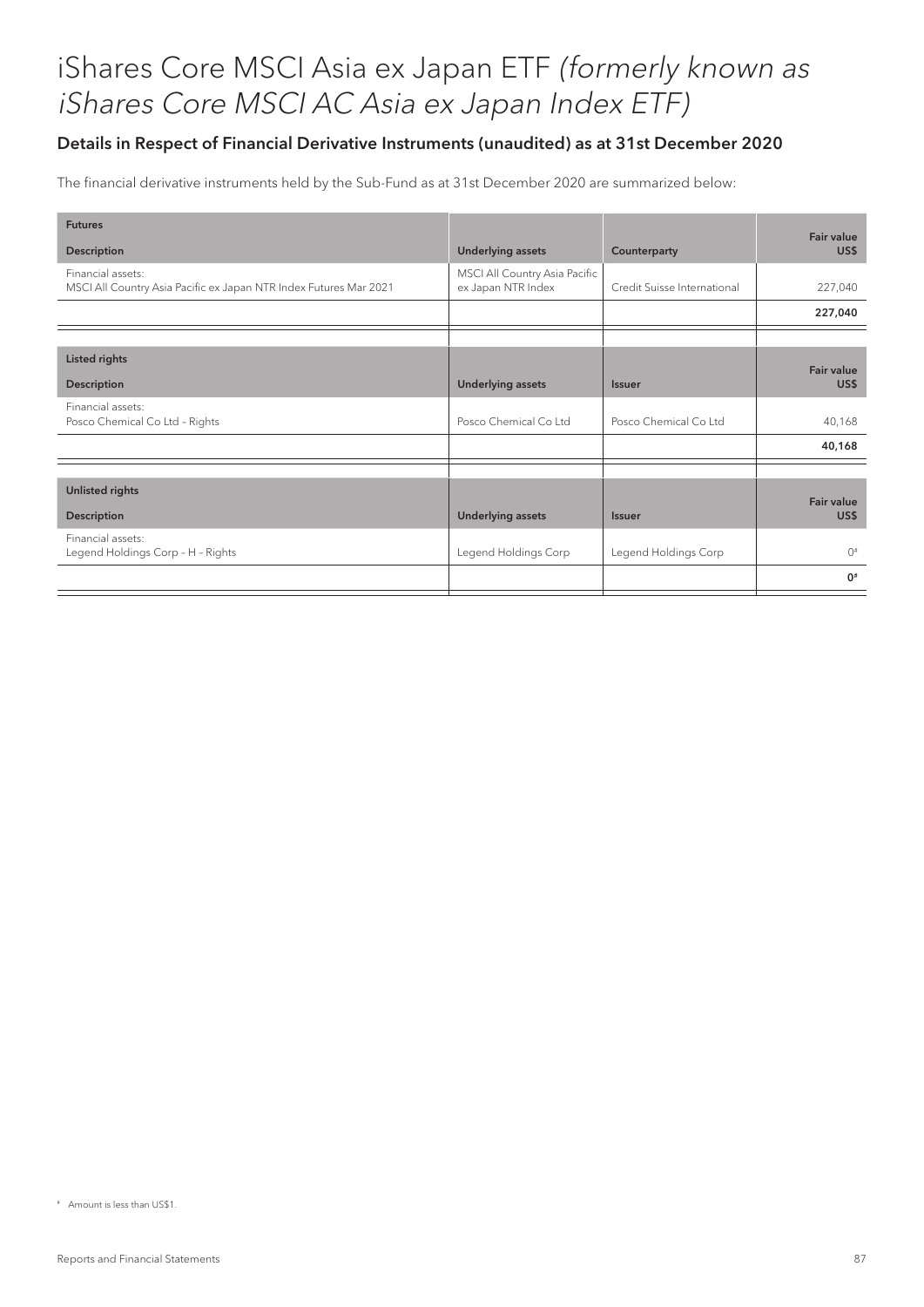#### Information on Exposure Arising from Financial Derivative Instruments (unaudited) for the year ended 31st December 2020

The lowest, highest and average gross exposure arising from the use of financial derivative instruments for any purpose as a proportion to the Sub-Fund's total net asset value for the year ended 31st December 2020 as shown below:

|                        | 2020<br>% of net asset<br>value |
|------------------------|---------------------------------|
| Lowest gross exposure  | 0.01%                           |
| Highest gross exposure | 1.42%                           |
| Average gross exposure | 0.62%                           |

The lowest, highest and average net exposure arising from the use of financial derivative instruments for investment purpose as a proportion to the Sub-Fund's total net asset value for the year ended 31st December 2020 as shown below:

|                      | 2020<br>% of net asset<br>value |
|----------------------|---------------------------------|
| Lowest net exposure  | 0.01%                           |
| Highest net exposure | 1.42%                           |
| Average net exposure | 0.62%                           |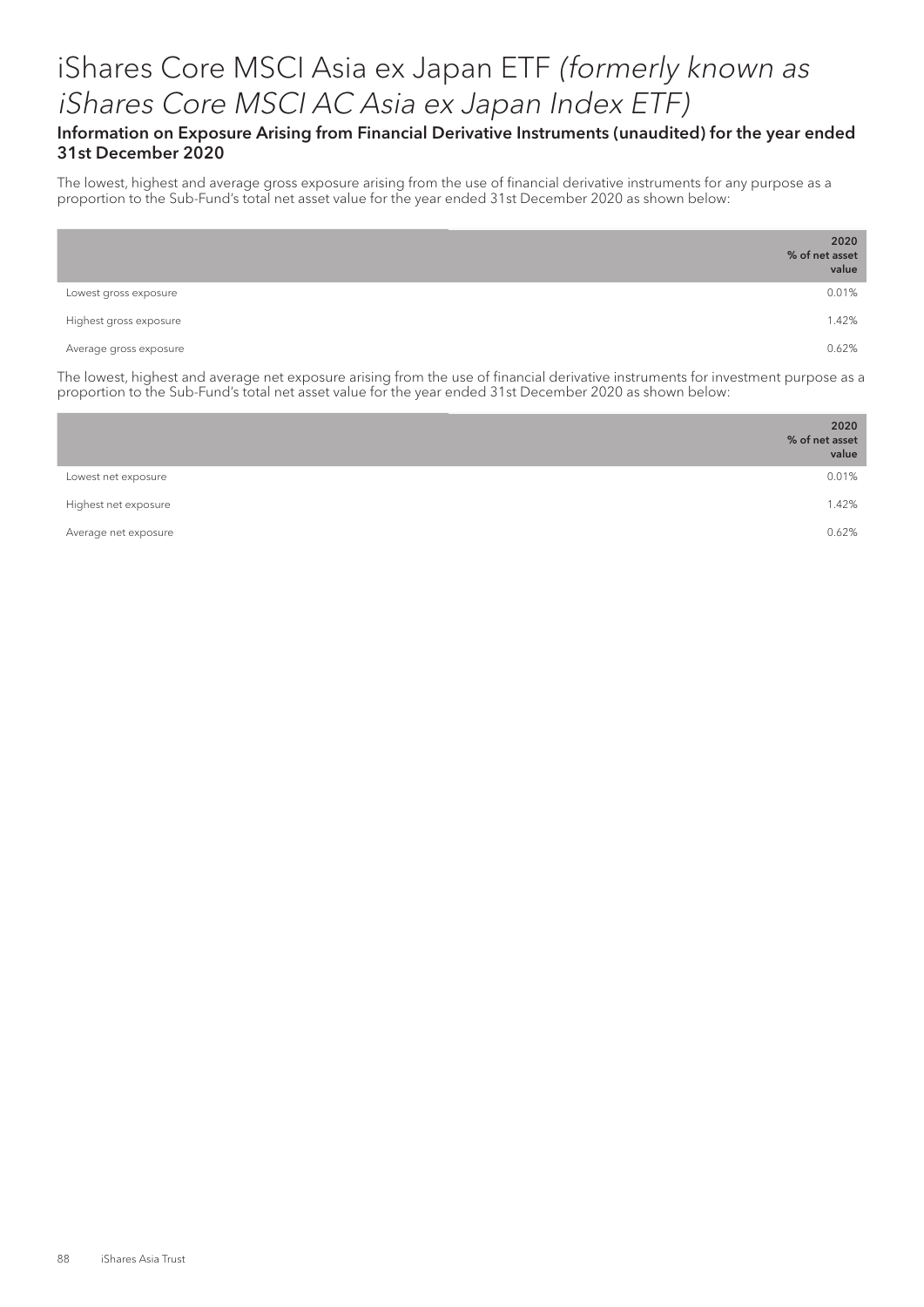### Statement of Movements in Investment Portfolio (unaudited) for the year ended 31st December 2020

|                                                          | % of net<br>asset value<br>2020 | % of net<br>asset value<br>2019 |
|----------------------------------------------------------|---------------------------------|---------------------------------|
| Financial assets at fair value through profit or loss    |                                 |                                 |
| <b>Listed equities</b>                                   |                                 |                                 |
| Cayman Islands<br>China                                  | 0.04<br>47.45                   | 0.11<br>44.61                   |
| Hong Kong                                                | 4.10                            | 5.49                            |
| India                                                    | 10.42                           | 10.13                           |
| Indonesia                                                | 1.52                            | 2.30                            |
| Malaysia                                                 | 1.71                            | 2.12                            |
| Pakistan<br>Philippines                                  | 0.02<br>0.83                    | 0.04<br>1.12                    |
| Singapore                                                | 2.28                            | 3.43                            |
| South Korea                                              | 15.14                           | 13.77                           |
| Taiwan                                                   | 14.18                           | 13.74                           |
| Thailand                                                 | 2.04                            | 3.01                            |
|                                                          | 99.73                           | 99.87                           |
| Unlisted equities                                        |                                 |                                 |
| China                                                    | 0.00                            | 0.00                            |
| Malaysia                                                 | $\overline{\phantom{a}}$        | 0.00                            |
| Philippines                                              | $\overline{a}$                  | 0.00                            |
|                                                          | 0.00                            | 0.00                            |
| <b>Futures</b>                                           |                                 |                                 |
| MSCI All Country Asia Pacific ex Japan NTR Index Futures | 0.01                            |                                 |
|                                                          | 0.01                            |                                 |
| Listed rights                                            |                                 |                                 |
| South Korea                                              | 0.00                            |                                 |
|                                                          | 0.00                            | $\overline{\phantom{a}}$        |
| Unlisted rights                                          |                                 |                                 |
| China                                                    | 0.00                            | 0.00                            |
| India                                                    | $\overline{a}$                  | 0.00                            |
|                                                          | 0.00                            | 0.00                            |
| <b>Unlisted warrants</b>                                 |                                 |                                 |
| Thailand                                                 | $\overline{\phantom{a}}$        | 0.00                            |
|                                                          | L.                              | 0.00                            |
| <b>Total investments</b>                                 | 99.74                           | 99.87                           |
| Other net assets                                         | 0.26                            | 0.13                            |
| Net assets attributable to unitholders at 31st December  | 100.00                          | 100.00                          |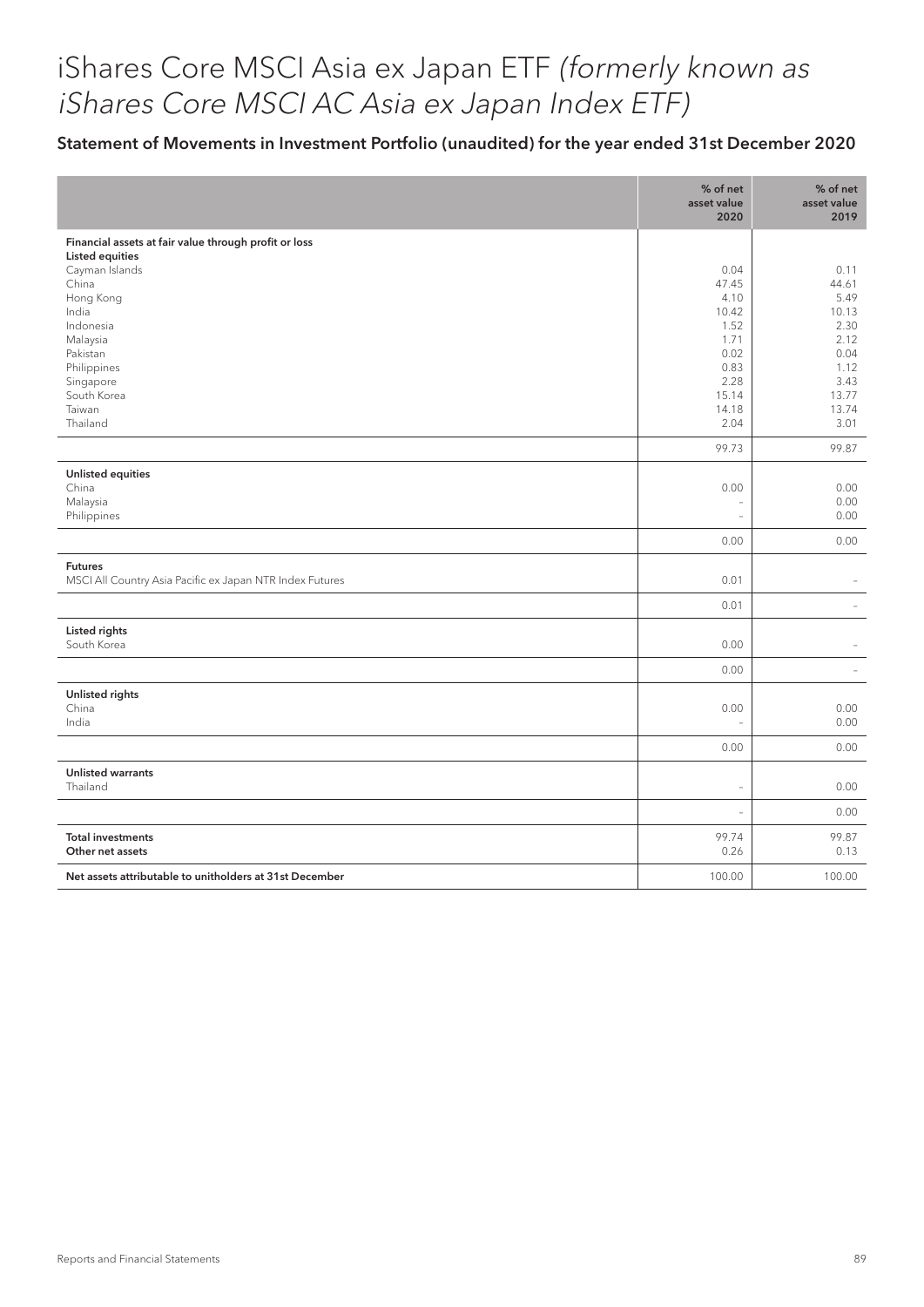#### Performance Record (unaudited)

#### Net Asset Value

|                                                                                                    | <b>Dealing</b><br>Net asset value<br>per unit<br>US\$ | <b>Dealing</b><br>Net asset value<br>of the Sub-Fund<br>US\$ |
|----------------------------------------------------------------------------------------------------|-------------------------------------------------------|--------------------------------------------------------------|
| At end of financial period dated<br>31st December 2018<br>31st December 2019<br>31st December 2020 | 6.02<br>6.91<br>8.50                                  | 1,116,203,860<br>381,952,492<br>2,132,118,396                |

#### Highest and lowest net asset value per unit

|                        | Highest net asset<br>value per unit | Lowest net asset<br>value per unit |
|------------------------|-------------------------------------|------------------------------------|
| Financial period ended |                                     |                                    |
| 31st December 2011     | HK\$42.76                           | HK\$30.78                          |
| 31st December 2012     | HK\$41.51                           | HK\$33.48                          |
| 31st December 2013     | HK\$43.78                           | HK\$35.61                          |
| 31st December 2014     | HK\$46.45                           | HK\$38.33                          |
| 31st December 2015     | HK\$49.56                           | HK\$36.60                          |
| 31st December 2016     | HK\$43.99                           | HK\$33.73                          |
| 31st December 2017     | HK\$57.39                           | HK\$40.30                          |
| 31st December 2018*    | US\$7.81                            | US\$5.86                           |
| 31st December 2019     | US\$7.04                            | US\$5.85                           |
| 31st December 2020     | US\$8.50                            | US\$5.04                           |

\* For iShares Core MSCI AC Asia ex Japan ETF (formerly known as iShares Core MSCI AC Asia ex Japan Index ETF), the base currency was changed from Hong Kong dollar ("HK\$") to United States dollar ("US\$"), effective from 1st January 2018.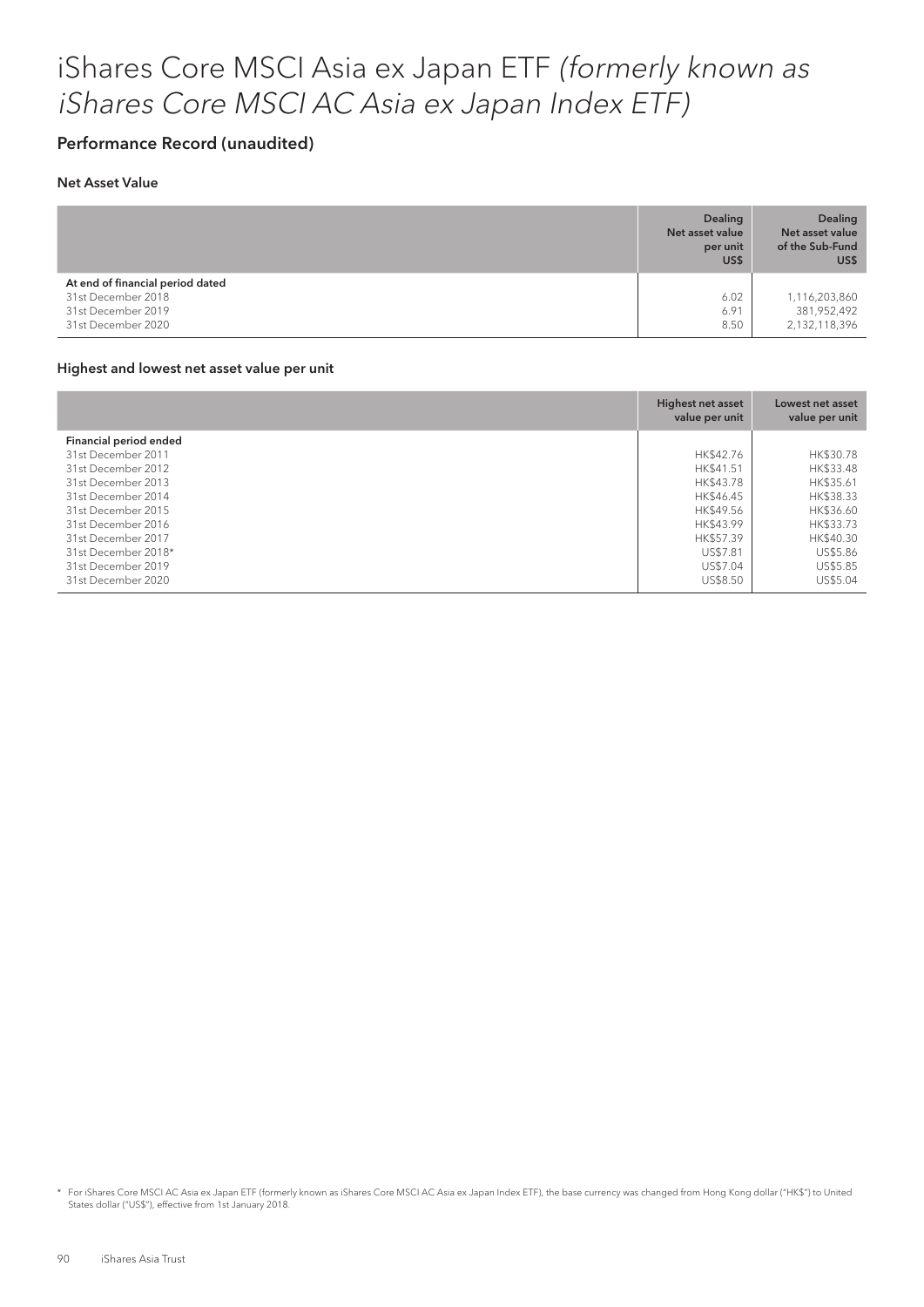|                      |                                                                              | <b>Fair value</b>  | $%$ of<br><b>Net</b> |                 |                                                                               | <b>Fair value</b>   | $%$ of<br><b>Net</b> |
|----------------------|------------------------------------------------------------------------------|--------------------|----------------------|-----------------|-------------------------------------------------------------------------------|---------------------|----------------------|
| <b>Holdings</b>      |                                                                              | HK\$               | <b>Assets</b>        | <b>Holdings</b> |                                                                               | HK\$                | Assets               |
| Investments (99.81%) |                                                                              |                    |                      |                 | China (48.92%) Continued                                                      |                     |                      |
|                      | Listed equities (88.24%)                                                     |                    |                      |                 | 53,833 China Cinda Asset Manageme - H<br>37,425 China Citic Bank Corp Ltd - H | 79,135<br>123,128   | 0.03<br>0.05         |
|                      |                                                                              |                    |                      |                 | 20,703 China Communications Const - H                                         | 69,355              | 0.03                 |
|                      | Cayman Islands (0.04%)<br>3,000 Zhen Ding Technology Holding                 | 94,377             | 0.04                 |                 | 16,625 China Communications Servi - H                                         | 56,857              | 0.02                 |
|                      |                                                                              |                    |                      |                 | 8,846 China Conch Venture Holdings                                            | 333,494             | 0.13                 |
|                      |                                                                              | 94,377             | 0.04                 |                 | 4,785 China Construction Bank - A<br>512,191 China Construction Bank - H      | 35,865<br>3,016,805 | 0.01                 |
|                      |                                                                              |                    |                      |                 | 4,000 China East Education Holding                                            | 74,560              | 1.15<br>0.03         |
|                      | China (48.92%)<br>7,125 3SBio Inc                                            | 50,374             | 0.02                 |                 | 6,616 China Eastern Airlines Co - A                                           | 36,955              | 0.01                 |
|                      | 157 51Job Inc - ADR                                                          | 85,215             | 0.03                 |                 | 4,750 China Education Group Holdin                                            | 70,965              | 0.03                 |
|                      | 4,162 AAC Technologies Holdings Inc                                          | 180,631            | 0.07                 |                 | 21,507 China Everbright Bank Co - A                                           | 102,419             | 0.04                 |
|                      | 1,520 AECC Aviation Power Co - A                                             | 107,669            | 0.04                 |                 | 18,000 China Everbright Bank Co L - H<br>16,231 China Everbright Environment  | 53,100              | 0.02                 |
|                      | 9,500 Agile Group Holdings Ltd<br>25,009 Agricultural Bank of China - A      | 98,040<br>93,725   | 0.04<br>0.04         |                 | (formerly known as China                                                      |                     |                      |
|                      | 134,222 Agricultural Bank of China - H                                       | 381,190            | 0.15                 |                 | Everbright Intl Ltd)                                                          | 71,092              | 0.03                 |
|                      | 1,318 Aier Eye Hospital Group Co - A                                         | 117,806            | 0.05                 |                 | 5,762 China Everbright Ltd                                                    | 59,810              | 0.02                 |
|                      | 11,875 Air China Ltd - H                                                     | 72,437             | 0.03                 |                 | 10,624 China Evergrande Group                                                 | 158,298             | 0.06                 |
|                      | 714 Airtac International Group                                               | 177,330            | 0.07                 |                 | 5,000 China Feihe Ltd                                                         | 90,800              | 0.03<br>0.01         |
|                      | 10,117 Alibaba Group Holding - SP ADR                                        | 18,256,668         | 6.98                 |                 | 1,338 China Fortune Land Develop - A<br>26,718 China Galaxy Securities Co - H | 20,648<br>129,849   | 0.05                 |
|                      | 21,097 Alibaba Health Information T<br>73,889 Alibaba Pictures Group Ltd     | 483,121<br>70,933  | 0.18<br>0.03         |                 | 15,003 China Gas Holdings Ltd                                                 | 462,092             | 0.18                 |
|                      | 2,750 A-Living Smart City Services (formerly                                 |                    |                      |                 | 9,000 China Hongqiao Group Ltd                                                | 63,900              | 0.02                 |
|                      | known as A-Living Services Co                                                |                    |                      |                 | 66,343 China Huarong Asset Manage - H                                         | 57,055              | 0.02                 |
|                      | $Ltd - H)$                                                                   | 94,600             | 0.04                 |                 | 6,650 China International Capita - H                                          | 139,650             | 0.05                 |
|                      | 21,572 Aluminum Corp of China Ltd - H                                        | 59,107             | 0.02                 |                 | 33,250 China Jinmao Holdings Group<br>7,125 China Lesso Group Holdings Lt     | 118,702<br>86,497   | 0.05<br>0.03         |
|                      | 1,497 Anhui Conch Cement Co Ltd - A<br>6,680 Anhui Conch Cement Co Ltd - H   | 92,229<br>324,314  | 0.04<br>0.12         |                 | 1,254 China Life Insurance Co - A                                             | 57,457              | 0.02                 |
|                      | 285 Anhui Gujing Distillery Co - A                                           | 92,521             | 0.04                 |                 | 38,655 China Life Insurance Co - H                                            | 661,000             | 0.25                 |
|                      | 560 Anhui Gujing Distillery Co - B                                           | 60,474             | 0.02                 |                 | 1,189 China Literature Ltd                                                    | 72,351              | 0.03                 |
|                      | 5,650 Anta Sports Products Ltd                                               | 694,385            | 0.27                 |                 | 13,710 China Longyuan Power Group - H                                         | 106,527             | 0.04                 |
|                      | 305 Autohome Inc - ADR                                                       | 235,594            | 0.09                 |                 | 8,300 China Medical System Holding                                            | 71,878              | 0.03<br>0.05         |
|                      | 900 AVIC Jonhon Optronic Tech - A<br>1,900 AVIC Xi'An Aircraft Indust - A    | 84,096<br>83,178   | 0.03<br>0.03         |                 | 4,000 China Meidong Auto Holdings<br>14,044 China Mengniu Dairy Co            | 126,000<br>657,259  | 0.25                 |
|                      | 15,200 Avichina Industry & Tech - H                                          | 82,232             | 0.03                 |                 | 6,707 China Merchants Bank - A                                                | 351,816             | 0.13                 |
|                      | 1,440 Baidu Inc - Spon ADR                                                   | 2,414,437          | 0.92                 |                 | 20,662 China Merchants Bank - H                                               | 1,012,438           | 0.39                 |
|                      | 12,007 Bank of Beijing Co Ltd - A                                            | 69,360             | 0.03                 |                 | 4,039 China Merchants Energy - A                                              | 27,236              | 0.01                 |
| 19,471               | Bank of China Ltd - A                                                        | 73,900             | 0.03                 |                 | 10,058 China Merchants Port Holding<br>4,066 China Merchants Securities - A   | 95,450              | 0.04<br>0.04         |
|                      | 401,721 Bank of China Ltd - H                                                | 1,064,561          | 0.41                 |                 | 3,287 China Merchants Shekou Ind - A                                          | 113,265<br>52,138   | 0.02                 |
|                      | 19,338 Bank of Communications Co - A<br>48,637 Bank of Communications Co - H | 103,399<br>199,412 | 0.04<br>0.08         |                 | 17,720 China Minsheng Banking - A                                             | 109,975             | 0.04                 |
|                      | 5,835 Bank of Hangzhou Co Ltd - A                                            | 103,905            | 0.04                 |                 | 29,312 China Minsheng Banking Cor - H                                         | 129,559             | 0.05                 |
|                      | 8,386 Bank of Jiangsu Co Ltd - A                                             | 54,648             | 0.02                 |                 | 32,148 China Mobile Ltd                                                       | 1,420,942           | 0.54                 |
|                      | 6,954 Bank of Nanjing Co Ltd - A                                             | 67,062             | 0.03                 |                 | 10,251 China Molybdenum Co Ltd - A                                            | 76,467              | 0.03<br>0.05         |
|                      | 2,651 Bank of Ningbo Co Ltd - A                                              | 111,816            | 0.04                 |                 | 24,939 China Molybdenum Co Ltd - H<br>20,500 China National Building Ma - H   | 126,191<br>191,060  | 0.07                 |
|                      | 7,881 Bank of Shanghai Co Ltd - A                                            | 73,744             | 0.03                 |                 | 7,087 China National Nuclear Pow - A                                          | 41,616              | 0.02                 |
| 271                  | 10,618 Baoshan Iron & Steel Co - A<br>Baozun Inc - Spn ADR                   | 75,403<br>72,179   | 0.03<br>0.03         |                 | 12,984 China Oilfield Services - H                                            | 85,175              | 0.03                 |
| 240                  | Beigene Ltd - ADR                                                            | 480,844            | 0.18                 |                 | 17,435 China Overseas Land & Invest                                           | 293,954             | 0.11                 |
| 10,465               | Beijing Capital Intl Airpo - H                                               | 67,709             | 0.03                 |                 | 10,000 China Overseas Property Hold<br>2,816 China Pacific Insurance Gr - A   | 40,400              | 0.02<br>0.05         |
| 2,470                | Beijing Enlight Media Co L-A                                                 | 35,582             | 0.01                 |                 | 14,950 China Pacific Insurance Gr - H                                         | 129,060<br>453,732  | 0.17                 |
| 2,331                | <b>Beijing Enterprises HIdgs</b>                                             | 58,974             | 0.02                 |                 | 8,351 China Petroleum & Chemical - A                                          | 40,167              | 0.02                 |
| 35,518               | Beijing Enterprises Water Gr                                                 | 110,816            | 0.04                 |                 | 113,453 China Petroleum & Chemical - H                                        | 393,682             | 0.15                 |
| 1,341                | Beijing Oriental Yuhong - A<br>1,140 Beijing Tiantan Biological - A          | 62,100<br>56,737   | 0.02<br>0.02         |                 | 6,752 China Railway Construction - A                                          | 63,663              | 0.02                 |
|                      | 380 BGI Genomics Co Ltd - A                                                  | 58,307             | 0.02                 |                 | 9,550 China Railway Construction - H<br>10,251 China Railway Group Ltd - A    | 40,492              | 0.02                 |
|                      | 688 Bilibili Inc - Sponsored ADR                                             | 457,286            | 0.18                 |                 | 19,373 China Railway Group Ltd - H                                            | 64,477<br>66,256    | 0.02<br>0.03         |
|                      | 19,202 BOE Technology Group Co Ltd - A                                       | 137,507            | 0.05                 |                 | 6,601 China Resources Beer Holding                                            | 471,311             | 0.18                 |
|                      | 20,000 Bosideng Intl HIdgs Ltd                                               | 79,000             | 0.03                 |                 | 11,000 China Resources Cement                                                 | 95,260              | 0.04                 |
| 18,600               | Brilliance China Automotive                                                  | 131,316            | 0.05                 |                 | 4,233 China Resources Gas Group Ltd                                           | 174,611             | 0.07                 |
|                      | 541 BYD Co Ltd - A                                                           | 125,458            | 0.05                 |                 | 16,847 China Resources Land Ltd                                               | 539,104             | 0.21                 |
|                      | 3,453 BYD Co Ltd - H<br>3,997 BYD Electronic Intl Co Ltd                     | 701,650<br>162,278 | 0.27<br>0.06         |                 | 13,064 China Resources Pharmaceutic<br>14,352 China Resources Power Holdin    | 51,995<br>119,839   | 0.02<br>0.05         |
|                      | 239 Cansino Biologics Inc - H                                                | 42,183             | 0.02                 |                 | 2,033 China Shenhua Energy Co - A                                             | 43,700              | 0.02                 |
|                      | 72,833 CGN Power Co Ltd - H                                                  | 121,631            | 0.05                 |                 | 15,685 China Shenhua Energy Co - H                                            | 229,001             | 0.09                 |
|                      | 231 Changchun High & New Tech - A                                            | 123,765            | 0.05                 |                 | 12,654 China Shipbuilding Industr - A                                         | 63,280              | 0.02                 |
|                      | 10,000 China Aoyuan Group Ltd                                                | 75,400             | 0.03                 |                 | 11,875 China Southern Airlines Co - H                                         | 54,862              | 0.02                 |
|                      | 12,500 China Bohai Bank Co Ltd - H                                           | 63,375             | 0.02                 |                 | 1,320 China Spacesat Co Ltd - A                                               | 50,698              | 0.02                 |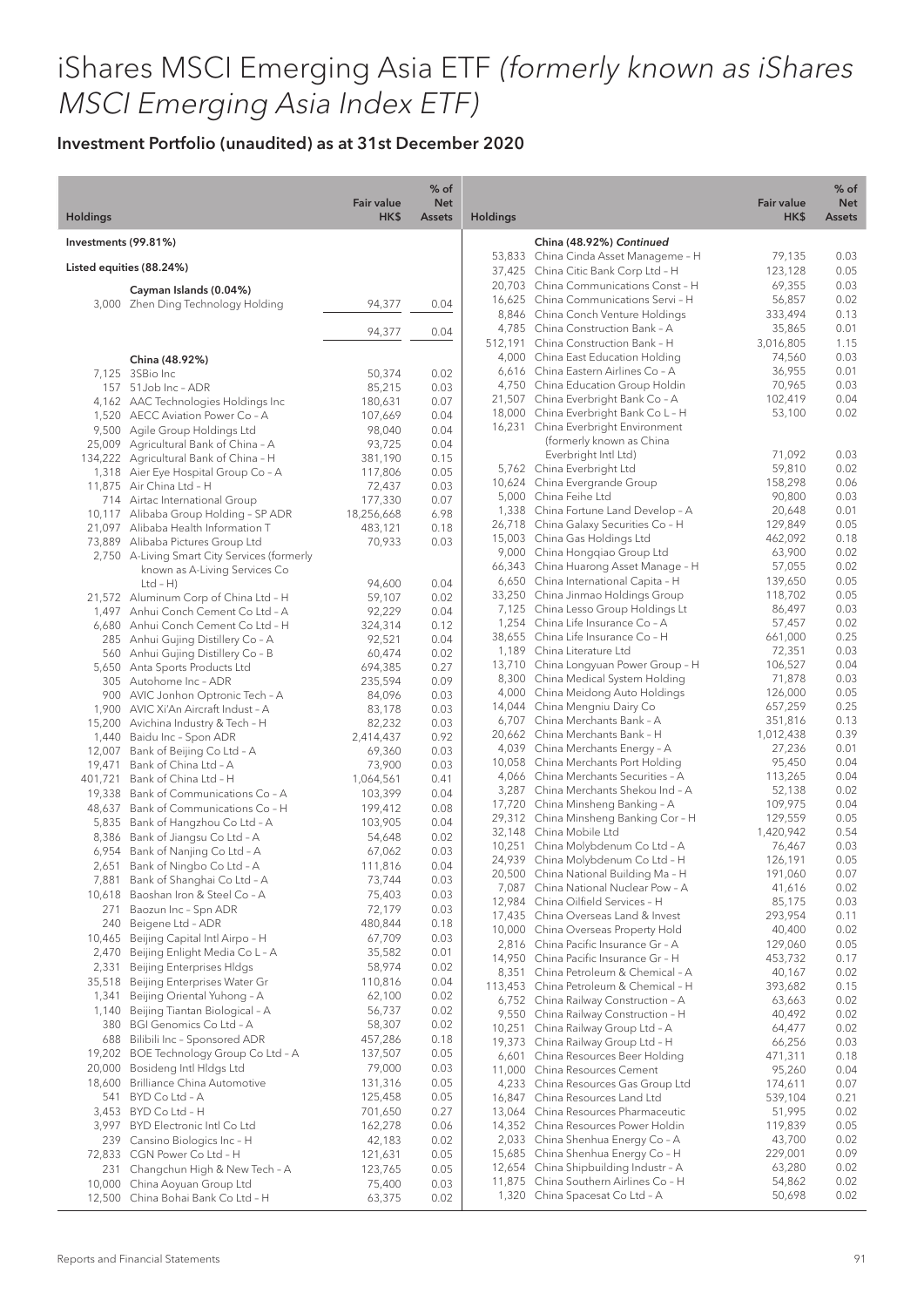|                 |                                                                              | <b>Fair value</b>  | % of<br><b>Net</b> |                 |                                                                          | <b>Fair value</b>    | $%$ of<br><b>Net</b> |
|-----------------|------------------------------------------------------------------------------|--------------------|--------------------|-----------------|--------------------------------------------------------------------------|----------------------|----------------------|
| <b>Holdings</b> |                                                                              | HK\$               | <b>Assets</b>      | <b>Holdings</b> |                                                                          | HK\$                 | Assets               |
|                 | China (48.92%) Continued                                                     |                    |                    |                 | China (48.92%) Continued                                                 |                      |                      |
|                 | 23,002 China State Construction - A                                          | 136,443            | 0.05               |                 | 4,202 Guotai Junan Securities Co - A                                     | 87,916               | 0.03                 |
|                 | 9,448 China State Construction Int                                           | 41,760             | 0.02               |                 | 5,000 Haidilao International Holdi                                       | 298,500              | 0.11                 |
|                 | 8,934 China Taiping Insurance Hold                                           | 124,897            | 0.05               |                 | 2,507 Haier Smart Home Co Ltd - A                                        | 87,400               | 0.03                 |
|                 | 67,167 China Telecom Corp Ltd - H<br>751 China Tourism Group Duty F - A      | 144,409            | 0.06               |                 | 12,321 Haier Smart Home Co Ltd - H<br>4,750 Haitian International HIdgs  | 346,220<br>127,300   | 0.13<br>0.05         |
|                 | (formerly known as China                                                     |                    |                    |                 | 4,341 Haitong Securities Co Ltd - A                                      | 66,628               | 0.03                 |
|                 | International Travel - A)                                                    | 253,168            | 0.10               |                 | 16,889 Haitong Securities Co Ltd - H                                     | 117,041              | 0.04                 |
|                 | 230,375 China Tower Corp Ltd - H                                             | 262,627            | 0.10               |                 | 2,802 Hangzhou Hikvision Digital - A                                     | 162,229              | 0.06                 |
|                 | 23,750 China Traditional Chinese Me                                          | 91,200             | 0.04               | 401             | Hangzhou Tigermed Consulti - A                                           | 77,346               | 0.03                 |
|                 | 26,255 China Unicom Hong Kong Ltd                                            | 116,835            | 0.04               |                 | 500 Hangzhou Tigermed Consulti - H                                       | 89,750               | 0.03                 |
|                 | 16,318 China United Network - A                                              | 86,862             | 0.03               |                 | 5,800 Hansoh Pharmaceutical Group                                        | 218,080              | 0.08                 |
|                 | 2,802 China Vanke Co Ltd - A                                                 | 95,979             | 0.04               |                 | 916 Henan Shuanghui Investment - A                                       | 51,318               | 0.02                 |
|                 | 6,800 China Vanke Co Ltd - H                                                 | 181,900            | 0.07               |                 | 3,830 Hengan Intl Group Co Ltd                                           | 210,267              | 0.08                 |
|                 | 8,652 China Yangtze Power Co Ltd - A                                         | 197,852            | 0.08               |                 | 1,769 Hengli Petrochemical Co L-A                                        | 59,054               | 0.02                 |
|                 | 80,000 China Youzan Ltd                                                      | 184,800            | 0.07               |                 | 320 Hithink Royalflush Informa - A                                       | 47,351               | 0.02                 |
|                 | 10,000 China Yuhua Education Corp L                                          | 67,500             | 0.03               |                 | 4,000 Hopson Development Holdings                                        | 79,040               | 0.03                 |
|                 | 3,036 Chongqing Changan Automob - A<br>23,744 Chongging Rural Commercial - H | 79,282<br>75,031   | 0.03<br>0.03       |                 | 2,375 Hua Hong Semiconductor Ltd<br>1,030 Hualan Biological Engineer - A | 104,500<br>51,927    | 0.04<br>0.02         |
|                 | 485 Chongqing Zhifei Biologica - A                                           | 85,618             | 0.03               |                 | 28,412 Huaneng Power Intl Inc - H                                        | 80,406               | 0.03                 |
|                 | 21,375 CIFI Holdings Group Co Ltd                                            | 140,434            | 0.05               |                 | 3,800 Huatai Securities Co Ltd - A                                       | 81,682               | 0.03                 |
|                 | 26,364 Citic Ltd                                                             | 144,738            | 0.06               |                 | 5,285 Huatai Securities Co Ltd - H                                       | 64,477               | 0.02                 |
|                 | 4,271 Citic Securities Co - A                                                | 149,867            | 0.06               |                 | 6,241 Huaxia Bank Co Ltd - A                                             | 46,555               | 0.02                 |
|                 | 10,606 Citic Securities Co Ltd - H                                           | 185,393            | 0.07               |                 | 1,118 Huayu Automotive Systems - A                                       | 38,456               | 0.01                 |
|                 | 92,483 CNOOC Ltd                                                             | 664,028            | 0.25               |                 | 866 Huazhu Group Ltd - ADR                                               | 302,369              | 0.12                 |
|                 | 785 Contemporary Amperex Techn - A                                           | 328,958            | 0.13               |                 | 6,885 Hubei Biocause Pharmaceuti - A                                     | 40,019               | 0.02                 |
|                 | 2,502 Cosco Shipping Holdings Co - A                                         | 36,461             | 0.01               |                 | 613 Hundsun Technologies Inc - A                                         | 76,747               | 0.03                 |
|                 | 8,500 Cosco Shipping Holdings Co - H                                         | 79,050             | 0.03               |                 | 349 Hutchison China Meditech - ADR                                       | 86,649               | 0.03                 |
|                 | 18,123 Cosco Shipping Ports Ltd                                              | 97,683             | 0.04               |                 | 391 Huya Inc - ADR                                                       | 60,423               | 0.02                 |
|                 | 43,669 Country Garden Holdings Co                                            | 468,132            | 0.18               |                 | 1,900 Iflytek Co Ltd - A                                                 | 92,680               | 0.04                 |
|                 | 8,000 Country Garden Services Hold                                           | 419,600            | 0.16<br>0.03       |                 | 18,008 Ind & Comm Bk of China - A<br>314,239 Ind & Comm Bk of China - H  | 107,249<br>1,580,622 | 0.04<br>0.60         |
|                 | 11,871 CRRC Corp Ltd - A<br>8,210 CRRC Corp Ltd - H                          | 75,233<br>21,921   | 0.01               |                 | 6,700 Industrial Bank Co Ltd - A                                         | 166,888              | 0.06                 |
|                 | 1,254 CSC Financial Co Ltd - A                                               | 62,860             | 0.02               |                 | 20,387 Inner Mongolia Baotou Ste - A                                     | 28,469               | 0.01                 |
|                 | 45,849 CSPC Pharmaceutical Group Ltd                                         | 363,583            | 0.14               |                 | 2,413 Inner Mongolia Yili Indus - A                                      | 127,783              | 0.05                 |
|                 | 13,657 Dali Foods Group Co Ltd                                               | 60,501             | 0.02               |                 | 5,000 Innovent Biologics Inc                                             | 410,250              | 0.16                 |
|                 | 8,207 Daqin Railway Co Ltd - A                                               | 63,277             | 0.02               |                 | 1,239 Iqiyi Inc - ADR                                                    | 167,931              | 0.06                 |
|                 | 18,028 Dongfeng Motor Grp Co Ltd - H                                         | 162,973            | 0.06               |                 | 700 Jason Furniture Hangzhou C - A                                       | 58,908               | 0.02                 |
|                 | 618 Douyu International Hold - ADR                                           | 52,998             | 0.02               |                 | 950 JD Health International Inc                                          | 142,500              | 0.05                 |
|                 | 2,486 East Money Information Co - A                                          | 91,979             | 0.04               |                 | 4,568 JD.Com Inc - ADR                                                   | 3,113,382            | 1.19                 |
|                 | 3,894 ENN Energy Holdings Ltd                                                | 443,137            | 0.17               |                 | 6,952 Jiangsu Express Co Ltd - H                                         | 60,274               | 0.02                 |
|                 | 1,007 Eve Energy Co Ltd - A                                                  | 97,952             | 0.04               |                 | 710 Jiangsu Hengli Hydraulic C - A                                       | 95,756               | 0.04                 |
|                 | 14,778 Far East Horizon Ltd                                                  | 118,076            | 0.05               | 1,661           | Jiangsu Hengrui Medicine C - A                                           | 220,961              | 0.08                 |
|                 | 7,100 Focus Media Information Te - A                                         | 83,638             | 0.03<br>0.10       |                 | 607 Jiangsu Yanghe Brewery - A                                           | 170,966<br>139,315   | 0.07<br>0.05         |
|                 | 1,079 Foshan Haitian Flavouring - A<br>14,919 Fosun International Ltd        | 258,256            | 0.07               |                 | 11,438 Jiangxi Copper Co Ltd - H<br>8,000 Jinxin Fertility Group Ltd     |                      | 0.05                 |
|                 | 8,141 Founder Securities Co Ltd - A                                          | 181,713<br>100,759 | 0.04               |                 | 305 Joyy Inc - ADR                                                       | 126,400<br>189,147   | 0.07                 |
|                 | 2,033 Foxconn Industrial Interne - A                                         | 33,218             | 0.01               |                 | 18,000 Kaisa Group Holdings Ltd                                          | 68,940               | 0.03                 |
|                 | 1,456 Fuyao Glass Industry Group - A                                         | 83,499             | 0.03               |                 | 466 KE Holdings Inc                                                      | 222,362              | 0.09                 |
|                 | 1,948 Fuyao Glass Industry Group - H                                         | 82,985             | 0.03               |                 | 4,157 Kingboard Holdings Ltd                                             | 135,934              | 0.05                 |
|                 | 640 Ganfeng Lithium Co Ltd - A                                               | 77,302             | 0.03               | 7,125           | Kingboard Laminates Hldg Ltd                                             | 90,203               | 0.03                 |
|                 | 442 GDS Holdings Ltd - ADR                                                   | 320,923            | 0.12               |                 | 11,875 Kingdee International Sftwr                                       | 375,250              | 0.14                 |
|                 | 33,325 Geely Automobile Holdings Ltd                                         | 883,113            | 0.34               | 296             | Kingsoft Cloud Holdings - ADR                                            | 99,953               | 0.04                 |
|                 | 4,750 Genscript Biotech Corp                                                 | 53,580             | 0.02               |                 | 4,750 Kingsoft Corp Ltd                                                  | 237,500              | 0.09                 |
|                 | 2,441 GF Securities Co Ltd - A                                               | 47,430             | 0.02               | 2,000           | Koolearn Technology Holding                                              | 55,800               | 0.02                 |
|                 | 9,500 GF Securities Co Ltd - H                                               | 104,120            | 0.04               |                 | 26,600 Kunlun Energy Co Ltd                                              | 178,220              | 0.07                 |
|                 | 98 Gigadevice Semiconductor B - A                                            | 23,100             | 0.01               |                 | 442 Kweichow Moutai Co Ltd - A                                           | 1,054,012            | 0.40                 |
|                 | 1,387 Goertek Inc - A                                                        | 61,780             | 0.02               |                 | 8,314 KWG Group Holding Ltd                                              | 87,962               | 0.03                 |
|                 | 34,750 Gome Retail Holdings Ltd<br>17,182 Great Wall Motor Company - H       | 32,318<br>457,041  | 0.01<br>0.17       |                 | 10,689 Lee & Man Paper Manufacturin<br>43,103 Lenovo Group Ltd           | 67,875<br>315,514    | 0.03<br>0.12         |
|                 | 6,000 Greentown China Holdings                                               | 68,040             | 0.03               |                 | 1,900 Lens Technology Co Ltd - A                                         | 69,414               | 0.03                 |
|                 | 6,000 Greentown Service Group Co L                                           | 57,420             | 0.02               |                 | 751 Lepu Medical Technology - A                                          | 24,362               | 0.01                 |
|                 | 356 Gsx Techedu Inc - ADR                                                    | 142,739            | 0.05               |                 | 10,997 Li Ning Co Ltd                                                    | 586,140              | 0.22                 |
|                 | 975 Guangdong Haid Group Co - A                                              | 76,221             | 0.03               |                 | 2,952 Lingyi Itech Guangdong Co - A                                      | 42,244               | 0.02                 |
|                 | 18,218 Guangdong Investment Ltd                                              | 254,323            | 0.10               |                 | 9,500 Logan Group Co Ltd (formerly known                                 |                      |                      |
|                 | 12,615 Guangzhou Automobile Group - H                                        | 108,741            | 0.04               |                 | as Logan Property Holdings Co Ltd)                                       | 120,650              | 0.05                 |
|                 | 894 Guangzhou Baiyunshan Phar - A                                            | 31,210             | 0.01               |                 | 9,500 Longfor Group Holdings Ltd                                         | 431,300              | 0.17                 |
|                 | 6,175 Guangzhou R&F Properties - H                                           | 61,565             | 0.02               |                 | 1,202 Longi Green Energy Technol - A                                     | 132,271              | 0.05                 |
|                 | 698 Guangzhou Tinci Materials - A                                            | 86,473             | 0.03               |                 | 942 Lufax Holding Ltd                                                    | 103,719              | 0.04                 |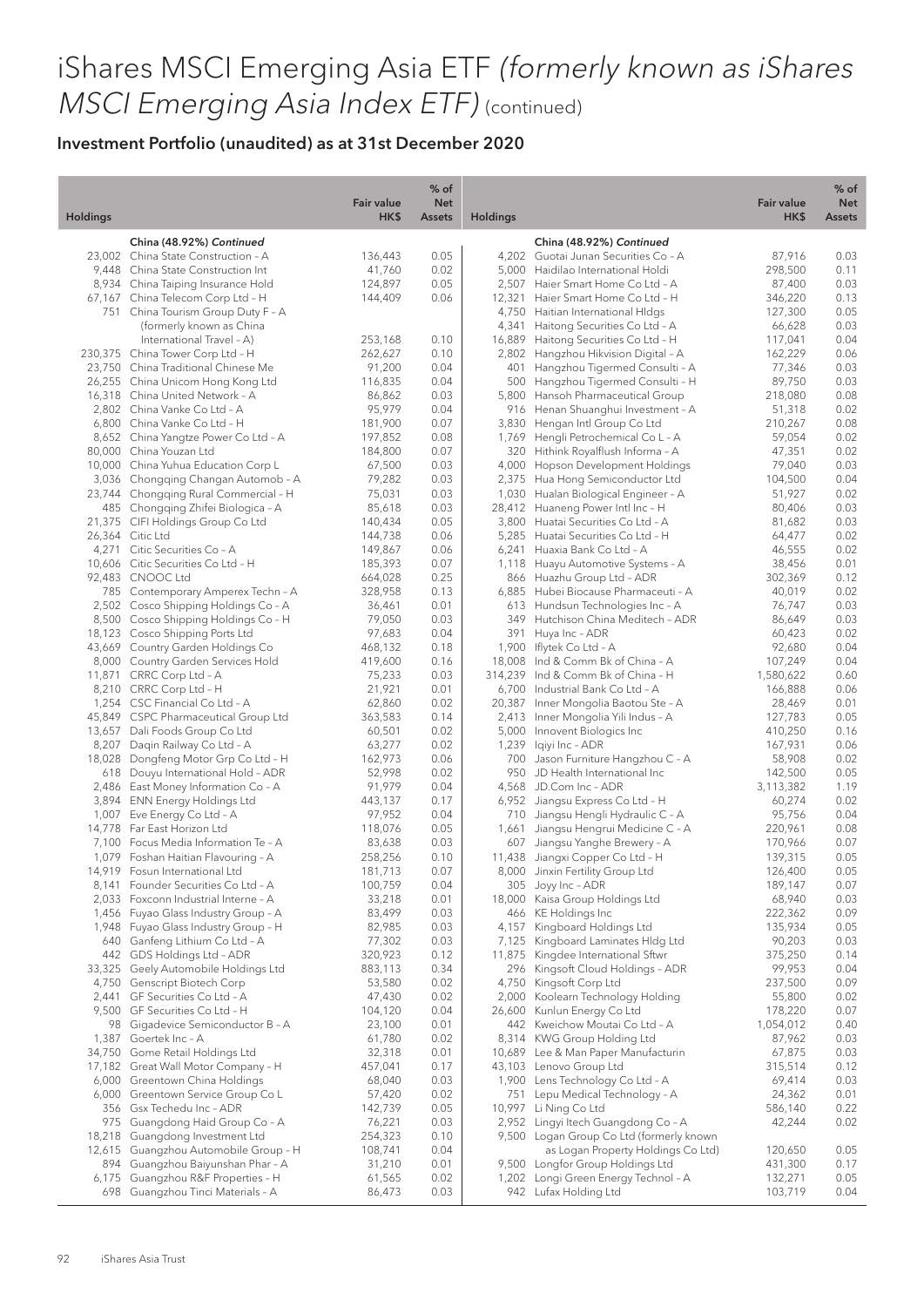|                 |                                                                               | Fair value          | $%$ of<br><b>Net</b> |                 |                                                                       | Fair value           | $%$ of<br><b>Net</b> |
|-----------------|-------------------------------------------------------------------------------|---------------------|----------------------|-----------------|-----------------------------------------------------------------------|----------------------|----------------------|
| <b>Holdings</b> |                                                                               | HK\$                | <b>Assets</b>        | <b>Holdings</b> |                                                                       | HK\$                 | <b>Assets</b>        |
|                 | China (48.92%) Continued                                                      |                     |                      |                 | China (48.92%) Continued                                              |                      |                      |
|                 | 3,131 Luxshare Precision Industr - A                                          | 209,715             | 0.08                 |                 | 387 Silergy Corp                                                      | 257,377              | 0.10                 |
|                 | 13,000 Luye Pharma Group Ltd                                                  | 46,930              | 0.02                 |                 | 404 Sina Corp                                                         | 132,758              | 0.05                 |
|                 | 541 Luzhou Laojiao Co Ltd - A<br>894 Mango Excellent Media Co L-A             | 146,030<br>77,358   | 0.06<br>0.03         |                 | 52,753 Sino Biopharmaceutical<br>8,595 Sinopharm Group Co - H         | 395,648<br>162,102   | 0.15<br>0.06         |
|                 | 100 Maxscend Microelectronics - A                                             | 68,095              | 0.03                 |                 | 3,997 Sinotruk Hong Kong Ltd                                          | 79,141               | 0.03                 |
|                 | 1,320 Meinian Onehealth Healthca - A                                          | 17,850              | 0.01                 |                 | 2,000 Smoore International Holding                                    | 119,700              | 0.05                 |
|                 | 19,200 Meituan - Class B (formerly known as                                   |                     |                      |                 | 975 Songcheng Performance Deve - A                                    | 20,620               | 0.01                 |
|                 | Meituan Dianping - Class B)                                                   | 5,656,320           | 2.16                 |                 | 9,500 SSY Group Ltd                                                   | 41,800               | 0.02                 |
|                 | 4,000 Microport Scientific Corp                                               | 167,800             | 0.06                 |                 | 9,939 Sun Art Retail Group Ltd                                        | 78,319               | 0.03                 |
|                 | 4,000 Minth Group Ltd                                                         | 163,600             | 0.06                 |                 | 13,250 Sunac China Holdings Ltd                                       | 379,613              | 0.15                 |
|                 | 917 Momo Inc - Spon ADR                                                       | 99,260              | 0.04                 |                 | 1,100 Sungrow Power Supply Co Lt - A                                  | 94,894               | 0.04                 |
|                 | 1,155 Muyuan Foodstuff Co Ltd - A                                             | 106,283             | 0.04                 |                 | 4,202 Suning.Com Co Ltd - A                                           | 38,667               | 0.01                 |
|                 | 2,185 Nanji E-Commerce Co Ltd - A<br>2,885 Nari Technology Co Ltd - A         | 35,675<br>91,488    | 0.01<br>0.04         |                 | 3,868 Sunny Optical Tech<br>2,074 Tal Education Group - ADR           | 656,400<br>1,149,987 | 0.25<br>0.44         |
|                 | 159 Naura Technology Group Co - A                                             | 34,299              | 0.01                 |                 | 4,420 TCL Technology Group Corp - A                                   | 37,349               | 0.01                 |
|                 | 2,198 Netease Inc - ADR                                                       | 1,632,205           | 0.62                 |                 | 30,819 Tencent Holdings Ltd                                           | 17,381,916           | 6.65                 |
|                 | 985 New China Life Insurance C - A                                            | 68,150              | 0.03                 |                 | 2,064 Tencent Music Entertainm - ADR                                  | 307,916              | 0.12                 |
|                 | 3,833 New China Life Insurance C - H                                          | 115,948             | 0.04                 |                 | 2,500 Tianjin Zhonghuan Semicond - A                                  | 76,087               | 0.03                 |
|                 | 2,102 New Hope Liuhe Co Ltd - A                                               | 56,196              | 0.02                 |                 | 12,247 Tingyi (Cayman Isln) Hldg Co                                   | 162,150              | 0.06                 |
|                 | 793 New Oriental Educatio - SP ADR                                            | 1,142,509           | 0.44                 |                 | 4,800 Tongcheng-Elong Holdings Ltd                                    | 72,000               | 0.03                 |
|                 | 6,250 Nine Dragons Paper Holdings                                             | 68,750              | 0.03                 |                 | 2,755 Tongwei Co Ltd - A                                              | 126,396              | 0.05                 |
|                 | 6,844 Nio Inc - ADR                                                           | 2,586,503           | 0.99                 | 269             | Topchoice Medical Corporat - A                                        | 88,778               | 0.03                 |
|                 | 188 Noah Holdings Ltd - Spon ADS                                              | 69,694              | 0.03                 |                 | 7,003 Topsports International Hold                                    | 81,235               | 0.03                 |
|                 | 1,055 Offen Education Technology - A                                          | 44,234              | 0.02                 |                 | 3,560 Travelsky Technology Ltd - H<br>2,472 Trip.Com Group Ltd - ADR  | 66,572               | 0.03                 |
|                 | 400 Oppein Home Group Inc - A<br>31,667 People's Insurance Co Grou - H        | 64,211<br>77,901    | 0.02<br>0.03         |                 | 1,598 Tsingtao Brewery Co Ltd - H                                     | 646,520<br>129,758   | 0.25<br>0.05         |
|                 | 1,615 Perfect World Co Ltd - A                                                | 56,862              | 0.02                 |                 | 9,000 Uni-President China Holdings                                    | 71,010               | 0.03                 |
|                 | 5,700 Petrochina Co Ltd - A                                                   | 28,233              | 0.01                 |                 | 1,700 Unisplendour Corp Ltd - A                                       | 41,493               | 0.02                 |
|                 | 91,808 Petrochina Co Ltd - H                                                  | 220,339             | 0.08                 |                 | 3,000 Vinda International Holdings                                    | 63,450               | 0.02                 |
|                 | 700 Pharmaron Beijing Co Ltd - H                                              | 91,700              | 0.04                 |                 | 2,541 Vipshop Holdings Ltd - ADR                                      | 553,838              | 0.21                 |
|                 | 30,882 PICC Property & Casualty - H                                           | 181,277             | 0.07                 |                 | 1,254 Walvax Biotechnology Co - A                                     | 57,712               | 0.02                 |
|                 | 2,032 Pinduoduo Inc - ADR                                                     | 2,799,337           | 1.07                 |                 | 1,387 Wanhua Chemical Group Co - A                                    | 150,708              | 0.06                 |
|                 | 7,802 Ping An Bank Co Ltd - A                                                 | 180,090             | 0.07                 |                 | 24,172 Want Want China Holdings Ltd                                   | 135,605              | 0.05                 |
|                 | 2,900 Ping An Healthcare And Techn                                            | 272,600             | 0.10                 |                 | 269 Weibo Corp - Spon ADR                                             | 85,496               | 0.03                 |
|                 | 3,800 Ping An Insurance Group Co - A                                          | 394,485             | 0.15                 |                 | 2,507 Weichai Power Co Ltd - A                                        | 47,246               | 0.02                 |
|                 | 31,787 Ping An Insurance Group Co - H<br>3,933 Poly Developments and Hold - A | 3,019,765<br>74,261 | 1.15<br>0.03         |                 | 11,875 Weichai Power Co Ltd - H<br>3,283 Wens Foodstuffs Group Co - A | 184,775<br>71,431    | 0.07<br>0.03         |
|                 | 800 Poly Property Development - H                                             | 48,880              | 0.02                 |                 | 5,000 Wharf Holdings Ltd                                              | 104,250              | 0.04                 |
|                 | 51,686 Postal Savings Bank Of Chi - H                                         | 226,385             | 0.09                 |                 | 177 Will Semiconductor Co Ltd - A                                     |                      |                      |
|                 | 3,356 Rongsheng Petro Chemical - A                                            | 110,590             | 0.04                 |                 | (formerly known as Will                                               |                      |                      |
|                 | 1,185 SF Holding Co Ltd - A                                                   | 124,785             | 0.05                 |                 | Semiconductor Ltd - A)                                                | 48,820               | 0.02                 |
|                 | 2,071 Saic Motor Corp Ltd - A                                                 | 60,410              | 0.02                 |                 | 619 Wingtech Technology Co Ltd - A                                    | 73,140               | 0.03                 |
|                 | 2,014 Sanan Optoelectronics Co L - A                                          | 64,925              | 0.02                 |                 | 1,136 Wuhu Sangi Interactive Ent - A                                  | 42,343               | 0.02                 |
|                 | 4,341 Sany Heavy Industry Co Ltd - A                                          | 181,233             | 0.07                 |                 | 1,387 Wuliangye Yibin Co Ltd - A                                      | 483,130              | 0.18                 |
|                 | 12,000 Seazen Group Ltd                                                       | 77,400              | 0.03                 |                 | 848 Wuxi Apptec Co Ltd - A                                            | 136,350              | 0.05                 |
|                 | 916 Seazen Holdings Co Ltd - A<br>21,415 Semiconductor Manufacturing          | 38,078<br>473,272   | 0.01                 |                 | 1,260 Wuxi Apptec Co Ltd - H<br>15,693 Wuxi Biologics Cayman Inc      | 191,268<br>1,613,240 | 0.07<br>0.62         |
|                 | 4,100 Shaanxi Coal Industry Co L - A                                          | 45,704              | 0.18<br>0.02         |                 | 76,514 Xiaomi Corp - Class B                                          | 2,540,265            | 0.97                 |
|                 | 1,944 Shandong Gold Mining Co Lt - A                                          | 54,803              | 0.02                 |                 | 4,069 Xinjiang Goldwind Sci&Tech - A                                  | 69,204               | 0.03                 |
|                 | 3,750 Shandong Gold Mining Co Lt - H                                          | 67,125              | 0.03                 |                 | 24,000 Xinyi Solar Holdings Ltd                                       | 486,000              | 0.19                 |
|                 | 11,702 Shandong Weigao Gp Medical - H                                         | 205,019             | 0.08                 | 896             | Xpeng Inc - ADR                                                       | 297,559              | 0.11                 |
|                 | 1,136 Shanghai Fosun Pharmaceuti - A                                          | 73,201              | 0.03                 | 6,000           | Yadea Group Holdings Ltd                                              | 96,120               | 0.04                 |
|                 | 2,843 Shanghai Fosun Pharmaceuti - H                                          | 105,333             | 0.04                 |                 | 479 Yantai Jereh Oilfield - A                                         | 20,009               | 0.01                 |
|                 | 541 Shanghai International Air - A                                            | 48,853              | 0.02                 |                 | 11,875 Yanzhou Coal Mining Co - H                                     | 73,625               | 0.03                 |
|                 | 5,158 Shanghai Lujiazui Fin&Trad - B                                          | 31,276              | 0.01                 |                 | 564 Yifeng Pharmacy Chain Co L - A                                    | 60,711               | 0.02                 |
|                 | 5,688 Shanghai Pharmaceuticals - H                                            | 77,698              | 0.03                 |                 | 2,811 Yihai International Holding                                     | 323,265              | 0.12                 |
|                 | 9,779 Shanghai Pudong Devel Bank - A                                          | 112,979             | 0.04                 |                 | 7,938 Yonghui Superstores Co Ltd - A                                  | 68,024               | 0.03                 |
|                 | 424 Shanxi Xinghuacun Fen Wine - A<br>223 Shennan Circuits Co Ltd - A         | 189,916<br>28,761   | 0.07<br>0.01         |                 | 965 Yonyou Network Technology - A<br>45,125 Yuexiu Property Co Ltd    | 50,527<br>70,395     | 0.02<br>0.03         |
|                 | 12,585 Shenwan Hongyuan Group Co - A                                          | 79,308              | 0.03                 |                 | 2,148 Yum China Holdings Inc                                          | 950,849              | 0.36                 |
|                 | 202 Shenzhen Goodix Technology - A                                            | 37,502              | 0.01                 |                 | 782 Yunnan Baiyao Group Co Ltd - A                                    | 106,026              | 0.04                 |
|                 | 535 Shenzhen Inovance Technolo - A                                            | 59,575              | 0.02                 |                 | 600 Yunnan Energy New Material - A                                    | 101,530              | 0.04                 |
|                 | 5,939 Shenzhen Intl Holdings                                                  | 74,356              | 0.03                 | 381             | Zai Lab Ltd - ADR                                                     | 399,824              | 0.15                 |
|                 | 392 Shenzhen Kangtai Biologica - A                                            | 81,641              | 0.03                 |                 | 402 Zhangzhou Pientzehuang Pha - A                                    | 128,349              | 0.05                 |
|                 | 430 Shenzhen Mindray Bio-Medic - A                                            | 218,628             | 0.08                 |                 | 5,503 Zhaojin Mining Industry - H                                     | 50,793               | 0.02                 |
|                 | 5,334 Shenzhen Overseas Chinese - A                                           | 45,136              | 0.02                 |                 | 5,700 Zhejiang Century Huatong - A                                    | 48,370               | 0.02                 |
|                 | 4,497 Shenzhou International Group                                            | 683,544             | 0.26                 |                 | 1,214 Zhejiang Chint Electrics - A                                    | 56,740               | 0.02                 |
|                 | 7,718 Shimao Property Holdings Ltd                                            | 190,635             | 0.07                 |                 | 9,247 Zhejiang Expressway Co - H                                      | 60,568               | 0.02                 |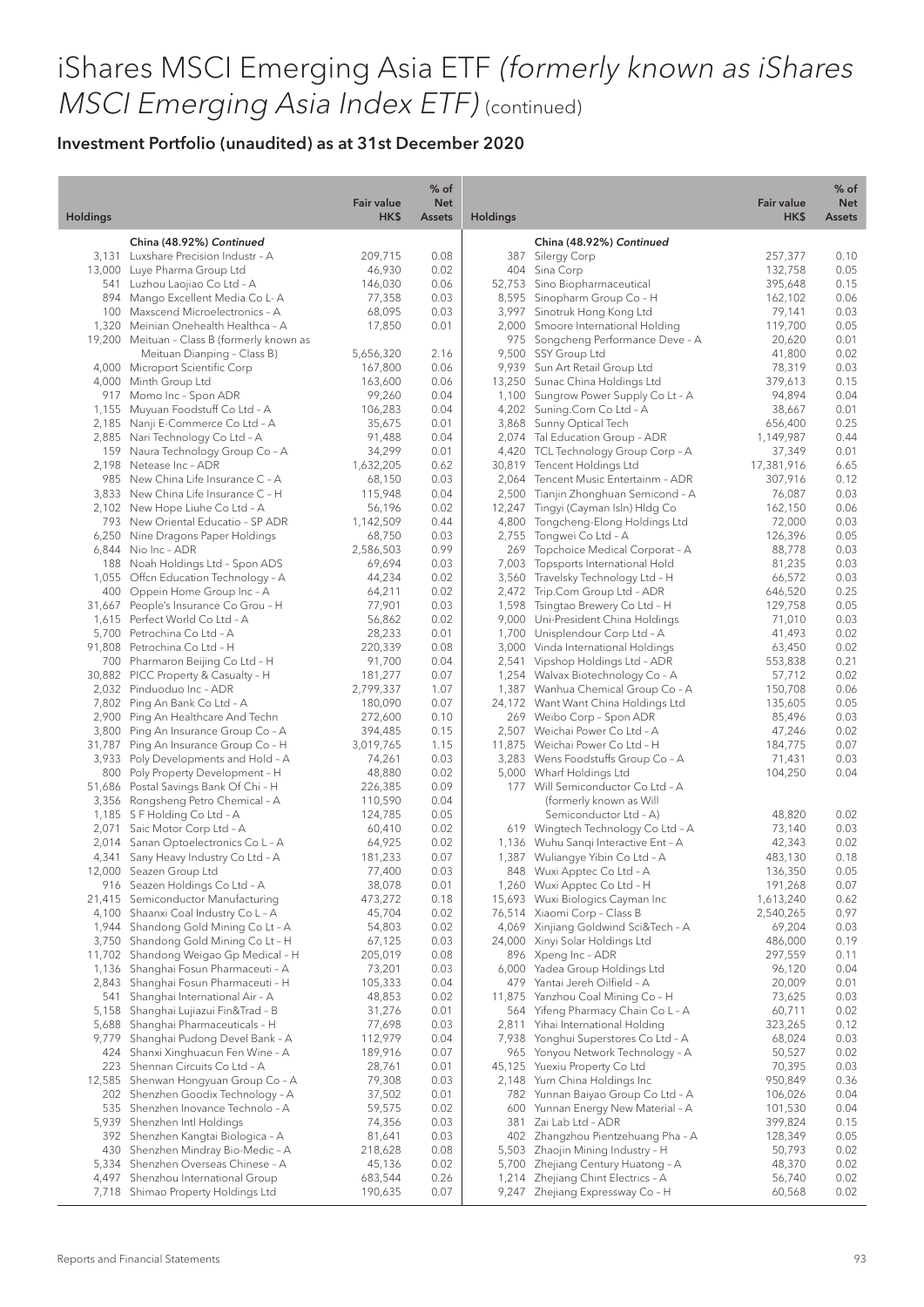|          |                                                                                                                 | <b>Fair value</b>    | $%$ of<br><b>Net</b> |                 |                                                              | <b>Fair value</b> | % of<br><b>Net</b> |
|----------|-----------------------------------------------------------------------------------------------------------------|----------------------|----------------------|-----------------|--------------------------------------------------------------|-------------------|--------------------|
| Holdings |                                                                                                                 | HK\$                 | <b>Assets</b>        | <b>Holdings</b> |                                                              | HK\$              | <b>Assets</b>      |
|          | China (48.92%) Continued                                                                                        |                      |                      |                 | Malaysia (1.94%) Continued                                   |                   |                    |
|          | 1,214 Zhejiang Nhu Co Ltd - A                                                                                   | 48,800               | 0.02                 |                 | 15,591 Public Bank Berhad                                    | 619,103           | 0.24               |
|          | 2,400 Zhejiang Sanhua Intelligen - A                                                                            | 70,608               | 0.03                 |                 | 6.150 QL Resources BHD                                       | 68,758            | 0.03               |
|          | 401 Zhejiang Supor Co Ltd - A                                                                                   | 37,326               | 0.01                 |                 | 6,800 RHB Bank BHD                                           | 71,438            | 0.03               |
|          | 2,097 Zhongan Online P&C Insuran - H                                                                            | 75,911               | 0.03                 |                 | 117,300 Sarana Menara Nusantara PT                           | 62,146            | 0.02               |
|          | 3,564 Zhongsheng Group Holdings                                                                                 | 196,911              | 0.08                 |                 | 7,724 Sime Darby Berhad                                      | 34,393            | 0.01               |
|          | 2,054 Zhuzhou CRRC Times Electri - H                                                                            | 69,425               | 0.03                 |                 | 15,224 Sime Darby Plantation BHD                             | 146,437           | 0.06               |
|          | 9,902 Zijin Mining Group Co Ltd - A                                                                             | 109,791              | 0.04                 |                 | 8,157 Supermax Corp BHD                                      | 94,499            | 0.04               |
|          | 26,555 Zijin Mining Group Co Ltd - H                                                                            | 233,153              | 0.09                 |                 | 7,200 Telekom Malaysia BHD                                   | 75,085            | 0.03               |
|          | 7,790 Zoomlion Heavy Industry - H                                                                               | 72,447               | 0.03                 |                 | 12,855 Tenaga Nasional BHD                                   | 258,203           | 0.10               |
|          | 2,302 ZTE Corp - A                                                                                              | 92,452               | 0.04                 |                 | 26,722 Top Glove Corp BHD                                    | 315,240           | 0.12               |
|          | 2,964 ZTE Corp - H                                                                                              | 57,798<br>476,624    | 0.02<br>0.18         |                 |                                                              |                   |                    |
|          | 2,108 ZTO Express Cayman Inc - ADR                                                                              |                      |                      |                 |                                                              | 5,063,244         | 1.94               |
|          |                                                                                                                 | 127,897,159          | 48.92                |                 | Philippines (0.91%)                                          |                   |                    |
|          |                                                                                                                 |                      |                      |                 | 15,200 Aboitiz Equity Ventures Inc                           | 115,960           | 0.05               |
|          | Indonesia (1.64%)                                                                                               |                      |                      |                 | 1,579 Ayala Corporation                                      | 210,839           | 0.08               |
|          | 117,292 Adaro Energy TBK PT                                                                                     | 92,565               | 0.03                 |                 | 48,575 Ayala Land Inc                                        | 320,774           | 0.12               |
|          | 114,634 Astra International TBK PT                                                                              | 381,164              | 0.14                 |                 | 6,322 Bank of The Philippine Islan<br>11,509 BDO Unibank Inc | 83,038            | 0.03               |
|          | 53,638 Bank Central Asia TBK PT<br>108,583 Bank Mandiri Persero TBK PT                                          | 1,002,011<br>379,021 | 0.38<br>0.14         |                 | 163 Globe Telecom Inc                                        | 198,460<br>53,425 | 0.08<br>0.02       |
|          | 43,725 Bank Negara Indonesia Perser                                                                             | 149,007              | 0.06                 |                 | 271 GT Capital Holdings Inc                                  | 25,597            | 0.01               |
|          | 284,453 Bank Rakyat Indonesia Perser                                                                            | 654,617              | 0.25                 |                 | 5,669 Intl Container Term Svcs Inc                           | 113,041           | 0.04               |
|          | 162,900 Barito Pacific TBK PT                                                                                   | 98,891               | 0.04                 |                 | 21,162 JG Summit Holdings Inc                                | 244,643           | 0.09               |
|          | 30,450 Charoen Pokphand Indonesi PT                                                                             | 109,650              | 0.04                 |                 | 1,835 Jollibee Foods Corp                                    | 57,834            | 0.02               |
|          | 2,375 Gudang Garam TBK PT                                                                                       | 53,739               | 0.02                 |                 | 1,280 Manila Electric Company                                | 60,347            | 0.02               |
|          | 16,300 Indah Kiat Pulp & Paper TBK                                                                              | 93,779               | 0.04                 |                 | 30,908 Metro Pacific Investments Co                          | 21,359            | 0.01               |
|          | 11,625 Indocement Tunggal Prakarsa                                                                              | 92,865               | 0.04                 |                 | 10,544 Metropolitan Bank & Trust                             | 83,504            | 0.03               |
|          | 13,103 Indofood Cbp Sukses Makmur T                                                                             | 69,239               | 0.03                 |                 | 289 PLDT Inc                                                 | 62,527            | 0.03               |
|          | 26,700 Indofood Sukses Makmur TBK P                                                                             | 100,935              | 0.04                 |                 | 1,563 SM Investments Corp                                    | 264,727           | 0.10               |
|          | 98,982 Kalbe Farma TBK PT                                                                                       | 80,846               | 0.03                 |                 | 49,600 SM Prime Holdings Inc                                 | 308,323           | 0.12               |
|          | 61,200 Perusahaan Gas Negara TBK PT                                                                             | 55,897               | 0.02                 |                 | 6,453 Universal Robina Corp                                  | 158,890           | 0.06               |
|          | 19,000 Semen Indonesia Persero TBK<br>242,952 Telkom Indonesia Persero TBK<br>(formerly known as Telekomunikasi | 130,284              | 0.05                 |                 |                                                              | 2,383,288         | 0.91               |
|          | Indonesia Per)                                                                                                  | 443,802              | 0.17                 |                 |                                                              |                   |                    |
|          | 43,218 Unilever Indonesia TBK PT                                                                                | 175,304              | 0.07                 |                 | Singapore (0.03%)<br>1,200 Boc Aviation Ltd                  | 80,400            | 0.03               |
|          | 9,500 United Tractors TBK PT                                                                                    | 139,459              | 0.05                 |                 |                                                              |                   |                    |
|          |                                                                                                                 |                      |                      |                 |                                                              | 80,400            | 0.03               |
|          |                                                                                                                 | 4,303,075            | 1.64                 |                 |                                                              |                   |                    |
|          | Malaysia (1.94%)                                                                                                |                      |                      |                 | South Korea (16.82%)<br>112 Alteogen Inc                     | 143,659           | 0.05               |
|          | 8,193 AMMB Holdings BHD                                                                                         | 57,644               | 0.02                 |                 | 188 Amorepacific Corp                                        | 276,435           | 0.11               |
|          | 18,874 Axiata Group Berhad                                                                                      | 136,068              | 0.05                 |                 | 155 Amorepacific Group                                       | 60,740            | 0.02               |
|          | 32,180 Cimb Group Holdings BHD                                                                                  | 266,732              | 0.10                 |                 | 38 BGF Retail Co Ltd                                         | 36,753            | 0.01               |
|          | 19,189 Dialog Group BHD                                                                                         | 127,612              | 0.05                 |                 | 391 Celltrion Healthcare Co Ltd                              | 454,917           | 0.17               |
|          | 21,148 Digi.Com BHD                                                                                             | 168,768              | 0.07                 |                 | 511 Celltrion Inc                                            | 1,309,432         | 0.50               |
|          | 1,000 Fraser & Neave Holdings BHD                                                                               | 61,838               | 0.02                 |                 | 87 Celltrion Pharm Inc                                       | 148,169           | 0.06               |
|          | 7,600 Gamuda BHD                                                                                                | 56,988               | 0.02                 |                 | 422 Cheil Worldwide Inc                                      | 62,051            | 0.02               |
|          | 15,772 Genting BHD<br>19,702 Genting Malaysia BHD                                                               | 135,595              | 0.05<br>0.04         |                 | 45 CJ Cheiljedang Corp                                       | 122,378           | 0.05               |
|          | 1,900 Genting Plantations BHD                                                                                   | 102,161<br>36,075    | 0.01                 |                 | 139 CJ Corp                                                  | 91,378            | 0.03               |
|          | 3,560 Hap Seng Consolidated                                                                                     | 59,016               | 0.02                 |                 | 80 CJ Enm Co Ltd                                             | 79,658            | 0.03               |
|          | 8,068 Hartalega Holdings BHD                                                                                    | 188,802              | 0.07                 |                 | 25 CJ Logistics                                              | 29,533            | 0.01               |
|          | 4,514 Hong Leong Bank Berhad                                                                                    | 158,363              | 0.06                 |                 | 302 Coway Co Ltd (formerly known as                          |                   |                    |
|          | 8,643 IHH Healthcare BHD                                                                                        | 91,632               | 0.04                 |                 | Woongjin Coway Co Ltd)                                       | 156,714           | 0.06               |
|          | 12,164 IOI Corp BHD                                                                                             | 102,466              | 0.04                 |                 | 214 DB Insurance Co Ltd                                      | 66,828            | 0.03               |
|          | 6,650 Kossan Rubber Industries                                                                                  | 57,684               | 0.02                 |                 | 300 Doosan Bobcat Inc<br>1,069 Doosan Heavy Industries       | 63,491<br>103,010 | 0.02<br>0.04       |
|          | 2,083 Kuala Lumpur Kepong BHD                                                                                   | 95,081               | 0.04                 |                 | 108 Douzone Bizon Co Ltd                                     | 80,172            | 0.03               |
|          | 21,512 Malayan Banking BHD                                                                                      | 350,811              | 0.13                 |                 | 121 E-Mart Inc                                               | 130,848           | 0.05               |
|          | 6,057 Malaysia Airports Hldgs BHD                                                                               | 69,119               | 0.03                 |                 | 304 Fila Holdings Corp (formerly known                       |                   |                    |
|          | 16,132 Maxis BHD                                                                                                | 157,037              | 0.06                 |                 | as Fila Korea Ltd)                                           | 94,825            | 0.04               |
|          | 9,317 MISC BHD                                                                                                  | 123,383              | 0.05                 |                 | 343 GS Engineering & Construct                               | 92,545            | 0.04               |
|          | 400 Nestle (Malaysia) Berhad                                                                                    | 107,099              | 0.04                 |                 | 209 GS Holdings                                              | 56,018            | 0.02               |
|          | 14,303 Petronas Chemicals Group BHD                                                                             | 204,851              | 0.08                 |                 | 102 GS Retail Co Ltd                                         | 25,082            | 0.01               |
|          | 1,800 Petronas Dagangan BHD                                                                                     | 74,252               | 0.03                 |                 | 1,786 Hana Financial Group                                   | 439,813           | 0.17               |
|          | 4,867 Petronas Gas BHD                                                                                          | 161,178              | 0.06                 |                 | 444 Hankook Tire & Technology Co                             | 124,867           | 0.05               |
|          | 2,500 Ppb Group Berhad<br>4,850 Press Metal Aluminium Holdin                                                    | 89,249<br>78,438     | 0.03<br>0.03         |                 | 40 Hanmi Pharm Co Ltd                                        | 104,641           | 0.04               |
|          |                                                                                                                 |                      |                      |                 |                                                              |                   |                    |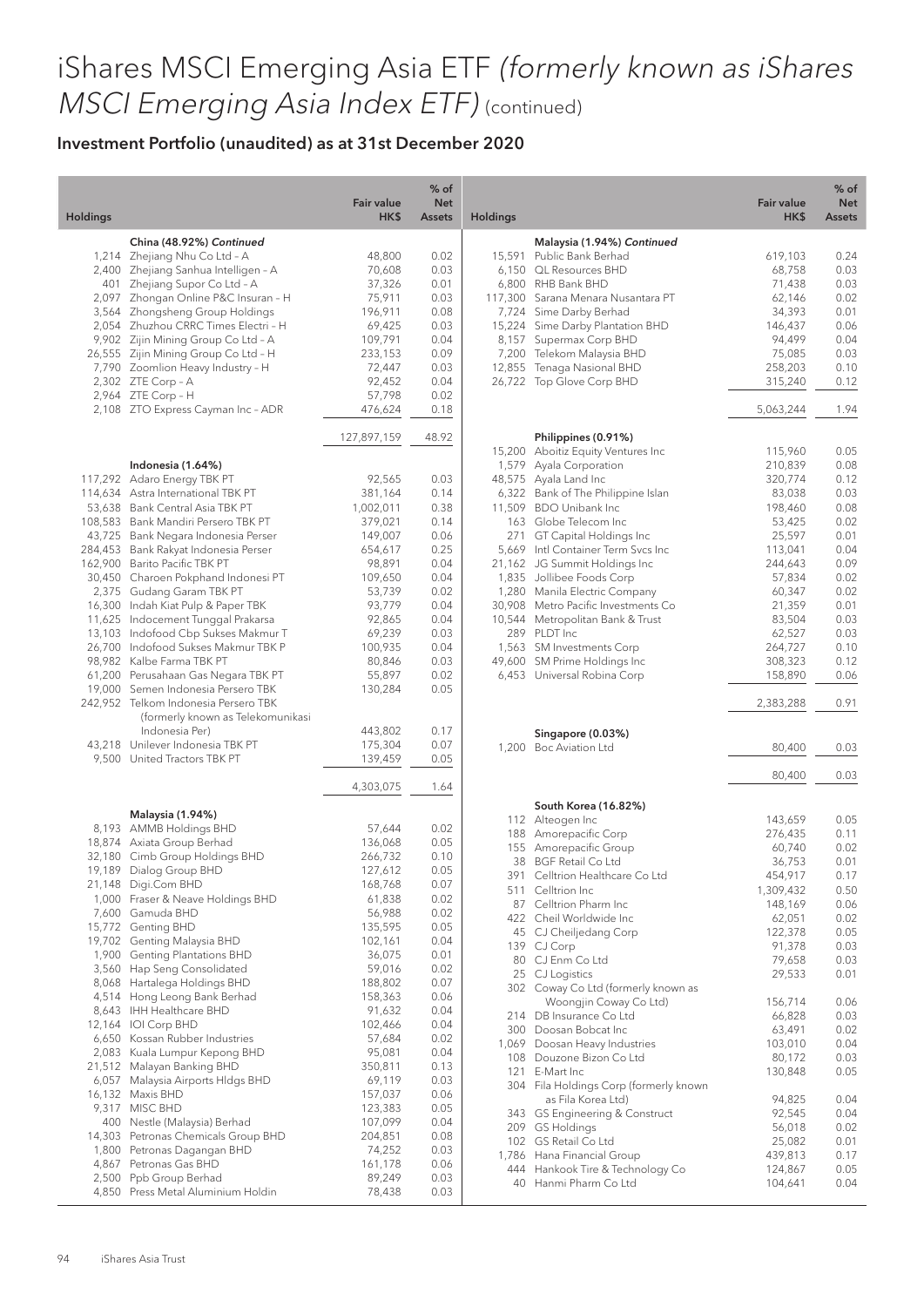|                 |                                                                       | <b>Fair value</b>    | $%$ of<br><b>Net</b> |                 |                                                                        | <b>Fair value</b>    | $%$ of<br><b>Net</b> |
|-----------------|-----------------------------------------------------------------------|----------------------|----------------------|-----------------|------------------------------------------------------------------------|----------------------|----------------------|
| <b>Holdings</b> |                                                                       | HK\$                 | <b>Assets</b>        | <b>Holdings</b> |                                                                        | HK\$                 | Assets               |
|                 | South Korea (16.82%) Continued                                        |                      |                      |                 | South Korea (16.82%) Continued                                         |                      |                      |
|                 | 885 Hanon Systems                                                     | 102,651              | 0.04                 |                 | 41 SK Chemicals Co Ltd/New                                             | 114,866              | 0.04                 |
|                 | 161 Hanwha Corporation                                                | 32,522               | 0.01                 |                 | 172 SK Holdings Co Ltd                                                 | 295,264              | 0.11                 |
|                 | 613 Hanwha Solutions Corp (formerly<br>known as Hanwha Chemical Corp) | 209,587              | 0.08                 |                 | 2,909 SK Hynix Inc<br>311 SK Innovation Co Ltd                         | 2,460,536<br>421,776 | 0.94<br>0.16         |
|                 | 247 Hlb Inc                                                           | 163,082              | 0.06                 |                 | 180 SK Telecom                                                         | 305,786              | 0.12                 |
|                 | 94 Hotel Shilla Co Ltd                                                | 55,220               | 0.02                 |                 | 235 S-Oil Corp                                                         | 116,076              | 0.04                 |
|                 | 318 Hyundai Engineering & Const                                       | 85,005               | 0.03                 |                 | 2,827 Woori Financial Group Inc                                        | 196,339              | 0.08                 |
|                 | 94 Hyundai Glovis Co Ltd                                              | 123,456              | 0.05                 |                 | 278 Yuhan Corp                                                         | 149,023              | 0.06                 |
|                 | 58 Hyundai Heavy Industries Hol                                       | 117,368              | 0.04                 |                 |                                                                        |                      |                      |
|                 | 468 Hyundai Marine & Fire Ins Co                                      | 75,997               | 0.03                 |                 |                                                                        | 43,981,825           | 16.82                |
|                 | 359 Hyundai Mobis Co Ltd                                              | 654,716              | 0.25                 |                 |                                                                        |                      |                      |
| 801             | Hyundai Motor Co<br>129 Hyundai Motor Co Ltd - 2nd Prf                | 1,097,745            | 0.42<br>0.03         |                 | Taiwan (15.69%)                                                        |                      |                      |
|                 | 130 Hyundai Motor Co Ltd - Prf                                        | 82,502<br>82,121     | 0.03                 |                 | 3,000 Accton Technology Corp<br>19,594 Acer Inc                        | 261,608<br>127,878   | 0.10<br>0.05         |
|                 | 644 Hyundai Steel Co                                                  | 182,032              | 0.07                 |                 | 1,362 Advantech Co Ltd                                                 | 131,549              | 0.05                 |
|                 | 828 Industrial Bank of Korea                                          | 52,246               | 0.02                 |                 | 18,456 ASE Technology Holding Co Ltd                                   | 414,067              | 0.16                 |
|                 | 319 Kakao Corp                                                        | 886,882              | 0.34                 |                 | 14,568 Asia Cement Corp                                                | 173,670              | 0.07                 |
|                 | 410 Kangwon Land Inc                                                  | 68,773               | 0.03                 |                 | 3,887 Asustek Computer Inc                                             | 268,698              | 0.10                 |
|                 | 2,159 KB Financial Group Inc                                          | 668,821              | 0.26                 |                 | 55,753 Au Optronics Corp                                               | 215,396              | 0.08                 |
|                 | 1,449 KIA Motors Corp                                                 | 645,388              | 0.25                 |                 | 4,750 Catcher Technology Co Ltd                                        | 270,024              | 0.10                 |
|                 | 178 Kmw Co Ltd                                                        | 102,532              | 0.04                 |                 | 38,784 Cathay Financial Holding Co                                     | 452,190              | 0.17                 |
|                 | 396 Korea Aerospace Industries                                        | 72,926               | 0.03                 |                 | 6,588 Chailease Holding Co Ltd                                         | 305,425              | 0.12                 |
|                 | 1,106 Korea Electric Power Corp<br>267 Korea Investment Holdings Co   | 216,308<br>150,559   | 0.08<br>0.06         |                 | 24,731 Chang Hwa Commercial Bank<br>9,682 Cheng Shin Rubber Ind Co Ltd | 122,503<br>117,694   | 0.05<br>0.04         |
|                 | 240 Korea Shipbuilding & Offshor                                      | 185,870              | 0.07                 |                 | 3,000 Chicony Electronics Co Ltd                                       | 71,363               | 0.03                 |
|                 | 50 Korea Zinc Co Ltd                                                  | 143,292              | 0.05                 |                 | 66,499 China Development Financial                                     | 170,663              | 0.07                 |
|                 | 496 Korean Air Lines Co Ltd                                           | 96,298               | 0.04                 |                 | 10,047 China Life Insurance Co Ltd                                     | 61,551               | 0.02                 |
|                 | 547 KT&G Corp                                                         | 324,456              | 0.12                 |                 | 61,756 China Steel Corp                                                | 421,790              | 0.16                 |
|                 | 130 Kumho Petrochemical Co Ltd                                        | 134,549              | 0.05                 |                 | 17,996 Chunghwa Telecom Co Ltd                                         | 541,308              | 0.21                 |
|                 | 248 LG Chem Ltd                                                       | 1,458,635            | 0.56                 |                 | 20,897 Compal Electronics                                              | 119,370              | 0.05                 |
|                 | 34 LG Chem Ltd - Preference                                           | 92,585               | 0.04                 |                 | 91,181 CTBC Financial Holding Co Ltd                                   | 495,693              | 0.19                 |
|                 | 544 LG Corp                                                           | 339,762              | 0.13                 |                 | 10,633 Delta Electronics Inc                                           | 771,709              | 0.29                 |
|                 | 1,361 LG Display Co Ltd<br>581 LG Electronics Inc                     | 180,206<br>559,858   | 0.07<br>0.21         |                 | 63,711 E.Sun Financial Holding Co                                      | 449,208<br>94,440    | 0.17<br>0.04         |
|                 | 13 LG Household & Health - Pref                                       | 66,625               | 0.03                 |                 | 810 Eclat Textile Company Ltd<br>12,000 Evergreen Marine Corp Ltd      | 134,778              | 0.05                 |
|                 | 49 LG Household & Health Care                                         | 566,603              | 0.22                 |                 | 22,000 Far Eastern New Century Corp                                    | 175,757              | 0.07                 |
|                 | 68 LG Innotek Co Ltd                                                  | 88,581               | 0.03                 |                 | 8,667 Far Eastone Telecomm Co Ltd                                      | 146,373              | 0.06                 |
|                 | 1,089 LG Uplus Corp                                                   | 91,334               | 0.03                 |                 | 1,342 Feng Tay Enterprise Co Ltd                                       | 73,882               | 0.03                 |
|                 | 93 Lotte Chemical Corp                                                | 183,214              | 0.07                 |                 | 54,988 First Financial Holding Co                                      | 323,972              | 0.12                 |
|                 | 296 Lotte Corp                                                        | 74,582               | 0.03                 |                 | 19,570 Formosa Chemicals & Fibre                                       | 457,421              | 0.17                 |
|                 | 83 Lotte Shopping Co                                                  | 60,725               | 0.02                 |                 | 6,739 Formosa Petrochemical Corp                                       | 185,596              | 0.07                 |
|                 | 1,160 Mirae Asset Daewoo Co Ltd                                       | 78,162               | 0.03                 |                 | 21,850 Formosa Plastics Corp                                           | 581,260              | 0.22                 |
|                 | 665 Naver Corp<br>93 Ncsoft Corp                                      | 1,388,402<br>618,017 | 0.53<br>0.24         |                 | 6,121 Foxconn Technology Co Ltd<br>34,541 Fubon Financial Holding Co   | 90,200<br>445,614    | 0.03<br>0.17         |
|                 | 127 Netmarble Corp                                                    | 119,206              | 0.05                 |                 | 1,052 Giant Manufacturing                                              | 79,834               | 0.03                 |
|                 | 1,057 NH Investment & Securities C                                    | 85,255               | 0.03                 |                 | 1,189 Globalwafers Co Ltd                                              | 232,304              | 0.09                 |
|                 | 99 Orion Corp/Republic of Korea                                       | 87,624               | 0.03                 |                 | 1,502 Hiwin Technologies Corp                                          | 159,371              | 0.06                 |
|                 | 396 POSCO                                                             | 768,832              | 0.29                 |                 | 70,155 Hon Hai Precision Industry                                      | 1,781,101            | 0.68                 |
|                 | 118 Posco Chemical Co Ltd                                             | 87,596               | 0.03                 |                 | 1,752 Hotai Motor Company Ltd                                          | 310,876              | 0.12                 |
|                 | 82 S-1 Corporation                                                    | 49,751               | 0.02                 |                 | 44,056 Hua Nan Financial Holdings C                                    | 221,876              | 0.08                 |
|                 | 94 Samsung Biologics Co Ltd                                           | 554,211              | 0.21                 |                 | 40,304 Innolux Corp                                                    | 156,823              | 0.06                 |
|                 | 422 Samsung C&T Corp                                                  | 415,680              | 0.16                 |                 | 12,668 Inventec Corp<br>615 Largan Precision Co Ltd                    | 83,900               | 0.03                 |
|                 | 169 Samsung Card Co<br>285 Samsung Electro-Mechanics Co               | 39,205<br>362,103    | 0.02<br>0.14         |                 | 11,176 Lite-On Technology Corp                                         | 542,236<br>153,588   | 0.21<br>0.06         |
|                 | 4,437 Samsung Electronics - Pref                                      | 2,330,960            | 0.89                 |                 | 8,284 Mediatek Inc                                                     | 1,707,665            | 0.65                 |
|                 | 25,543 Samsung Electronics Co Ltd                                     | 14,768,097           | 5.65                 |                 | 62,688 Mega Financial Holding Co Ltd                                   | 515,517              | 0.20                 |
|                 | 781 Samsung Engineering Co Ltd                                        | 73,864               | 0.03                 |                 | 5,068 Micro-Star International Co                                      | 185,308              | 0.07                 |
|                 | 155 Samsung Fire & Marine Ins                                         | 207,444              | 0.08                 |                 | 25,449 Nan Ya Plastics Corp                                            | 504,942              | 0.19                 |
|                 | 3,263 Samsung Heavy Industries                                        | 163,967              | 0.06                 |                 | 5,000 Nanya Technology Corp                                            | 119,766              | 0.05                 |
|                 | 348 Samsung Life Insurance Co Ltd                                     | 196,482              | 0.08                 |                 | 1,268 Nien Made Enterprise Co Ltd                                      | 114,072              | 0.04                 |
|                 | 302 Samsung Sdi Co Ltd                                                | 1,353,737            | 0.52                 |                 | 3,161 Novatek Microelectronics Corp                                    | 321,879              | 0.12                 |
|                 | 197 Samsung Sds Co Ltd                                                | 250,999              | 0.10                 |                 | 1,000 Oneness Biotech Co Ltd                                           | 66,506               | 0.03                 |
| 67              | 225 Samsung Securities Co Ltd<br>Seegene Inc                          | 64,963<br>92,300     | 0.02<br>0.04         |                 | 9,760 Pegatron Corp<br>1,000 Phison Electronics Corp                   | 181,262<br>91,756    | 0.07<br>0.04         |
|                 | 98 Shin Poong Pharmaceutical Co                                       | 86,739               | 0.03                 |                 | 10,125 Pou Chen                                                        | 87,734               | 0.03                 |
| 2,468           | Shinhan Financial Group Ltd                                           | 564,600              | 0.22                 |                 | 2,532 Powertech Technology Inc                                         | 66,309               | 0.03                 |
|                 | 50 Shinsegae Inc                                                      | 85,476               | 0.03                 |                 | 3,222 President Chain Store Corp                                       | 236,954              | 0.09                 |
|                 | 82 SK Biopharmaceuticals Co Ltd                                       | 98,916               | 0.04                 |                 | 15,000 Quanta Computer Inc                                             | 334,874              | 0.13                 |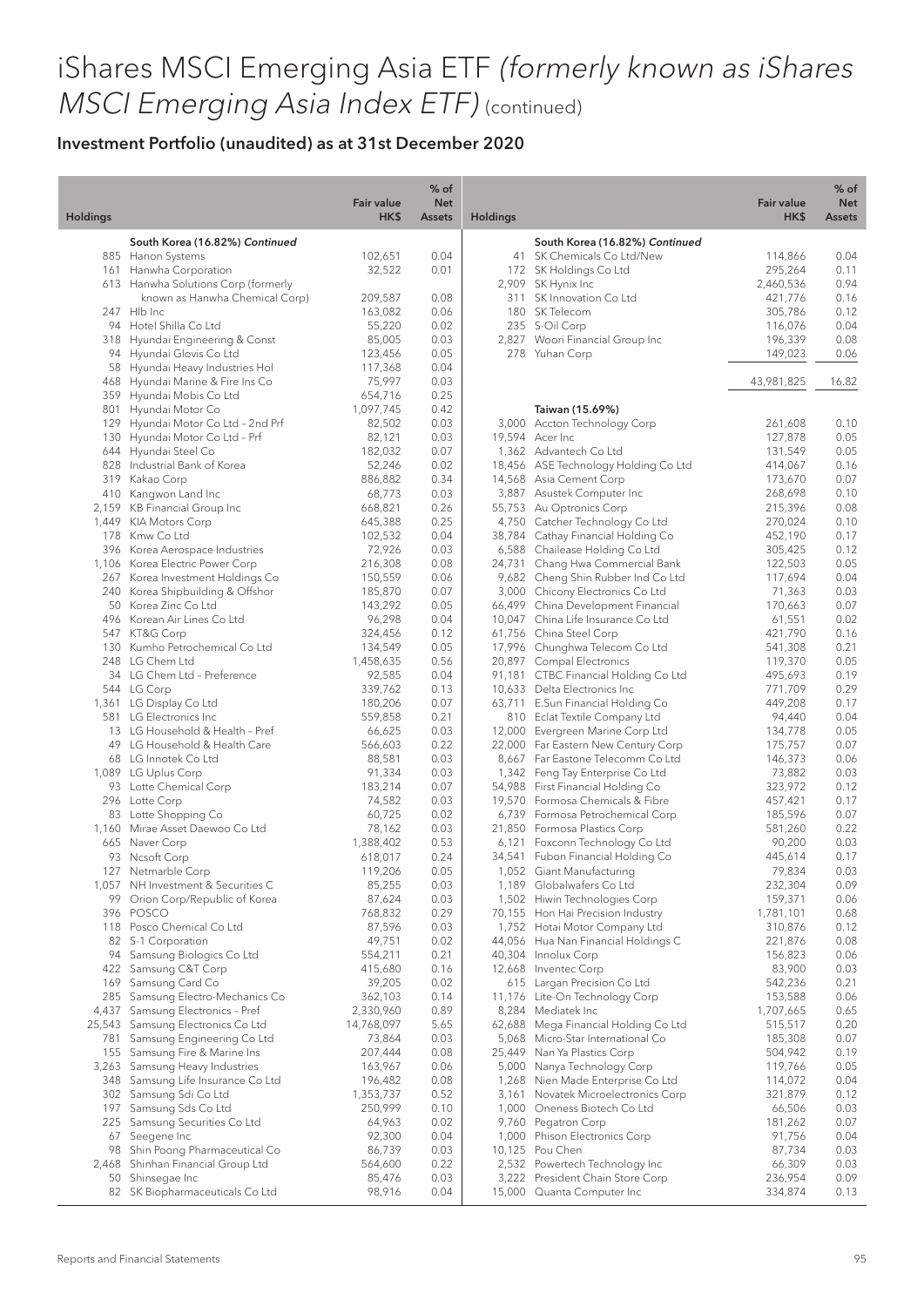Holdi

#### Investment Portfolio (unaudited) as at 31st December 2020

| Holdings         |                                                                | <b>Fair value</b><br>HK\$ | $%$ of<br><b>Net</b><br><b>Assets</b> |
|------------------|----------------------------------------------------------------|---------------------------|---------------------------------------|
|                  | Taiwan (15.69%) Continued                                      |                           |                                       |
| 2,532            | Realtek Semiconductor Corp                                     | 272,852                   | 0.10                                  |
| 6,000            | Ruentex Development Co Ltd                                     | 67,720                    | 0.03                                  |
| 62,777           | Shin Kong Financial Holding                                    | 152,622                   | 0.06                                  |
| 52,396           | Sinopac Financial Holdings                                     | 165,556                   | 0.06                                  |
| 7,960            | Synnex Technology Intl Corp                                    | 103,241                   | 0.04                                  |
| 66,264           | Taishin Financial Holding                                      | 242,290                   | 0.09                                  |
| 27,631           | Taiwan Business Bank                                           | 74,191                    | 0.03                                  |
| 25,738           | Taiwan Cement                                                  | 306,832                   | 0.12                                  |
| 48,106           | Taiwan Cooperative Financial                                   | 270,150                   | 0.10                                  |
| 6,000            | Taiwan High Speed Rail Corp                                    | 52,487                    | 0.02                                  |
| 8,193            | Taiwan Mobile Co Ltd                                           | 223,605                   | 0.09                                  |
| 131,628          | Taiwan Semiconductor Manufacturing                             | 19,251,569                | 7.36                                  |
| 14,056           | The Shanghai Commercial & Sa                                   | 159,421                   | 0.06                                  |
| 6,000<br>24,790  | Unimicron Technology Corp                                      | 144,712                   | 0.06<br>0.18                          |
| 62,496           | Uni-President Enterprises Co<br>United Microelectronics Corp   | 461,766<br>813,160        | 0.31                                  |
| 4,011            | Vanquard International Semi                                    | 128,396                   | 0.05                                  |
| 2,000            | Walsin Technology Corp                                         | 127,216                   | 0.05                                  |
| 1,375            | Win Semiconductors Corp                                        | 131,287                   | 0.05                                  |
| 20,189           | Winbond Electronics Corp                                       | 161,846                   | 0.06                                  |
| 9,070            | Wistron Corp                                                   | 77,591                    | 0.03                                  |
| 285              | Wiwynn Corp                                                    | 55,368                    | 0.02                                  |
| 9,496            | WPG Holdings Ltd                                               | 112,419                   | 0.04                                  |
| 1,423            | Yageo Corporation                                              | 203,412                   | 0.08                                  |
| 60,798           | Yuanta Financial Holding Co                                    | 344,781                   | 0.13                                  |
|                  |                                                                | 41,033,593                | 15.69                                 |
|                  | Thailand (2.25%)                                               |                           |                                       |
| 7,500            | Advanced Info Service - NVDR                                   | 341,625                   | 0.13                                  |
| 22,700           | Airports of Thailand Pc - NVDR                                 | 365,713                   | 0.14                                  |
| 4,282            | Bangkok Bank PCL - Foreign Reg                                 | 131,323                   | 0.05                                  |
| 57,700           | Bangkok Dusit Medical Services -                               |                           |                                       |
|                  | <b>NVDR</b>                                                    | 310,610                   | 0.12                                  |
| 45,003           | Bangkok Expressway - NVDR                                      | 96,671                    | 0.04                                  |
| 10,200           | Berli Jucker Public Co - NVDR                                  | 91,734                    | 0.04                                  |
| 39,250           | BTS Group Holdings PCL - NVDR                                  | 94,471                    | 0.04                                  |
| 3,800            | Bumrungrad Hospital PCL - NVDR                                 | 118,016                   | 0.05                                  |
| 35,200           | C.P. All PCL - NVDR                                            | 530,657                   | 0.20                                  |
| 14,003           | Central Pattana PCL - NVDR                                     | 173,049                   | 0.07                                  |
| 7,957            | Central Retail Corp PCL - NVDR                                 | 63,324                    | 0.02                                  |
| 27,000           | Charoen Pokphand Foods - NVDR                                  | 186,923                   | 0.07                                  |
| 1,700            | Delta Electronics Thai - NVDR                                  | 213,826                   | 0.08                                  |
| 1,900            | <b>Electricity Genera PCL - NVDR</b>                           | 94,659                    | 0.04                                  |
| 12,200           | Energy Absolute PCL - NVDR                                     | 155,504                   | 0.05                                  |
| 5,897            | Global Power Synergy - NVDR                                    | 112,556                   | 0.04                                  |
| 15,026           | Gulf Energy Development - NVDR                                 | 133,193                   | 0.05                                  |
| 22,400           | Home Product Center PCL - NVDR<br>Indorama Ventures PCL - NVDR | 79,423<br>143,667         | 0.03<br>0.05                          |
| 15,003<br>15,397 | Intouch Holdings PCL - NVDR                                    | 224,148                   | 0.09                                  |
| 3,536            | Kasikornbank PCL - NVDR                                        | 103,411                   | 0.04                                  |
| 6,078            | Kasikornbank PCL (FR)                                          | 177,752                   | 0.07                                  |
| 80,300           | Land & Houses Pub - NVDR                                       | 165,218                   | 0.06                                  |
| 11,556           | Minor International PCL - NVDR                                 | 77,012                    | 0.03                                  |
| 6,100            | Ptt Explor & Prod PCL - NVDR                                   | 155,109                   | 0.06                                  |
| 15,300           | Ptt Global Chemical PCL - NVDR                                 | 231,645                   | 0.09                                  |
| 57,639           | Ptt PCL - NVDR                                                 | 633,988                   | 0.24                                  |
| 6,800            | Ratch Group PCL - NVDR                                         | 93,274                    | 0.04                                  |
| 4,103            | Siam Cement PCL - NVDR                                         | 401,392                   | 0.15                                  |
| 4,914            | Siam Commercial Bank P - NVDR                                  | 111,280                   | 0.04                                  |
| 5,300            | Thai Oil PCL - NVDR                                            | 71,327                    | 0.03                                  |
|                  |                                                                | 5,882,500                 | 2.25                                  |

| Idings  |                                                                    | <b>Fair value</b><br>HK\$ | $%$ of<br><b>Net</b><br><b>Assets</b> |
|---------|--------------------------------------------------------------------|---------------------------|---------------------------------------|
|         | <b>Total listed equities</b>                                       | 230,719,461               | 88.24                                 |
|         | Exchange traded funds (11.57%)                                     |                           |                                       |
| 620,933 | Ireland (11.57%)<br>iShares MSCI India UCITS ETF                   | 30,245,451                | 11.57                                 |
|         | Total exchange traded fund                                         | 30,245,451                | 11.57                                 |
|         | Listed rights (0.00%)                                              |                           |                                       |
| 28      | South Korea (0.00%)<br>Posco Chemical Co Ltd - Rights              | 6,086                     | 0.00                                  |
|         | <b>Total listed rights</b>                                         | 6,086                     | 0.00                                  |
|         | Unlisted equities (0.00%)                                          |                           |                                       |
| 7,579   | China (0.00%)<br>China Huishan Dairy Holdings                      | 04                        | 0.00                                  |
|         | <b>Total unlisted equity</b>                                       | 04                        | 0.00                                  |
|         | <b>Total investments</b><br>Other net assets                       | 260,970,998<br>495,137    | 99.81<br>0.19                         |
|         | Net assets attributable to<br>unitholders at 31st December<br>2020 | 261,466,135               | 100.00                                |
|         | Total investments, at cost                                         | 182,945,713               |                                       |

 $^{\circ}$  Amount is less than HK\$1.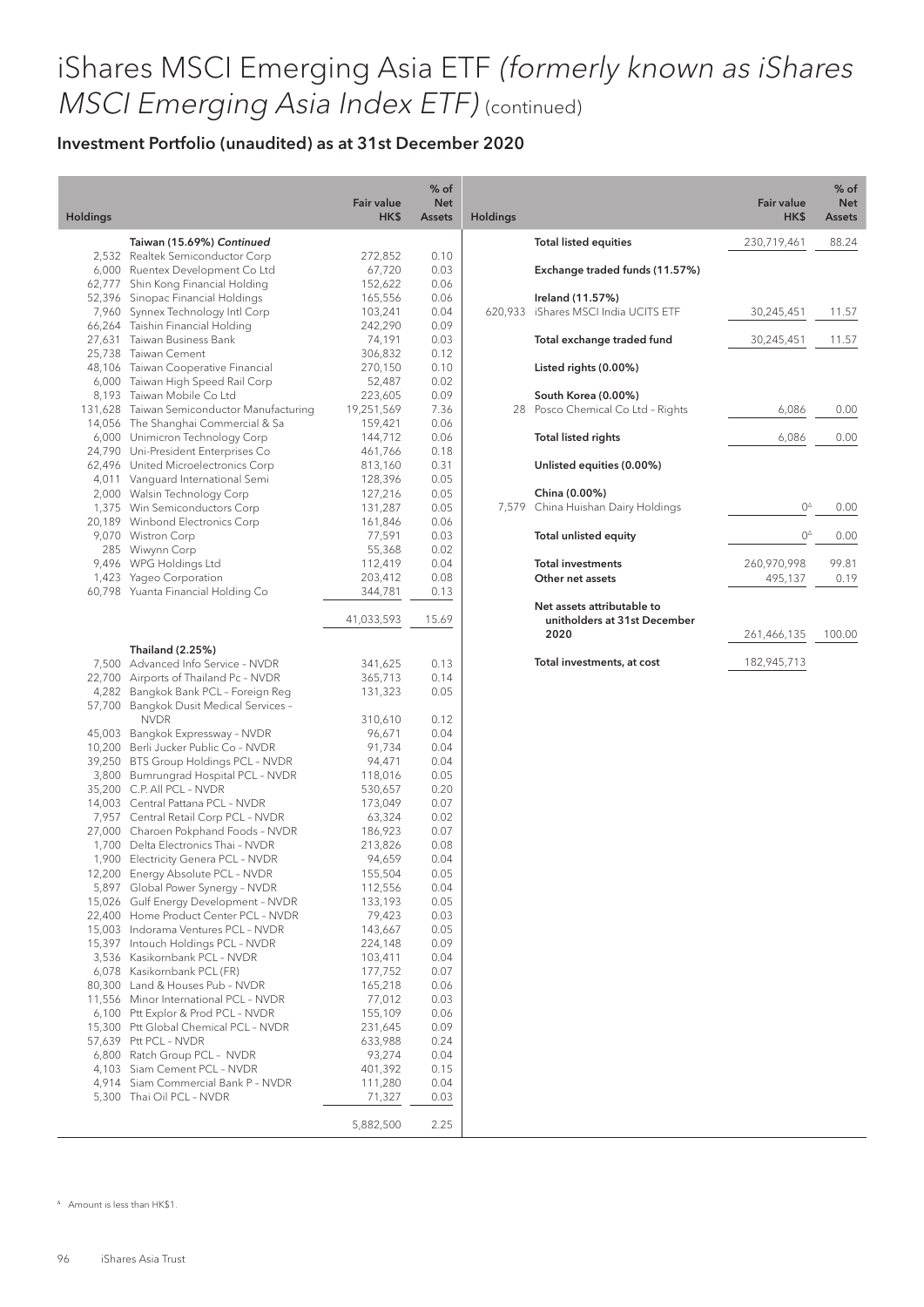#### Details in Respect of Financial Derivative Instruments (unaudited) as at 31st December 2020

The financial derivative instruments held by the Sub-Fund as at 31st December 2020 are summarized below:

| Listed rights                                       |                          |                       | <b>Fair value</b> |
|-----------------------------------------------------|--------------------------|-----------------------|-------------------|
| Description                                         | <b>Underlying assets</b> | <b>Issuer</b>         | HK\$              |
| Financial assets:<br>Posco Chemical Co Ltd - Rights | Posco Chemical Co Ltd    | Posco Chemical Co Ltd | 6.086             |
|                                                     |                          |                       | 6,086             |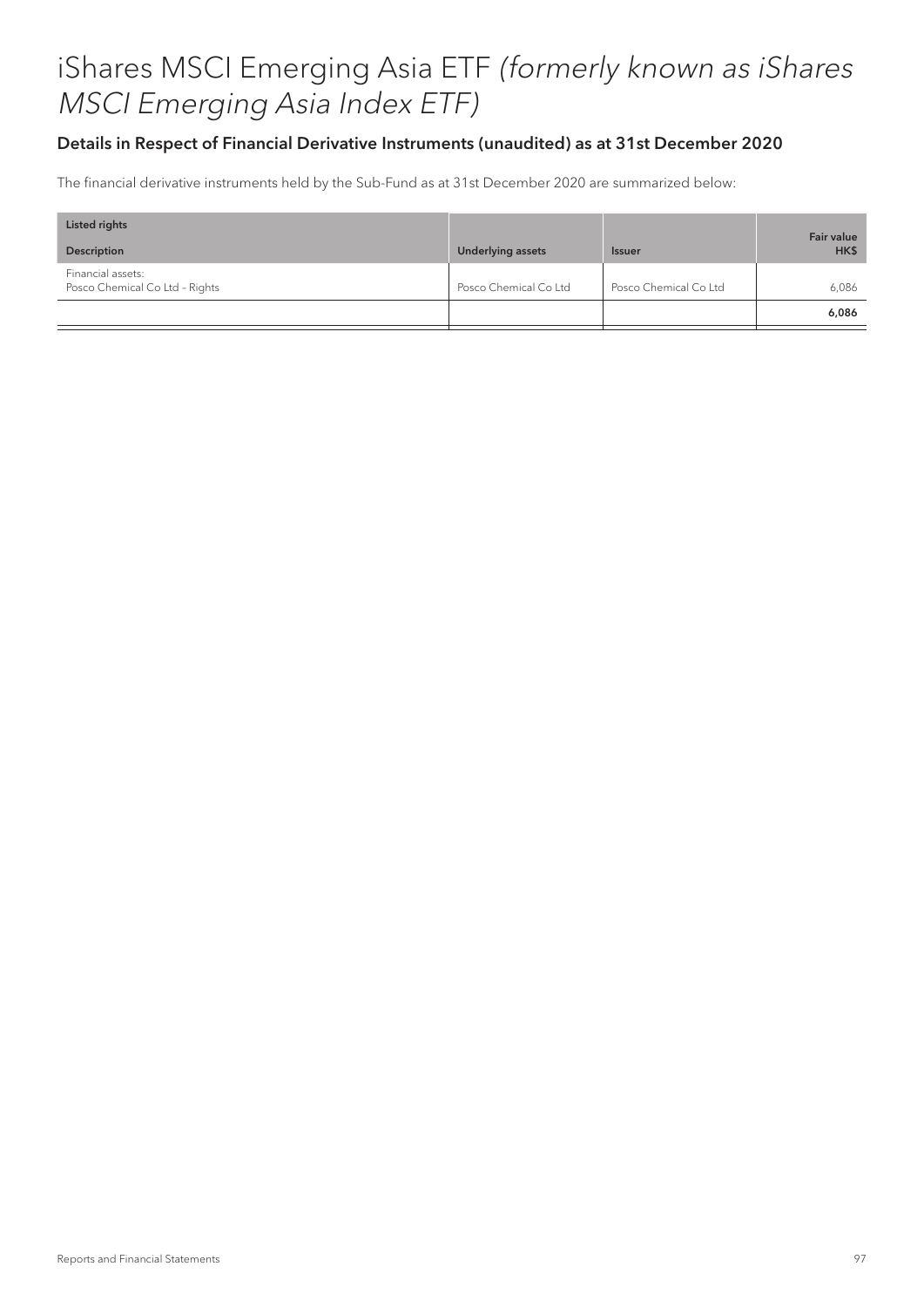#### Information on Exposure Arising from Financial Derivative Instruments (unaudited) for the year ended 31st December 2020

The lowest, highest and average gross exposure arising from the use of financial derivative instruments for any purpose as a proportion to the Sub-Fund's total net asset value for the year ended 31st December 2020 as shown below:

|                        | 2020<br>% of net asset<br>value |
|------------------------|---------------------------------|
| Lowest gross exposure  | 0.00%                           |
| Highest gross exposure | 0.14%                           |
| Average gross exposure | 0.00%                           |

The lowest, highest and average net exposure arising from the use of financial derivative instruments for investment purpose as a proportion to the Sub-Fund's total net asset value for the year ended 31st December 2020 as shown below:

|                      | 2020<br>% of net asset<br>value |
|----------------------|---------------------------------|
| Lowest net exposure  | 0.00%                           |
| Highest net exposure | 0.14%                           |
| Average net exposure | 0.00%                           |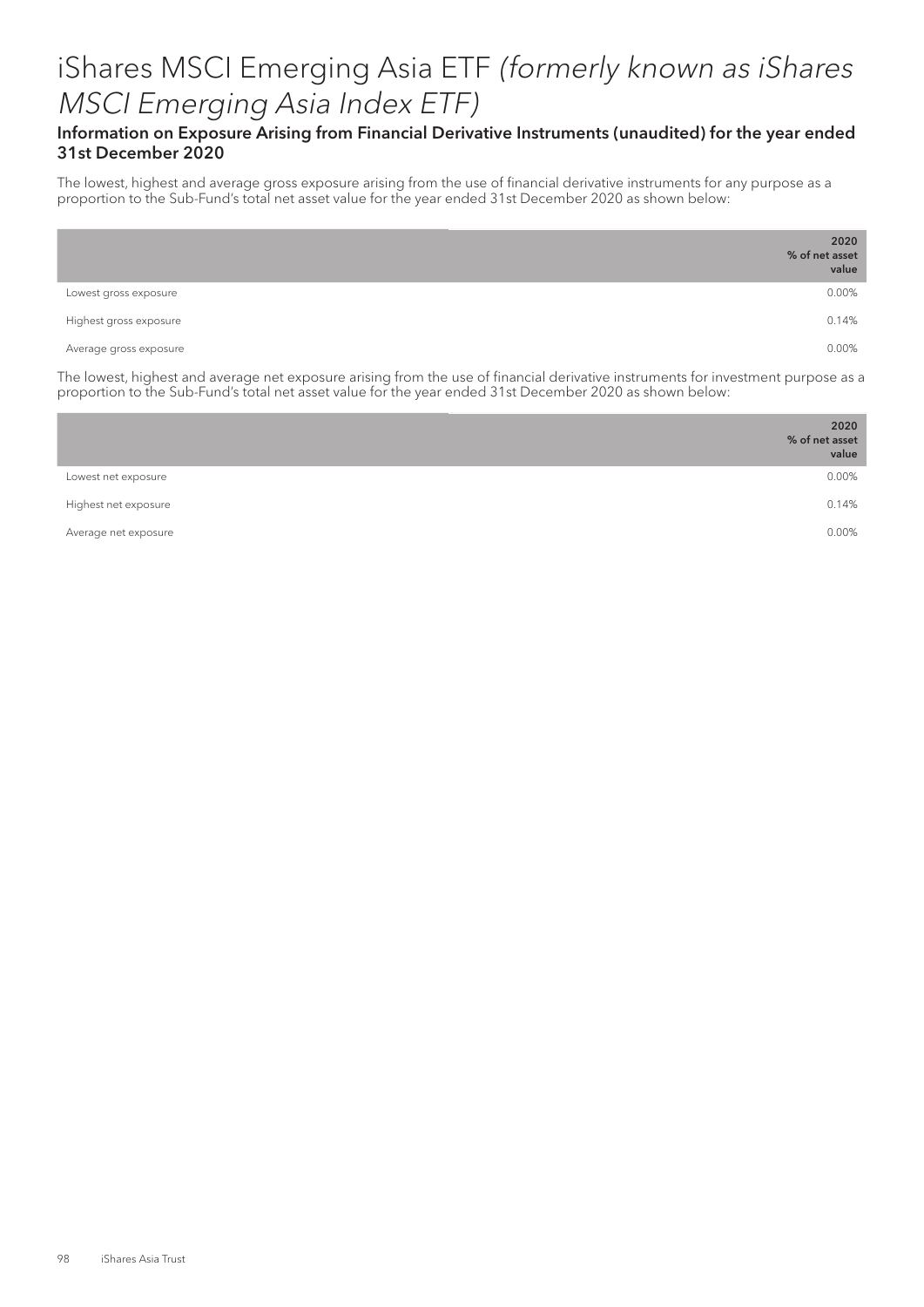### Statement of Movements in Investment Portfolio (unaudited) for the year ended 31st December 2020

|                                                                                                            | % of net<br>asset value<br>2020 | % of net<br>asset value<br>2019 |
|------------------------------------------------------------------------------------------------------------|---------------------------------|---------------------------------|
| Financial assets at fair value through profit or loss<br><b>Listed equities</b><br>Cayman Islands<br>China | 0.04<br>48.92                   | 46.41                           |
| Indonesia<br>Malaysia<br>Philippines                                                                       | 1.64<br>1.94<br>0.91            | 2.64<br>2.45<br>1.29            |
| Singapore<br>South Korea<br>Taiwan                                                                         | 0.03<br>16.82<br>15.69          | 0.05<br>15.90<br>15.82          |
| Thailand                                                                                                   | 2.25<br>88.24                   | 3.50<br>88.06                   |
| Listed rights<br>South Korea                                                                               | 0.00                            |                                 |
|                                                                                                            | 0.00                            |                                 |
| Exchange traded funds<br>India                                                                             | i.                              | 11.63                           |
| Ireland                                                                                                    | 11.57                           |                                 |
|                                                                                                            | 11.57                           | 11.63                           |
| <b>Unlisted equities</b><br>China                                                                          | 0.00                            | 0.00                            |
|                                                                                                            | 0.00                            | 0.00                            |
| <b>Unlisted warrants</b><br>Thailand                                                                       | $\overline{\phantom{a}}$        | 0.00                            |
|                                                                                                            | $\overline{\phantom{a}}$        | 0.00                            |
| <b>Total investments</b><br>Other net assets                                                               | 99.81<br>0.19                   | 99.69<br>0.31                   |
| Net assets attributable to unitholders as 31st December                                                    | 100.00                          | 100.00                          |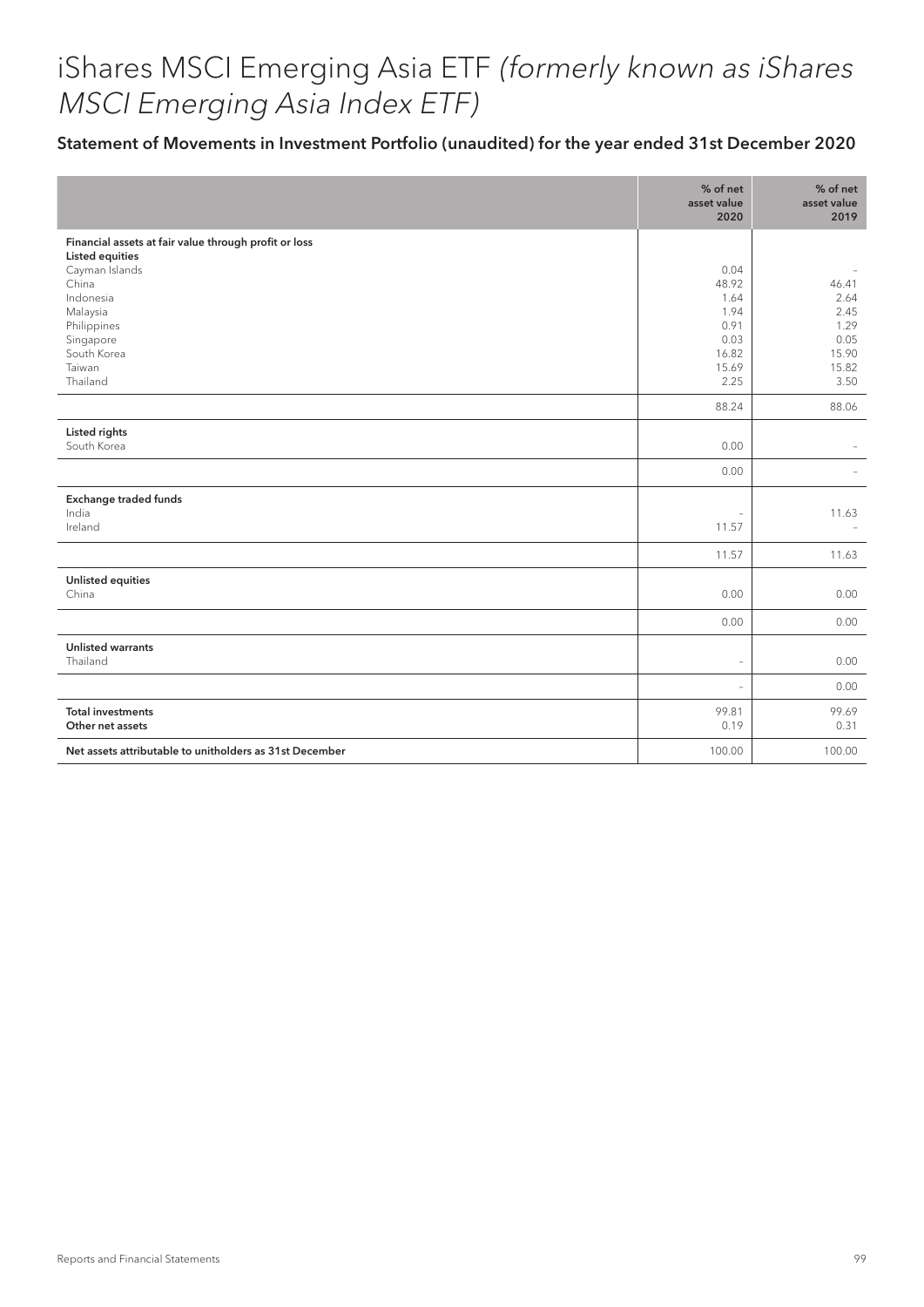### Performance Record (unaudited)

#### Net Asset Value

|                                                                              | <b>Dealing</b><br>Net asset value<br>per unit<br>HK\$ | <b>Dealing</b><br>Net asset value<br>of the Sub-Fund<br>HK\$ |
|------------------------------------------------------------------------------|-------------------------------------------------------|--------------------------------------------------------------|
| At end of financial period dated<br>31st December 2018<br>31st December 2019 | 47.06<br>54.98                                        | 150,581,675<br>208,918,347                                   |
| 31st December 2020                                                           | 68.81                                                 | 261,466,136                                                  |

#### Highest and lowest net asset value per unit

|                        | Highest net asset<br>value per unit<br>HK\$ | Lowest net asset<br>value per unit<br>HK\$ |
|------------------------|---------------------------------------------|--------------------------------------------|
| Financial period ended |                                             |                                            |
| 31st December 2011     | 47.81                                       | 34.56                                      |
| 31st December 2012     | 43.99                                       | 36.30                                      |
| 31st December 2013     | 44.41                                       | 37.56                                      |
| 31st December 2014     | 48.00                                       | 39.33                                      |
| 31st December 2015     | 50.31                                       | 36.60                                      |
| 31st December 2016     | 44.18                                       | 33.70                                      |
| 31st December 2017     | 57.77                                       | 40.02                                      |
| 31st December 2018     | 61.74                                       | 45.84                                      |
| 31st December 2019     | 55.35                                       | 45.69                                      |
| 31st December 2020     | 68.81                                       | 39.98                                      |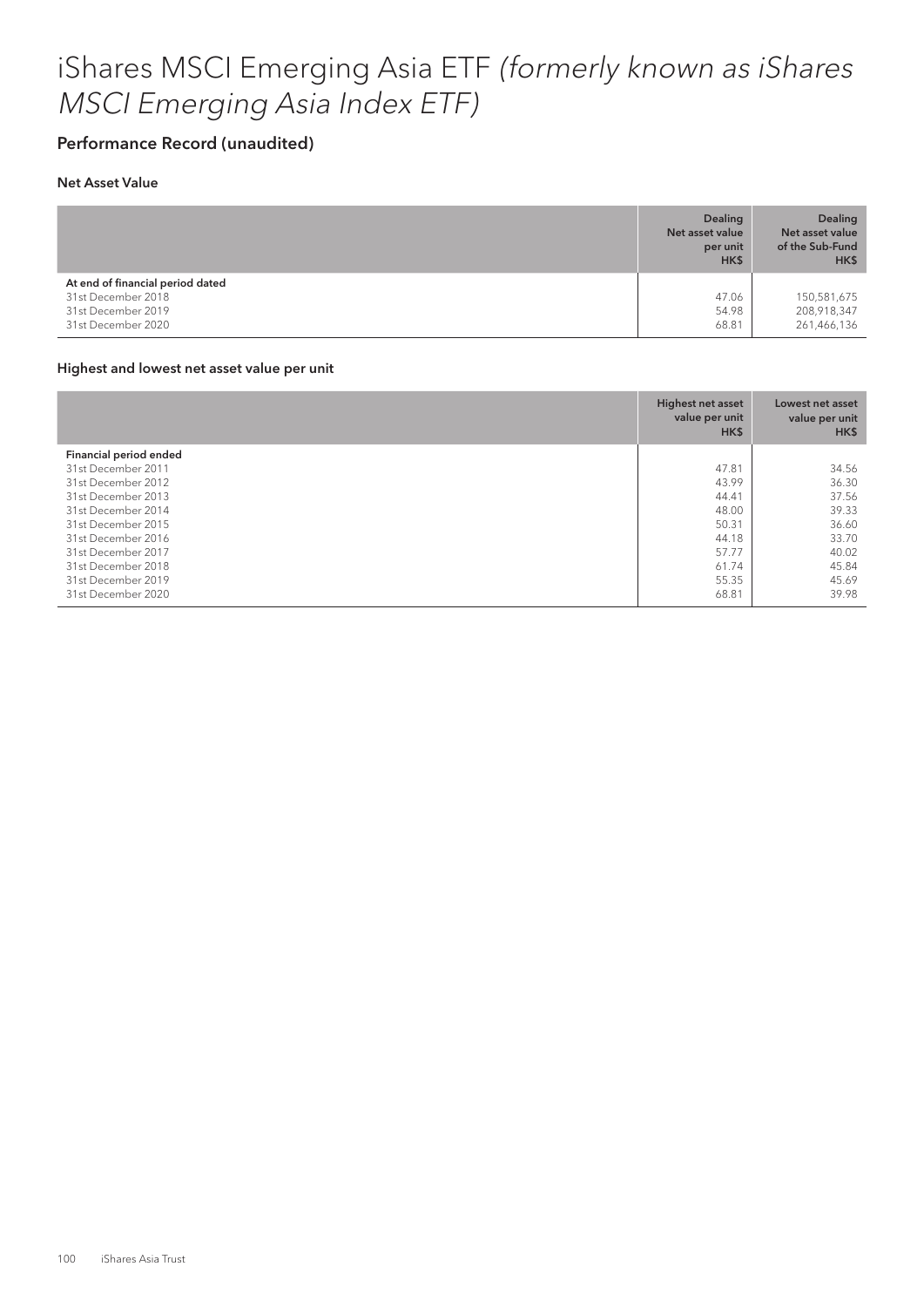# iShares Core CSI 300 ETF (formerly known as iShares Core CSI 300 Index ETF)

|                      |                                                                                        |                                 | % of                        |                 |                                                                                 |                                 | % of                 |
|----------------------|----------------------------------------------------------------------------------------|---------------------------------|-----------------------------|-----------------|---------------------------------------------------------------------------------|---------------------------------|----------------------|
| <b>Holdings</b>      |                                                                                        | <b>Fair value</b><br><b>RMB</b> | <b>Net</b><br><b>Assets</b> | <b>Holdings</b> |                                                                                 | <b>Fair value</b><br><b>RMB</b> | <b>Net</b><br>Assets |
| Investments (99.97%) |                                                                                        |                                 |                             |                 | China (99.97%) Continued                                                        |                                 |                      |
|                      |                                                                                        |                                 |                             |                 | 38,900 China Merchants Shekou Ind - A                                           | 516,981                         | 0.21                 |
|                      | Listed equities (99.97%)                                                               |                                 |                             |                 | 266,520 China Minsheng Banking - A                                              | 1,385,904                       | 0.57                 |
|                      | China (99.97%)                                                                         |                                 |                             |                 | 84,400 China Molybdenum Co Ltd - A<br>32,400 China National Chemical - A        | 527,500<br>190,188              | 0.21<br>0.08         |
|                      | 25,400 360 Security Technology In - A                                                  | 399,034                         | 0.16                        |                 | 76,800 China National Nuclear Pow - A                                           | 377,856                         | 0.15                 |
|                      | 2,600 Advanced Micro-Fabrication - A                                                   | 409,734                         | 0.17                        |                 | 28,400 China Northern Rare Earth - A                                            | 371,756                         | 0.15                 |
|                      | 13,300 AECC Aviation Power Co - A<br>359,900 Agricultural Bank of China - A            | 789,355<br>1,130,086            | 0.32<br>0.46                |                 | 6,300 China Oilfield Services - A                                               | 80,451                          | 0.03                 |
|                      | 20,619 Aier Eye Hospital Group Co - A                                                  | 1,544,157                       | 0.63                        |                 | 42,800 China Pacific Insurance Gr - A                                           | 1,643,520                       | 0.67                 |
|                      | 39,000 Air China Ltd - A                                                               | 292,110                         | 0.12                        |                 | 167,500 China Petroleum & Chemical - A<br>56,500 China Railway Construction - A | 675,025<br>446,350              | 0.28<br>0.18         |
|                      | 13,000 Aisino Corp - A                                                                 | 163,800                         | 0.07                        |                 | 127,500 China Railway Group Ltd - A                                             | 671,925                         | 0.27                 |
|                      | 78,200 Aluminum Corp of China Ltd - A                                                  | 283,866                         | 0.12                        |                 | 32,287 China Railway Signal & Com - A                                           | 189,202                         | 0.08                 |
|                      | 30,100 Anhui Conch Cement Co Ltd - A<br>1,400 Anhui Gujing Distillery Co - A           | 1,553,762<br>380,800            | 0.63<br>0.16                |                 | 5,900 China Satellite Communicat - A                                            | 107,026                         | 0.04                 |
|                      | 1,800 Asymchem Laboratories Tian - A                                                   | 538,452                         | 0.22                        |                 | 41,300 China Shenhua Energy Co - A                                              | 743,813                         | 0.30                 |
|                      | 1,500 Autobio Diagnostics Co Ltd - A                                                   | 217,770                         | 0.09                        |                 | 114,300 China Shipbuilding Industry Co                                          |                                 |                      |
|                      | 8,700 Avary Holding Shenzhen Co - A                                                    | 432,129                         | 0.18                        |                 | $Ltd - A$<br>8,000 China Shipbuilding Industry Group                            | 478,917                         | 0.20                 |
|                      | 67,200 Avic Capital Co Ltd - A                                                         | 294,336                         | 0.12                        |                 | Power Co Ltd - A                                                                | 143,360                         | 0.06                 |
|                      | 6,850 Avic Jonhon Optronic Tech - A                                                    | 536,286                         | 0.22                        |                 | 56,700 China Southern Airlines Co - A                                           | 337,932                         | 0.14                 |
|                      | 5,300 Avic Shenyang Aircraft Co - A<br>17,000 Avic Xi'An Aircraft Indust - A (formerly | 414,354                         | 0.17                        |                 | 7,500 China Spacesat Co Ltd - A                                                 | 241,350                         | 0.10                 |
|                      | known as Avic Aircraft Co Ltd - A)                                                     | 623,560                         | 0.25                        |                 | 262,720 China State Construction - A                                            | 1,305,718                       | 0.53                 |
|                      | 185,340 Bank of Beijing Co Ltd - A                                                     | 897,046                         | 0.37                        |                 | 12,200 China Tourism Group Duty F - A                                           |                                 |                      |
|                      | 14,500 Bank of Changsha Co Ltd - A                                                     | 138,040                         | 0.06                        |                 | (formerly known as China<br>International Travel - A)                           | 3,445,890                       | 1.41                 |
|                      | 28,400 Bank of Chengdu Co Ltd - A                                                      | 303,028                         | 0.12                        |                 | 115,000 China United Network - A                                                | 512,900                         | 0.21                 |
|                      | 264,000 Bank of China Ltd - A                                                          | 839,520                         | 0.34                        |                 | 85,318 China Vanke Co Ltd - A                                                   | 2,448,627                       | 1.00                 |
|                      | 344,100 Bank of Communications Co - A<br>37,140 Bank of Hangzhou Co Ltd - A            | 1,541,568<br>554,129            | 0.63<br>0.23                |                 | 113,982 China Yangtze Power Co Ltd - A                                          | 2,183,895                       | 0.89                 |
|                      | 158,040 Bank of Jiangsu Co Ltd - A                                                     | 862,898                         | 0.35                        |                 | 41,900 China Zheshang Bank Co Ltd - A                                           | 170,952                         | 0.07                 |
|                      | 74,460 Bank of Nanjing Co Ltd - A                                                      | 601,637                         | 0.25                        |                 | 3,900 Chinalin Securities Co Ltd - A                                            | 58,773                          | 0.02                 |
|                      | 37,626 Bank of Ningbo Co Ltd - A                                                       | 1,329,703                       | 0.54                        |                 | 27,866 Chongqing Changan Automob - A<br>15,200 Chongqing Rural Commercial - A   | 609,708<br>68,400               | 0.25<br>0.03         |
|                      | 124,574 Bank of Shanghai Co Ltd - A                                                    | 976,660                         | 0.40                        |                 | 8,000 Chongqing Zhifei Biologica - A                                            | 1,183,280                       | 0.48                 |
|                      | 111,616 Baoshan Iron & Steel Co - A                                                    | 664,115                         | 0.27<br>0.21                |                 | 11,600 Citi Pacific Special Stee - A                                            | 252,764                         | 0.10                 |
|                      | 12,700 Beijing New Building Mater - A<br>20,650 Beijing Oriental Yuhong - A            | 508,635<br>801,220              | 0.33                        |                 | 106,700 Citic Securities Co - A                                                 | 3,136,980                       | 1.28                 |
| 3,300                | Beijing Shiji Information - A                                                          | 102,597                         | 0.04                        |                 | 60,000 Cosco Shipping Holdings Co - A                                           | 732,600                         | 0.30                 |
|                      | 6,100 Beijing Shunxin Agricult - A                                                     | 442,494                         | 0.18                        |                 | 152,300 CRRC Corp Ltd - A<br>12,000 CSC Financial Co Ltd - A                    | 808,713<br>504,000              | 0.33<br>0.21         |
| 7,800                | Beijing Tiantan Biological - A                                                         | 325,260                         | 0.13                        |                 | 73,300 Daqin Railway Co Ltd - A                                                 | 473,518                         | 0.19                 |
|                      | 7,600 Beijing Tongrentang Co - A                                                       | 181,640                         | 0.07                        |                 | 12,660 Dawning Information Indust - A                                           | 433,352                         | 0.18                 |
|                      | 600 Beijing Wantai Biological - A<br>39,000 Beijing-Shanghai High Spe - A              | 120,918<br>220,740              | 0.05<br>0.09                |                 | 16,700 Dongxing Securities Co Lt - A                                            | 222,444                         | 0.09                 |
|                      | 2,500 BGI Genomics Co Ltd - A                                                          | 321,400                         | 0.13                        |                 | 86,305 East Money Information Co - A                                            | 2,675,455                       | 1.09                 |
|                      | 3,900 Bluestar Adisseo Co - A                                                          | 44,889                          | 0.02                        |                 | 14,200 Eve Energy Co Ltd - A                                                    | 1,157,300                       | 0.47                 |
|                      | 3,900 BOC International China Co - A                                                   | 107,952                         | 0.04                        |                 | 25,200 Everbright Securitie Co - A<br>9,200 Fiberhome Telecom Tech Co - A       | 466,704<br>221,536              | 0.19<br>0.09         |
|                      | 339,300 BOE Technology Group Co Lt - A                                                 | 2,035,800                       | 0.83                        |                 | 128,676 Focus Media Information Te - A                                          | 1,270,032                       | 0.52                 |
|                      | 11,300 BYD Co Ltd - A<br>32,200 Caitong Securities Co Ltd - A                          | 2,195,590                       | 0.90                        |                 | 12,200 Foshan Haitian Flavouring - A                                            | 2,446,588                       | 1.00                 |
|                      | 147,800 CGN Power Co Ltd - A                                                           | 407,330<br>416,796              | 0.17<br>0.17                |                 | 50,200 Founder Securities Co Ltd - A                                            | 520,574                         | 0.21                 |
|                      | 3,500 Changchun High & New Tech - A                                                    | 1,571,185                       | 0.64                        |                 | 25,300 Foxconn Industrial Interne - A                                           | 346,357                         | 0.14                 |
|                      | 46,400 Changjiang Securities Co L - A                                                  | 389,760                         | 0.16                        |                 | 17,500 Fuyao Glass Industry Group - A<br>800 Gan & Lee Pharmaceuticals - A      | 840,875                         | 0.34                 |
|                      | 13,700 Chaozhou Three-Circle Grou - A                                                  | 510,325                         | 0.21                        |                 | 9,600 Ganfeng Lithium Co Ltd - A                                                | 105,776<br>971,520              | 0.04<br>0.40         |
|                      | 4,830 Chengdu Kanghong Pharmaceu - A                                                   | 232,565                         | 0.09                        |                 | 155,800 GD Power Development Co - A                                             | 350,550                         | 0.14                 |
|                      | 35,900 China Citic Bank Corp Ltd - A<br>43,400 China Communications Const - A          | 183,449<br>315,084              | 0.07<br>0.13                |                 | 28,400 Gemdale Corp - A                                                         | 383,400                         | 0.16                 |
|                      | 83,200 China Construction Bank - A                                                     | 522,496                         | 0.21                        |                 | 36,800 GF Securities Co Ltd - A                                                 | 599,104                         | 0.24                 |
|                      | 8,400 China CSSC Holdings Ltd - A                                                      | 148,596                         | 0.06                        |                 | 10,100 Giant Network Group Co Ltd - A                                           | 176,043                         | 0.07                 |
|                      | 53,500 China Eastern Airlines Co - A                                                   | 250,380                         | 0.10                        |                 | 4,160 Gigadevice Semiconductor B - A                                            | 821,600                         | 0.33                 |
|                      | 199,400 China Everbright Bank Co - A                                                   | 795,606                         | 0.32                        |                 | 12,000 Glodon Co Ltd - A<br>28,400 Goertek Inc - A                              | 944,880<br>1,059,888            | 0.39<br>0.43         |
|                      | 18,850 China Fortune Land Develop - A                                                  | 243,731                         | 0.10                        |                 | 800 Gongniu Group Co Ltd - A                                                    | 164,232                         | 0.07                 |
|                      | 15,100 China Galaxy Securities Co - A<br>36,200 China Gezhouba Group Co Lt - A         | 188,901<br>238,196              | 0.08<br>0.10                |                 | 15,900 Great Wall Motor Co Ltd - A                                              | 601,179                         | 0.25                 |
|                      | 53,260 China Grand Automotive Ser - A                                                  | 152,324                         | 0.06                        |                 | 60,100 Gree Electric Appliances I - A                                           | 3,722,594                       | 1.52                 |
|                      | 12,300 China Great Wall Securitie - A                                                  | 158,301                         | 0.06                        |                 | 47,400 Greenland Holdings Corp Lt - A                                           | 276,342                         | 0.11                 |
|                      | 21,700 China Greatwall Technology - A                                                  | 412,083                         | 0.17                        |                 | 9,600 Guangdong Haid Group Co - A                                               | 628,800                         | 0.26<br>0.06         |
|                      | 27,600 China Jushi Co Ltd - A                                                          | 550,896                         | 0.22                        |                 | 10,860 Guangzhou Automobile Group - A<br>15,600 Guangzhou Baiyun Internati - A  | 144,329<br>220,428              | 0.09                 |
|                      | 20,900 China Life Insurance Co - A                                                     | 802,351                         | 0.33                        |                 | 6,700 Guangzhou Baiyunshan Phar - A                                             | 195,975                         | 0.08                 |
|                      | 154,800 China Merchants Bank - A<br>25,300 China Merchants Energy - A                  | 6,803,460<br>142,945            | 2.77<br>0.06                |                 | 4,200 Guangzhou Shiyuan Electron - A                                            | 483,126                         | 0.20                 |
|                      | 46,510 China Merchants Securities - A                                                  | 1,085,543                       | 0.44                        |                 | 35,200 Guosen Securities Co Ltd - A                                             | 480,128                         | 0.20                 |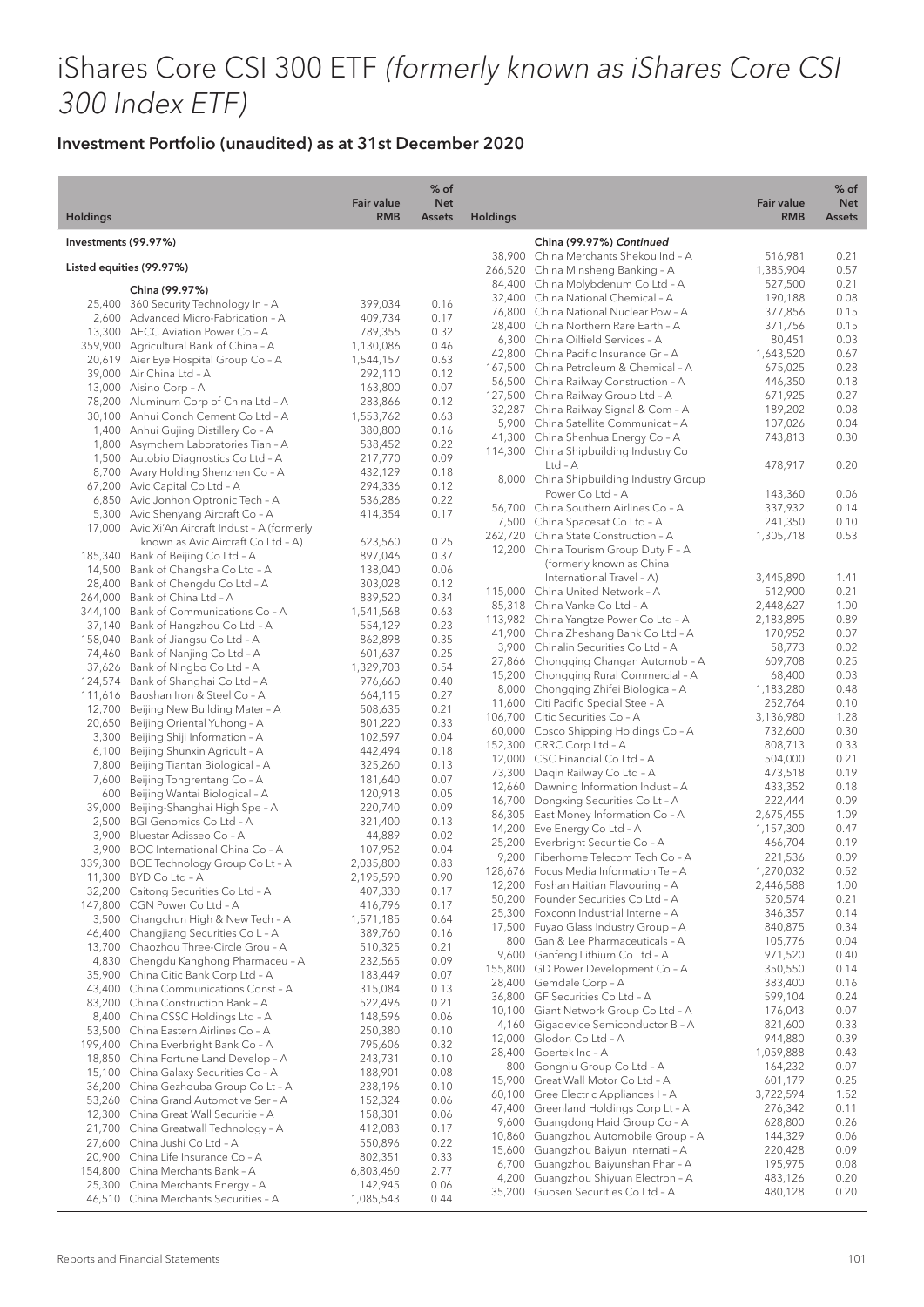# iShares Core CSI 300 ETF (formerly known as iShares Core CSI 300 Index ETF) (continued)

|                 |                                       | <b>Fair value</b> | $%$ of<br><b>Net</b> |                 |                                        | <b>Fair value</b> | % of<br><b>Net</b> |
|-----------------|---------------------------------------|-------------------|----------------------|-----------------|----------------------------------------|-------------------|--------------------|
| <b>Holdings</b> |                                       | <b>RMB</b>        | <b>Assets</b>        | <b>Holdings</b> |                                        | <b>RMB</b>        | <b>Assets</b>      |
|                 | China (99.97%) Continued              |                   |                      |                 | China (99.97%) Continued               |                   |                    |
|                 | 56,500 Guotai Junan Securities Co - A | 990,445           | 0.40                 |                 | 27,600 Ofilm Group Co Ltd - A          | 363,768           | 0.15               |
|                 | 34,585 Guoyuan Securities Co Ltd - A  | 309,882           | 0.13                 |                 | 2,160 Oppein Home Group Inc - A        | 290,520           | 0.12               |
|                 | 47,400 Haier Smart Home Co Ltd - A    | 1,384,554         | 0.56                 |                 | 52,300 Orient Securities Co Ltd - A    | 608,249           | 0.25               |
| 96,800          | Haitong Securities Co Ltd - A         | 1,244,848         | 0.51                 |                 | 24,310 Oriental Pearl Group Co Lt - A  | 217,331           | 0.09               |
|                 | 46,800 Hangzhou Hikvision Digital - A | 2,270,268         | 0.93                 |                 | 14,600 Perfect World Co Ltd - A        | 430,700           | 0.18               |
|                 | 6,200 Hangzhou Robam Appliances - A   | 252,836           | 0.10                 |                 | 119,100 Petrochina Co Ltd - A          | 494,265           | 0.20               |
|                 | 6,600 Hangzhou Tigermed Consulti - A  | 1,066,626         | 0.42                 |                 | 28,000 PICC Holding Co - A             | 183,960           | 0.07               |
| 10,700          | Han's Laser Technology In - A         | 457,425           | 0.19                 |                 | 121,500 Ping An Bank Co Ltd - A        | 2,349,810         | 0.96               |
|                 | 5,620 Hebei Yangyuan Zhihui Beve - A  | 145,221           | 0.06                 |                 | 135,300 Ping An Insurance Group Co - A | 11,768,394        | 4.80               |
|                 | 13,000 Henan Shuanghui Investment - A | 610,220           | 0.25                 |                 | 89,900 Poly Developments and Hold - A  | 1,422,218         | 0.58               |
|                 | 26,440 Hengli Petrochemical Co L - A  | 739,527           | 0.30                 |                 | 35,500 Postal Savings Bank of Chi - A  | 169,690           | 0.07               |
|                 | 18,040 Hengtong Optic-Electric Co - A | 252,380           | 0.10                 |                 | 98,500 Power Construction Corp of - A  | 382,180           | 0.16               |
|                 | 22,450 Hengyi Petrochemical Co - A    | 287,360           | 0.12                 |                 | 36,600 Qingdao Rural Commercial B - A  | 186,294           | 0.08               |
|                 | 2,800 Hithink Royalflush Informa - A  | 347,144           | 0.14                 |                 | 24,200 Risesun Real Estate Devel - A   | 158,026           | 0.06               |
|                 | 9,100 Hongta Securities Co Ltd - A    | 169,169           | 0.07                 |                 | 25,700 Rongsheng Petro Chemical - A    | 709,577           | 0.29               |
|                 | 38,377 Huadian Power Intl Corp - A    | 130,482           | 0.05                 |                 | 22,800 S F Holding Co Ltd - A          | 2,011,644         | 0.82               |
|                 | 10,540 Huadong Medicine Co Ltd - A    |                   |                      |                 |                                        |                   |                    |
|                 |                                       | 279,942           | 0.11                 |                 | 43,900 Saic Motor Corp Ltd - A         | 1,072,916         | 0.44               |
|                 | 13,500 Hualan Biological Engineer - A | 570,240           | 0.23                 |                 | 28,000 Sanan Optoelectronics Co L - A  | 756,280           | 0.31               |
|                 | 22,600 Huaneng Lancang River Hydr - A | 100,796           | 0.04                 |                 | 74,300 Sany Heavy Industry Co Ltd - A  | 2,599,014         | 1.06               |
|                 | 53,900 Huaneng Power Intl Inc - A     | 241,472           | 0.10                 |                 | 20,900 Sdic Capital Co Ltd - A         | 289,047           | 0.12               |
|                 | 73,800 Huatai Securities Co Ltd - A   | 1,329,138         | 0.54                 |                 | 35,900 Sdic Power Holdings Co Ltd - A  | 310,176           | 0.13               |
|                 | 75,320 Huaxia Bank Co Ltd - A         | 470,750           | 0.19                 |                 | 11,600 Seazen Holdings Co Ltd - A      | 404,028           | 0.16               |
|                 | 19,500 Huayu Automotive Systems - A   | 561,990           | 0.23                 |                 | 50,100 Shaanxi Coal Industry Co L - A  | 467,934           | 0.19               |
|                 | 21,600 Hubei Biocause Pharmaceuti - A | 105,192           | 0.04                 |                 | 22,580 Shandong Gold Mining Co Lt - A  | 533,340           | 0.22               |
|                 | 10,437 Hundsun Technologies Inc - A   | 1,094,841         | 0.45                 |                 | 3,200 Shanghai Baosight Software - A   | 220,736           | 0.09               |
|                 | 21,950 Iflytek Co Ltd - A             | 897,096           | 0.37                 |                 | 43,600 Shanghai Electric Grp Co L - A  | 235,440           | 0.10               |
|                 | 439,000 Ind & Comm Bk of China - A    | 2,190,610         | 0.89                 |                 | 15,093 Shanghai Fosun Pharmaceuti - A  | 814,871           | 0.33               |
|                 | 182,100 Industrial Bank Co Ltd - A    | 3,800,427         | 1.55                 |                 | 12,034 Shanghai International Air - A  | 910,492           | 0.37               |
|                 | 67,100 Industrial Securities Co - A   | 582,428           | 0.24                 |                 | 45,800 Shanghai International Por - A  | 209,306           | 0.09               |
|                 | 268,380 Inner Mongolia Baotou Ste - A | 314,005           | 0.13                 |                 | 7,800 Shanghai Lingang Holdings - A    | 156,156           | 0.06               |
|                 | 44,900 Inner Mongolia Junzheng En - A | 222,255           | 0.09                 |                 | 4,600 Shanghai M&G Stationery In - A   | 407,376           | 0.17               |
|                 | 76,200 Inner Mongolia Yili Indus - A  | 3,380,994         | 1.38                 |                 | 15,000 Shanghai Pharmaceuticals - A    | 288,000           | 0.12               |
|                 | 13,200 Inspur Electronic Informat - A | 354,816           | 0.14                 |                 | 146,982 Shanghai Pudong Devel Bank - A | 1,422,786         | 0.58               |
|                 | 5,000 Jafron Biomedical Co Ltd - A    | 339,100           | 0.14                 |                 | 34,000 Shanghai RAAS Blood Produc - A  | 251,600           | 0.10               |
|                 |                                       |                   |                      |                 |                                        |                   | 0.07               |
|                 | 14,000 JCET Group Co Ltd - A          | 595,980           | 0.24                 |                 | 19,500 Shanghai Yuyuan Tourist Ma - A  | 173,355           |                    |
|                 | 4,676 Jiangsu Hengli Hydraulic C - A  | 528,388           | 0.22                 |                 | 25,500 Shanxi Meijin Energy Co Lt - A  | 170,340           | 0.07               |
| 46,784          | Jiangsu Hengrui Medicine C - A        | 5,214,545         | 2.13                 |                 | 4,300 Shanxi Xinghuacun Fen Wine - A   | 1,613,747         | 0.66               |
| 7,500           | Jiangsu King's Luck Brewer - A        | 430,350           | 0.18                 |                 | 14,100 Shengyi Technology Co Ltd - A   | 397,056           | 0.16               |
|                 | 7,500 Jiangsu Yanghe Brewery - A      | 1,769,925         | 0.72                 |                 | 2,400 Shennan Circuits Co Ltd - A      | 259,344           | 0.11               |
| 24,300          | Jiangsu Zhongnan Construct - A        | 214,569           | 0.09                 |                 | 112,000 Shenwan Hongyuan Group Co - A  | 591,360           | 0.24               |
|                 | 30,500 Jiangsu Zhongtian Technolo - A | 330,620           | 0.13                 |                 | 2,900 Shenzhen Goodix Technology - A   | 451,095           | 0.18               |
| 13,400          | Jiangxi Copper Co Ltd - A             | 267,330           | 0.11                 |                 | 13,000 Shenzhen Inovance Technolo - A  | 1,212,900         | 0.49               |
|                 | 16,500 Jiangxi Zhengbang Tech - A     | 281,160           | 0.11                 |                 | 4,300 Shenzhen Kangtai Biologica - A   | 750,350           | 0.31               |
|                 | 40,100 Jinke Properties Group Co - A  | 284,309           | 0.12                 |                 | 52,500 Shenzhen Overseas Chinese - A   | 372,225           | 0.15               |
| 8,700           | Jointown Pharmaceutical - A           | 157,992           | 0.06                 |                 | 9,300 Shenzhen Sunway Communicat - A   | 333,684           | 0.14               |
| 7,000           | Jonjee High-Tech Industria - A        | 466,550           | 0.19                 |                 | 1,933 Shenzhen Transsion Holding - A   | 294,087           | 0.12               |
|                 | 6,300 Kweichow Moutai Co Ltd - A      | 12,587,400        | 5.13                 |                 | 13,200 Sichuan Kelun Pharmaceutic - A  | 256,608           | 0.10               |
| 16,099          | Lens Technology Co Ltd - A            | 492,790           | 0.20                 |                 | 28,800 Sinolink Securities Co Ltd - A  | 468,576           | 0.19               |
|                 | 16,400 Lepu Medical Technology - A    | 445,752           | 0.18                 | 19,611          | Songcheng Performance Deve - A         | 347,507           | 0.14               |
| 35,300          | Lingyi Itech Guangdong Co - A         | 423,247           | 0.17                 |                 | 37,280 Soochow Securities Co Ltd - A   | 367,581           | 0.15               |
|                 | 15,300 Lomon Billions Group Co - A    | 470,781           | 0.19                 | 39,700          | Southwest Securities Co Lt - A         | 213,586           | 0.09               |
|                 | 33,086 Longi Green Energy Technol - A | 3,050,529         | 1.24                 | 4,400           | Spring Airlines Co Ltd - A             | 243,892           | 0.10               |
|                 | 52,525 Luxshare Precision Industr - A |                   |                      | 44,820          | Suning.Com Co Ltd - A                  | 345,562           | 0.14               |
|                 |                                       | 2,947,703         | 1.20                 |                 | 15,000 Suzhou Dongshan Precision - A   |                   |                    |
|                 | 9,200 Luzhou Laojiao Co Ltd - A       | 2,080,672         | 0.85                 |                 |                                        | 390,000           | 0.16               |
|                 | 8,740 Mango Excellent Media Co L - A  | 633,650           | 0.26                 |                 | 173,300 TCL Technology Group Corp - A  |                   |                    |
|                 | 34,104 Meinian Onehealth Healthca - A | 386,398           | 0.16                 |                 | (formerly known as TCL Corp - A)       | 1,226,964         | 0.50               |
|                 | 86,400 Metallurgical Corp of Chin - A | 235,872           | 0.10                 |                 | 41,310 Tianfeng Securities Co Ltd - A  | 251,991           | 0.10               |
| 61,300          | Midea Group Co Ltd - A                | 6,034,372         | 2.46                 | 22,100          | Tianjin Zhonghuan Semicond - A         | 563,550           | 0.23               |
|                 | 29,700 Minmetals Capital Co Ltd - A   | 207,306           | 0.08                 |                 | 33,700 Tongwei Co Ltd - A              | 1,295,428         | 0.53               |
|                 | 5,600 Montage Technology Co Ltd - A   | 464,128           | 0.19                 | 2,800           | Topchoice Medical Corporat - A         | 774,256           | 0.32               |
|                 | 23,524 Muyuan Foodstuff Co Ltd - A    | 1,813,700         | 0.74                 | 4,400           | Tsingtao Brewery Co Ltd - A            | 437,360           | 0.18               |
| 18,500          | Nanjing Securities Co Ltd - A         | 226,995           | 0.09                 | 5,300           | Unigroup Guoxin Microelect - A         | 709,193           | 0.29               |
|                 | 28,700 Nari Technology Co Ltd - A     | 762,559           | 0.31                 |                 | 17,227 Unisplendour Corp Ltd - A       | 352,292           | 0.14               |
|                 | 3,000 Naura Technology Group Co - A   | 542,220           | 0.22                 | 8,600           | Universal Scientific Indus - A         | 166,324           | 0.07               |
|                 | 10,400 New China Life Insurance C - A | 602,888           | 0.2                  |                 | 19,200 Walvax Biotechnology Co - A     | 740,352           | 0.30               |
|                 | 28,200 New Hope Liuhe Co Ltd - A      | 631,680           | 0.26                 |                 | 11,850 Wanda Film Holding Co Ltd - A   | 214,248           | 0.09               |
|                 | 8,400 Ningxia Baofeng Energy Gro - A  | 98,280            | 0.04                 |                 | 19,680 Wanhua Chemical Group Co - A    | 1,791,667         | 0.73               |
|                 | 8,600 Offen Education Technology - A  | 302,118           | 0.12                 |                 | 60,035 Weichai Power Co Ltd - A        | 947,953           | 0.39               |
|                 |                                       |                   |                      |                 |                                        |                   |                    |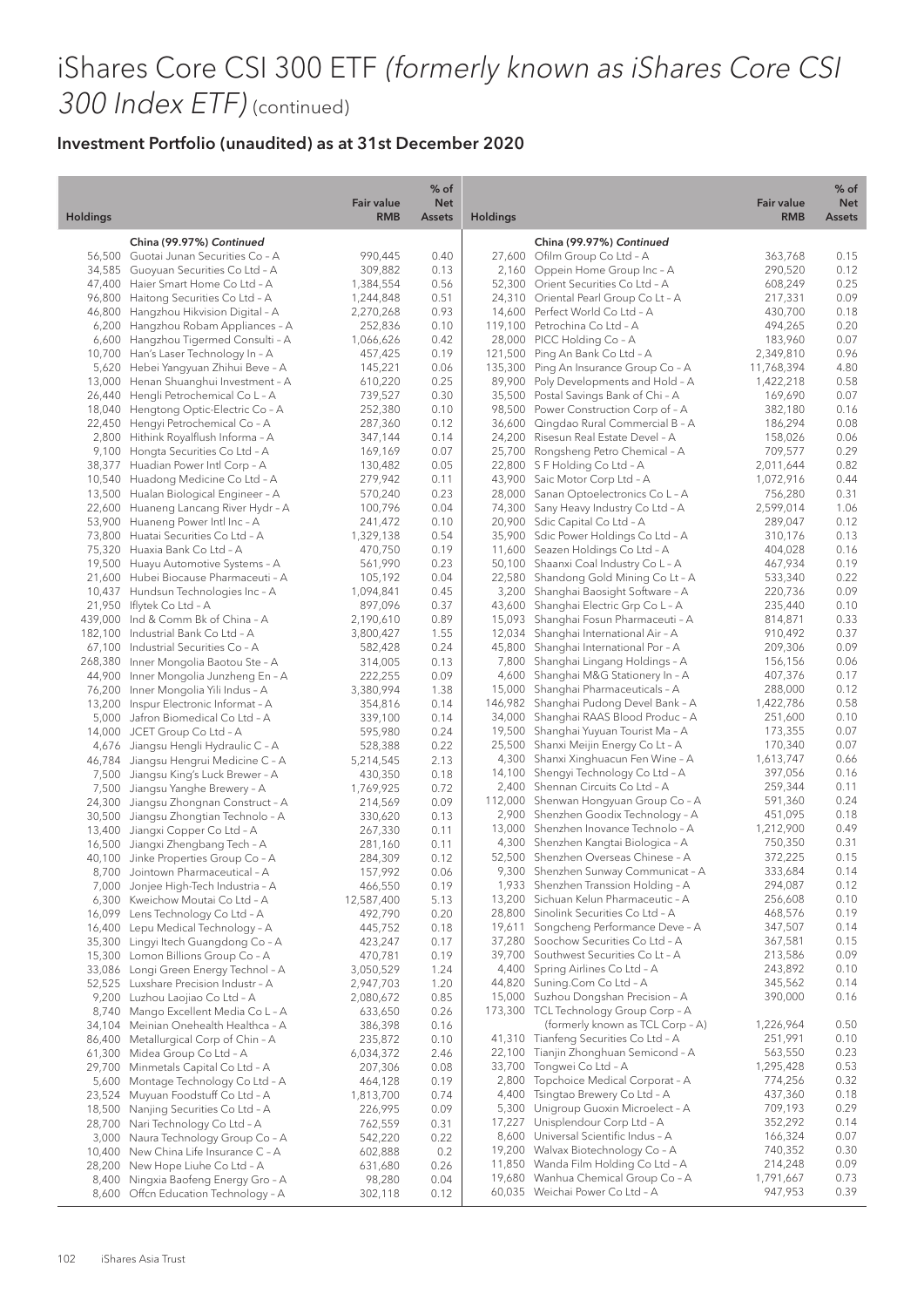# iShares Core CSI 300 ETF (formerly known as iShares Core CSI 300 Index ETF) (continued)

#### Investment Portfolio (unaudited) as at 31st December 2020

I ı

| <b>Holdings</b> |                                                            | <b>Fair value</b><br><b>RMB</b> | $%$ of<br><b>Net</b><br><b>Assets</b> |
|-----------------|------------------------------------------------------------|---------------------------------|---------------------------------------|
|                 | China (99.97%) Continued                                   |                                 |                                       |
| 55,898          | Wens Foodstuffs Group Co - A                               | 1,019,021                       | 0.42                                  |
| 22,080          | Western Securities Co Ltd - A                              | 223,891                         | 0.09                                  |
| 5,400           | Will Semiconductor Co Ltd - A                              | 1,247,940                       | 0.51                                  |
| 6,300           | Wingtech Technology Co Ltd - A                             | 623,700                         | 0.25                                  |
| 7,900           | Wuhan Guide Infrared Co Lt - A                             | 329,825                         | 0.13                                  |
| 15,500          | Wuhu Sangi Interactive Ent - A                             | 484,065                         | 0.20                                  |
| 24,300          | Wuliangye Yibin Co Ltd - A                                 | 7,091,955                       | 2.89                                  |
| 15,900          | Wus Printed Circuit Kunsha - A                             | 298,761                         | 0.12                                  |
| 16,016          | Wuxi Apptec Co Ltd - A                                     | 2,157,676                       | 0.88                                  |
| 58,000          | XCMG Construction Machin - A                               | 311,460                         | 0.13                                  |
| 49,100          | Xinhu Zhongbao Co Ltd - A                                  | 152,210                         | 0.06                                  |
| 33,774          | Xinjiang Goldwind Sci&Tech - A                             | 481,279                         | 0.20                                  |
| 21,000          | Yango Group Co Ltd - A                                     | 136,920                         | 0.06                                  |
| 3,600           | Yealink Network Technology - A                             | 263,232                         | 0.11                                  |
| 50,300          | Yonghui Superstores Co Ltd - A                             | 361,154                         | 0.15                                  |
| 20,491          | Yonyou Network Technology - A                              | 898,940                         | 0.37                                  |
| 33,744          | Youngor Group Co - A                                       | 242,619                         | 0.10                                  |
| 15,900          | YTO Express Group Co Ltd - A                               | 182,850                         | 0.07                                  |
| 13,556          | Yunda Holding Co Ltd - A                                   | 212,829                         | 0.09                                  |
| 6,400           | Yunnan Baiyao Group Co Ltd - A                             | 727,040                         | 0.30                                  |
| 5,500           | Yunnan Energy New Material - A                             | 779,790                         | 0.32                                  |
| 3,800           | Zhangzhou Pientzehuang Pha - A                             | 1,016,538                       | 0.41                                  |
| 47,596          | Zhejiang Century Huatong - A                               | 338,408                         | 0.14                                  |
| 13,700          | Zhejiang Chint Electrics - A                               | 536,492                         | 0.22                                  |
| 21,952          | Zhejiang Dahua Technology - A                              | 436,625                         | 0.18                                  |
| 8,613           | Zhejiang Huayou Cobalt Co - A                              | 683,011                         | 0.28                                  |
| 31,000          | Zhejiang Longsheng Group C - A                             | 422,220                         | 0.17                                  |
| 16,100          | Zhejiang Nhu Co Ltd - A                                    | 542,248                         | 0.22                                  |
| 22,130          | Zhejiang Sanhua Intelligen - A                             | 545,504                         | 0.22                                  |
| 2,200           | Zhejiang Supor Co Ltd - A                                  | 171,578                         | 0.07                                  |
| 16,500          | Zhengzhou Yutong Bus Co - A                                | 279,180                         | 0.11                                  |
| 22,000          | Zheshang Securities Co Ltd - A                             | 336,600                         | 0.14                                  |
| 25,800          | Zhongjin Gold Corp - A                                     | 227,298                         | 0.09                                  |
| 9,600           | Zhongtai Securities Co Ltd - A                             | 177,600                         | 0.07                                  |
| 172,179         | Zijin Mining Group Co Ltd - A                              | 1,599,543                       | 0.65                                  |
| 57,200          | Zoomlion Heavy Industry S - A                              | 566,280                         | 0.23                                  |
| 33,800          | ZTE Corp - A                                               | 1,137,370                       | 0.46                                  |
|                 | <b>Total investments</b>                                   | 245,141,704                     | 99.97                                 |
|                 | Other net assets                                           | 66,164                          | 0.03                                  |
|                 | Net assets attributable to<br>unitholders at 31st December |                                 |                                       |
|                 | 2020                                                       | 245,207,868                     | 100.00                                |
|                 | Total investments, at cost                                 | 171,455,643                     |                                       |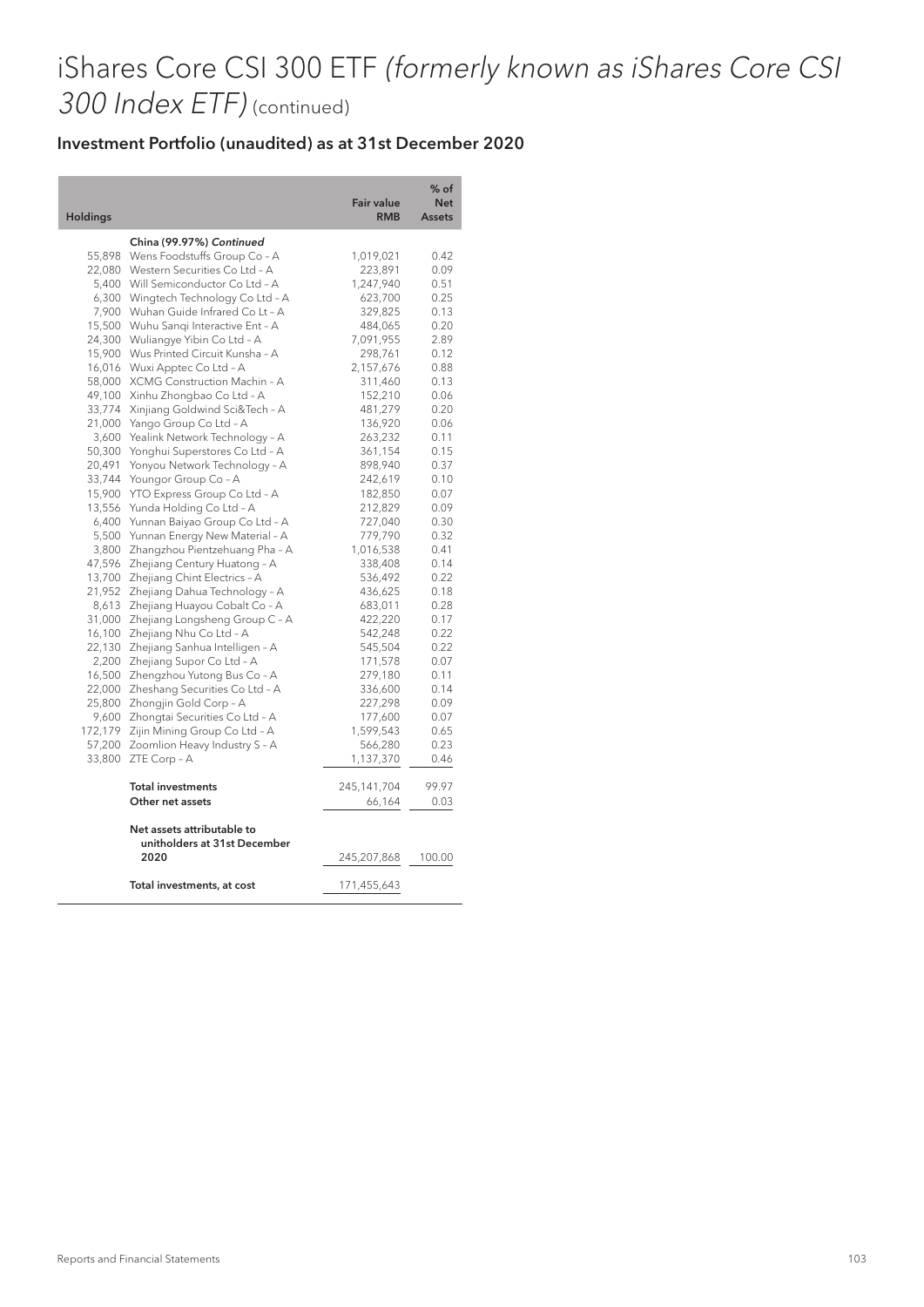# iShares Core CSI 300 ETF (formerly known as iShares Core CSI 300 Index ETF)

#### Statement of Movements in Investment Portfolio (unaudited) for the year ended 31st December 2020

|                                                                                                                                                         | % of net<br>asset value<br>2020                                          | % of net<br>asset value<br>2019                                         |
|---------------------------------------------------------------------------------------------------------------------------------------------------------|--------------------------------------------------------------------------|-------------------------------------------------------------------------|
| Financial assets at fair value through profit or loss<br>Listed equities<br><b>Communication Services</b><br><b>Consumer Discretionary</b>              | 1.80<br>9.95                                                             | 1.82<br>9.37                                                            |
| Consumer Staples<br>Energy<br>Financials<br>Health Care<br>Industrials<br>Information Technology<br><b>Materials</b><br>Real Estate<br><b>Utilities</b> | 16.30<br>1.13<br>26.43<br>9.47<br>10.47<br>13.62<br>6.26<br>2.87<br>1.67 | 12.10<br>2.06<br>33.63<br>7.14<br>11.43<br>9.29<br>6.19<br>4.54<br>2.41 |
| <b>Total investments</b><br>Other net assets                                                                                                            | 99.97<br>0.03                                                            | 99.98<br>0.02                                                           |
| Net assets attributable to unitholders at 31st December                                                                                                 | 100.00                                                                   | 100.00                                                                  |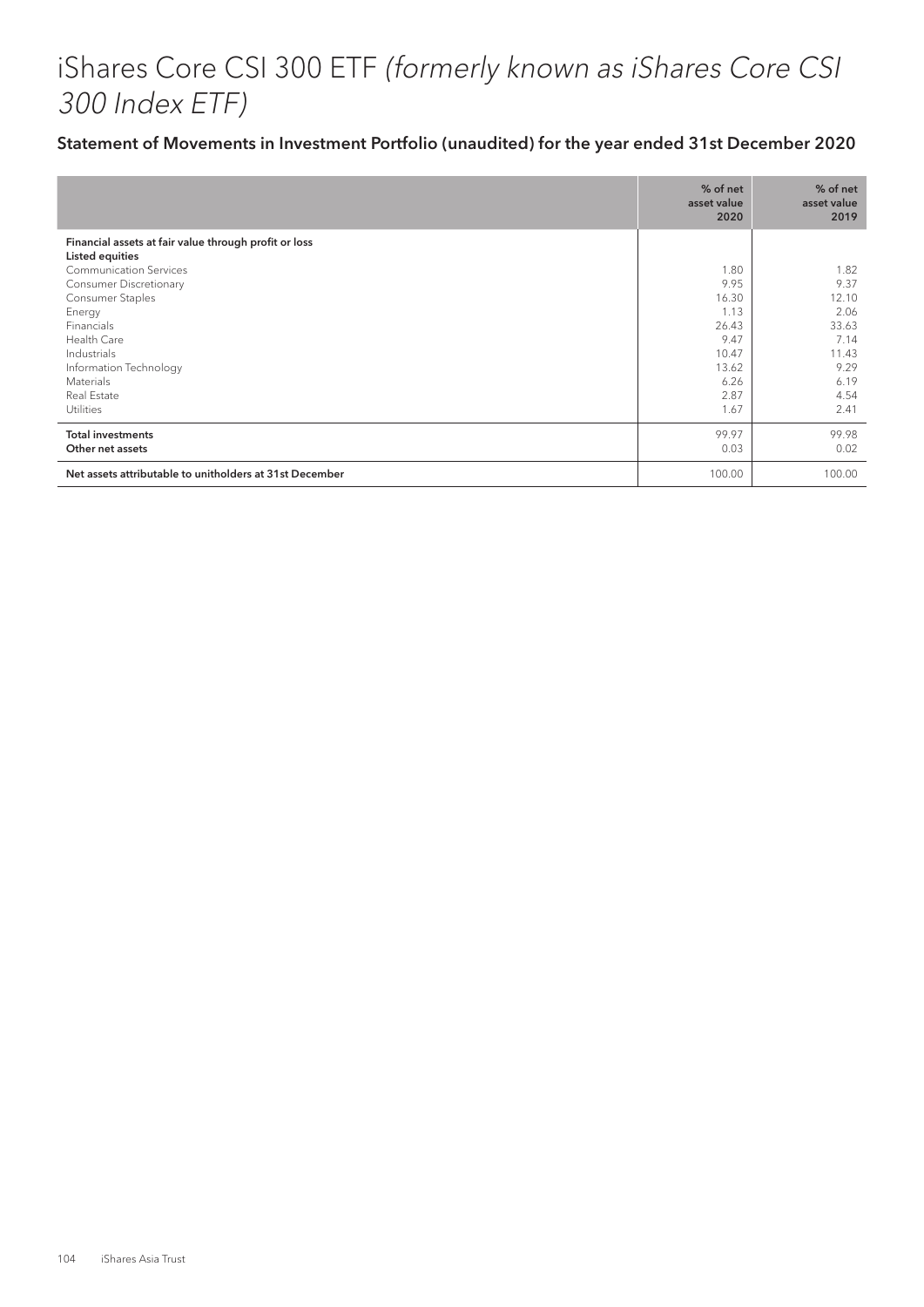## iShares Core CSI 300 ETF (formerly known as iShares Core CSI 300 Index ETF)

#### Performance Record (unaudited)

#### Net Asset Value

|                                                                              | <b>Dealing</b><br>Net asset value<br>per unit<br><b>RMB</b> | <b>Dealing</b><br>Net asset value<br>of the Sub-Fund<br><b>RMB</b> |
|------------------------------------------------------------------------------|-------------------------------------------------------------|--------------------------------------------------------------------|
| At end of financial period dated<br>31st December 2018<br>31st December 2019 | 19.51<br>26.54                                              | 97,551,612<br>205,678,867                                          |
| 31st December 2020                                                           | 33.82                                                       | 245,207,868                                                        |

#### Highest and lowest net asset value per unit

|                        | Highest net asset<br>value per unit | Lowest net asset<br>value per unit |
|------------------------|-------------------------------------|------------------------------------|
| Financial period ended |                                     |                                    |
| 31st December 2011     | HK\$31.34                           | HK\$21.51                          |
| 31st December 2012     | HK\$25.01                           | HK\$18.66                          |
| 31st December 2013     | HK\$23.86                           | HK\$18.87                          |
| 31st December 2014     | HK\$29.59                           | HK\$17.71                          |
| 31st December 2015     | HK\$44.41                           | HK\$23.96                          |
| 31st December 2016     | HK\$27.54                           | HK\$21.97                          |
| 31st December 2017     | HK\$32.69                           | HK\$24.22                          |
| 31st December 2018*    | RMB28.50                            | RMB19.38                           |
| 31st December 2019     | RMB26.54                            | RMB19.21                           |
| 31st December 2020     | RMB33.82                            | RMB22.85                           |

<sup>\*</sup> For iShares Core CSI 300 ETF (formerly known as iShares Core CSI 300 Index ETF), the base currency was changed from Hong Kong dollar ("HK\$") to Renminbi ("RMB"), effective from 1st January 2018.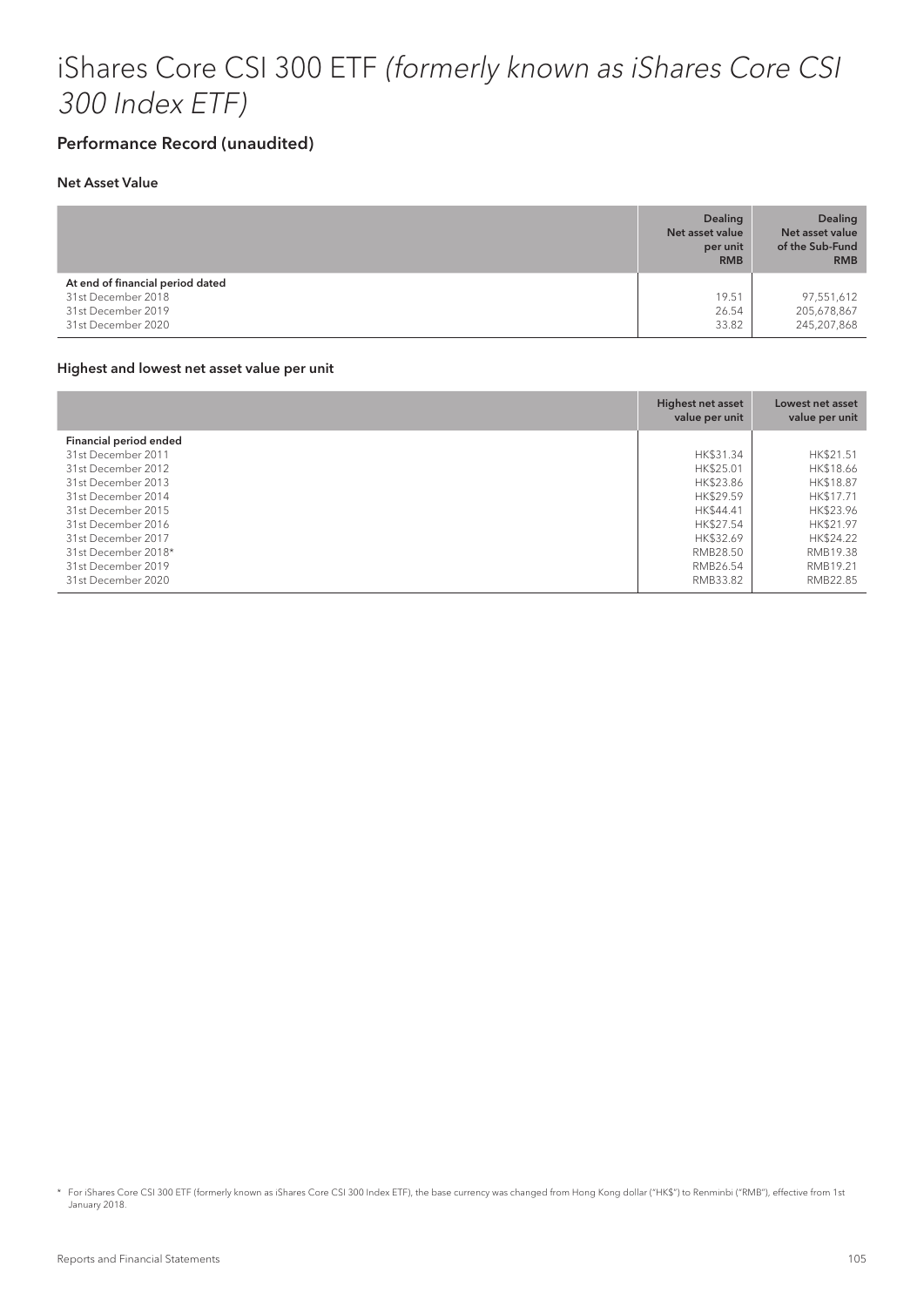# iShares Core KOSPI 200 ETF (formerly known as iShares Core KOSPI 200 Index ETF)

|                      |                                                                     | <b>Fair value</b> | $%$ of<br><b>Net</b> |                 |                                                                       | <b>Fair value</b> | $%$ of<br><b>Net</b> |
|----------------------|---------------------------------------------------------------------|-------------------|----------------------|-----------------|-----------------------------------------------------------------------|-------------------|----------------------|
| <b>Holdings</b>      |                                                                     | US\$              | <b>Assets</b>        | <b>Holdings</b> |                                                                       | US\$              | <b>Assets</b>        |
| Investments (99.14%) |                                                                     |                   |                      |                 | South Korea (99.12%) Continued<br>270 Hanwha Corporation              | 7,034             | 0.11                 |
|                      | Listed equities (99.12%)                                            |                   |                      |                 | 2,208 Hanwha Life Insurance Co Ltd                                    | 4,960             | 0.08                 |
|                      | South Korea (99.12%)                                                |                   |                      |                 | 589 Hanwha Solutions Corp (formerly<br>known as Hanwha Chemical Corp) | 25,972            | 0.41                 |
|                      | 53 Aekyung Industrial Co Ltd                                        | 1,195             | 0.02                 |                 | 147 Hanwha Systems Co Ltd                                             | 2,341             | 0.04                 |
|                      | 185 Amorepacific Corp                                               | 35,082<br>8,086   | 0.55<br>0.13         |                 | 243 HDC Holdings Co Ltd                                               | 2,472             | 0.04                 |
|                      | 160 Amorepacific Group<br>927 Asiana Airlines                       | 3,593             | 0.06                 |                 | 256 HDC Hyundai Development Co - E                                    | 6,151             | 0.10                 |
|                      | 49 BGF Retail Co Ltd                                                | 6,112             | 0.10                 |                 | 198 Hite Jinro Co Ltd                                                 | 5,805             | 0.09                 |
|                      | 54 Big Hit Entertainment Co Ltd                                     | 7,954             | 0.12                 |                 | 1,550 Hmm Co Ltd                                                      | 19,905            | 0.31                 |
|                      | 36 Binggrae Co Ltd                                                  | 1,892             | 0.03                 |                 | 185 Hotel Shilla Co Ltd                                               | 14,016            | 0.22<br>0.06         |
|                      | 1,559 BNK Financial Group Inc                                       | 8,152             | 0.13                 |                 | 156 Huchems Fine Chemical Corp<br>113 Hwaseung Enterprise Co Ltd      | 3,684<br>1,477    | 0.02                 |
|                      | 142 Boryung Pharmaceutical Co                                       | 2,490             | 0.04                 |                 | 56 Hyosung Corporation                                                | 3,939             | 0.06                 |
|                      | 328 Bukwang Pharmaceutical Co                                       | 8,485             | 0.13                 |                 | 89 Hyundai Dept Store Co                                              | 5,850             | 0.09                 |
|                      | 641 Celltrion Inc<br>438 Cheil Worldwide Inc                        | 211,837<br>8,306  | 3.31<br>0.13         |                 | 189 Hyundai Elevator Co                                               | 6,907             | 0.11                 |
|                      | 37 Chong Kun Dang Pharmaceutica                                     | 7,715             | 0.12                 | 459             | Hyundai Engineering & Const                                           | 15,824            | 0.25                 |
|                      | 132 CJ CGV Co Ltd                                                   | 3,062             | 0.05                 |                 | 112 Hyundai Glovis Co Ltd                                             | 18,971            | 0.30                 |
|                      | 45 CJ Cheiljedang Corp                                              | 15,783            | 0.25                 |                 | 342 Hyundai Greenfood Co Ltd                                          | 2,758             | 0.04                 |
|                      | 84 CJ Corp                                                          | 7,122             | 0.11                 | 58              | Hyundai Heavy Industries Hol<br>Hyundai Home Shopping Networ          | 15,137            | 0.24<br>0.03         |
|                      | 61 CJ Logistics                                                     | 9,294             | 0.15                 | 29              | 375 Hyundai Marine & Fire Ins Co                                      | 2,176<br>7,854    | 0.12                 |
|                      | 45 Cosmax Inc                                                       | 4,122             | 0.06                 | 141             | Hyundai Mipo Dockyard                                                 | 6,230             | 0.10                 |
|                      | 338 Coway Co Ltd (formerly known as                                 |                   |                      | 391             | Hyundai Mobis Co Ltd                                                  | 91,964            | 1.44                 |
|                      | Woongjin Coway Co Ltd)<br>40 Cs Wind Corp                           | 22,620<br>6,518   | 0.35<br>0.10         | 853             | Hyundai Motor Co                                                      | 150,765           | 2.35                 |
|                      | 9 Cuckoo Holdings Co Ltd                                            | 828               | 0.01                 | 343             | Hyundai Rotem Company                                                 | 5,431             | 0.08                 |
|                      | 39 Cuckoo Homesys Co Ltd                                            | 1,404             | 0.02                 |                 | 523 Hyundai Steel Co                                                  | 19,065            | 0.30                 |
|                      | 174 Daelim Industrial Co Ltd                                        | 13,086            | 0.20                 |                 | 96 Hyundai Wia Corp                                                   | 4,728             | 0.07                 |
|                      | 132 Daesang Corporation                                             | 3,165             | 0.05                 | 129             | Iljin Materials Co Ltd                                                | 6,044             | 0.09                 |
|                      | 1,230 Daewoo Engineering & Constr                                   | 5,644             | 0.09                 | 78              | Ilyang Pharmaceutical Co Ltd<br>1,515 Industrial Bank of Korea        | 4,725<br>12,329   | 0.07<br>0.19         |
|                      | 253 Daewoo Shipbuilding & Marine                                    | 6,382             | 0.10                 | 95              | Innocean Worldwide Inc                                                | 5,212             | 0.08                 |
|                      | 100 Daewoong Co Ltd                                                 | 4,630             | 0.07                 | 81              | IS Dongseo Co Ltd                                                     | 3,982             | 0.06                 |
|                      | 27 Daewoong Pharmaceutical Co                                       | 4,101             | 0.06                 |                 | 80 JW Pharmaceutical                                                  | 2,581             | 0.04                 |
|                      | 216 DB Hitek Co Ltd<br>264 DB Insurance Co Ltd                      | 10,141<br>10,632  | 0.16<br>0.17         |                 | 379 Kakao Corp                                                        | 135,893           | 2.12                 |
|                      | 456 Dongkuk Steel Mill Co Ltd                                       | 3,409             | 0.05                 |                 | 766 Kangwon Land Inc                                                  | 16,571            | 0.26                 |
|                      | 207 Dongsuh Companies Inc                                           | 6,469             | 0.10                 |                 | 2,138 KB Financial Group Inc                                          | 85,418            | 1.33                 |
|                      | 6 Dongwon F&B Co Ltd                                                | 989               | 0.02                 |                 | 32 KCC Corp                                                           | 5,818             | 0.09                 |
|                      | 24 Dongwon Systems Corp                                             | 789               | 0.01                 | 84              | Kepco Engineering & Construc<br>144 Kepco Plant Service & Engine      | 1,380             | 0.02                 |
|                      | 285 Doosan Bobcat Inc                                               | 7,779             | 0.12                 |                 | 99 KG Dongbu Steel Co Ltd                                             | 3,937<br>1,057    | 0.06<br>0.02         |
|                      | 27 Doosan Co Ltd                                                    | 1,302             | 0.02                 |                 | 1,519 KIA Motors Corp                                                 | 87,255            | 1.36                 |
| 130                  | Doosan Fuel Cell Co Ltd                                             | 6,403             | 0.10                 | 71              | Kiwoom Securities Co Ltd                                              | 8,268             | 0.13                 |
|                      | 1,132 Doosan Heavy Industries<br>792 Doosan Infracore Co Ltd        | 14,068<br>5,774   | 0.22<br>0.09         | 108             | Kolmar Korea Co Ltd                                                   | 5,061             | 0.08                 |
|                      | 55 Doubleugames Co Ltd                                              | 3,048             | 0.05                 |                 | 102 Kolon Industries Inc                                              | 3,854             | 0.06                 |
|                      | 122 E-Mart Inc                                                      | 17,015            | 0.27                 |                 | 433 Korea Aerospace Industries                                        | 10,284            | 0.16                 |
|                      | 38 F&F Co Ltd                                                       | 2,952             | 0.05                 |                 | 1,903 Korea Electric Power Corp                                       | 48,000            | 0.75                 |
|                      | 309 Fila Holdings Corp (formerly known                              |                   |                      |                 | 213 Korea Gas Corporation<br>250 Korea Investment Holdings Co         | 6,059<br>18,181   | 0.09<br>0.28         |
|                      | as Fila Korea Ltd)                                                  | 12,431            | 0.19                 |                 | 21 Korea Petro Chemical Ind                                           | 4,446             | 0.07                 |
|                      | 294 Foosung Co Ltd                                                  | 3,194             | 0.05                 |                 | 282 Korea Shipbuilding & Offshor                                      | 28,166            | 0.44                 |
|                      | 198 Grand Korea Leisure Co Ltd                                      | 3,044             | 0.05<br>0.17         |                 | 48 Korea Zinc Co Ltd                                                  | 17,741            | 0.28                 |
|                      | 30 Green Cross Corp<br>139 Green Cross Holdings Corp                | 11,212<br>5,310   | 0.08                 |                 | 698 Korean Air Lines Co Ltd                                           | 17,477            | 0.27                 |
|                      | 348 GS Engineering & Construct                                      | 12,109            | 0.19                 |                 | 1,307 KT Corp                                                         | 28,876            | 0.45                 |
|                      | 259 GS Holdings                                                     | 8,953             | 0.14                 |                 | 624 KT&G Corp                                                         | 47,735            | 0.75                 |
|                      | 174 GS Retail Co Ltd                                                | 5,518             | 0.09                 |                 | 108 Kumho Petrochemical Co Ltd                                        | 14,416            | 0.23                 |
|                      | 1,619 Hana Financial Group                                          | 51,418            | 0.80                 |                 | 906 Kumho Tire Co Inc<br>277 LG Chem Ltd                              | 3,157<br>210,115  | 0.05<br>3.28         |
|                      | 230 Hanall Biopharma Co Ltd                                         | 7,940             | 0.12                 |                 | 541 LG Corp                                                           | 43,577            | 0.68                 |
|                      | 84 Handsome Co Ltd                                                  | 2,339             | 0.04                 |                 | 1,401 LG Display Co Ltd                                               | 23,924            | 0.37                 |
|                      | 98 Hanjin Kal Corp                                                  | 5,693             | 0.09                 |                 | 653 LG Electronics Inc                                                | 81,152            | 1.27                 |
|                      | 150 Hankook Technology Group Co<br>447 Hankook Tire & Technology Co | 2,023<br>16,213   | 0.03<br>0.25         |                 | 42 LG Hausys Ltd                                                      | 3,016             | 0.05                 |
|                      | 42 Hanmi Pharm Co Ltd                                               | 14,170            | 0.22                 |                 | 57 LG Household & Health Care                                         | 85,004            | 1.33                 |
|                      | 131 Hanmi Science Co Ltd                                            | 9,177             | 0.14                 |                 | 88 LG Innotek Co Ltd                                                  | 14,784            | 0.23                 |
|                      | 1,605 Hanon Systems                                                 | 24,009            | 0.37                 |                 | 174 LG International Corp                                             | 3,956             | 0.06                 |
|                      | 102 Hansae Co Ltd                                                   | 1,643             | 0.03                 |                 | 1,657 LG Uplus Corp<br>71 LIG Nex1 Co Ltd                             | 17,923<br>1,993   | 0.28<br>0.03         |
|                      | 54 Hansol Chemical Co Ltd                                           | 9,768             | 0.15                 |                 | 102 Lock&Lock Co Ltd                                                  | 953               | 0.01                 |
|                      | 60 Hanssem Co Ltd                                                   | 5,772             | 0.09                 |                 | 100 Lotte Chemical Corp                                               | 25,407            | 0.40                 |
|                      | 205 Hanwha Aerospace Co Ltd                                         | 5,378             | 0.08                 |                 |                                                                       |                   |                      |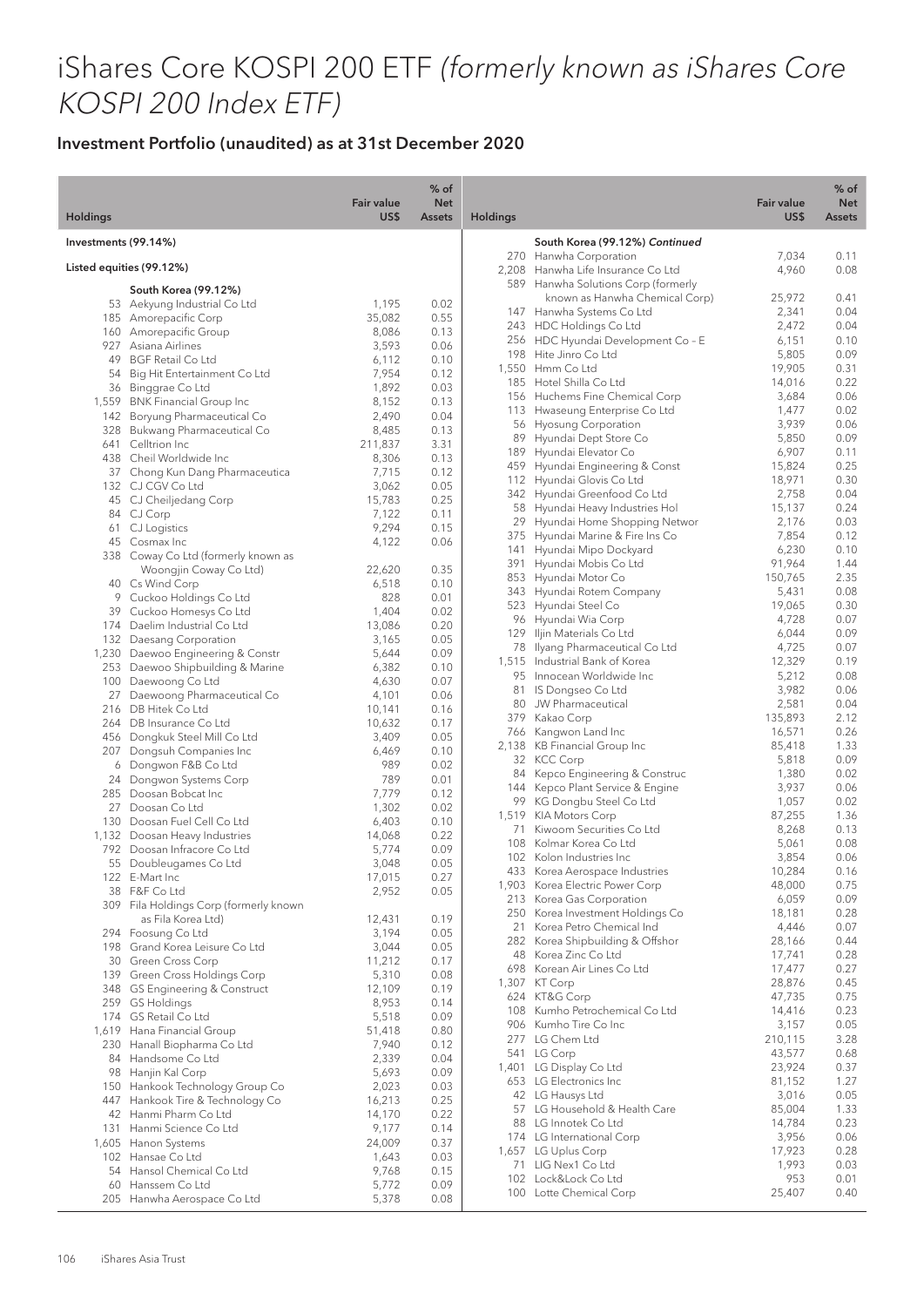## iShares Core KOSPI 200 ETF (formerly known as iShares Core KOSPI 200 Index ETF) (continued)

| <b>Holdings</b> |                                                                    | Fair value<br>US\$ | $%$ of<br><b>Net</b><br><b>Assets</b> | Holding |
|-----------------|--------------------------------------------------------------------|--------------------|---------------------------------------|---------|
|                 | South Korea (99.12%) Continued                                     |                    |                                       |         |
|                 | 23 Lotte Chilsung Beverage Co                                      | 2,297              | 0.04                                  |         |
|                 | 120 Lotte Corp                                                     | 3,900              | 0.06                                  |         |
|                 | 108 Lotte Fine Chemical Co Ltd                                     | 5,488              | 0.09                                  |         |
|                 | 51 Lotte Himart Co Ltd                                             | 1,462              | 0.02                                  |         |
|                 | 59 Lotte Shopping Co                                               | 5,567              | 0.09                                  |         |
|                 | 218 Lotte Tour Development Co Lt                                   | 3,010              | 0.05                                  |         |
|                 | 105 LS Corp<br>102 LS Electric Co Ltd (formerly known as           | 6,901              | 0.11                                  |         |
|                 | LS Industrial Systems)                                             | 5,925              | 0.09                                  |         |
|                 | 205 Mando Corp                                                     | 11,096             | 0.17                                  |         |
|                 | 1,821 Meritz Securities Co Ltd                                     | 6,144              | 0.10                                  |         |
|                 | 2,091 Mirae Asset Daewoo Co Ltd                                    | 18,171             | 0.28                                  |         |
|                 | 433 Namsun Aluminum Co Ltd                                         | 1,871              | 0.03                                  |         |
|                 | 765 Naver Corp                                                     | 205,986            | 3.21                                  |         |
|                 | 112 Nesoft Corp                                                    | 95,988             | 1.50                                  |         |
|                 | 389 Netmarble Corp                                                 | 47,090             | 0.73                                  |         |
|                 | 199 Nexen Tire Corp                                                | 1,134              | 0.02<br>0.14                          |         |
|                 | 867 NH Investment & Securities C<br>19 Nongshim Co Ltd             | 9,019<br>5,247     | 0.08                                  |         |
|                 | 117 OCI Co Ltd                                                     | 10,017             | 0.16                                  |         |
|                 | 139 Orion Corp/Republic of Korea                                   | 15,867             | 0.25                                  |         |
|                 | 127 Orion Holdings Corp                                            | 1,543              | 0.02                                  |         |
|                 | 8 Ottogi Corporation                                               | 4,249              | 0.07                                  |         |
|                 | 1,235 Pan Ocean Co Ltd                                             | 5,707              | 0.09                                  |         |
|                 | 126 Poongsan Corp                                                  | 3,242              | 0.05                                  |         |
|                 | 416 POSCO                                                          | 104,163            | 1.63                                  |         |
|                 | 132 Posco Chemical Co Ltd                                          | 12,637             | 0.20                                  |         |
|                 | 292 Posco International Corp                                       | 3,911              | 0.06                                  |         |
|                 | 50 S&T Motiv Co Ltd                                                | 2,274              | 0.04<br>0.19                          |         |
|                 | 152 S-1 Corporation<br>88 Samsung Biologics Co Ltd                 | 11,894<br>66,913   | 1.04                                  |         |
|                 | 598 Samsung C&T Corp                                               | 75,968             | 1.19                                  |         |
|                 | 164 Samsung Card Co                                                | 4,907              | 0.08                                  |         |
|                 | 332 Samsung Electro-Mechanics Co                                   | 54,401             | 0.85                                  |         |
|                 | 28,147 Samsung Electronics Co Ltd                                  | 2,098,782          | 32.76                                 |         |
|                 | 921 Samsung Engineering Co Ltd                                     | 11,234             | 0.18                                  |         |
|                 | 187 Samsung Fire & Marine Ins                                      | 32,277             | 0.50                                  |         |
|                 | 2,563 Samsung Heavy Industries                                     | 16,610             | 0.26                                  |         |
|                 | 507 Samsung Life Insurance Co Lt                                   | 36,918             | 0.58                                  |         |
|                 | 311 Samsung Sdi Co Ltd<br>204 Samsung Sds Co Ltd                   | 179,792<br>33,521  | 2.81<br>0.52                          |         |
|                 | 381 Samsung Securities Co Ltd                                      | 14,187             | 0.22                                  |         |
|                 | 18 Samyang Corp                                                    | 1,001              | 0.02                                  |         |
|                 | 15 Samyang Foods Co Ltd                                            | 1,395              | 0.02                                  |         |
| 14              | Samyang Holdings Corp                                              | 960                | 0.01                                  |         |
| 54              | Sebang Global Battery Co Ltd                                       | 3,425              | 0.05                                  |         |
|                 | 208 Shin Poong Pharmaceutical Co                                   | 23,743             | 0.37                                  |         |
|                 | 2,469 Shinhan Financial Group Ltd                                  | 72,845             | 1.14                                  |         |
|                 | 43 Shinsegae Inc                                                   | 9,480              | 0.15                                  |         |
|                 | 15 Shinsegae International Inc<br>104 SK Biopharmaceuticals Co Ltd | 2,230<br>16,180    | 0.03<br>0.25                          |         |
| 45              | SK Chemicals Co Ltd/New                                            | 16,259             | 0.25                                  |         |
| 57              | SK Discovery Co Ltd                                                | 3,447              | 0.05                                  |         |
|                 | 208 SK Holdings Co Ltd                                             | 46,050             | 0.72                                  |         |
| 3,391           | SK Hynix Inc                                                       | 369,910            | 5.77                                  |         |
| 313             | SK Innovation Co Ltd                                               | 54,746             | 0.85                                  |         |
| 535             | SK Networks Co Ltd                                                 | 2,391              | 0.04                                  |         |
| 308             | SK Telecom                                                         | 67,480             | 1.05                                  |         |
| 111             | SKC Co Ltd                                                         | 9,605              | 0.15                                  |         |
| 251             | S-Oil Corp                                                         | 15,989             | 0.25                                  |         |
| 12<br>705       | SPC Samlip<br>Ssangyong Cement Ind                                 | 795<br>4,335       | 0.01<br>0.07                          |         |
| 1               | Taekwang Industrial Co Ltd                                         | 737                | 0.01                                  |         |
|                 | 123 Taeyoung Engineering & Const                                   | 1,336              | 0.02                                  |         |
|                 | 3,286 Woori Financial Group Inc                                    | 29,433             | 0.46                                  |         |
|                 | 3 Young Poong Corporation                                          | 1,486              | 0.02                                  |         |
| 138             | Youngone Corp                                                      | 4,027              | 0.06                                  |         |
| 308             | Yuhan Corp                                                         | 21,293             | 0.33                                  |         |

| gs  |                                                            | <b>Fair value</b><br>US\$ | $%$ of<br><b>Net</b><br><b>Assets</b> |
|-----|------------------------------------------------------------|---------------------------|---------------------------------------|
|     | South Korea (99.12%) Continued                             |                           |                                       |
| 564 | Yungjin Pharmaceutical Co                                  | 4,174                     | 0.07                                  |
| 47  | Zinus Inc.                                                 | 4,456                     | 0.07                                  |
|     | <b>Total listed equities</b>                               | 6,350,405                 | 99.12                                 |
|     | Listed rights (0.01%)                                      |                           |                                       |
|     | South Korea (0.01%)                                        |                           |                                       |
| 31  | Posco Chemical Co Ltd - Rights                             | 869                       | 0.01                                  |
|     | <b>Total listed rights</b>                                 | 869                       | 0.01                                  |
|     | Unlisted rights (0.01%)                                    |                           |                                       |
|     |                                                            |                           |                                       |
|     | South Korea (0.01%)                                        |                           |                                       |
| 8   | Cs Wind Corp - Rights                                      | 398                       | 0.01                                  |
|     | <b>Total unlisted rights</b>                               | 398                       | 0.01                                  |
|     | <b>Total investments</b>                                   | 6,351,672                 | 99.14                                 |
|     | Other net assets                                           | 55,360                    | 0.86                                  |
|     | Net assets attributable to<br>unitholders at 31st December |                           |                                       |
|     | 2020                                                       | 6,407,032                 | 100.00                                |
|     |                                                            |                           |                                       |
|     | Total investments, at cost                                 | 4,088,586                 |                                       |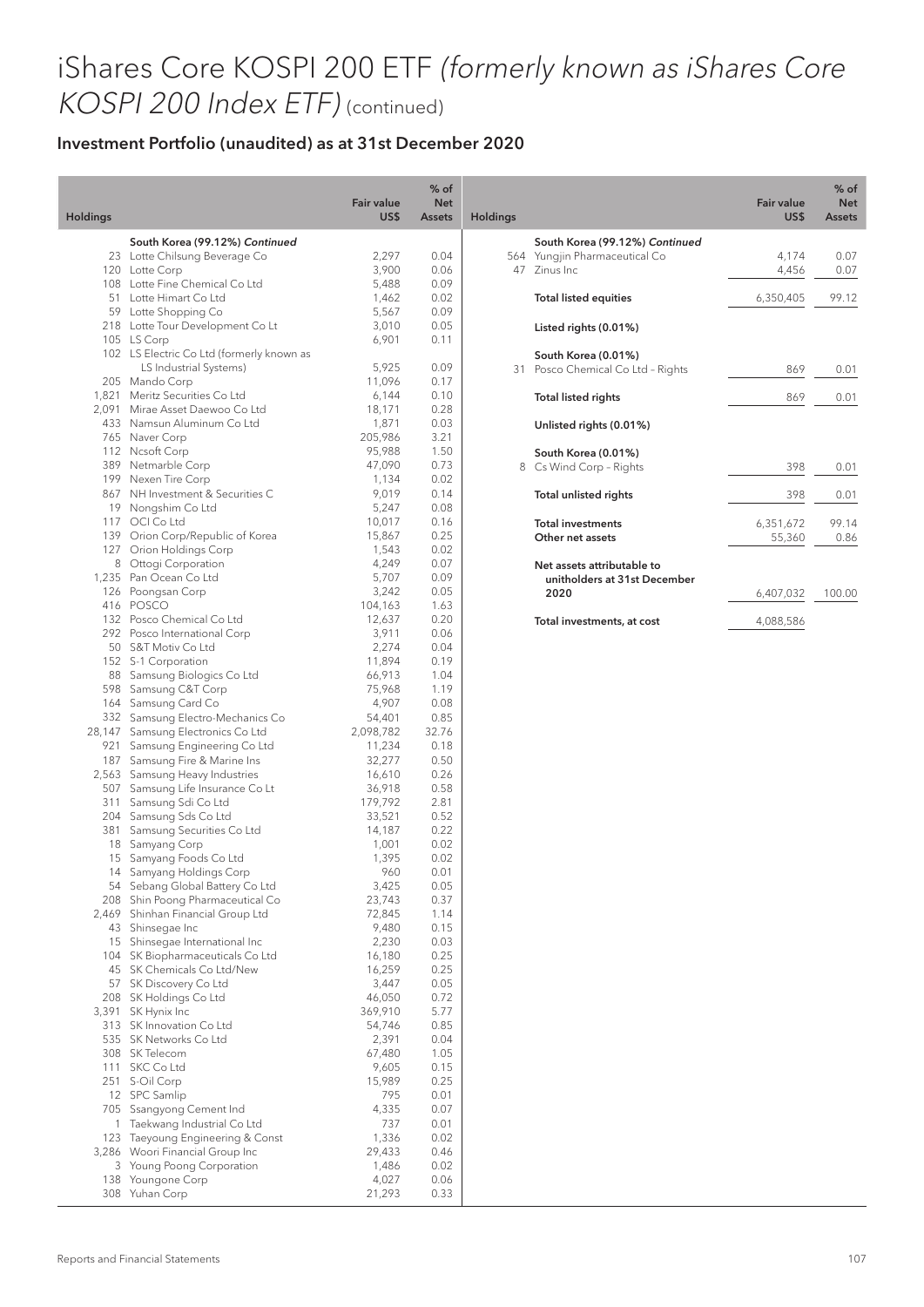## Details in Respect of Financial Derivative Instruments (unaudited) as at 31st December 2020

The financial derivative instruments held by the Sub-Fund as at 31st December 2020 are summarized below:

| <b>Listed rights</b>                                |                          |                       | Fair value        |
|-----------------------------------------------------|--------------------------|-----------------------|-------------------|
| <b>Description</b>                                  | <b>Underlying assets</b> | <b>Issuer</b>         | US\$              |
| Financial assets:<br>Posco Chemical Co Ltd - Rights | Posco Chemical Co Ltd    | Posco Chemical Co Ltd | 869               |
|                                                     |                          |                       | 869               |
|                                                     |                          |                       |                   |
| <b>Unlisted rights</b>                              |                          |                       | <b>Fair value</b> |
| <b>Description</b>                                  | <b>Underlying assets</b> | <b>Issuer</b>         | US\$              |
| Financial assets:<br>Cs Wind Corp - Rights          | Cs Wind Corp             | Cs Wind Corp          | 398               |
|                                                     |                          |                       | 398               |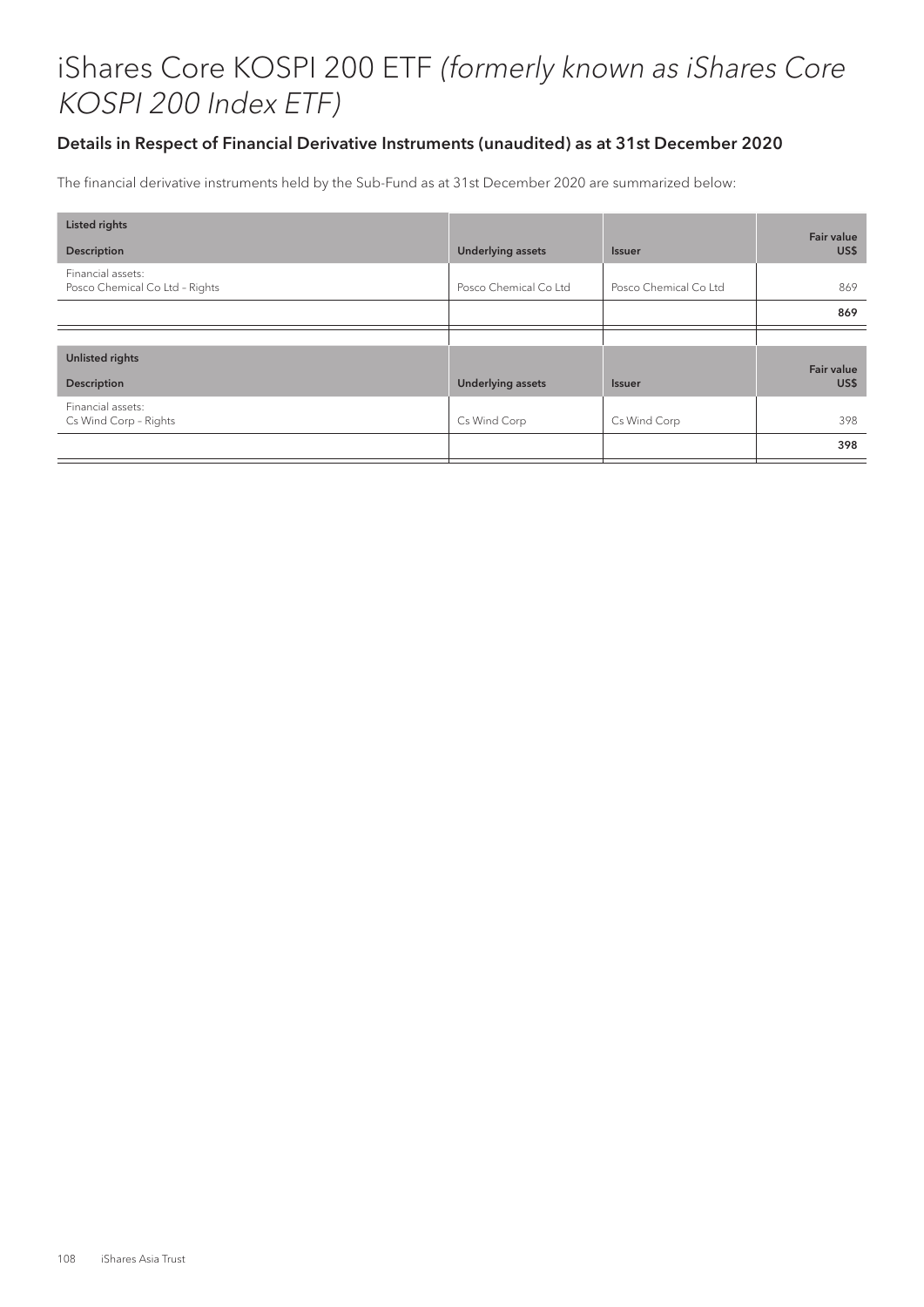## Information on Exposure Arising from Financial Derivative Instruments (unaudited) for the year ended 31st December 2020

The lowest, highest and average gross exposure arising from the use of financial derivative instruments for any purpose as a proportion to the Sub-Fund's total net asset value for the year ended 31st December 2020 as shown below:

|                        | 2020<br>% of net asset<br>value |
|------------------------|---------------------------------|
| Lowest gross exposure  | 0.00%                           |
| Highest gross exposure | 0.08%                           |
| Average gross exposure | 0.01%                           |

The lowest, highest and average net exposure arising from the use of financial derivative instruments for investment purpose as a proportion to the Sub-Fund's total net asset value for the year ended 31st December 2020 as shown below:

|                      | 2020<br>% of net asset<br>value |
|----------------------|---------------------------------|
| Lowest net exposure  | 0.00%                           |
| Highest net exposure | 0.08%                           |
| Average net exposure | 0.01%                           |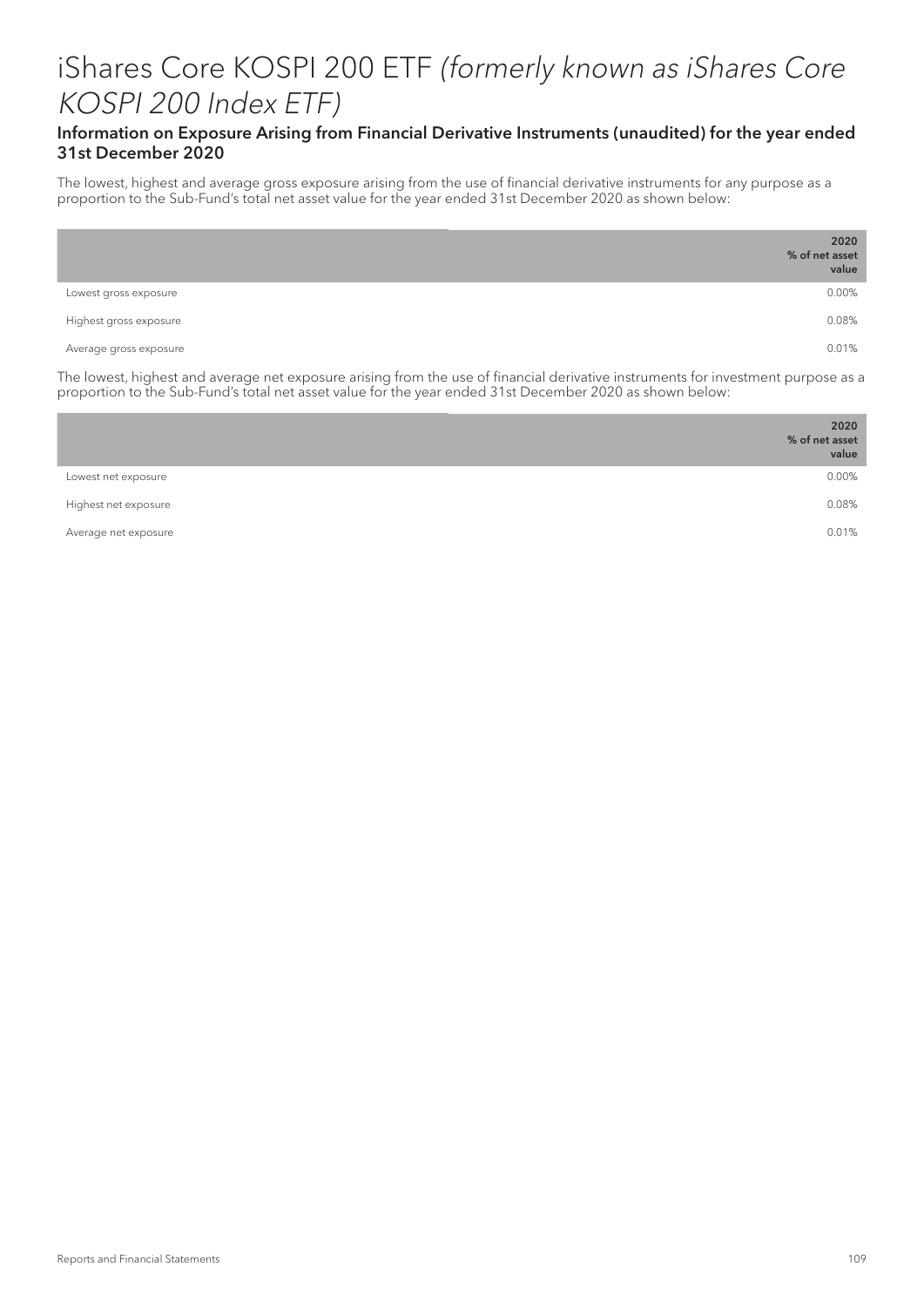|                                                                          | % of net<br>asset value<br>2020 | % of net<br>asset value<br>2019 |
|--------------------------------------------------------------------------|---------------------------------|---------------------------------|
| Financial assets at fair value through profit or loss<br>Listed equities |                                 |                                 |
| <b>Communication Services</b>                                            | 9.72                            | 8.55                            |
| <b>Consumer Discretionary</b>                                            | 9.45                            | 10.04                           |
| Consumer Staples                                                         | 4.48                            | 5.62                            |
| Energy                                                                   | 1.29                            | 1.82                            |
| Financials                                                               | 6.73                            | 10.27                           |
| Health Care                                                              | 6.63                            | 4.39                            |
| Industrials                                                              | 8.26                            | 9.72                            |
| Information Technology                                                   | 43.56                           | 40.93                           |
| Materials                                                                | 8.16                            | 6.34                            |
| Utilities                                                                | 0.84                            | 1.17                            |
|                                                                          | 99.12                           | 98.85                           |
| Listed rights                                                            |                                 |                                 |
| Materials                                                                | 0.01                            |                                 |
|                                                                          | 0.01                            |                                 |
| Unlisted rights                                                          |                                 |                                 |
| Industrials                                                              | 0.01                            |                                 |
|                                                                          | 0.01                            |                                 |
| <b>Total investments</b>                                                 | 99.14                           | 98.85                           |
| Other net assets                                                         | 0.86                            | 1.15                            |
| Net assets attributable to unitholders at 31st December                  | 100.00                          | 100.00                          |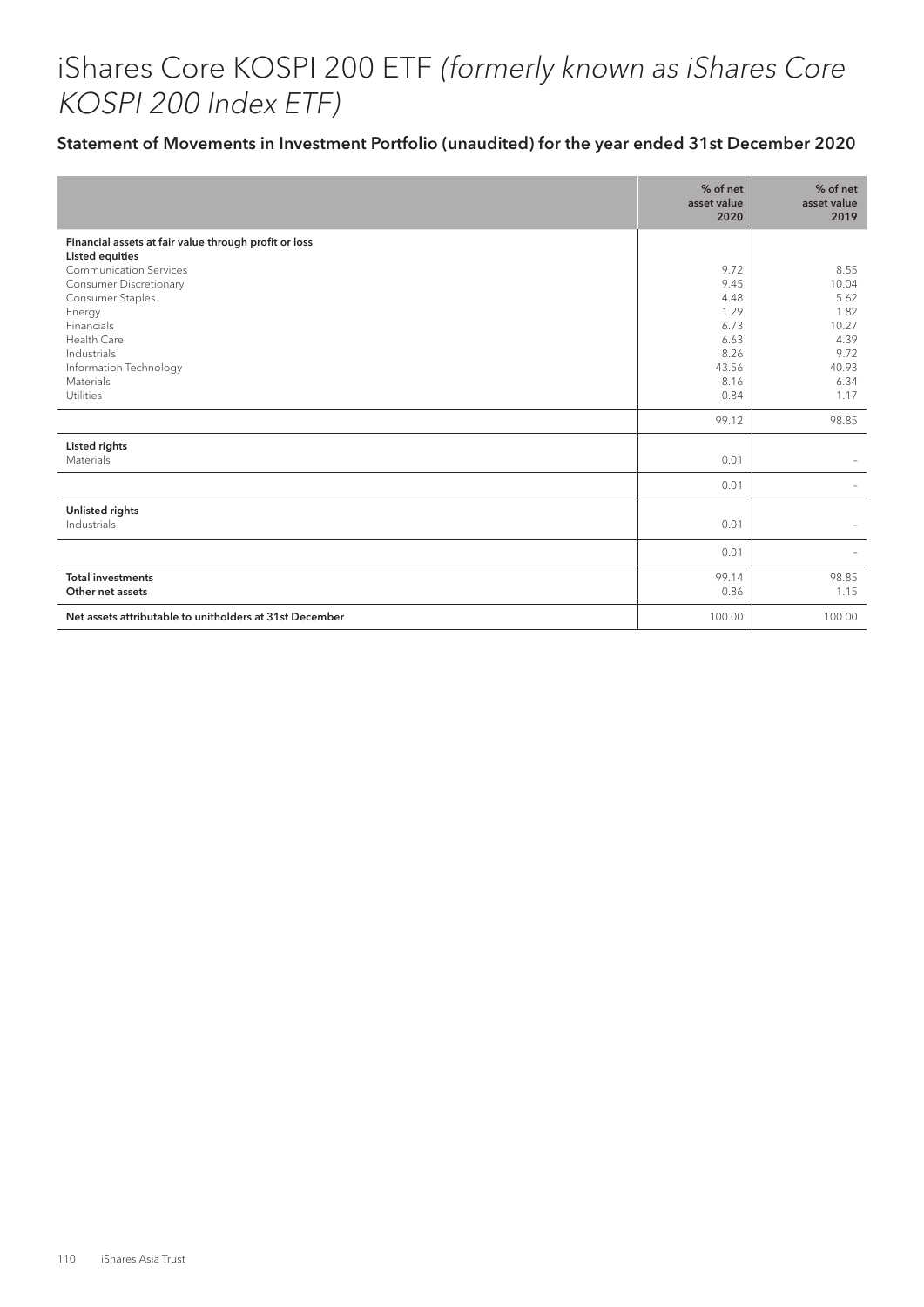## Performance Record (unaudited)

#### Net Asset Value

|                                  | <b>Dealing</b><br>Net asset value<br>per unit<br>US\$ | <b>Dealing</b><br>Net asset value<br>of the Sub-Fund<br>US\$ |
|----------------------------------|-------------------------------------------------------|--------------------------------------------------------------|
| At end of financial period dated |                                                       |                                                              |
| 31st December 2018               | $11.81*$                                              | 8,506,147                                                    |
| 31st December 2019               | 12.68                                                 | 5,324,970                                                    |
| 31st December 2020               | 17.80                                                 | 6,407,032                                                    |

#### Highest and lowest net asset value per unit

|                                      | <b>Highest net asset</b><br>value per unit<br>US\$ | Lowest net asset<br>value per unit<br>US\$ |
|--------------------------------------|----------------------------------------------------|--------------------------------------------|
| Financial period ended               |                                                    |                                            |
| 31st December 2016 (since inception) | $11.75*$                                           | 9.97#                                      |
| 31st December 2017                   | $15.41*$                                           | 10.84#                                     |
| 31st December 2018                   | 15.94#                                             | $11.51*$                                   |
| 31st December 2019                   | 12.97                                              | 10.44                                      |
| 31st December 2020                   | 17.80                                              | 7.78                                       |

# Pursuant to Change of Trading Board Lot Size and Units Consolidations Announcement dated 18th December 2018, with effect from 18th January 2019, every 10 units in the Sub-Fund are consolidated into 1 consolidation units. The net asset value per unit disclosed was adjusted to reflect the unit consolidations.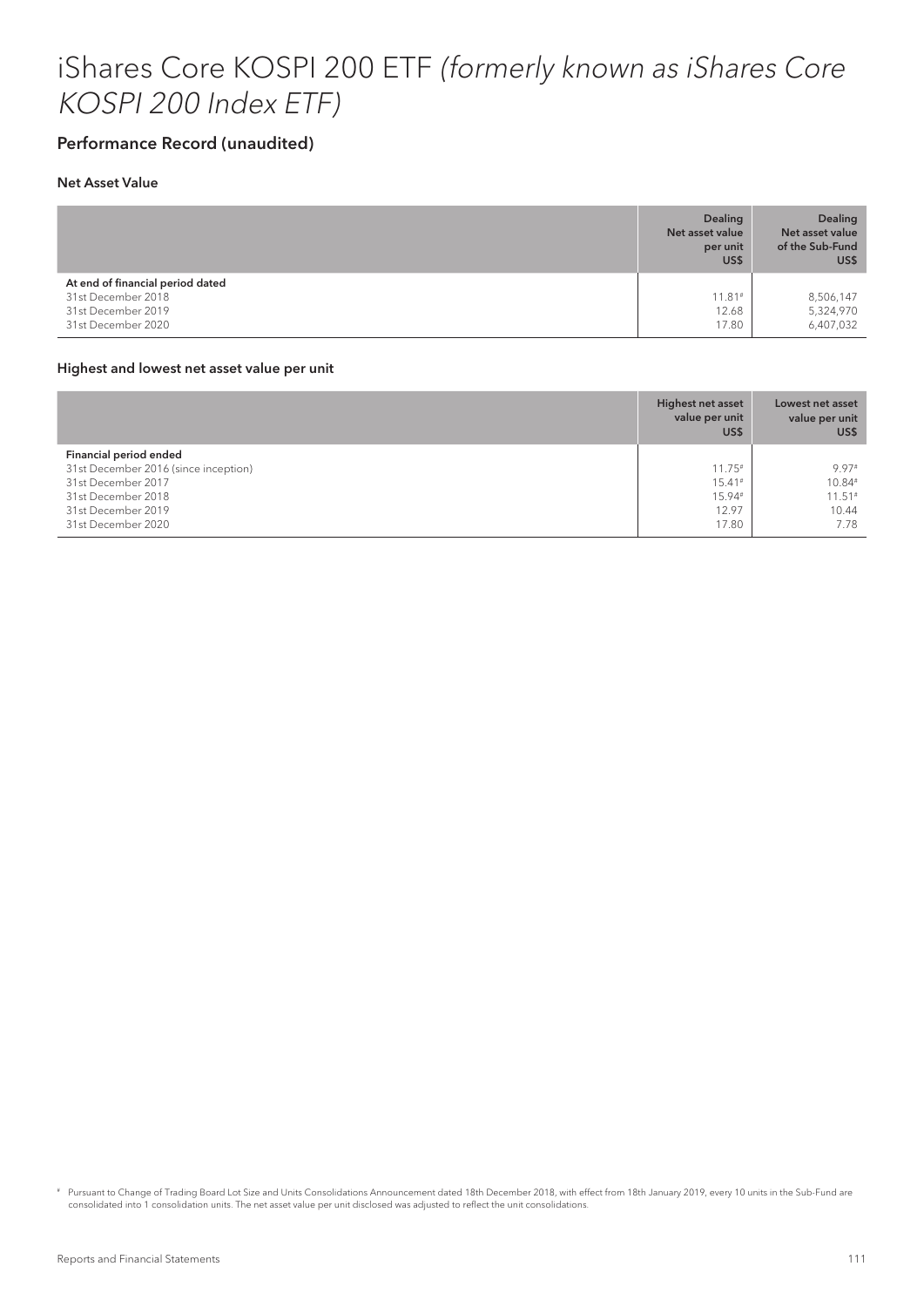## Investment Portfolio (unaudited) as at 31st December 2020

| <b>Holdings</b>      |                                                                            | <b>Fair value</b><br>US\$ | $%$ of<br><b>Net</b><br>Assets | <b>Holdings</b> |                                                                               | <b>Fair value</b><br>US\$ | % of<br><b>Net</b><br><b>Assets</b> |
|----------------------|----------------------------------------------------------------------------|---------------------------|--------------------------------|-----------------|-------------------------------------------------------------------------------|---------------------------|-------------------------------------|
| Investments (99.85%) |                                                                            |                           |                                |                 | Taiwan (98.26%) Continued                                                     |                           |                                     |
|                      |                                                                            |                           |                                |                 | 236,959 Pou Chen                                                              | 264,806                   | 0.33                                |
|                      | Listed equities (99.85%)                                                   |                           |                                |                 | 75,039 Powertech Technology Inc<br>57,584 President Chain Store Corp          | 253,442<br>546,165        | 0.32<br>0.69                        |
|                      | Cayman Islands (0.30%)                                                     |                           |                                |                 | 292,155 Quanta Computer Inc                                                   | 841,175                   | 1.06                                |
|                      | 59,486 Zhen Ding Technology Holding                                        | 241,348                   | 0.30                           |                 | 49,287 Realtek Semiconductor Corp                                             | 684,980                   | 0.86                                |
|                      |                                                                            | 241,348                   | 0.30                           |                 | 83,841 Ruentex Development Co Ltd                                             | 122,041                   | 0.15                                |
|                      |                                                                            |                           |                                |                 | 1,122,084 Shin Kong Financial Holding<br>1,019,032 Sinopac Financial Holdings | 351,824<br>415,258        | 0.44<br>0.52                        |
|                      | China (1.29%)                                                              |                           |                                |                 | 43,369 Standard Foods Corp                                                    | 94,616                    | 0.12                                |
|                      | 12,113 Airtac International Group<br>7,422 Silergy Corp                    | 387,989<br>636,594        | 0.49<br>0.80                   |                 | 135,066 Synnex Technology Intl Corp                                           | 225,927                   | 0.28                                |
|                      |                                                                            |                           |                                |                 | 990,971 Taishin Financial Holding                                             | 467,306                   | 0.59                                |
|                      |                                                                            | 1,024,583                 | 1.29                           |                 | 569,400 Taiwan Business Bank<br>492,448 Taiwan Cement                         | 197,176<br>757,127        | 0.25<br>0.95                        |
|                      |                                                                            |                           |                                |                 | 942,816 Taiwan Cooperative Financial                                          | 682,835                   | 0.86                                |
|                      | Taiwan (98.26%)<br>51,302 Accton Technology Corp                           | 576,960                   | 0.72                           |                 | 197,829 Taiwan High Speed Rail Corp                                           | 223,190                   | 0.28                                |
| 292,028 Acer Inc     |                                                                            | 245,799                   | 0.31                           |                 | 166,040 Taiwan Mobile Co Ltd                                                  | 584,432                   | 0.73                                |
|                      | 39,267 Advantech Co Ltd                                                    | 489,126                   | 0.61                           |                 | 1,320,813 Taiwan Semiconductor Manufacturing                                  | 24,913,905                | 31.28                               |
|                      | 328,836 ASE Technology Holding Co Lt                                       | 951,469                   | 1.20                           |                 | 337,868 The Shanghai Commercial & Sa<br>122,000 Unimicron Technology Corp     | 494,212<br>379,486        | 0.62<br>0.48                        |
|                      | 220,491 Asia Cement Corp                                                   | 339,000                   | 0.43                           |                 | 487,858 Uni-President Enterprises Co                                          | 1,171,984                 | 1.47                                |
|                      | 2,815 ASMedia Technology Inc<br>71,747 Asustek Computer Inc                | 157,291                   | 0.20<br>0.80                   |                 | 1,171,771 United Microelectronics Corp                                        | 1,966,297                 | 2.47                                |
|                      | 861,427 Au Optronics Corp                                                  | 639,641<br>429,211        | 0.54                           |                 | 90,023 Vanquard International Semi                                            | 371,652                   | 0.47                                |
|                      | 68,623 Catcher Technology Co Ltd                                           | 503,108                   | 0.63                           |                 | 31,786 Walsin Technology Corp                                                 | 260,754                   | 0.33                                |
|                      | 797,631 Cathay Financial Holding Co                                        | 1,199,370                 | 1.51                           |                 | 34,210 Win Semiconductors Corp                                                | 421,263                   | 0.53                                |
|                      | 125,487 Chailease Holding Co Ltd                                           | 750,296                   | 0.94                           |                 | 299,238 Winbond Electronics Corp<br>283,315 Wistron Corp                      | 309,377<br>312,576        | 0.39<br>0.39                        |
|                      | 516,476 Chang Hwa Commercial Bank                                          | 329,943                   | 0.41                           |                 | 7,983 Wiwynn Corp                                                             | 200,015                   | 0.25                                |
|                      | 178,958 Cheng Shin Rubber Ind Co Ltd                                       | 280,557                   | 0.35<br>0.23                   |                 | 160,945 WPG Holdings Ltd                                                      | 245,731                   | 0.31                                |
|                      | 60,459 Chicony Electronics Co Ltd<br>1,284,224 China Development Financial | 185,478<br>425,058        | 0.53                           |                 | 37,460 Yageo Corporation                                                      | 690,593                   | 0.87                                |
|                      | 288,139 China Life Insurance Co Ltd                                        | 227,656                   | 0.29                           |                 | 980,380 Yuanta Financial Holding Co                                           | 717,019                   | 0.90                                |
|                      | 1,191,511 China Steel Corp                                                 | 1,049,537                 | 1.32                           |                 |                                                                               |                           |                                     |
|                      | 383,462 Chunghwa Telecom Co Ltd                                            | 1,487,556                 | 1.87                           |                 |                                                                               | 78,251,789                | 98.26                               |
|                      | 416,610 Compal Electronics                                                 | 306,920                   | 0.39                           |                 | <b>Total listed equity</b>                                                    | 79,517,720                | 99.85                               |
|                      | 1,771,837 CTBC Financial Holding Co Lt<br>196,755 Delta Electronics Inc    | 1,242,266<br>1,841,646    | 1.56<br>2.31                   |                 |                                                                               |                           |                                     |
|                      | 1,141,530 E.Sun Financial Holding Co                                       | 1,038,013                 | 1.30                           |                 | Futures (0.00%)                                                               |                           |                                     |
|                      | 19,304 Eclat Textile Company Ltd                                           | 290,268                   | 0.36                           |                 | Taiwan (0.00%)                                                                |                           |                                     |
|                      | 244,442 Evergreen Marine Corp Ltd                                          | 354,075                   | 0.45                           |                 | 2 MSCI Taiwan Index Futures Jan 2021                                          | 3,920                     | 0.00                                |
|                      | 293,311 Far Eastern New Century Corp                                       | 302,205                   | 0.38                           |                 |                                                                               |                           |                                     |
|                      | 159,106 Far Eastone Telecomm Co Ltd<br>40,396 Feng Tay Enterprise Co Ltd   | 346,547<br>286,818        | 0.44<br>0.36                   |                 | <b>Total futures</b>                                                          | 3,920                     | 0.00                                |
|                      | 1,036,795 First Financial Holding Co                                       | 787,799                   | 0.99                           |                 |                                                                               |                           |                                     |
|                      | 355,060 Formosa Chemicals & Fibre                                          | 1,070,310                 | 1.34                           |                 | <b>Total investments</b>                                                      | 79,521,640                | 99.85                               |
|                      | 115,839 Formosa Petrochemical Corp                                         | 411,443                   | 0.52                           |                 | Other net assets                                                              | 120,225                   | 0.15                                |
|                      | 385,901 Formosa Plastics Corp                                              | 1,323,968                 | 1.66                           |                 | Net assets attributable to                                                    |                           |                                     |
|                      | 93,080 Foxconn Technology Co Ltd<br>671,980 Fubon Financial Holding Co     | 176,898<br>1,118,053      | 0.22<br>1.40                   |                 | unitholders at 31st December                                                  |                           |                                     |
|                      | 30,315 Giant Manufacturing                                                 | 296,698                   | 0.37                           |                 | 2020                                                                          | 79,641,865                | 100.00                              |
|                      | 22,244 Globalwafers Co Ltd                                                 | 560,494                   | 0.70                           |                 |                                                                               |                           |                                     |
|                      | 78,271 Highwealth Construction Corp                                        | 127,722                   | 0.16                           |                 | Total investments, at cost                                                    | 54,933,140                |                                     |
|                      | 26,715 Hiwin Technologies Corp                                             | 365,575                   | 0.46                           |                 |                                                                               |                           |                                     |
|                      | 1,260,028 Hon Hai Precision Industry<br>30,504 Hotai Motor Company Ltd     | 4,125,652<br>698,059      | 5.18<br>0.88                   |                 |                                                                               |                           |                                     |
|                      | 843,526 Hua Nan Financial Holdings C                                       | 547,881                   | 0.69                           |                 |                                                                               |                           |                                     |
|                      | 837,306 Innolux Corp                                                       | 420,173                   | 0.53                           |                 |                                                                               |                           |                                     |
|                      | 254,764 Inventec Corp                                                      | 217,608                   | 0.27                           |                 |                                                                               |                           |                                     |
|                      | 10,201 Largan Precision Co Ltd                                             | 1,159,947                 | 1.46                           |                 |                                                                               |                           |                                     |
|                      | 210,876 Lite-On Technology Corp                                            | 373,750                   | 0.47                           |                 |                                                                               |                           |                                     |
|                      | 152,597 Mediatek Inc<br>1,098,317 Mega Financial Holding Co Lt             | 4,056,871<br>1,164,846    | 5.09<br>1.46                   |                 |                                                                               |                           |                                     |
|                      | 67,618 Micro-Star International Co                                         | 318,862                   | 0.40                           |                 |                                                                               |                           |                                     |
|                      | 520,835 Nan Ya Plastics Corp                                               | 1,332,765                 | 1.67                           |                 |                                                                               |                           |                                     |
|                      | 125,152 Nanya Technology Corp                                              | 386,618                   | 0.49                           |                 |                                                                               |                           |                                     |
|                      | 16,024 Nien Made Enterprise Co Ltd                                         | 185,914                   | 0.23                           |                 |                                                                               |                           |                                     |
|                      | 58,186 Novatek Microelectronics Cor<br>19,000 Oneness Biotech Co Ltd       | 764,134<br>162,965        | 0.96<br>0.21                   |                 |                                                                               |                           |                                     |
|                      | 200,207 Pegatron Corp                                                      | 479,533                   | 0.60                           |                 |                                                                               |                           |                                     |
|                      | 14,727 Phison Electronics Corp                                             | 174,273                   | 0.22                           |                 |                                                                               |                           |                                     |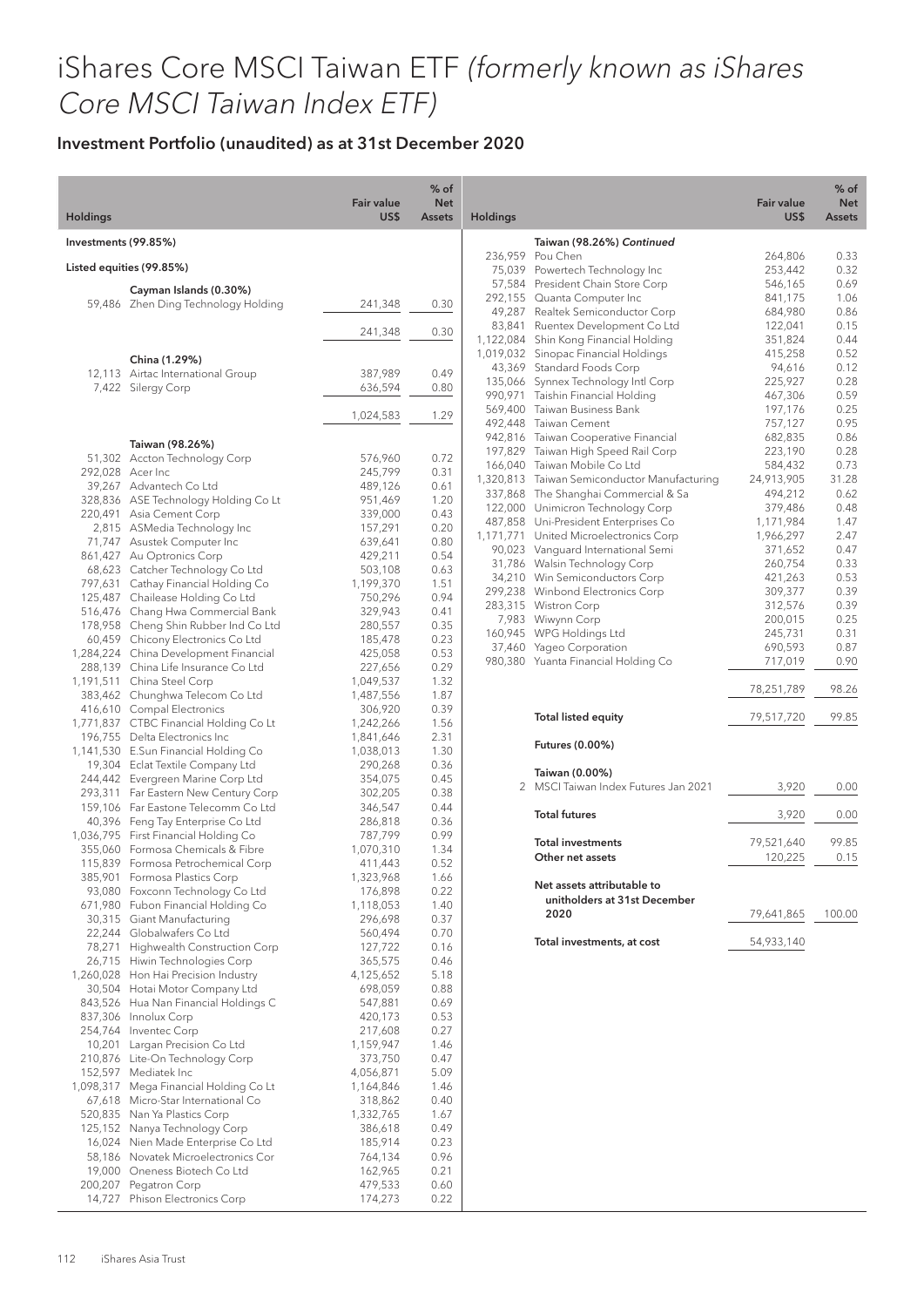## Details in Respect of Financial Derivative Instruments (unaudited) as at 31st December 2020

The financial derivative instruments held by the Sub-Fund as at 31st December 2020 are summarized below:

| <b>Futures</b><br>Description                           | <b>Underlying assets</b> | Counterparty                | <b>Fair value</b><br>US\$ |
|---------------------------------------------------------|--------------------------|-----------------------------|---------------------------|
| Financial assets:<br>MSCI Taiwan Index Futures Jan 2021 | MSCI Taiwan Index        | Credit Suisse International | 3.920                     |
|                                                         |                          |                             | 3,920                     |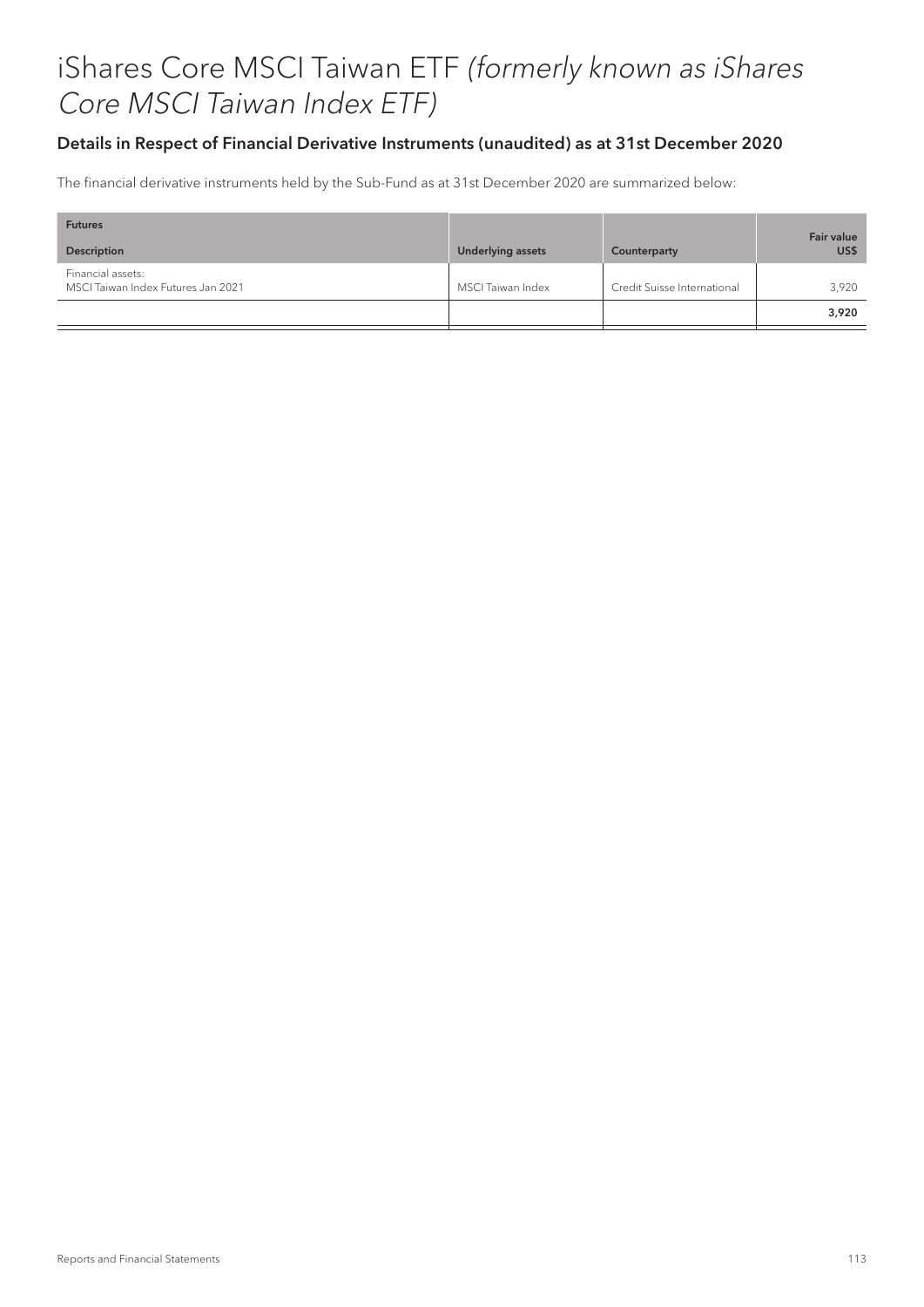## Information on Exposure Arising from Financial Derivative Instruments (unaudited) for the year ended 31st December 2020

The lowest, highest and average gross exposure arising from the use of financial derivative instruments for any purpose as a proportion to the Sub-Fund's total net asset value for the year ended 31st December 2020 as shown below:

|                        | 2020<br>% of net asset<br>value |
|------------------------|---------------------------------|
| Lowest gross exposure  | 0.00%                           |
| Highest gross exposure | 2.98%                           |
| Average gross exposure | 0.49%                           |

The lowest, highest and average net exposure arising from the use of financial derivative instruments for investment purpose as a proportion to the Sub-Fund's total net asset value for the year ended 31st December 2020 as shown below:

|                      | 2020<br>% of net asset<br>value |
|----------------------|---------------------------------|
| Lowest net exposure  | 0.00%                           |
| Highest net exposure | 2.98%                           |
| Average net exposure | 0.49%                           |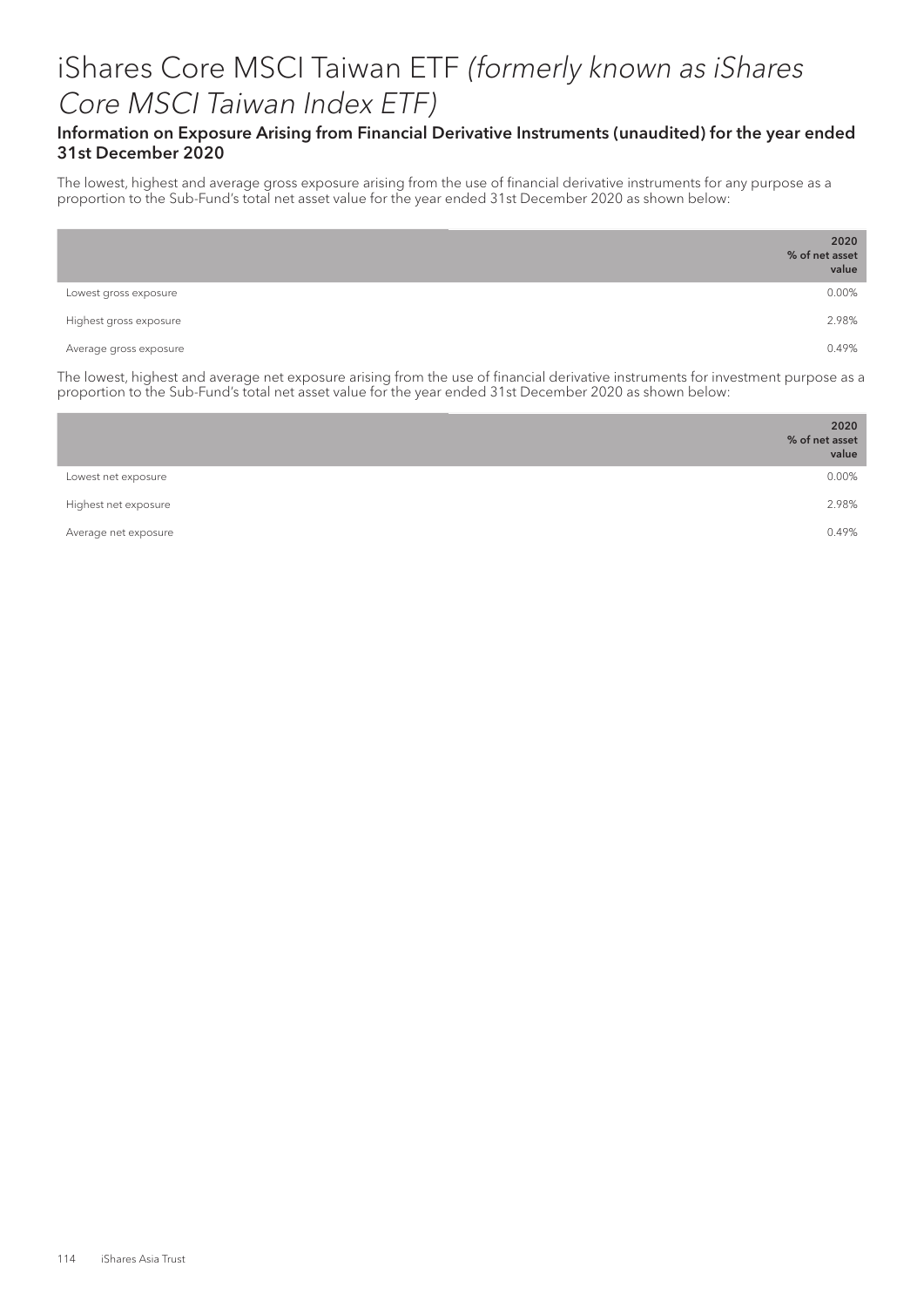|                                                                                 | % of net<br>asset value<br>2020 | % of net<br>asset value<br>2019 |
|---------------------------------------------------------------------------------|---------------------------------|---------------------------------|
| Financial assets at fair value through profit or loss<br><b>Listed equities</b> |                                 |                                 |
| <b>Communication Services</b>                                                   | 3.04                            | 3.53                            |
| <b>Consumer Discretionary</b>                                                   | 2.88                            | 3.49                            |
| Consumer Staples<br>Energy                                                      | 2.28<br>0.52                    | 2.76<br>0.59                    |
| Financials                                                                      | 15.26                           | 17.65                           |
| Health Care                                                                     | 0.21                            | $\overline{\phantom{a}}$        |
| Industrials                                                                     | 2.06                            | 1.85                            |
| Information Technology                                                          | 65.92                           | 61.10                           |
| Materials                                                                       | 7.37                            | 8.52                            |
| Real Estate                                                                     | 0.31                            | 0.30                            |
|                                                                                 | 99.85                           | 99.79                           |
| <b>Futures</b>                                                                  |                                 |                                 |
| <b>MSCI</b> Taiwan Index Futures                                                | 0.00                            |                                 |
|                                                                                 | 0.00                            |                                 |
| <b>Total investments</b><br>Other net assets                                    | 99.85<br>0.15                   | 99.79<br>0.21                   |
| Net assets attributable to unitholders at 31st December                         | 100.00                          | 100.00                          |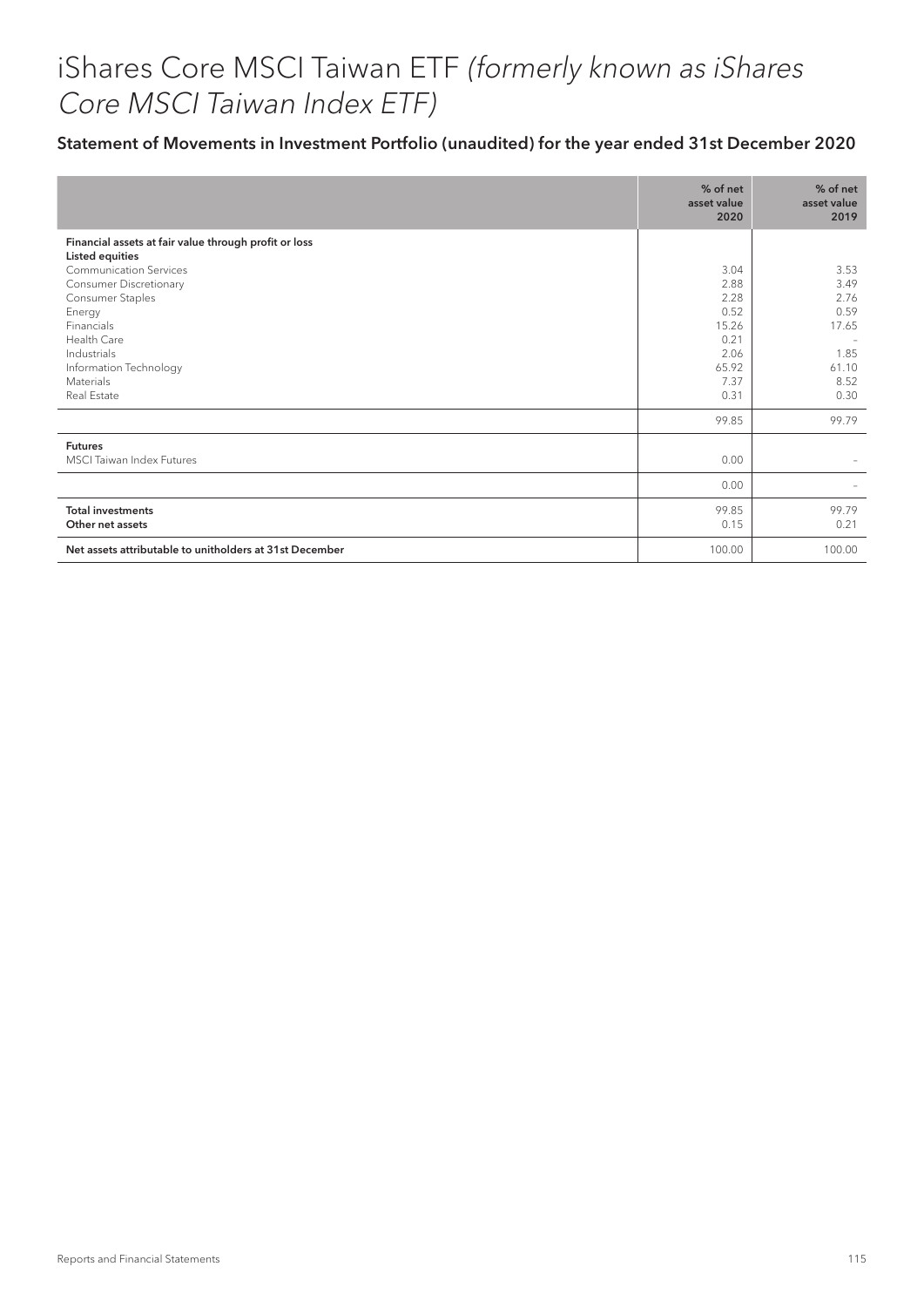## Performance Record (unaudited)

### Net Asset Value

|                                                                                                    | <b>Dealing</b><br>Net asset value<br>per unit<br>US\$ | <b>Dealing</b><br>Net asset value<br>of the Sub-Fund<br>US\$ |
|----------------------------------------------------------------------------------------------------|-------------------------------------------------------|--------------------------------------------------------------|
| At end of financial period dated<br>31st December 2018<br>31st December 2019<br>31st December 2020 | $12.19*$<br>16.06<br>21.41                            | 26,075,791<br>64,571,473<br>79,641,865                       |

#### Highest and lowest net asset value per unit

|                                      | <b>Highest net asset</b><br>value per unit<br>US\$ | Lowest net asset<br>value per unit<br>US\$ |
|--------------------------------------|----------------------------------------------------|--------------------------------------------|
| Financial period ended               |                                                    |                                            |
| 31st December 2016 (since inception) | $12.04*$                                           | $10.12*$                                   |
| 31st December 2017                   | $14.53*$                                           | $11.32*$                                   |
| 31st December 2018                   | 15.44#                                             | $12.00*$                                   |
| 31st December 2019                   | 16.67                                              | $11.57*$                                   |
| 31st December 2020                   | 21.41                                              | 11.59                                      |

# Pursuant to Change of Trading Board Lot Size and Units Consolidations Announcement dated 18th December 2018, with effect from 18th January 2019, every 10 units in the Sub-Fund are consolidated into 1 consolidated unit. The net asset value per unit disclosed was adjusted to reflect the unit consolidations.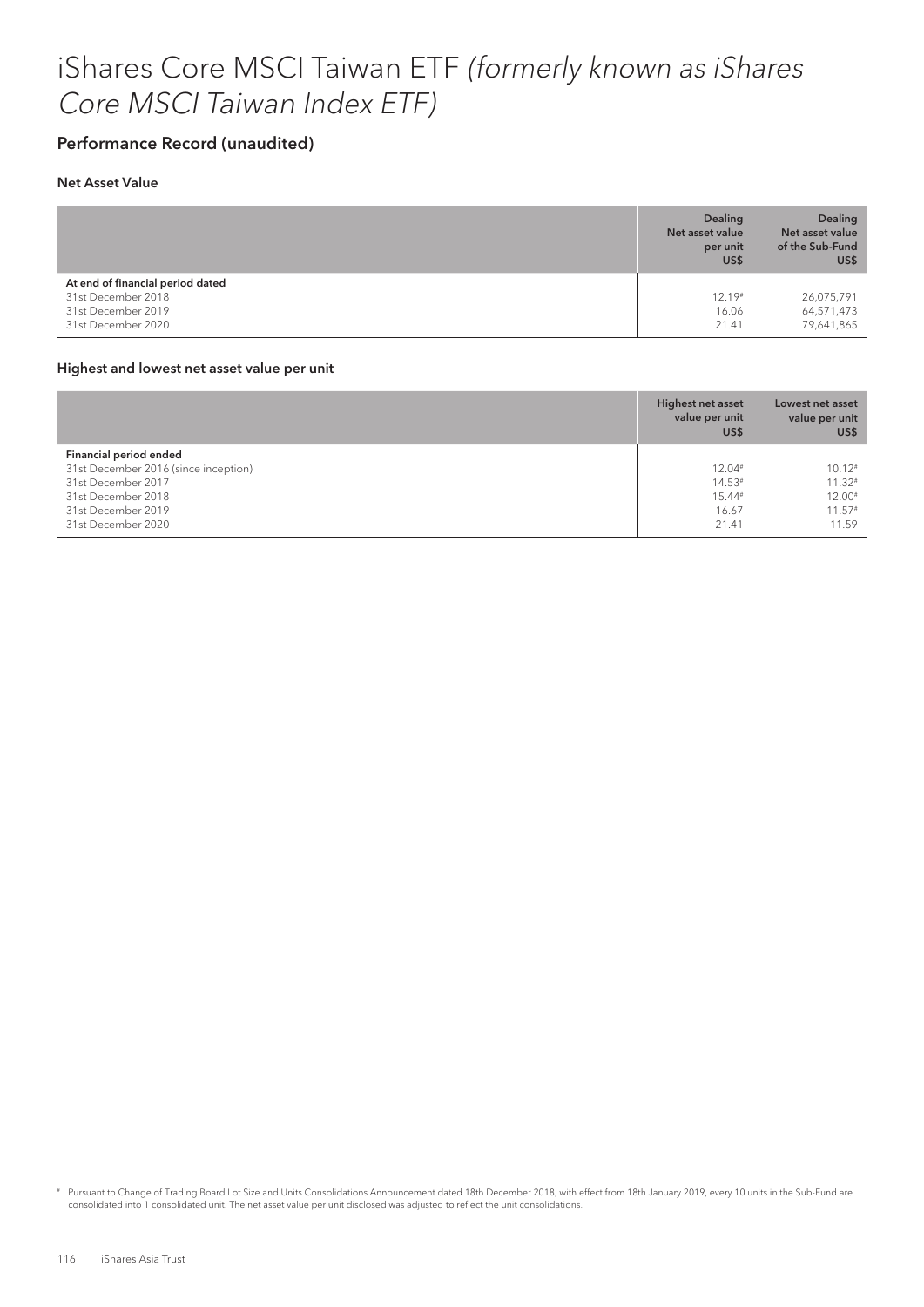# iShares NASDAQ 100 ETF (formerly known as iShares NASDAQ 100 Index ETF)

## Investment Portfolio (unaudited) as at 31st December 2020

| <b>Holdings</b>      |                                                               | <b>Fair value</b><br>US\$ | $%$ of<br><b>Net</b><br><b>Assets</b> | <b>Holdings</b> |                                                                 | <b>Fair value</b><br>US\$ | $%$ of<br><b>Net</b><br><b>Assets</b> |
|----------------------|---------------------------------------------------------------|---------------------------|---------------------------------------|-----------------|-----------------------------------------------------------------|---------------------------|---------------------------------------|
|                      |                                                               |                           |                                       |                 |                                                                 |                           |                                       |
| Investments (99.99%) |                                                               |                           |                                       |                 | United States (96.13%) Continued<br>864 Electronic Arts Inc     | 124,070                   | 0.34                                  |
|                      | Listed equities (99.99%)                                      |                           |                                       |                 | 2,906 Exelon Corp                                               | 122,691                   | 0.34                                  |
|                      | Argentina (0.69%)                                             |                           |                                       |                 | 4.706 Facebook Inc - Class A                                    | 1,285,491                 | 3.57                                  |
|                      | 148 Mercadolibre Inc                                          | 247,933                   | 0.69                                  |                 | 1,710 Fastenal Co                                               | 83,499                    | 0.23                                  |
|                      |                                                               |                           |                                       | 981             | 1,997 Fiserv Inc<br>Fox Corp - Class A                          | 227,378<br>28,567         | 0.63<br>0.08                          |
|                      |                                                               | 247,933                   | 0.69                                  |                 | 743 Fox Corp - Class B                                          | 21,458                    | 0.06                                  |
|                      |                                                               |                           |                                       |                 | 3.734 Gilead Sciences Inc.                                      | 217,543                   | 0.60                                  |
|                      | Canada (0.36%)<br>372 Lululemon Athletica Inc                 | 129,467                   | 0.36                                  |                 | 254 Idexx Laboratories Inc                                      | 126,967                   | 0.35                                  |
|                      |                                                               |                           |                                       |                 | 435 Illumina Inc<br>652 Incyte Corp                             | 160,950<br>56,711         | 0.45<br>0.16                          |
|                      |                                                               | 129,467                   | 0.36                                  |                 | 12,208 Intel Corp                                               | 608,203                   | 1.69                                  |
|                      |                                                               |                           |                                       |                 | 783 Intuit Inc                                                  | 297,423                   | 0.83                                  |
|                      | China (1.98%)                                                 |                           |                                       |                 | 350 Intuitive Surgical Inc                                      | 286,335                   | 0.80                                  |
|                      | 823 Baidu Inc - Spon ADR<br>2,596 JD.com Inc - ADR            | 177,966<br>228,188        | 0.50<br>0.63                          |                 | 4,192 Keurig Dr Pepper Inc                                      | 134,186                   | 0.37                                  |
|                      | 990 Netease Inc - ADR                                         | 94,812                    | 0.26                                  |                 | 460 Kla Corp<br>3,642 Kraft Heinz Co/The                        | 119,099<br>126,232        | 0.33<br>0.35                          |
|                      | 889 Pinduoduo Inc - ADR                                       | 157,949                   | 0.44                                  |                 | 429 Lam Research Corp                                           | 202,604                   | 0.56                                  |
|                      | 1,558 Trip.Com Group Ltd - ADR                                | 52,551                    | 0.15                                  |                 | 966 Marriott International - CI A                               | 127,435                   | 0.35                                  |
|                      |                                                               |                           |                                       |                 | 1,996 Marvell Technology Group Ltd                              | 94,890                    | 0.26                                  |
|                      |                                                               | 711,466                   | 1.98                                  |                 | 792 Match Group Inc                                             | 119,742                   | 0.33                                  |
|                      | Israel (0.16%)                                                |                           |                                       |                 | 765 Maxim Integrated Products<br>776 Microchip Technology Inc   | 67,817<br>107,173         | 0.19<br>0.30                          |
|                      | 418 Check Point Software Tech                                 | 55,556                    | 0.16                                  |                 | 3,316 Micron Technology Inc                                     | 249,297                   | 0.69                                  |
|                      |                                                               |                           |                                       |                 | 14,784 Microsoft Corp                                           | 3,288,257                 | 9.13                                  |
|                      |                                                               | 55,556                    | 0.16                                  |                 | 1,178 Moderna Inc                                               | 123,066                   | 0.34                                  |
|                      |                                                               |                           |                                       |                 | 4,261 Mondelez International Inc - A                            | 249,141                   | 0.69                                  |
|                      | Netherlands (0.67%)                                           |                           |                                       |                 | 1,573 Monster Beverage Corp<br>1,316 Netflix Inc                | 145,471                   | 0.40<br>1.98                          |
|                      | 226 ASML Holding NV - NY Reg Shs<br>833 NXP Semiconductors NV | 110,225<br>132,455        | 0.30<br>0.37                          |                 | 1,844 Nvidia Corp                                               | 711,601<br>962,937        | 2.67                                  |
|                      |                                                               |                           |                                       |                 | 357 Okta Inc                                                    | 90,771                    | 0.25                                  |
|                      |                                                               | 242,680                   | 0.67                                  |                 | 216 O'Reilly Automotive Inc                                     | 97,755                    | 0.27                                  |
|                      |                                                               |                           |                                       |                 | 1,032 Paccar Inc                                                | 89,041                    | 0.25                                  |
|                      | United States (96.13%)                                        |                           |                                       | 1,071<br>3,491  | Paychex Inc<br>Paypal Holdings Inc                              | 99,796<br>817,592         | 0.28<br>2.27                          |
|                      | 2,302 Activision Blizzard Inc                                 | 213,741                   | 0.59                                  | 761             | Peloton Interactive Inc - A                                     | 115,459                   | 0.32                                  |
|                      | 1,429 Adobe Inc<br>3,583 Advanced Micro Devices               | 714,671<br>328,597        | 1.98<br>0.91                          |                 | 4,117 Pepsico Inc                                               | 610,551                   | 1.70                                  |
|                      | 652 Alexion Pharmaceuticals Inc                               | 101,868                   | 0.28                                  |                 | 3,369 Qualcomm Inc                                              | 513,233                   | 1.43                                  |
|                      | 235 Align Technology Inc                                      | 125,579                   | 0.35                                  |                 | 312 Regeneron Pharmaceuticals                                   | 150,730                   | 0.42                                  |
|                      | 589 Alphabet Inc - Cl A                                       | 1,032,305                 | 2.87                                  |                 | 1,061 Ross Stores Inc<br>537 Seagen Inc                         | 130,301                   | 0.36                                  |
|                      | 646 Alphabet Inc - CIC                                        | 1,131,714                 | 3.14                                  |                 | 12,222 Sirius Xm Holdings Inc                                   | 94,050<br>77,854          | 0.26<br>0.22                          |
|                      | 982 Amazon.Com Inc                                            | 3,198,305                 | 8.88                                  |                 | 495 Skyworks Solutions Inc                                      | 75,676                    | 0.21                                  |
|                      | 1,479 American Electric Power<br>1,734 Amgen Inc              | 123,156<br>398,681        | 0.34<br>1.11                          |                 | 478 Splunk Inc                                                  | 81,207                    | 0.23                                  |
|                      | 1,101 Analog Devices Inc                                      | 162,651                   | 0.45                                  |                 | 3,497 Starbucks Corp                                            | 374,109                   | 1.04                                  |
|                      | 256 Ansys Inc                                                 | 93,133                    | 0.26                                  |                 | 452 Synopsys Inc                                                | 117,176<br>1,620,924      | 0.33                                  |
|                      | 33,256 Apple Inc                                              | 4,412,739                 | 12.25                                 |                 | 2,297 Tesla Inc<br>2,735 Texas Instruments Inc                  | 448,896                   | 4.50<br>1.25                          |
|                      | 2,721 Applied Materials Inc                                   | 234,822                   | 0.65                                  |                 | 3,698 T-Mobile Us Inc                                           | 498,675                   | 1.38                                  |
|                      | 394 Atlassian Corp Plc - Class A<br>653 Autodesk Inc          | 92,145                    | 0.26                                  |                 | 340 Verisign Inc                                                | 73,576                    | 0.20                                  |
|                      | 1,277 Automatic Data Processing                               | 199,387<br>225,007        | 0.55<br>0.63                          |                 | 484 Verisk Analytics Inc                                        | 100,474                   | 0.28                                  |
|                      | 458 Biogen Inc                                                | 112,146                   | 0.31                                  |                 | 775 Vertex Pharmaceuticals Inc                                  | 183,164                   | 0.51                                  |
|                      | 122 Booking Holdings Inc                                      | 271,727                   | 0.75                                  |                 | 2,580 Walgreens Boots Alliance Inc<br>536 Workday Inc - Class A | 102,890<br>128,431        | 0.29<br>0.36                          |
|                      | 1,205 Broadcom Inc                                            | 527,609                   | 1.47                                  |                 | 1,565 Xcel Energy Inc                                           | 104,339                   | 0.29                                  |
|                      | 831 Cadence Design Sys Inc                                    | 113,373                   | 0.32                                  |                 | 730 Xilinx Inc                                                  | 103,492                   | 0.29                                  |
|                      | 428 CDW Corp/De                                               | 56,406                    | 0.16                                  |                 | 580 Zoom Video Communications - A                               | 195,646                   | 0.54                                  |
|                      | 913 Cerner Corp<br>595 Charter Communications Inc - A         | 71,652<br>393,622         | 0.20<br>1.09                          |                 |                                                                 |                           |                                       |
|                      | 312 Cintas Corp                                               | 110,280                   | 0.31                                  |                 |                                                                 | 34,622,637                | 96.13                                 |
|                      | 12,588 Cisco Systems Inc                                      | 563,313                   | 1.56                                  |                 | <b>Total investments</b>                                        | 36,009,739                | 99.99                                 |
|                      | 1,593 Cognizant Tech Solutions - A                            | 130,546                   | 0.36                                  |                 | Other net assets                                                | 5,201                     | 0.01                                  |
|                      | 13,602 Comcast Corp - Class A                                 | 712,745                   | 1.98                                  |                 |                                                                 |                           |                                       |
|                      | 703 Copart Inc<br>1,314 Costco Wholesale Corp                 | 89,457                    | 0.25                                  |                 | Net assets attributable to                                      |                           |                                       |
|                      | 2,278 CSX Corp                                                | 495,089<br>206,729        | 1.37<br>0.57                          |                 | unitholders at 31st December                                    |                           |                                       |
|                      | 286 Dexcom Inc                                                | 105,740                   | 0.29                                  |                 | 2020                                                            | 36,014,940                | 100.00                                |
|                      | 552 Docusign Inc                                              | 122,710                   | 0.34                                  |                 | Total investments, at cost                                      | 20,854,281                |                                       |
|                      | 701 Dollar Tree Inc                                           | 75,736                    | 0.21                                  |                 |                                                                 |                           |                                       |
|                      | 2,054 Ebay Inc                                                | 103,214                   | 0.29                                  |                 |                                                                 |                           |                                       |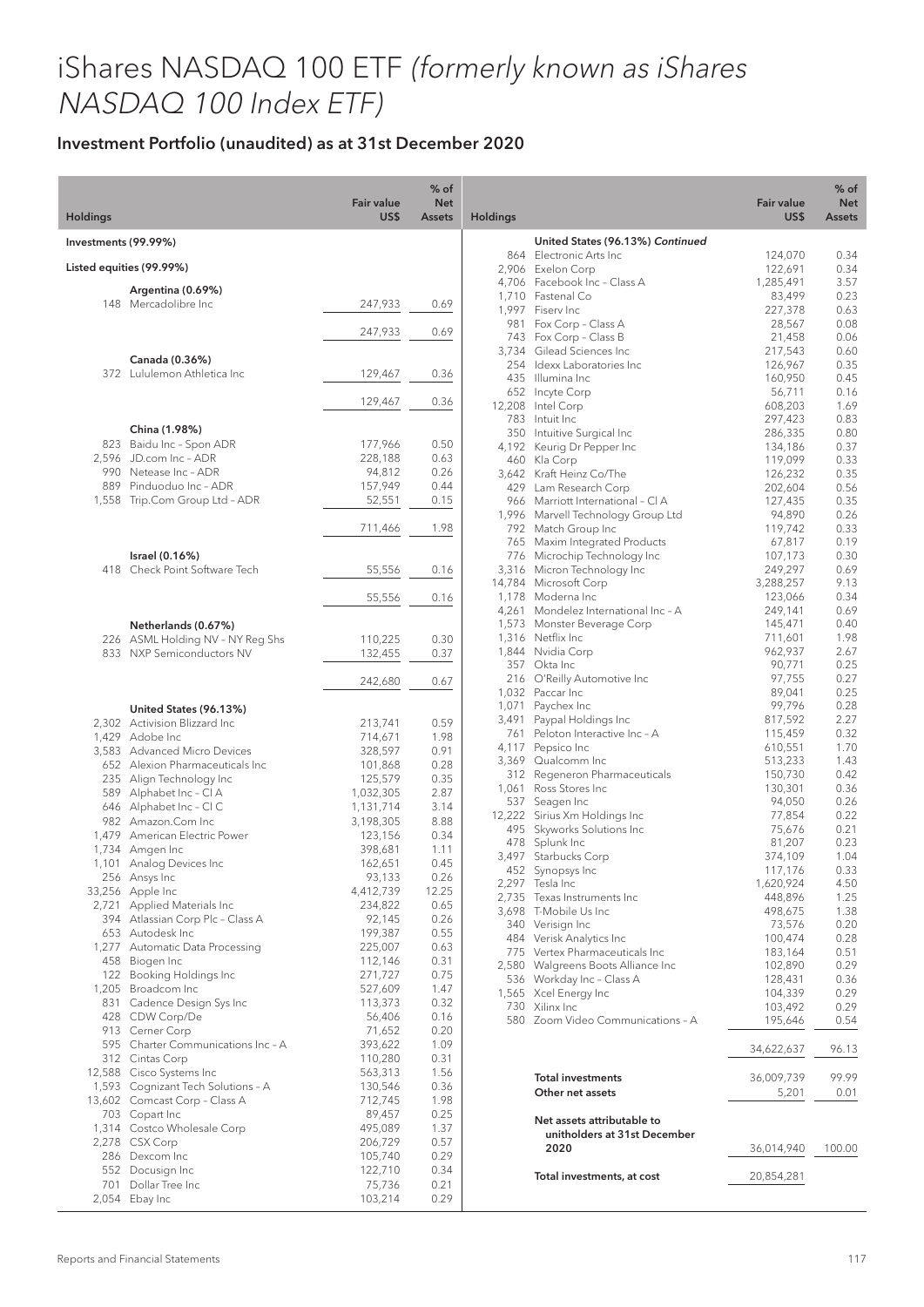# iShares NASDAQ 100 ETF (formerly known as iShares NASDAQ 100 Index ETF)

|                                                                          | % of net<br>asset value<br>2020 | % of net<br>asset value<br>2019 |
|--------------------------------------------------------------------------|---------------------------------|---------------------------------|
| Financial assets at fair value through profit or loss<br>Listed equities |                                 |                                 |
| <b>Communication Services</b>                                            | 18.39                           | 20.90                           |
| <b>Consumer Discretionary</b>                                            | 19.24                           | 14.70                           |
| Consumer Staples                                                         | 5.17                            | 5.96                            |
| Financials                                                               | $\overline{\phantom{m}}$        | 0.29                            |
| Health Care                                                              | 6.43                            | 7.23                            |
| Industrials                                                              | 1.89                            | 2.67                            |
| Information Technology                                                   | 47.90                           | 47.34                           |
| <b>Utilities</b>                                                         | 0.97                            | 0.89                            |
| <b>Total investments</b><br>Other net assets                             | 99.99<br>0.01                   | 99.98<br>0.02                   |
| Net assets attributable to unitholders at 31st December                  | 100.00                          | 100.00                          |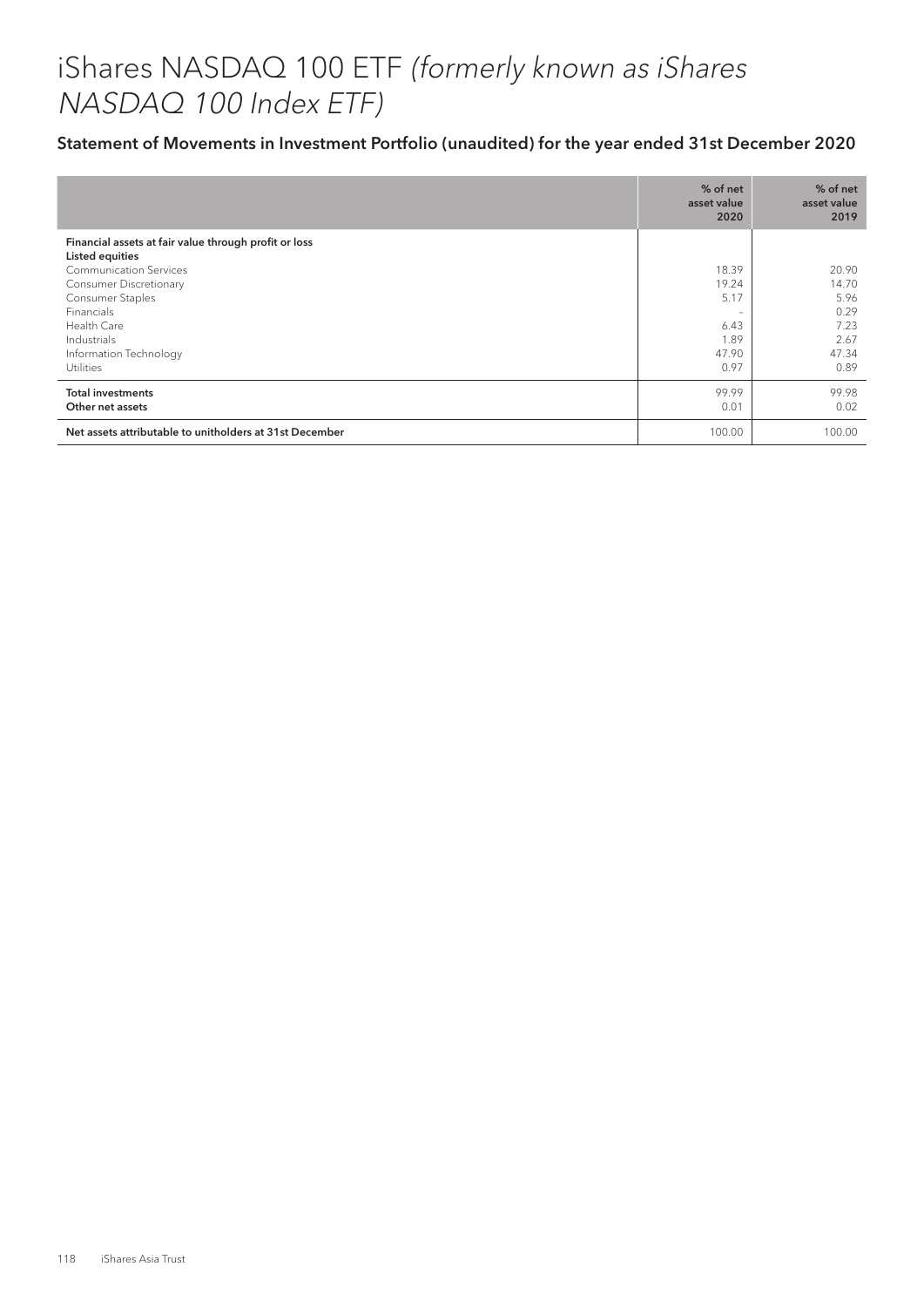# iShares NASDAQ 100 ETF (formerly known as iShares NASDAQ 100 Index ETF)

## Performance Record (unaudited)

### Net Asset Value

|                                                                                                    | <b>Dealing</b><br>Net asset value<br>per unit<br>US\$ | <b>Dealing</b><br>Net asset value<br>of the Sub-Fund<br>US\$ |
|----------------------------------------------------------------------------------------------------|-------------------------------------------------------|--------------------------------------------------------------|
| At end of financial period dated<br>31st December 2018<br>31st December 2019<br>31st December 2020 | $15.15*$<br>20.99<br>31.05                            | 8,785,100<br>13,011,070<br>36,014,940                        |

#### Highest and lowest net asset value per unit

|                                      | <b>Highest net asset</b><br>value per unit<br>US\$ | Lowest net asset<br>value per unit<br>US\$ |
|--------------------------------------|----------------------------------------------------|--------------------------------------------|
| Financial period ended               |                                                    |                                            |
| 31st December 2016 (since inception) | $11.75*$                                           | 9.94#                                      |
| 31st December 2017                   | $15.51*$                                           | $11.65*$                                   |
| 31st December 2018                   | 18.29#                                             | $14.12*$                                   |
| 31st December 2019                   | 21.08                                              | $14.71*$                                   |
| 31st December 2020                   | 31.05                                              | 16.83                                      |

# Pursuant to the Change of Trading Board Lot Size and Units Consolidations Announcement dated 18th December 2018, with effect from 18th January 2019, every 10 units in the Sub-Fund are consolidated into 1 consolidated unit. The net asset value per unit disclosed was adjusted to reflect the unit consolidations.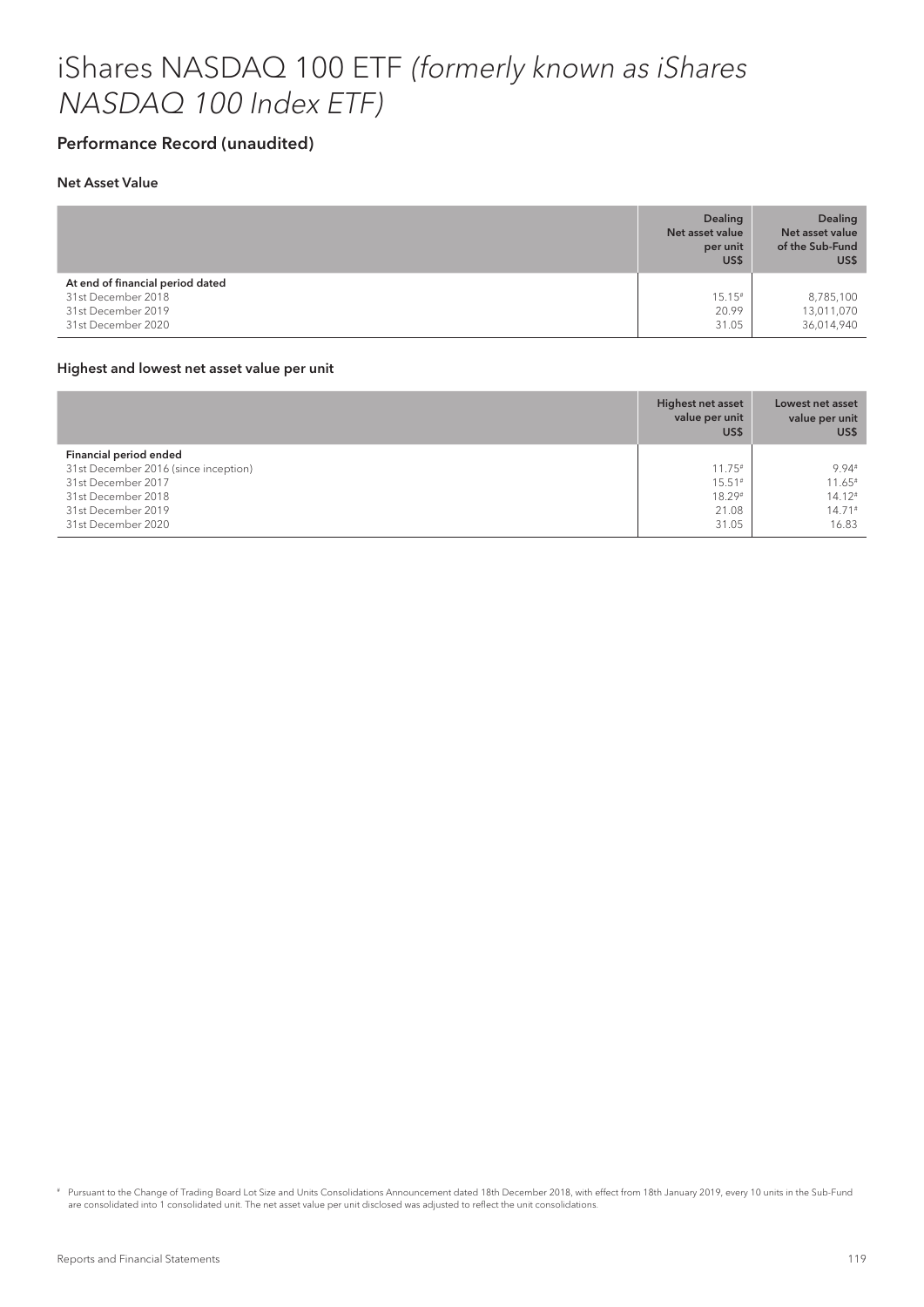## Investment Portfolio (unaudited) as at 31st December 2020

|                                                                                                                                                                                                                                                                                                                                                                                                                | <b>Fair value</b><br>HK\$                                                                                                                                                                                                                                                                                                                                                                                                                                                                                                                                                                                                                                                                                                                                                                                                                                                                                                                                                                                                                                                                                                                                                                                                                                                                                                                                                                              | $%$ of<br><b>Net</b><br><b>Assets</b>                                                                                                                                                                                                                                                         | Holdings |
|----------------------------------------------------------------------------------------------------------------------------------------------------------------------------------------------------------------------------------------------------------------------------------------------------------------------------------------------------------------------------------------------------------------|--------------------------------------------------------------------------------------------------------------------------------------------------------------------------------------------------------------------------------------------------------------------------------------------------------------------------------------------------------------------------------------------------------------------------------------------------------------------------------------------------------------------------------------------------------------------------------------------------------------------------------------------------------------------------------------------------------------------------------------------------------------------------------------------------------------------------------------------------------------------------------------------------------------------------------------------------------------------------------------------------------------------------------------------------------------------------------------------------------------------------------------------------------------------------------------------------------------------------------------------------------------------------------------------------------------------------------------------------------------------------------------------------------|-----------------------------------------------------------------------------------------------------------------------------------------------------------------------------------------------------------------------------------------------------------------------------------------------|----------|
|                                                                                                                                                                                                                                                                                                                                                                                                                |                                                                                                                                                                                                                                                                                                                                                                                                                                                                                                                                                                                                                                                                                                                                                                                                                                                                                                                                                                                                                                                                                                                                                                                                                                                                                                                                                                                                        |                                                                                                                                                                                                                                                                                               |          |
|                                                                                                                                                                                                                                                                                                                                                                                                                |                                                                                                                                                                                                                                                                                                                                                                                                                                                                                                                                                                                                                                                                                                                                                                                                                                                                                                                                                                                                                                                                                                                                                                                                                                                                                                                                                                                                        |                                                                                                                                                                                                                                                                                               |          |
|                                                                                                                                                                                                                                                                                                                                                                                                                |                                                                                                                                                                                                                                                                                                                                                                                                                                                                                                                                                                                                                                                                                                                                                                                                                                                                                                                                                                                                                                                                                                                                                                                                                                                                                                                                                                                                        |                                                                                                                                                                                                                                                                                               |          |
| China (76.45%)                                                                                                                                                                                                                                                                                                                                                                                                 | 731,637<br>26,564,280<br>11,188,060<br>3,072,500<br>4,878,533<br>833,206<br>2,016,394<br>14,734,283<br>2,942,978<br>3,009,053<br>6,280,953<br>1,498,905<br>1,946,726<br>2,367,296<br>639,109<br>923,154<br>3,365,885<br>2,967,630<br>1,918,451<br>1,652,081<br>3,615,846<br>2,368,094<br>907,277<br>2,860,028<br>8,596,351<br>12,608,880<br>1,547,682<br>1,175,136<br>13,104,110<br>2,229,049<br>2,907,608<br>1,968,285<br>2,804,802<br>24,147,096<br>7,745,980<br>12,031,680                                                                                                                                                                                                                                                                                                                                                                                                                                                                                                                                                                                                                                                                                                                                                                                                                                                                                                                          | 0.29<br>10.46<br>4.41<br>1.21<br>1.92<br>0.33<br>0.79<br>5.80<br>1.16<br>1.18<br>2.47<br>0.59<br>0.77<br>0.93<br>0.25<br>0.36<br>1.33<br>1.17<br>0.76<br>0.65<br>1.42<br>0.93<br>0.36<br>1.13<br>3.38<br>4.97<br>0.61<br>0.46<br>5.16<br>0.88<br>1.14<br>0.78<br>1.10<br>9.51<br>3.05<br>4.74 |          |
|                                                                                                                                                                                                                                                                                                                                                                                                                | 194,149,018                                                                                                                                                                                                                                                                                                                                                                                                                                                                                                                                                                                                                                                                                                                                                                                                                                                                                                                                                                                                                                                                                                                                                                                                                                                                                                                                                                                            | 76.45                                                                                                                                                                                                                                                                                         |          |
| Hong Kong (23.43%)<br>CK Asset Holdings Ltd<br>CK Hutchison Holdings Ltd<br>CK Infrastructure Holdings L<br>Galaxy Entertainment Group L<br>Hang Lung Properties Ltd<br>Henderson Land Development<br>Hong Kong Exchanges & Clear<br><b>HSBC Holdings Plc</b><br>Link Reit<br>New World Development<br>Sun Hung Kai Properties<br>Techtronic Industries Co Ltd<br>WH Group Ltd<br>Wharf Real Estate Investment | 1,177,600<br>2,376,179<br>3,385,794<br>758,280<br>3,013,163<br>961,027<br>1,027,109<br>11,863,875<br>19,496,063<br>3,373,056<br>1,290,142<br>1,344,588<br>2,647,400<br>4,005,600<br>1,219,966<br>1,559,245<br>59,499,087                                                                                                                                                                                                                                                                                                                                                                                                                                                                                                                                                                                                                                                                                                                                                                                                                                                                                                                                                                                                                                                                                                                                                                               | 0.46<br>0.94<br>1.33<br>0.30<br>1.19<br>0.38<br>0.40<br>4.67<br>7.68<br>1.33<br>0.51<br>0.53<br>1.04<br>1.58<br>0.48<br>0.61<br>23.43                                                                                                                                                         |          |
|                                                                                                                                                                                                                                                                                                                                                                                                                | Investments (99.88%)<br>Listed equities (99.88%)<br>16,858 AAC Technologies Holdings In<br>279,624 AIA Group Ltd<br>48,100 Alibaba Group Holding Ltd<br>25,000 Anta Sports Products Ltd<br>1,840,956 Bank of China Ltd - H<br>203,221 Bank of Communications Co - H<br>85,804 BOC Hong Kong Holdings Ltd<br>2,501,576 China Construction Bank - H<br>172,104 China Life Insurance Co - H<br>64,296 China Mengniu Dairy Co<br>142,103 China Mobile Ltd<br>88,903 China Overseas Land & Invest<br>561,016 China Petroleum & Chemical - H<br>73,978 China Resources Land Ltd<br>143,620 China Unicom Hong Kong Ltd<br>168,152 Citic Ltd<br>46,944 CLP Holdings Ltd<br>413,319 CNOOC Ltd<br>178,960 Country Garden Holdings Co<br>208,333 CSPC Pharmaceutical Group Lt<br>136,447 Geely Automobile Holdings Lt<br>17,712 Hang Seng Bank Ltd<br>16,526 Hengan Intl Group Co Ltd<br>246,980 Hong Kong & China Gas<br>1,709,016 Ind & Comm Bk of China - H<br>42,800 Meituan - Class B<br>35,702 MTR Corp<br>489,640 Petrochina Co Ltd - H<br>137,938 Ping An Insurance Group Co - H<br>65,464 Sands China Ltd<br>19,129 Shenzhou International Group<br>262,438 Sino Biopharmaceutical<br>16,528 Sunny Optical Tech<br>42,814 Tencent Holdings Ltd<br>75,350 Wuxi Biologics Cayman Inc<br>362,400 Xiaomi Corp - Class B<br>46,000 Budweiser Brewing Co APAC Lt<br>47,777<br>32,014 Power Assets Holdings Ltd |                                                                                                                                                                                                                                                                                               |          |

|                                                            | Fair value<br>HK\$ | $%$ of<br><b>Net</b><br><b>Assets</b> |
|------------------------------------------------------------|--------------------|---------------------------------------|
| <b>Total listed equities</b>                               | 253,648,105        | 99.88                                 |
| <b>Futures (0.00%)</b>                                     |                    |                                       |
| Hong Kong (0.00%)<br>Mini Hang Seng Index Futures Jan<br>1 |                    |                                       |
| 2021                                                       | 10,040             | 0.00                                  |
| <b>Total futures</b>                                       | 10,040             | 0.00                                  |
| <b>Total investments</b>                                   | 253,658,145        | 99.88                                 |
| Other net assets                                           | 296,763            | 0.12                                  |
| Net assets attributable to<br>unitholders at 31st December |                    |                                       |
| 2020                                                       | 253,954,908        | 100.00                                |
| Total investments, at cost                                 | 232,623,892        |                                       |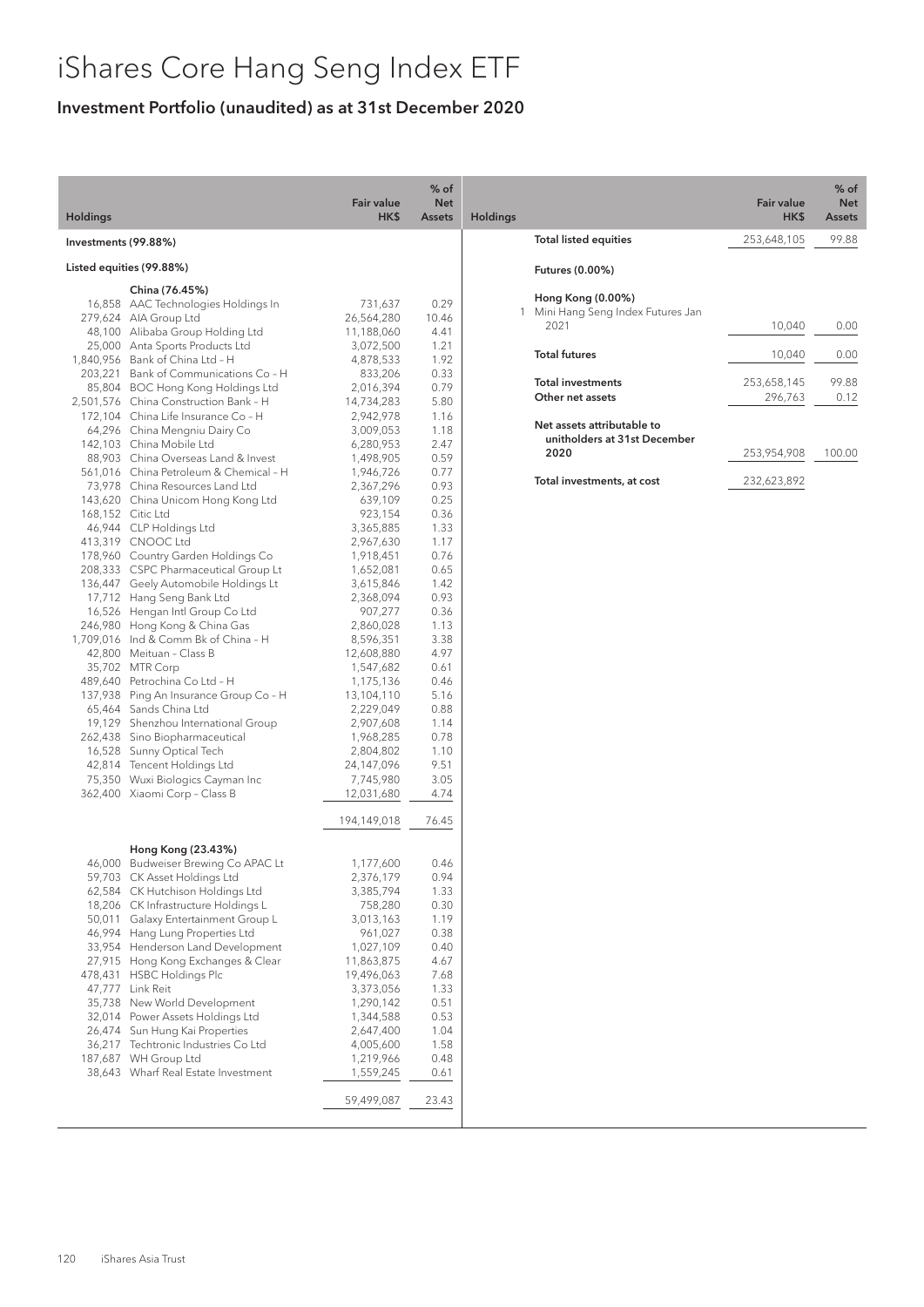## Details in Respect of Financial Derivative Instruments (unaudited) as at 31st December 2020

The financial derivative instruments held by the Sub-Fund as at 31st December 2020 are summarized below:

| <b>Futures</b>                                             |                   |                             | <b>Fair value</b> |
|------------------------------------------------------------|-------------------|-----------------------------|-------------------|
| <b>Description</b>                                         | Underlying assets | Counterparty                | HK\$              |
| Financial assets:<br>Mini Hang Seng Index Futures Jan 2021 | Hang Seng Index   | Credit Suisse International | 10,040            |
|                                                            |                   |                             | 10,040            |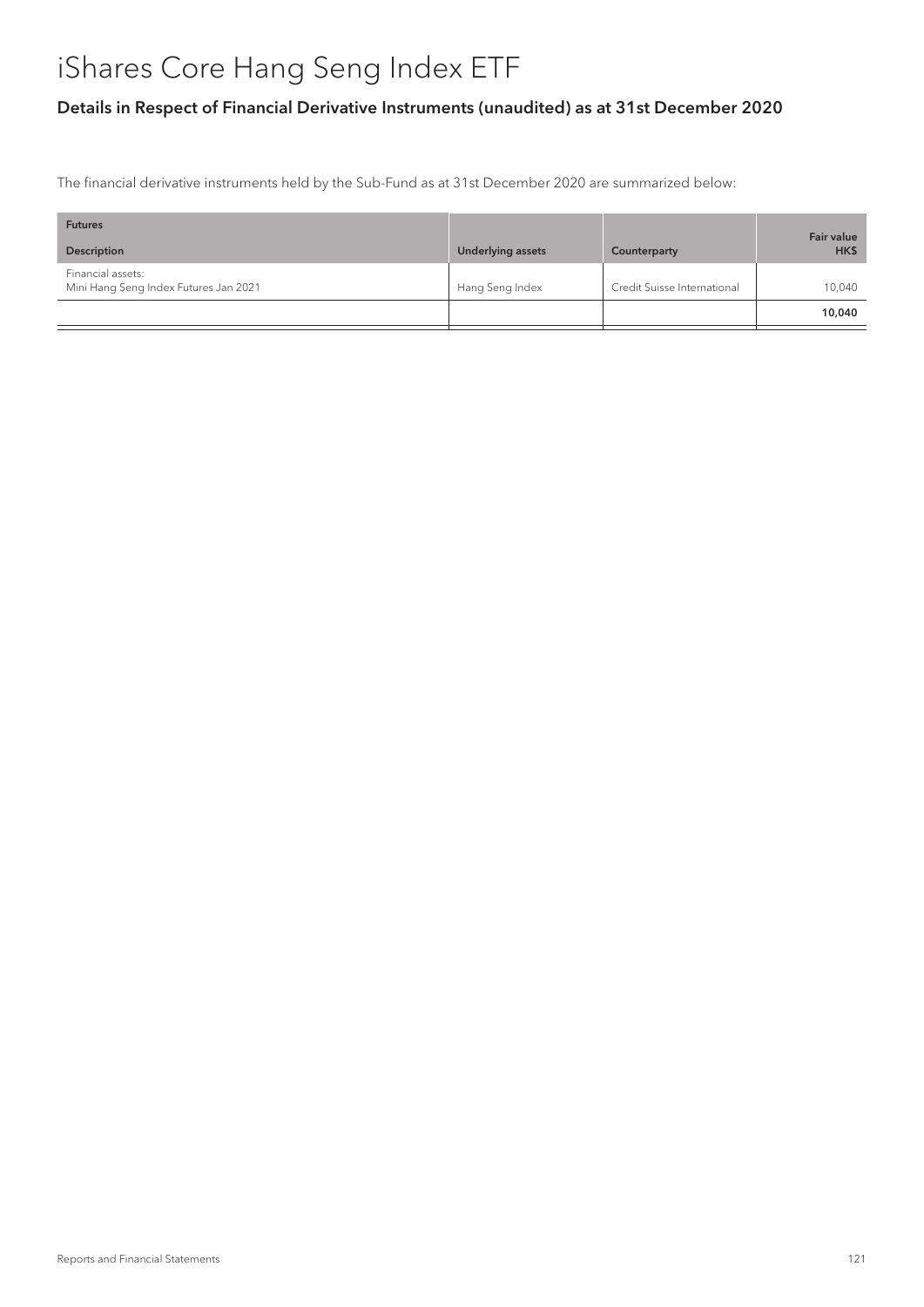### Information on Exposure Arising from Financial Derivative Instruments (unaudited) for the year ended 31st December 2020

The lowest, highest and average gross exposure arising from the use of financial derivative instruments for any purpose as a proportion to the Sub-Fund's total net asset value for the year ended 31st December 2020 as shown below:

|                        | 2020<br>% of net asset<br>value |
|------------------------|---------------------------------|
| Lowest gross exposure  | 0.11%                           |
| Highest gross exposure | 2.10%                           |
| Average gross exposure | 0.70%                           |

The lowest, highest and average net exposure arising from the use of financial derivative instruments for investment purpose as a proportion to the Sub-Fund's total net asset value for the year ended 31st December 2020 as shown below:

|                      | 2020<br>% of net asset<br>value |
|----------------------|---------------------------------|
| Lowest net exposure  | 0.11%                           |
| Highest net exposure | 2.10%                           |
| Average net exposure | 0.70%                           |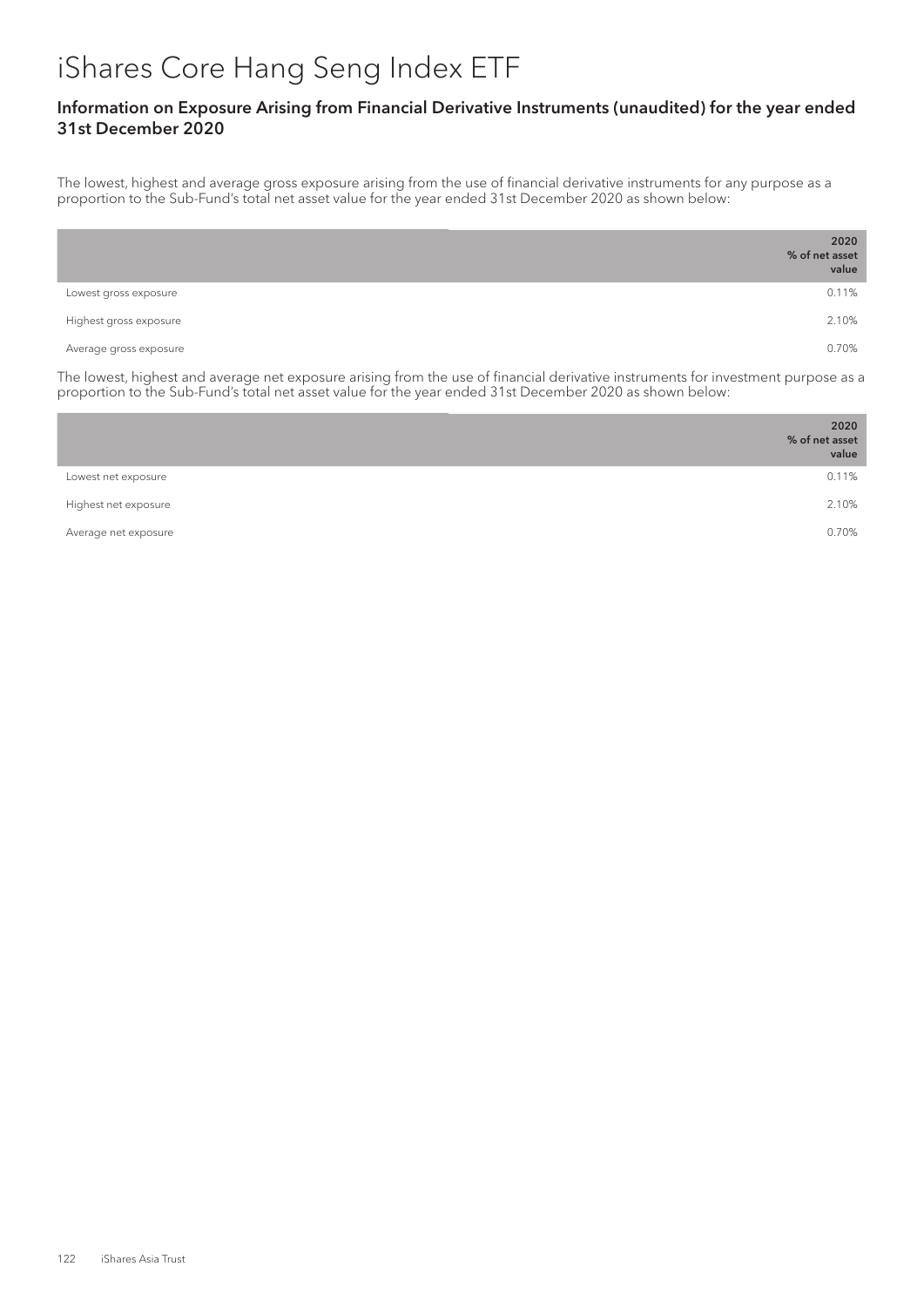|                                                         | % of net<br>asset value<br>2020 | % of net<br>asset value<br>2019 |
|---------------------------------------------------------|---------------------------------|---------------------------------|
| Financial assets at fair value through profit or loss   |                                 |                                 |
| <b>Listed equities</b>                                  |                                 |                                 |
| <b>Communication Services</b>                           | 12.23                           | 15.37                           |
| Consumer Discretionary                                  | 15.22                           | 4.49                            |
| Consumer Staples                                        | 2.48                            | 2.54                            |
| Energy                                                  | 2.40                            | 5.18                            |
| Financials                                              | 42.28                           | 48.21                           |
| Health Care                                             | 4.48                            | 1.73                            |
| Industrials                                             | 3.88                            | 4.71                            |
| Information Technology                                  | 6.13                            | 1.50                            |
| Real Estate                                             | 7.49                            | 11.33                           |
| <b>Utilities</b>                                        | 3.29                            | 4.63                            |
|                                                         | 99.88                           | 99.69                           |
| <b>Futures</b>                                          |                                 |                                 |
| Mini Hang Seng Index Futures                            | 0.00                            | 0.00                            |
|                                                         | 0.00                            | 0.00                            |
| <b>Total investments</b>                                | 99.88                           | 99.69                           |
| Other net assets                                        | 0.12                            | 0.31                            |
| Net assets attributable to unitholders at 31st December | 100.00                          | 100.00                          |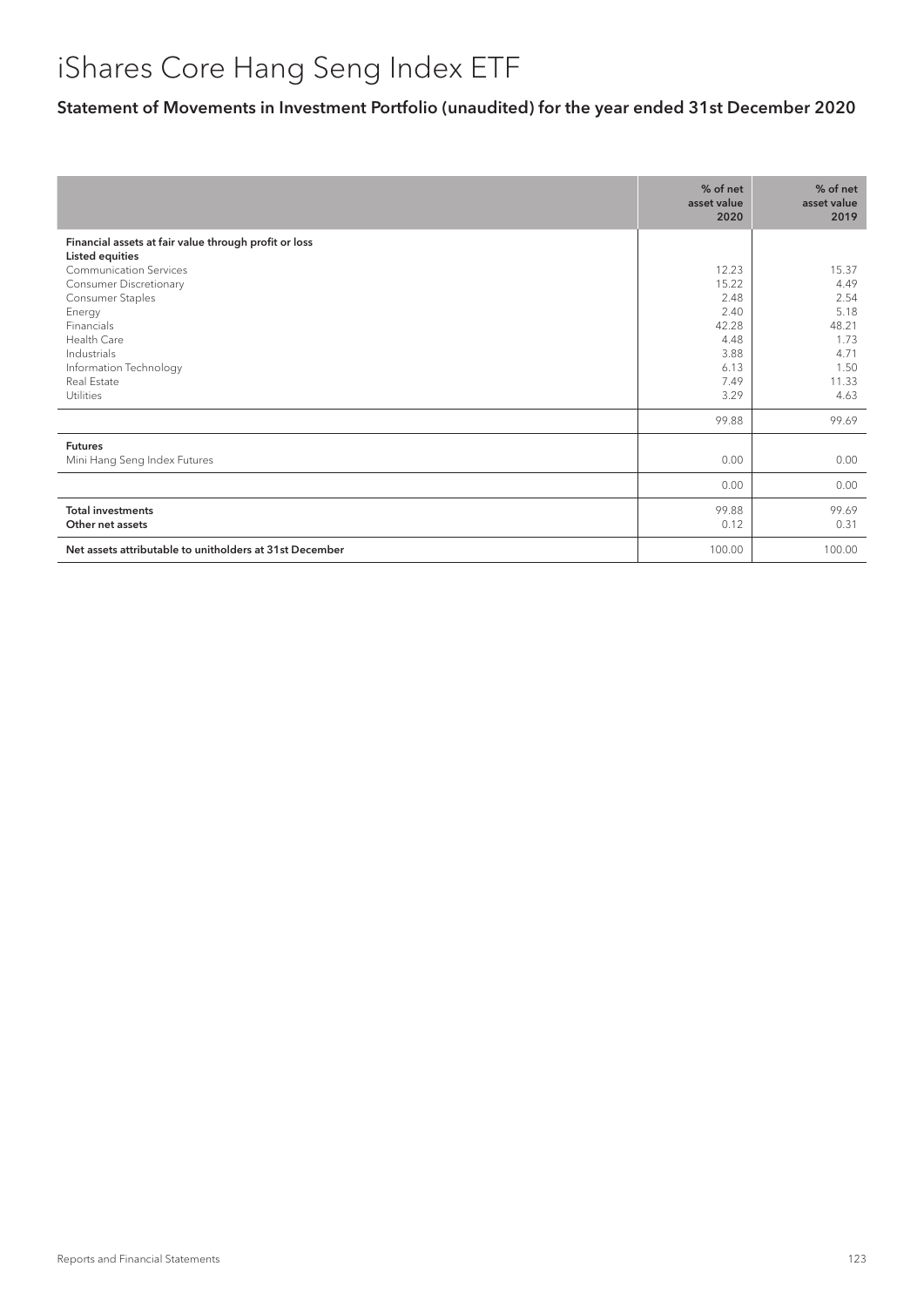## Performance Record (unaudited)

### Net Asset Value

|                                                                                                    | per unit<br>HK\$         | of the Sub-Fund<br>HK\$                   |
|----------------------------------------------------------------------------------------------------|--------------------------|-------------------------------------------|
| At end of financial period dated<br>31st December 2018<br>31st December 2019<br>31st December 2020 | 92.57<br>101.03<br>97.68 | 259,207,583<br>298,026,765<br>253,954,908 |

### Highest and lowest net asset value per unit

|                                      | Highest net asset<br>value per unit<br>HK\$ | Lowest net asset<br>value per unit<br>HK\$ |
|--------------------------------------|---------------------------------------------|--------------------------------------------|
| Financial period ended               |                                             |                                            |
| 31st December 2017 (since inception) | 110.79                                      | 77.58                                      |
| 31st December 2018                   | 119.02                                      | 90.59                                      |
| 31st December 2019                   | 108.40                                      | 89.78                                      |
| 31st December 2020                   | 104.13                                      | 78.10                                      |